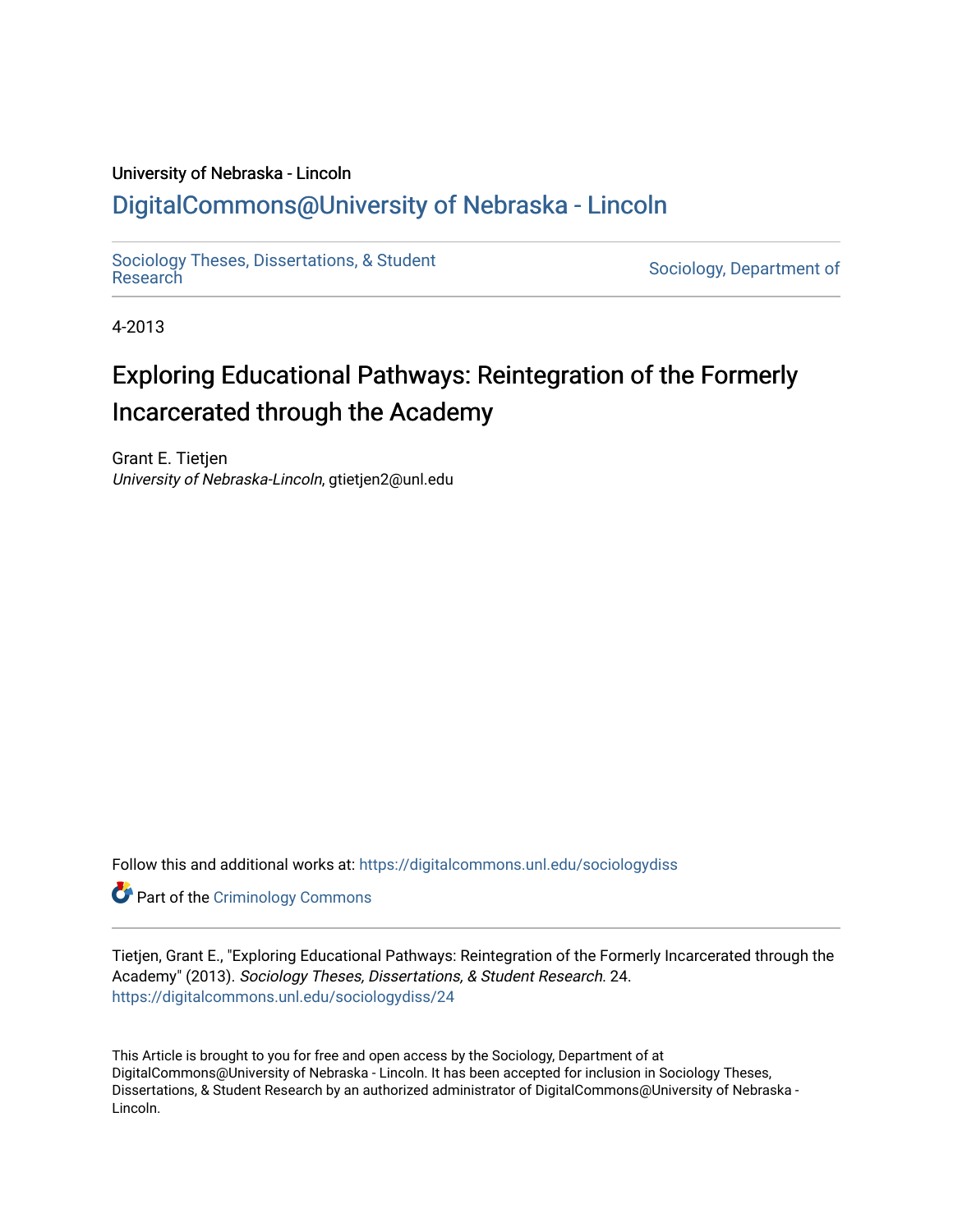# Exploring Educational Pathways: Reintegration of the Formerly Incarcerated through the Academy

By

Grant Tietjen

# A DISSERTATION

Presented to the Faculty of

The Graduate College at the University of Nebraska

In Partial Fulfillment of Requirements

For the Degree of Doctor of Philosophy

Major: Sociology

Under the Supervision of Professor L. Janelle Dance and Professor Helen A. Moore

Lincoln, Nebraska

April, 2013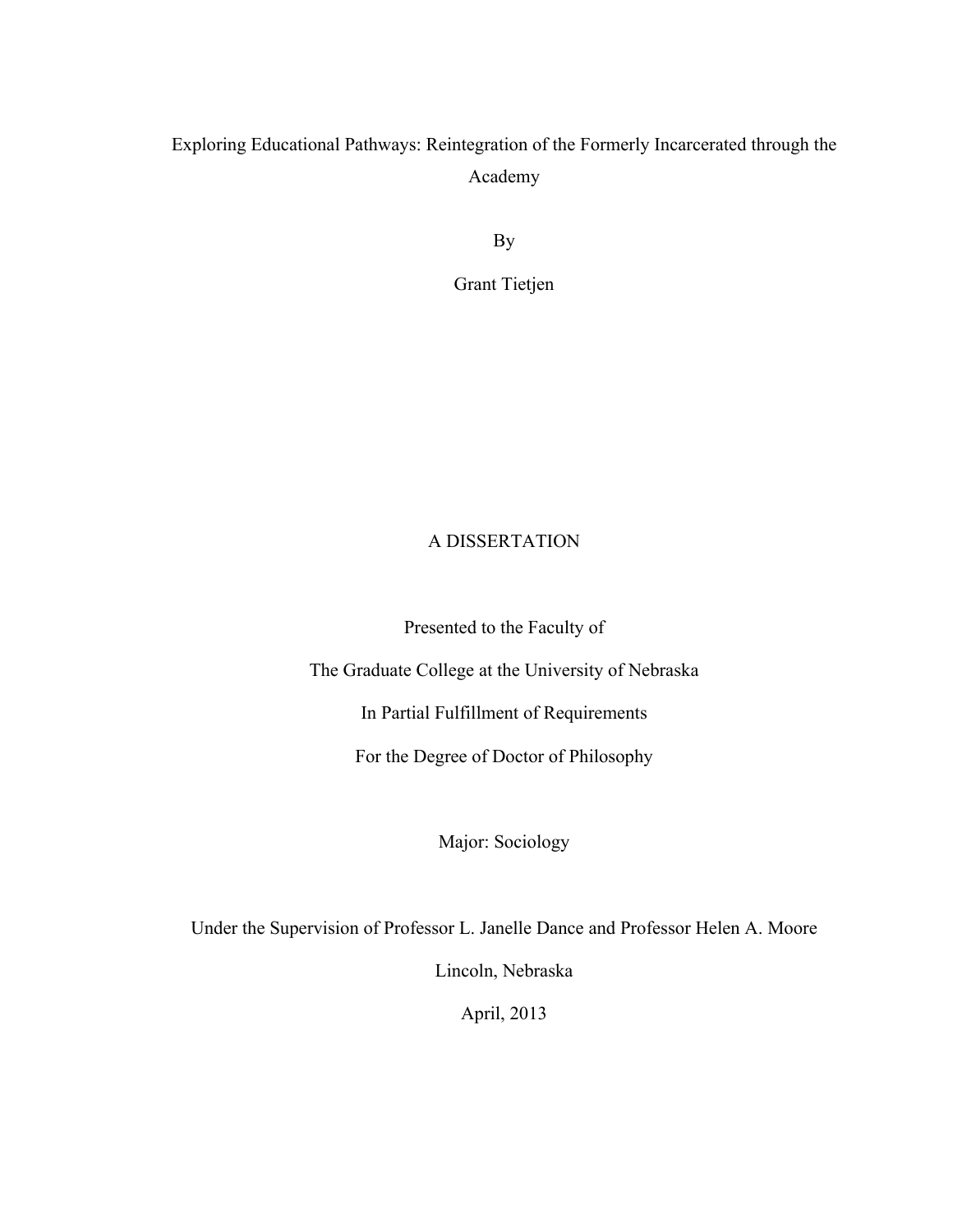# Exploring Educational Pathways: Reintegration of the Formerly Incarcerated through the Academy

Grant Tietjen, Ph.D. University of Nebraska, 2013

Advisors: L. Janelle Dance and Helen A. Moore

The overarching research issue that will be addressed in this study is: what are the pathways and experiences formerly incarcerated people face when trying to acquire and/or use higher educational credentials (for example, Bachelors, Masters, and Doctoral degrees)? Another important question this study will examine is how ex-convicts successfully access academically focused higher education. There are many compelling reasons why this topic should be studied. While much research has been produced in regards to convicts and education, very little research has examined ex-inmates' access to and utilization of academia. This study defines academia as attainment of graduate degrees or professional credentials with a focus on the expectations of working within academia, either in a teaching or research capacity. A common theme presented by participants in this study was: academia as a door to opportunity that had been left open to the formerly incarcerated. Another driving concept presented in the qualitative responses collected in this study is that access to social capital creates access to academic human capital. While research supports that formerly incarcerated people tend to possess and have access to very little human capital due to structural issues of social inequality, this research presents a societal frame in which this group successfully gains human capital. Focusing on the interaction of social and human capital within this study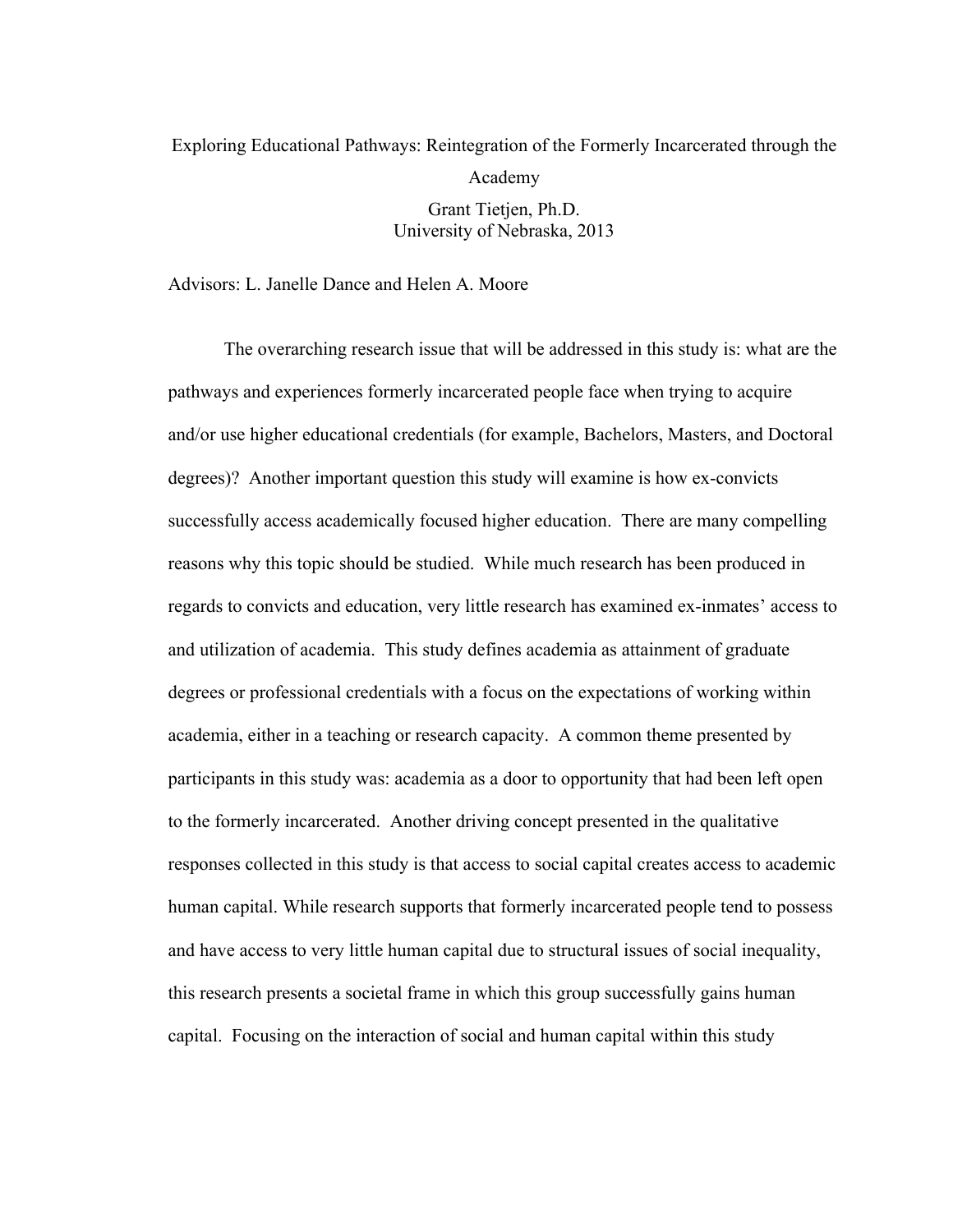provides valuable insight into the scholarship of how such concepts can provide educational benefit the incarcerated and formerly incarcerated.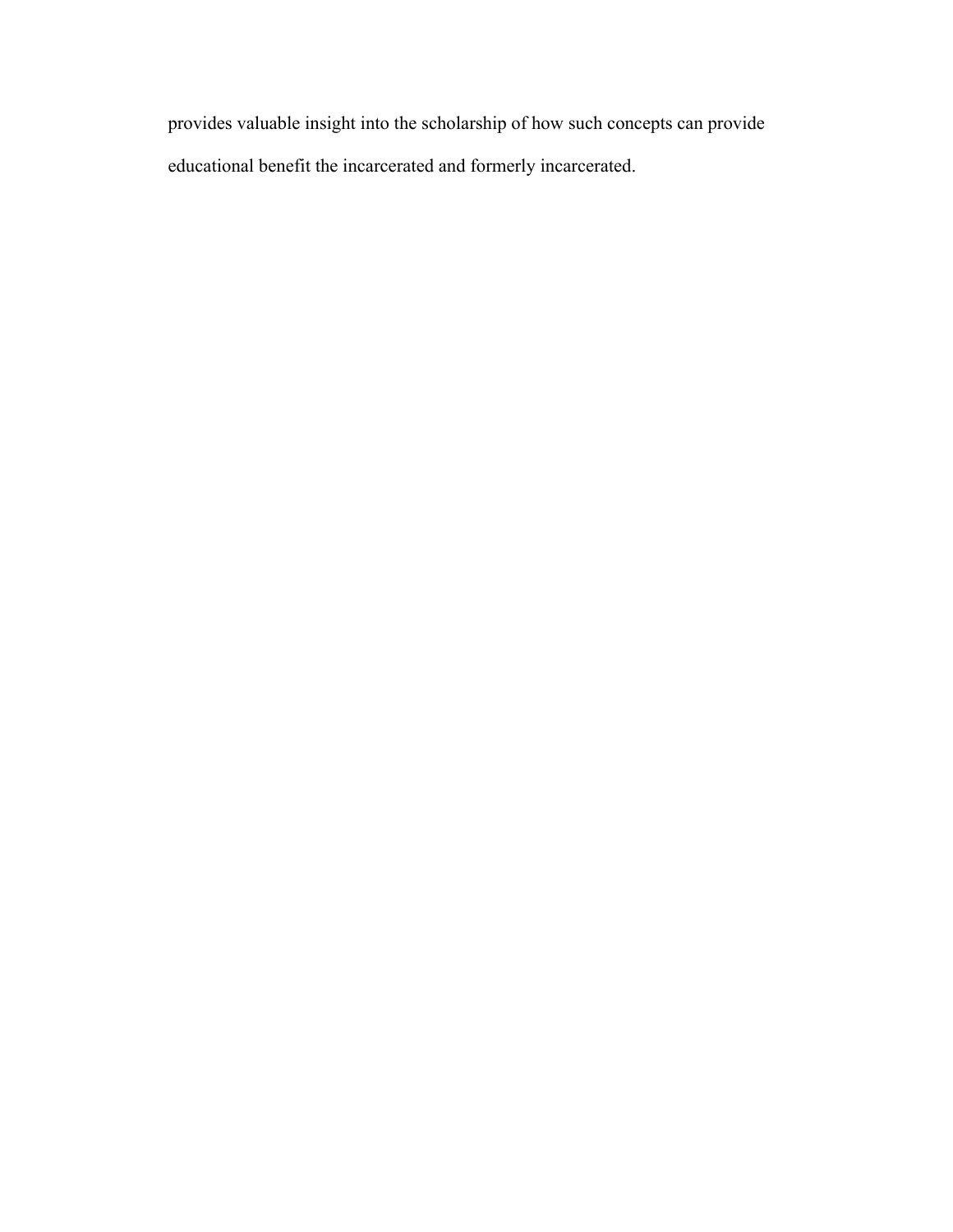# DEDICATION

To the formerly incarcerated women and men who shared their experiences with me.

Your words and lives matter.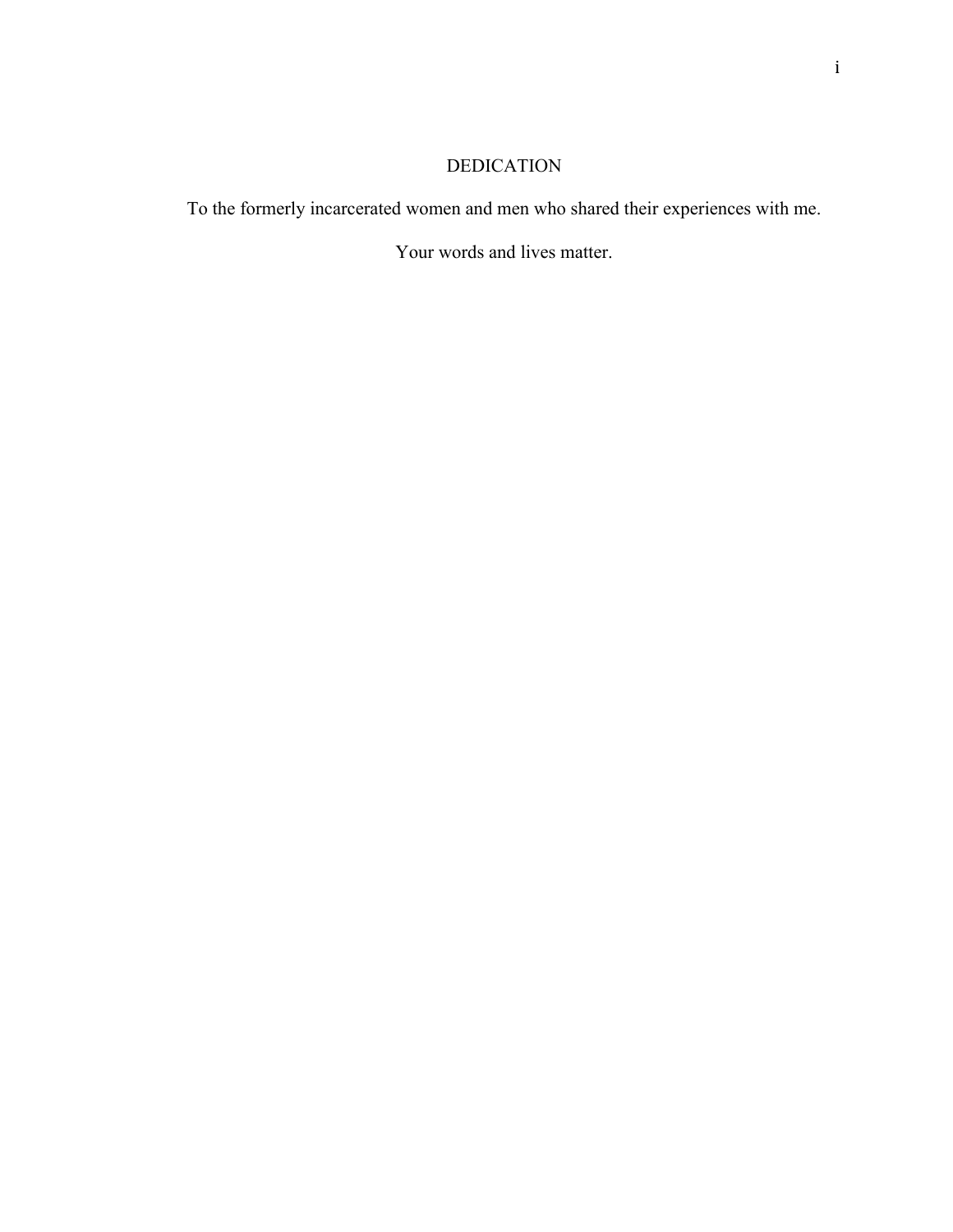### ACKNOWLEDGMENTS

The process of constructing a qualitative dissertation is a long and arduous one. The brainstorming of ideas, committing the ideas to a proposal, accessing of participants, arranging interviews, fascinating discussions with respondents, transcribing of interviews, coding of data, writing up results, discussion, and finalizing chapters takes many months, and in some cases, years. Though out this process, I received immeasurable support, encouragement, relief, and help from a very special and very eclectic group, comprised of friends, professional acquaintances, family, and loved ones.

 Mom and Dad, I would like to thank you for your unwavering belief that I could accomplish my task throughout the years, enduring my moodiness and doubts when I would become overwhelmed and/or anxious, and continuing to believe in me. Also, thanks for allowing me to use the quietness, solitude, and sanctuary of our family farm to accomplish large amounts of work. I realize I would essentially take over the basement, and drink gallons of coffee. Mom, thank you for bringing me cups of coffee, even when you had to go to work at 5 am the morning on the many occasions when you saw me up working all night in the basement. Dad, thanks for starting a great fire in the woodstove, so I could work throughout many nights and days in a cozy environment. Jackie, thank you for being there to chat with me about my issues, problems, and concerns, and for the infinite amount of help you provided me in the transcription of many of my interviews.

Tomni, I do not know where to begin with how thankful, grateful, and indebted I am to you as an advisor and friend. The one word I have that comes to mind when I think of your many years of assistance is 'patience.' Infinite patience to be exact. Your ability to carefully and thoughtfully guide me through the research process with feedback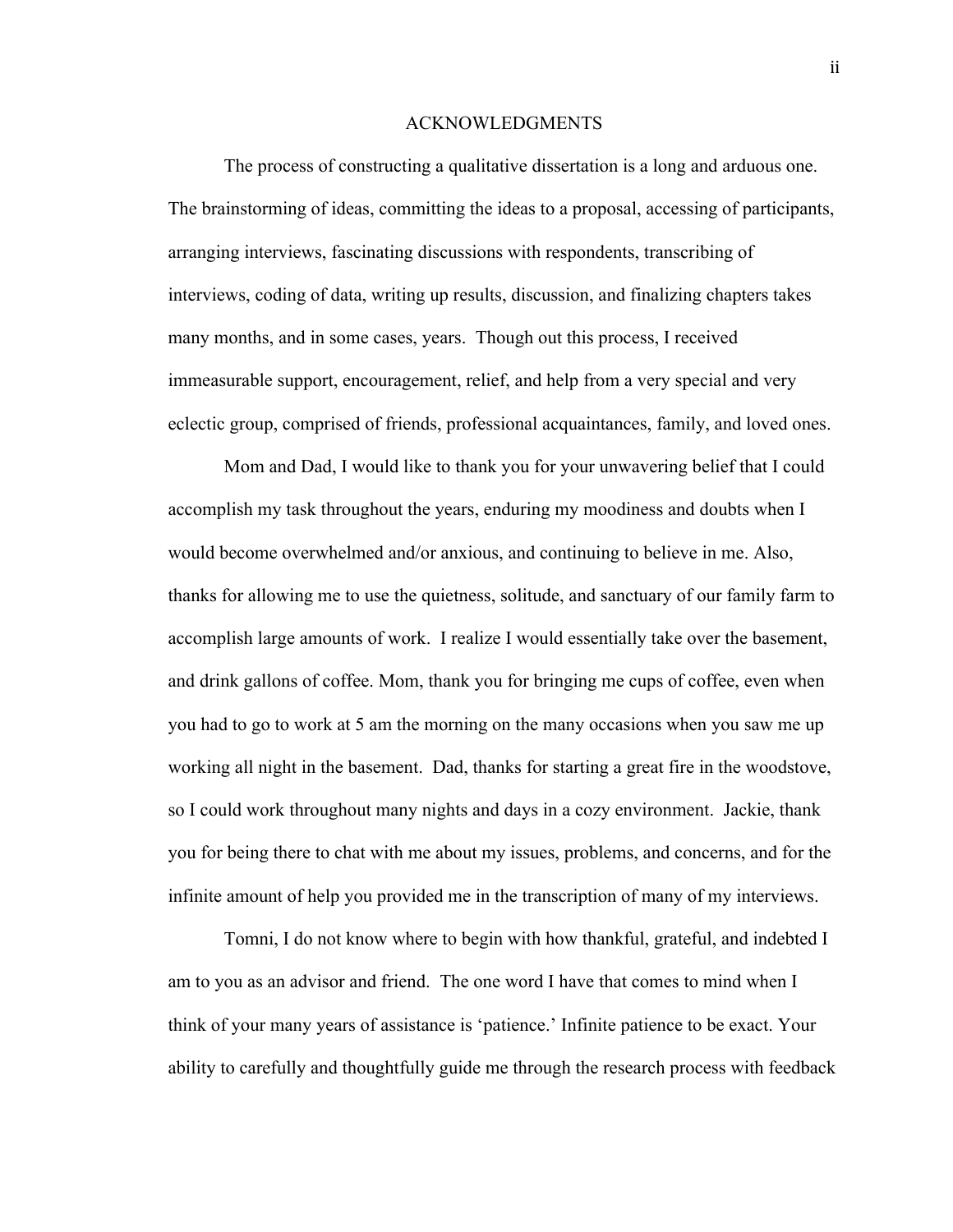and comments, while also attempting to mold me as a conscientious and earnest scholar should stand a testament to your steadfast dedication to your students, especially a student as trying as myself. Helen, the magnitude of your assistance to me over the past six years of graduate school is a dept that I will never be able to repay. I cannot recount the number of times that you took time out of your busy days to patiently answer my research questions and address any number of my graduate student concerns. Your willingness to mentor me and serve as an advisor on both my Master's thesis, and Dissertation, providing valuable feedback and helpful revisions, and thought and insight you provided will serve as a valuable template which I hope to emulate in my own career as a scholar. Hugh, it has been quite a journey! I am honored that my dissertation is the last graduate student committee that you will serve on. I have had the pleasure of working with you on research, taking courses, having stimulating conversation, and having you serve on both my Master's and Dissertation committees, over a time span of nearly 20 years. The immense wisdom you have imparted on me will always be remembered. In addition, your willingness to share your vast repertoire of life experiences through interesting stories will always be fondly remembered by me. Your encouragement, help, and friendship have created a rewarding graduate school experience for me, and I wish you much future happiness. Pete, thank you for providing input on my dissertation and sitting in on my committee. Your feedback and questions in regards to my defense were thought provoking and I hope to implement such ideas into future research.

Harmoni, thank you for all of your much appreciated advice on writing, thinking about research and research related complications, how to approach concepts and theories, and your always useful suggestions on a myriad of dissertation related subjects.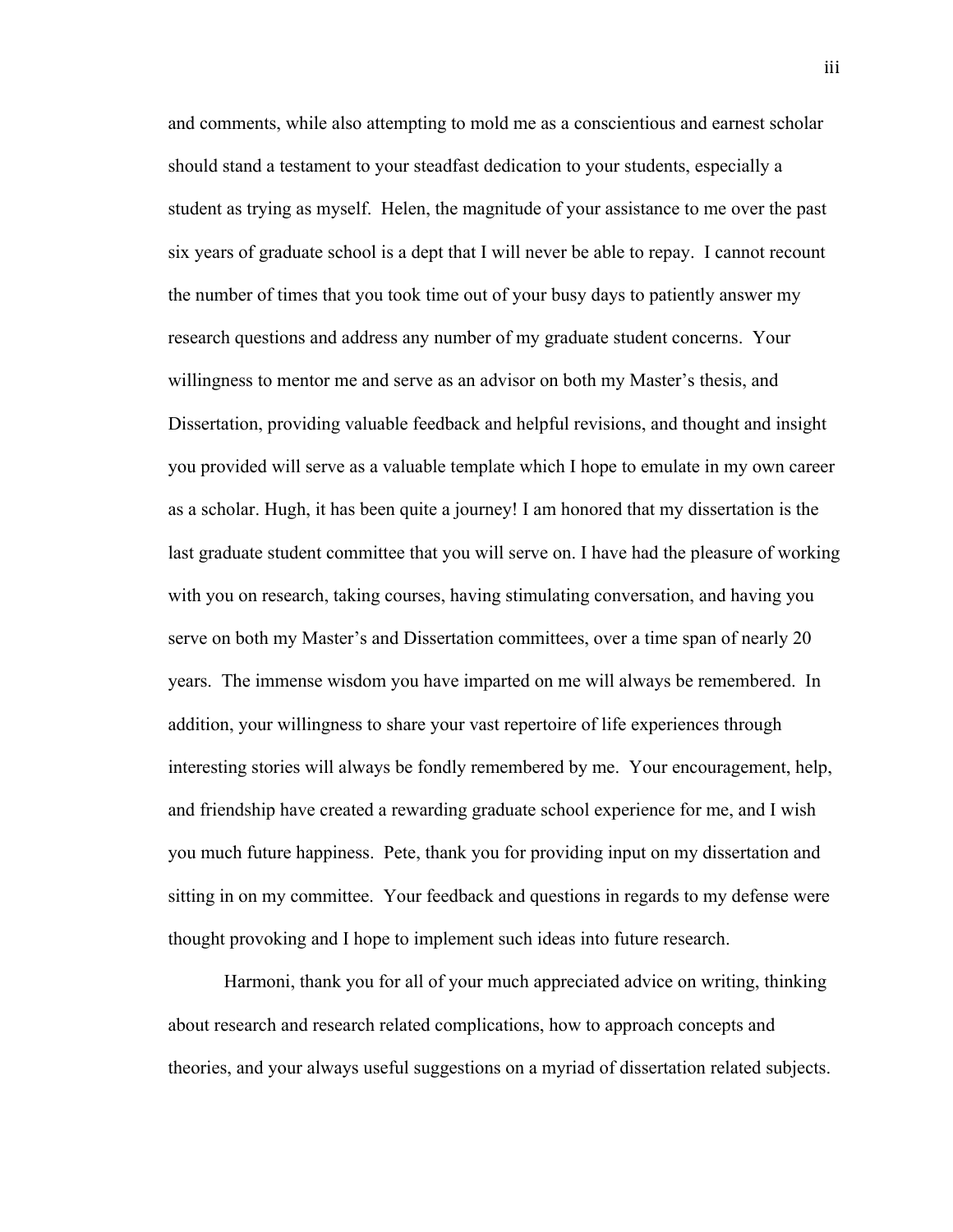Additionally, I will always be grateful for your infinite patience while listening to me when I was having one of my research melt-downs, or going on a long "Grant rant," always offering some simple words of encouragement to diffuse my overheated intellectual reactors, and keep me going. Such actions have had an immeasurably positive effect on my graduate school journey for which I will always be grateful.

Frances, thank you for all of the endless study motivation you provided at the coffee shop, spending endless hours working and consuming colossal amounts of caffeine. You kept me laughing when the work would overwhelm me, and provided commiseration about the research process and graduate school. Your friendship and inspiration will always be treasured.

Selma, your place in my 'dissertative' process is cherished. You arrived in my life towards the final stretch of the dissertation journey during some of my most stressful hours, yet still demonstrated unwavering patience with me when I was stressed out from transcript coding or fleshing out qualitative themes, and/or was exhausted from the writing process. Your fresh perspectives and input on my ideas and comments on chapter segments and drafts often allowed me to see through problems and research conundrums. Your constant concern, and willingness to talk to me for hours from Sweden even taking time out of your sleeping hours when you were tired are appreciated beyond measure. I am thankful that you were willing to take part in this process with me, and you are now a vitally important part of my life.

Additionally, I would like to reserve a special thanks to the immense support, encouragement, and infinite mentorship provided by Convict Criminology (CC). Without the assistance provided by Steve Richards and Mike Lenza, and the many other dedicated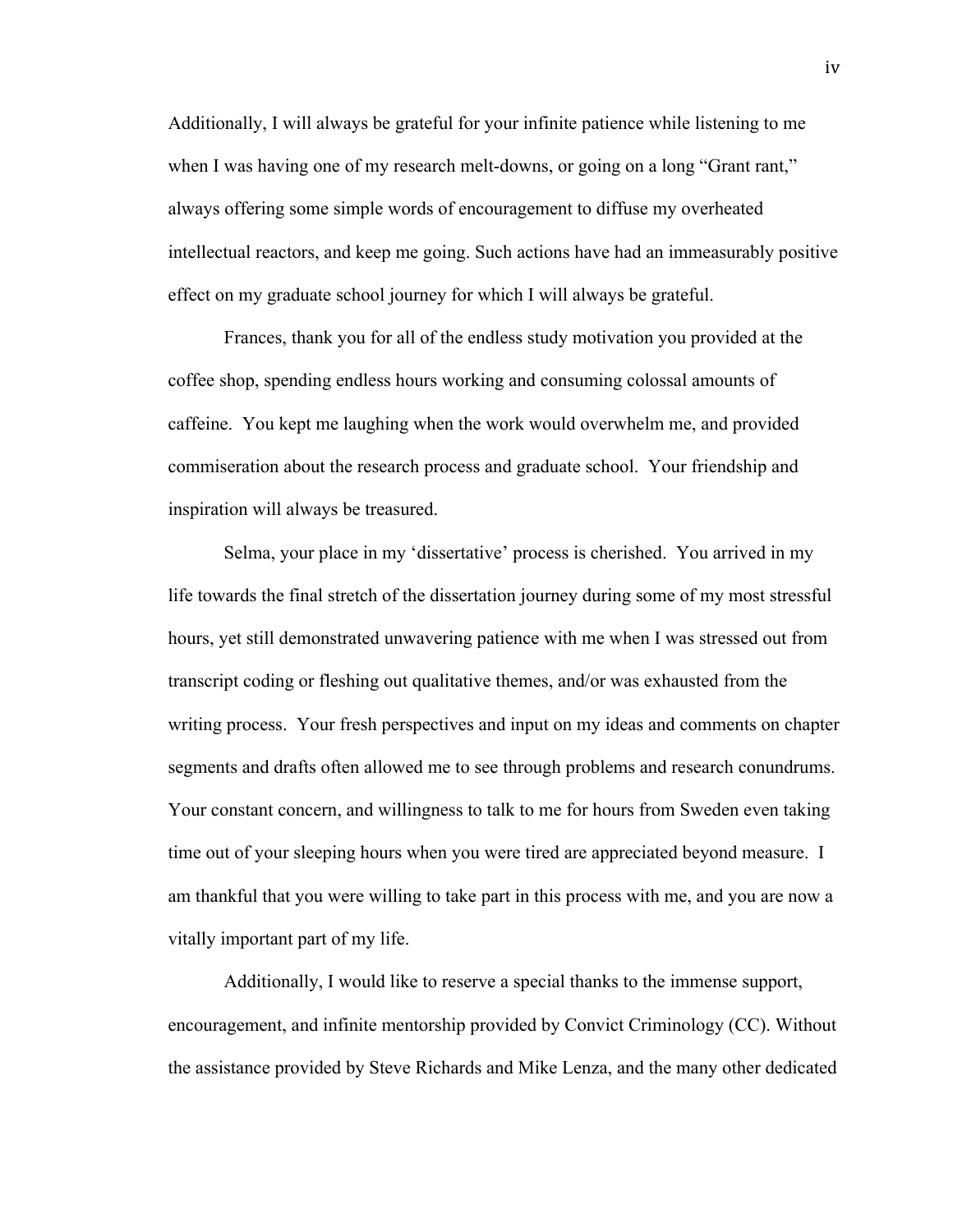scholars within the CC group, this dissertation would not have been possible. Your willingness to provide opportunities and guidance to graduate students and new scholars is a testament to the power of pro-social action and true integrity within academia. I am greatly indebted to everyone discussed within this section, and to all of the others who provided support to me during this process. Chris Garneau, thanks for being the world's best officemate, and Mike Stevens, thanks for hanging with me for infinite hours at the coffee shop, while we laughed and worked on our dissertations. If I failed to mention anyone, I apologize. This process took many years, and I extend my heartfelt thanks to you too.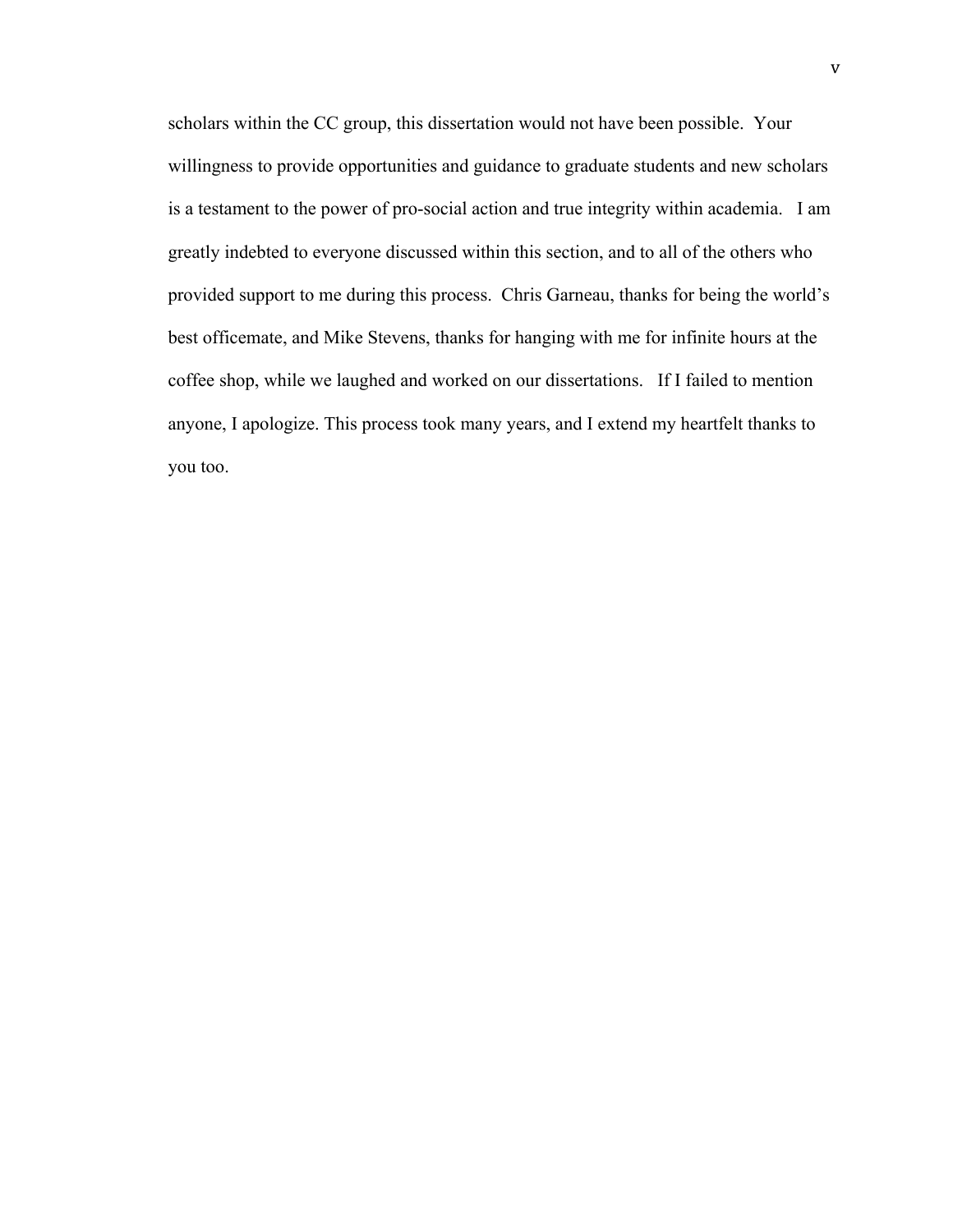# Exploring Educational Pathways: Reintegration of the Formerly Incarcerated through the Academy

# TABLE OF CONTENTS

| CH 3 MODERN UNITED STATES CORRECTIONS BACKGROUND33 |  |
|----------------------------------------------------|--|
|                                                    |  |
|                                                    |  |
|                                                    |  |
| CH 7 DISCUSSION/POLICY IMPLICATIONS/CONCLUSION138  |  |
|                                                    |  |
|                                                    |  |
|                                                    |  |
|                                                    |  |

## LIST OF FIGURES

|--|--|

# LIST OF TABLES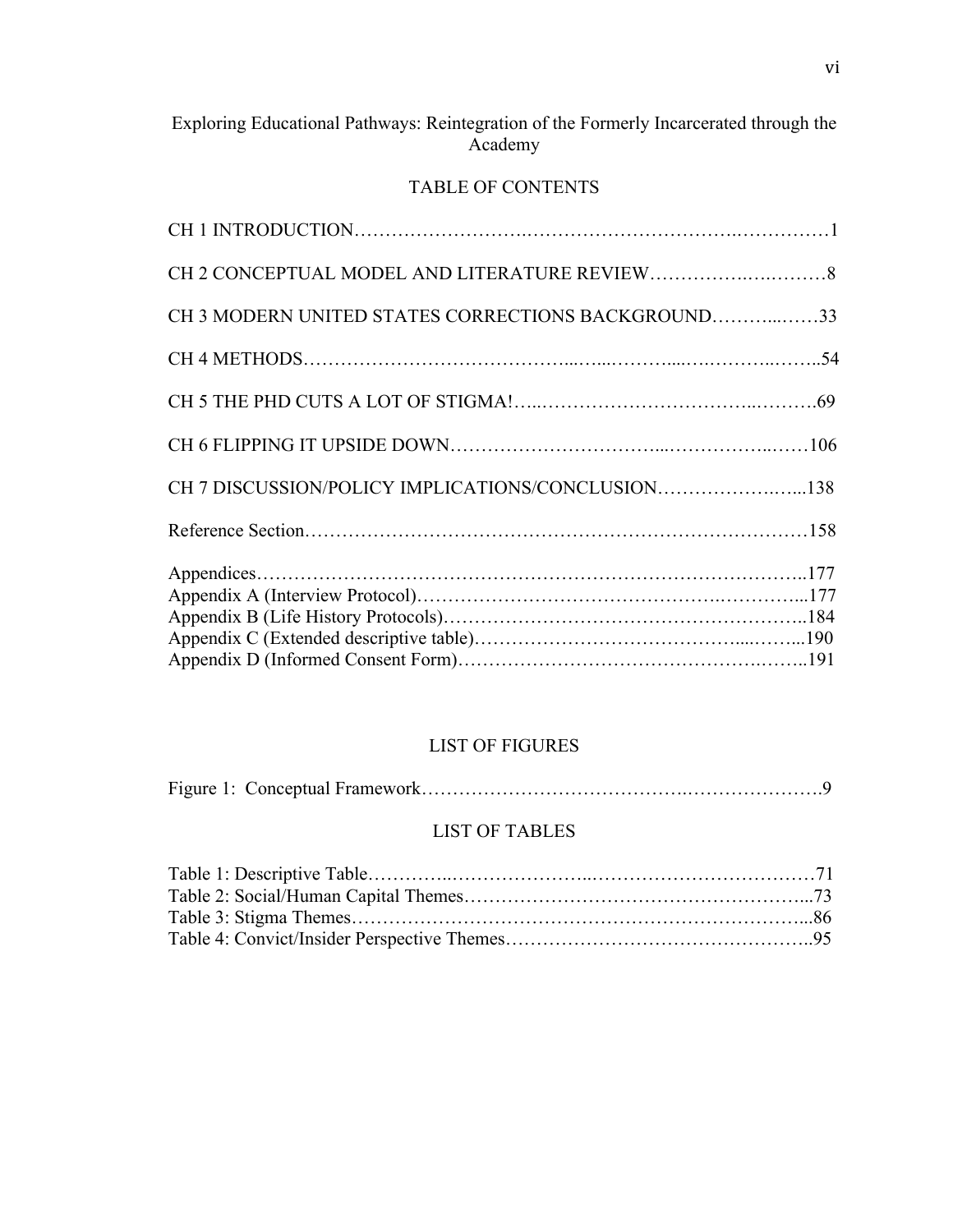## **Exploring Educational Pathways: Reintegration of the Formerly Incarcerated through the Academy**

### **Chapter 1**

## INTRODUCTION

## *Statement of the problem*

The overarching research issue that will be addressed in this dissertation is: what are the pathways and experiences ex-convicts face when trying to acquire and/or use higher educational credentials (for example, Bachelors, Masters, and Doctoral degrees)? There are many compelling reasons why this topic should be studied. While much research has been produced in regard to convicts and education (Austin, 1997; Boudin 1995; Owens 2009, Ubah & Robinson, 2003; Wade, 2007; Welsh, 2002), very little research has examined ex-inmates' access to and utilization of academia. This study defines academia as attainment of graduate or professional degrees (e.g. Juris Doctor) with a focus on the expectation of working within academia, either in a teaching or research capacity. An important question this study will examine is how ex-convicts successfully access academically focused higher education, while constructing a research base from which to examine the experiences of all facets of ex-convict educational experiences, including successes and those who were unsuccessful.

Further, for ex-convicts, there are unique obstacles such as negative convict stereotypes, denial of access to academic or grant funding, or background checks that block entry or make entry into academically focused higher education more difficult to access. Upon re-entry into society, ex-offenders are presented with a myriad of problems. The cost of post-secondary and vocational education is high and everincreasing, while the great majority of ex-offenders come from low socio-economic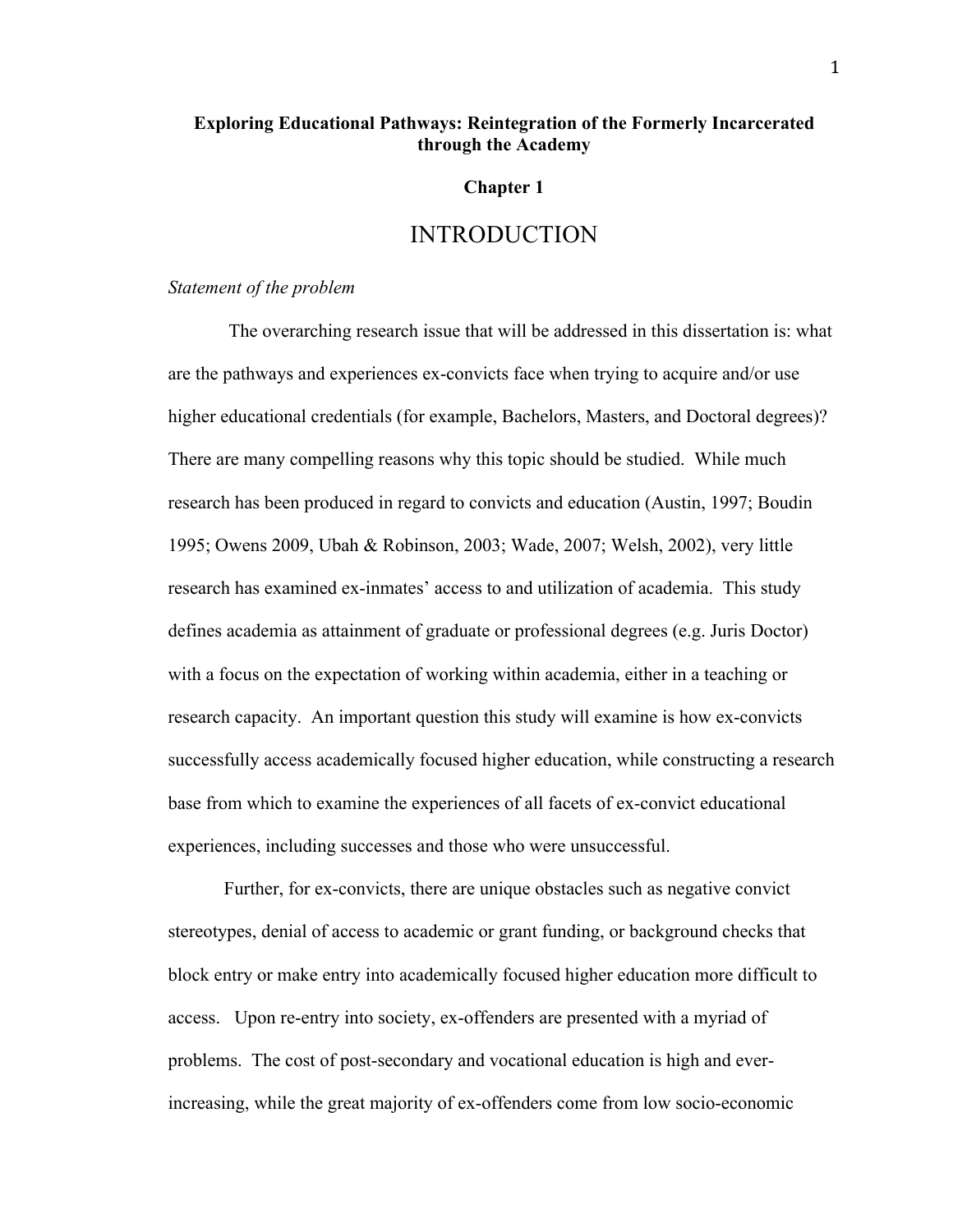backgrounds and have difficulty affording such expenses. Enabling ex-convicts to successfully access higher education, and then put the education "to good use" through gainful employment is of benefit to the whole of society. Uneducated ex-offenders have higher rates of recidivism compared to those with college diplomas, and, according to Pettit and Western (2004) cost society more to re-incarcerate than to educate. In some cases, ex-convicts have contributed to the growth of scholarship in the field of criminology from an "insider" perspective. This enables them to learn life skills, pay taxes, and provide for their families.

This study will include ex-convicts from the entire socio-economic spectrum, thus the experiences of working class or poor ex-convicts who enter higher education will be juxtaposed against the experiences of those who are more affluent ex-convicts, for example white-collar ex-convicts. Also, certain types of crime (drug related) disallow inmates from obtaining federal financial aid, which is of vital importance to educational access for people of lower SES backgrounds. The paperwork involved in regaining such financial aid (if possible) is complex and daunting. Many employers are less than eager to employ ex-offenders overall, while others will only employ ex-offenders after screening for certain criteria such as the type of crime committed or how long it has been since release from prison (Albright and Denq 1996).

#### *Highest Incarceration rates in the world*

The issues of higher education and ex-convict access become clearer when the sheer magnitude of incarceration within the United States is examined. The United States is the world leader in number of people incarcerated, both in actual numbers and in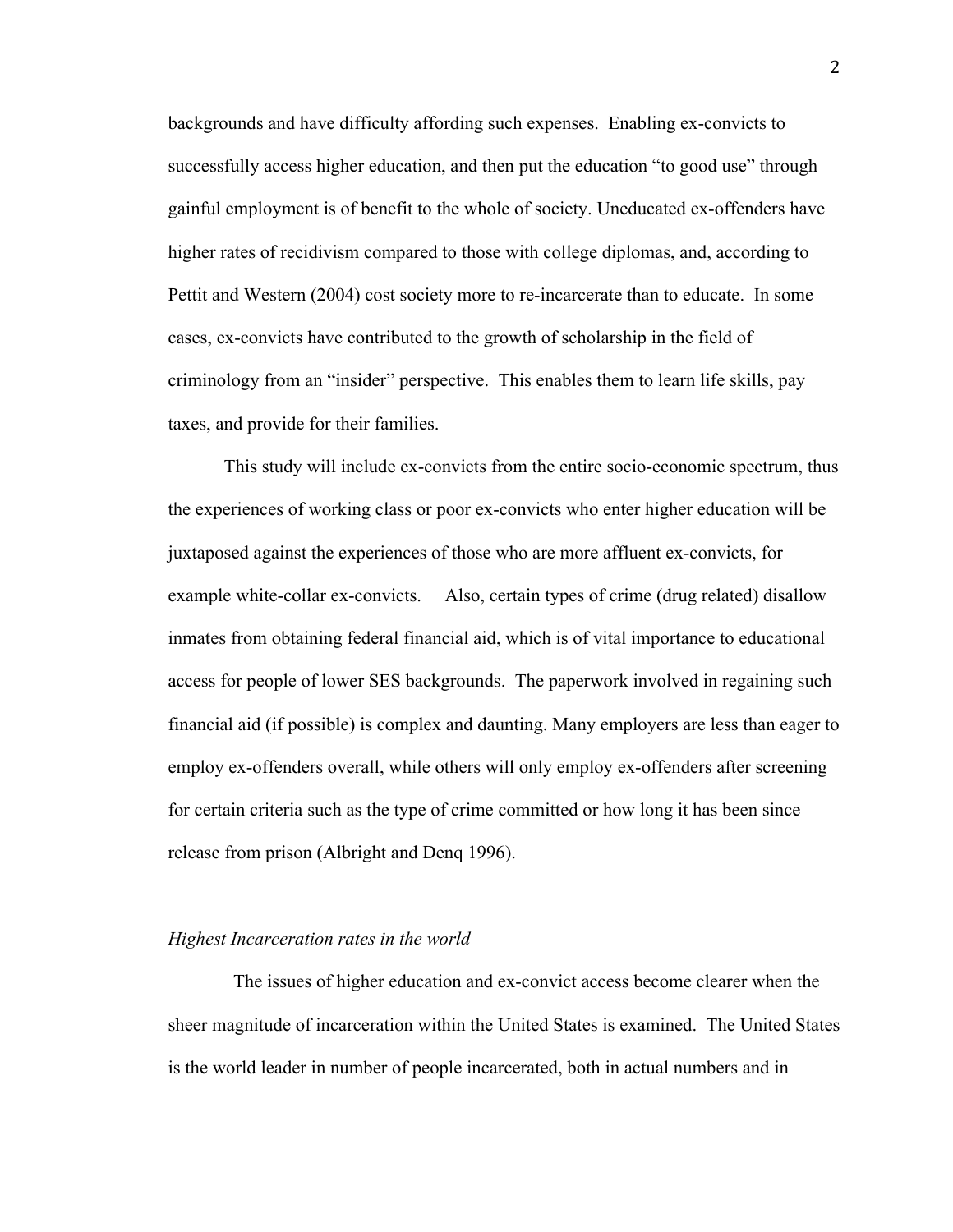inmates per capita, with 2.3 million people in either jails and prisons (Bureau of Justice Statistics; 2010). Common explanations for the drastic increase in the prison population by popular media are the "get tough on crime" political platforms, three strikes laws, and the ongoing war on drugs declared by President Nixon in 1971 (Grey 2001). It must be noted that the war on drugs and the prison population explosion in the United States really began to expand during the Reagan administration of the early 1980s. China and Russia rank second and third, with 1.5 million and 870,000 people incarcerated respectively.

The U.S. has four times the world average of inmates on a per capita basis. Estimates place the current U.S. ex-convict population at around 12 million (Uggen, Thompson, and Manza 2000), or about 8% of the U.S. workforce. As a nation, the U.S. has less than five percent of the world's population, but over twenty three percent of the world's incarcerated people (Hartney 2006). Every year in the United States, correctional facilities (state and federal prisons) release 600,000 inmates back onto the streets. In 1980, the United States incarcerated 139 inmates per 100,000 people, while in 2009, this figure increased to 502, an increase of over 360% (BJS 2010). Currently, 7.2 million people are under the supervision of the American criminal justice system, including parole and probation (BJS 2010). Thus, within the crowded American political justice climate, more and more ex-convicts are re-entering society, some with a desire to further their education within the academic sphere.

It must be noted that there are glaring racial discrepancies between the general population and prison population in the United States. The 2010 U.S. census places the non-Hispanic white population at about 65%, African Americans at 13%, and Hispanics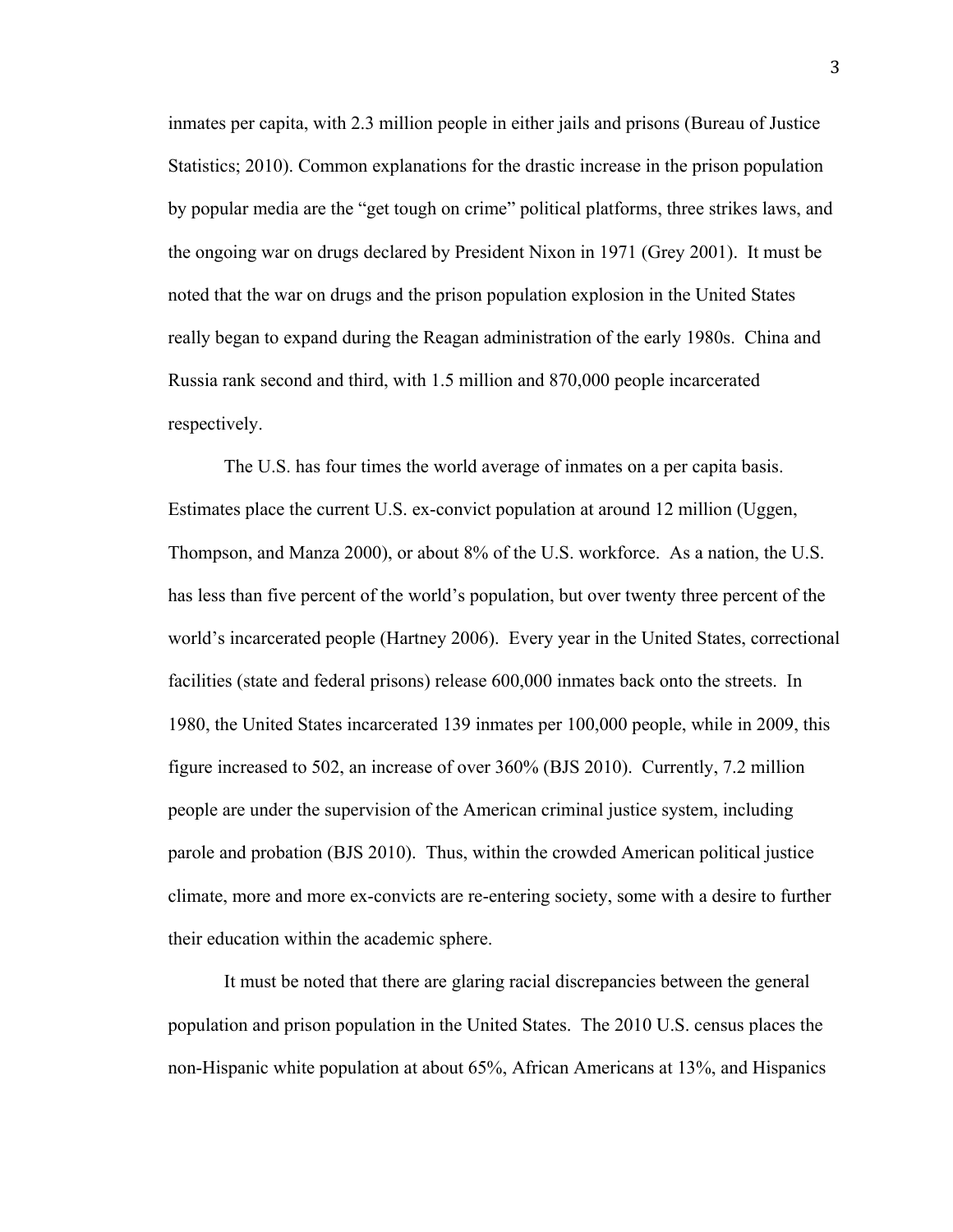at 14% of the total population (U.S. Census Bureau. 2011). Within the U.S. prison system, African Americans account for more than 30% of the total population, more than double their percentage of the general population, while white and Hispanic rates of incarceration correspond closely to their actual population percentages (BJS 2010). Rates of incarceration for African Americans are eight times higher than those of whites (Pettit and Western 2004). Additionally, there is an educational gap between African American and the general population (Bali and Alvarez 2003) associated with lasting effects of historical oppression, which carries over into the criminal justice system. This study will contribute to an understanding of how these populations persevere into higher levels of education as ex-convicts of color.

#### *Ex-convicts difficulties with educational access*

!!!!!!!!!!!!!!!!!!!!!!!!!!!!!!!!!!!!!!!!!!!!!!!!!!!!!!!

American ex-convicts have experienced a criminal justice system (and possess a social stigma) that disallows easy or affordable access for those interested in higher education within correctional facilities. If educational access within prison were more accessible, access after incarceration could be facilitated. Yet ex-convicts face unique obstacles to obtaining higher education, including difficulties  $\frac{1}{1}$  when attempting to access and utilize academically focused higher education.

Vacca (2004: 300) speaks to the reasons for the failure of education within the prison system, specifically:

"factors that are essential to the success or failure of prison education programs are prison overcrowding and inadequate funding for teaching personnel, supplies and equipment."

<sup>1</sup> E.g., criminal background checks that delay or prevent entry into educational institutions, denial or delayed state and/or federal educational funds, bias on the part of academic or professional hiring committees and/or individual faculty or associates within departments and/or institutions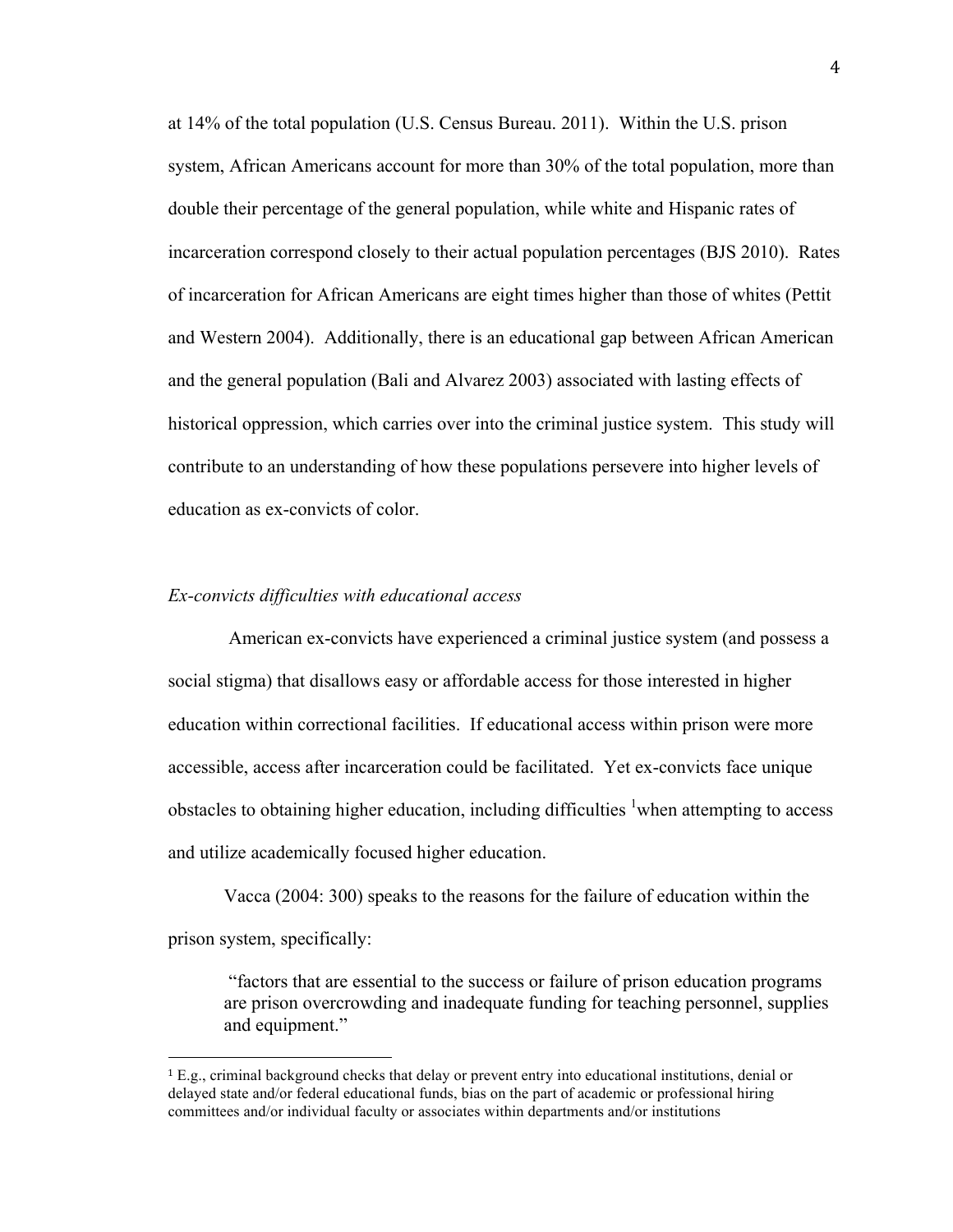Reiman (2007) argues that prisons in the United States are massively overcrowded due to the war on drugs, and thus educational programs potentially suffer. Prisons do not provide inmates with adequately trained staff, quality programs, or up to date learning materials (Welsh 2002). In 1994, under the Clinton administration, the Omnibus Crime bill eliminated the primary source of educational funding available to inmates, thus lowering or eliminating the ability of the poor to access college credits, courses, and college degrees while incarcerated (Welsh, 2002). It could be postulated that inmates from more affluent backgrounds would be less affected by these financial obstacles because of greater amounts of social and economic capital at entry to and upon release from prison. Overcrowding has further limited and/or reduced prison budgets as the United States reaches the distinction of holding the largest prison population per capita and in real numbers in the world (BJS, 2006).

There are notable educational discrepancies between the American general population and the incarcerated population. Among incarcerated inmates (state, federal, jail, and probationers), 41.3% lack a high school diploma, compared to 18.4% of the general population. Of the general population, 48.4% of the population has some form of postsecondary education, while only 12.7% of the total incarcerated population has participated in postsecondary education. In state prisons approximately 25% of the inmates in 1997 had taken basic educational/high school equivalent courses, while about 13% had taken college classes. In federal prisons, about 12.9% of inmates had taken college classes in 1997, while college courses were offered in more than 80% of federal prisons in 2000 and more than 65% of federal prisons in 1995. Thus, a notable discrepancy between the number of inmates taking college courses in federal prison and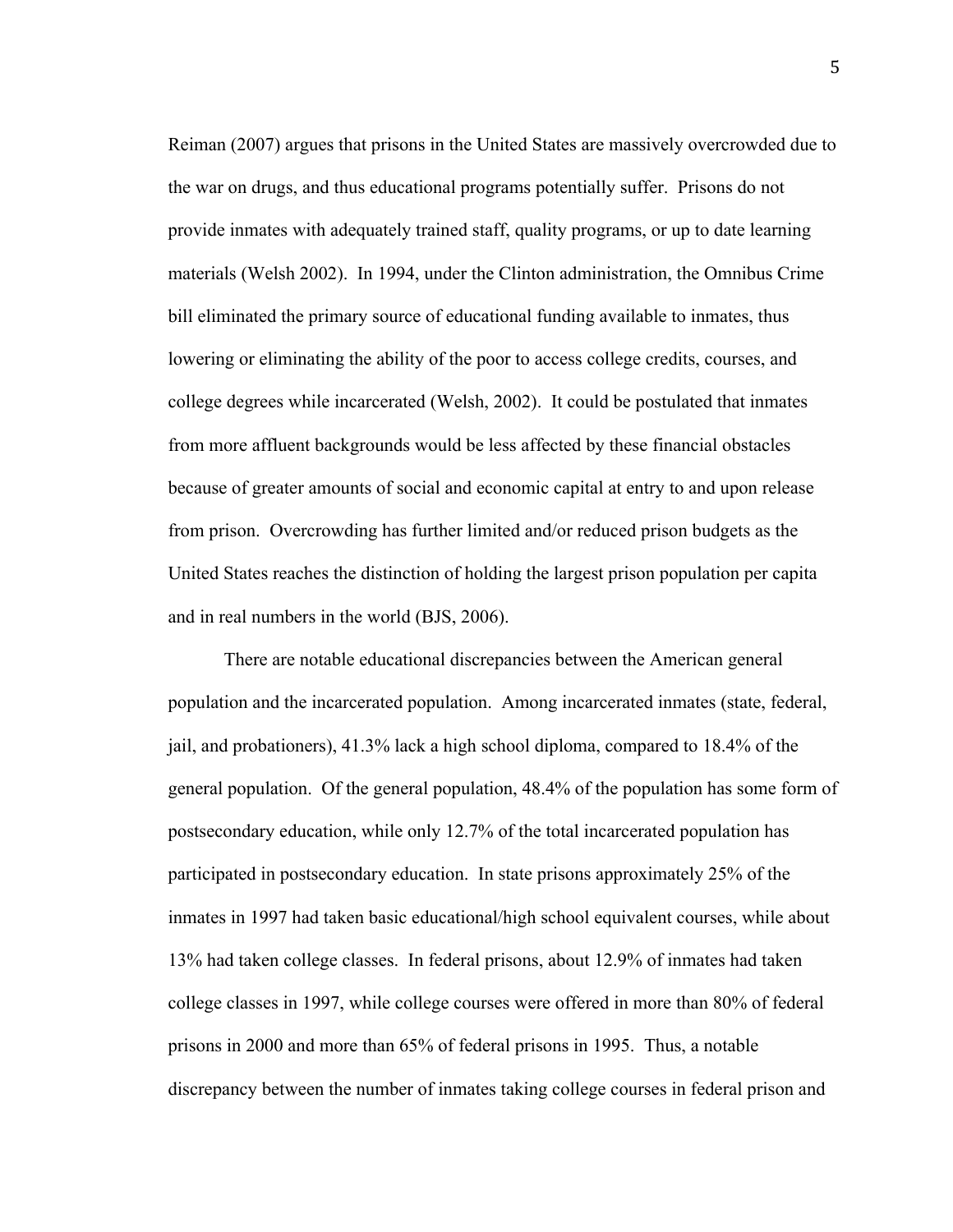federal prisons with available courses (67% in 2000) is noted. Worthy of mention is that Federal prisons (80.5% offer college courses) offer more postsecondary educational opportunities than do state prisons (26.7%). Much of the lack of access to college education can be attributed to the elimination of Pell Grants to state and federal prisoners in 1994. In 1993, forty-three states and the Federal Bureau of Prisons possessed college programs. Yet, by 1997, two thirds of those programs were eliminated from U.S. corrections, in a prison system where 80% of prisoners could not afford their own attorney (Herivel and Wright 2003).

This project provides data and analysis to assist criminal justice and educational communities in how to deal with the unique problems faced by ex-inmates who are attempting to access higher education and work within the academic world. Most of the comparisons are of ex-offender academics to ex-offenders from different class backgrounds that pursued other non-academic endeavors. The insight provided by exconvicts within the academic, criminal justice and social fields provides a fresh perspective for disciplines that often misinterpret or disregard the voices of those within the system itself (Greene et al. 2006, Richards and Jones 2004, Ross and Richards 2003). Because of a dearth of information on how ex-inmates access and use higher education, a two phase qualitative methods approach first using in-depth interviews, and secondly life histories (Caughey 2007, Creswell 2007, Denzin and Lincoln 2005, Strauss and Corbin 1998) offers a unique opportunity to access this population. The data will include indepth interviews and life histories of ex-convicts currently employed as instructors and professors in colleges and universities and ex-convicts enrolled in undergraduate courses with aspirations of continuing on to attain graduate level and/or professional credentials.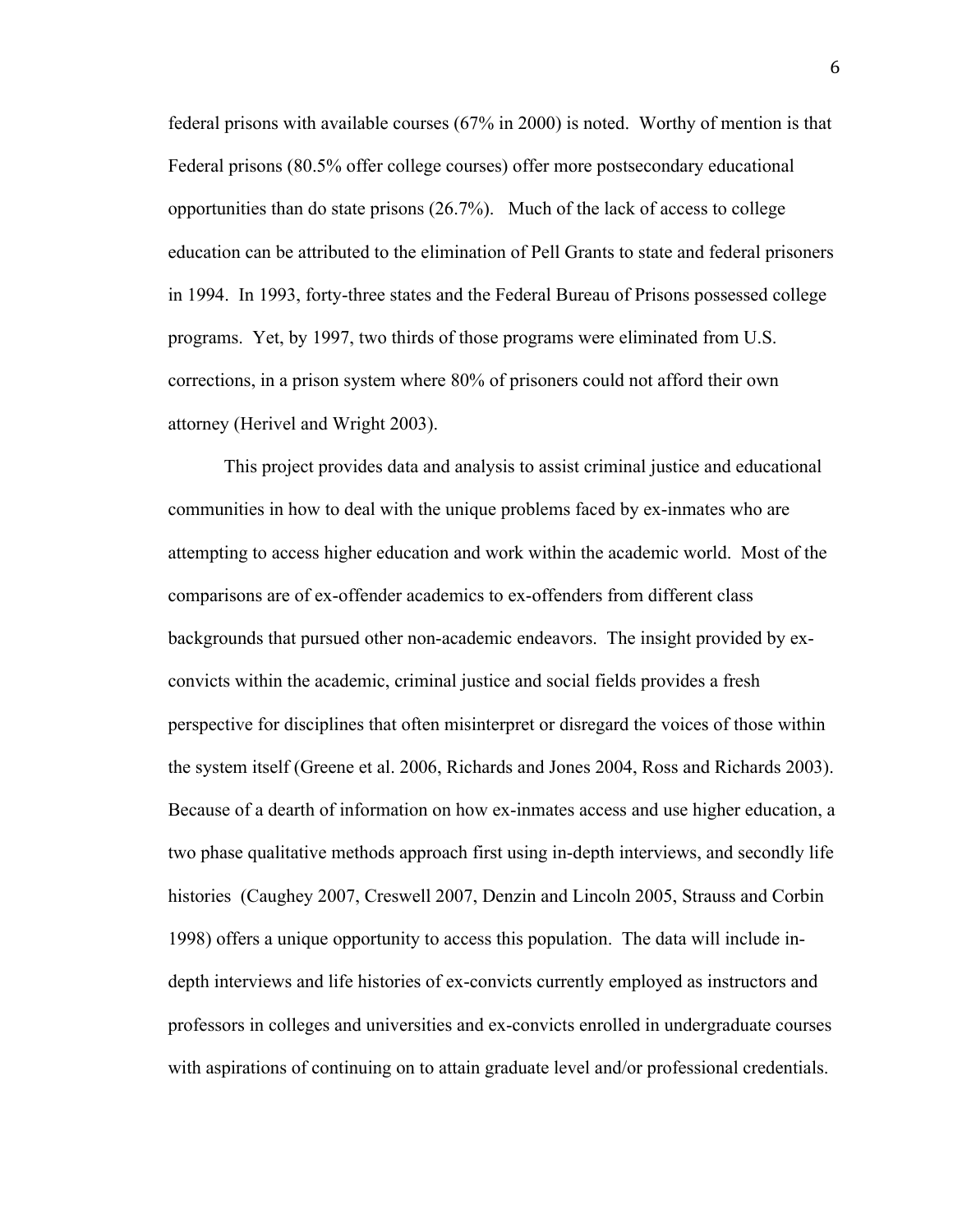Enabling ex-convicts to successfully access higher education and then put the education to good use through gainful employment is of great benefit to the whole of society (Gerber, J., and Fritsch, E. J. 1995, Harr, D. 1999, Stevens and Ward 1997; Vacca 2004). Uneducated ex-offenders have higher rates of recidivism (Vacca 2004), and as previously mentioned, according to Pettit and Western (2004) cost society more to re-incarcerate than to educate. At a base level, educated inmates become productive members of society, which benefits society overall. This enables them to learn life skills, pay taxes, and provide for their families.

## *Necessary Research*

The United States has the largest prison population in the world (BJS 2010), with seven out of ten of the undereducated, economically disadvantaged released prisoners recidivating and returning to prison several times (Visher and Travis 2003). Thus, this study examines obstacles ex-convicts face when trying to acquire and/or use higher educational credentials (for example, Bachelors, Masters, and Doctoral degrees). This is necessary in order to understand the ex-convict educational experience. A further advantage of this study is that the actual voices of ex-convicts are the centerpiece of this research. Using qualitative interview process, ex-convicts themselves construct their own body of knowledge about attainment and usage of higher educational credentials.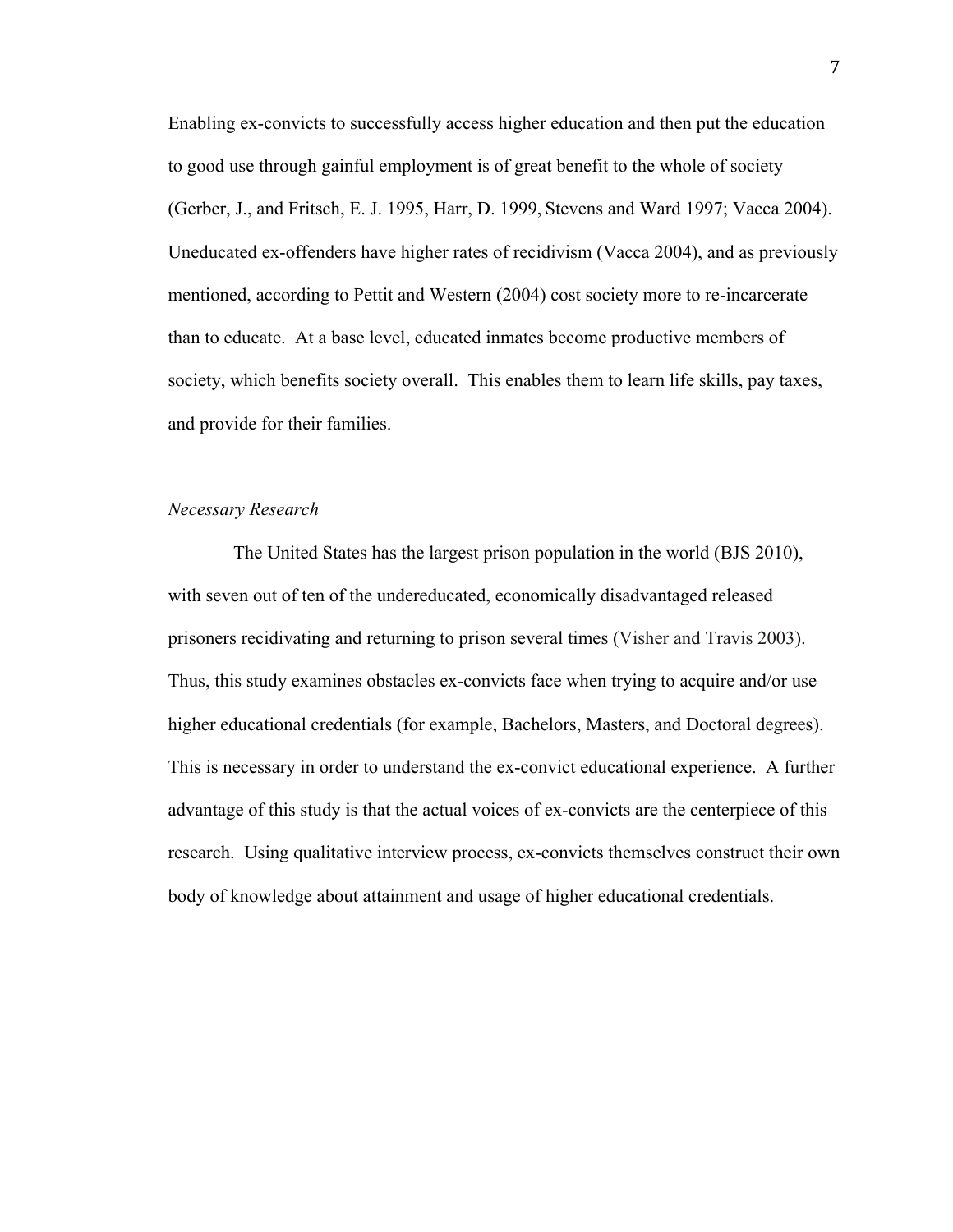#### **Chapter 2**

# CONCEPTUAL MODEL AND LITERATURE REVIEW **THEORY**

Three theories comprise the conceptual model of this study *(Figure 1)*: The convict perspective, social stigma, and social and human capital. The convict perspective (Greene et al. 2006, Richards and Jones 2004, Ross and Richards 2003) examines the society and criminal justice through the eyes of convicts and ex-convicts. Through this perspective, the voices of individuals who have experienced the inside of correctional facilities as "residents," voices that are often not admitted into academic discourse, are assuming a direct role in building academic scholarship.

The second component, social stigma (Goffman 1963, Link et al. 1989, Shih 2004) is defined as a spoiled identity or a characteristic that an individual (ex-convict in present study) possesses that is devalued by society. This conceptual component frames and explains the social identity that ex-offenders are forced to assume because they have been convicted of a felony and served time in a correctional facility.

The third components within this study, human (Becker 1993, Coleman 1988) and social capital (Lin 1999, 2001) are included to explain how ex-offenders use available resources and capital to improve their life chances through access to and utilization of academic education upon release from prison. Such social capital resources can be defined as social networks (family, friends, and acquaintances with useful knowledge) and human capital of educational credentials, and life skills.

These three theoretical frames reveal how the convict insider perspective, social stigma, and social/human capital interrelate. Through accessing social capital and human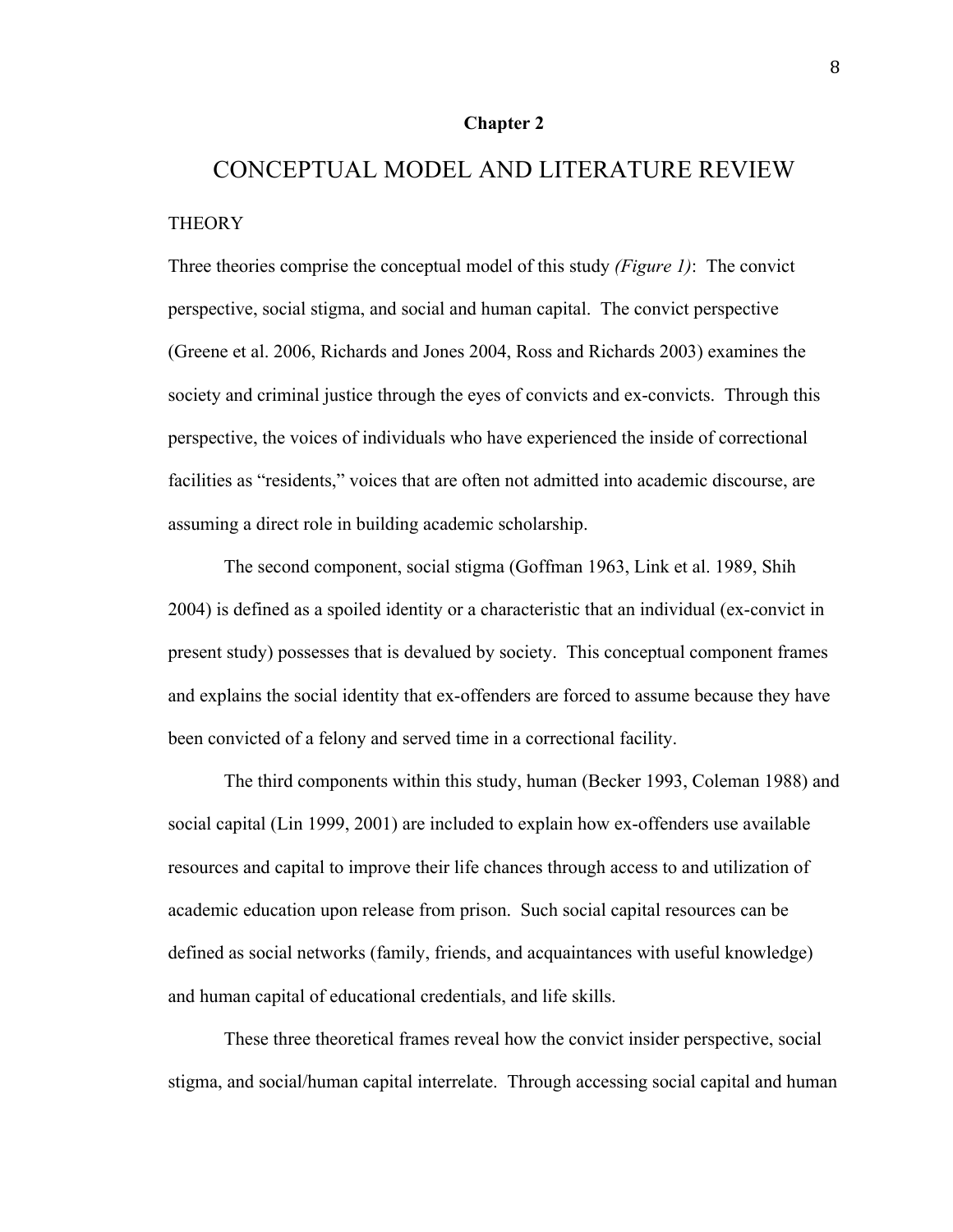capital, formerly incarcerated academics are enabled to use their inside perspective on the

criminal justice system to overcome the social stigma of a felony conviction.

## *Figure 1*

## **CONCEPTUAL FRAMEWORK**

*\*Formerly incarcerated criminological academics access human/social capital, are able to apply convict insider perspective of criminal justice system to their scholarship, and use such experience/education to overcome social stigma.*

> **Convict** perspective! (Convict! Criminology)

Social stigma

Social & Human! **Capital**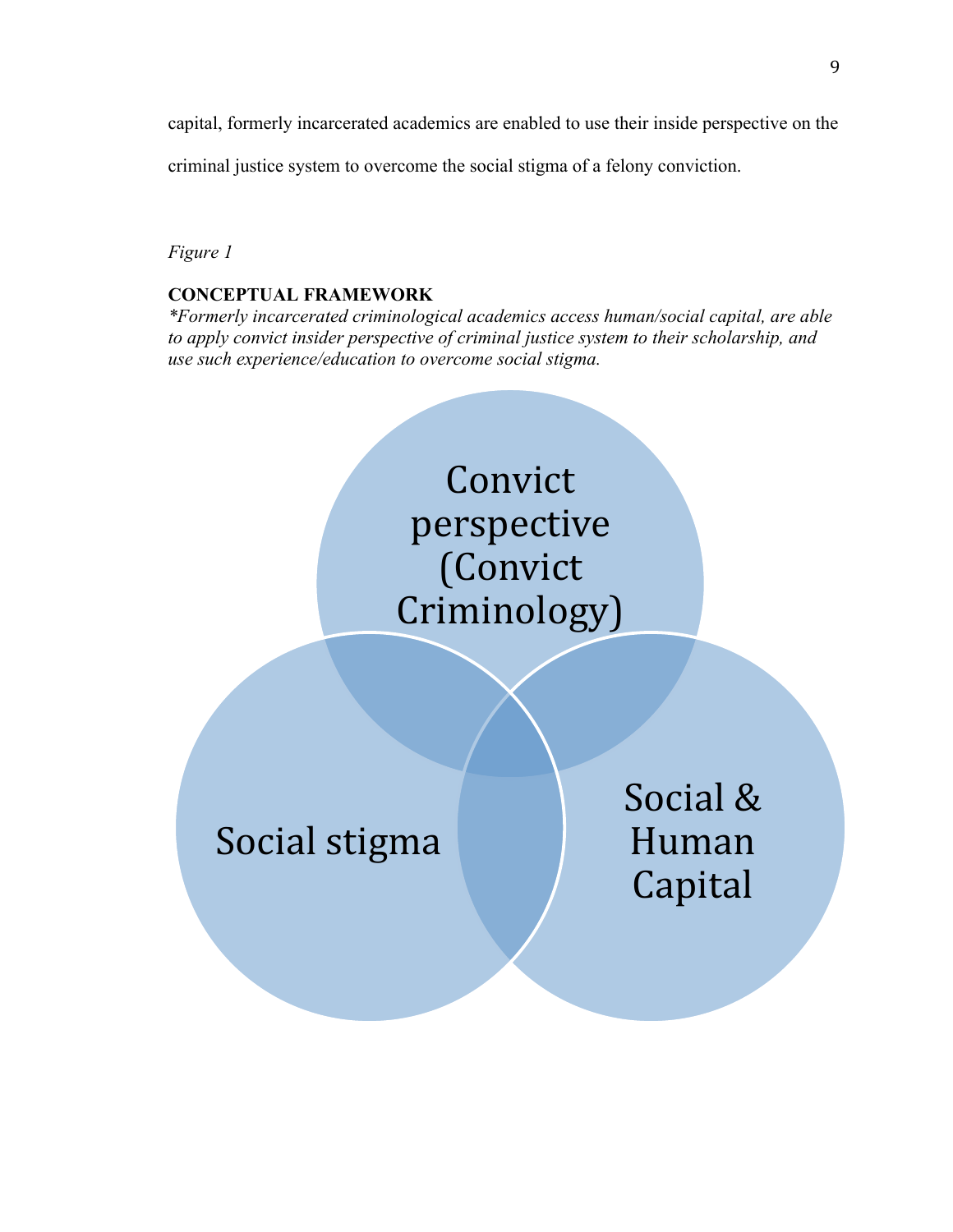## *Convict Perspective and Criminology*

This study recognizes the expertise of ex-inmates in regard to navigating the educational system. Unlike many penological perspectives that use the research of "experts" who often have limited or brief contact with the correctional system and unspoiled identities, this study will use the insider knowledge and insight of men and women who have spent significant portions of their lives (ranging from 6 months to 20 years) within the United States correctional system. The *convict perspective* (Richards and Jones 2004, Ross and Richards 2003) brings convict experiences to the front stage of the research process by "listening to prisoners and taking seriously their comments—for instance, about removing legal and policy restrictions that complicate reentry" (Greene et al. 2006:2). Richards and Ross (2004) describe the convict perspective as being premised upon convicts experiences with imprisonment using ethnographic/observational research methods to give voice to men and women who have spent time within the confines of correctional facilities. This criminological vantage point examines criminal justice issues and problems from the perspective of convicts and ex-convicts.

The Convict Criminology (Ross and Richards 2003) branch of criminology emerged in the late  $20^{th}$  and early  $21^{st}$  century. Richards and Ross (2001) explain that the Convict Criminology (Con-Crim) branch of criminology was born of several factors, including a dysfunctional prison system that was failing in its purpose, and the advent of critical criminology in the 1970s. Additional factors that brought about the creation of the Con-Crim discipline were: the missing component of the pre-convict criminology insider perspective, being the academic approach (as opposed to more journalistic or activist approaches), and the recognition of the value of qualitative research within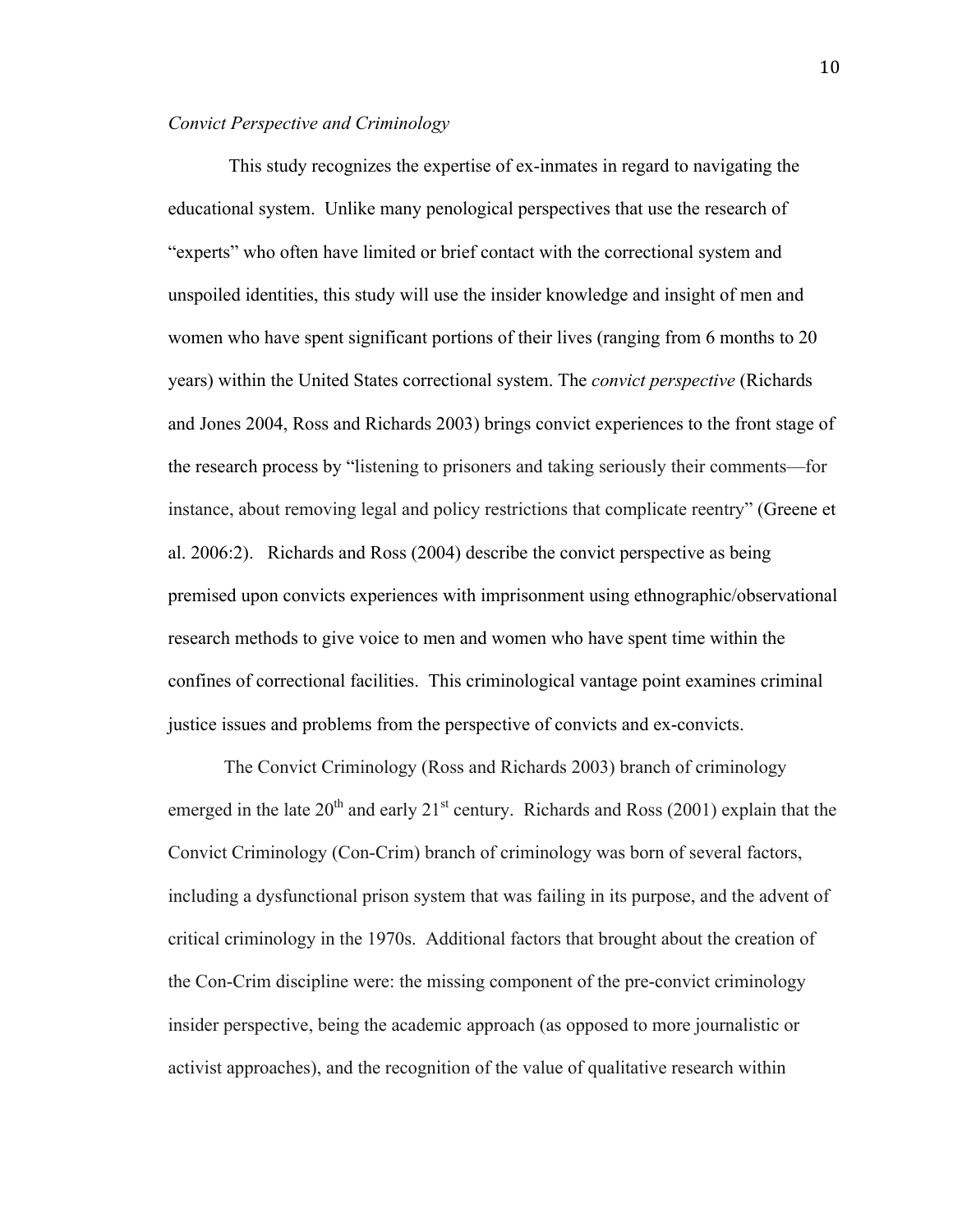criminology (with a focus on ethnography). Con-Crim uniquely recognizes the weak links within U.S. correctional system, such as lack of funding for educational programs, over-crowding, and punishment centered policies that ignore rehabilitation (Ross and Richards 2003). The insider perspective of criminological research recognizes that the majority of ex-inmates are not evil, crazed, depraved individuals as depicted within the media, but normal individuals who have done something relatively minor, perhaps even a lot of ill-conceived acts (Ross and Richards 2003: xix) and are thus negatively labeled by society. Yet, the same society turns a blind eye when the majority of "non-convict or non-criminal" employees participate in minor pilfering of company supplies. Thus, inmates and ex-inmates are not unique because of the crimes for which they were convicted, but instead because of their race, class, and worldviews that are the product of their social environments (Ross and Richards 2003). Con-crim states that ex-convicts are not a criminal label, such as a robber, a drug dealer, or burglar. Ex-convicts are human beings affected and shaped by social structural issues, personal problems, and human feelings, just like any other member of society. Sociological research indicates that social structural issues such as middle class economic capital, access to college education, strong family support structures, and belonging to the right "race" (usually white) and religion (usually Protestant) often work together to create a general status quo middle class American individual. Similarly, belonging to certain "races" (often minority or marginalized racial groups), lacking economic and educational resources, and not possessing dominant forms of cultural capital (Bourdieu 1984) often work together to create a general picture of the American prisoner.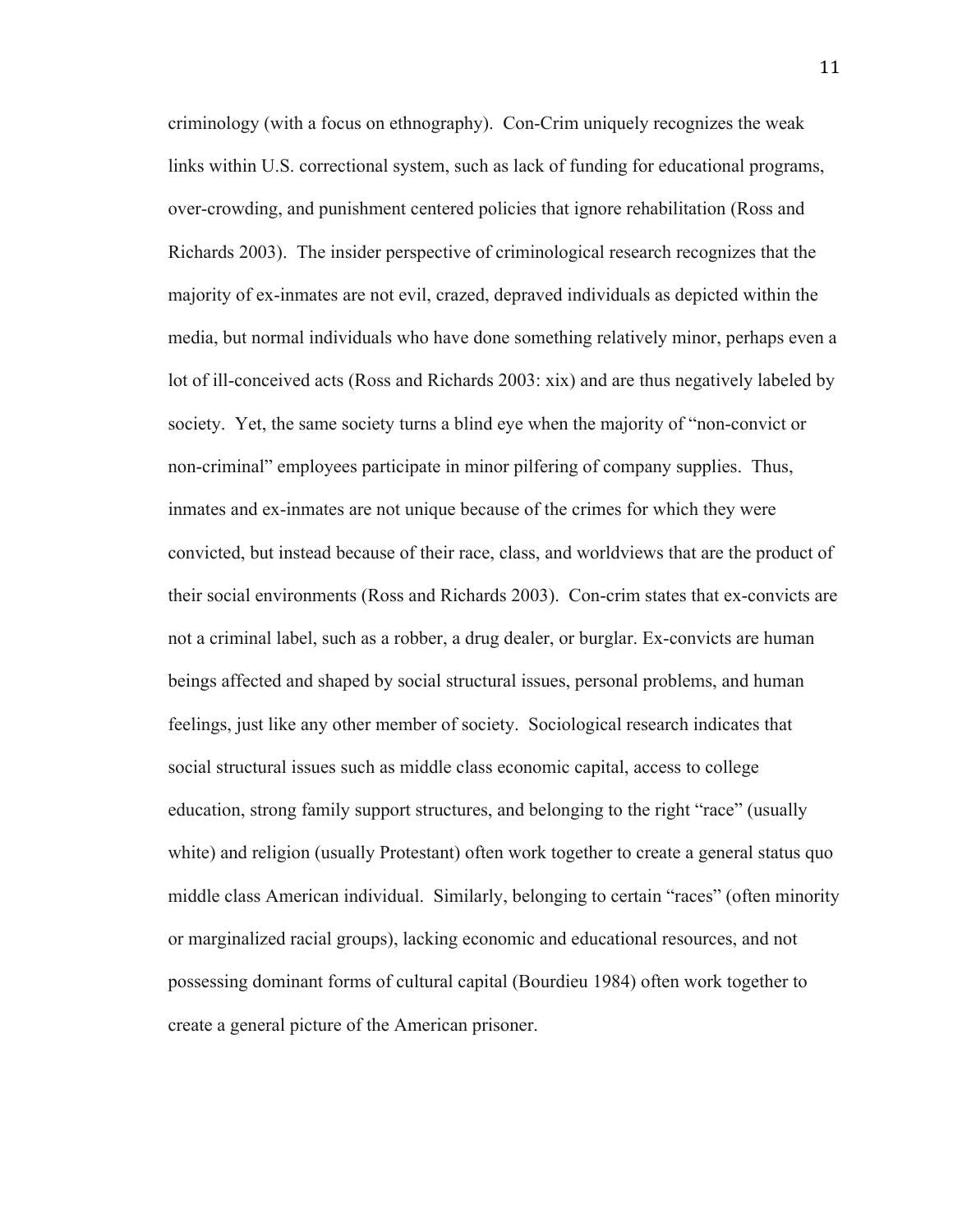Richards and Ross (2003: 10) state that "Convict criminology is issue based, and not necessarily structured by the traditional disciplinary divisions assumed by criminology, criminal justice, or corrections." Conventional abstract criminological and criminal justice research that ignores convict voices, Richards explains, results in fragmented research that does not necessarily attempt to rectify any of the myriad problems and/or issues that plague today's criminal justice system. Such research is the traditional form of criminal justice research, yet it is often abstract and distant from the real social problems within criminal justice. Convict criminology within the convict perspective seeks to access the lived experience of individuals directly affected by the criminal justice system and corrections. Through accessing the actual voices of exconvicts both within and outside of higher education, convict criminology attempts to construct a bridge of understanding and commonality between "conventional" society and the ex-convict. Many ex-convict academics (Jones 1999, Ross et al. 2010, Ross and Richards 2003, Terry 2000) state that there is basically no difference in personality or life style between ex-convicts (generally with a focus on ex-convicts in education) and the rest of society, arguing that such dichotomies, comparisons, and stereotypes should be eliminated from social discourse.

#### *Stigmatized Identities*

Stigma is often defined as a spoiled identity or a characteristic that one possesses that is devalued by society. Goffman (1963) referred to stigma as, "an attribute that is deeply discrediting." Link and Phelan (2001) re-examine the concept of stigma in the twenty-first century, as the concept had come under criticism for being ambiguously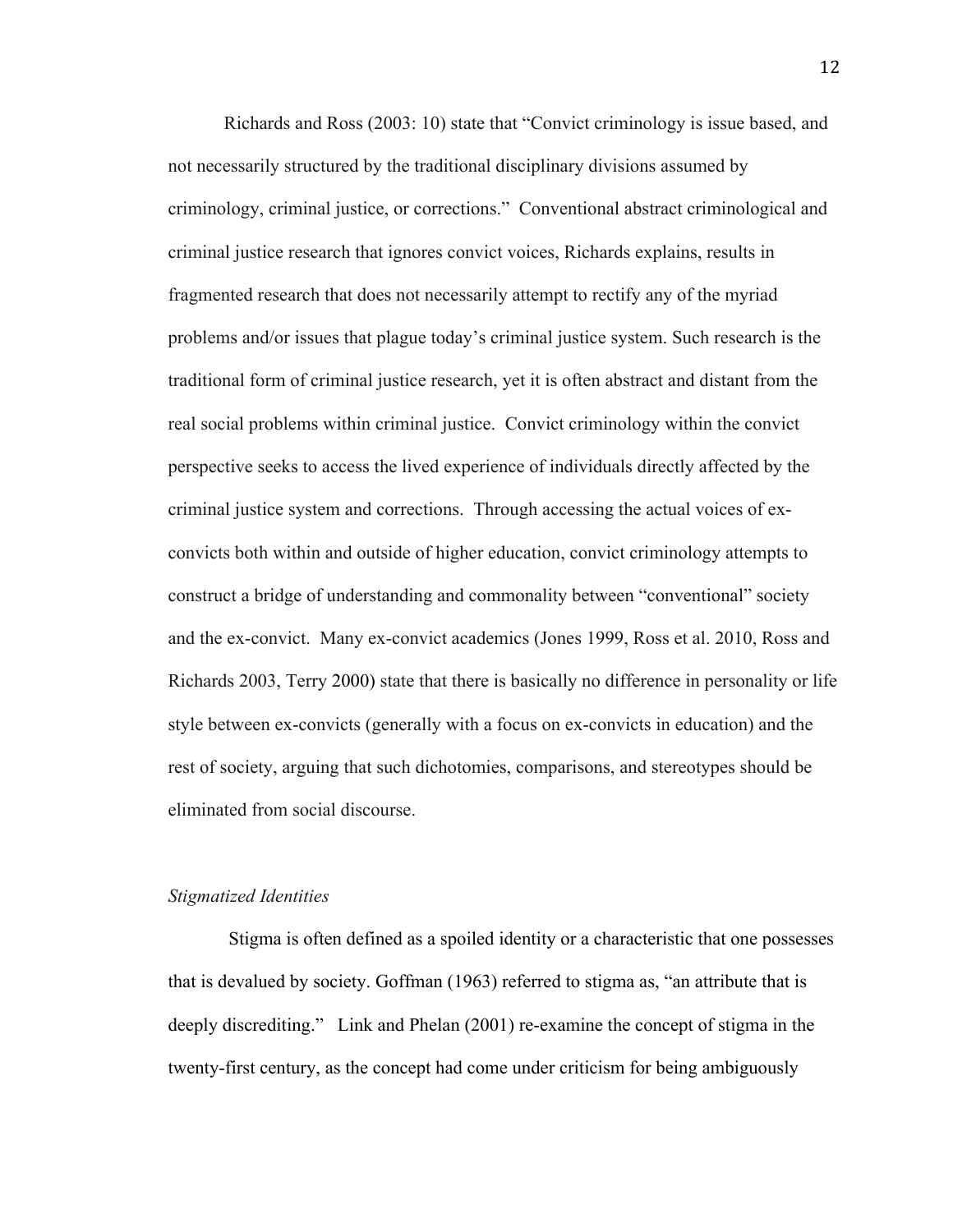defined and too focused on the individual. Thus, stigma is expanded to include four components to more clearly elucidate the concept. This definition of stigma includes labeling and the process of stereotyping. I will focus on two of these components. First, stigmatized individuals are placed in "us and them" categories to differentiate good from bad, and secondly, this definition includes a consideration of discrimination on the part of the powerful against the powerless (Link and Phelan 2001). Link et al. (1989) wrote that ex-offenders manage their identity using a variety of stigma management methods: secrecy, withdrawal, and preventive telling. Stigmatized individuals who use the secrecy method keep their identity hidden from others, and go to great efforts to conceal their status if at all possible. Withdrawal involves avoiding contact with others not aware of stigma, and such individuals prefer to be with others with stigma, and/or those who accept it. The preventive telling method involves avoiding disapproval by telling others before the "secret" is exposed. The primary focus is to educate and inform before the issue becomes a problem that creates more problems for the ex-offender.

When pursuing an education, and/or in the process of social reintegration, exoffenders must contend with the social phenomena of stigma. While not an obvious social stigma, such as a physical deformity or illegal profession, ex-offenders often must "reveal" their identities at some point in the educational process (Ross and Richards 2003, Ross et al. 2010). Many ex-offenders must apply for financial aid during the graduate school application process and/or during the process of gaining an educationally-based internship. During this process, questions about criminal records may present themselves. The phenomenon of stigma has far-reaching implications for the ex-offender, often extending far beyond the educational process, yet for purposes of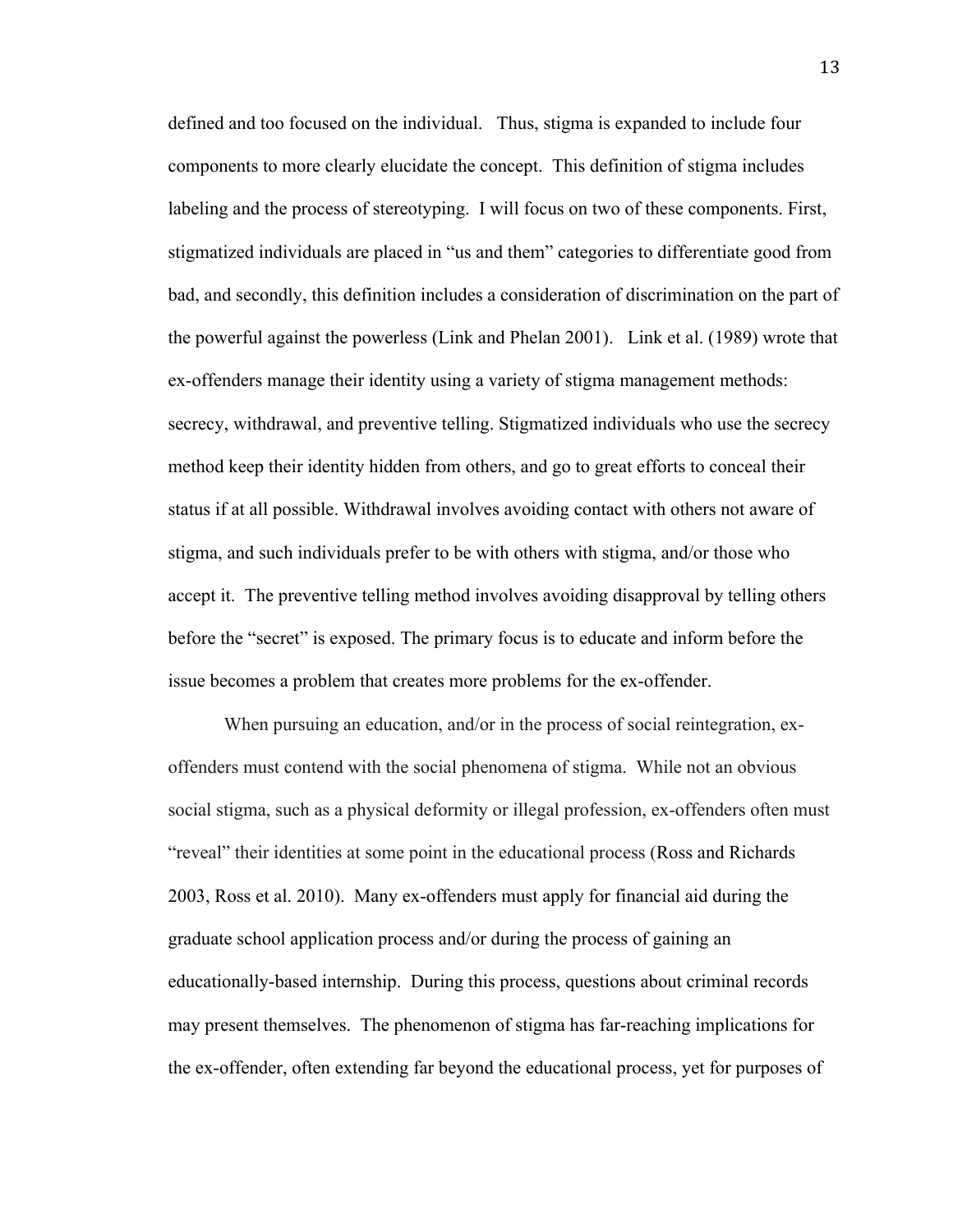this study, the discussion of stigma will focus on how stigma interacts with the exoffenders' educational process.

Serving a prison sentence has "both direct and indirect consequences" (Richards and Jones 2004). Sykes (1958) speaks of the direct consequences of prison, which are quite obvious and striking, such as loss of freedom, personal possessions, heterosexual relationships, privacy, and the feeling of personal safety and wellbeing. Prisoners lose everything important to themselves, including wives or husbands, children, personal property, jobs, and homes. Thus, when ex-convicts are released from their correctional facility, many have few if any possessions. They have severely limited financial means, and any skills or education they may have acquired while incarcerated are often minimal and inadequate for finding employment outside of prisons.

Indirect consequences are described as often not being obvious to ex-convicts until their prison sentence has been served. Such consequences often involve loss of civil and legal rights, and psychological damage incurred from the process of incarceration. Prevalence of Post Traumatic Stress Disorder (PTSD) as a result of their incarceration (Goff et al. 2007) has been shown to be higher in prison populations. Goffman (1961) discusses the negative process of institutionalization that occurs when inmates are housed in total institutions for long periods of time. Clemmer (1940) in earlier research mentions the process of prisonization, a similar process that occurs when prisoners are confined within prison walls for long periods of time, under the total control of the prison. Such prisoners become acclimated to the total institutional setting to survive, and lose their ability to function in the outside world. Wiggington (2002: 164) states that "the routine was the foundation of my institutionalization, along with the dismantling of my decision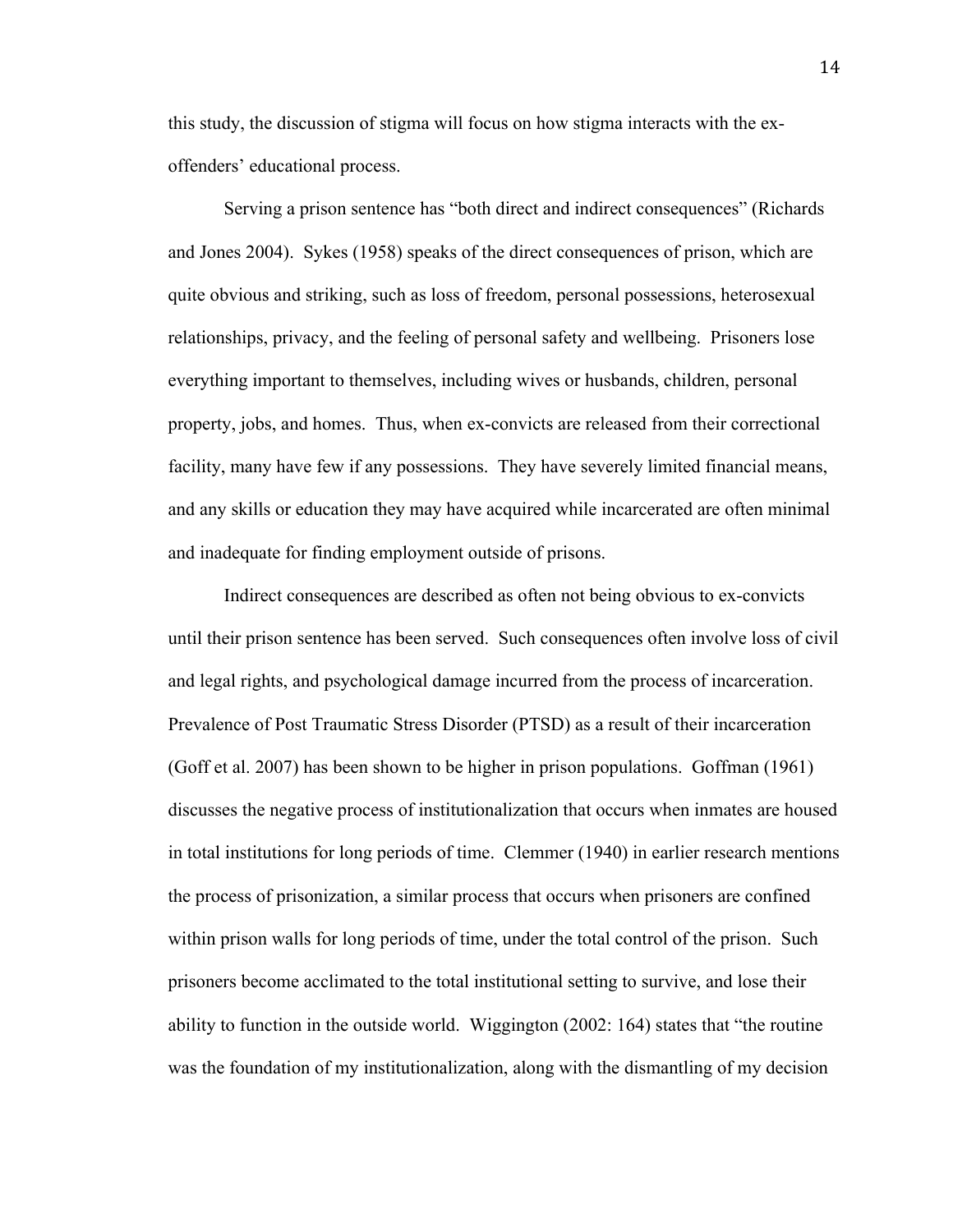making ability. . . .I rely on the system so much now that I do not want to leave a place of incarceration." Some research indicates that inmates do not believe that incarceration has any deterrent effect. Instead, they viewed prisons as criminal universities where inmates go to essentially learn more about more types of crime. Research was found that correctional facilities serve to institutionalize inmates rather than rehabilitate them (Kolstad 1996).

Prisoners are often left financially destitute when released, and subsequently have a difficult time finding employment and shelter because of their records. Often, exconvicts are ushered into correctional halfway houses and/or strict paroles with a bewildering array of rules and regulations, and often expected to pay rent, restitution, and multiple expenses when in such facilities.

While many researchers (Lee and Craft 2002; Winnick and Bodkin 2008) view stigma as a draining process that would limit or reduce ex-offenders access to social and human capital, Shih (2004) examines stigma management from a proactive stance. Individuals who are proactive in their stigma management strategies tend to view the process of overcoming a stigmatized identity as an empowering and rejuvenating process. Such individuals view stigma as an unjust label and seek to overcome this process through addressing the issue head on. Thus, taking an empowerment stance towards stigma means doing something about it. Shih (2004) states that, "many stigmatized individuals cite that they gain strength and learn valuable life lessons in confronting adversities caused by stigma."

Much other research indicates that institutionalization has a damaging effect upon inmates, limiting their abilities to function in "outside" society (Ross and Richards 2003,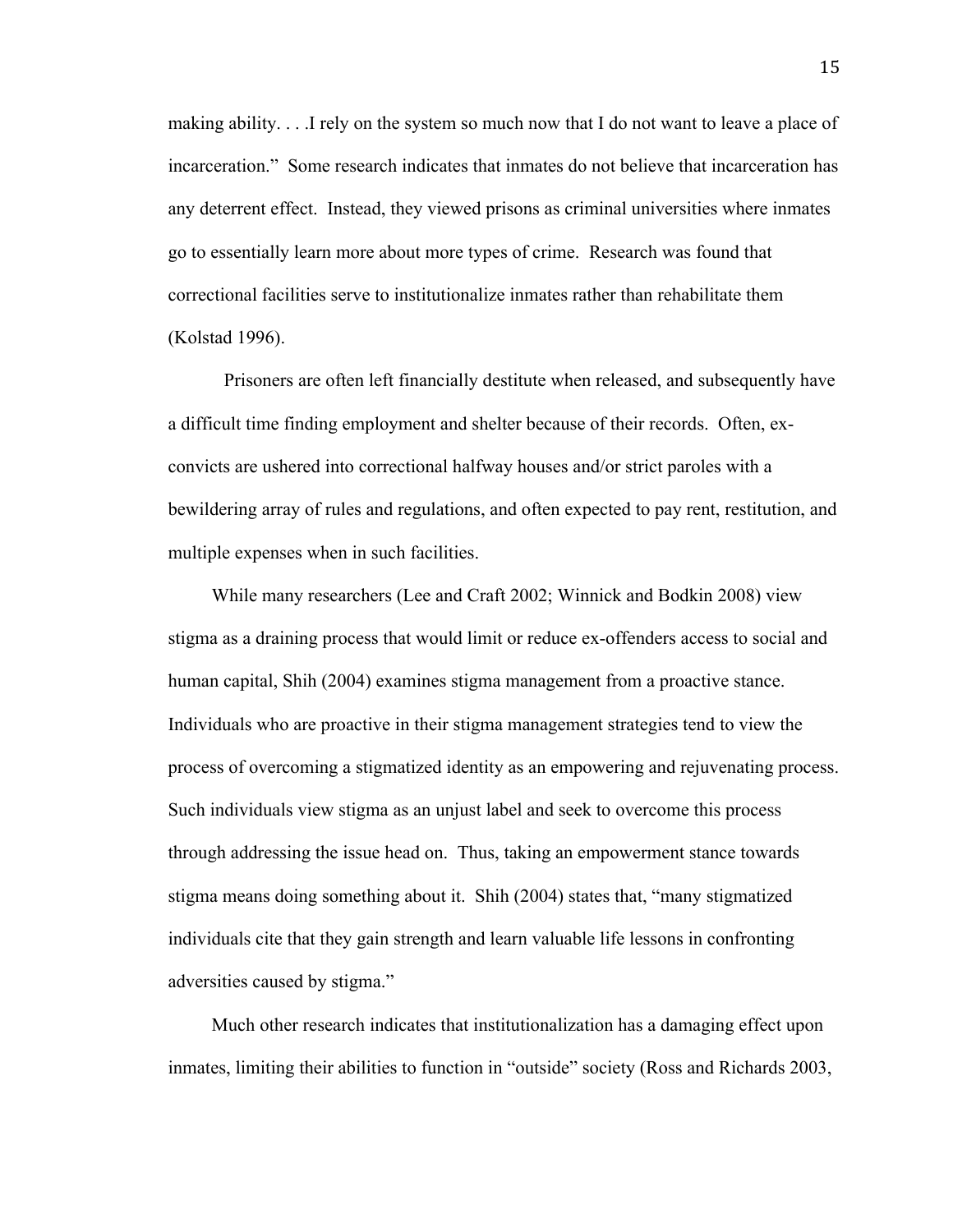Visher and Travis 2003), and, while most prisoners do acclimate to the prison environment through institutionalization, the initial adjustment to prison life is difficult for the majority of this group (Adams 1992). Visher and Travis (2003) point out that the experiences convicts encounter while incarcerated can potentially affect their ability to function successfully when reentering society. Link and Phelan (2001) explain that stigmatizing circumstances affect many facets of an individual's social sphere, and consequently can affect involvement in criminal behaviors, income, and overall life chances. Shivy et al. (2007) report that ex-convicts are aware of the social stigma associated with a felony conviction. Also, those who work with ex-offenders through the criminal justice system need to counsel ex-convicts about restructuring their social networks, thus accessing more positive social capital, which in turn reduces their stigmatized image from the perspective of potential employers.

Kelly (2010) points out the existence of a reentry industry that takes advantage of the stigmatized identities of ex-convicts. Such organizations represent themselves as organizations providing viable employment for ex-convicts, operating with minimal or no oversight or regulation, yet receiving millions of dollars in federal and private grants. The reentry industry puts ex-convicts through "extensive training programs" that yield minimal if any results, often placing ex-convicts in the worst menial positions available. Ex-convicts could have access to these positions without having undergone such programs' "training" regimens. Thus, a profit is being generated from the stigmatized identities of ex-convicts.

#### *Human and Social Capital and Ex-Offenders*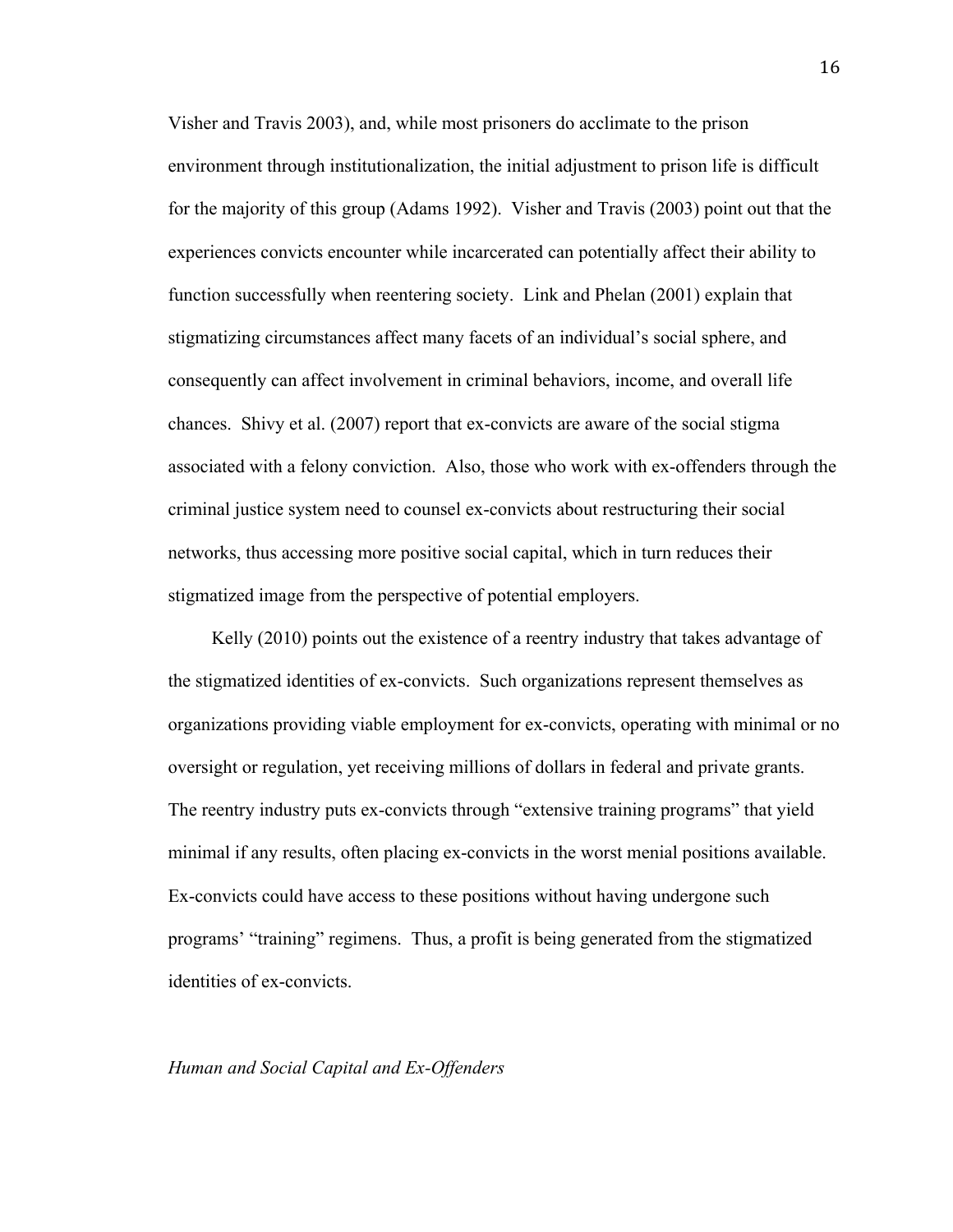Human capital is "embodied in the skills and knowledge acquired by an individual"(Coleman 1988). The social actor benefits from the knowledge capital contained within their head that creates access to constructive/positive opportunities. Such capital is often developed in an educational context in schools and institutions of higher learning. The possession of greater, more powerful human capital among individuals often results in the creation of greater economic success for the group in question.

Social capital in general, focuses on networks of social connections, such as friends, family, professional relationships, and acquaintances. Coleman (1988:98) defines social capital as:

Social capital is defined by its function. It is not a single entity but a variety of different entities, with two elements in common: they all consist of some aspect of social structures, and they facilitate certain actions of actors-whether persons or corporate actors-within the structure. Like other forms of capital, social capital is productive, making possible the achievement of certain ends that in its absence would not be possible.

Thus, social capital is a beneficial form of capital that can be comprised of corporations functioning as actors or individual persons. Yet, in this research, Coleman focuses on the person. Yet, unlike other forms of capital, Coleman (1988:98) explains the key element of social capital exists entirely,

"…in the structure of relations between actors and among actors."

Thus, social capital is not entirely comprised of the actors themselves or the products of their interactions, but in the network structures that exist between the actors, and the benefits that accrue because of this. Coleman also explains that a unique characteristic of social capital is that it possesses a public good aspect. Additionally, Lin (1999, 2000) explains that social inequality is replicated through differential access to social capital.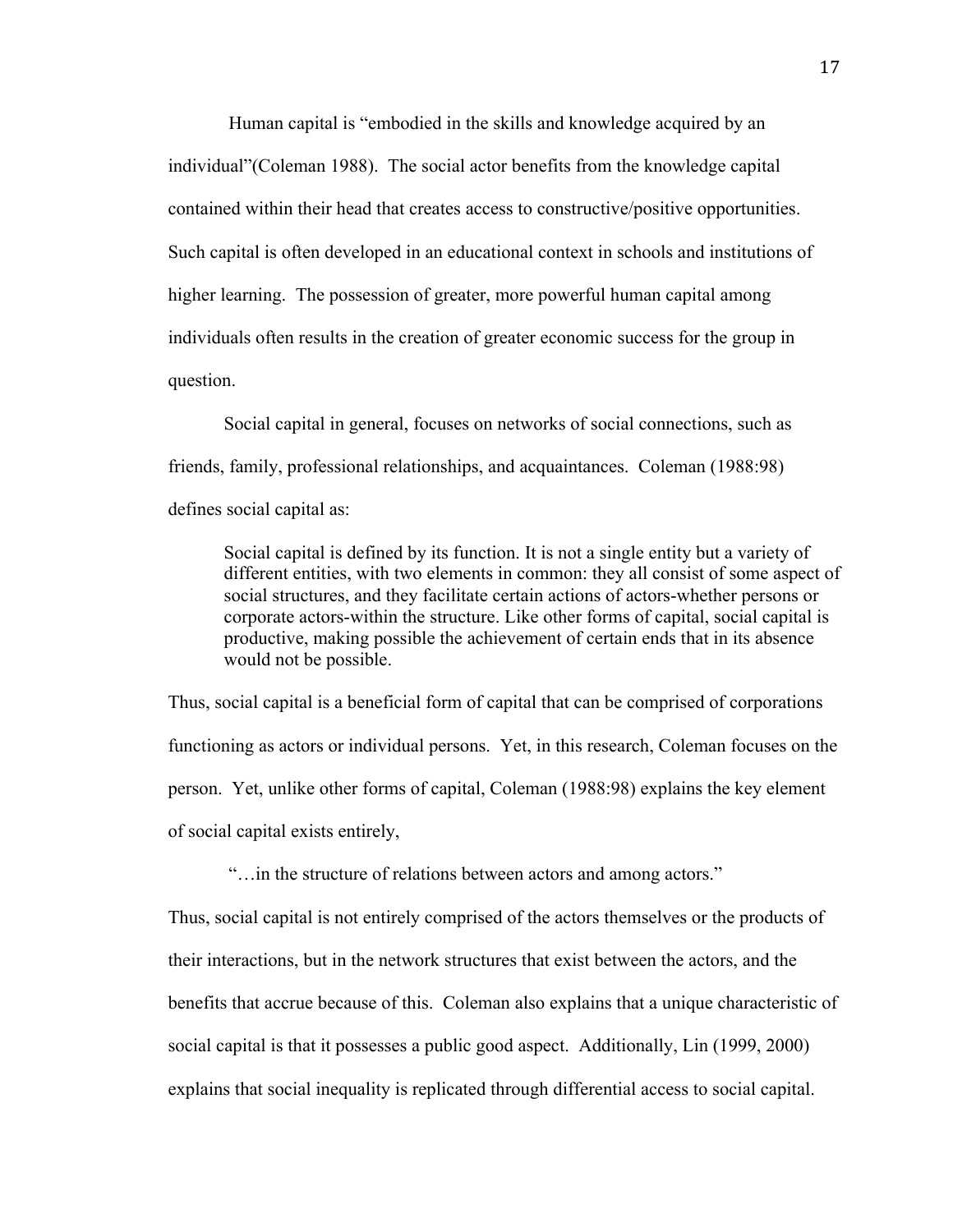Some literature suggests a relationship between social and human capital.

Coleman (1988), in a study of levels of social capital, and the subsequent effect on high school dropout rates, found that there was a relationship between lower levels of social capital and increased probability of dropping out of high school. Thus, social capital and human capital are related from the perspective that access to more positive social capital can lead to further access to positive human capital (Brown and Ross 2010). Rehabilitative programs for ex-convicts that primarily focus on human capital (e.g., job skills, education), while neglecting social capital (e.g., providing important social connections for ex-convicts) often experience low success rates. Brown and Ross (2010) state that around 80% of jobs are never advertised. Consequently, many jobs are only discovered through word of mouth, and personal knowledge of such opportunities, stressing the importance of social connections in allowing ex-convicts to utilize their human capital. Such a relationship has multiple implications for ex-offenders, who from the point of entry into the system until their eventual release back into society face social stigmas that often limit opportunities to acquire positive social/human capital (Winnick and Bodkin 2008, 2009). Visher (2007:95) states, "A prison term reduces human capital, as a result, for instance, of lost connections, to potential employers, diminished work skills, and reduction in life skills…" Further, the social and human capital that many exoffenders do possess is often socially de-valued and thus has limited potential to improve life chances. Winnick and Bodkin (2008) found that most inmates are strongly aware that upon reentry into society they will face many difficulties due to their stigmatized identity. Inmates expressed knowledge of society's devaluation of them as human beings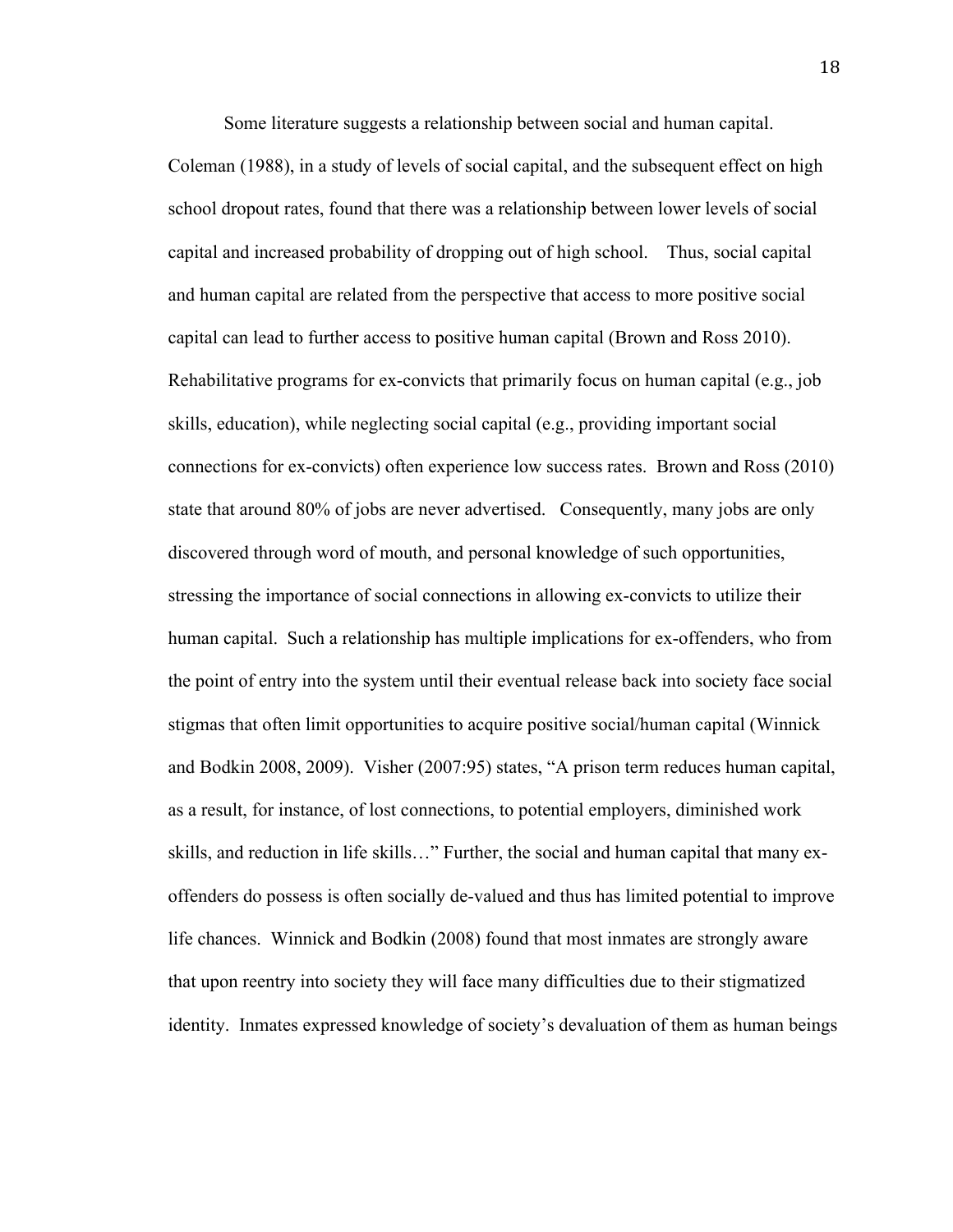their skills, and the negative effect that an ex-offender status would have on their employment prospects.

The concept of social capital has received much attention in the disciplines of sociology and criminology in recent years (Coleman 1988, Howser et. al. 1983; Portes 1998, Lin 2001). Also, the homophily principle partially explains why people in the same population group (such as class or ethnic minority) generally possess the same levels of access to social capital (e.g., the poor associate with other poor people), as people tend to associate with people similar to themselves (Lin 1999). Through such relationships, individuals, in this case, ex-convicts are affected by such relationships. Having connections to other individuals who possess power and/or status can create unique opportunities, thus benefitting the ex-convicts in question. Conversely, the lack of relationships to others with power and/or status results in a lack of opportunities/benefits for the ex-offender in question. In certain circumstances, a social connection (with a specific individual) can provide contact with an entirely different social network, thus opening up an entirely new opportunity set (Cornwell and Cornwell 2008). Groups that have increased access to expert and specialized knowledge tend to have more advantages than groups that do not. Cornwell and Cornwell (2008) explain that differential access to expert and specialized knowledge through social networks is often divided along racial and class lines. For instance, over the past two decades, white and upper class access to expert and specialized knowledge has remained the same or increased, while it has decreased drastically for members of racial/ethnic minorities.

It must be mentioned that, generally, no matter how social support is provided, whether government programs, counselors employed by the criminal justice system, or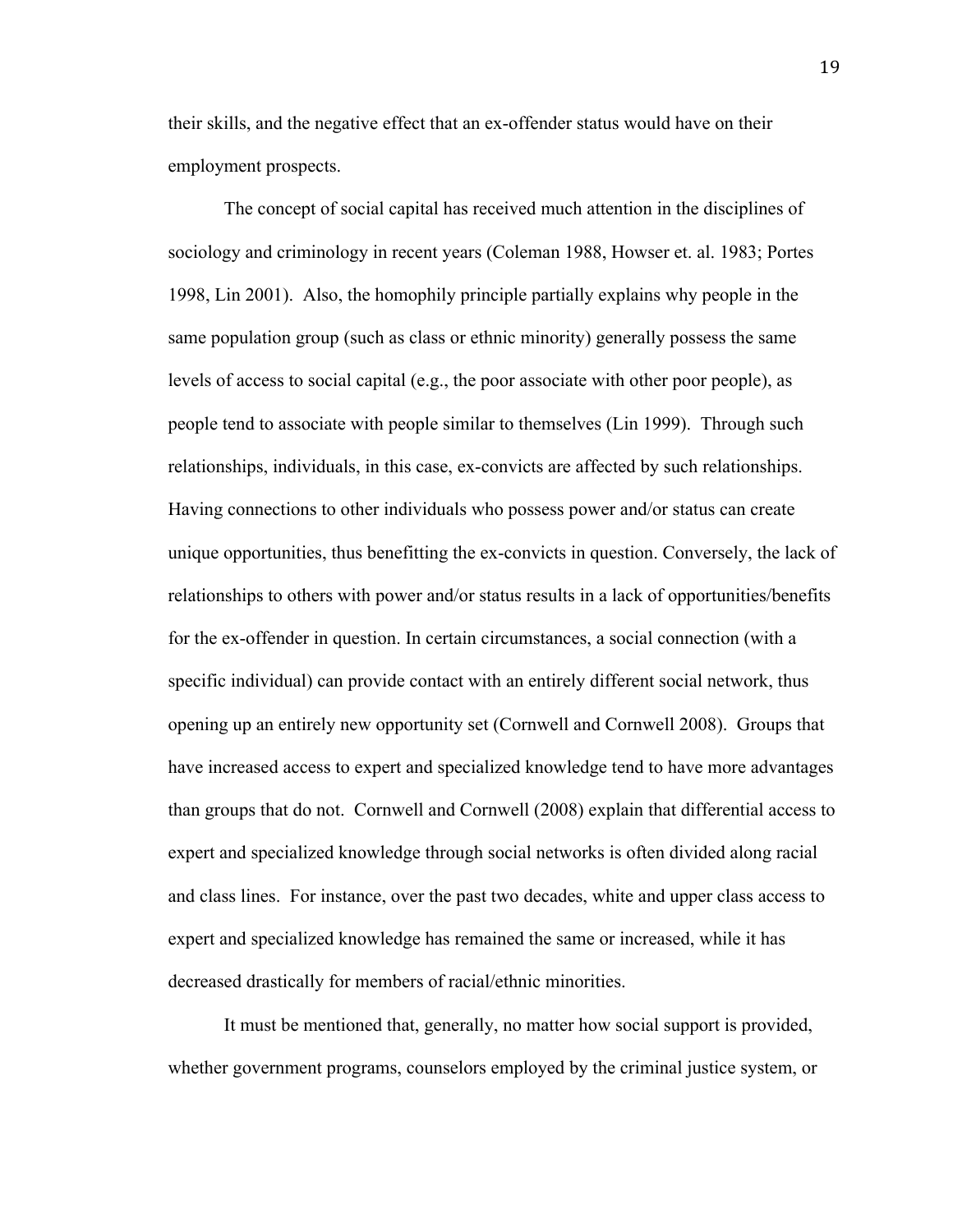personal friendships, it tends to lower participation in criminal behavior (Cullen 1994). During the process of incarceration, prisoners are ostracized from society, and consequently their social networks are greatly reduced (Visher 2007). Once released, exconvicts must attempt to successfully re-integrate into society, yet this task becomes more difficult because of loss of social contact while incarcerated. Being separated from society for long periods of time often alters the ex-convict's word view, creating an institutionalized mentality (Clemmer 1940, Goffman 1961, Wiggington 2002) that is illequipped to navigate in contemporary society's fast paced environment.

Formerly incarcerated women face different challenges than their more numerous male counterparts (Reisig et al. 2002). When released from prison, women must often take primary responsibility for their children, which also functions as a form of social capital for the children in formerly incarcerated women's families. In Reisig et. al.'s (2002) sample of 402 women whom with felony record, 81% had one or more children. Women with children often have smaller support networks, and consequently less access to social capital, thus placing formerly incarcerated women at a disadvantage when attempting to overcome the obstacles of social stigma (related to a felony conviction) and issues of access to higher education. Issues that women inmates and formerly incarcerated women academics experience will be further addressed in the results and discussion chapters of this dissertation.

Social capital as a form of social support provided for the formerly incarcerated can function to reduce the effects of the prisoners' pre-incarceration backgrounds (Hostetler and Pratt 2010). Social support also assists in reforming prison induced emotions of hostility experienced by ex-convicts. Orrick et. al. (2011) state that when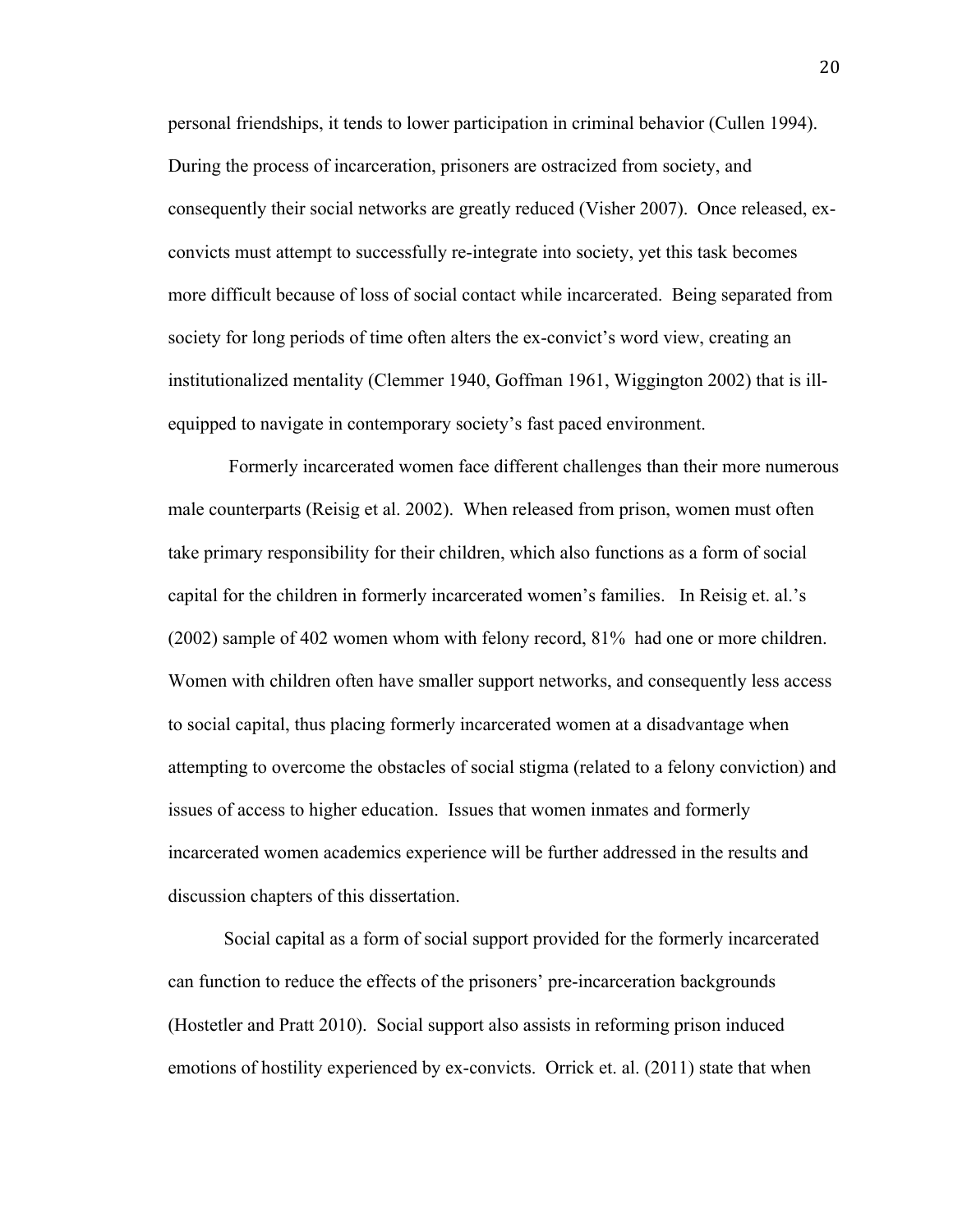both public and private (e.g. mentorship) social support is provided to post-incarcerated drug offenders (the most common conviction within this dissertation, 13 of 30 respondents were convicted of drug related crimes), the rate of reconviction may decrease, thus emphasizing the public good aspect (Coleman 1988) noted above.

## *Isolationist and Segregationist Forms of Social Capital*

Some recent literature on social capital has warned against the overuse of social capital as a theoretical concept, at least in certain contexts. Portes (1998) states that social capital has become somewhat of a panacea for all social problems, yet social capital is a far more complex concept in both theory and application. While the possession of dominant social capital can be a valuable asset to those who possess it, certain situations exist when social capital is not a valuable asset (Bolin et. al. 2004; Putnam 2007), such as social capital in low income or disorganized areas. The time spent trying to acquire the social support (i.e., deviant peer groups) available in these areas can detract from time spent on more pro-social/beneficial forms of social capital (i.e., prosocial role models or mentors).

Part of building social capital involves bridging to another/other social network(s). This activity is vital to forming relationships that allow social groups/individuals to prosper and grow through access to new opportunities. Yet, some forms of social capital discourage forming bridging relationships to other communities, and encourage a closed community or group. For example, within certain neighborhoods, people may not wish to associate with others from outside of their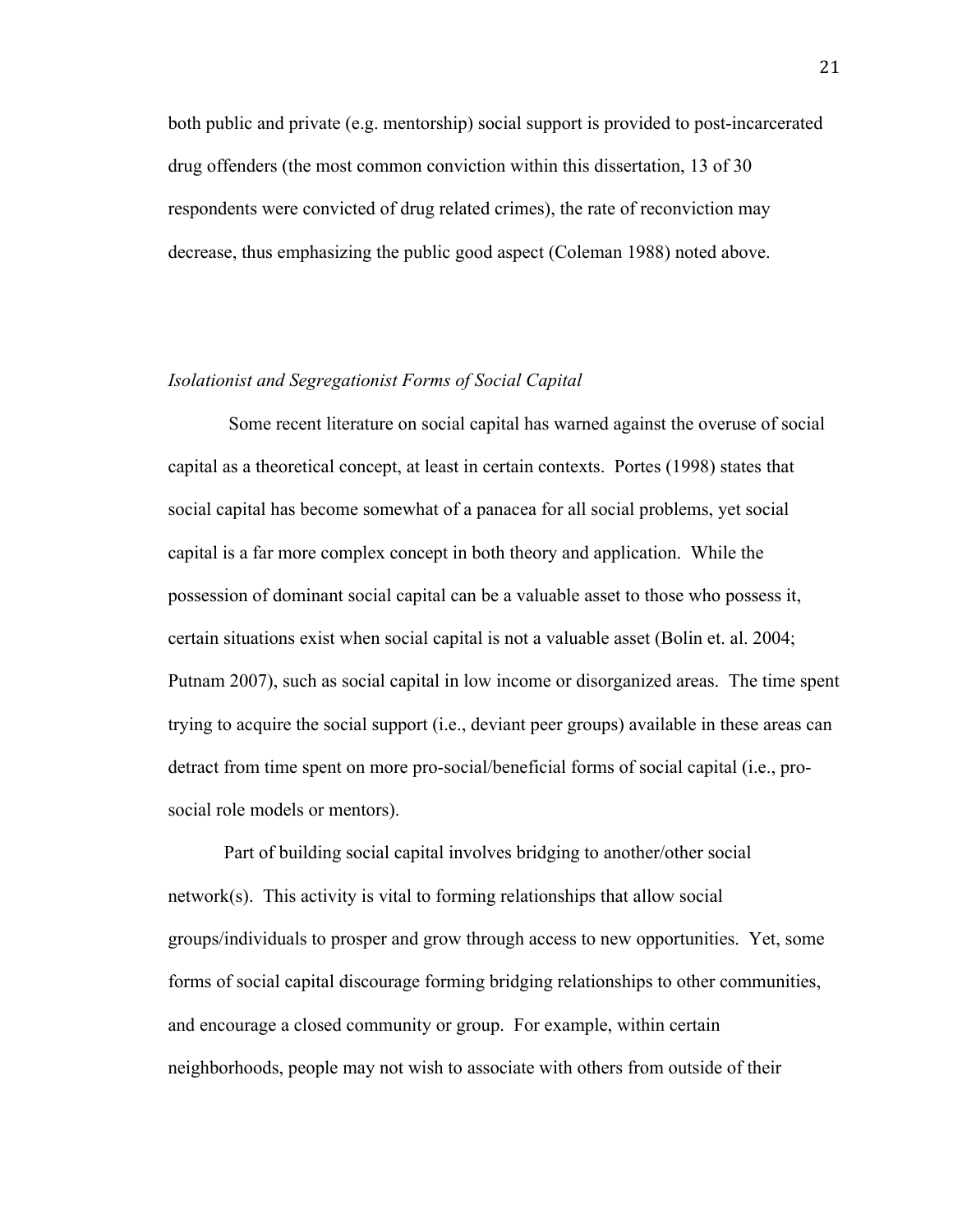community, thus discouraging bridge building. This may limit access to favorable opportunities outside the community/neighborhood, and may result in social deterioration (Portes 1998).

 Different groups use different social capital frameworks. Dominant groups most likely access the most conventional capital, and thus are likely to receive the most benefit. The social capital accessible to less dominant and/or oppressed groups is likely to result in less successful legitimate outcomes (Portes 1998). Some scholars have accused social capital of being a white, middle class concept (Portes 1998, Putnam 2007). Under this definition of social capital, only the dominant societal group would benefit from social capital. Thus, if society perceives that only white middle class culture is capable of possessing credible power, status, and knowledge, then many groups would be excluded. For purposes of this study, the focal group being excluded by more dominant forms of social capital would be ex-offenders.

#### EX-CONVICTS: EXPEREINCES AND EDUCATION

#### *Convicts and Ex-Convicts in America*

Every year, across the United States, 600,000 ex-convicts are released from jails and prisons (BJS 2010), and after 3 years almost 7 out of 10 of those ex-convicts have been rearrested (Visher and Travis 2003) and 50% will be sent back to the correctional system. While incarcerated, more than 50% of inmates will receive some form of correctional education such as basic education, GED, vocational and college courses (BJS 2003). The most common form of correctional education is the vocational track, which received 31.6% state and federal inmate participation in 1997, followed closely by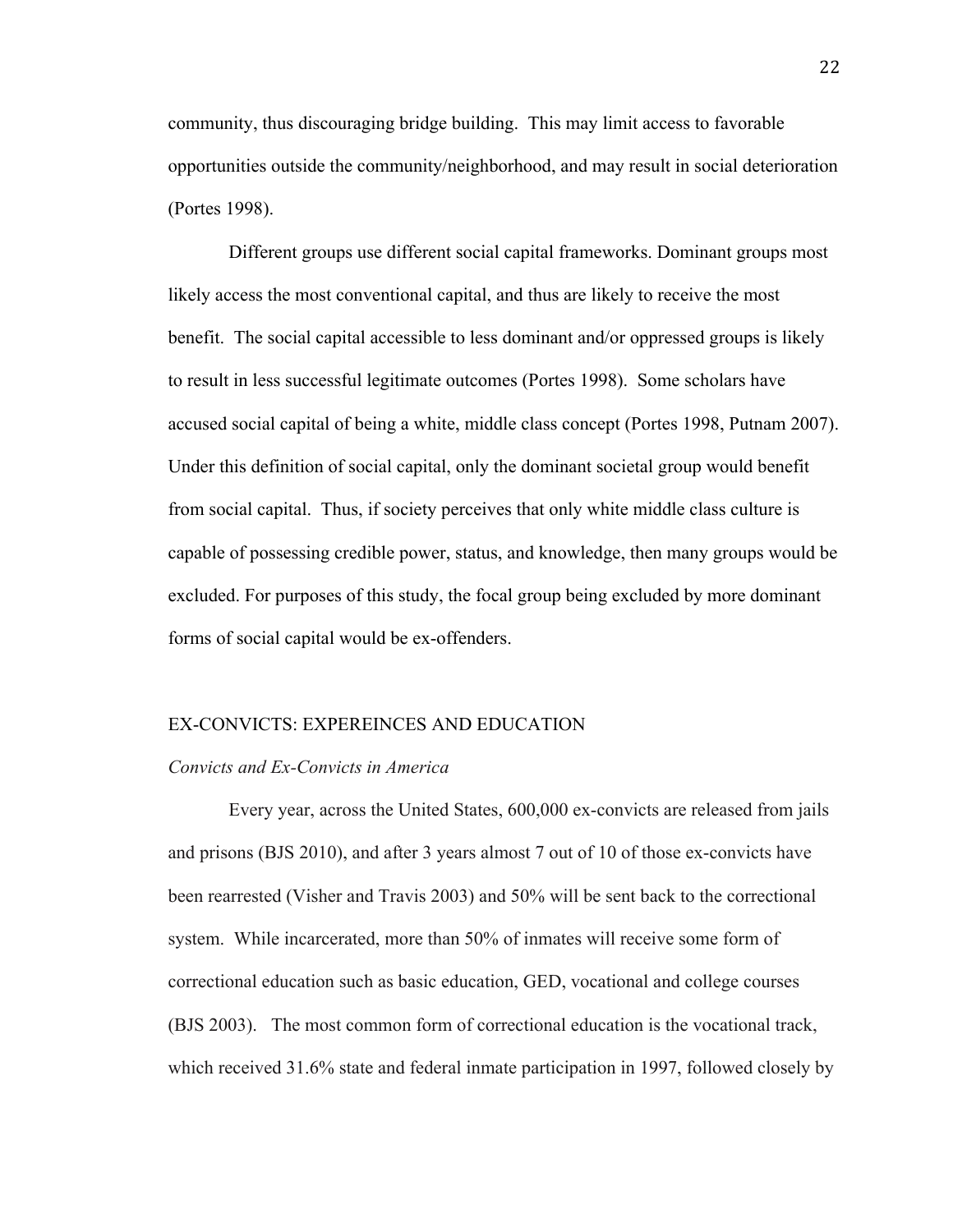GED/high school courses, at 23.2% participation in state and federal prison in 1997 (BJS 2003). It is apparent that some inmates are receiving some forms of education while incarcerated, yet the rate of recidivism is still high. A unique trait of the prison population is that the population is constantly changing as new inmates are processed in, and other inmates finish their sentences. Thus, the problem of recidivism is large in scale indicating potential problems within the American criminal justice system. An interesting question for future scholarship posed from this discussion is whether further academic education, outside of prison could potentially reduce rates of recidivism.

Ex-convicts must support themselves financially, take care of families and children, find jobs, serve out parole or supervised releases (federal ex-convicts), and complete probation programs, thus avoiding a return to their former residences behind bars. All of these tasks must be accomplished, even while the majority of ex-convicts come from backgrounds of poverty, substandard public education, and dysfunctional families (Reiman 2007; Petersilia 2003).

Ex-convicts also face the issue of disfranchisement laws that limit or bar voting rights at various stages in their progress through the criminal justice system. Petersilia (2009: 130) reports that, "every state but two had disfranchisement laws that deprived felons of the right to vote while serving a prison or jail sentence for a felony offense." Of the 50 states in the U.S., 34 prevent ex-convicts from voting while on probation, parole, and/or both (Uggen et al. 2002). Such laws have serious implications, because currently 4.7 million Americans, thus about 2.1 percent of the adult voting population ( Manza, Uggen, and Britton 2001) are unable to vote because of their felony status (Alexander 2012, Petersilia 2009). Another powerful statistic indicates that in Florida and Alabama,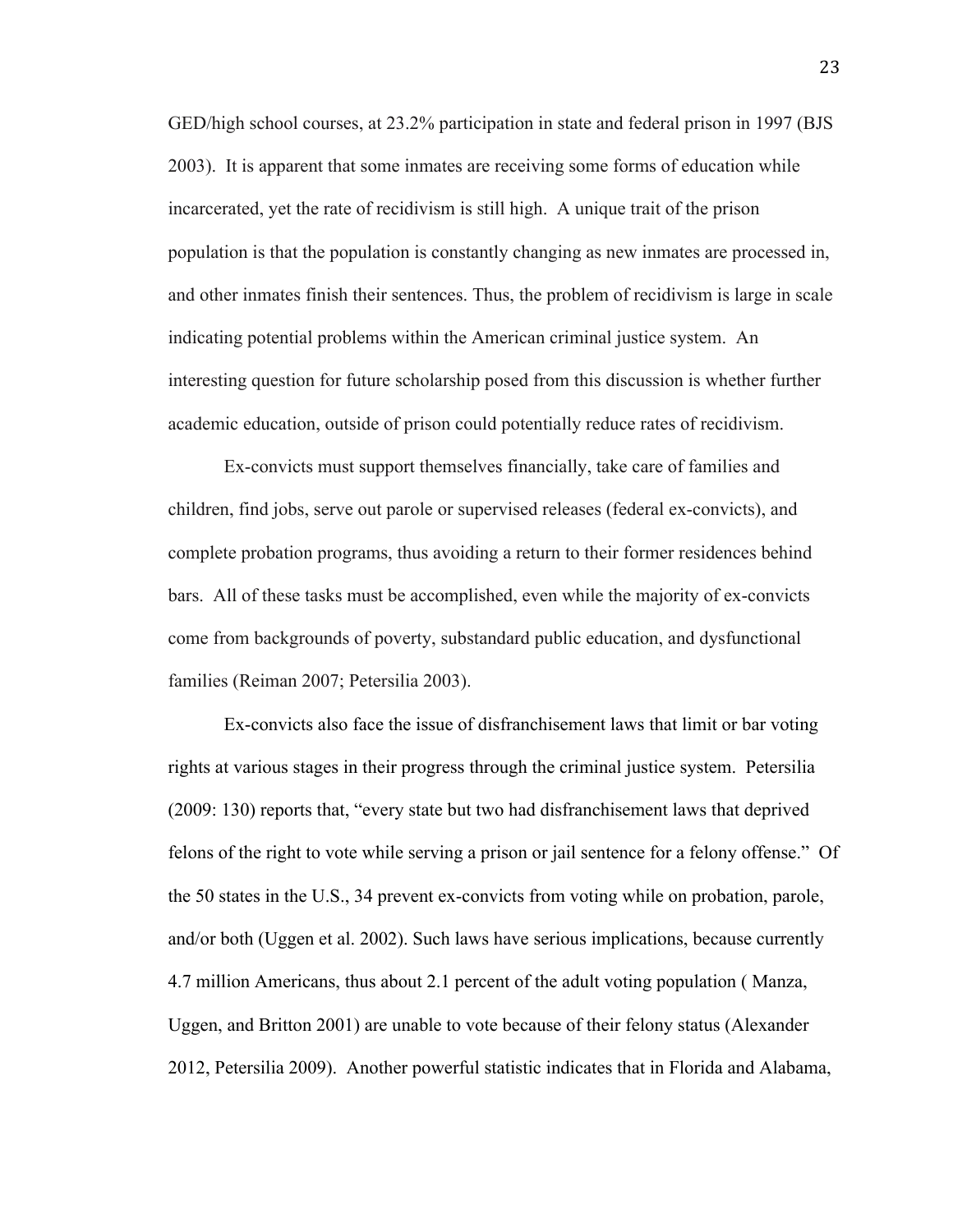one third of black men are disfranchised for life due to felony status (Petersilia 2009), which would have swayed the 2000 vote in favor of Al Gore over George Bush if felons would had able to vote, and would have had powerful effects on many other recent elections (Uggen and Manza 2001). Such laws also limit what ex-convicts can do at a community level where their valuable insight would be an asset. Examples of this situation include ex-convicts being excluded from activities such as, "volunteering, coaching in youth sports, working in food banks, assisting the elderly" (Petersilia 2003: 133). Petersilia (2003) explains that some studies suggest that volunteer activities and civil engagement may actually reduce offending.

### *Background Checks*

A common obstacle to success that many ex-convicts experience upon release from prison is pervasive background checks on the part of potential employers (Blumstein and Nakamura 2009, Lam and Harcourt 2003). A background check that returns with a felony criminal conviction can often eliminate ex-convicts from the hiring process. Such a situation creates a dilemma in which the ex-convict cannot outrun his or her criminal background. This situation exists even if the convict's debt (often a prison sentence) has been paid to society, and they are actively seeking to reintegrate unto society and become productive citizens. Employers have various reasons for conducting such background checks, including insurance liability and worries that the ex-convict will reoffend while working at their place of employment, thus damaging the employer's image and/or reputation.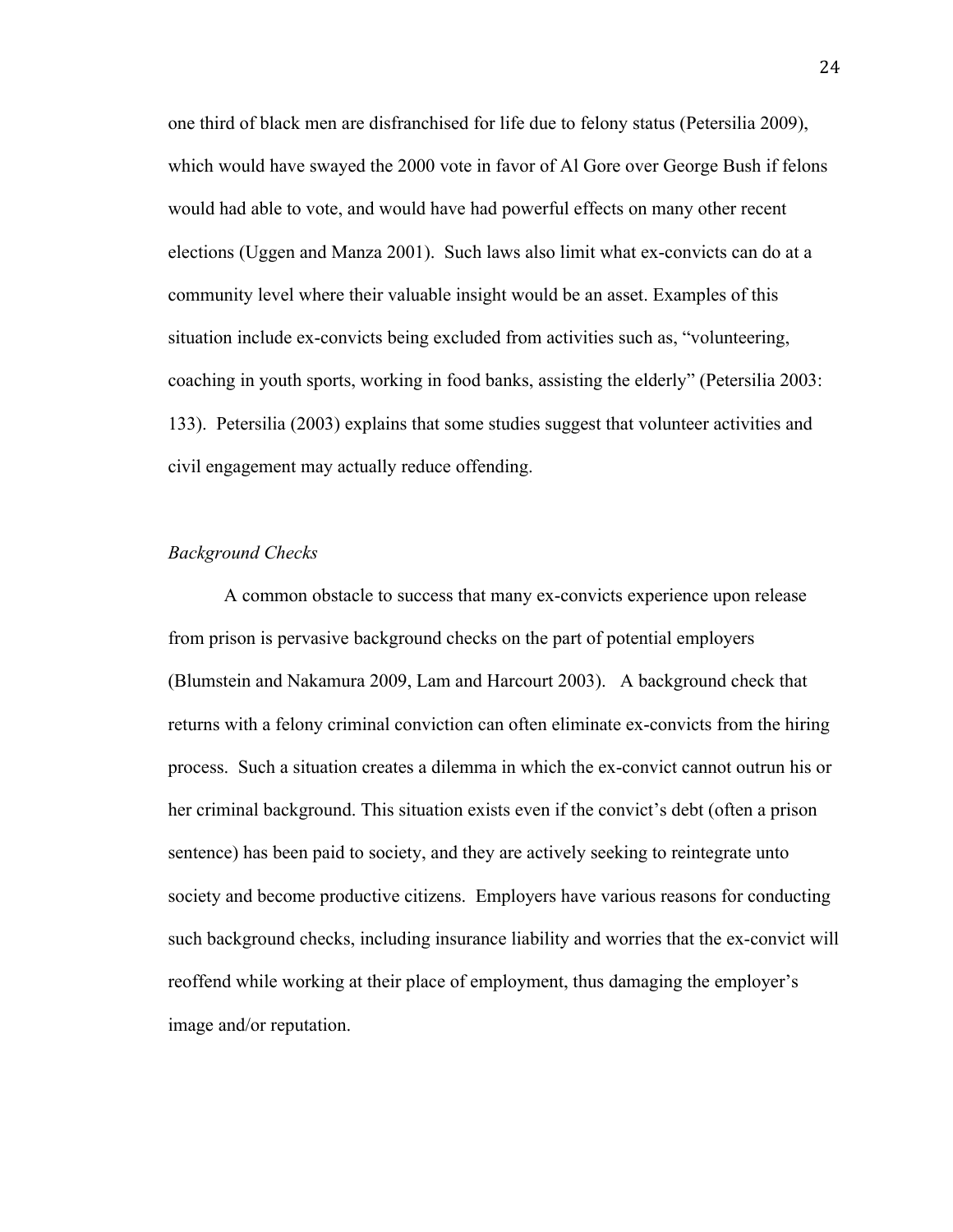Lam and Harcourt (2003) pointed out that employers actively discriminate against ex-convicts, even in the face of empirical evidence that most offenders stop offending in their 20s and 30s. Their research argues that ex-offenders have the right to conceal their criminal records for most crimes of lesser severity after a certain period of time, and thus have equal consideration for employment as non-offenders. Yet, the issue becomes more complex when the rights of employers are taken into consideration. The question is whether the right of employers to use their own capital as they choose conflicts with the rights of ex-offenders to have equal access to employment in a ex-offender biased job market.

#### *Value of Education to Ex-convicts*

Education is a broad term, which can reference general lifelong education, as in the knowledge individuals accumulate during the everyday course of existence, or in more formal terms such as a college degree. This discussion will focus on the latter of those educational concepts. Ex-convicts enter prison with lower levels of education than the national average (Pettit and Western 2004, Ross and Richards 2003, Reiman and Leighton 2009) and often leave "*correctional"* facilities in nearly the same state. As Elrod and Brooks (2000) point out, inmates often spend their time sitting around with little to do except learn how to do time. When such inmates are released, they generally find themselves in the same disadvantaged social situations that they were in prior to incarceration. Moeller et al. (2004) found that students involved in correctional education viewed education as having a strong influence on improving their life chances.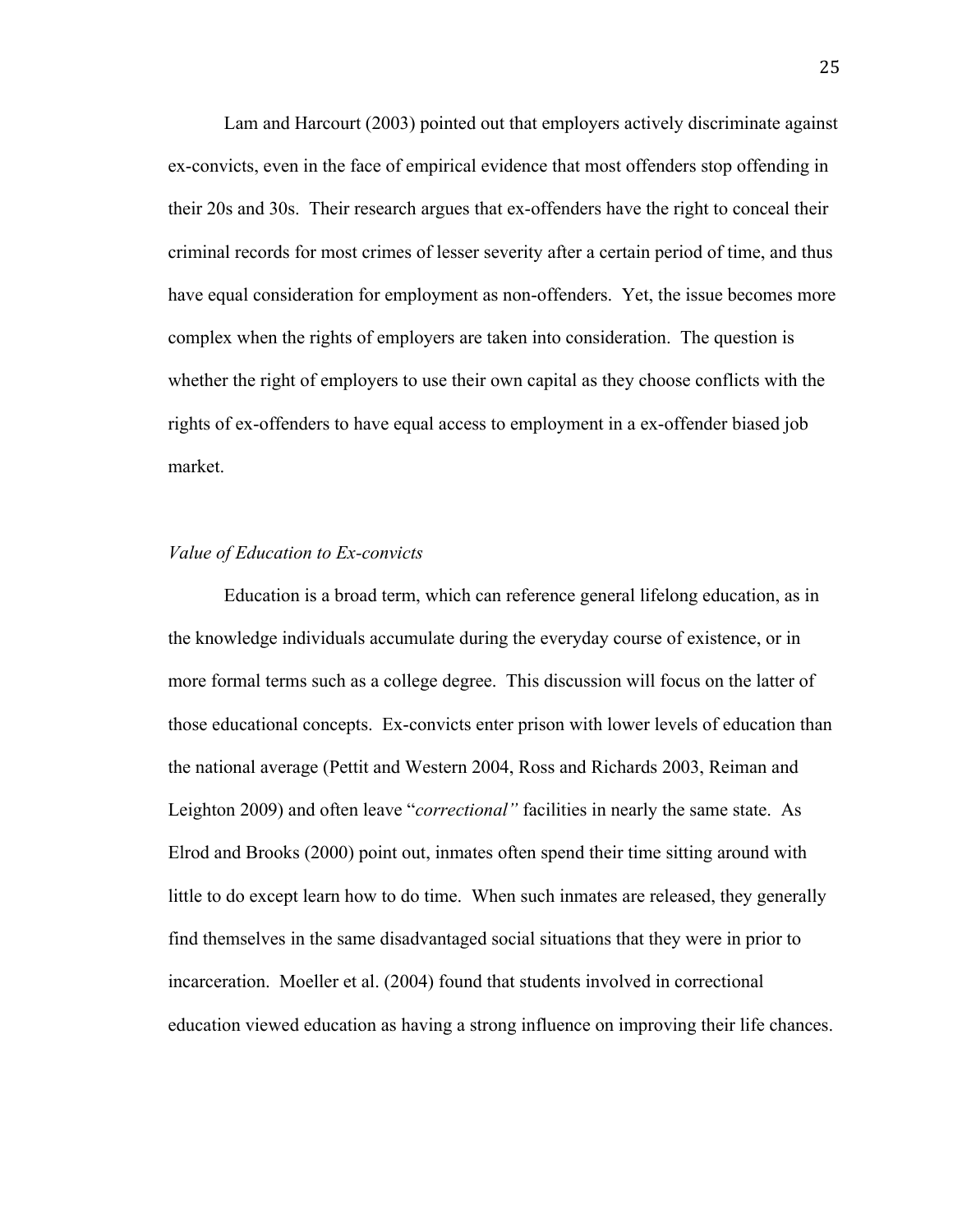Palmer (2012), speaking to the benefits of college degree programs within prisons, states, "it seems completion of the post-secondary program is the key to reducing recidivism." The key factor is the prisoner's ability to attain a useful degree and/or certificate, this providing a sense of accomplishment, and the opportunity to access useful human capital that can meaningfully improve life chances when released from prison, as 93% of prisoners will eventually go home at some point (Petersilia 2003). Presently, 7% of the United States prison population is enrolled in post-secondary programs, this being the highest rate of enrollment since the elimination of Federal Pell Grants to prisoners in 1994, as noted in Chapter 1. Yet, rates of post-secondary educational enrollment in prisons have still not reached the levels (double digit percentages) that were available before1994, even though, on a brighter note, educational opportunities within prisons have been increasing in recent years (Palmer 2012). In addition, a study by O'Neill et al. (2007) explains that the type of correctional facility that a prisoner is confined in can affect educational success. Inmates in lower security boot-camp settings often were more successful with GED completion in small group learning community settings then prisoners in higher security medium and maximum security prisons. Suggestions were made to provide more educational resources to implement small group educational models to inmates in higher security prisons, thus potentially mediating the educational discrepancies that exist between such institutions.

When examining issues of poverty and race among prison inmates, Raphael (2012:198) presents a powerful statement:

For all groups, the least educated have the highest incarceration rates. However, these rates are particularly high for black high school dropouts (19 percent compared with 5 percent for white male high school dropouts and 4.1 percent for Hispanic male high school dropouts).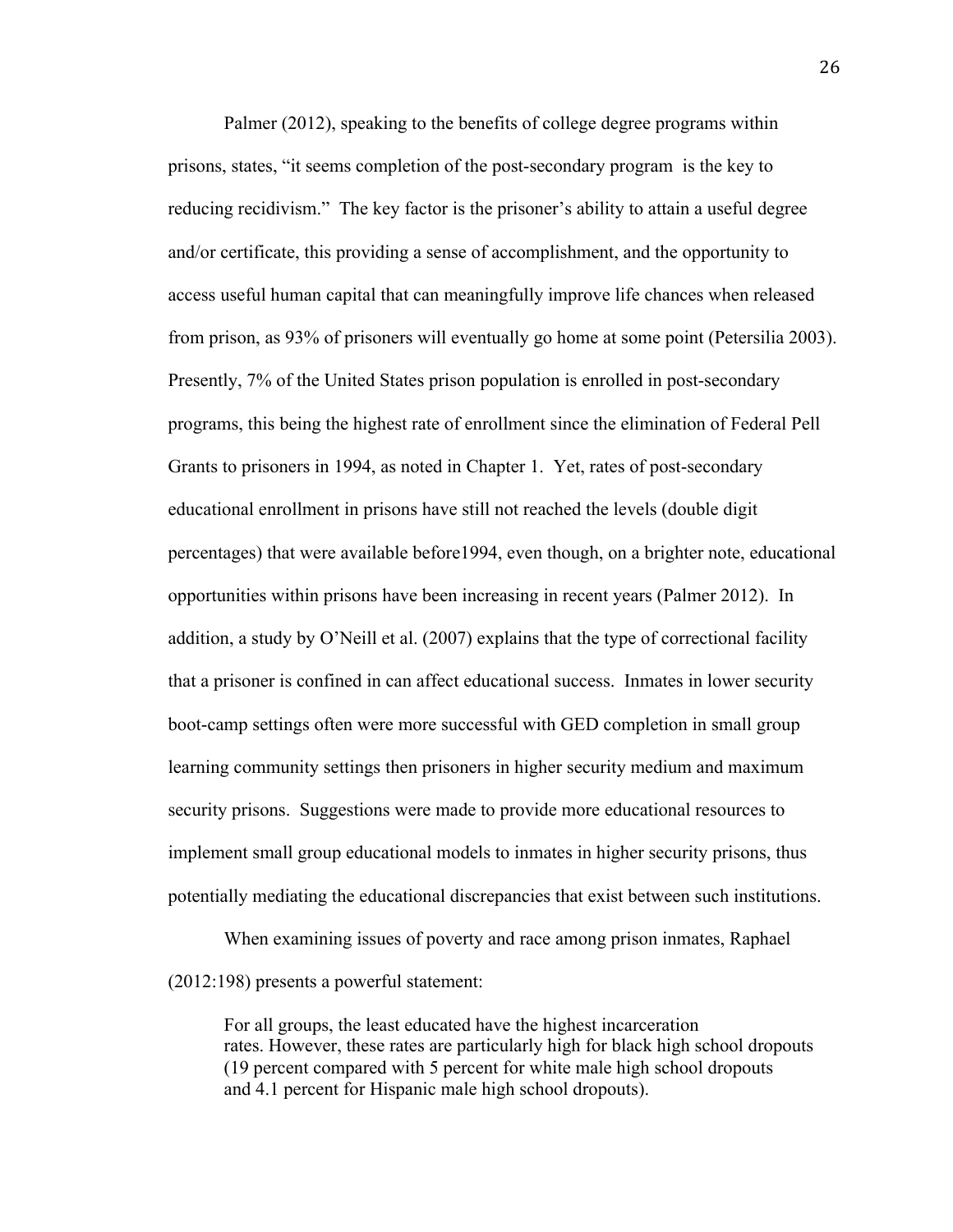Such groups have been the targets of multiple forms of oppression. Thus, presenting the idea that creating programs/policy that provide greater educational opportunities would be greatly beneficial to groups that have not only been targeted by a class and race biased criminal justice system, but have also been historically disadvantaged by classism and racism. The literature strongly supports the benefits of both secondary and postsecondary education (the focus of this research) to both incarcerated and formerly incarcerated people. The challenge is to present and effectively disseminate such positive knowledge to policy makers and the general public.

## *Educational Pathways of ex-convicts*

To examine the social and economic forces that affect ex-convicts who are attempting to navigate the educational system, I will first elucidate how the United States approaches the issues of Criminal Justice and Education through budgetary expenditures. Sheldon (in Palumbo 2009: 213) states that BJS statistics indicate that, "between 1977 and 2003 money spent on prisons went up by 1,173 percent, while money spent on education went up by 505 percent." At the same time, this country exists in one of the worst historical periods of social inequality, with 1% of the population owning 48% of all financial wealth such as bonds, stocks, savings (Sheldon in Palumbo 2009), and the next 19 percent has about the same amount and the bottom 80% of the population fights for the remaining 4 percent of wealth in the United States. The economic inequality situation in the United States is actually more financially unequal than it was 100 years ago, which has led some politicians to actually question the validity of democracy (Sheldon in Palumbo 2009: 215). The often poor, disproportionately racial minority, disfranchised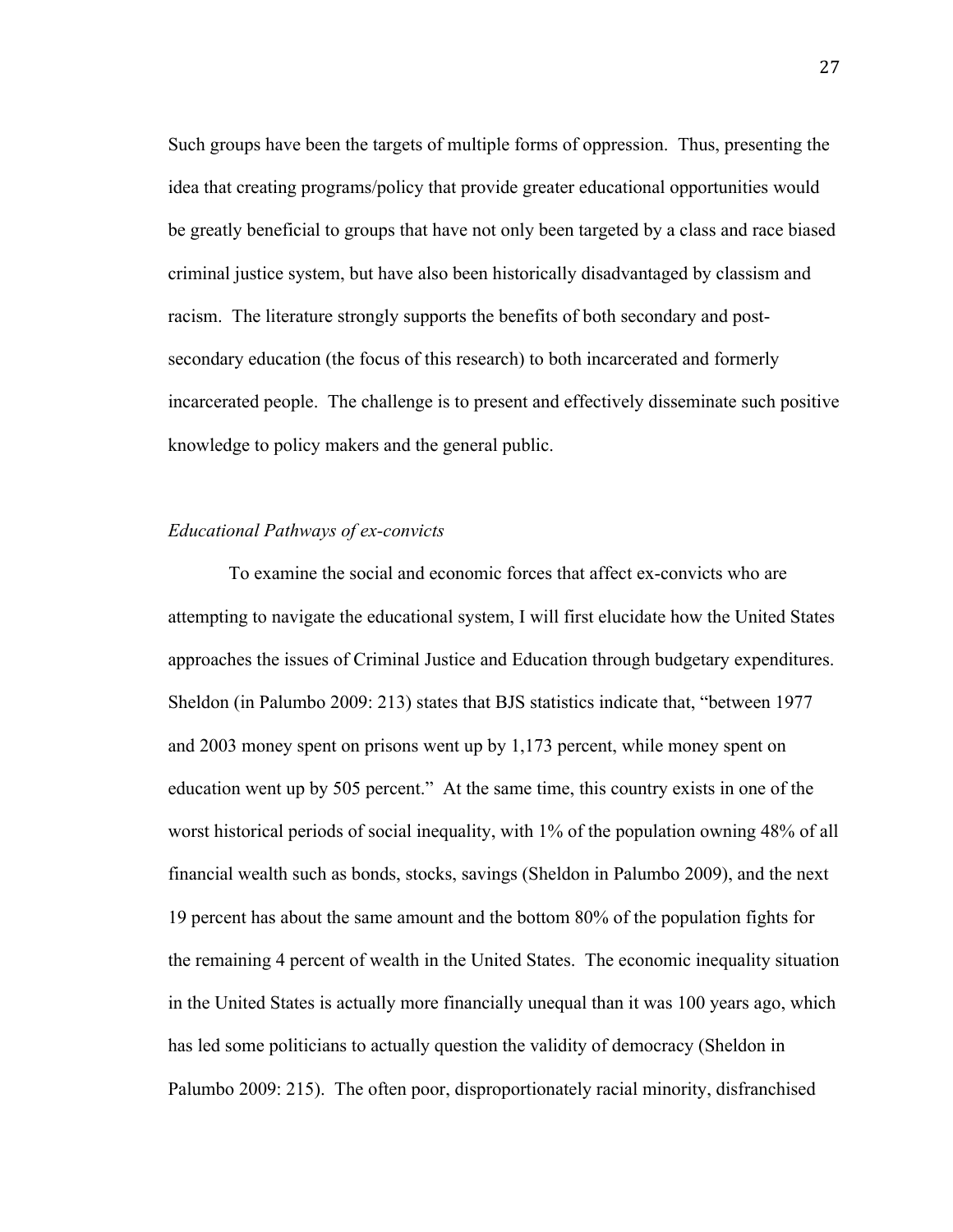ex-convict seeking education must find room within the current social and economic sphere in which to gain an education and subsequently improve their life chances.

The next issue that I will discuss will be whether education actually benefits exconvicts. Current criminal justice policy does not place correctional education at the forefront of criminal justice policy, instead emphasizing punishment over rehabilitative measures (Herivel and Wright 2003, Reiman and Leighton 2009, Shelden 2007). Petersilia (2009: 34) discusses the declining emphasis is higher education programs within prisons, pointing out that in 1990 there were over 350 higher education programs within American prisons, yet by 1997, there were only 8, due to the fact that the federal government eliminated Pell Grants (educational grants given to disadvantaged groups) to inmates. The Clinton administration stated that they did not want to appear to be giving special privileges and wasting tax payer dollars on inmates, yet the grants were not supported by tax-payer generated revenue, and inmates used less than one tenth of one percent of the Pell Grant budget. Of the little research that does exist on the subject of benefits of prison based education, results indicate that for every dollar spent on educational programs within prisons, two taxpayer dollars are saved in reducing recidivism rates (Schmidt 2002).

Yet, further support for "in-prison" educational programs has been slow to change. The grants, which previously provided funds for inmates to pay for in-prison higher education programs are no longer there, and consequently, the college programs are no longer there. Currently, if inmates want to access higher education while in prison, they must provide their own funds (Petersilia 2009), and, because the inmate population generally comes from a lower SES, few inmates have the funds to provide for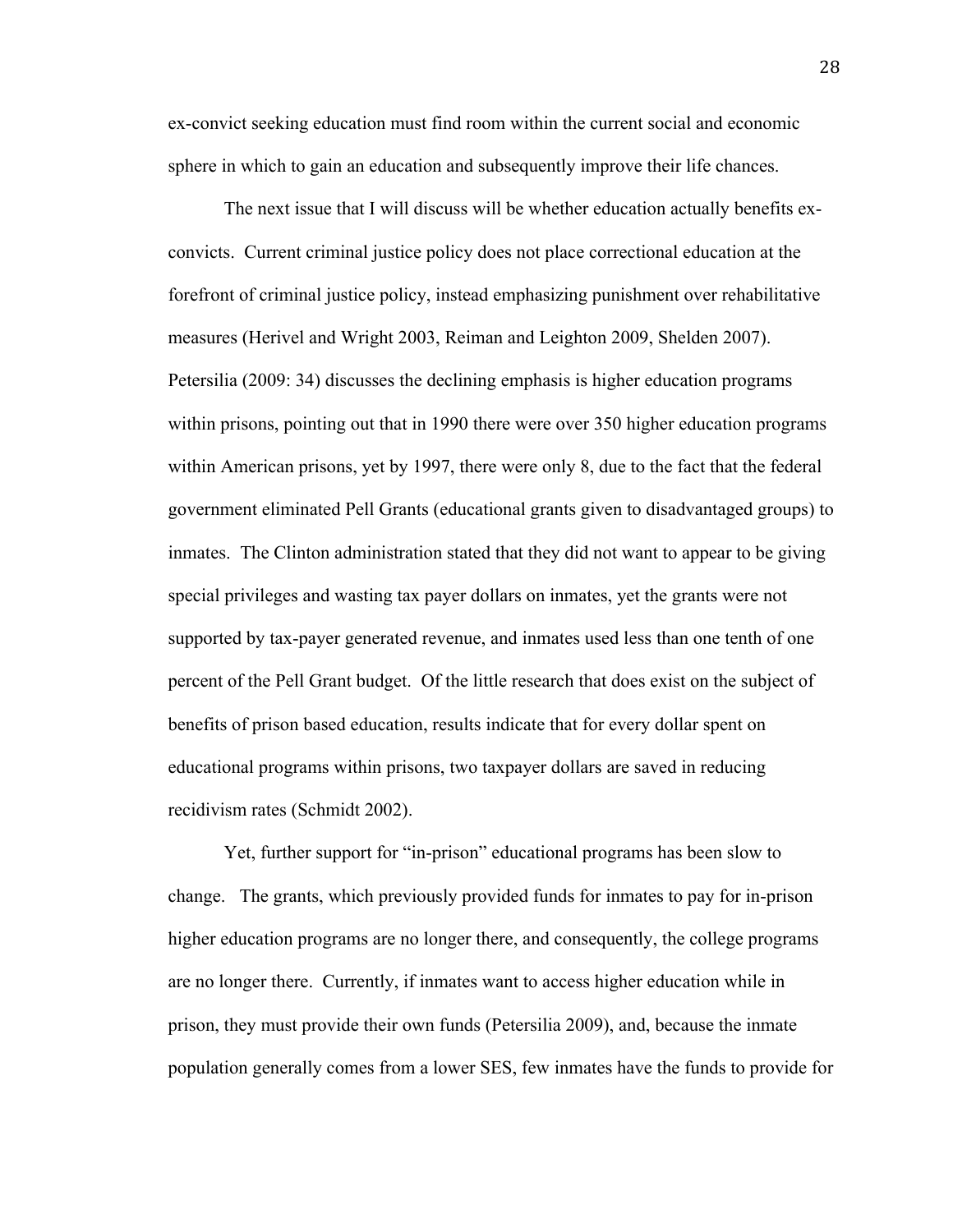their educations within (or outside of) prison. Subsequently, many inmates' have to wait until reentry into society to begin their journeys through higher education.

While the general attitude towards higher education is that it is a privilege that should be withheld from people who have criminal records, there are some state supported initiatives that promote higher education to ex-convicts (Linton 2010). The Second Chance Act seeks to provide educational opportunities for ex-convicts, creating some funding to generate opportunities for ex-convicts, yet funding is limited, providing \$187 million dollars for a multi-billion dollar problem (\$214 billion spent on Criminal Justice in US in 2005-06 while only \$60 billion was spent on education (BJS 2006)). The prison population has lower mean educational levels than that of the general population (BJS 2003). Thus, of the 600,000 ex-convicts per year being released from U.S. prisons, 75% of state inmates and 59% of federal inmates did not complete high school, compared to 18% of the general population. Higher educational attainment was even lower among ex-convicts, with only 11% of state inmates and 24% of federal inmates attending some college. Pettit and Western (2004), using educational attainment as a class proxy, indicate class and racial inequality is the rule within the U.S. prison system. Their research indicates that 3% of the white population and 20% of the African American population can expect to spend time in prison by their early 30s. This is analogous to studies that indicate that poverty and racial minority status are highly associated with one another (Massey and Denton 1993, Oliver and Shapiro 1995).

Thus, the problem of lack of educational opportunities for ex-convicts upon release remains prevalent. Yet, there is a new educational movement among ex-convicts. Through the advent of Convict Criminology (Ross and Richards 2003), a growing group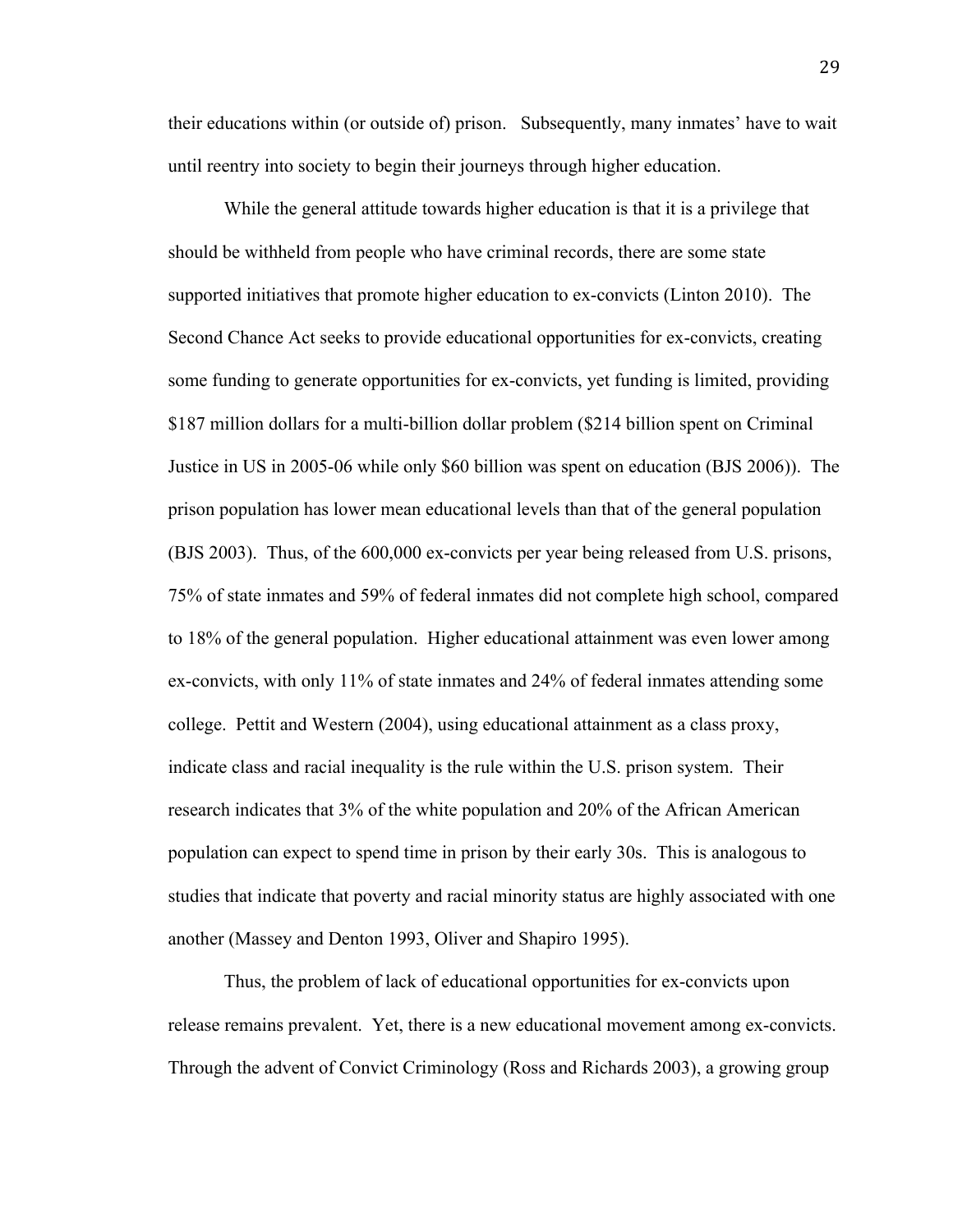of ex-convict scholars, professors who are attempting to change the lens through which the disciplines of Criminology and Criminal Justice view the world. Convict Criminology harnesses the intellectual insight and experience of individuals who have actually been inside the prison system. Jones (2003), an ex-con and professor of criminology, uses auto-ethnography to discuss how his identity as an ex-convict interacts with his career as a college professor. Jones indicates that incarceration often creates an institutional dependency amongst inmates. This process, which Goffman (1961) often refers to as institutionalization, destroys convicts' conception of the outside world, and reconstructs their existence according to the socially confining reality of the total institution. Further, ex-convicts find everyday processes difficult upon reentering society, making more complex processes such as obtaining a college education much more difficult. Navigating the college selection and enrollment process can seem quite foreign to individuals who have spent several years in a total institution that controls their every movement and decision. Jones indicated that he was not an average ex-offender, as his sentence was short (under a year), thus he was perhaps not as institutionalized as inmates who had served longer sentences. Yet, during the academic position hiring process, Jones admitted that perhaps his felony status played some role in initial and ensuing difficulties he encountered. Navigating one's felony status was a situation experienced by many ex-convicts. A study of the academic hiring process for exconvicts (Ross et al. 2010) found that when ex-convict academics applied for an academic position, some resistance and bias was present on the part of hiring committees, yet early disclosure of their past experiences resulted in far less bias and resistance which potentially improved chances of attaining a position. Ross was quick to point out that the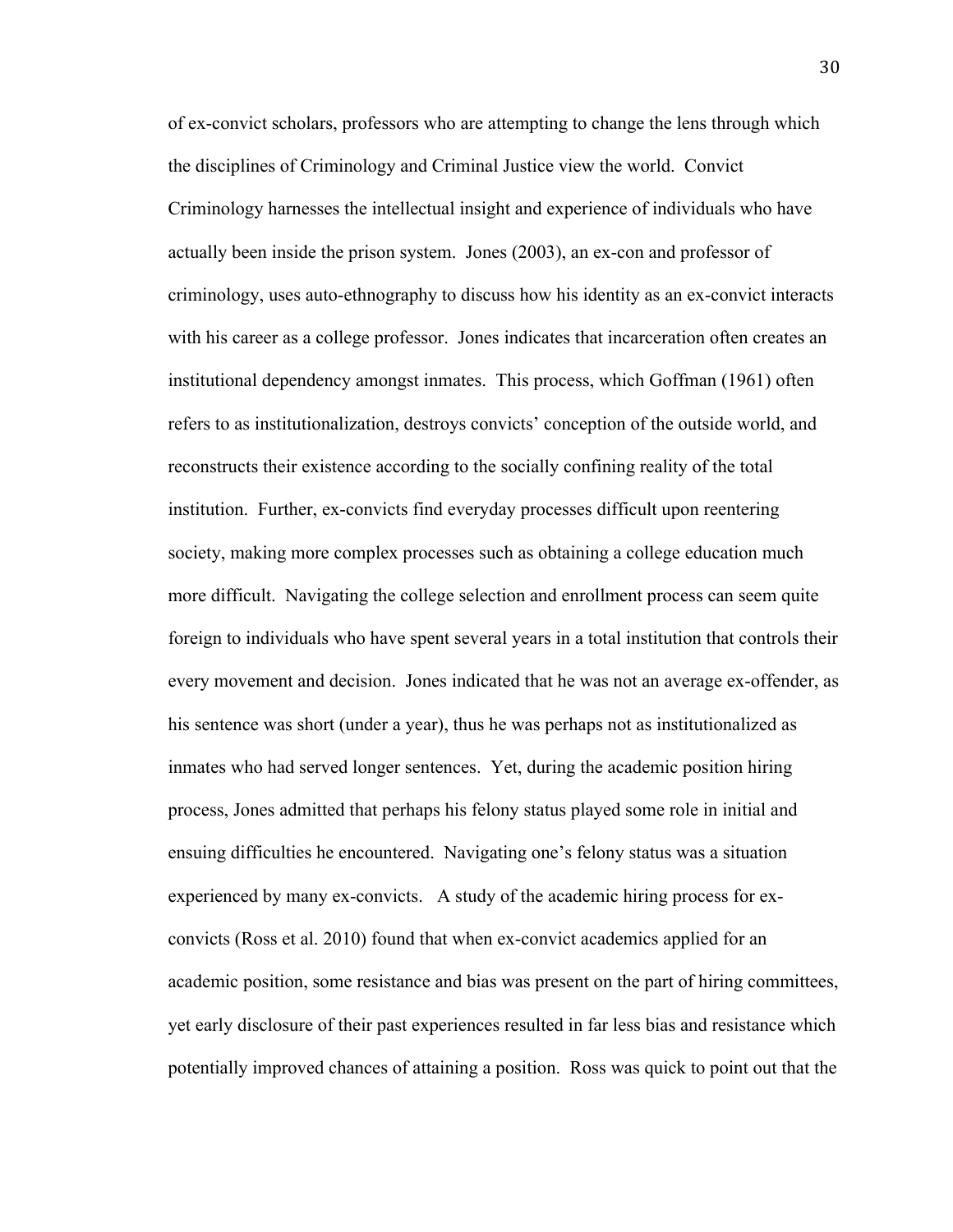ex-con academics did not attain every job they applied for in the study, and that the small sample size  $(N=7)$  warranted more research, but the process was improved, and most eventually found employment.

Terry (2003:115), a scholar and ex-convict, points out that completing graduate schools and attaining an academic post is often difficult for ex-convicts due to the damaging effects of the prison experiences, stating, "success stories of my own prison cohort are few and far between." Austin and Irwin (2001) point out that ex-convicts who cannot access a positive opportunity to improve their life chances often fall into their previous deviant lifestyles such as substance abuse, alcoholism and crime.

#### SUMMARY

This chapter has examined the conceptual and theoretical frameworks used to examine ex-offenders, including the convict perspective, stigma, and human and social capital. The convict-centered perspective illuminates the social constructionist theoretical world view, bringing the voices of ex-convicts into center stage, constructing knowledge about the unique pathways that ex-convicts experience in order to gain and utilize academic education.

The ex-convicts' exposure to society's perceptions of felons/inmates is captured through the examination of stigma (Goffman 1963). A spoiled identity can block or create difficulties in the acquisition of social and human capital, thus limiting the life chances of ex-convicts. Consequently, an examination of how stigma and social and human capital interact through the direct lens of ex-convicts will allow for the construction of a convict centered knowledge base, an area of knowledge often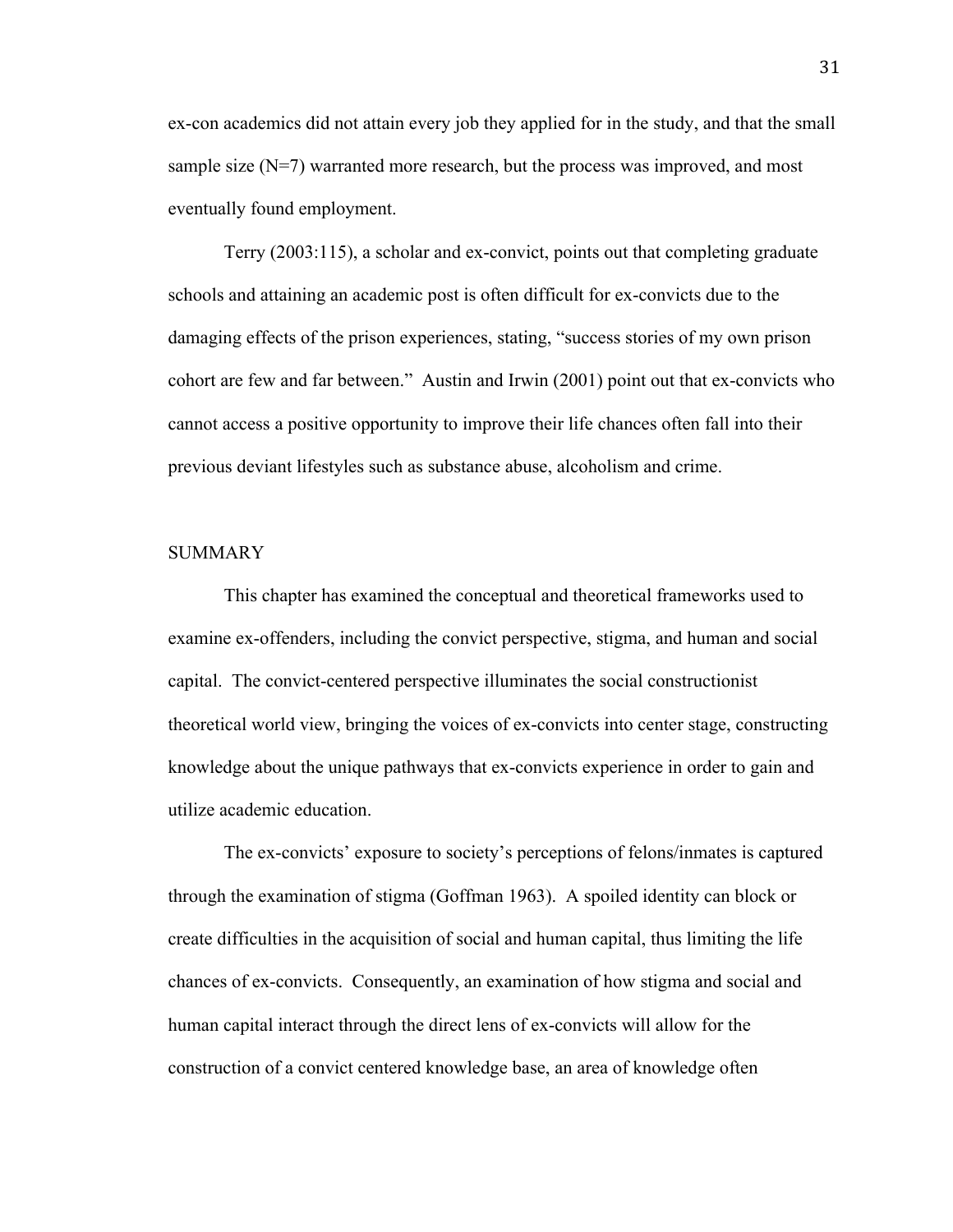overlooked by the criminological academy. Social and Human capital are the resources, both purely social and educational, that ex-convicts can potentially access while navigating through the process of higher education. This study will focus on how exconvicts use of social capital (social networks, powerful acquaintances, supportive friends and family) and with their use of human capital (academic education, and their acquired credentials).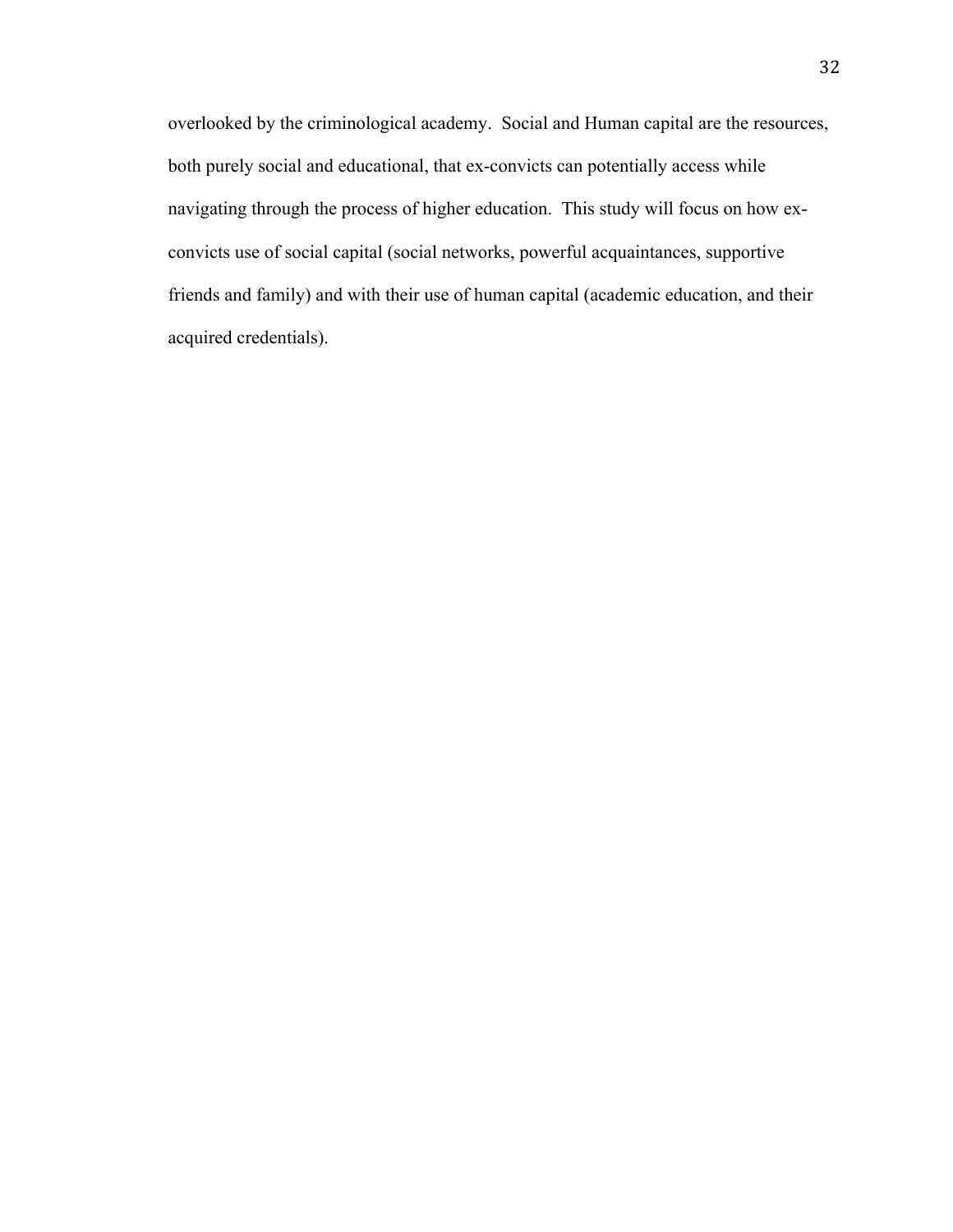#### **Chapter 3**

# MODERN UNITED STATES CORRECTIONS BACKGROUND

## **Introduction: Journey from Rehabilitation to the prison State**

This chapter discusses the development of the United States prison system from the progressive criminal justice (CJ) policies of the 1960s and 1970s to the current punitive, "tough on crime" model of prison justice policies. It must be noted that to discuss the United States criminal justice system and all of its 1,821 prisons (BJS 2005) is an ambitious task. Prisons are divided up into many different jurisdictions, types, and districts, such as 50 separate state prison systems, city and county jails, holding facilities, the Federal Bureau of Prisons, and private prisons. Each system possesses many unique characteristics. Also, there is a degree of variance in policy between different types of prisons. Yet, this dissertation will focus on general trends of correctional policy that are influenced by overall trends in the larger institution of the criminal justice system, which encompasses the courts, the legislation which dictates law, judges who interpret the law, law enforcement, the probation system, and the correctional system. In sum total, the U.S. correctional system provides millions of jobs (e.g., 450,000 lawyers in 2008 and 518,200 correctional officers in 2008 (BLS 2012)), and houses 2.3 million incarcerated citizens and oversees 5 million more U.S. citizens on probation or parole, with millions more Americans attempting to lead productive lives while living under the pervasive stigma of the possession of a felony conviction. Consequently, the United States correctional system, being the largest prison system in the world, influences the lives of millions of American citizens, often disproportionately targeting "racial"/ethnic minorities, and the poor.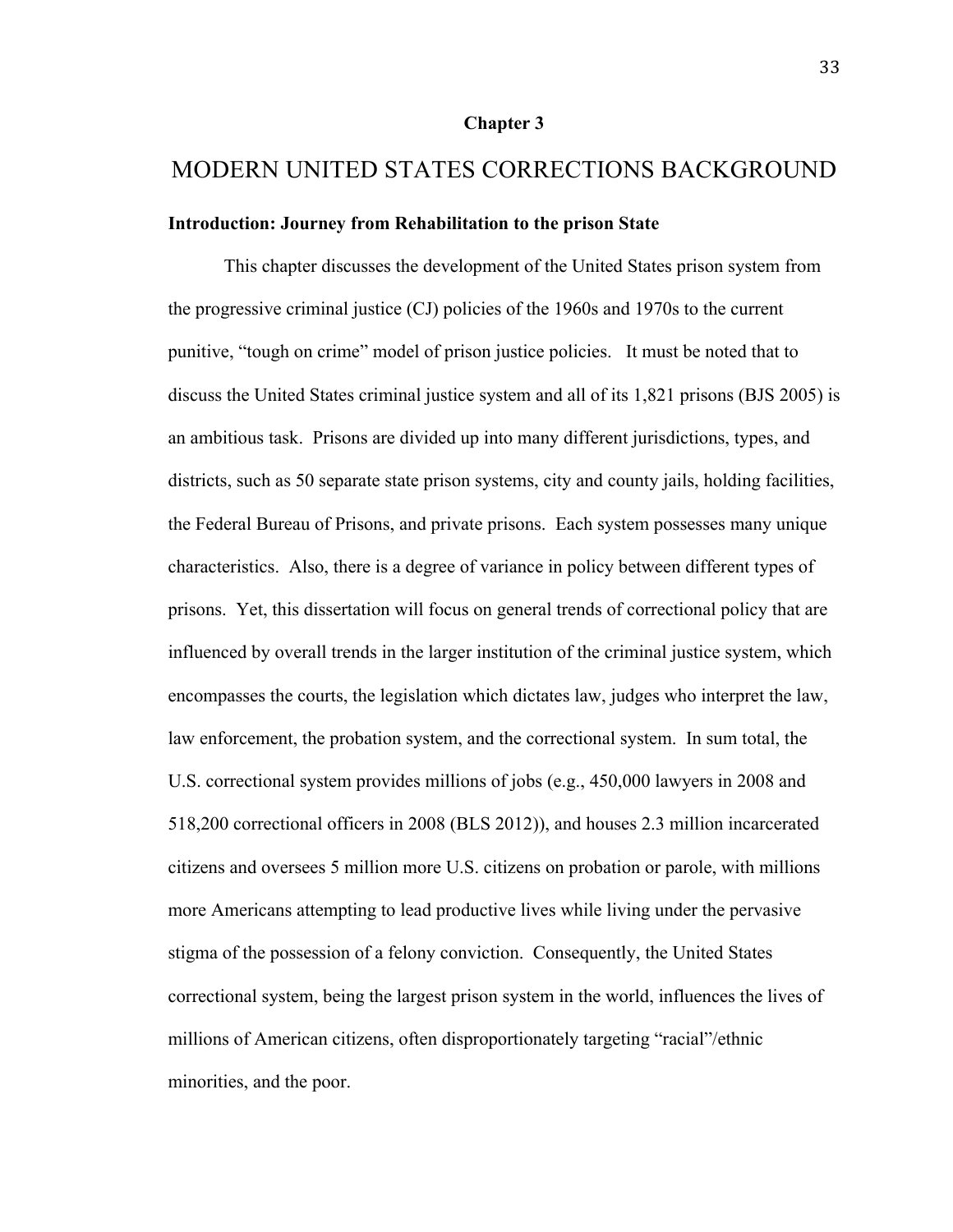Irwin (2005:1) states that between 1980 and 2000, "The rate of incarceration zoomed from 100 to over 500 per 100,000." It must also be noted that as prison rates continued to rise to unprecedented levels, violent and drug crime rates within the United States began to drop after 1995 (BJS 2010). This phenomenon indicates powerful discrepancies between policy and crime rate. Some conclude that the incarceration explosion has been successful in lowering crime rates, yet much research does not support this conclusion (Blumstein and Beck 1999, Gainsborough and Mauer 2000), and will be further discussed in this research.

An important point to consider is what caused the shift from a progressive/rehabilitative correctional model to a prison system that focuses on long-term prison sentences and mass incarceration as the answer to crime. Social structural determinants of crime (poverty, recession, politically motivated crime legislation) have been presented as possible explanations for the transition from a rehabilitative to a punitive criminal justice model. Additionally, controversial research by Martinson (1974) was reputed by the popular media to indicate that the vast majority of criminal justice programs did not work, when in fact only a slight majority did not work (51%), while nearly half of the programs did work. An exploration of why American society supports a CJ model that is focused on harsh discipline with a weak, if non-existent focus upon rehabilitation is necessary. Historical precedent points to harsh and brutal forms of correctional programs/criminal justice as being ineffective, or far less effective than more rehabilitative correctional programs and/or criminal justice models. Examples of this would include displays of brutal public torturing and executions from the  $17<sup>th</sup>$  centuries as discussed in Foucault's work, *To Discipline and Punish* (1977)*.* Such harsh forms of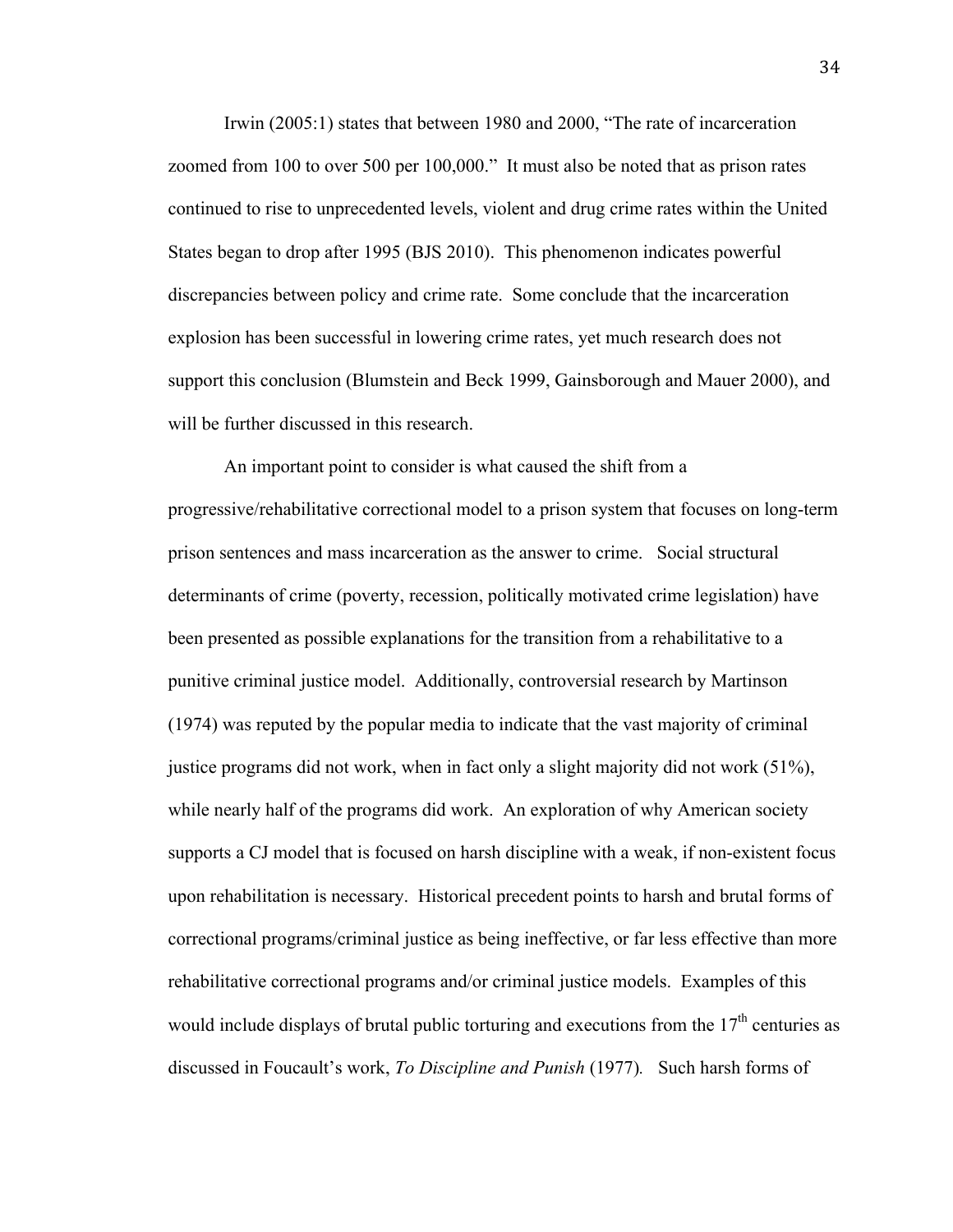punishment and criminal justice often foment political and social unrest (such unrest maybe necessary to prompt pro-social change), as the groups that such CJ methods affect react against damaging social consequences created by severe CJ/correctional/punitive policy (Foucault 1977).

#### **Progressive – Rehabilitative Era of United States Corrections**

A general definition of the progressive era of United States corrections must be first constructed. Briefly, an early American attempt, the penitentiary model, resulted in the Walnut Street Jail (Neumeyer 1955) in Pennsylvania, founded by Quakers shortly after the American Revolutionary war, in which men were confined in solitary cells will little if any time spent outside the cell (Shelden 2008). The focus of this model was to create an environment where convicts could think introspectively about their wrongs, and begin the road to penitence from a Protestant Christian perspective. Yet, such solitary confinement with little or no social interaction often led to insanity, and the isolationist policies of early prisons was generally abandoned over time.<sup>2</sup> As a result of these developments, the early form of the American penitentiary model had been formed, and a more progressive form of criminal justice was established. Convicts were housed in a highly structured institution (instead of ship hulks, or in draconian conditions such as dungeons, or crude holding facilities), in which improvement of inmates' lives was at least part of the focus of their confinement. Yet, the focus of this study is to examine the shifts in correctional practices during the late  $20<sup>th</sup>$  century and early  $21<sup>st</sup>$  century.

!!!!!!!!!!!!!!!!!!!!!!!!!!!!!!!!!!!!!!!!!!!!!!!!!!!!!!!

<sup>2</sup> Note: solitary confinement is still used in some prisons as a form of discipline for convicts the penitentiary has determined are security risks, yet such practices are quite controversial (Arrigo and Bullock 2008) .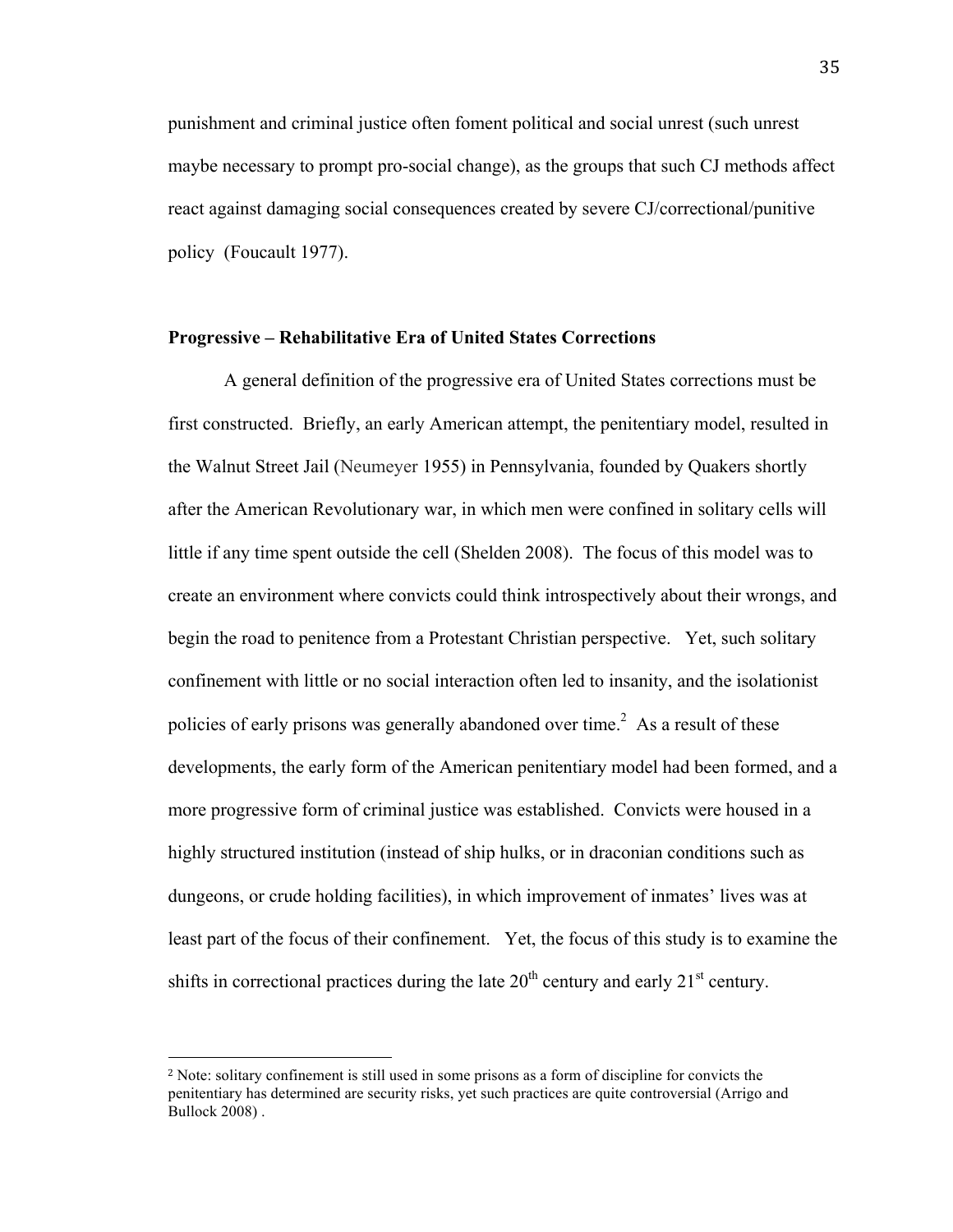Rehabilitation of the criminal is defined as reestablishing the individual as a dynamic and constructive member of society through use of various types of treatments and/or programs (Clear and Cole 2000). A main goal of rehabilitation was to return the criminal to a previous state. This goal is ironic considering that many convicts who are often poor, have never had access to the opportunities provided to middle class society. Thus many convicts have never occupied the social position rehabilitation is attempting to return them to. Shelden (2008) outlines some of the main developments in the progressive/rehabilitative era of the nineteenth and early twentieth of American prisons, before the more recent punishment centered models of incarceration. Reform centered policies sought a solution to criminality and criminal behavior. One of the initial models of modern correctional reform was inmate self-government in which policy makers set out "to humanize, individualize, and democratize the prison" (Shelden 2008:168). Governing bodies of prisoners were elected, and were tasked with creating and enforcing regulations, and bringing prisoner complaints to prison administration. This program was discontinued due to political pressure from its opponents . While the program was not successful, Sheldon states that this experiment was a positive development, presenting the idea that prisoners could successfully govern their own affairs.

The next stage of the modern progressive movement (which still exists today to some extent) is referred to as the medical model or medicalization of deviance. Criminal behavior is classified as a disease and/or medical disorder. To accomplish the task of treatment, experts determined that inmates should be held until treatments were complete, and to accomplish this task, indeterminate sentences were created. This resulted in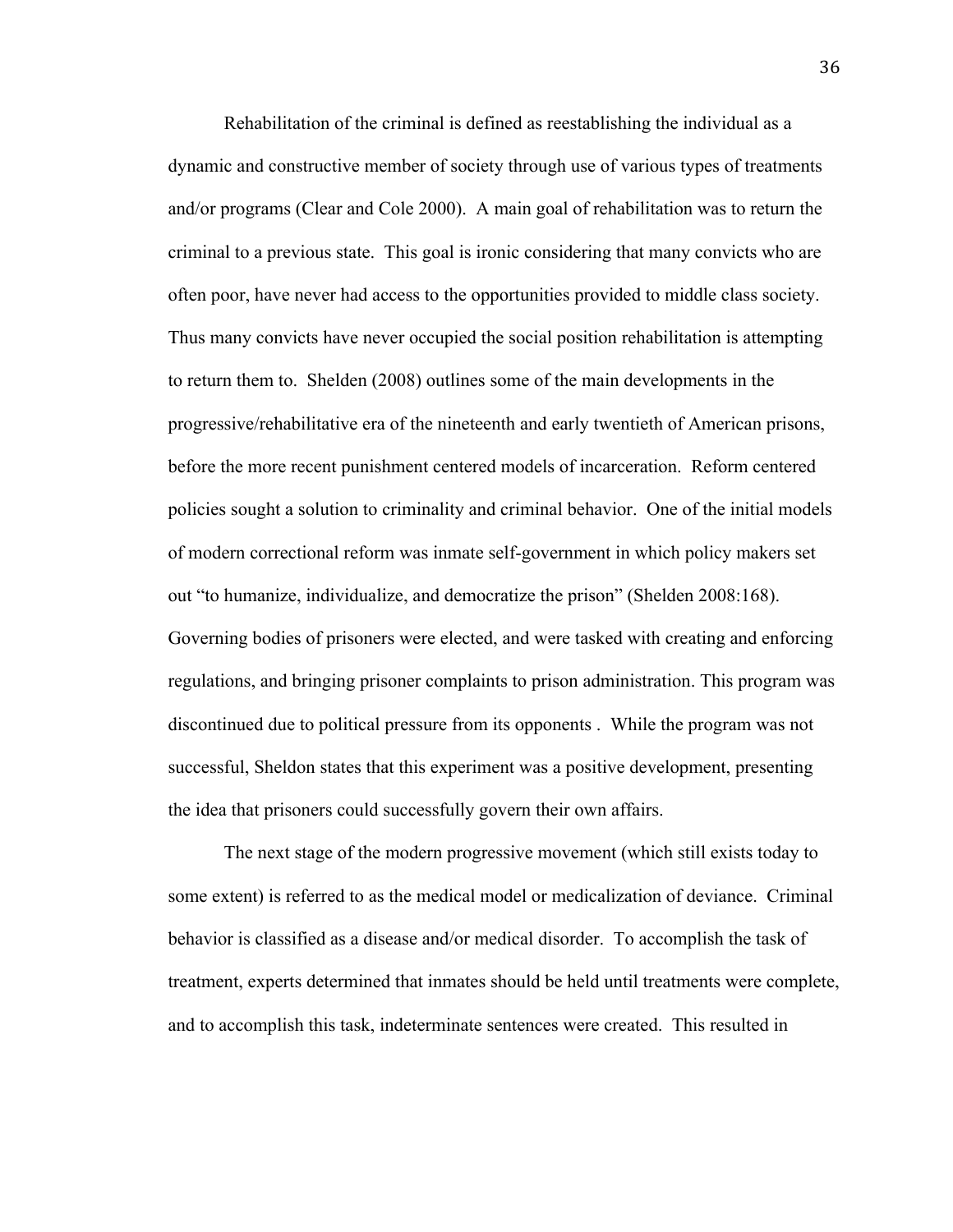sentences being carried out until an expert determined that the inmate was successfully treated.

Prior to the twentieth century some states, mainly in the south, used a form of inmate labor known as chain gangs, which were was used to accomplish public works tasks. Inmates were chained together and transported outside of their respective correctional facilities to a work site (Anderson and Dyson 2000). Yet, in the twentieth century, forced prison labor in the form of contracted labor and chain gangs was greatly reduced or eliminated. Yet, some forms of prison industry such as Unicore within the Federal Prison system are still in operation. While elimination of forced for profit hard labor within prisons was a progressive development, large amounts of idle time within prisons quickly became a new complication for prison officials, and a detrimental experience for convicts, as time which could potentially be used to improve their plight was (is) being wasted (Elrod and Brooks in Ross and Richards 2003, Shelden 2008). The final development Shelden (2008:172) discusses during the progressive era of corrections is the advent of the "big house prison." Such prisons were large stone structures that held unprecedented numbers of inmates (2000-4000 prisoners), designed to be more organized and humane forms of confinement for inmates. Prisoners were housed in long rows of cells that were often many stories high.

Pratt (2011) states that during most of the  $20<sup>th</sup>$  century, prisons and correctional policy was developed by experts, yet more recent correctional programs have been dictated by public and subsequently politically popular decisions, thus excluding research and expert knowledge that often refutes the effectiveness of such haphazard program development within corrections. Compared to the correctional developments preceding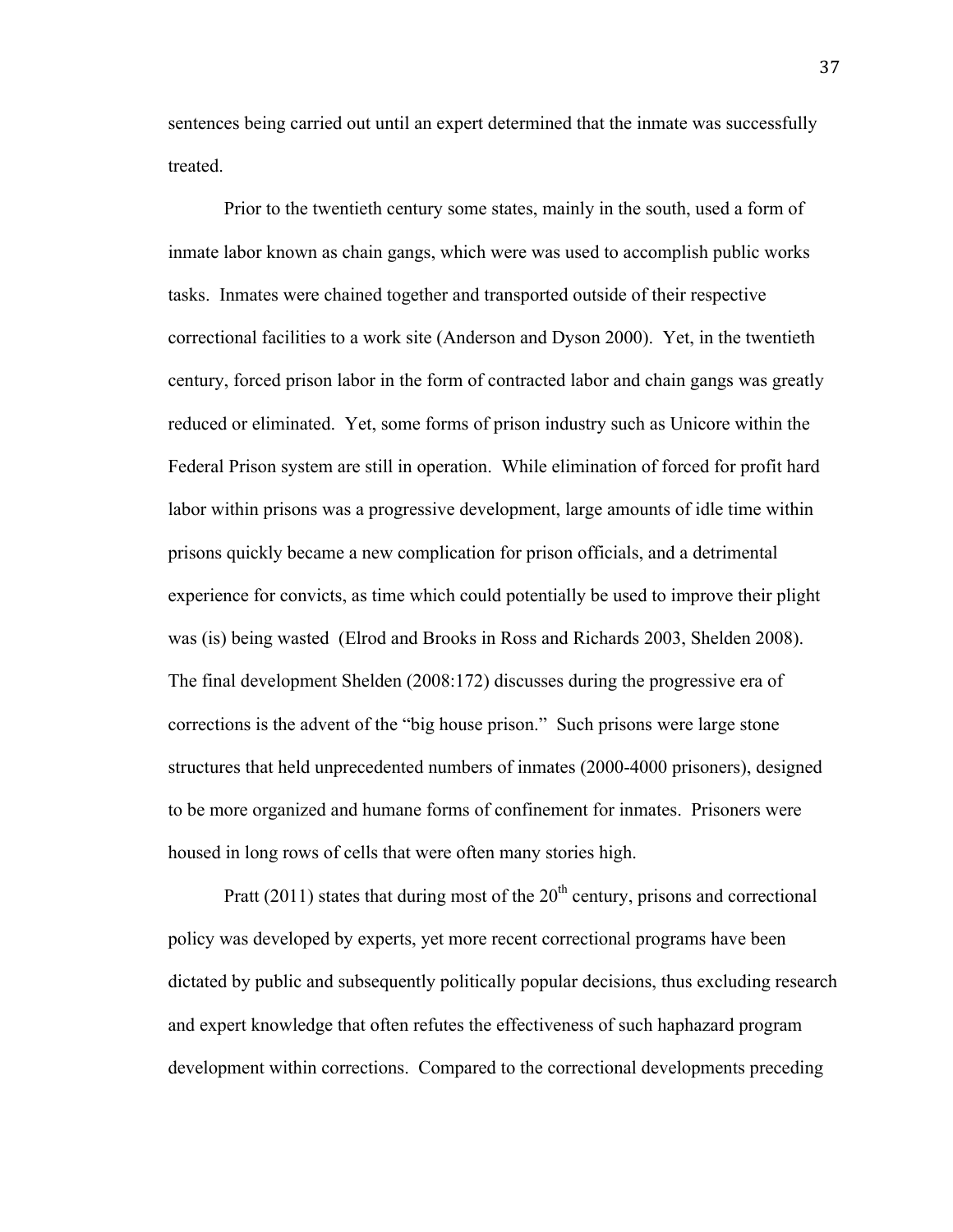the 1970s, the American prison presence has become enormous (Irwin 2005, Pratt 2011, Ross and Richards 2003, Ristad 2008), transforming American society into what some would refer to as a prison state (Useem and Piehl 2008).

Pratt (2011) uses Norbert Elias's (2000 [1939]) theory of the civilizing process to explain the development of the progressive era in corrections in the Anglophone world. More scientific models of treatment were applied to prisons, attempting to improve the lives of inmates through useful programs that improved prisoners lives. The addition of arts and activities designed to expose inmates (who were often poor, and lacking in formal education) to culture and enlightening experiences were popular in correctional settings, and were regarded as calming and beneficial experiences for the inhabitants of prisons.

Many prison reformers and politicians from the late nineteenth century to the first five to six decades of the twentieth century saw improvement of prison conditions as indicative of a moral and just society, and societies in which prison conditions were brutal and inhumane as a mark of barbarism. Winston Churchill (Bohm 1987:380) stated, "the mood and temper of the public in regard to the treatment of crime and criminals is one of the most unfailing tests of the civilization of any country" and Dostyoevsky (1862) remarked, "The degree of civilization in a society can be judged by entering its prisons." The prison reform movement began with western societies, in Europe and America, and had a diffusive effect upon the rest of global society (Gibson 2011). Ironically the progressive movement reversed itself in America too.

Irwin (2005:31) comments further on the development of the "big house" prison model, discussing developments of the progressive era, in which "most excessively brutal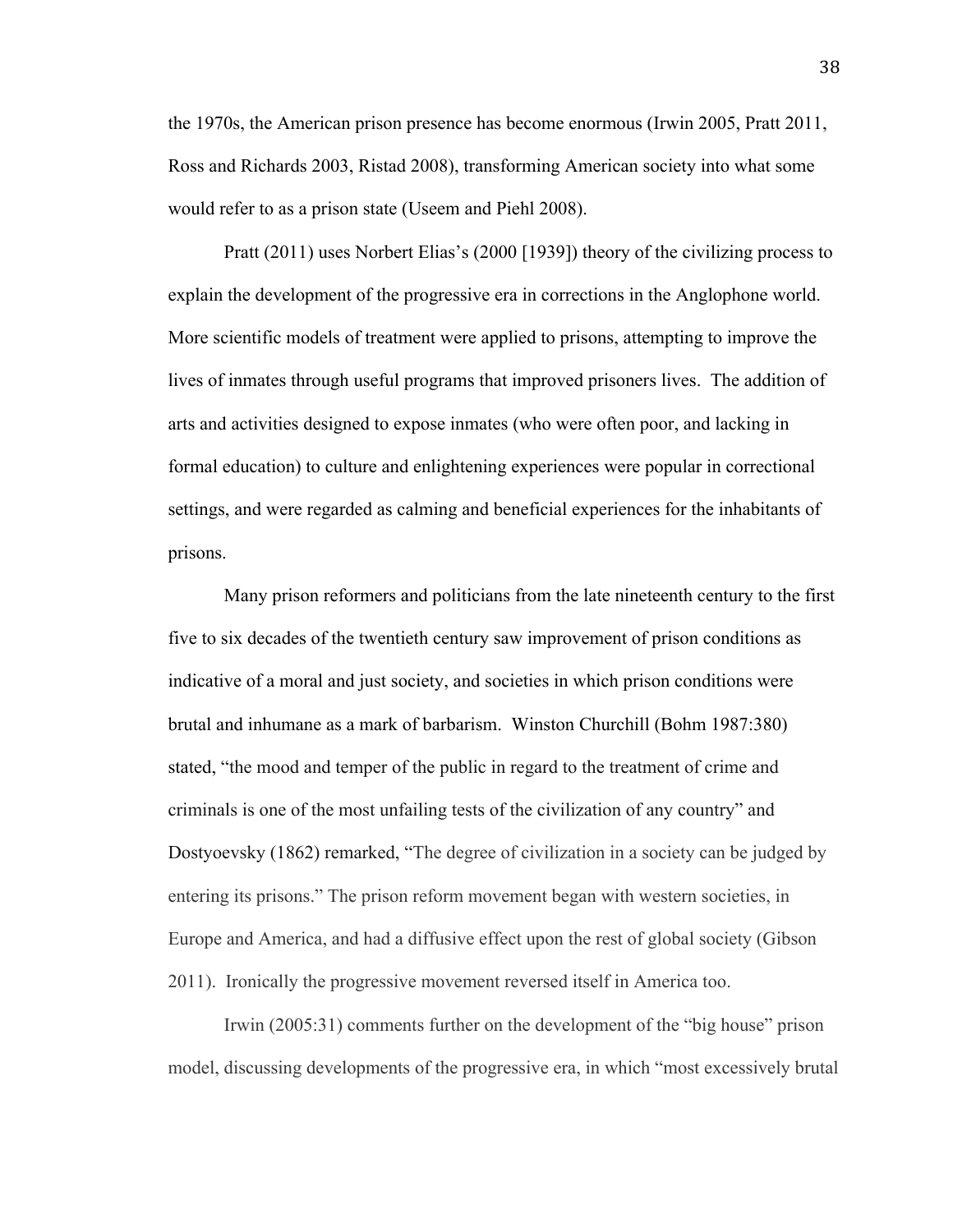practices were eliminated." Yet, many prisons during this era lacked activities for inmates to do. Such developments presented both positive and negative consequences for prison inhabitants. During the reform era, Foucault (1977) and Pratt (2011) indicate that corporal punishment was essentially eliminated from the criminal justice process, with the exception of the death penalty in cases of murder, whereas prior to the early  $19<sup>th</sup>$  and 18<sup>th</sup> centuries, the punishment of death was applied to several hundred offenses. The elite/educated classes examined the lower classes infatuation with the commonly held public spectacles of physical torture and concluded that such behavior has uncivilized and barbaric, and consequently systems of punishment such as penitentiaries were developed to handle criminal offenders in a more "humane" and "civilized" manner. Thus, the argument could be presented that prison reform was at least partially generated by classist idealism. Rational thought had a part to play here too, as the idea that "the punishment must fit the crime" also came into vogue in this era (Bentham 1811).

#### **The Shift**

A shift in attitude towards a harsher more punitive crime and punishment model occurred in the latter decades of the  $20<sup>th</sup>$  century. Progressive programs began to be eliminated, prison sentences became longer, with less parole or good time given to convicts. Prison populations began to swell in the early 80s, increasing from around 300,000 inmates to 2.3 million inmates in about thirty years, and drug-related convictions accounted for the greatest percentage of this incarceration explosion (Alexander 2012).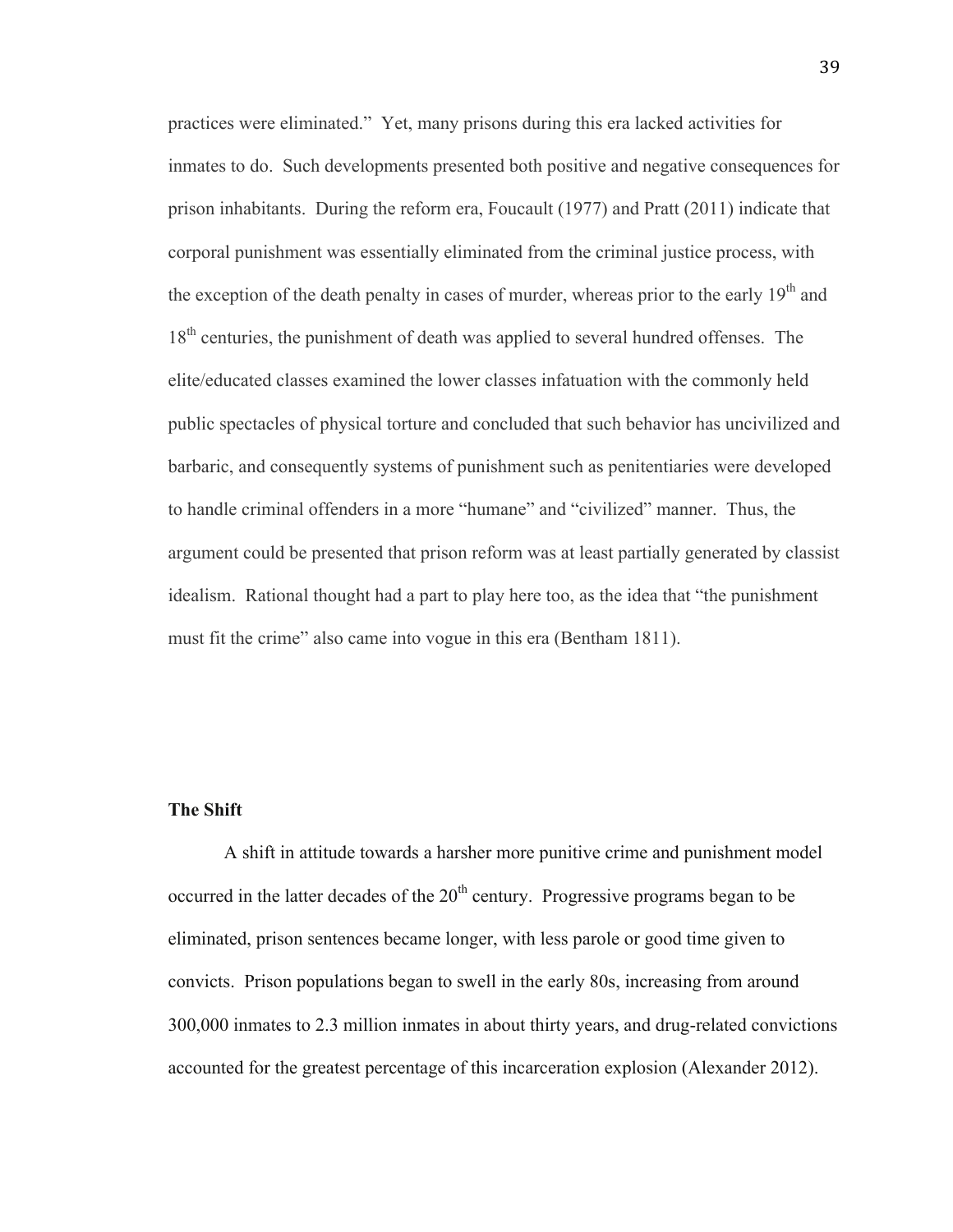Further, the driving force behind the punitive shift in CJ and correctional policy is largely political, ignoring reams of research indicating that policies would not be beneficial, nor were they warranted (Alexander 2012, Irwin 2005, Platt 2001, Pratt 2011). Pratt (2011:233) indicates a shift from policy driven by academic research and expert advisement to criminal justice methods driven by politically manipulated public opinion, stating "policy-making has become more impulsive. Rather than the product of long-term planning and research, it is increasingly likely to be developed in response to exceptional cases that are then seen as 'the norm.'

As the prison population drastically increased to unprecedented levels in the last decades of the  $20<sup>th</sup>$  century, some interesting developments were taking place after the mid 1990s, crime rates were steadily decreasing while, ironically, fear of crime began to drastically increase. While the common sense assumption would be that crime rates were decreasing because of the advent of mass incarceration, research does not support this claim. Platt (2001:139, see also Butterfield 2000) argues that "mainstream criminologists admit that imprisonment and more punitive sentencing accounted for only five to 25% of the decline in crime." Shelden (2008:179) states that the entire shift in correctional philosophy and the imprisonment binge can be explained with one word: "drugs." As noted earlier, the "war on drugs" officially declared in the early 1970s under the Nixon administration, really picked up steam during the Reagan era and has continued until present. From 1982 to 2002, the number of inmates in state prisons who were convicted of drug offenses increased by 948%, and the prison population has increased from by over 400% from the early 1980s to present (Shelden 2008).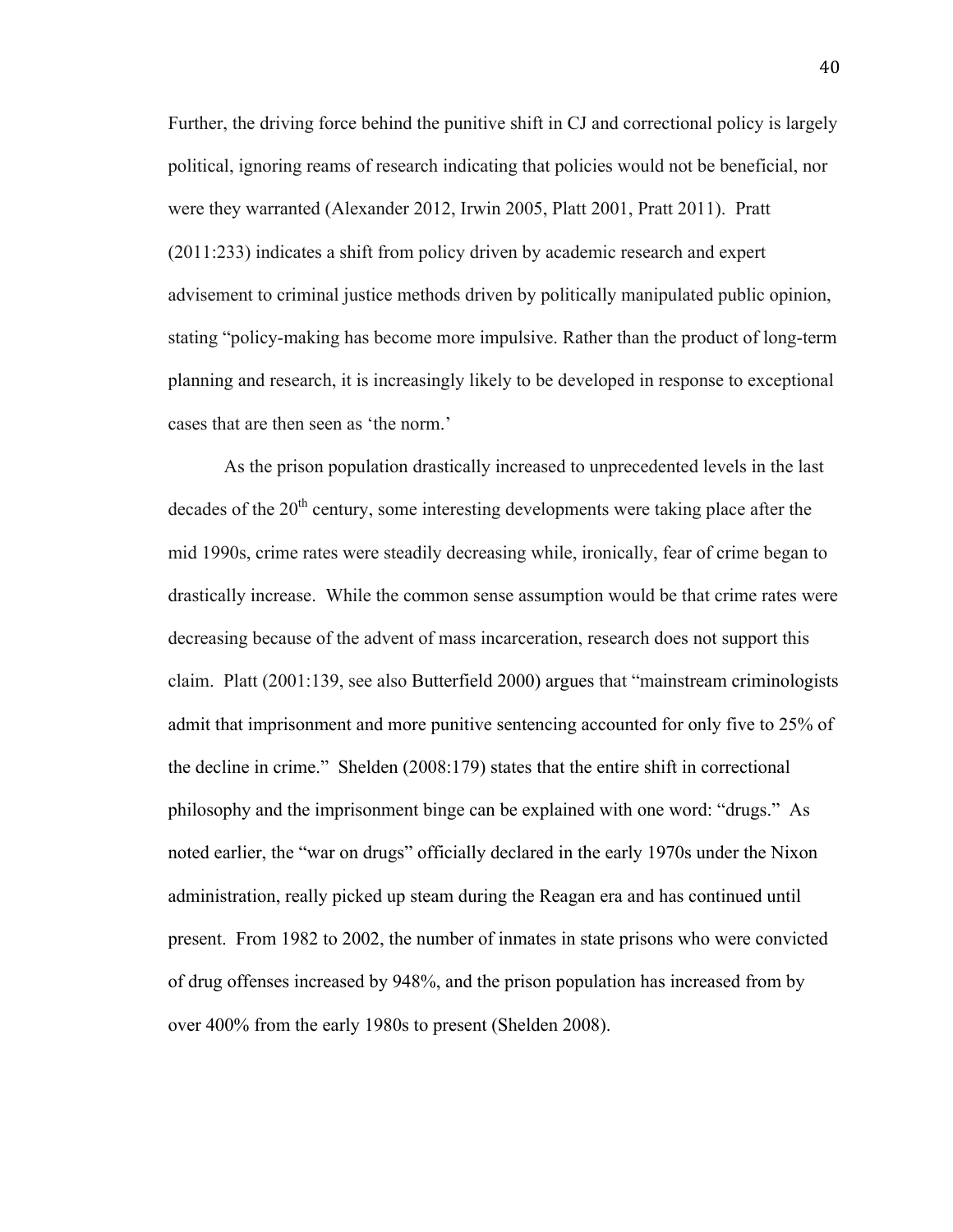Within the public sphere, a heightened sense of fear of crime developed, even though crime rates dropped. Alexander (2012) explains that from 1980 to today, the number of inmates in prison or jail for drug offenses has increased from 41,000 to 500,000, a 1,100% increase. Carpenter (2000:149 see also Lynch 2000) explains, "that more than 60 percent of the inmates in federal prisons and 25 percent of the inmates in state prisons are incarcerated for drug offences." Drug offenders often receive longer sentences than violent offenders (Alexander 2012).

An examination of population demographics quickly reveals that a large proportion of inmates come from working class or poor environments, and are disproportionately comprised of ethnic minorities (primarily African Americans and Hispanics). Alexander (2012:6) states that "The United States imprisons a larger percentage of its black population than South Africa did at the height of apartheid." Vast discrepancies exist between the racial composition of incarcerated drug offenders and the percentage of usage, as four out of every five drug offenders (79%) are African American or Hispanic, while overall, only 13% of African Americans and 9% of Hispanics use drugs (King and Mauer 2002).

Platt (2001) explains that towards the end of the  $20<sup>th</sup>$  century, criminal justice and subsequently correctional policy of the United States underwent a drastic conservative shift, "couching its repressive measures in a populist moralism" (Platt 2001: 141). McCormick (2000) points out that most of the massive expansion of the U.S. prison population is a result of shifts in policy especially in regard to drug offenders, citing legislation such as longer sentences, less good time for inmates, three strikes rules, tough on crime bills, and President Clinton's Omnibus crime control bill (which eliminated Pell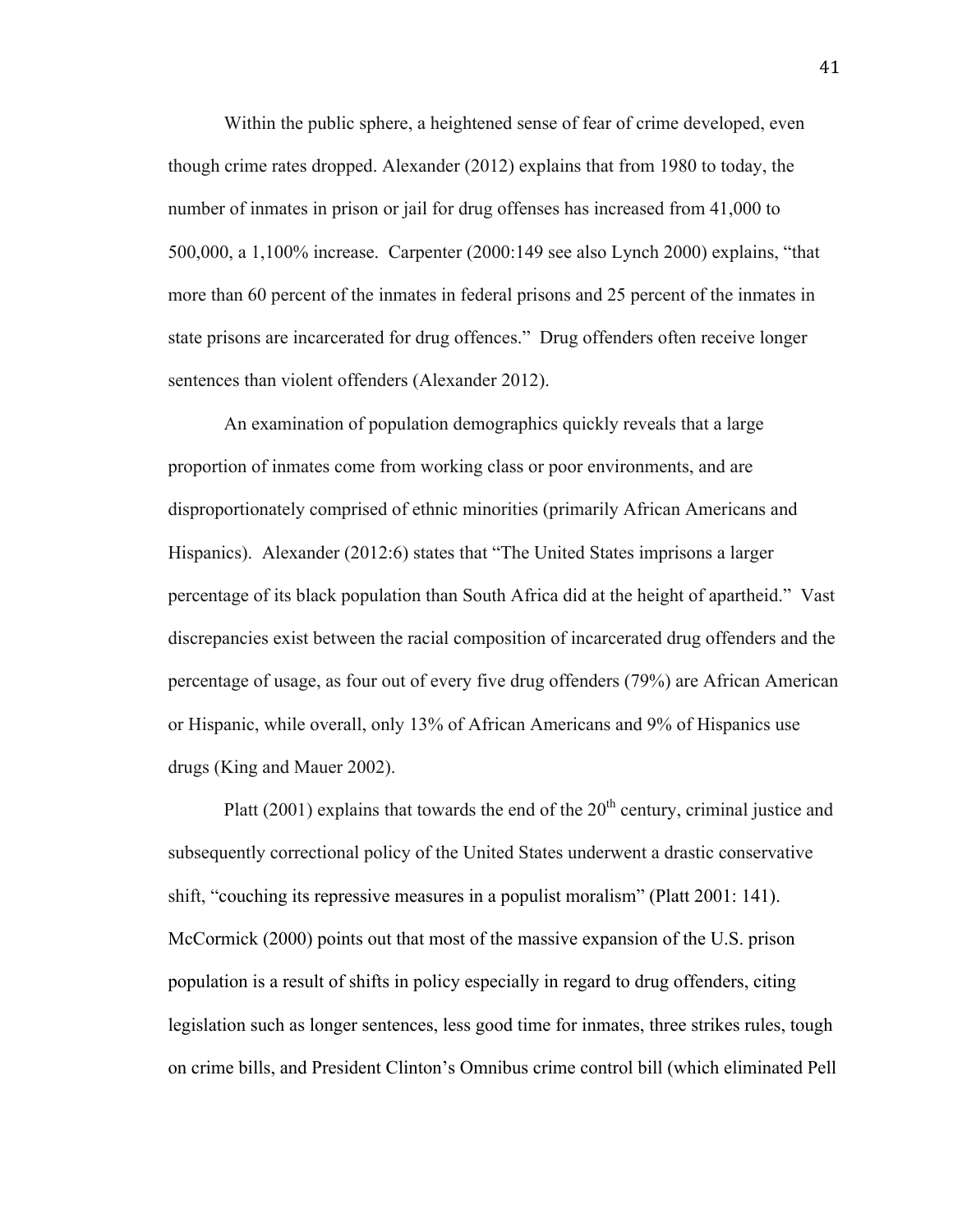Grants and educational opportunities for inmates). Also, prisons are the largest publicly funded organization in the United States (excepting the advent of privately operated prisons), drawing billions of dollars of financial support and providing jobs for hundreds of thousands of employees.

Aleksandr Solzhenitsyn (1970), who spent many years as a prisoner of the Russian gulags of Stalinist Russia, describes a huge prison system comprised of large numbers of facilities spread out across the vast landscape of the Soviet Union. Many comparisons (Christie 2000, Shelden 2008) can be drawn between this model and the current state of corrections in the United States, in which the American correctional system currently incarcerates far more inmates (2.3 million) than the 1.7 million inmates incarcerated during the height of the Stalinist gulag era in Russia (Getty et. al. 1993).

Similarities between the U.S. prison system and the Stalinist gulag are numerous, such as: large prisons dispersed across a large land mass, affiliated by state or federal regulations determinate upon whether the institution is part of the 50 state correctional systems or federal correctional system. Such a system operates as a mechanism of Foucauldian social control, attempting to isolate the poor, those perceived as socially dangerous (minorities, mentally ill, deviants) apart from society. Novek (2009:377) states, "Foucault argued that the establishment of prisons made it possible for Western societies to isolate small groups of lawbreakers who could be controlled and kept under surveillance for the economic and political profit of elites." This takes on a conflictcentered perspective, in which the powerful are using legislation and the institutions to which such legislation is applied to control certain powerless and troublesome segments of society. Whether Foucault would have compared it to Marxism is debatable. This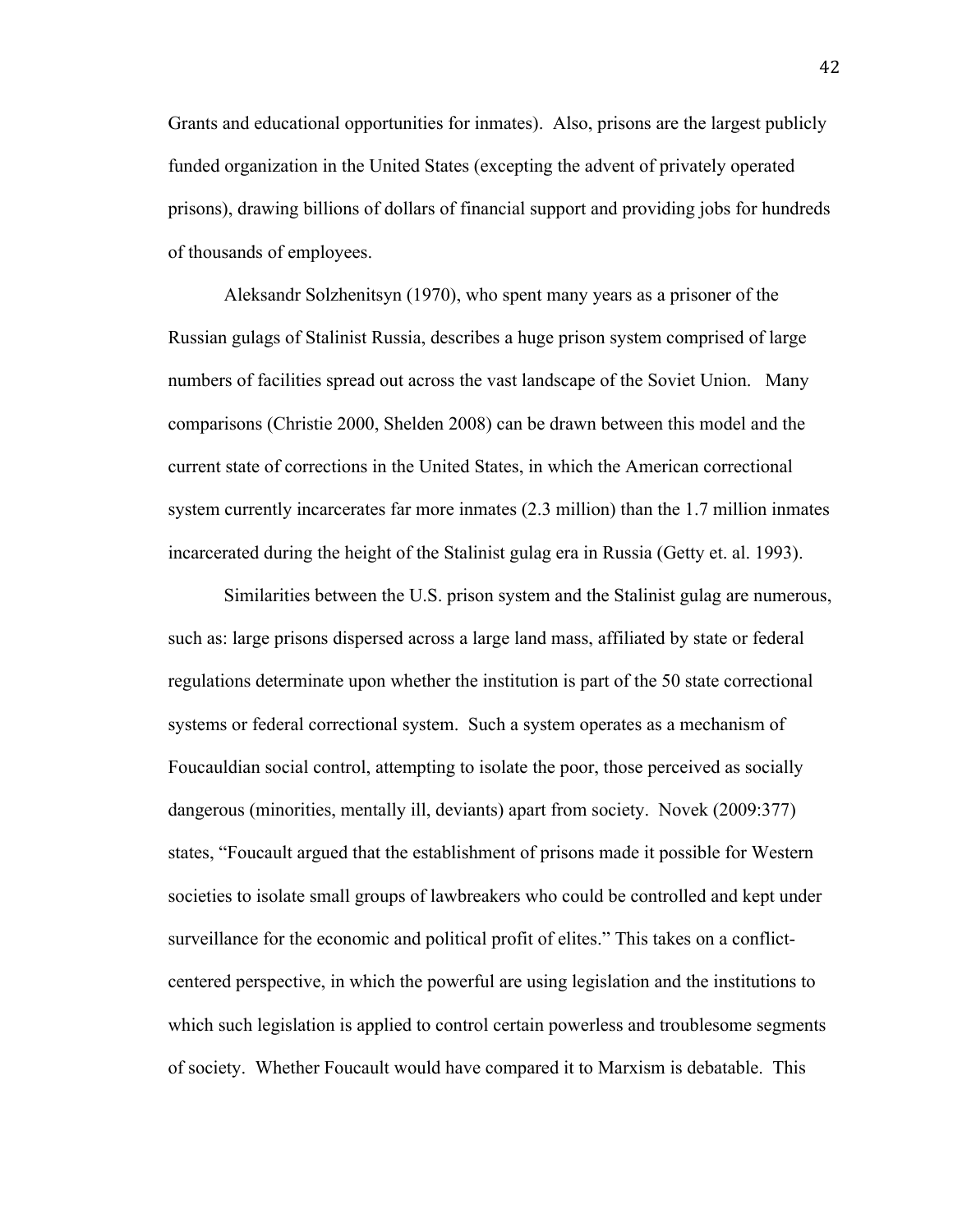philosophy argues that if certain powerless groups were not controlled, they may become self-aware of the socially/politically/economically oppressive conditions in which they find themselves. Consequently, this process would lead to widespread popular dissent considering the majority of most societies are comprised of many poor/powerless and a select few elite, which would be difficult to manage and could potentially result in economic disruptions and revolutionary social disruptions.

## **Punitive Era**

 There have been many theories presented as explanations for the punitive shift in correctional policy. Platt (2001) offers a multi-faceted explanation for the development of the current punishment centered correctional model, pointing to an increased focus in policing, privatization of the criminal justice system, an emphasis on incarceration over rehabilitation, an apartheid system of justice (racialized), and criminalization of youth. Alexander (2012) discusses two components that explain the prison population explosion, being "the war on drugs" and the state's politically popular "get tough on crime" criminal justice policy. Yet, Alexander also reveals a racial component affiliated with the punitive era of criminal justice, as she explains that the American correctional system functions in the same capacity as the Jim Crow laws of the pre-civil rights era deep-South. Jacob and Helms (1999) also highlight the correlation between the levels of spending on corrections and the American public's levels of perceived racial threat, yet also indicated that increased power of conservative political groups and an increased tax base also led to increases in spending on the U.S. prison system. Jacob and Helms (1996) also find that economic inequality does explain prison admissions. Poor convicts are more likely to be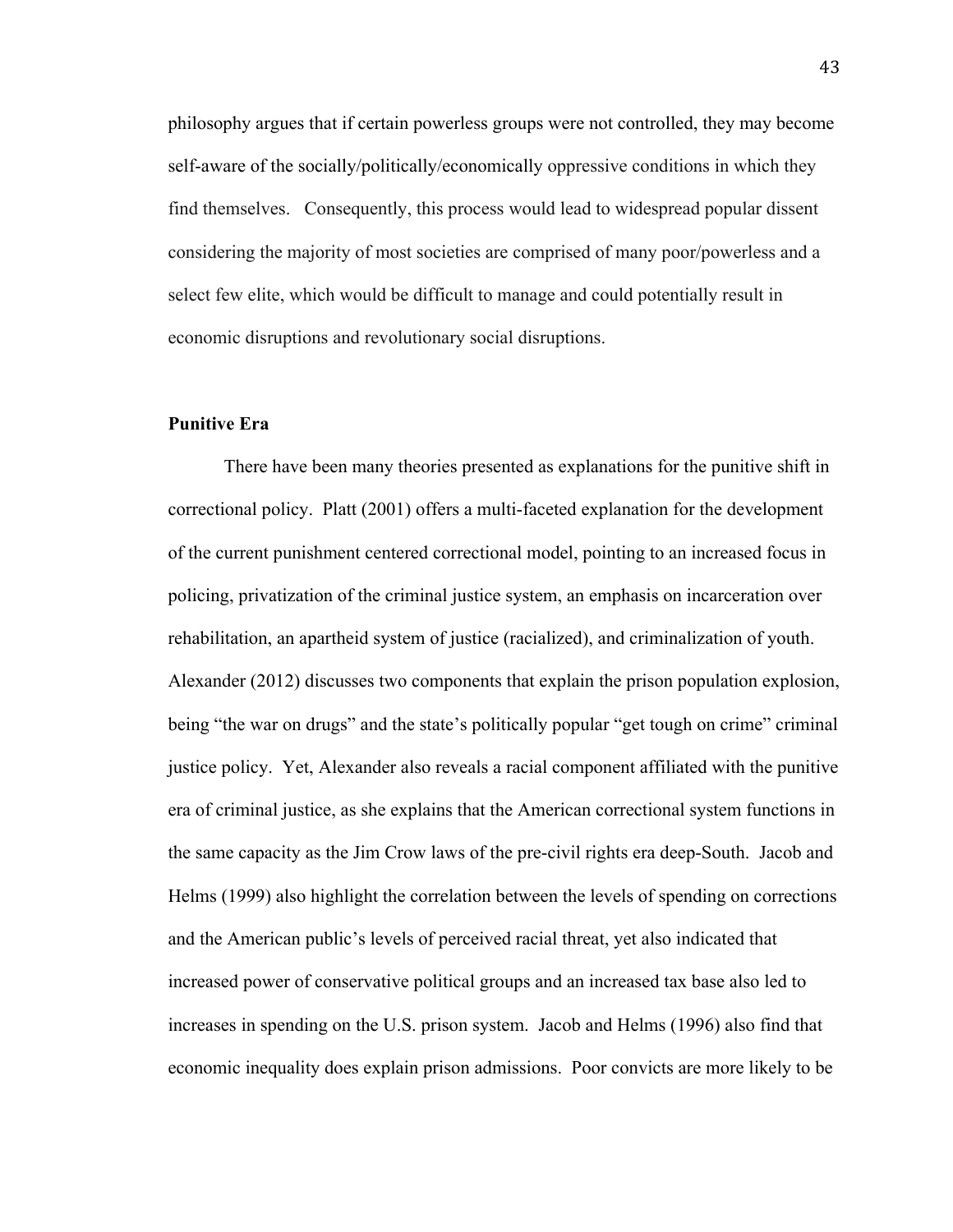sent to prison whereas wealthier convicts are likely to receive lesser sentences or alternate sentences such as probation and/or house arrest.

 As discussed earlier in this chapter, Alexander's (2012) and Shelden's (2008) explanations for the punitive shift in American criminal justice policy center on the war on drugs, tough on crime political policy, and the development of an expansive prison state within the United States. Like Alexander, Shelden's discussion focuses on the drug war and development of the prison state, while Alexander's focus is on the war on drugs and tough on crime criminal justice policy (a criminal justice policy that discriminates against African Americans). The remainder of this chapter will examine the war on drugs, consider the development of America as a prison state, and determine the extent of the Prison Industrial Complex,

#### *War on Drugs*

 As noted in Chapter 1, the war on drugs in the United States began as a policy of the Nixon administration in the 1970s, yet really began to take shape in the early part of the 1980s during the Reagan administration. Providing an avenue to create policy that was politically popular, the drug related convictions that resulted from the drug war provided the inmate bodies needed to swell the American correctional system (state and federal) to the largest institution of its kind, globally. This created the impression that the state was concerned about and actively fighting crime. Additionally, the institutions that comprise the criminal justice system such as enforcement and corrections are allocated substantial amounts of funding to continue their operations. Grey (2001) reports that 80% of the 162,000 inmates in the state of California (which also incarcerates the largest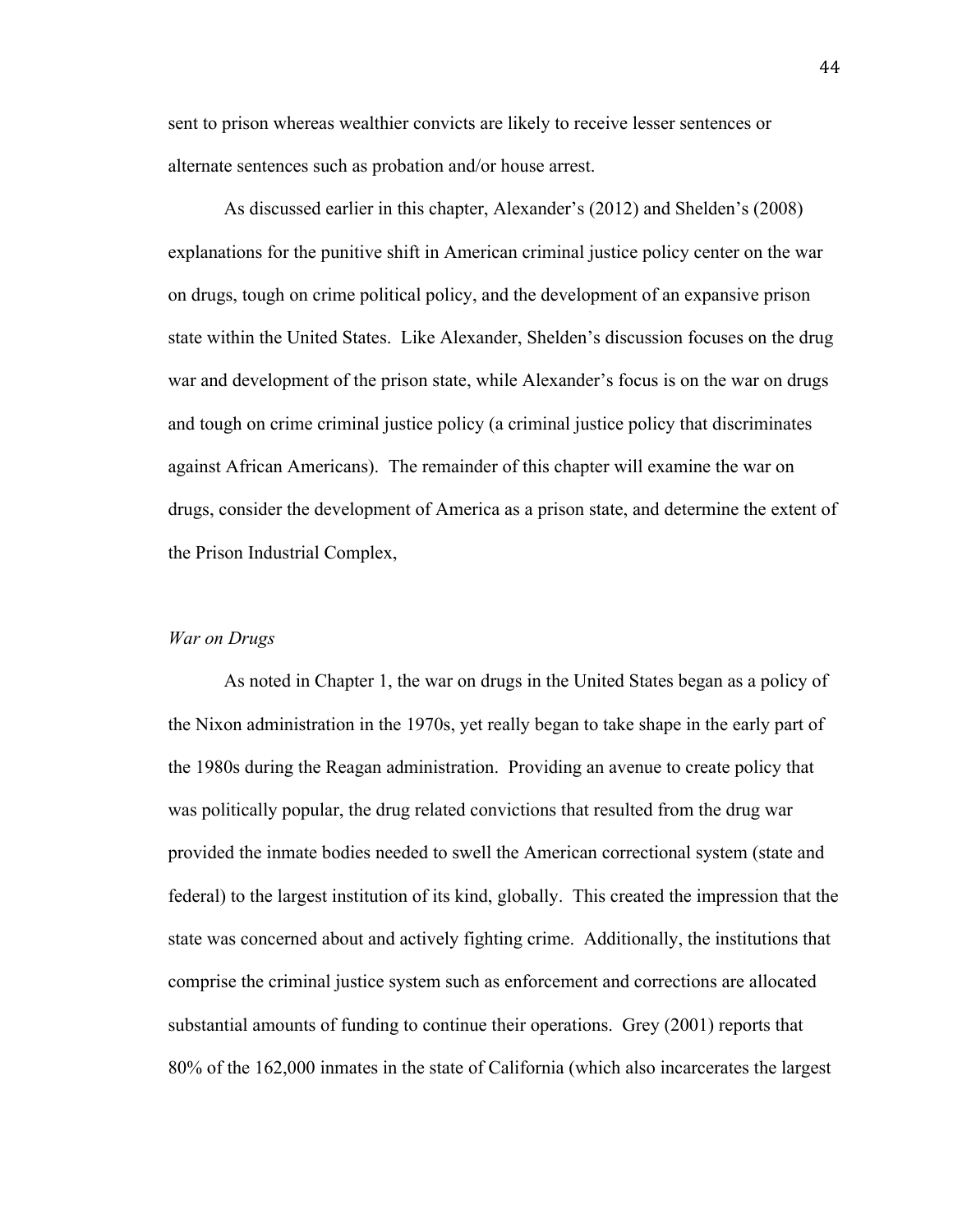number of inmates among the 50 states in U.S.) were drug abusers and nearly 40% were incarcerated directly for drug offences.

 In regard to socio-economic class, the war on drugs' focus is unequivocally focused on the poor (Gray 2001, Shelden 2008). Shelden (2008: 180) states, "In general, we can conclude that modern prisoners occupy the lowest rungs on the social class ladder, and they always have." The people who are convicted and serve prison sentences for drug crimes are generally those who lack means, both economically and socially, while the famous, wealthy, and powerful generally receive fines and/or probation (Gray 2001). Interestingly, in 1993, one in three state inmates was a drug offender, compared to one in twenty-five inmates in 1960. Courts charged with the legal proceedings necessary to prosecute drug offenders are overburdened with case-loads, often having to place defendants on waiting list dockets. Yet, the local holding facilities that confine defendants awaiting court proceedings are filled far beyond maximum capacity.

 Interestingly, the war on drugs has been very successful at increasing the size of the female inmate population in the United States (Shaw 1999), increasing the female inmate population by 888% from 1986 to 1996. Additionally, in the 2000-2009 national inmate population, the female prison population increased more quickly at 2.2% than the male prison population at 1.7% (BJS 2010). Gray (2001) explains that women are generally lower level drug dealers, working for husbands or boyfriends and tend to be swept up in large drug raids. Consequently, incarcerating this specific demographic of drug offenders causes very little damage to the illicit drug market.

#### *America = Prison State*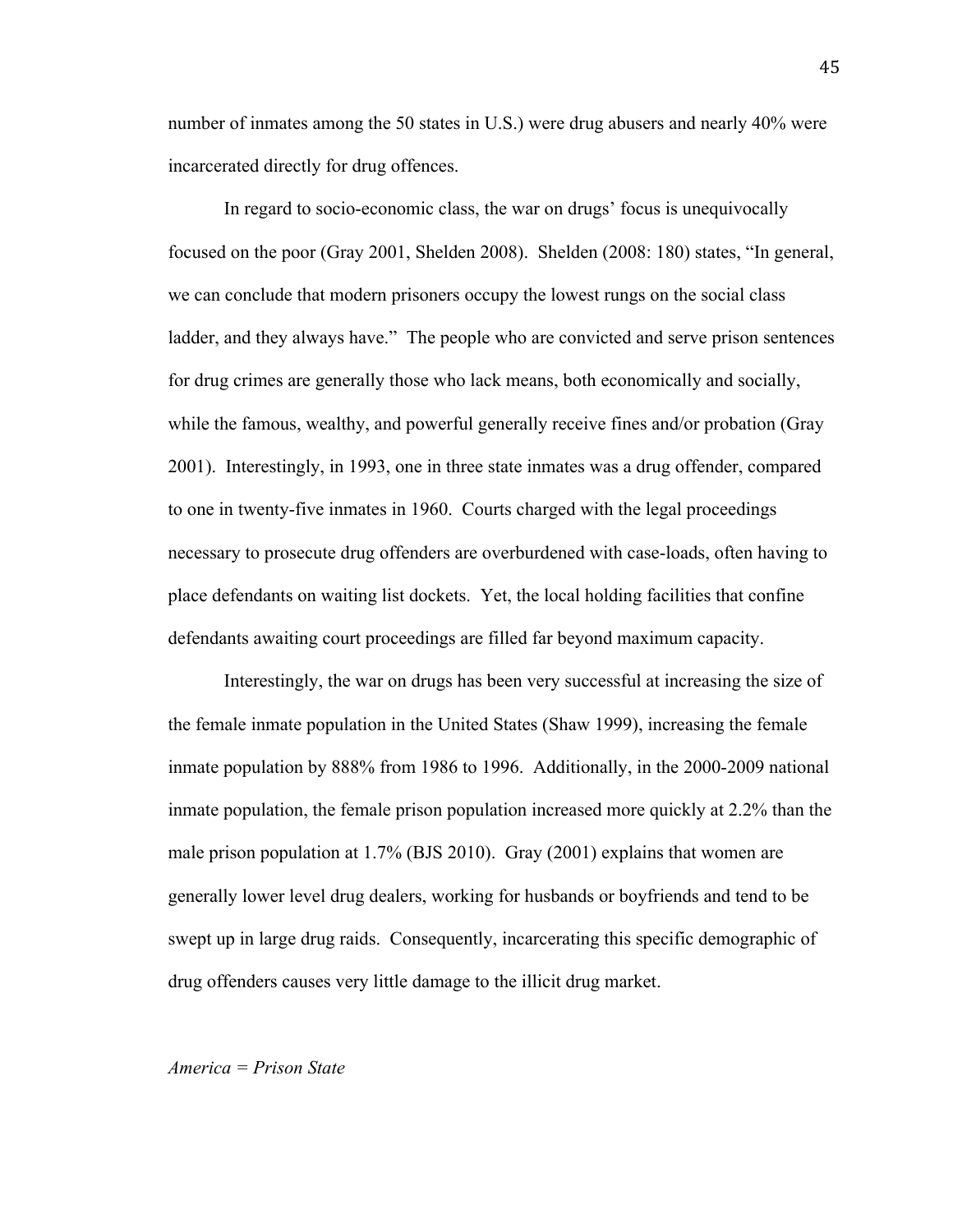While the war on drugs drastically increased the United States prison population, the American prison state provided the criminal justice system with a means of housing "problem" populations. Christie (2000:15), when referring to the powerful/large prison systems that have developed in modern industrialized nations, explains, that while modern Gulag style prison systems will no longer exterminate (referencing Nazi Germany and Stalinist Russia), they do, "have the possibility of removing from ordinary social life a major segment of potential trouble-makers for most of those persons' lives." With the Cold War over, and external/international military threat less of an issue, the major industrialized nations turned their focus inward to internal threats. Christie explains, the poor and ethnic/racial minorities became the new target. Christie (2000:16) states that, "The major dangers of crime in modern societies are not the crimes, but the fight against them…" In modern society, many types of actions can be considered crimes, such as the use, sale, and distribution of certain types of illicit drugs such as heroin or marijuana, while other drugs which are legal such as alcohol and tobacco cause far more health risks (Gravelle and Zimmerman 1994; CDC 2002, 2004; NIAAA 2000; Viscusi 2002) and social damage than the illegal substances. The addition of thousands of laws determining thousands of behaviors to the legal system by legislators influenced by popular opinion allows for an almost limitless supply of criminal offenders to fill jails and prisons.

Another facet of this phenomenon is that many of the laws target the behavior and actions of the poor and racial minorities while disregarding and/or placing less scrutiny upon the behaviors of the affluent. Davis (2004) points out that current economic practices within the United States shift the focus of the criminal justice system to the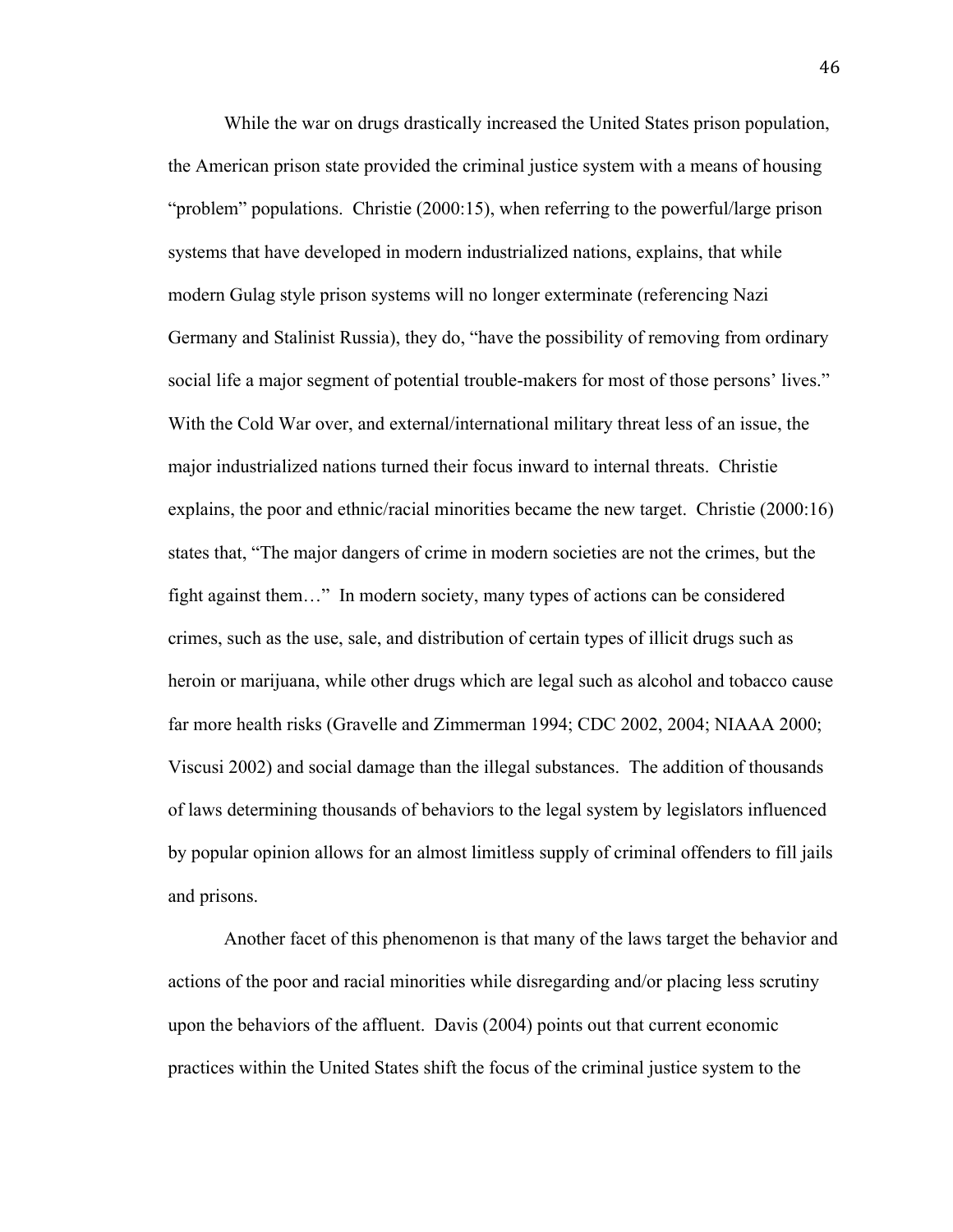"poor and people of color" (Davis 2004: 67). American corporations, taking advantage of international free trade agreements, are now allowed to move their manufacturing facilities to cheaper foreign labor markets which are generally located in poor developing nations, thus taking millions of American jobs that were formerly accessible to the poor and people of color along with them. Further, Davis explains, when such manufacturing jobs leave in high volume, the communities that were supported by these jobs are left in poverty and disorder, leaving millions of low-income Americans without a viable source of income while living in communities that lack positive economic and subsequently positive social capital. Consequently, as crime rates often tend to rise in relationship to poverty (Dunway et al. 2000, Hagan 1992) and lack of community organization (Elliot et al. 1996, Sampson and Groves 1989, Sampson et al. 1997); the millions of frustrated Americans who lack economic and social opportunities in such communities often become the focus of law enforcement and the criminal justice system. Frustrated citizens who lack opportunity are likely to speak and act out against the oppressive system that initially eliminated and continues to eliminate economic and social opportunity, and as Christie (2000) stated above, the prison system can function as means of removing people that the powerful/state deems to be trouble makers from ordinary society by means of incarceration. It is widely accepted among criminological scholars that the vast majority of the American prison population is comprised of the poor (Uggen and Mana 2002, USDOJ 2000). Also, people of color (specifically African Americans) are greatly overrepresented in American correctional facilities (Mauer 1999, Pettit and Western 2004).

Prisons take on the function of detention centers for what the state views as potentially troublesome and/or dangerous classes. Just was as the case with the "war on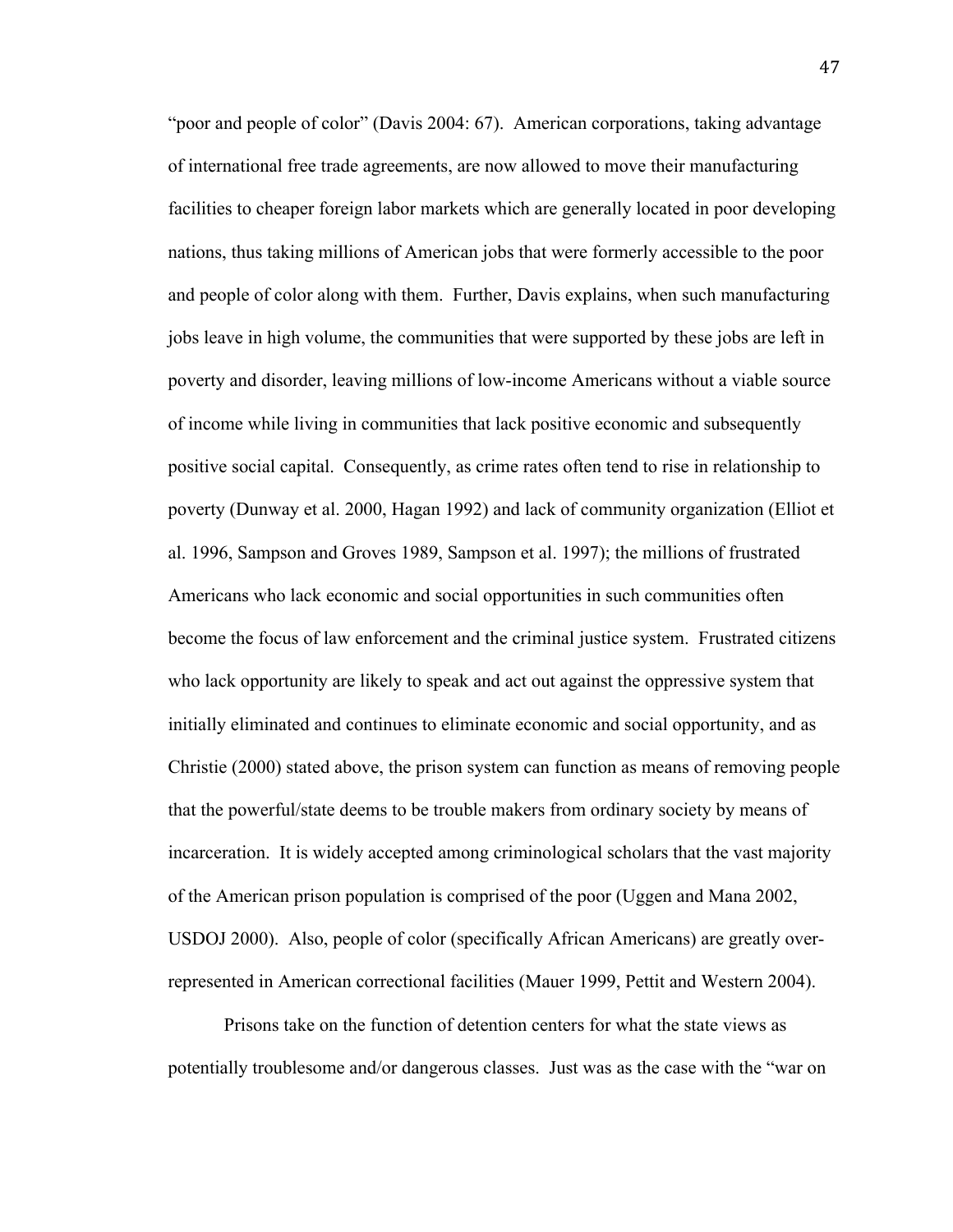drugs", it is accepted that the poor, people of color, and the mentally ill all are greatly overrepresented within American prisons. Also, wealthy Americans, more likely to be convicted of white-collar crimes, generally receive shorter sentences and serve their time in lower security, relatively open facilities (Harvard Law Review 2009, Perri 2011).

Foucault (1977) explains that modern prisons have developed into a form of subtle control designed to oversee the dangerous segments of society. Social institutions begin to resemble prisons and prisons begin to resemble social institutions in both form and function. In addition, Foucault specifies that modern forms of punishment, specifically the prison, are, instead of becoming more humane, are actually becoming more efficient. Foucault calls this form of control - contrology. The modern correctional system and criminal justice system, according to Foucault, are far more advanced and far reaching than the control methods of previous centuries. The modern correctional and criminal justice system attempts to control all phases of human existence.

#### *The Prison Industry*

While the previous section examined how the United States correctional system functions as a place to warehouse human bodies, this section will examine how prison systems can function as a means of generating profit in a capitalist economy. The prison industry is a multi-billion dollar profitable enterprise within the United States. Shelden (2008) attributes the size, scope, and subsequently profitability of the prison system to American style capitalism that focuses on continuously generating profit, placing the motive for profit above any potentially damaging social consequences. For example, in California, prison construction was the number one public works program, having built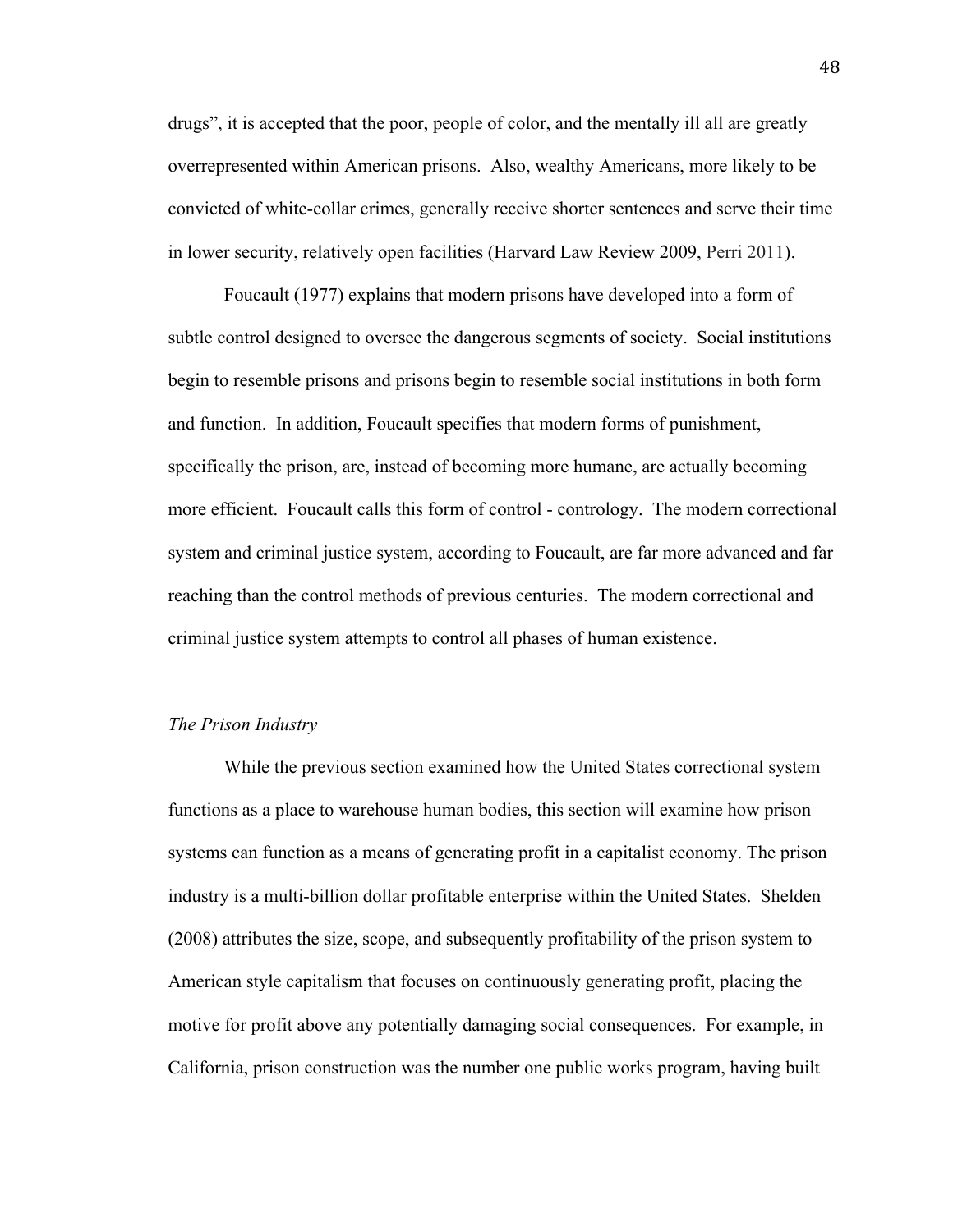20 new prisons from 1984 to 2001, while in that same time period California built only one new University (Gray 2001). Correctional trade journals are full of advertisements for prison and criminal justice related products and services. Prison and correctional facility construction companies market their services, claiming that they can deliver as many prisons as needed as quickly as needed (Christie 2000). Consequently, a profit driven motive for the confinement of human beings for long periods of time is created. According to a Marxist discussion of economics, if a need for incarceration is created, then an additional avenue to generate capital from a commodity has also been actualized, which sets the cycle of commodity = capital = ability to create more commodities = generation of more capital, into motion. Thus, the cycle of accumulation of additional capital (profit motive) explained by Marx in *Das Capital* (1867) essentially begins to operate 'under its own steam.' From this perspective, the process of incarceration shifts from a motive to create a deterrent effect to prevent and/or reduce criminal acts (a prosocial consequence, if true rehabilitation takes place) through the experience of incarceration to a method of generating profit with a capitalist economic framework.

Immediately, a conflict of interest arises between the social function of the criminal justice system and the motivations of privately held interests within the prison industrial complex (PIC). The PIC is defined as, "a burgeoning set of relationships between private corporations, public institutions and individuals that benefit from a common investment in a culture of fear and expulsion and in the growth of the punishment industry" (Sudbury 2005 in do Valle and Spira 2006: 130). The term PIC came from the term, Military Industrial Complex (MIC) that was coined by President Eisenhower when he stepped down from office in 1961 (Smith and Hattery 2010).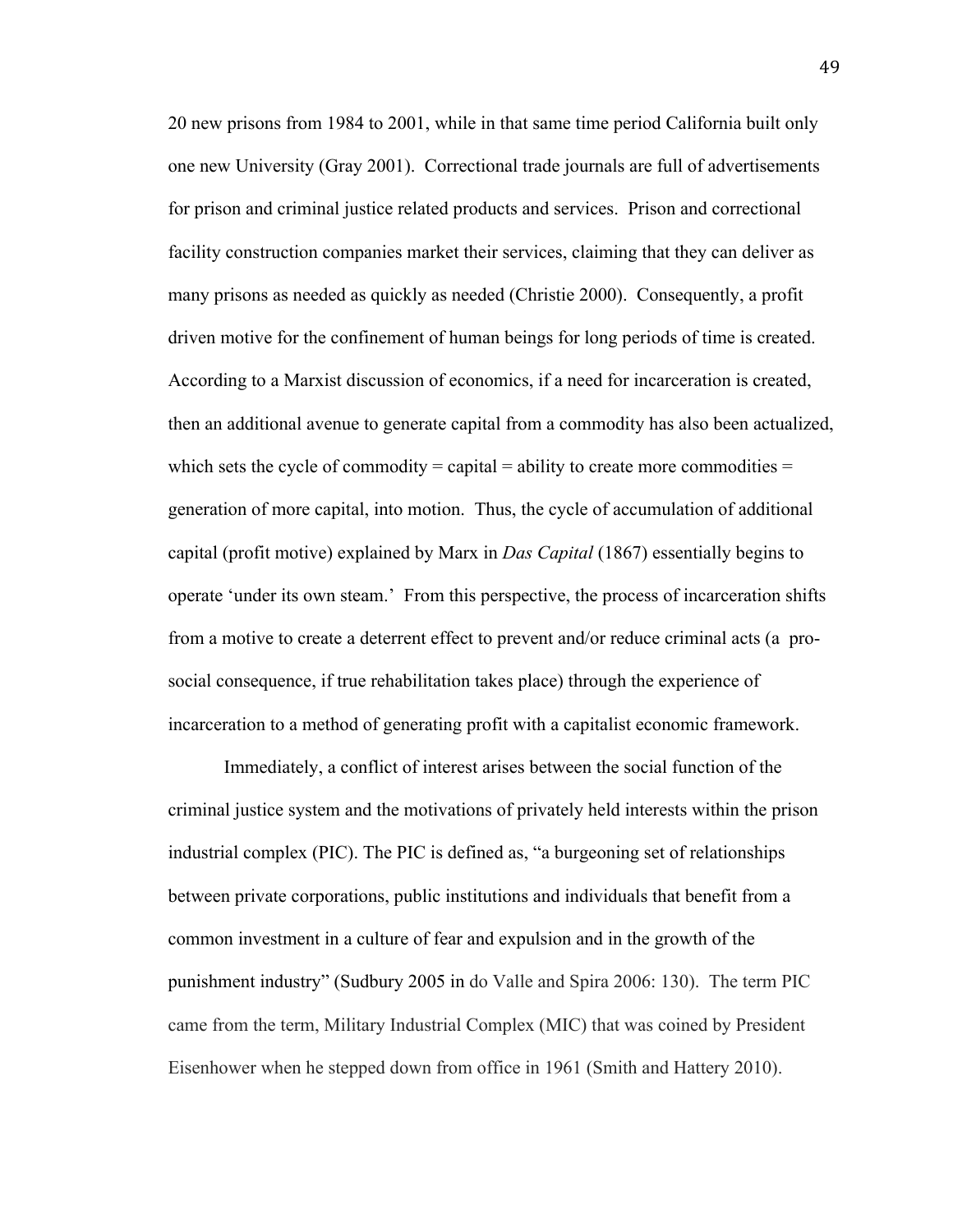Eisenhower noticed a profitable relationship developing between the privately owned military defense industry and the United States government. The state provided private industry with lucrative contracts in order to mass-produce military products during the Cold War era which developed after World War II. A consequence of the Cold War was that both the United States and the former Soviet Union built up massive military arsenals, including stockpiling nuclear weapons. The danger that Eisenhower anticipated was a profit motivated relationship between private business interests and the state premised on military might. A potential outcome was the build up of unnecessarily large stockpiles of weapons of mass destruction during a globally unstable time period. Consequently, powerful corporate entities had vested interests in the continued sale and distribution of products that could potentially lead to global destruction, and unprecedented human suffering and death. Criminologists and other scholars (Davis 2003, Lilly and Deflem 1996, Smith and Hattery 2010) began to discern similarities between the MIC and the rapidly expanding American correctional system, citing a rapid buildup of industry and support services that focused on the business of prison expansion, construction, and maintenance. As stated by Davis (2004), "The vast expansion of the power of capitalist corporations over the lives of people of color and poor people in general has been accompanied by a waning anticapitalist consciousness." Such businesses and corporations often formed remunerative relationships with the state administrated criminal justice system.

An example of this relationship would be the buildup of the private prison industry, specifically such companies as Corrections Corporation of America and the GEO Group. As an example of the rapid expansion of the private prison industry,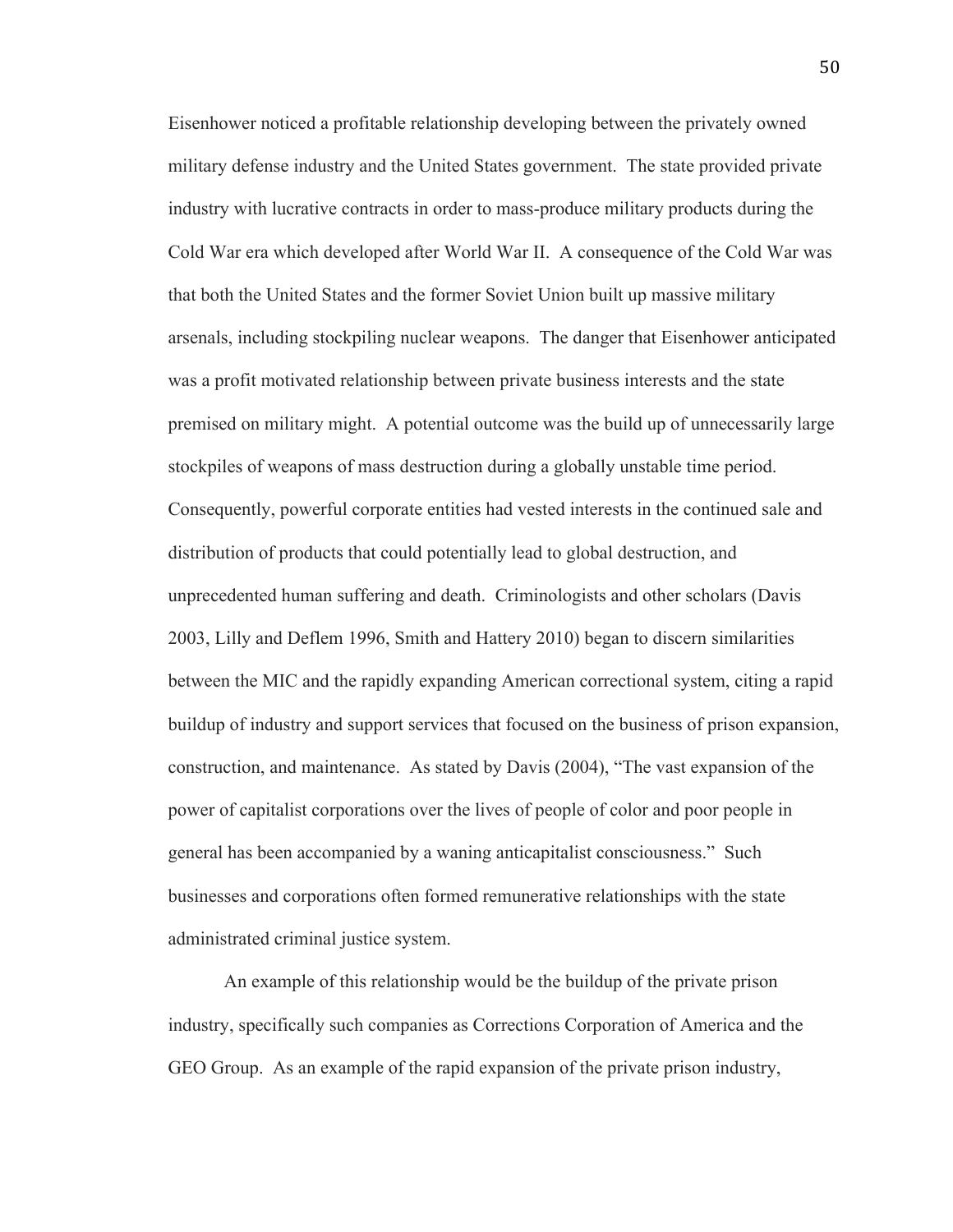Christie (2000) explains that in 1987 there were 3000 prisoners in private prisons, yet by 1996 this number had expanded to 85,000. Further, a more recent report from the U.S. Bureau of Justice report (2007) stated that private prisons hold 7.2 percent of all prisoners, totaling 111,975 inmates. The concept of the profit gained from prisons is not a modern development. Christie (2000) explains that as early as the late 1700s and early 1800s, Jeremy Bentham designed his now famous Panopticon prison model. Bentham tried to sell this idea to the state, in order to financially benefit from the Panopticon's construction and utilization. Lotke (1996) explains that the expansion of the private prison industry will create an increased demand for bodies to fill empty beds within the newly constructed facilities. Increased demand for prisoners could potentially influence legislators who are being lobbied by the immense financial support provided by private prison corporations, thus creating laws that support harsher/longer sentences and continuing to focus on a punitive criminal justice policy that seeks solely to keep prisoners incarcerated instead of focusing on rehabilitative and/or community centered measures.

As the Cold War ended in 1989, the defense industry began to look for new sources of revenue and one potential source was "The War against Crime" (Christie 2000). A new push began, to develop technologies that help the criminal justice system manage and control individuals under its supervision, correctional officers control prisoners, and police apprehend suspects. Companies and corporations that formerly supplied much of the military equipment needed during the Cold War were uniquely suited to provide such materials. Equipment such as stun guns, rubber bullets, or bean bag bullets and advanced riot gear was developed to provide law enforcement with a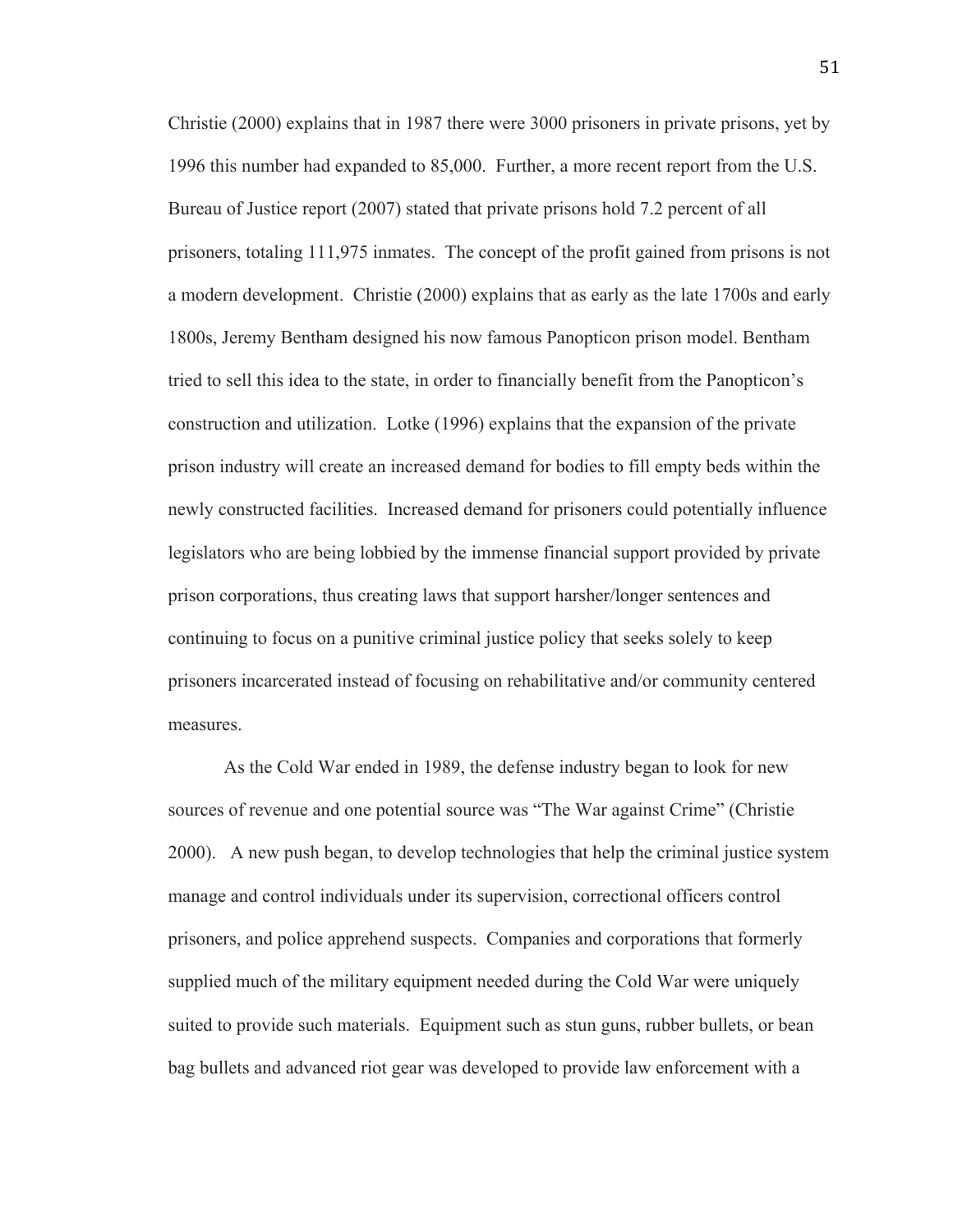means of subduing suspects and inmates using non-lethal force. While the development of equipment that does not focus on killing people would certainly be considered a positive development, the underlying motives behind the defense industry for such product development was focused on generation of profit within a newly founded market. This market was essentially created by a socially and politically constructed fear of crime at the national level (Shelden 2008). Prisoners and former-prisoners can now be monitored by satellite, sending messages about the individuals' locations. Another technology can also transmit the individual's blood alcohol level (Christie 2000).

Other industries have also recognized the economic potential of the American prison system, such as drug testing services. Such services provide millions of drug tests per year, both within and outside of correctional facilities (Shelden and Brown 2000). Hi-tech computer controlled tracking systems constantly monitor inmate locations within prisons from signals sent from chips within inmate worn wrist bracelets (McFarland et al. 2010).

#### **Conclusion**

The United States prison system, from a global perspective, is unique. Most developed, democratic nations have relatively small prison populations, and far smaller criminal justice systems. Yet, the U.S., which has the distinction of being the wealthiest, and supposedly most developed nation on earth, also has the largest criminal justice system and the largest prison population. Consequently, the United States' prison system has become the focus of both internal and international attention, as other nations and individuals with the U.S. attempt to understand how the criminal justice system was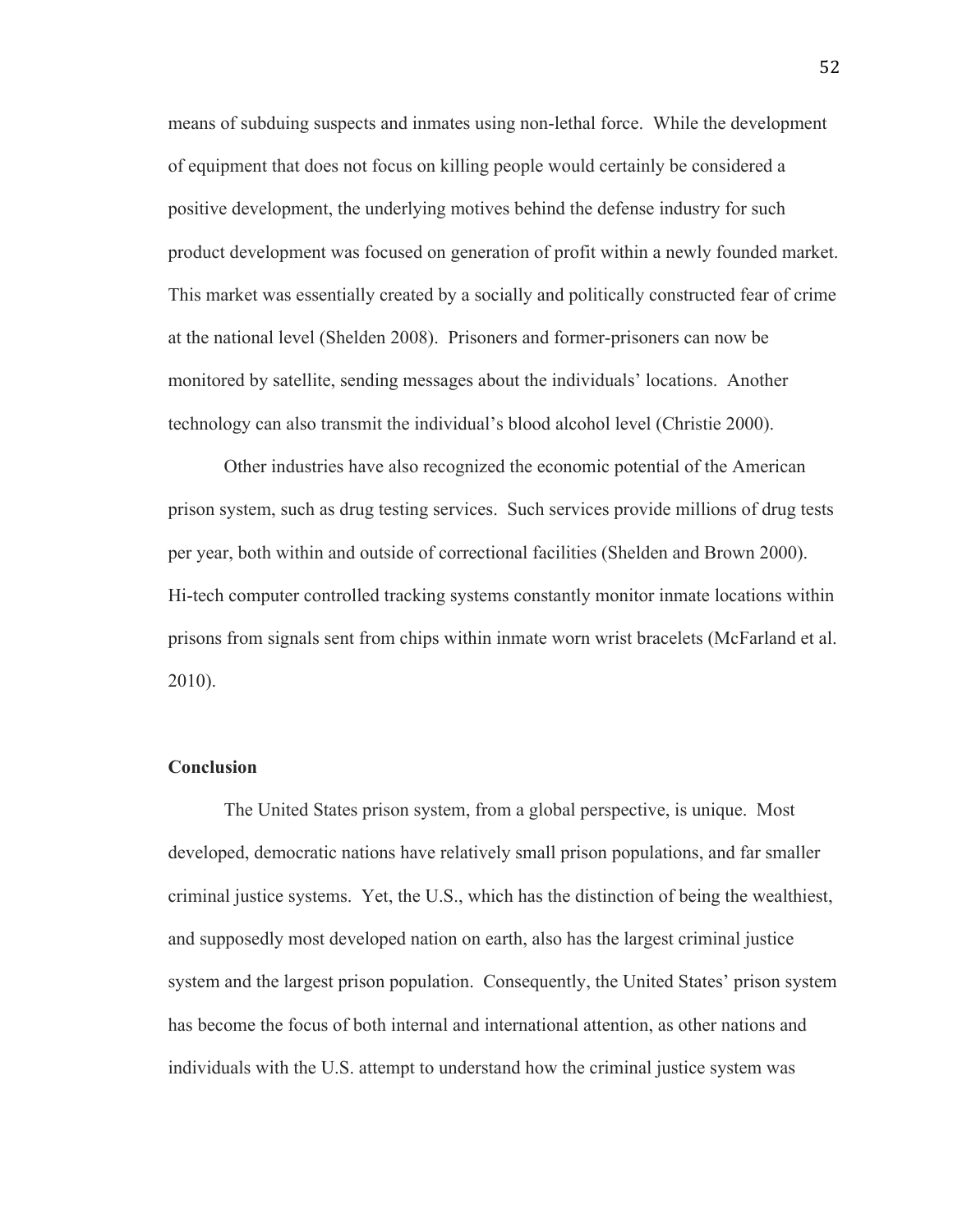allowed to evolve to its current state (Downes 2006, Vasiliades 2005). The recent economic recession has only brought more focus and criticism upon the criminal justice system as the enormous cost of maintaining a large prison system becomes an ever increasing burden on the public. In addition, an ever increasing portion of the American population (comprised of millions of people) who are either incarcerated, were formerly incarcerated, or are the family members of the incarcerated are beginning to speak out against the damaging effects of serving time and the social stigma that a felony conviction carries. This system only generates more social problems than it attempts to solve, leaving millions of Americans disenfranchised, with few civil rights and little opportunity to support themselves or their families, and families suffer along with the incarcerated. In addition, pursuing education during and post-incarceration can serve as a powerful role model to children of convicts and ex-convicts.

The first three chapters of this dissertation, Introductory, Literature Review/Theory, and Modern United States Corrections have provided important background details. Yet, after the proceeding methodology chapter of this dissertation, the central findings, discussion, policy implications, and conclusions chapters will move from characterizing the problems of the mass incarceration, the stigma of incarceration and how the formerly incarcerated access academic education as a means of improving their life chances, to investigating viable solutions for these problems.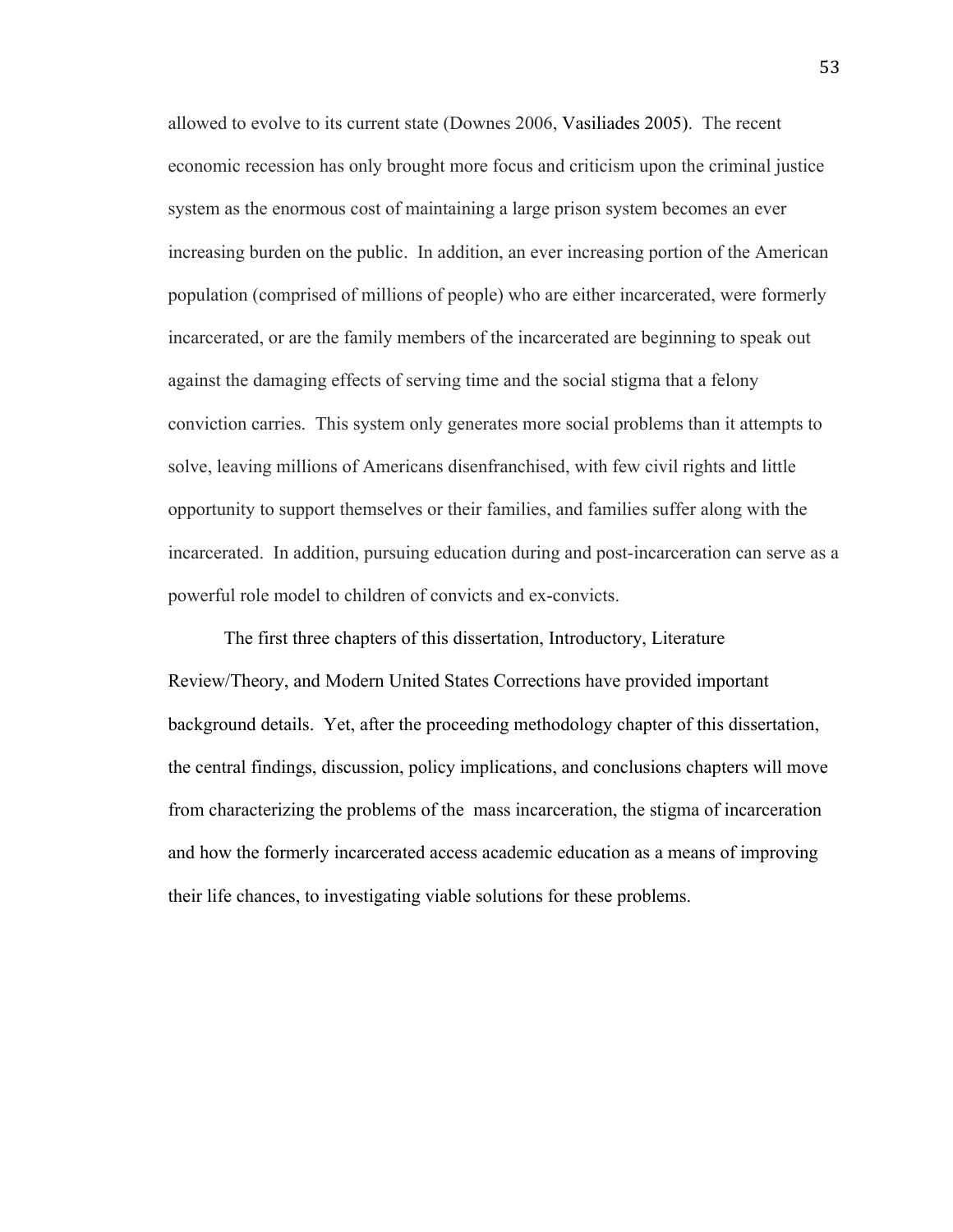## **Chapter 4**

# METHODS

#### METHODOLOGICAL PARADIGM

The convict perspective presents an excellent fit with a general qualitative research perspective, especially when considering the constructionist research worldview (Creswell 2007). Qualitative research lends itself well to the convict based perspective because of the close involvement (that qualitative research generally requires) with the individuals taking part in the study. Through this perspective, researchers gain a more "up close" perspective on the group being examined (Baca Zinn 1979), which is important in extracting the essence of ex-convicts' knowledge.

Another important factor to consider when exploring voices from within a group that is inside the issue is the "insider-outsider" group perspective. Baca Zinn (1979) assesses research on racial minorities, examining the implications of researchers belonging to the group that they are studying, such as a member of a racial minority studying their own racial group. This concept brings the *inside perspective* of convict criminology into consideration. Critics of the inside research perspective argue that research insiders are unable to apply the necessary amount of objectivity to their research (Baca Zinn 1979, Edmonds-Cady 2012). Sixsmith et. al. (2003) and Merton (1972:11 discussed by Baca Zinn), outline two views that occupy the polar ends of the insideroutsider research perspective. The insider perspective believes that *only* insiders can accurately represent the knowledge of a specific group, while the outsider perspective argues that *only* outsiders can be truly objective researchers. Jewkes and Letherby (2001) explain that the insider-outsider perspective is quite complex, and can be constantly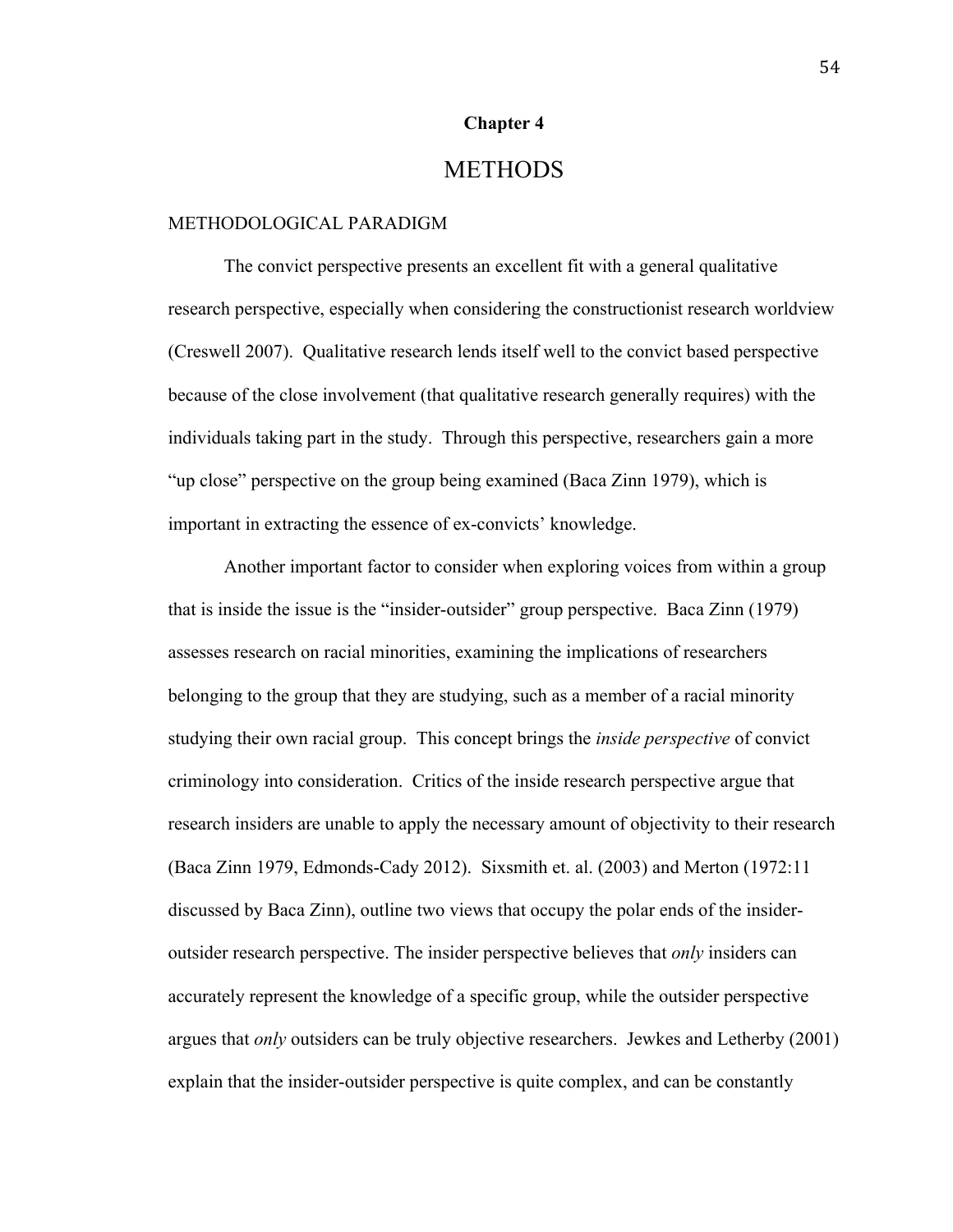shifting position during the research process, with outsiders also acting as insiders and vice versa. A resolution to these extreme views is posed in the form of both insiders and outsiders uniting under the same banner in creating good research.

This study consciously represents the insider perspective of convict criminologists, who strongly represent the convict perspective, as important to the dialogue within criminological research. The actual voices of convicts, offenders, and ex-convicts are ironically often the voices not heard in the discourse of criminal justice research (Ross and Richards 2003). Through the voice of ex-convict academic *insiders*, and the research they espouse, a more accurate representation of the post-incarceration phase of the criminal justice process is fully illuminated.

The overall research approach used for my dissertation is a qualitative research design. Denzin and Lincoln (2011: 3) explain a very basic definition of qualitative research as placing the researcher in actual society, attempting to interpret social phenomena, whose research can potentially change the world. The qualitative sociologist attempts to access research in the participants' natural settings, and uses different tools to interpret research based observations of respondents. The qualitative research design, "honors an inductive style, a focus on individual meaning, and the importance of rendering the complexity of a situation" (Creswell 2007). Qualitative research lends itself well to a new area of inquiry that needs to be explored. The focus of this research is the examination of the pathways of formerly incarcerated people from prison to higher education and how this group reintegrates into society through the academy, an area of study that has received little attention in academia, thus far.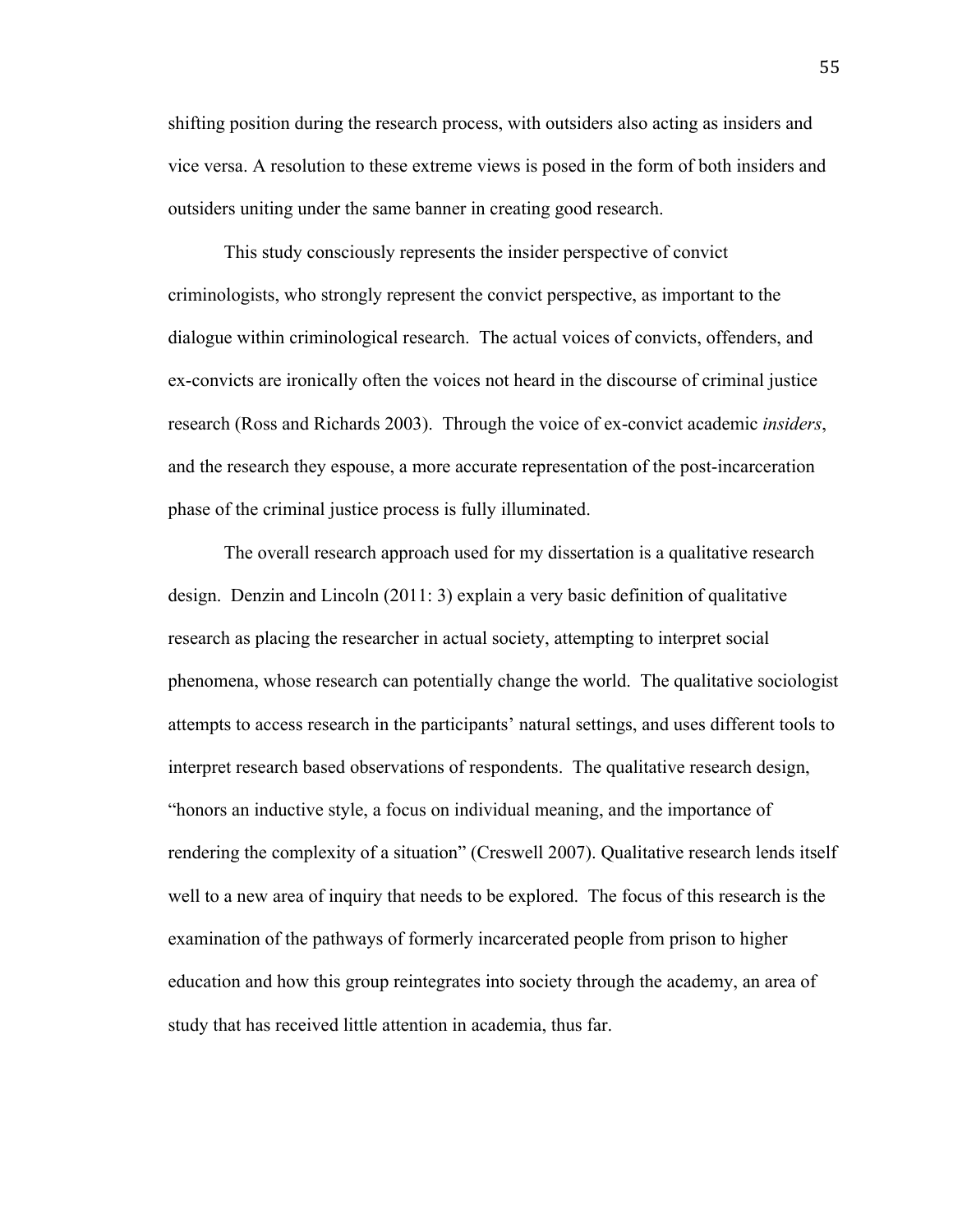The methodological paradigm used for this study is social constructionism (Berger and Luckmann 1966, Gergen 2009). Social constructionism focuses on the sociology of knowledge, or how knowledge is socially *constructed,* also referred to as epistemology. Thus, I am interested in how ex-convict academics gather knowledge about their social realities. My questions will be broad in nature, "so that the participants can construct the meaning typically forged in discussions or interactions with other persons" (Crotty 1998).

The process of using the constructionist worldview in qualitative research usually does not start out with a solid foundational social theory in place, but generates structures of meaning as the study progresses. As explained below in the section on grounded theory, this study uses theory abductively in order to capture the broad theoretical underpinnings of the study. Consequently, constructionism lends itself well to my study, because I am in the process of creating a model of meaning in regard to ex-convicts experiences with higher education.

I will now speak to interpretivism, which is often associated with constructionism (Creswell 2007). During the qualitative research process, the investigators must collect the data, and then apply their personal interpretation to the data. Yet, it must be noted that some of the researcher's own personal biases and subjective worldviews may find their way into the process of interpretation. Further, the interpretation process is subjective in nature. Researchers must be ever mindful of the subjective nature of data interpretation, as part of the process of social constructionism. Being aware of the subjective nature of the work allows researchers to potentially recognize personal biases, and eliminate them, or at least be aware of and identify their existence (Bacca Zinn 1979,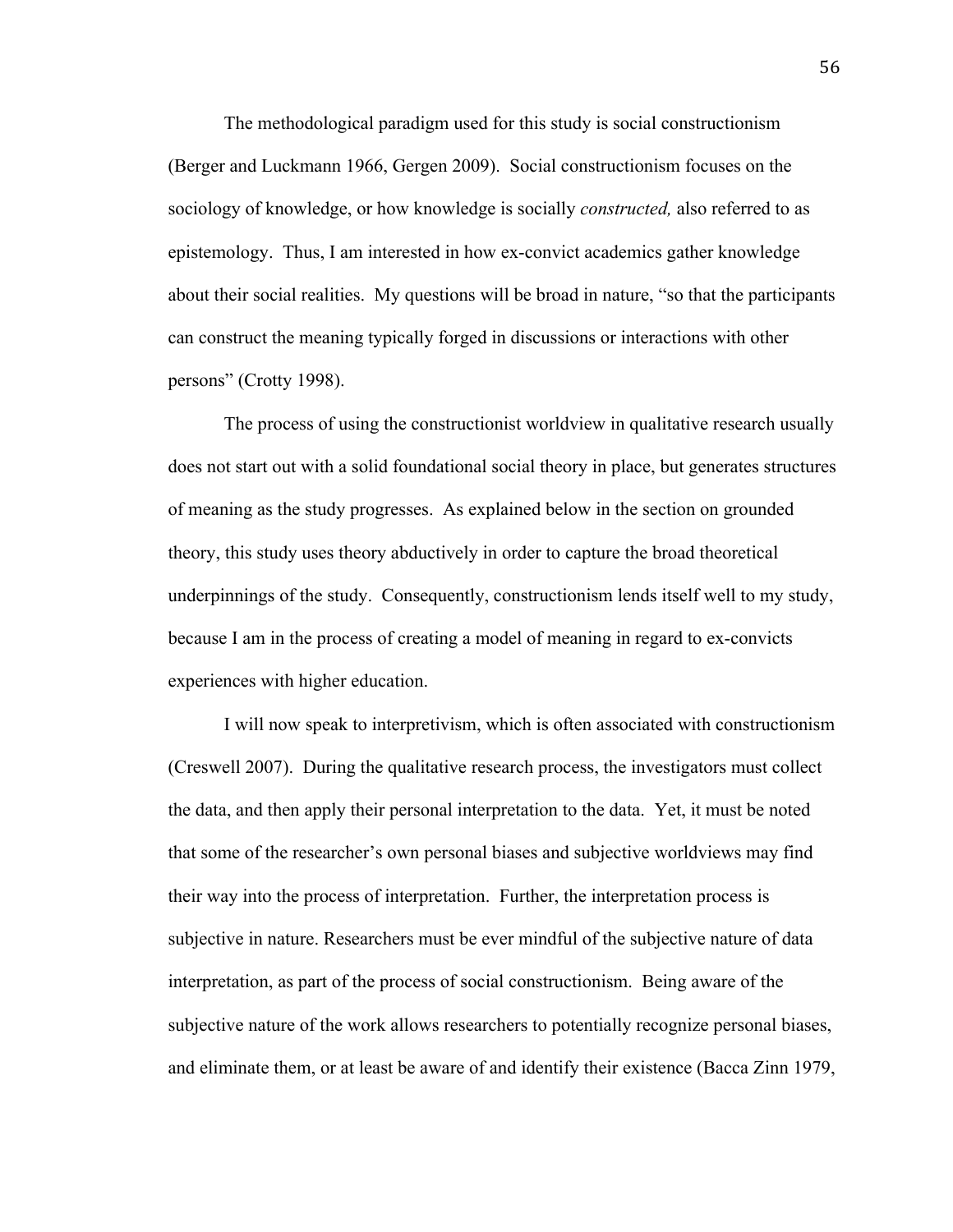Denzin and Lincoln 2011, Ellingson 2011, Jennings and Callahan 1983). From the constructionist perspective, researchers attempt to interpret social reality through the eyes of the population being examined. This is why the inclusion of the actual voices of the group being examined is vitally important to the process of understanding social structures of meaning.

#### RESEARCH PARTICIPANTS AND SITES

The majority of the interviews conducted during the in-depth interview process were conducted via telephone or while at academic conferences. Some of the participants in this research project were met at a neutral location or in their homes in order to ensure confidentiality during the interview process.

All participants are ex-convicts who have served time in a correctional facility for a felony criminal conviction and who are in some way involved in higher education, such as pursuing a college degree with aspirations of working within academia, and/or presently working in academia. A felony according to Federal law is defined as a crime that is punishable by a sentence of more than a year and a day up to natural life, or death in capital cases (18 USC  $\S$  3558). Thus, even though participants may not have served an entire year in prison (due to good time or parole), the crime they have been convicted of is punishable by more than a year in prison. A descriptive table of respondents is provided as Appendix C in the Appendix section (pg 182).

#### QUALITATIVE APPROACHES

#### *Qualitative Data Theoretical Structure*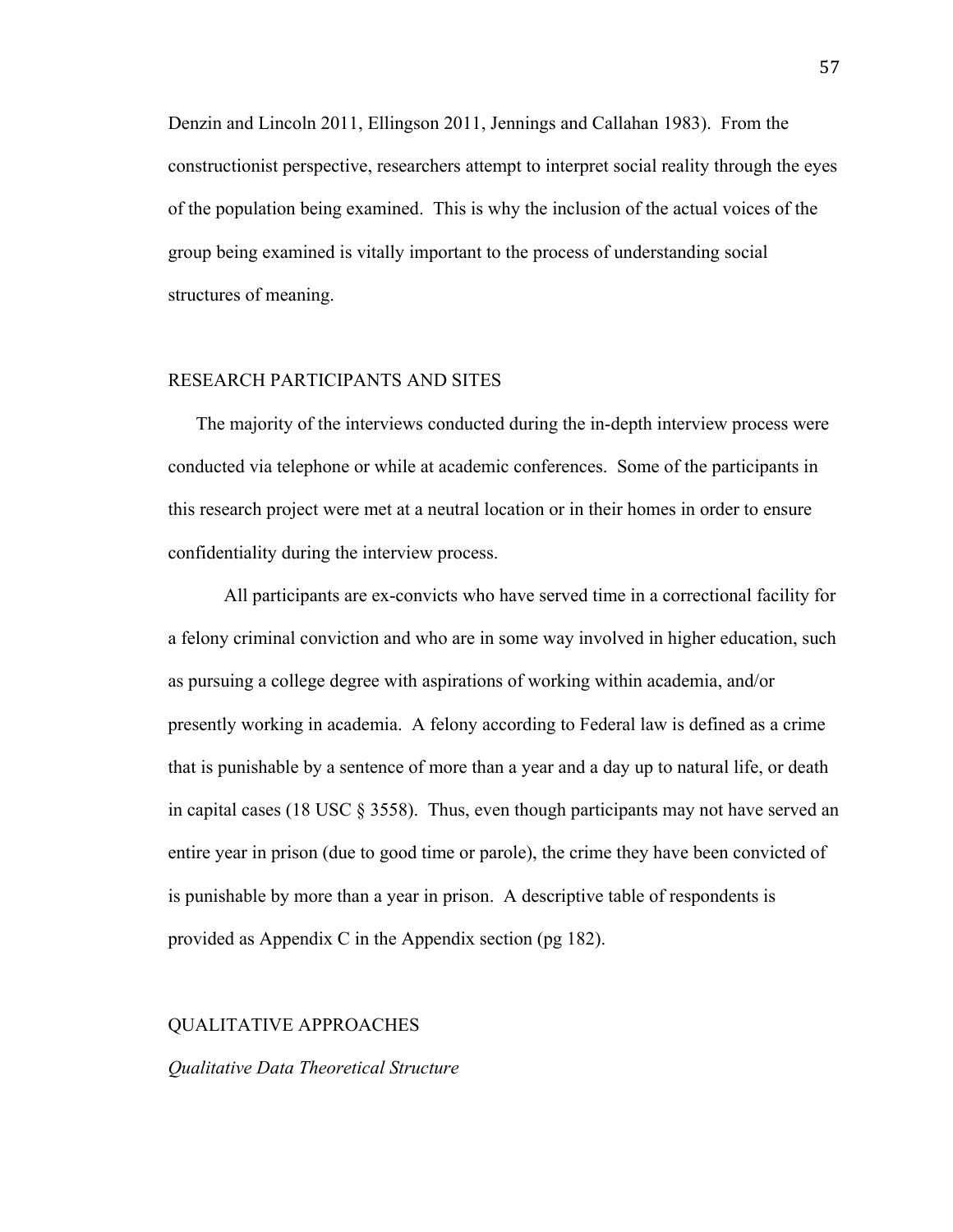The qualitative data, collected from semi-structured in-depth interview transcripts in the first phase of the study and life history observations in the second phase of the study were a way of examining the participants' views. A discussion of how the theories within the conceptual framework *(Figure 1)* function together is stated in literature/theory section in chapter 2. The previously noted theoretical concepts are: 1) The convict perspective (Greene et al. 2006), which focuses primarily on critical criminology (Ross and Richards 2003), 2) Goffman's conception of social stigma (1961), and 3) the concepts of social (Portes 1998) and human capital (Coleman 1988). The above components of the conceptual framework bring together social stigma, convict perspectives, and social networks, using interview transcripts and life history analysis to glean themes, and construct knowledge about the experiences of ex-convicts within academic education.

#### *Sampling Methods*

Participants were recruited using the snowball sampling technique (Miles and Huberman 1994). A convenience sample of 30 ex-convicts within higher education was acquired through ex-offender contacts in order to conduct the preliminary phase of this study. Further, pamphlets were placed at various locations, such as coffee shops, institutions of higher learning, and online, in order to recruit further participants. Participants within this dissertation were all formerly incarcerated ex-convicts involved in academic education, defined as striving towards attainment of graduate degrees or having attained those degrees with a focus of working within academia, either in a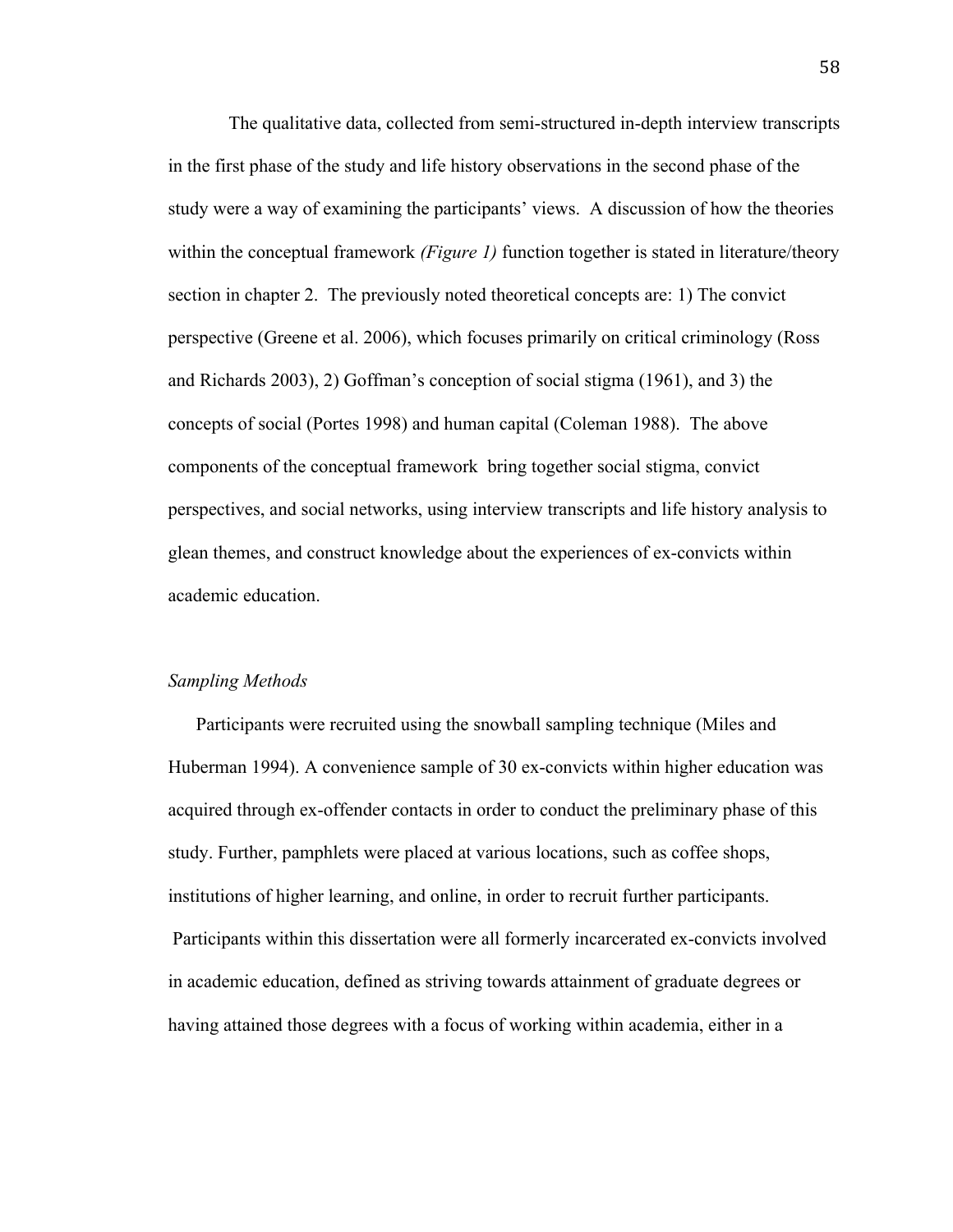teaching or research capacity or a professional degree (e.g., Juris Doctor). Thus, participants were undergraduates, graduate students, and faculty or professionals.

#### *Semi-structured, Open-ended interviews and Methods Borrowed from Grounded Theory*

The first phase of this study utilized semi-structured, open-ended interviews (Creswell 2007). Within the course of this research project there were 30 interviews conducted which ranged from 30 minutes to 4 hours in length. The interviews used openended questions that were later transcribed and coded according to recurring themes within the dialogue, thus borrowing from the grounded theory approach (Strauss and Corbin 1998). It must be noted that this research only borrows from grounded theory methodology, and does not use grounded theory methodology as its base methodological approach. Three theories are presented in the conceptual framework used within this study, whereas a pure grounded theory approach would begin from a theory-less approach and attempt to construct a theory based upon the qualitative results (i.e., instead of pulling already known (often large scale) theories, "off the shelf," attempts to create micro or meso theories based on the thematic analysis of qualitative interview data).

The theoretical method being alluded to here relates to the abductive theoretical approach, rather than inductive or deductive (Beach 1997). Through this method, this study uses general ethnographic techniques that produce information from observations, and participants' input, and through careful attention to detail, this research will be able to determine themes about ex-convicts experiences within academia and formal education (Burawoy 1991, Willis 2000). Within this process, the previous findings will then be applied to ideas and theories chosen because of their potential applicability to the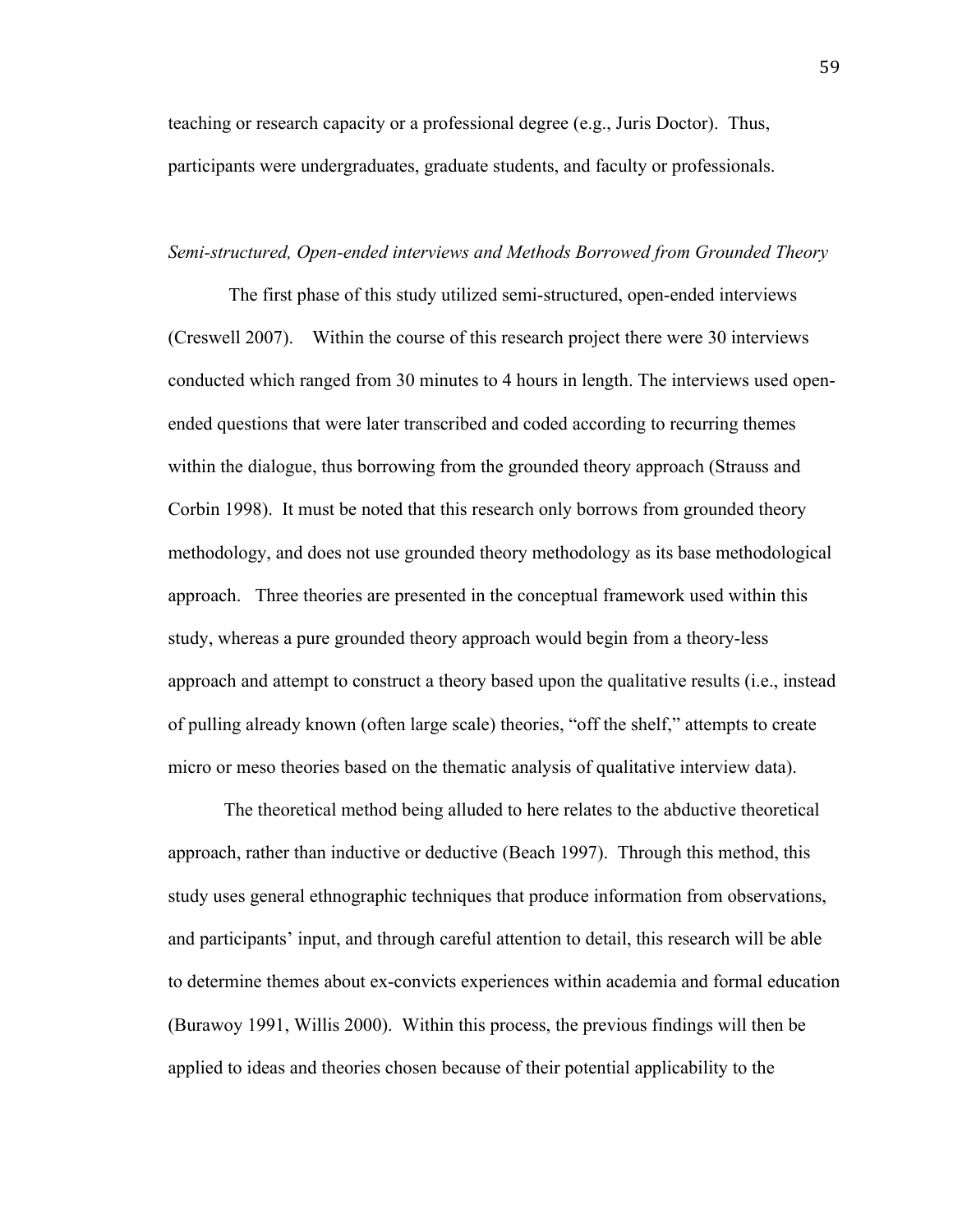findings surmised from our research experiences and observational data (Willis 2000). The method described above acts as a means to extend previous theories, instead of the creation of new theory as with grounded theoretical methods.

## *Follow-up Life History Interviews*

The second phase of this study is comprised of three subsequent life histories that focus on individuals from the sample who exemplify common research themes. The qualitative life history attempted to capture an individual's entire life, with a strong emphasis placed on seeing the world from the perspective of the person/people being interviewed (Caughey 2006, Denzin and Lincoln 2011). The critical life history approach (Caughey 2006) uses an individual person (per life history) as the unit of analysis. The researcher focuses on both a cultural investigation and understanding of their participant (the focus of the life history), while simultaneously conducting a cultural investigation of themselves. Thus, the key factor to Caughey's critical life history approach is for the researcher to understand the importance of how their own cultural beliefs and traditions influence their interpretations of someone else's life history. It is possible to conduct several life histories over the course of a research project, but the focus is upon the individual in question. The narrative of the history is individually focused, examining the individual's culture or cultures, and promotes personal introspection. For instance, this study accesses multiple cultures that the ex-convict academic must navigate, such as the academy, personal lives, former life styles, and experiences/relationships with the criminal justice system. While following Caughey's methodology in regards to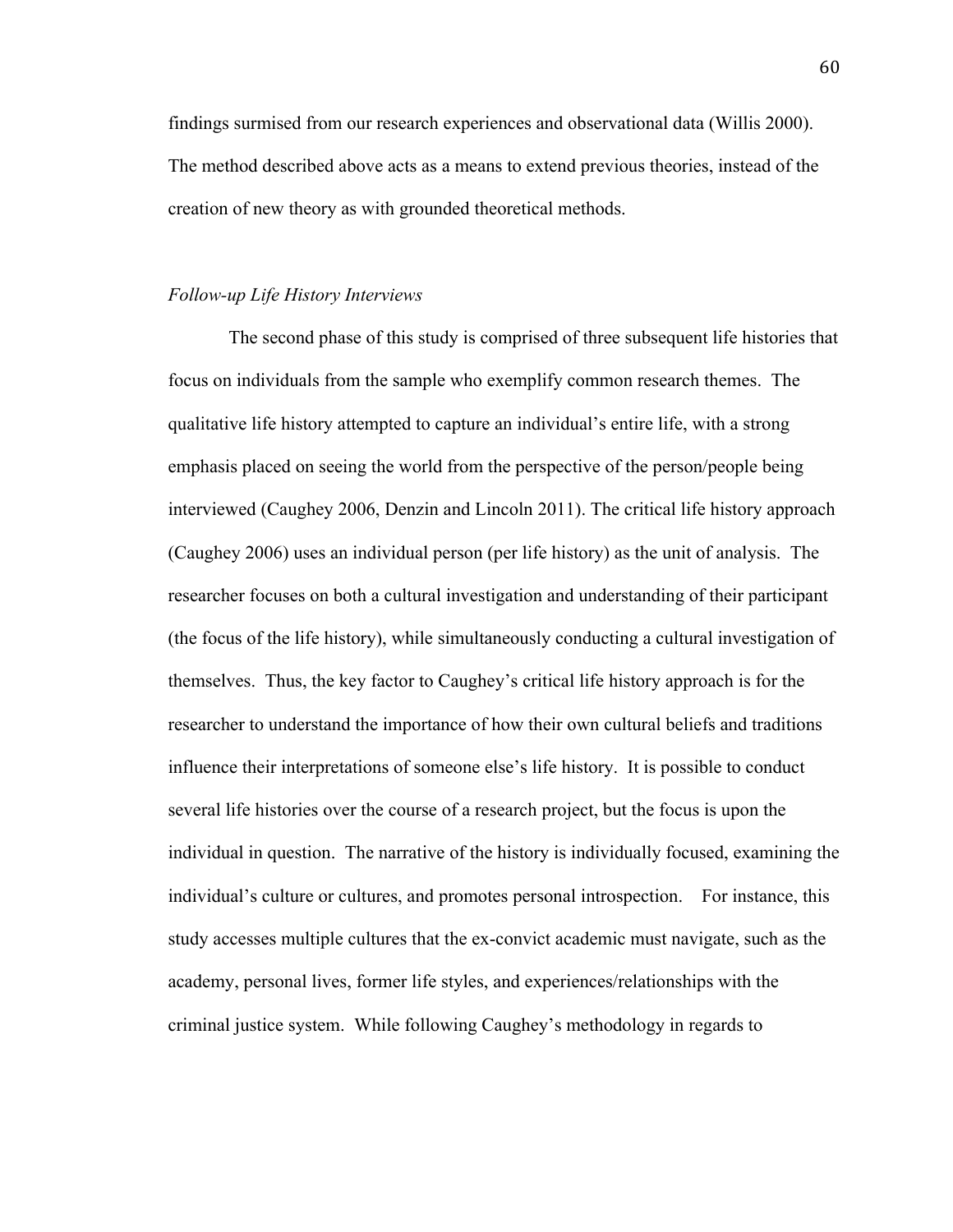conducting a life history on specific respondents from my research sample, I did not incorporate the self-investigation of my own cultural traditions into this dissertation.

 In addition to Caughey's life history methodology, I incorporated a life history calendar to assist in clarifying the multiple cultures and experiences the ex-convict academic must navigate (Nelson 2010), explaining their experiences with academic education, before, during, and after prison. The life history calendar allowed the participants to focus on the important experiences, turning points, and life phases, and assisted in providing me, as the researcher, with a point of reference for important life events which I could then use to ensure the reliability of my life history findings.

#### INSTITUTIONAL REVIEW AND LOGISTICS OF CONDUCTING RESEARCH

Full approval of the Institutional Review Board (IRB) was obtained, along with written consent of each study participant.<sup>3</sup> This is a two-phase qualitative study as discussed above, in which 30 in-depth semi-structured interviews and three life histories were conducted. Participants consisted of two groups of ex-offender academics, convict criminologists, and ex-convict academics in any discipline outside of criminology. This study recruited participants from as many types of criminal backgrounds as possible (e.g., drug crimes, property crimes, violent crimes). Gender diversity within participants was also a priority within this study, as it should be stated that rates of incarceration are growing faster for female inmates than for male inmates (Blumstein and Beck 1999). Yet it must still be noted that 93.9% convicts (Blumstein and Beck 1999) are male, and subsequently most ex-convicts are male, and subsequently there were more male exconvict academics than female ex-convict academics in the research sample. African

!!!!!!!!!!!!!!!!!!!!!!!!!!!!!!!!!!!!!!!!!!!!!!!!!!!!!!!

 $3$  See appendix D for a copy of the consent letter.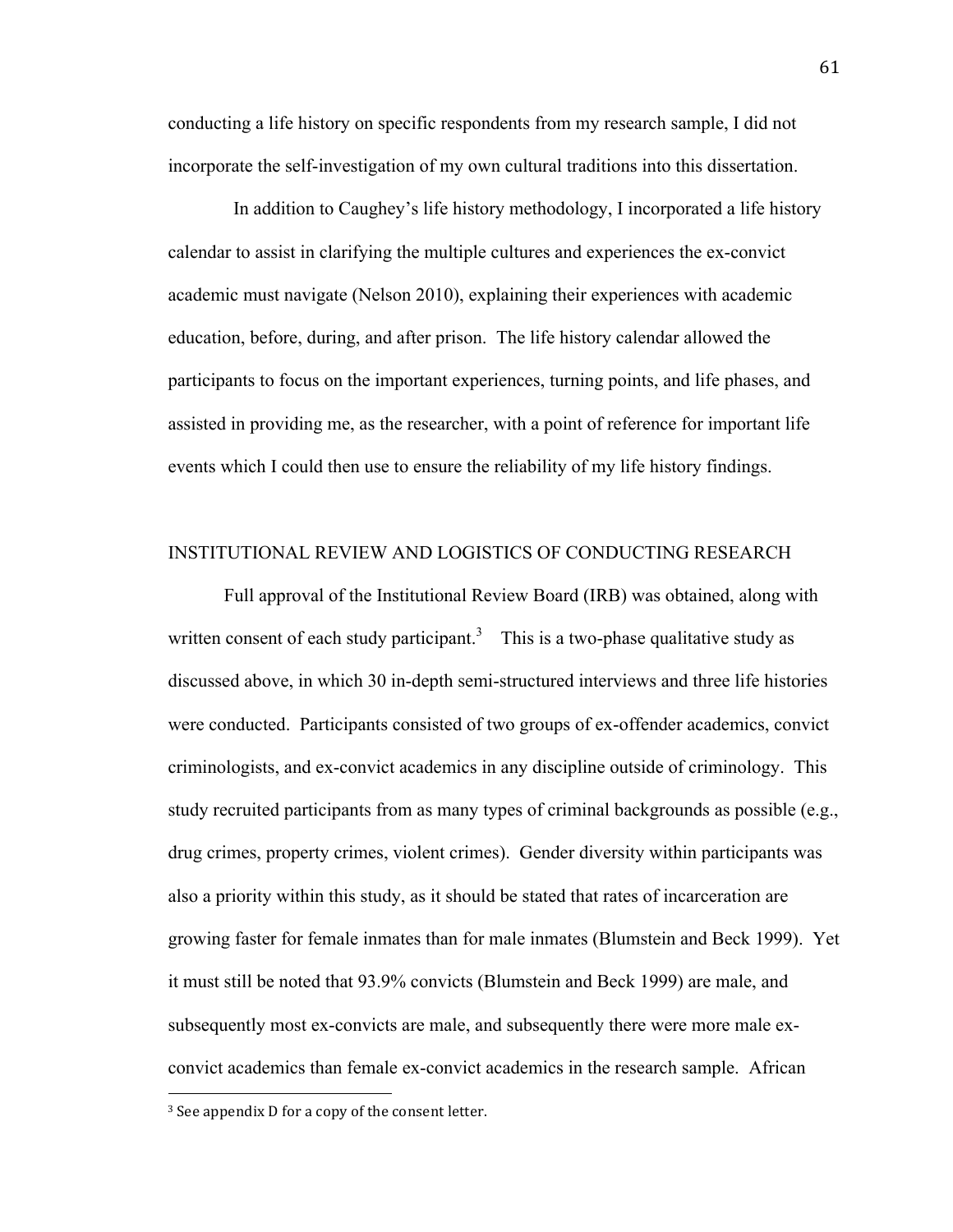Americans are disproportionately represented in the U.S. prison system, comprising 39% of U.S. prison population in 2009, while 13% of general population according to the 2010 U.S. Census. Consequently, a focus will be placed on attempting to represent racial groups adequately within the sample according to prison population demographics, yet if it is found that there is a lack of representation among any racial group, this particular phenomenon will be examined. Because of diversity in sentence length among the participant group, an discussion of effects of different lengths of sentence on pathways to academic education is examined in chapter 5.

The participants associated with the convict criminologist (CC) discipline consist of a national convenience sample, as these faculty and students reside throughout the United States, and such interviews may require travel. The group outside of con-crim will be sampled from the Lincoln, Nebraska area, yet interviews may potentially be carried out in other communities in Nebraska, and potentially, in other states if the additional participants are needed due to potential lack of participants in the Nebraska area. The interviews consisted of open-ended questions, or questions that encourage/allowed the participants to give broad and inclusive responses, without placing limitations or boundaries on the response structure. The interview protocol is located under Appendix A. Denzin and Lincoln (2011) state that the use of interviews is conventional within qualitative research. This allows the researcher to capture the "emic" or insider perspective through the actual words of the study participants. The next phase of this study involves three detailed life histories (Caughey 2006) of key individuals (individuals who exemplify specific themes). For this study, the data were collected over the Spring of 2012.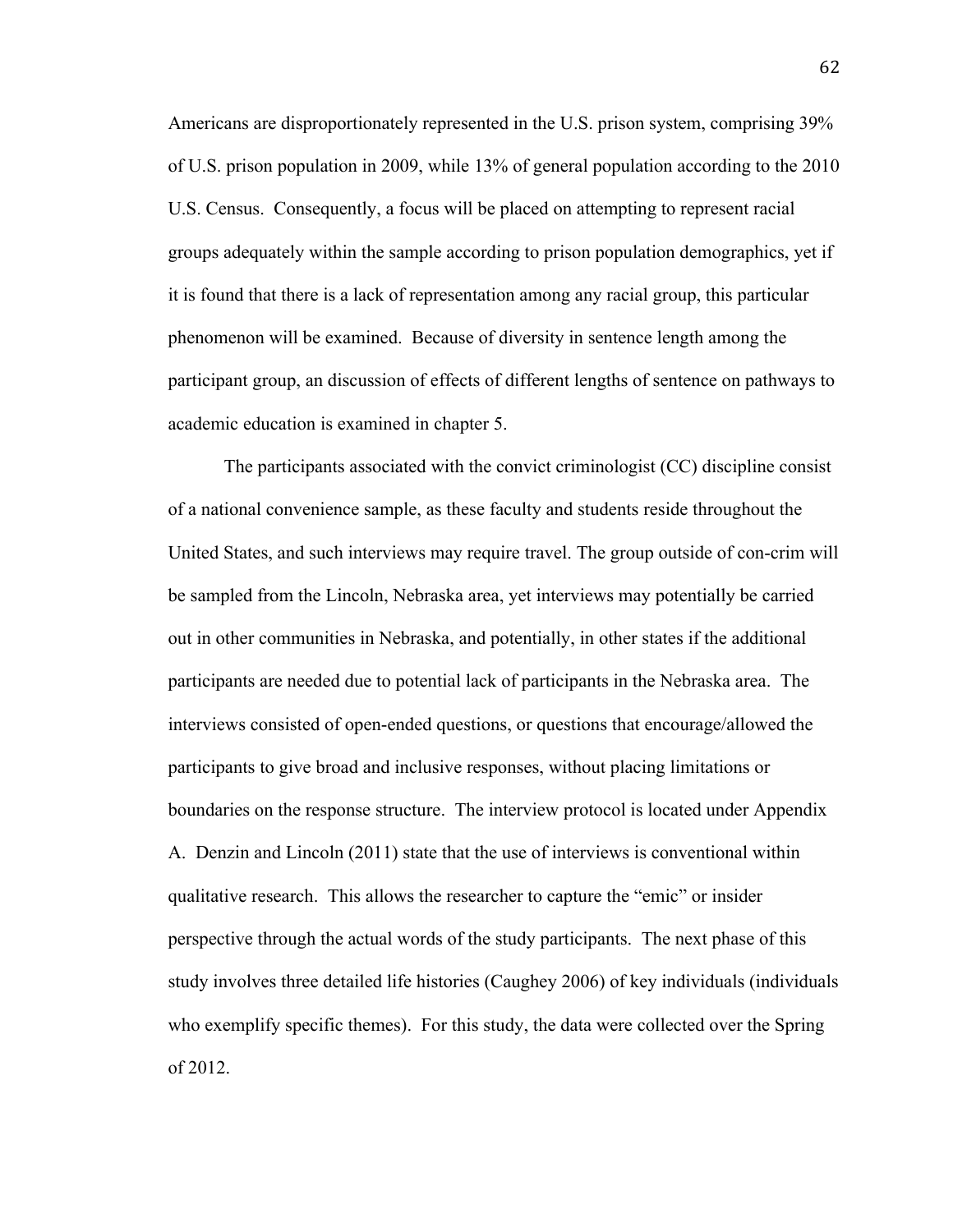The primary source of data collection within this study was through digital audio recording. Ex-convict academics, both convict criminologists and ex-convicts in higher education in other disciplines were interviewed. Data were stored in a secure location to ensure confidentiality. The interviews were transcribed to a Microsoft Word document, were thematically coded, and then processed using MAXQDA qualitative analysis software. After transcription, the interviews were stored on a secure external hard drive inside a locked office. The participants' names were removed from the transcripts and replaced with pseudonyms to ensure confidentiality, and pseudonyms were used for participants when their thematic points were presented within the results section of this study.

A life history calendar approach (Nelson 2010) of data collection was also used during the life history portion of this study. Participants were sent a Word document, as all life history participants were several hundred miles away, to allow participants to more easily differentiate different concepts and life phases, and then send back as an email attachment for purposes of convenience. The life history calendars were stored in a locked cabinet in a locked office, and the participants' assigned pseudonyms were used when their calendar results were discussed within the study write up.

#### CODING, DATA ANALYSIS AND MEMBER CHECKING

When conducting qualitative research, large amounts of data were created, including hundreds of pages of interview transcripts. When analyzing in-depth interviews in the first phase of the study (Caughey 2006, Creswell 2007, Strauss and Corbin 1998), the material was analyzed in order to find recurrent themes, and/ or

63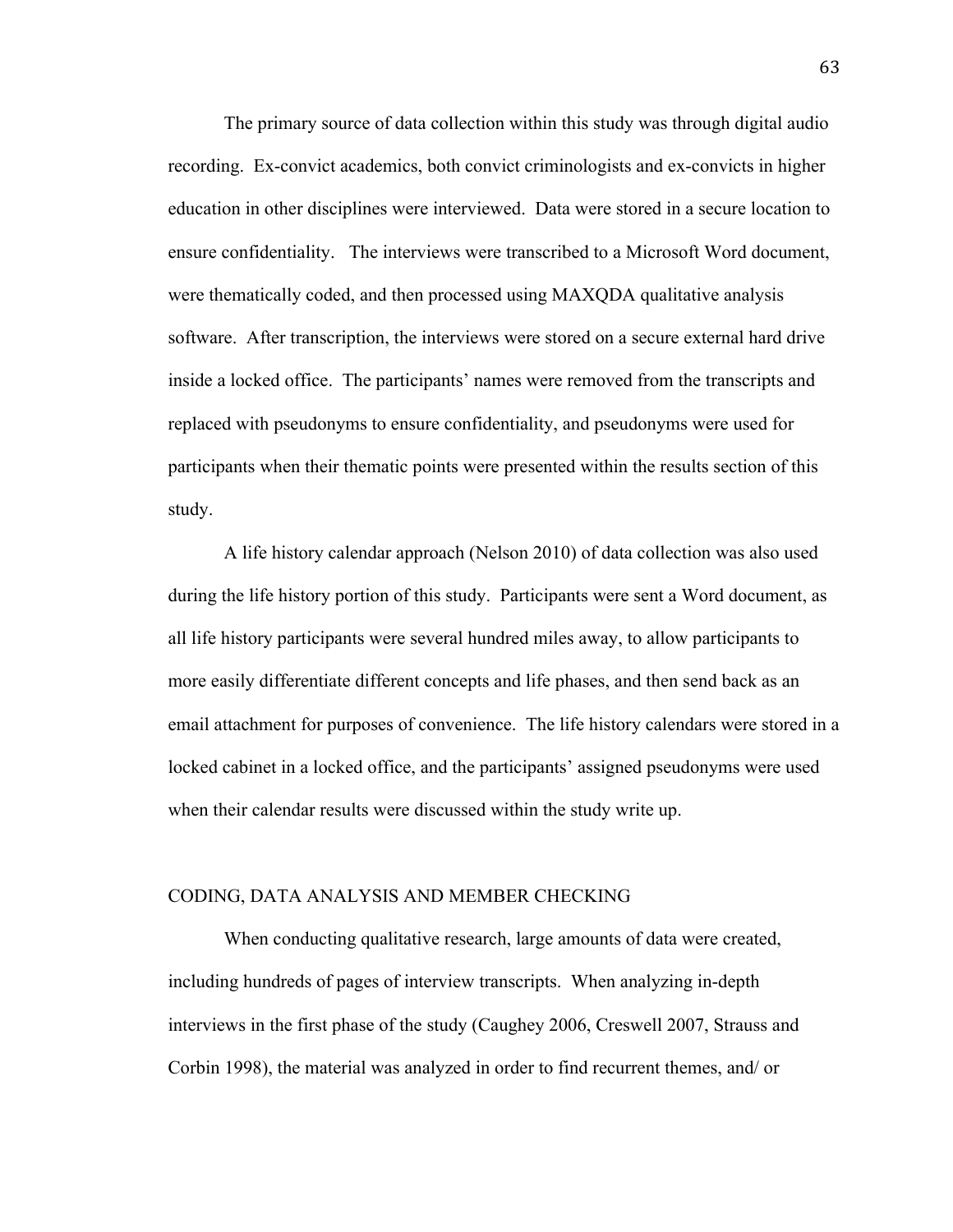prevalent ideas faced by ex-offenders engaged in post-graduate education. The qualitative data were arranged in an orderly fashion in chronological order. Such themes were coded according to recurrence within the transcriptions using MAXQDA qualitative data analysis software. I then wrote memos, and wrote notes in margins, looking for important concepts. In the next phase, referred to as "open coding," I examined the text for important categories of information and concurrent concepts or themes. These themes were then organized into a table, which contains the most prevalent themes found throughout the interview data, in an organized fashion, which allowed me to categorize their data in an orderly fashion.

In regard to my in-depth interviews data analysis procedure, I borrowed from the detailed grounded theory procedures laid out by Creswell (2007: 156-7).

- Data Managing (Create and organize files for data)
- Reading, memoing (read through text, make margin notes, form initial codes)
- Describing (describe open coding categories)
- Classifying (select one open coding category for central phenomenon in process)
- Interpreting (Engage in selective coding and interrelate the categories to develop "story" or propositions)

The next phase of data analysis focused on life history analysis, which Caughey (2006) describes as individual ethnography. The analysis process that this study used is outlined by Creswell (2007: 156-7).

• Data managing (Create and organize files for data)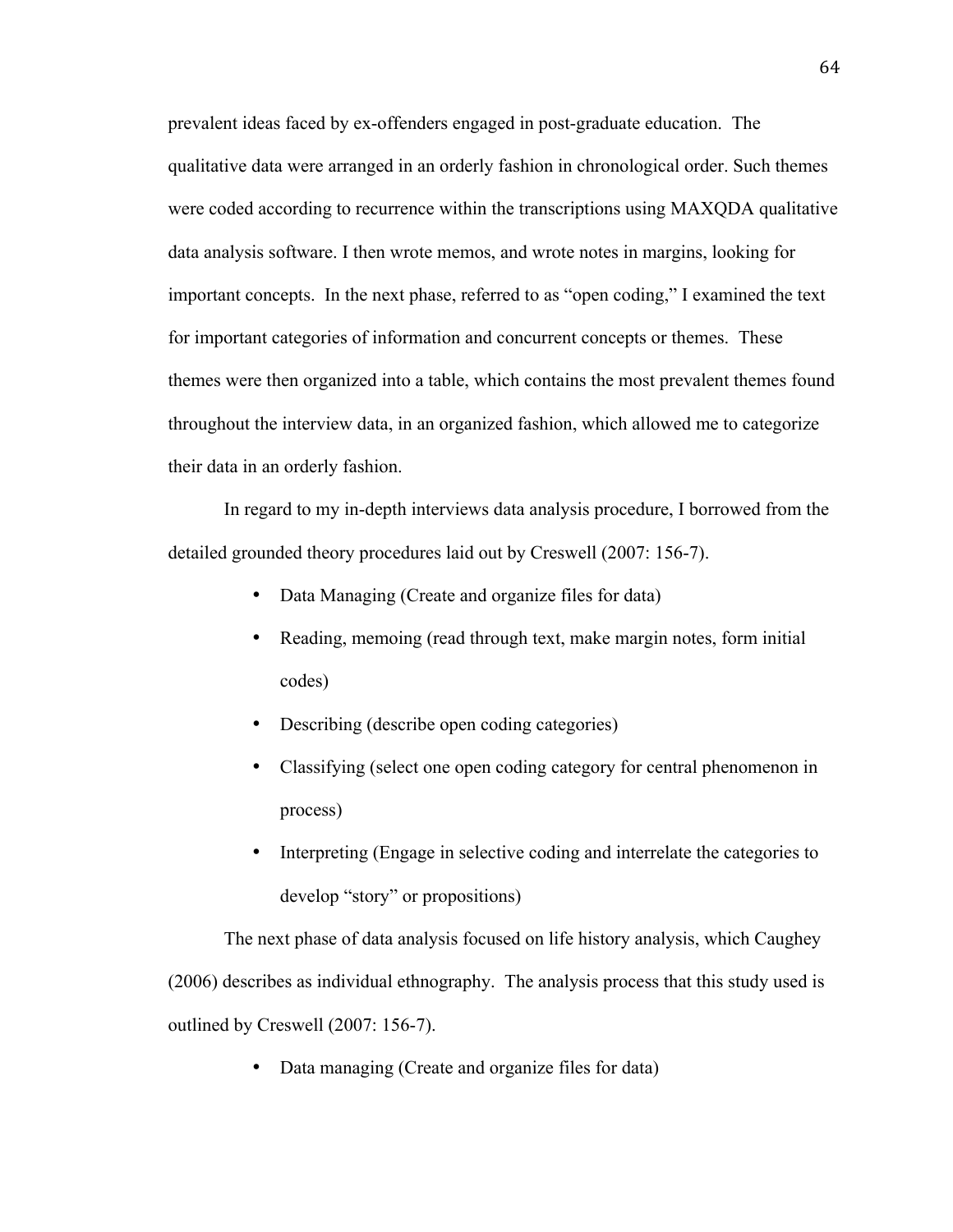- Reading, memoing (Read through text, make margin notes, form initial codes)
- Describing (describe the social setting, actors, events; draw picture of the setting)
- Classifying (analyze data for themes and patterned regularities)
- Interpreting (Interpret and make sense of the findings how the culture works)

As noted above, to assist in clarifying the multiple cultures and experiences that the exconvict academics must navigate, the participants were asked to draw out a life history calendar (Nelson 2010), explaining their experiences with academic education, before, during, and after prison. The calendars were analyzed for common themes.

This study also involved member checking (Creswell and Plano-Clark 2011: 211), or involving the study participants in the research process in order to improve the study's quality. Through the voices of participants, and allowing the participants to view the research results, the study achieved a higher level of validity. I presented my findings to key members of my qualitative sample and asked them to examine the data and determine if the results are being recorded properly, and if the themes are similar to their own experiences, or something entirely different. I then triangulated by member checking several individuals in case just one or two individuals' opinions of the data would introduce bias into the study.

#### STUDY TIMELINE AND PILOT RESEARCH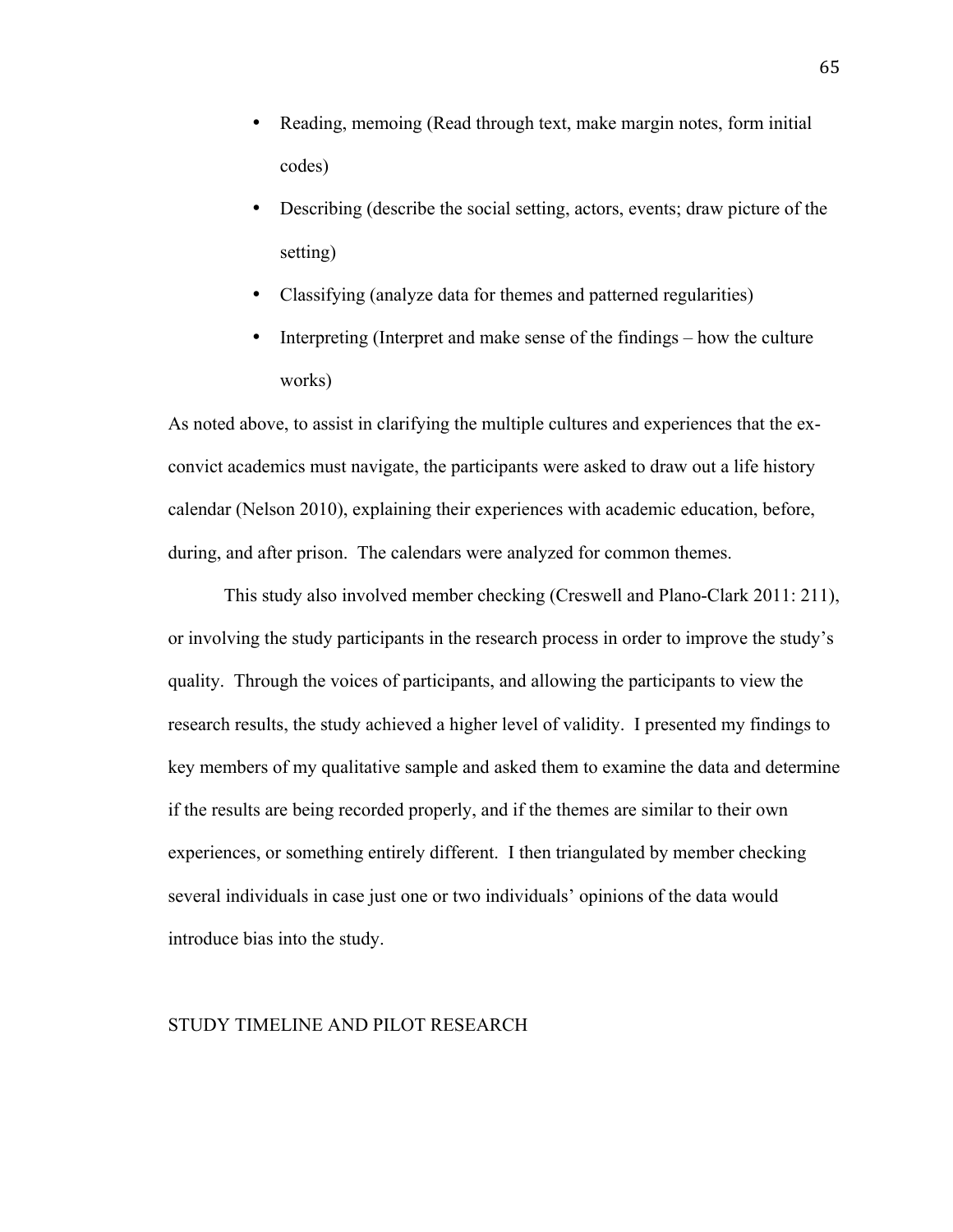This study began in the Spring semester of 2012. Initially, I submitted my project outline and protocol to the Institutional Review Board, and the project and protocol was approved by the IRB, in order to begin the research process. The process within this qualitative research project required that the interviews be scheduled, and some required travel, then the interviews were conducted, and then the data transcribed. Data collection for approximately 30 interviews and 3 life histories, and transcription was a time consuming process that took 9 months to complete. Next, the data must was analyzed, written up, and discussed, which took approximately 6 months. Thus, the dissertation process took approximately15 months to complete. Thus, the date of completion for my entire dissertation is May of 2013 (spring semester).

The process of the preliminary study has resulted in a more refined outline for my research process. This research project underwent a trial run in a qualitative methods seminar, during the course of the spring semester of 2011, as the research protocol was applied to a preliminary group of research participants, in what was referred to as a "mini-research project." This process, coupled with the proposal construction process was quite helpful in constructing a solid dissertation.

#### *Limitations*

This study does possess some limitations. Because of the qualitative nature of the study, the main focus of this study was to provide a rich understanding of a very specialized group of talented academics. Consequently, the focal point of this research through the utilization of in-depth semi-structured interviews was not to reach conclusions that could be generalized to a broad audience, but to provide an in-depth picture of the educational pathways of formerly incarcerated individuals. Because of the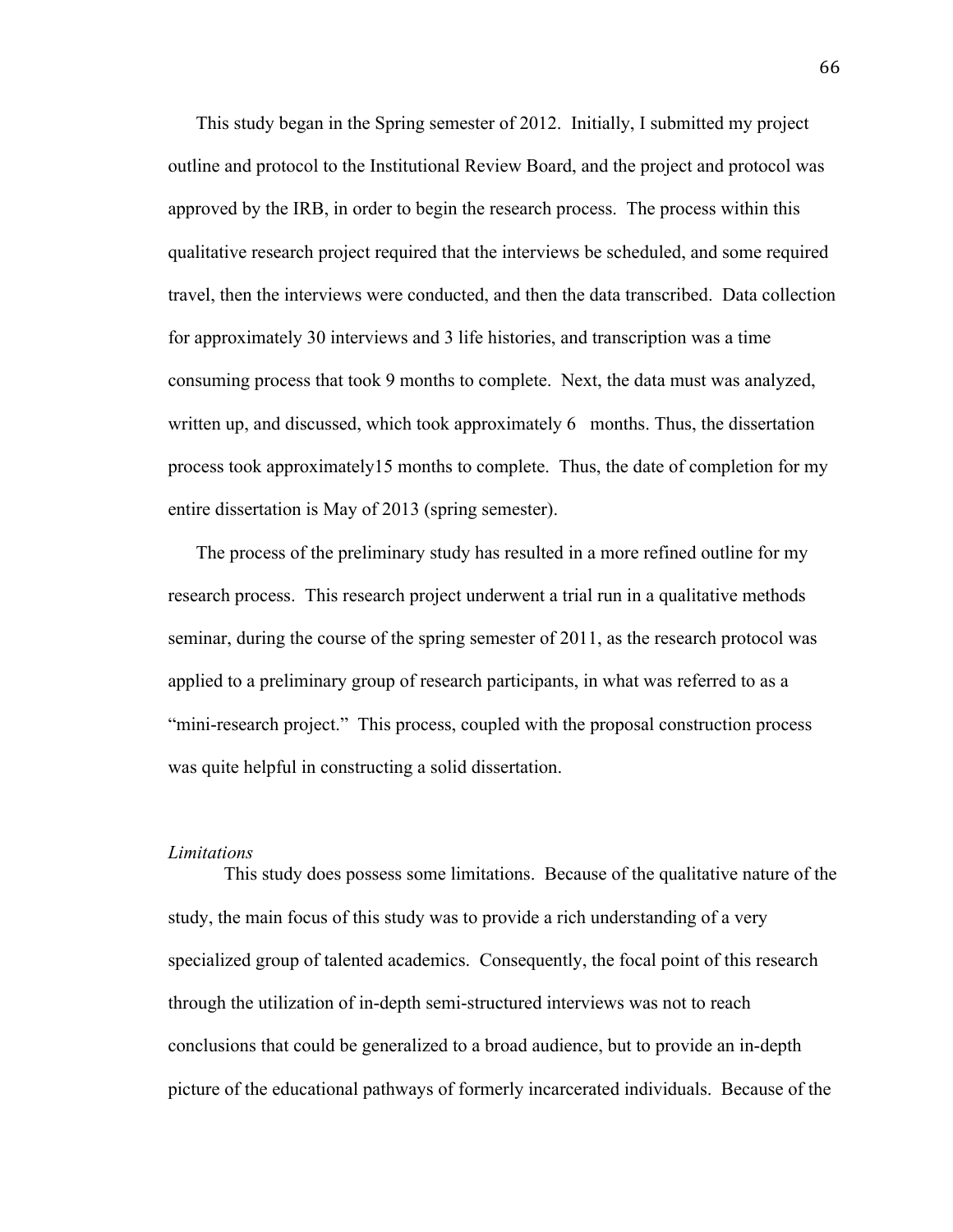relatively small total population of this hard to reach group, the findings of this research are generally only applied to the sphere that this group exists within (Hatch 2002) and not generalized to the large ex-convict population. The 3 life histories chosen from the indepth interview sample of 30 were meant to represent some of the most common themes presented within the qualitative sample, yet each of the 3 participants still possessed many intrinsic characteristics that would limit their generalizability within the academic ex-convict population.

As mentioned above, in order to obtain an adequate sample, this study utilized what is referred to a snowball sampling or convenience sampling technique (Miles and Huberman 1994). Because of the relative hidden nature of this population, excepting a few very open members of the CC group, many of the participants in this study would not have been reached by standard random sampling techniques.

Another potential limitation that must be highlighted is the potential for social desirability bias (Williams and Heikes 1993). It is possible that because I was perceived as filling the role of researcher and thus a figure of authority, study participants could potentially alter responses. Additionally, my status as a doctoral candidate near the end of my graduate school process may have had some bearing on participant responses at the undergraduate and lower levels of graduate school, while not affecting participants who were at higher positions then myself. Participants within this research project came from diverse stages in the academic process, from undergrads with academic aspirations to academics with full tenure status.

This research does focus on the success stories, examining a group of individuals who overcame and/or are overcoming multiple social and legal obstacles in order to gain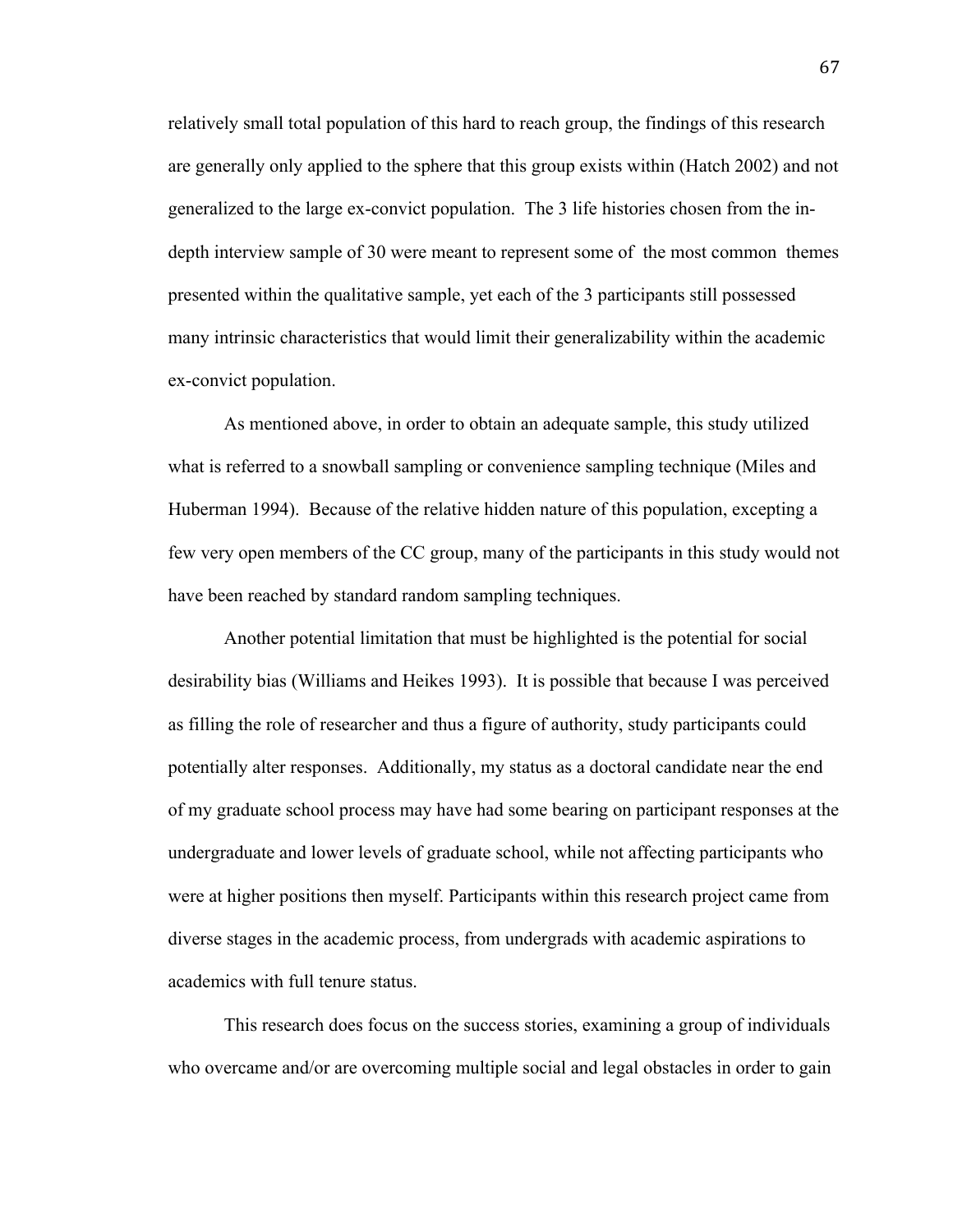their educations and often eventually attain high status positions. Thus, the balance of those individuals who did not take the academic/educational route after prison, or who attempted graduate school yet did not succeed is not examined yet could be the topic of future research.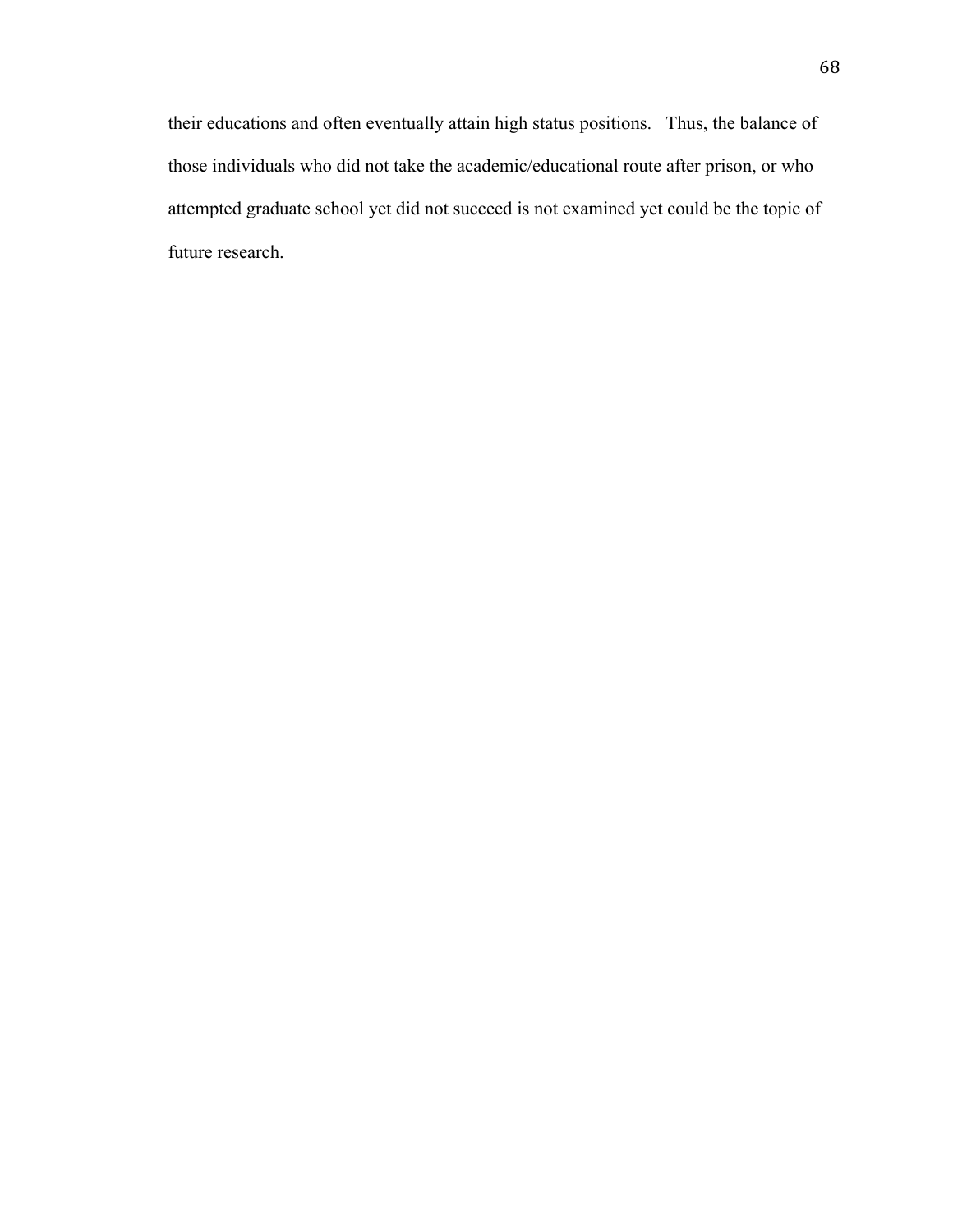#### **Chapter 5**

# That PhD cuts a lot of stigma!

#### **Introduction**

*"I didn't consider myself all that smart – I didn't think I had an aptitude for college. A lot of people in high school told me I didn't. I grew up super poor – white trash family. Not so much a negative thing, just poor. Young people react to that differently. I was a trouble maker as a kid; I guess they figured I always would be." (-Luann)*

The phenomenon that Luann speaks of as a formerly incarcerated person is that of overcoming great adversity in the face of nearly insurmountable odds. Many of the participants within this research have crossed the incredible distance of multiple socially constructed obstacles in order to reach the upper strata of some of society's higher status academic positions. The path from incarceration to that those that become academics and researchers who possess the highest levels of formal education that society has to offer is a multi-faceted journey. Such individuals come from varying socio-economic statuses, criminal convictions, prison locations, and sentence lengths. Within this chapter, this phenomenon, among many other themes that will be indentified, will be referred to as "force of nature" individuals. Such people stand out among the general population of academics for having not only overcome felony convictions to arrive at academic positions, but also for having moved past the obstacles of virtually no economic capital and holding mostly devalued forms of social capital. In addition, some of the force of nature participants have surmounted resistance from their academic institutions, with limited or no mentorship and/or guidance (yet some force of nature participants did have strong membership), and lack of middle class mannerisms needed to navigate an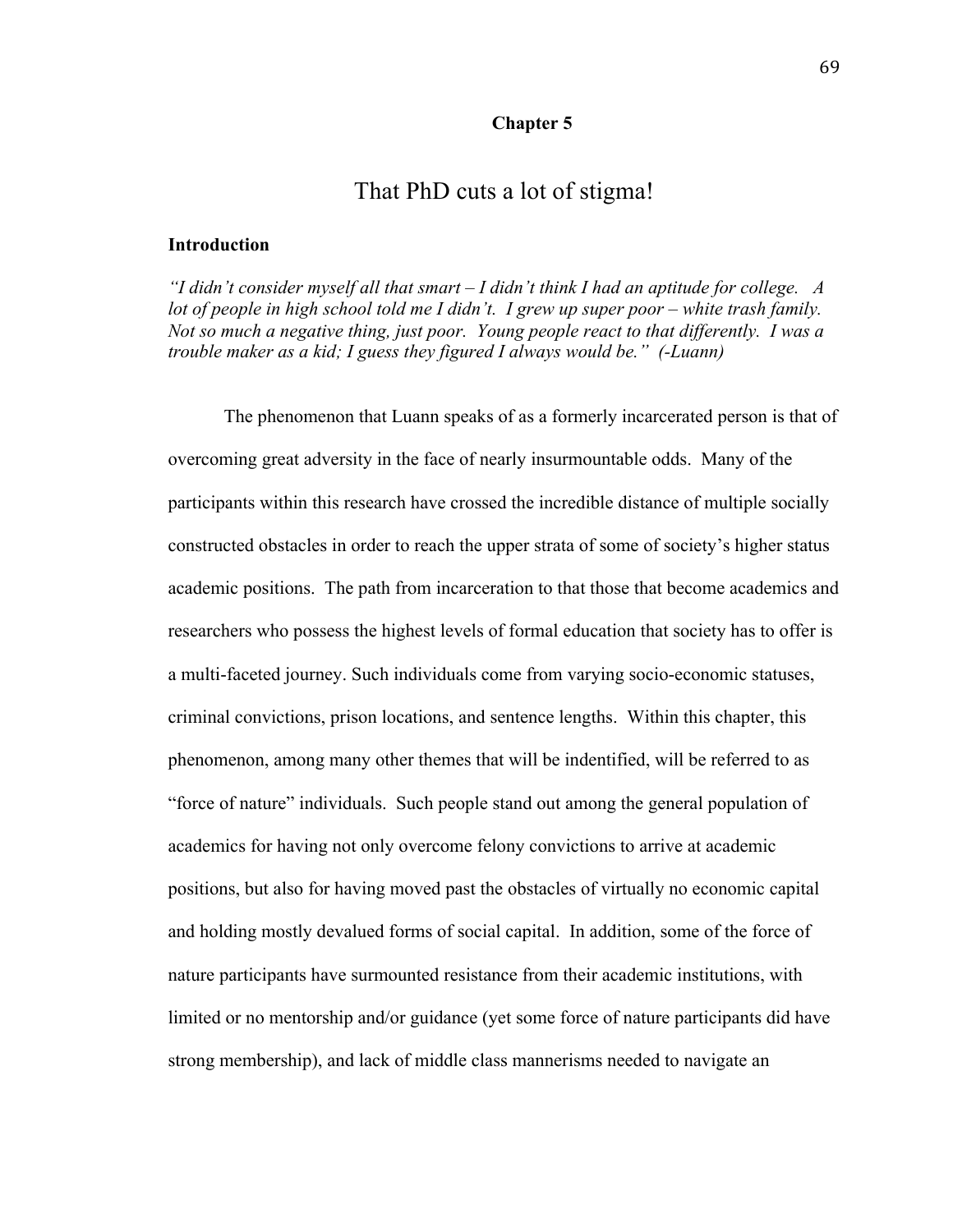academy firmly ensconced in status-quo social values (having to learn such skills on their own), and how to maneuver the confusing academic labyrinth.

This chapter examines themes presented from in-depth semi-structured qualitative interviews with participants who share the common characteristics of a felony conviction and involvement in academic pursuits (professors, graduate students, undergraduates with academic aspirations). The themes presented are located under three major perspectives, outlined in chapter one (pg 11), social/human capital, social stigma, and insider perspective. The main research question asked is: what are the pathways and experiences ex-convicts face when trying to acquire and/or use higher educational credentials (for example, Bachelors, Masters, and Doctoral degrees)?

#### *General Participant Characteristics*

While, there was a great deal of diversity within this sample  $(n=30)$ , when examining racial demographics, 23 of 30 (77%) of respondents were white. The average participant was 47 years old, white, male, married or in a relationship, and was either a professor, researcher, graduate student, or undergraduate.

Of the remaining 7 respondents, 4 were African American, one was African, and two participants identified themselves as of mixed race. In regard to gender, the sample was mostly men, with 4 female participants (13%) out of 30 total. Yet this is closely reflective of the gender demographics within United States prison system, comprising nearly 9% of the total of 2.3 million prisoners in state prisons, federal prisons, and jails (BJS 2012). While 24 of the participants were from the United States, 6 were from international locations, 5 being from Europe, and 1 residing in the South Pacific. Twenty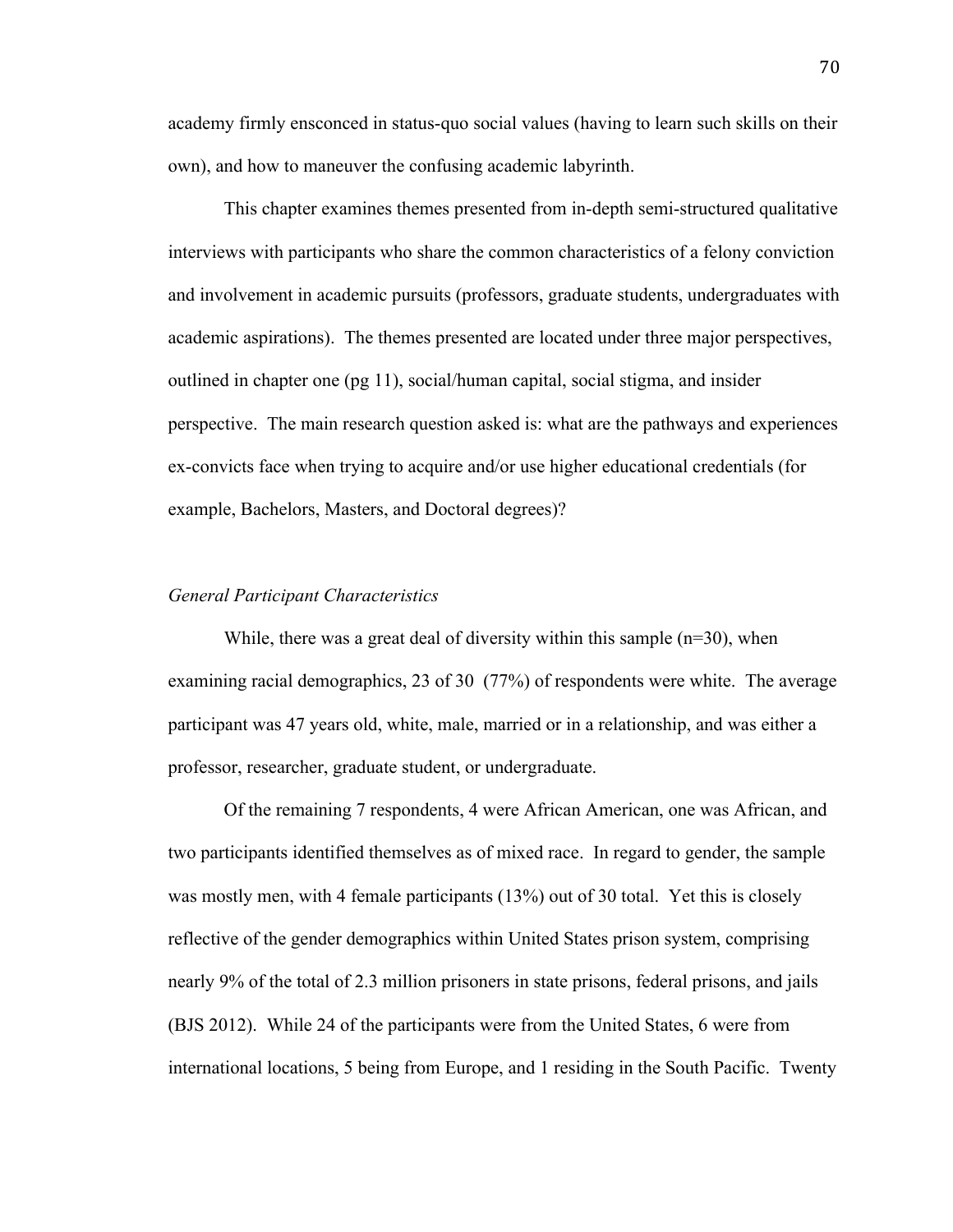of the 30 participants have children. The average sentence length for this sample was 3.96 years, with sentences ranging from 3 months to 20 years.

| Descriptive Table 1              |                   |
|----------------------------------|-------------------|
| Variable                         | $n/\%$            |
| AGE                              |                   |
| Range                            | 25-61 yrs         |
| Average                          | 47.5 yrs          |
| <b>GENDER</b>                    |                   |
| Women                            | 16.7%             |
|                                  | 5/30 respondents  |
| Men                              | 83.3%             |
|                                  | 25/30 respondents |
| <b>RACE</b>                      |                   |
| White                            | 76.7%             |
|                                  | 23/30 respondents |
| African American                 | 13.3%             |
|                                  | 4/30 respondents  |
| African                          | 3.3%              |
|                                  | 1/30 respondents  |
| <b>Other</b>                     | 6.7%              |
|                                  | 2/30 respondents  |
| <b>EDUCATION</b>                 |                   |
| Some College                     | 26.7%             |
|                                  | 8/30 respondents  |
| <b>Bachelor's Degree</b>         | 10%               |
|                                  | 3/30 respondents  |
| Master's Degree                  | 16.7%             |
|                                  | 5/30 respondents  |
| PhD/EDD                          | 43.3%             |
|                                  | 13/30 respondents |
| Vocational/Professional training | 3.3%              |
|                                  | 1/30 respondent   |
| Mean Annual Income               | \$58,000          |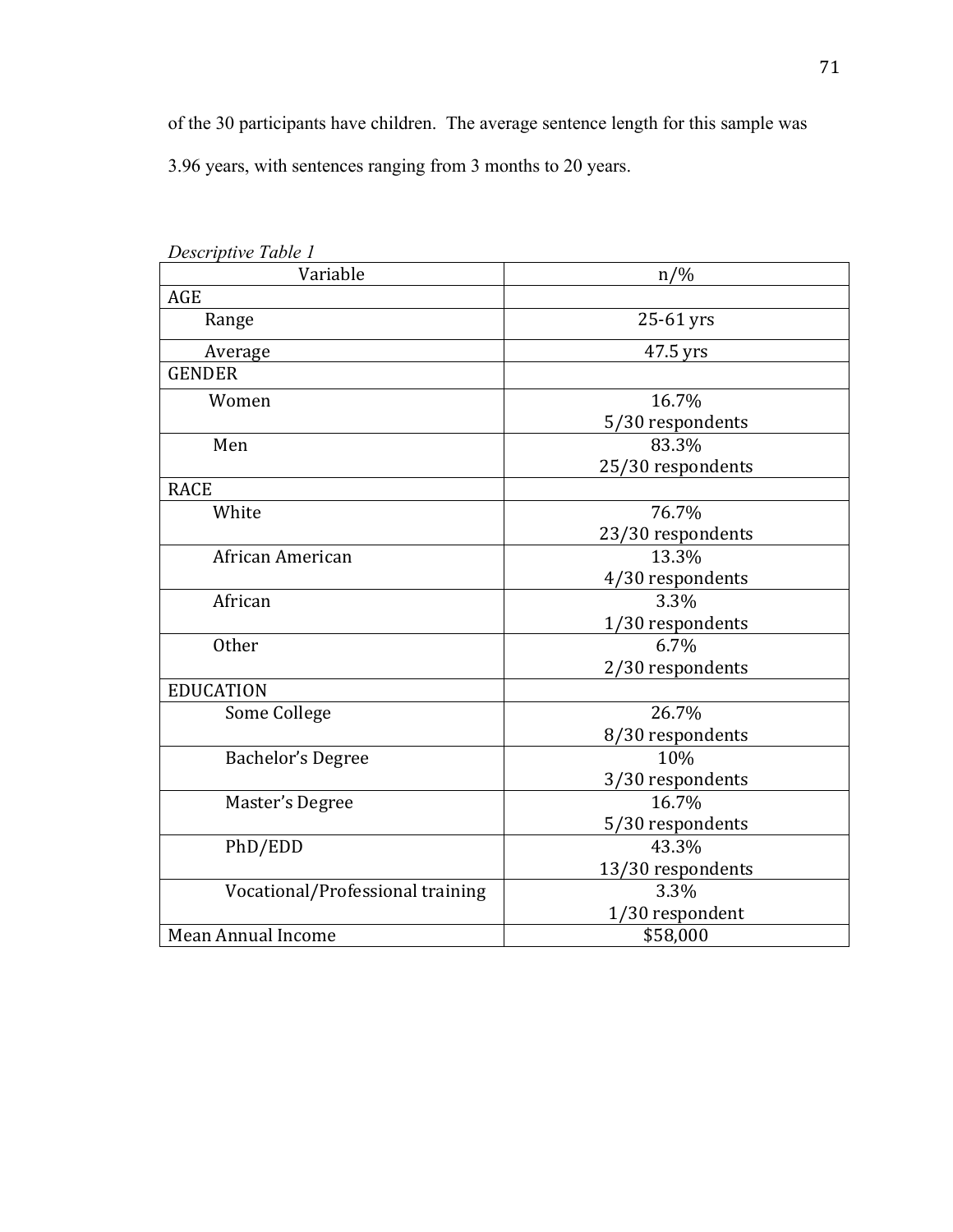# *Themes*

Within this dissertation, there are three theoretical sections as originally indentified in Chapter 1 (*Figure 1*): Social and Human Capital, Social Stigma, and Insider Perspective, each with basic themes, and several subthemes. The social and human capital theory section examines the respondents' relationships between mentorship and respondent motivating factors on the journey to finding their academic identity. The stigma theory section explores how the process of incarceration, including sentence length and types of conviction, affected bias and resistance experienced by participants in the academic and professional sphere. The final theory section in this chapter presents the participants' own understanding and interpretation of the insider perspective that informs their scholarship within the academy. It also examines the reciprocal relationship between the construction of convict criminology as a discipline by ex-convict academics, as it concurrently serves to guide these individuals through the rigors of academia.

#### **Social and Human Capital Theme**

To reiterate, social capital focuses on social networks that generally provide positive social support for participants, while human capital focuses on educational credentials. You can't let them down, prison is just a misstep, force of nature individuals, found myself in prison, and pre-prison education are the basic themes within the social and human capital broad themes section.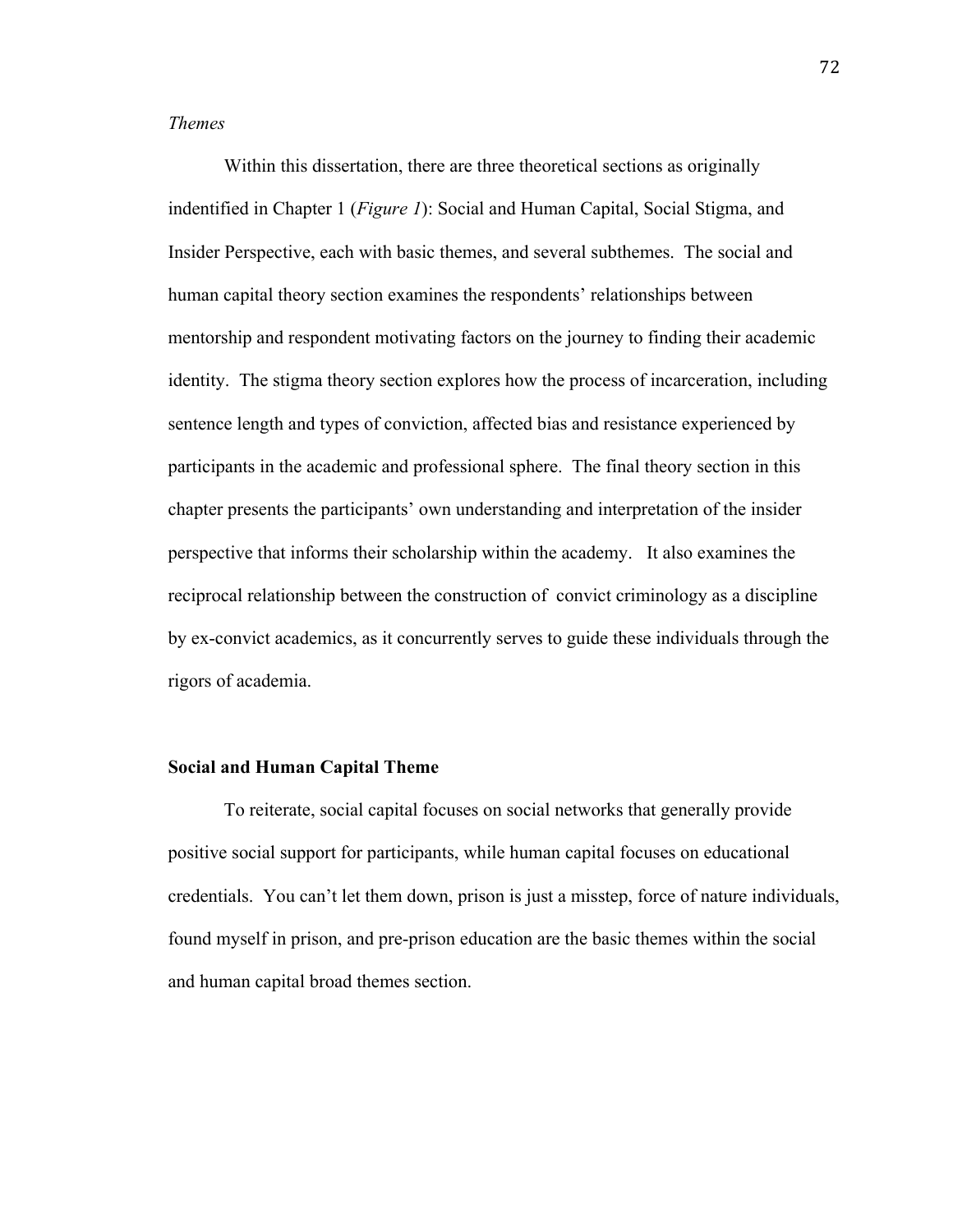| <b>Basic themes</b>                                          | <b>Subthemes</b>              |
|--------------------------------------------------------------|-------------------------------|
| "You can't let them down."                                   | Mentorship<br>Anti-mentorship |
| "prison thing is just sort of the misstep"<br>along the way" | Detour                        |
| Force of nature individuals                                  |                               |
| Found myself in prison                                       |                               |

# "YOU CAN'T LET THEM DOWN"

Guidance through the complexities of higher education was in important concept that could operate either as a gateway to success or a barrier to advancement through academia. As noted by Orrick et al. (2011) and Hochstetler and Pratt (2010), social support mechanisms such as mentorship are a powerful agent in improving the lives of the formerly incarcerated and reducing the chances of recidivism. Accessing individuals within college, academia, or motivating people outside of these contexts proved to be valuable to the process of gaining access to higher education, such as college and graduate schools. The knowledge of who to talk to, connections to administrators or influential faculty. Yet, just providing an extra "push" to succeed and overcome was important for many participants, in regards to providing that extra motivation to keep on striving towards their goals. Mentors took many roles, some being more forceful in their mentees' lives, actively influencing their mentees to succeed, providing step by step guidance, and monitoring their progress. Other mentors took a more hands off approach yet would provide basic directives and encouragement. Both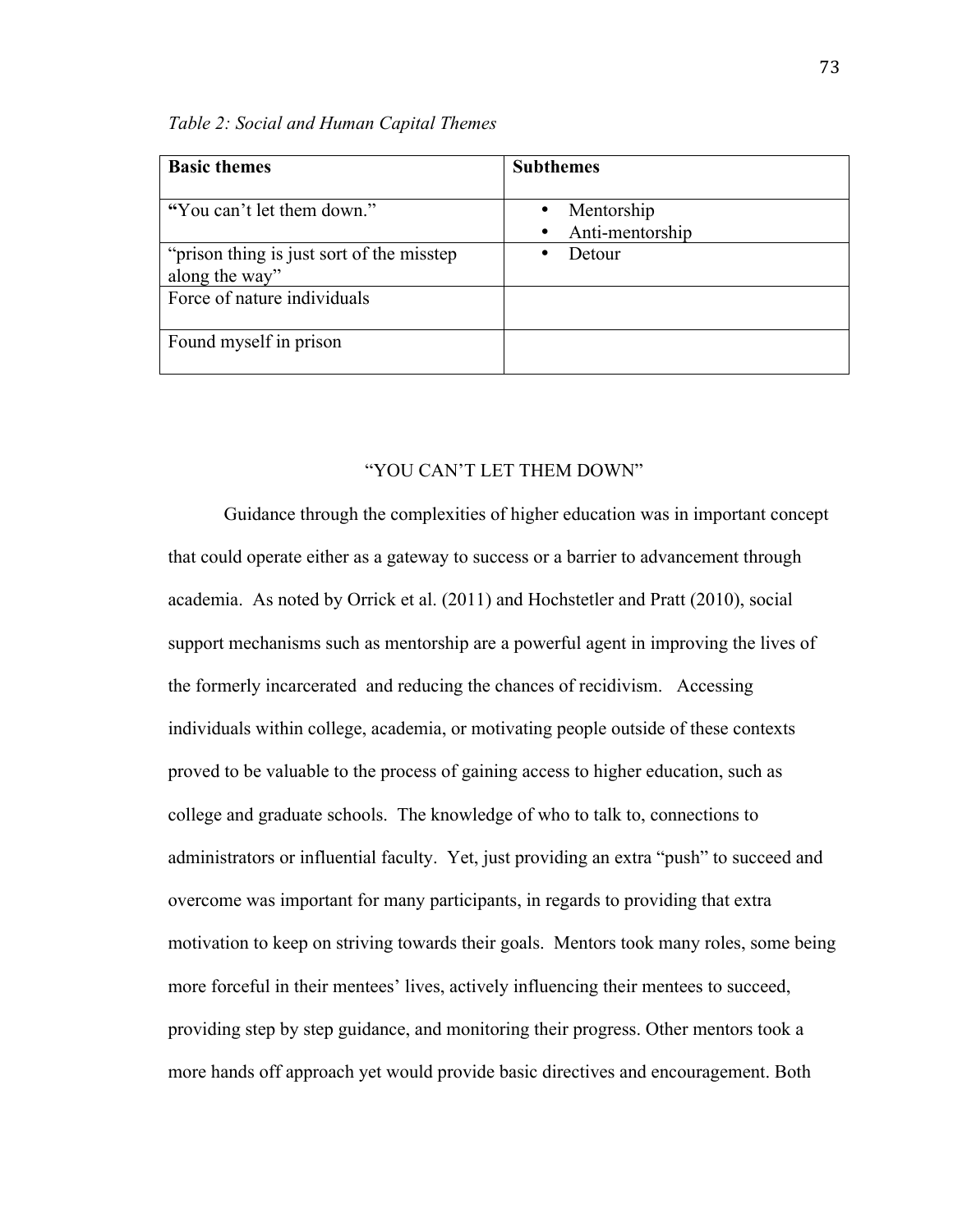provided powerful results, but these tended to be contingent on the personal

characteristics of both the mentor and the mentee (participants).

Gary's mentor played a very active role in his life, and saw qualities in Gary that he did not necessarily see in himself. His mentor put his reputation on the line to support Gary's academic progress. Gary explains that such mentorship has a very powerful effect.

…you know because if you have someone like that standing in your corner you can't let them down. –Gary

At one point, Martin, who works in academic and applied criminal justice

capacities for an East Coast state university, had actually thrown away his dissertation.

He had reached a point at which his progress had stagnated and lost hope in completing

the process. Yet, his mentor and chair of his dissertation committee took action.

…. my mentor, my supervising professor, my chair of my dissertation came to my home, knocked on my door and said I haven't seen you at the university, let me tell you something. You don't quit until I tell you you're done. –Martin

In the case of Andrew, he discusses the process of mentorship within academia as he interprets it. His experience was more general, as his mentorship experience was of the more hands off approach. Andrew was nearly done with his graduate education when he was incarcerated, and thus already had a strong working knowledge of the academic environment before he entered prison. Yet, he does explain how his mentorship process functioned.

You find people who could give you answers, people who are willing to mentor you, people who are willing to show you where the resources are and everything that comes into your life and set you on this path and you just walk the path.

Andrew also explained that 12 step drug and alcohol recovery programs postincarceration served in a mentorship capacity for him. He found guidance and advice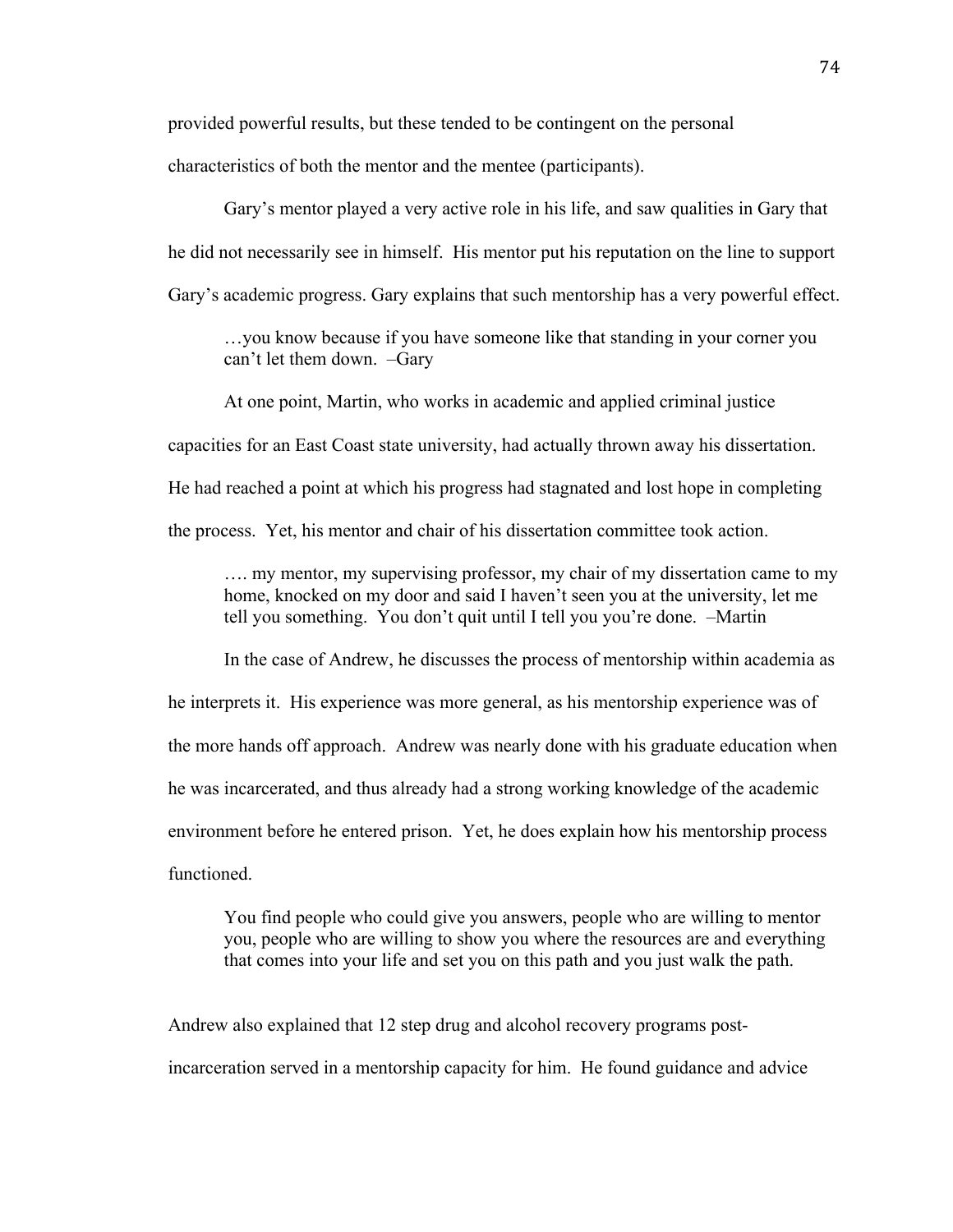from other members of such organizations that allowed him to remain free of drugs and alcohol, which had been a partial cause of his journey to incarceration.

To summarize, academic mentorship plays a very powerful role in the lives of formerly incarcerated academics. Such individuals were commonly quite grateful for their mentorship experiences, explaining that they could not have completed their graduate education or successfully moved on to academic jobs without the care, concern, and often action taken by an individual(s) who took the time to invest in the well-being of someone else.

#### *Anti-mentorship*

Discouragement was a theme that many formerly incarcerated academics also faced. Often, when many participants revealed aspirations of pursuing higher education, authority figures and family members would question the rationality of their actions. When discouraged, participants were told that they were not well suited for higher education, and that there was no future in such pursuits. In some cases, the participants perceived jealousy on the part of their probation officers and/or other correctional officials. In certain cases, the ex-inmate's mentor would partially encourage them, yet didn't fully understand the importance of graduate school.

While most of the participants in the study were formerly incarcerated academics and/or college students, two of the participants served in professional roles as counselors or non-profit administrators who worked with ex-convicts. Ron, one of the 6 international participants in this research and a formerly incarcerated counselor living in Northern Europe, explained that he had aspirations of studying to become a journalist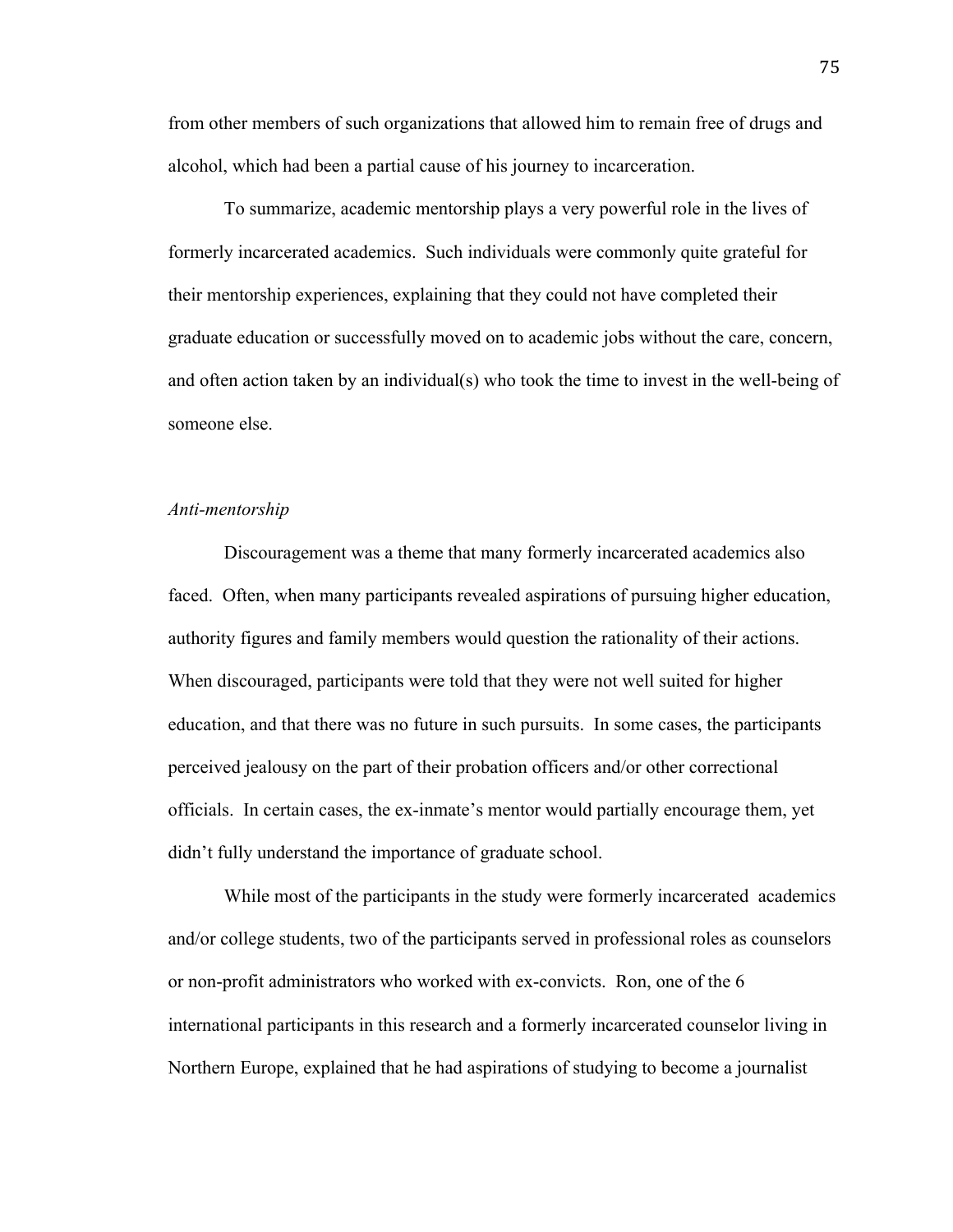while serving a 6 year prison sentence. Ron excelled at writing, and was considering taking courses in journalism. Ron discussed what happened when he revealed such plans to his prison counselor:

"One time, I like to read, to write, and I had plans to maybe study to be a journalist, and I told the counselor I got in the prison, listen I have this plan to be a journalist, maybe try to upgrade my grades, and uhhh… maybe go to university. (Counselor says) No – no, that's nothing for you." -Ron

Certain participants reported discouragement from family members who

presented their intentions from the perspective of good advice or just being practical.

Luann pointed out that while some junior college faculty encouraged her to go further in

college, her mother, family, and friends did not share such ideas.

My mom she, she's always been kinda funny so no she wasn't too supportive. She was really not supportive of my  $1<sup>st</sup>$  two years, then when I told her I was leaving to go get a bachelors degree she had a fit. It was like you can't do that. Everybody tried to tell me you can't do that, get a 4 year degree. -Luann

Jenny had no mentorship at all during prison, adding that family did not support her when she was incarcerated, and admits little desire to return to education immediately after she was released from prison. Within the federal women's prison Jenny was incarcerated in, there were very few educational opportunities present. Jenny explains that she had lost motivation to learn due to the prison experience.

I didn't feel capable of going back to school and I had no mentor. –Jenny

In the preceding section, "You can't let them down," the participants spoke of mentors to whom they felt a strong sense of obligation. Because of the assistance put forth and encouragement provided by educational mentors, the participants felt a strong sense of obligation and dedication to continue with their educations. Yet, when no mentor was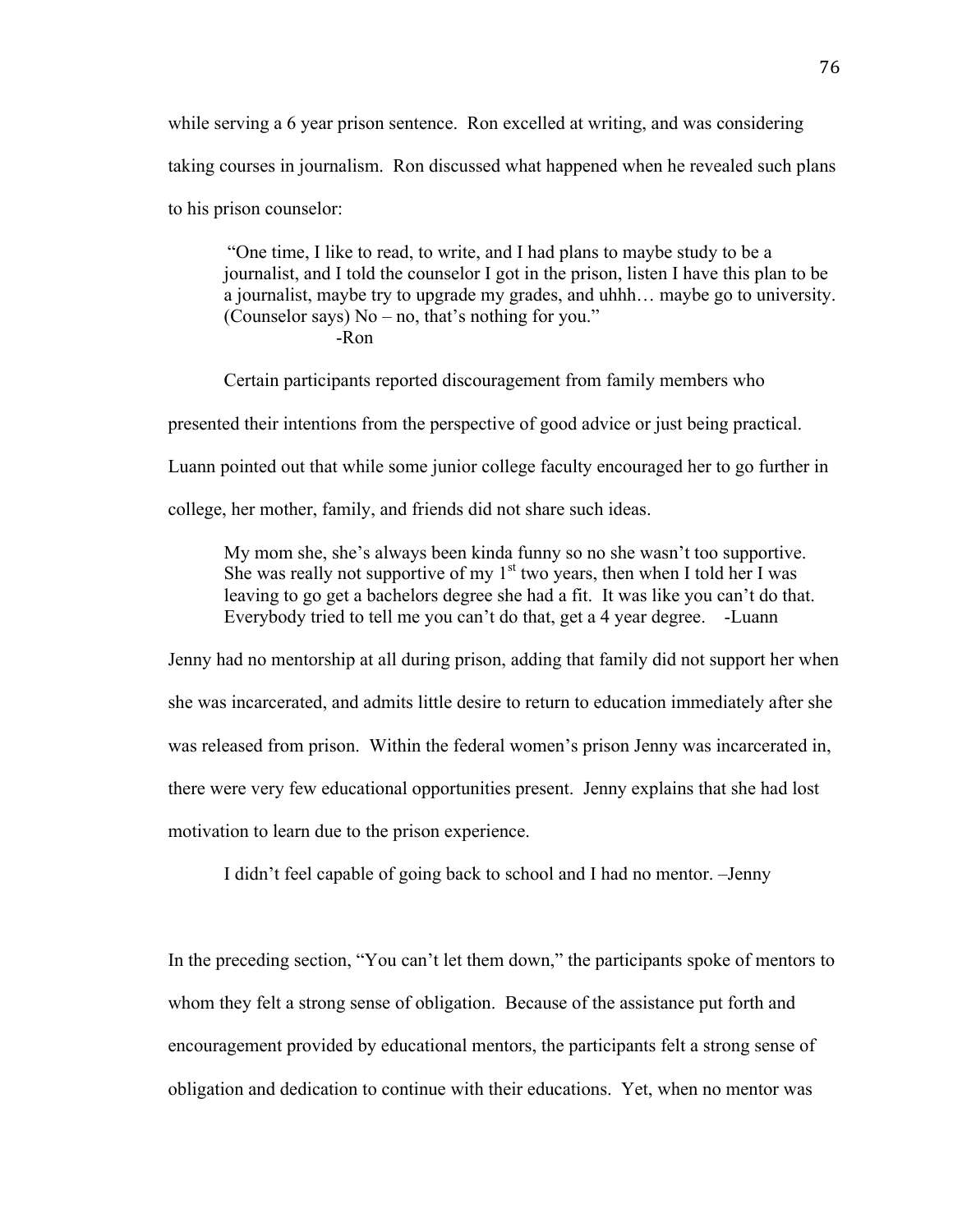present, such as in correctional institutions that did not allow access to post-secondary educational opportunities, the participant had no one to let down, while some of the participants had to actively resist the negative mentoring of family and/or authority figures. Consequently, participants in this section spoke of an additional component of resistance in their struggle/continuing struggle through their educational journeys.

## "PRISON THING IS JUST SORT OF THE MISSTEP ALONG THE WAY."

Many of the participants spoke of the prison experience as a "detour" from their academic lives, delaying their attainment of the human capital necessary to become academics. Within this basic theme, the formerly incarcerated participants were interested in learning and reading, and were often quite precocious in their pre prison lives. Many participants spoke of being perceived by their family, friends, and acquaintances as possessing above average intelligence. Some participants had acquired some college or completed degrees before they were incarcerated. Then participants entered a phase in their lives when they engaged in illegal activities that eventually resulted in a felony criminal conviction. This conviction required them to serve time in prison. The participants eventually returned to society, and either continued their education or began the process of attaining higher education.

In certain cases, the participant's eyes were opened while in prison. Betty discusses what could be equated to the "pains of imprisonment" (Sykes 1958) and the motivational force that it provided. She speaks directly to the detour concept.

it scared me to death. It just, being in prison was such an eye opening experience. I knew the minute I got out that if they would let me out at any recent amount of time, or decent amount of time that I was going to go to school. Cause that was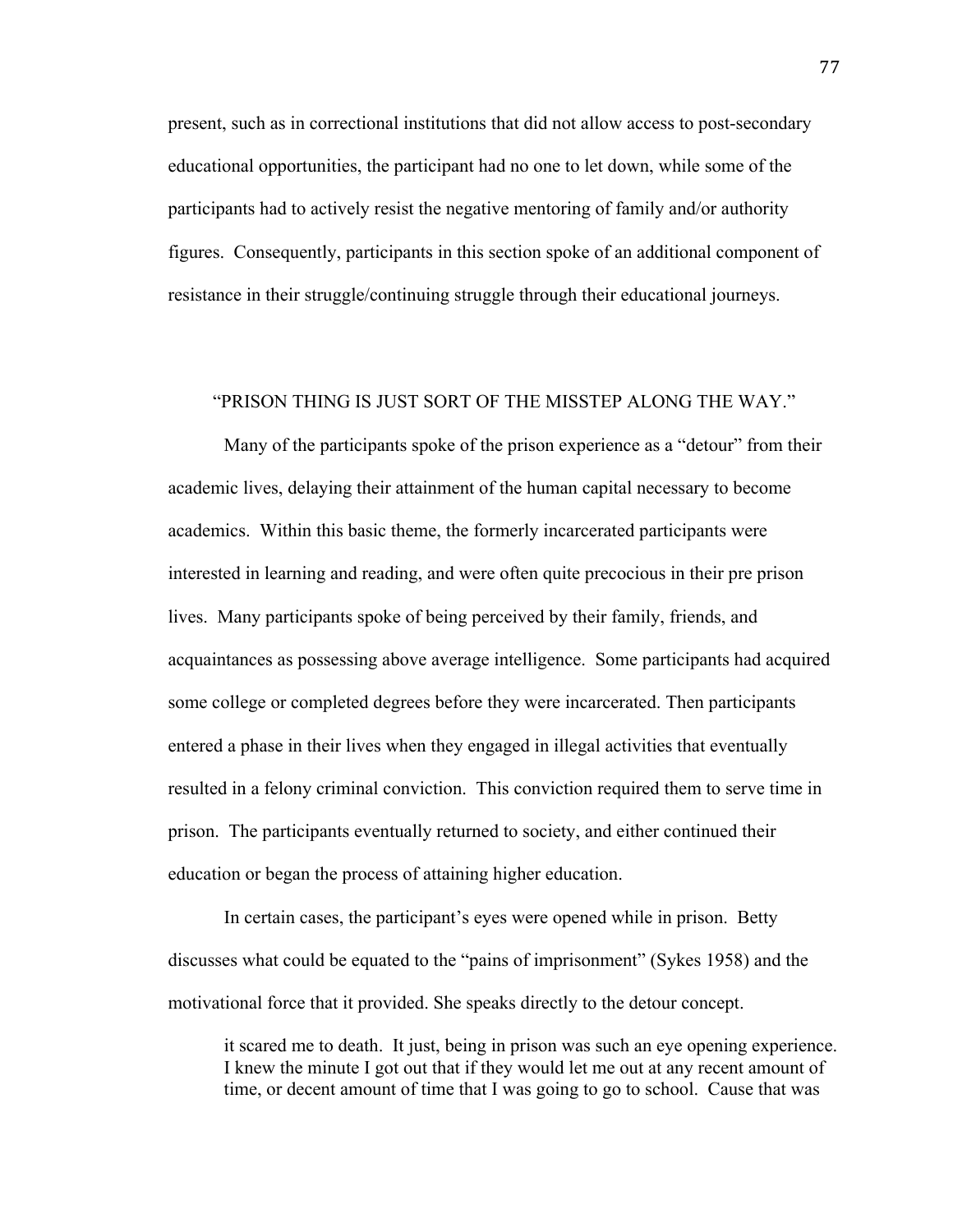the plan all along – go to the army then go to college after I got out. And that's the prison thing is just sort of the misstep along the way. A little detour. –Betty

Andrew explains that he was already enrolled in graduate school when he was incarcerated, thus his experience was very clearly a short detour in which he had to serve out a relatively short sentence before returning to his university to complete his PhD.

I was already on the path so it forced me to set a goal to learn while incarcerated so that I could pick it up after prison.

Many participants who experienced the detour phenomenon explained that they did well in school before they become involved in the behaviors that led to their convictions. They tended to function as naturally intelligent individuals. In regard to the 6 participants who identified as racial minorities, 50% explained that they were recognized as being intelligent/academically proficient before they experienced incarceration, thus in alignment with the detour concept, while the other 50% did not identify with this concept. If examining the proportion of participants who identify with the detour concept from the perspective of race, it appears that approximately half of the white respondents and half of the respondents from disadvantaged minorities would classify as experiencing the detour phenomenon. Thus, it does appear that candidates that are viewed as naturally intelligent were equally represented across minority and white respondents. From a socio-economic perspective, 5 of the 30 participants came from backgrounds of economic disadvantage, and only 1 of five of these individuals identified with the detour concept, while the majority of the "detour" participants were raised in middle class families. Luann, a single mother, raised in an environment of economic disadvantage, identified with the detour concept. During her teen years and in early adulthood, Luann spent a lot of time out on the streets, and become well-known to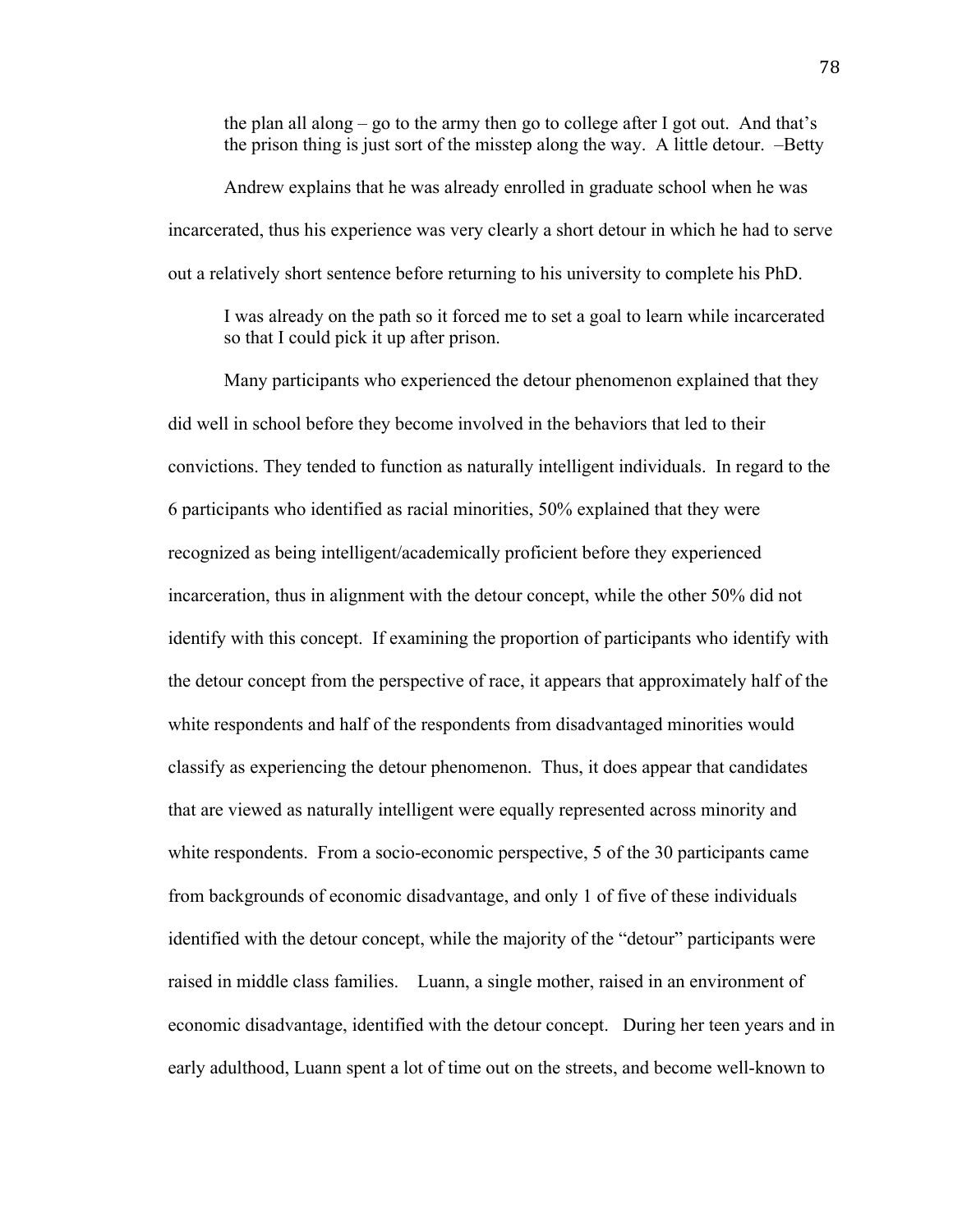local law enforcement who would often target her, thus she spent a large amount of time in juvenile detention. She was unable to continue secondary education, and had to take the GED at 16. Being incarcerated as a juvenile and as an adult, Luann explains that as a minor, she performed very well on her GED exams, with minimal preparation:

 …so as soon as I turned 16 the school signed the thing and my mom signed so that I could take my GED. And yah I took my GED right away. I went to study like 1 time and she was like oh you don't need to study and I was actually, when I took it I was 1 point away from getting a scholarship.

# FORCE OF NATURE INDIVIDUALS

The next basic theme presented under the broad Social and Human Capital theme is the phenomenon of "force of nature individuals." Within the context of this snowball sample (Miles and Huberman 1994), many of the participants being formerly incarcerated academics (within Criminology and Criminal Justice related fields) and professionals have overcame nearly insurmountable odds to attain the highest levels of educational and academic achievement. These educational and occupational attainments represent a feat that even few individuals without the added burden of a felony record achieve. Yet, within this sample specific individuals presented themselves that had overcome more social structural barriers than others. Such individuals have overcome the frustrations and strain (Agnew 1992) of a criminal conviction that (except in rare circumstances) generates multiple obstacles such as limited employment opportunities and income potential and negative social stigma. This process potentially generates severe limitations on the formerly incarcerated individual's ability to reach status quo definitions of success, resulting in frustration and dissatisfaction with their life chances. Existing in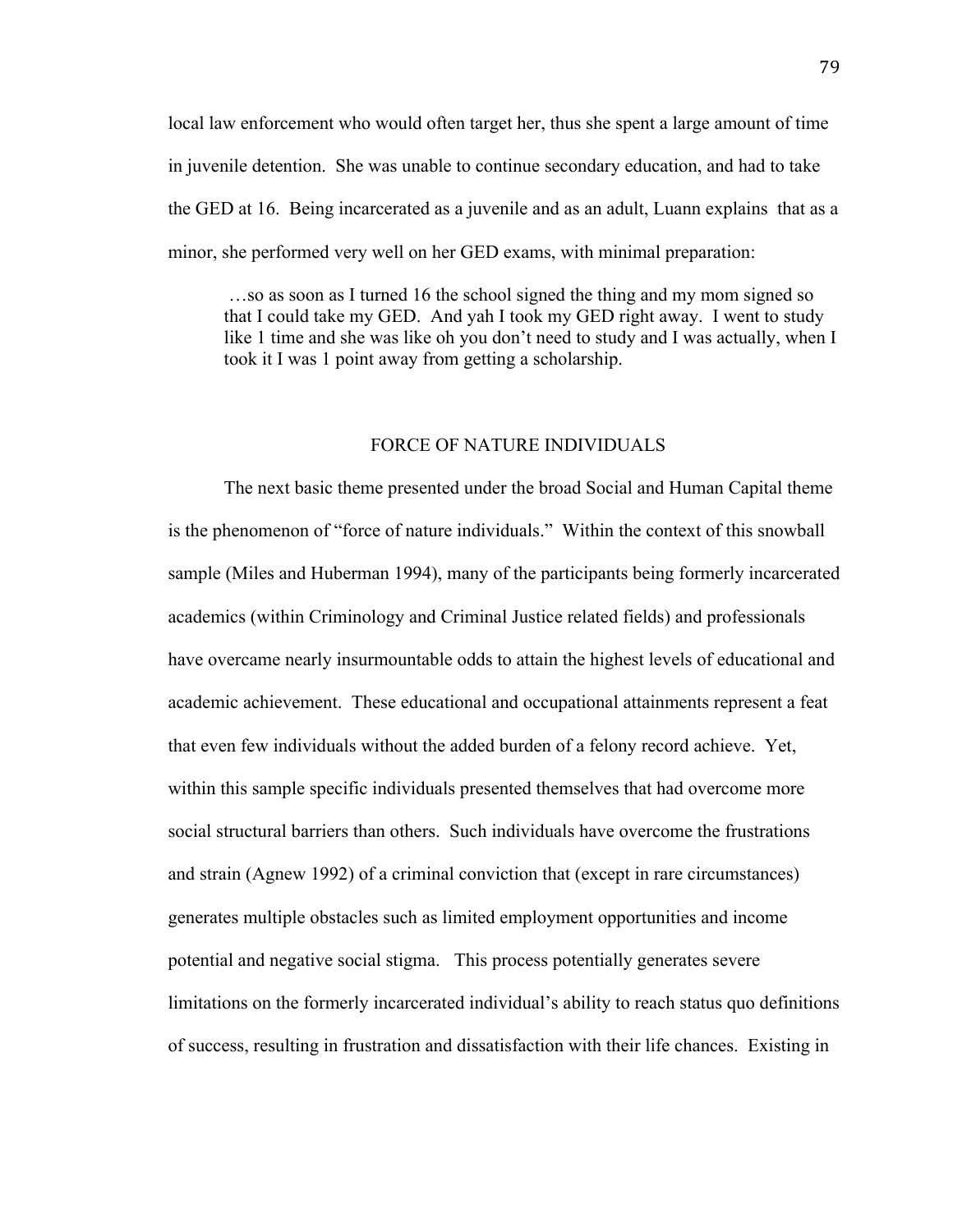a criminal justice system that sends 7 of 10 offenders back to prison (Visher and Travis 2003), formerly incarcerated academics are operating against stiff odds.

The force of nature individual often comes from lower socio-economic status and espouses street culture or working class mannerisms that make it more difficult to navigate the middle class social interactions expected in the academy (Bourdeau 1973), and have limited access to positive and/or influential social and human capital.

Luann, currently a college professor at a liberal arts college and mother, explains that she grew up in severe poverty and did not think that she had the ability to attend college. In addition, her high school teachers told her that she was not cut out for college, and should not even attempt it. Luann explains the difficulties experienced in her preprison life as highlighted in the quote that opens this chapter;

I didn't consider myself all that smart – I didn't think I had an aptitude for college. A lot of people in high school told me I didn't. I grew up super poor – white trash family. Not so much a negative thing, just poor. Young people react to that differently. I was a troublemaker as a kid; I guess they figured I always would be.

Macon, a tenured professor at a mid-sized university, explains that even though he served more than a decade, after he was released from prison, he still had the fortitude to work construction to save up for doing a senior thesis research project in his undergraduate degree, and then worked for 5 more years attending graduate school. The extreme length of Macon's prison sentence had essentially eliminated all of his connections to social and human capital.

I quit school for 2 years to save enough money to do a real piece of research for my senior seminar and actually dept of youth services in MO took a very substantial chance and allowed me to go in and do a full formative evaluation of their most successful juvenile treatment program. Which actually, technically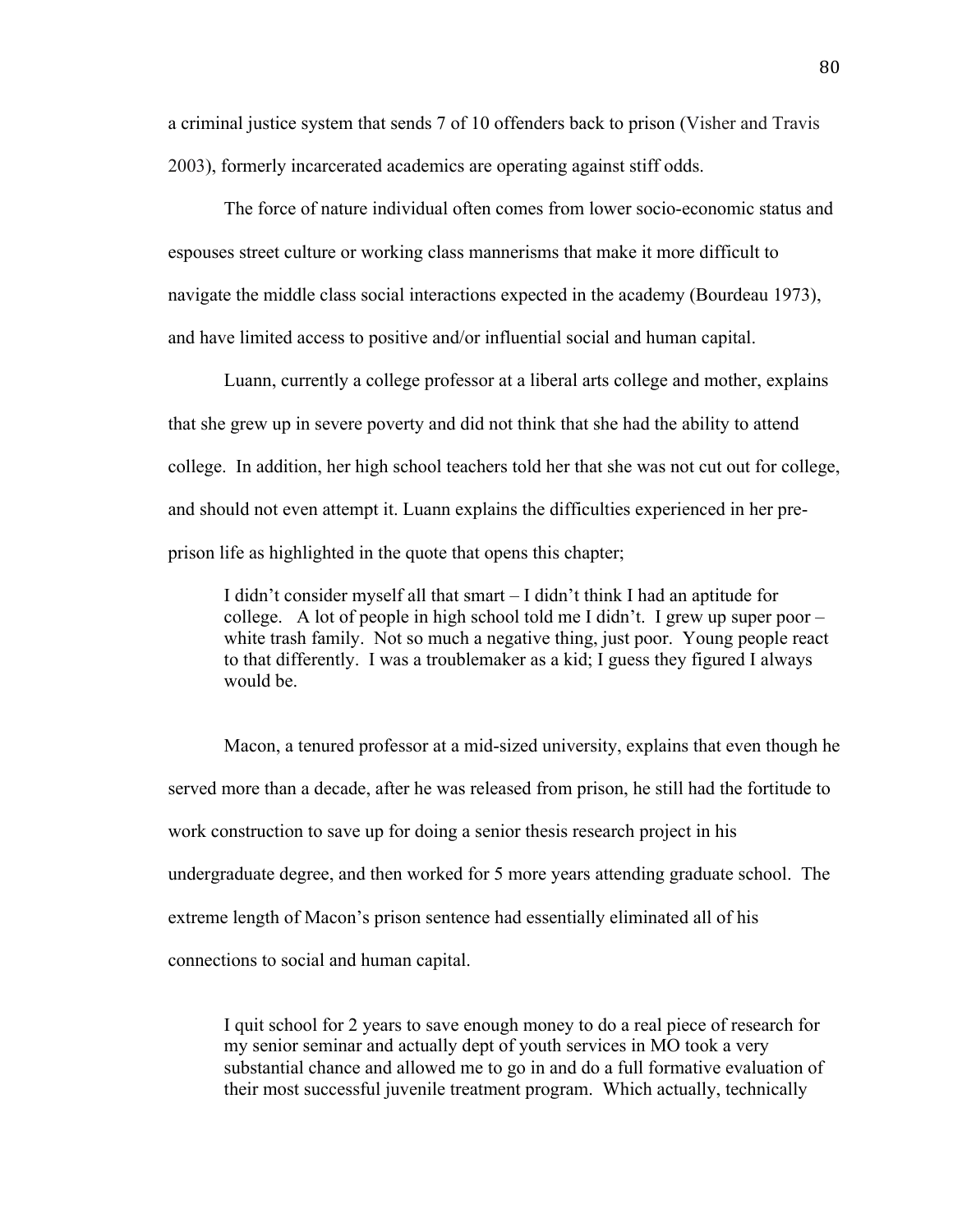was really close to breaking the law letting me do that. But they were so impressed and they took the chance to have me do it. -Macon

….they went to the state legislature and tried to get them to allow me to be hired but they wouldn't so I had to return to construction work and work for another 5 years in construction before I could apply for grad school.

The respondents in this section overcame additional barriers in order to access the highest level of academic attainment. It must be stated that barriers to force of nature participants varied, including both economic disadvantages and sentence length. Such individuals came from many different backgrounds and entered this study with varying levels and forms of social and human capital. Yet, the overarching pattern of force of nature participants is that they overcame extensive social barriers and negative feedback even in comparison to the formidable barriers presented to the non-force of nature respondents. The key component that must be identified is the dynamic that motivated the factor or combination of factors which operated to enable such individuals to attain academic success, instead of giving in to failure as most individuals would.

# GREW UP/FOUND THEIR INTELLECTUAL SELVES IN PRISON

On their journey to developing human capital, several participants reported that they found their intellectual selves in prison. The prison sentence forcefully removed the convict from "outside" society and placed them in a total institution (Goffman 1961). Participants expressed that this complete separation from the influences of everyday existence in non-carceral society allowed them to think introspectively about their lives, to read extensively, to form strict routines of discipline and develop skills and ideas that "everyday life" would not have allowed for due to its busy and chaotic nature, even in the absence of formal educational opportunities in prison. Respondents either found small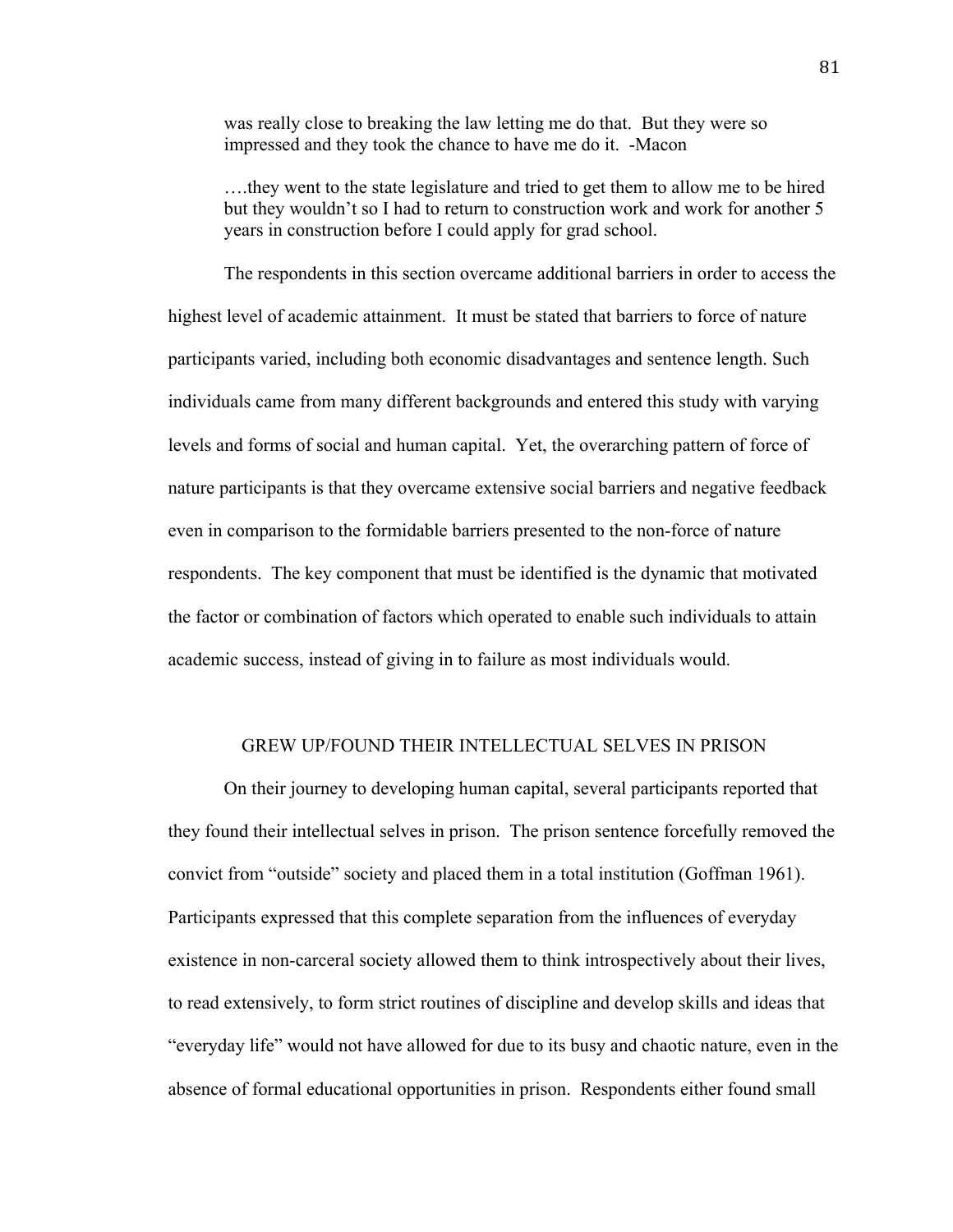pockets of intellectualism that had flourished on their own within the prison environment or created their own personal pockets of intellectualism while serving time in prison.

Luann explained that she grew up and out of her pre-prison lifestyle, and incarceration provided her with time to think about these issues. She determined that her old lifestyle was no longer working for her and made the decision to change her life course.

I would argue the aging out process man. Basically I fucking grew up and matured. That's as simple as I can make it. We can sit here and psycho analysize shit to the cows come home, but at the end of the day I think it's just a matter of maturity, finally growing up and saying hey man I'm getting too old for this bull shit.

-Luann

David explains that he become an adult while in prison. While David had

previously attended college and was legally an adult in years, he expressed that he was

quite immature and did not function as an adult. A fairly long prison sentence, David

expressed, gave him the time to grow up, and take some time to look at himself.

well there was you could say and don't take this out of context but I essentially became an adult while in prison even though I had 3 years of college behind me even though I was 22 years old…

After incarceration, David went on to attain a PhD in sociology, and is currently working on a Master's Degree in Divinity. Thus, the process of maturation David experienced in prison allowed him to gain the patience needed to attain his educational goals. Yet, it must be noted that David did come from a upper middle class background and consequently, did arguably have access to greater levels of economic capital than the most ex-convicts upon release from prison.

Greg, an advanced graduate student at a large university, discusses the process he

went through to pursue education. He expressed that prison gave him the time to reflect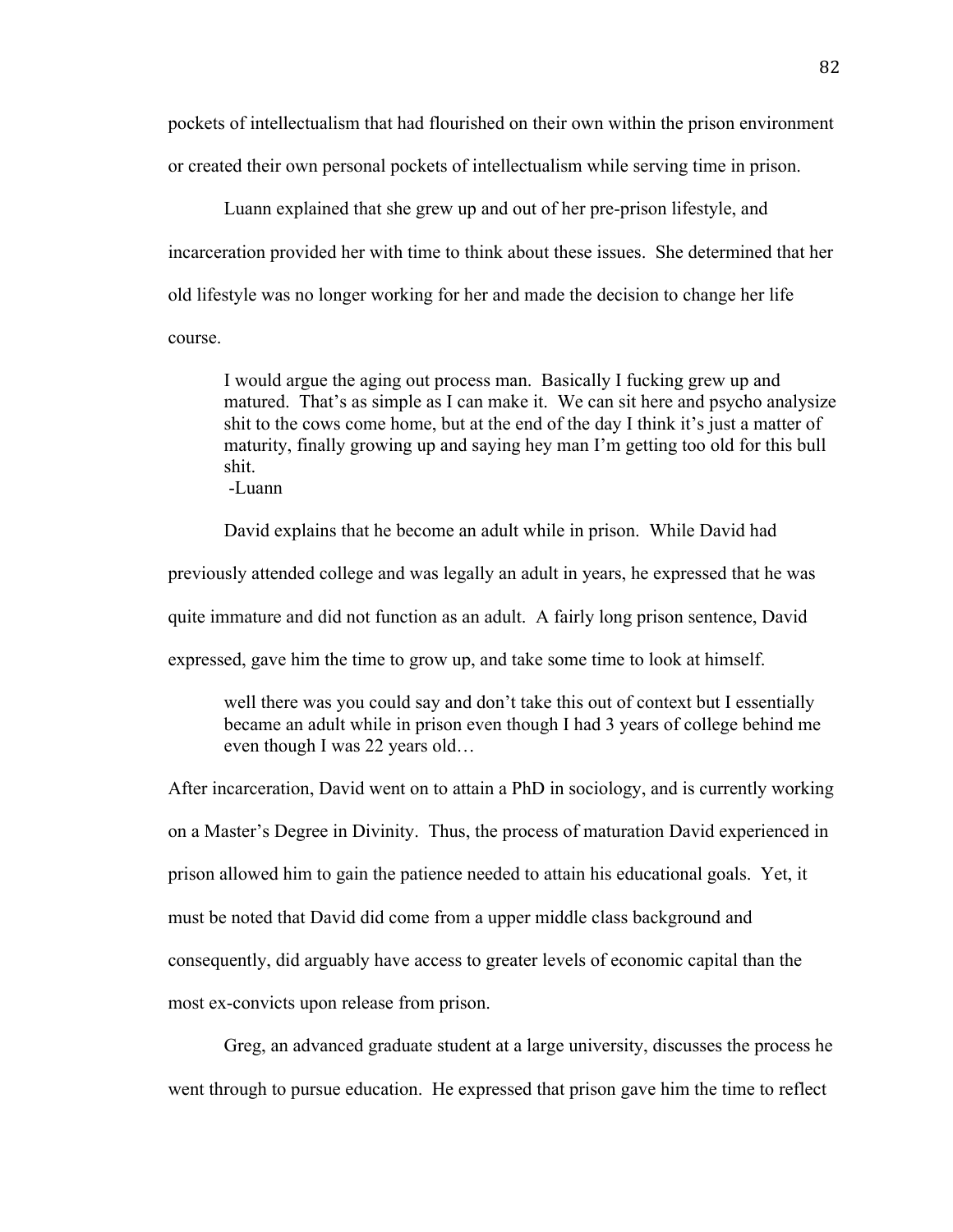and to consider the direction his life was going in. The negativity of the environment he found himself in coupled with a substantial amount of time to reflect upon his life course provided the motivation necessary to return to education. He found his academic self while incarcerated, a part of his existence that Greg thought he had lost before prison. Greg discusses his environment and how he arrived at his goal.

Just a fucking depressing environment. Like everybody hates fucking holidays, people were like angry over the holidays. That was around the time I kind of had that epiphany too was around Christmas and New Years. It was just like shitty man, it's depressing. I was just like fuck it I'm going to go back to college. It just stuck in my head, like it's the only thing I could figure out to do that made any sense. Maybe if I do that I'll have a goal and maybe I can pull myself up out of this horrible mess. And so that became my goal and my  $1<sup>st</sup>$  goal was I just wanted to get a bachelors degree.

Martin discusses his struggles with simultaneously attempting to exist in the

convict social sphere while moving away from what he perceived as an

unproductive/negative lifestyle. He explains that he tried to help his fellow convicts

while in prison, offering support and helping them with personal issues, but was at the

same time attempting to distance himself from his former lifestyle. Martin wanted

something different and found this in learning, as he points out.

How do you walk the fine line between being an acceptable convict and wanting to do something else with your life. I mean never forgot who I was, I never forgot my fellow man. I always did everything I could inside to help them but at the same time, yah I was making major, major changes. -Martin

The concept of *major changes* that Martin states in the above quote refers to the fine line

that an incarcerated inmate must walk between staying within the bounds of convict

culture in order to maintain respect, a vital quality to possess in prison, while attempting

to simultaneously improve their lives. Martin did not want to appear as if he was putting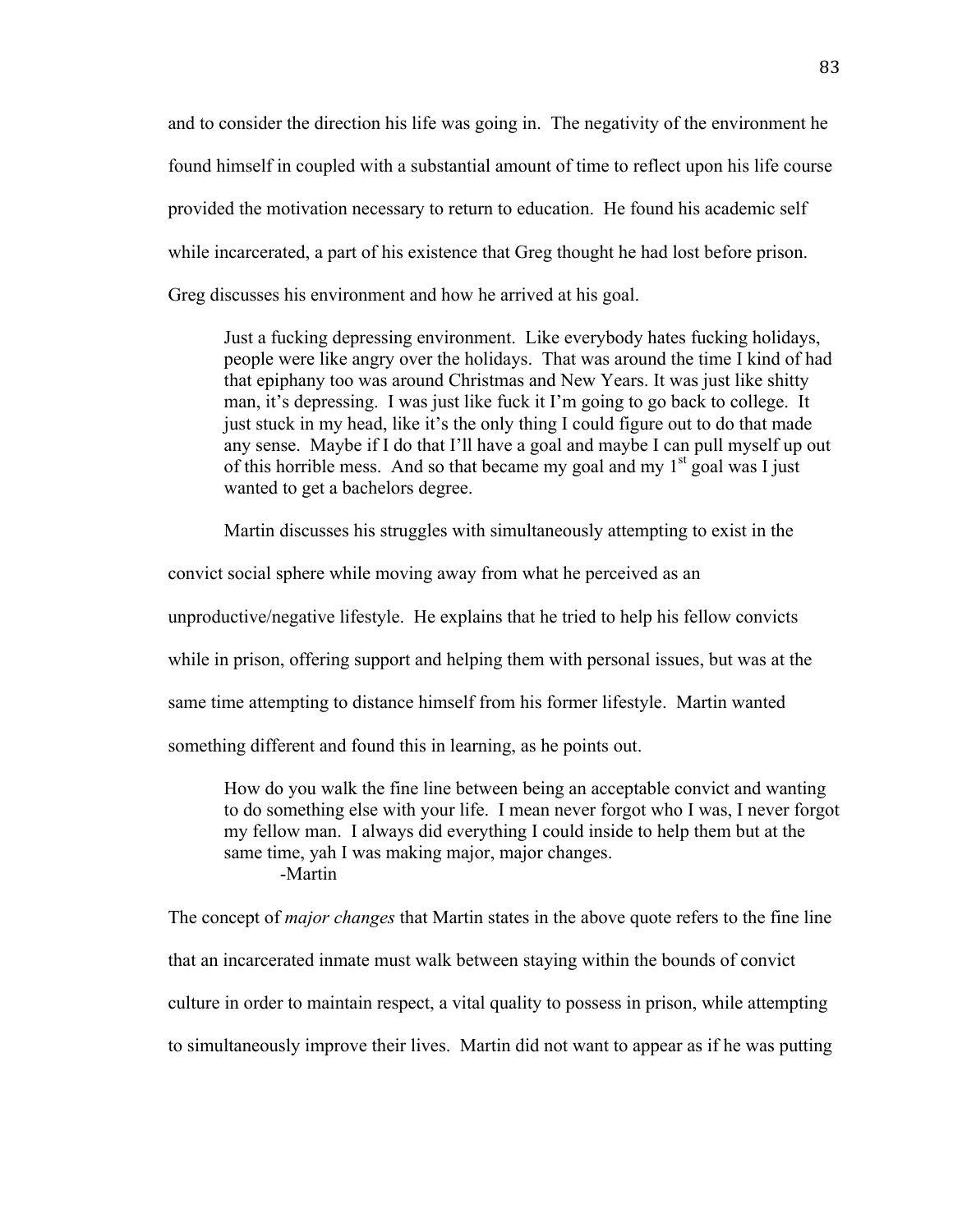on airs, and/or trying to be better than his fellow inmates, yet did understand the value of improving his life through education and learning.

### *Human/Social Capital Summary*

The primary idea emphasized by participants within the social and human capital section is the detour theme. Participants took different pathways, depending on levels of pre-prison educational attainment, yet the driving concept is that the life choices that led them to incarceration temporarily diverted the attainment of the human capital necessary to become academics/professionals. Ex-convict academics who did not have any postsecondary educational attainment before prison had to overcome many more obstacles, over a longer period of time than the participants who had some or substantial pre-prison educational attainment. Also, the question of whether all of the participants in this sample possessed above average intelligence and perhaps had access to resources and capital that the majority of incarcerated people do not have must be examined. In the next basic theme, this research will discuss this topic, as the possession of additional capital and resources possibly assists respondents in overcoming stigma.

### **Social Stigma**

With a felony conviction comes a negative social stigma that many participants reported is permanent in its repercussions. Stigma, as discussed in Chapter 1, is referred to as, "an attribute that is deeply discrediting" (Goffman 1963). Many participants explained that the ex-convict stigma experience is unique from the perspective that society often perceives that they deserve their stigma. Because society views the individual as entirely willing to commit the criminal act that resulted in their felony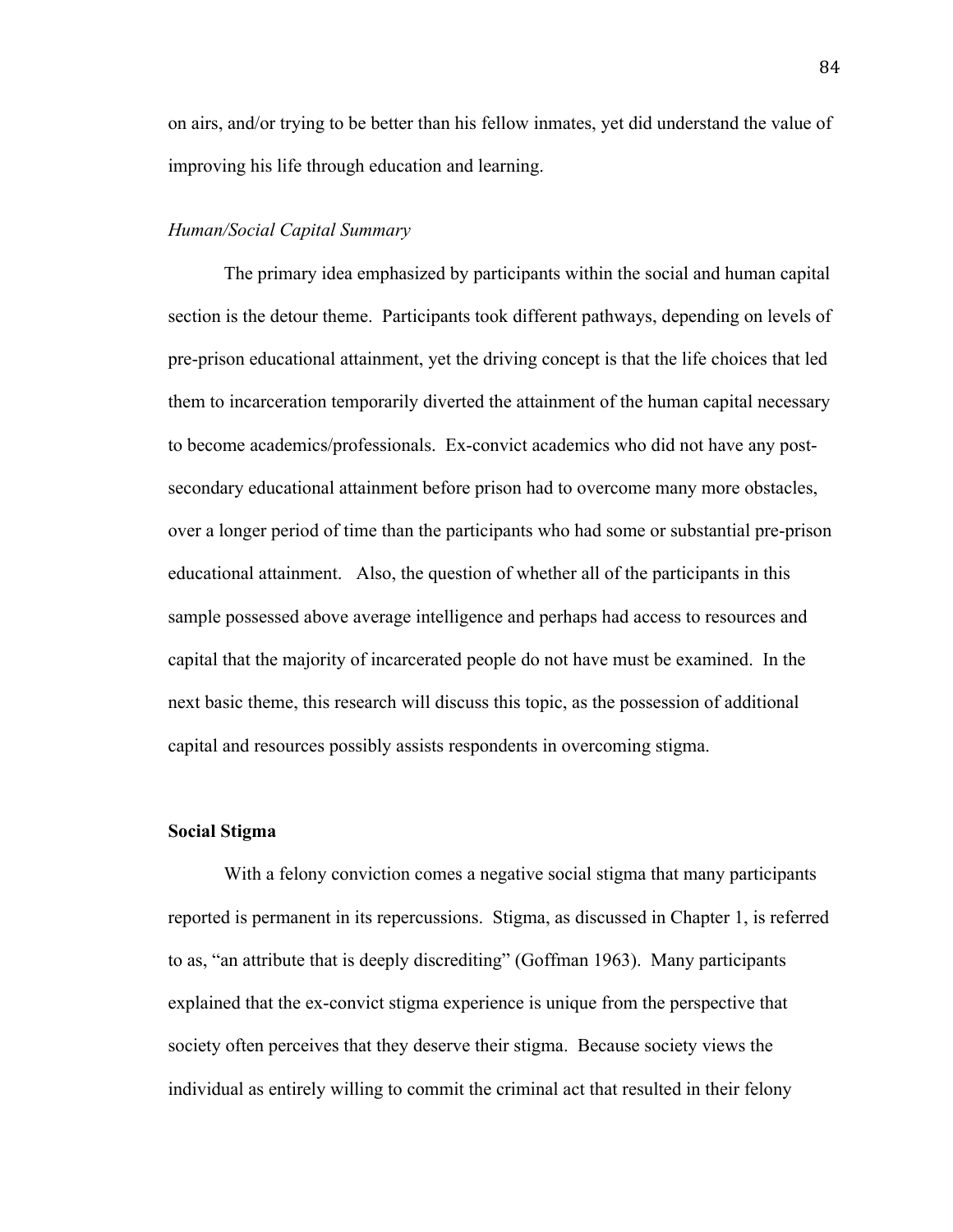conviction and subsequent prison sentences, society is justified in rendering moral judgments upon the ex-convict. The criminal justice system views convicted criminals as individually responsible for their actions, and does not recognize social structural barriers. Yet, many participants point out that they have desisted from crime, often for years and/or decades, and are statistically no more likely to commit crime than any other citizen, yet their stigma is still maintained by a society that is hesitant to forgive them for past actions or acknowledge that a debt has been paid through sentencing completion.

Within this section, many common themes arose. Participants who were formerly incarcerated people now working as academics spoke of experiences of stigma within their academic experiences, or that the length of their sentence affected how society responded to them. Several participants spoke about societal responses to the different types of criminal convictions, and some reported that the era when they were incarcerated had powerful effects on later outcomes.

#### STIGMA WITHIN ACADEMIA

Many participants expressed that they had experienced varying levels of stigma within the academy, both within graduate school and as faculty. There was a wide range of individual experience here, with some participants receiving little or no stigma while others were the victims of very explicit stigmatization. Some participants experienced stigmatization in the form of being treated differently by specific faculty within their academic departments, while others had difficulties within the hiring process, or the process of attaining tenure.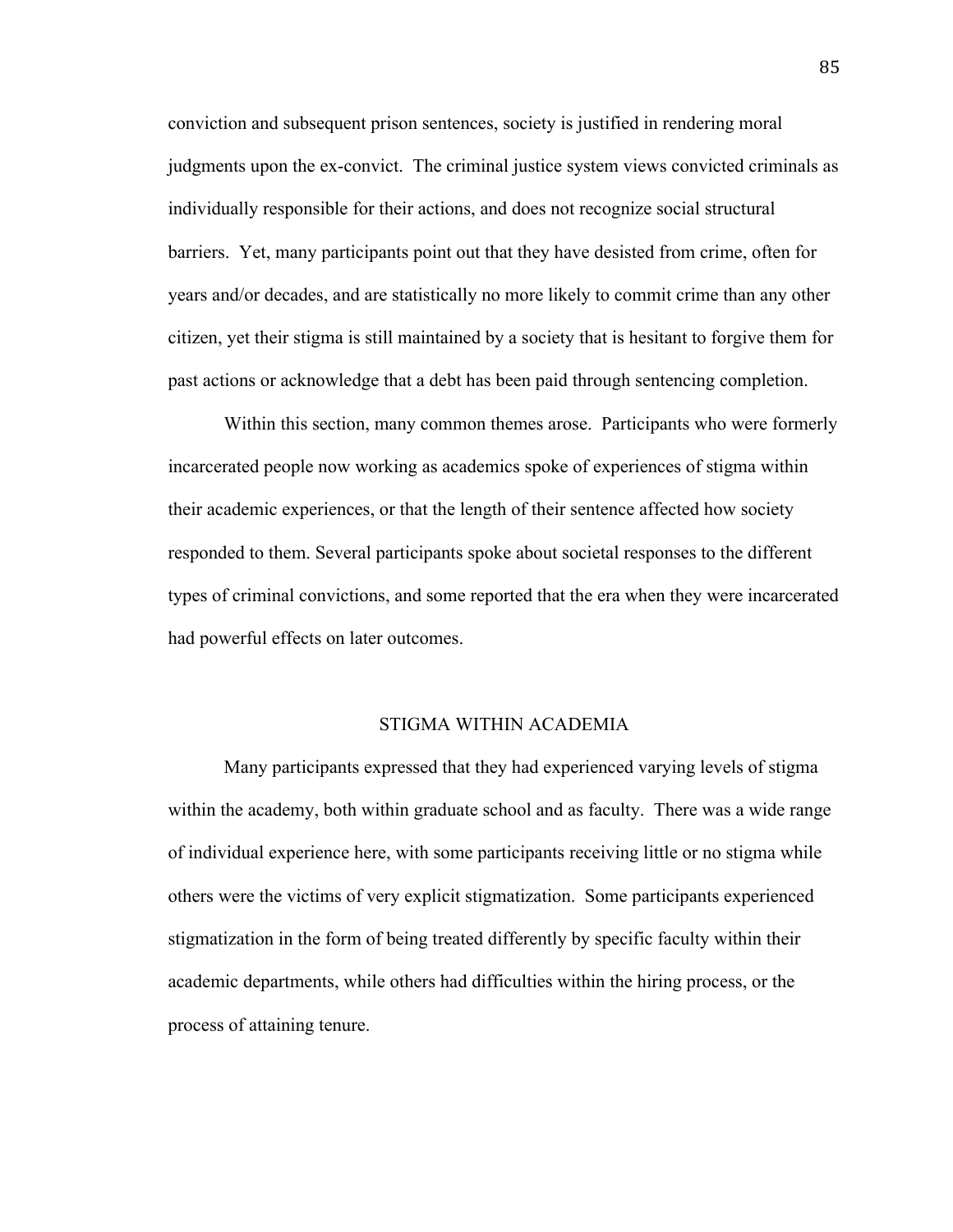#### *Table 3: Stigma Themes*

| <b>Broad Themes</b> | <b>Subthemes</b>                                                                                                                     |
|---------------------|--------------------------------------------------------------------------------------------------------------------------------------|
| Stigma in academia  | Glass ceiling<br>Permanent jacket<br>$\bullet$<br>High/low profiles in academia<br>$\bullet$<br>Once $out - always out$<br>$\bullet$ |
| Sentence length     | Damages of prison<br>$\bullet$                                                                                                       |
| Type of crime       | Different decades<br>$\bullet$<br>Change stigma in CJ system?<br>٠                                                                   |

Macon explains that he was always honest and upfront about his conviction. He

served a long sentence and then returned to school, finishing his Bachelor's Degree and

eventually attaining a PhD. Yet, when first applying to graduate schools, many

departments did not want to look at his application, and would not even respond to him,

often literally throwing his application away, as explained below.

in graduate school I applied through a research 1 institution and they didn't even respond to my application. Again I've always been honest. In the leading paragraph I said I served a (decade  $+$ ) sentence  $\&$  completed it, was on parole and wanted to go to graduate school. And they put it in file 13 (trash can), didn't respond. –Macon

Luann felt that she had experienced multiple forms of stigma at once. She explains:

*So I think more than anything I kinda feel a double or triple stigma.* I got to protect my 'hand is for jail' tattoo that I got when I was 13 years old. Anybody that looks at that that's worked in prisons or jails, they know that's a jail tattoo. *That's not a shop tattoo.*

Luann also worries about her social class and gender intersecting with certain

stigmatizing effects. She points out that:

I do think that, I worry about how that will affect me professionally in my career, being poor and being a convict criminologist, coming from this background, how I carry myself and being a woman because we know you guys, the men start out a little bit higher than we do.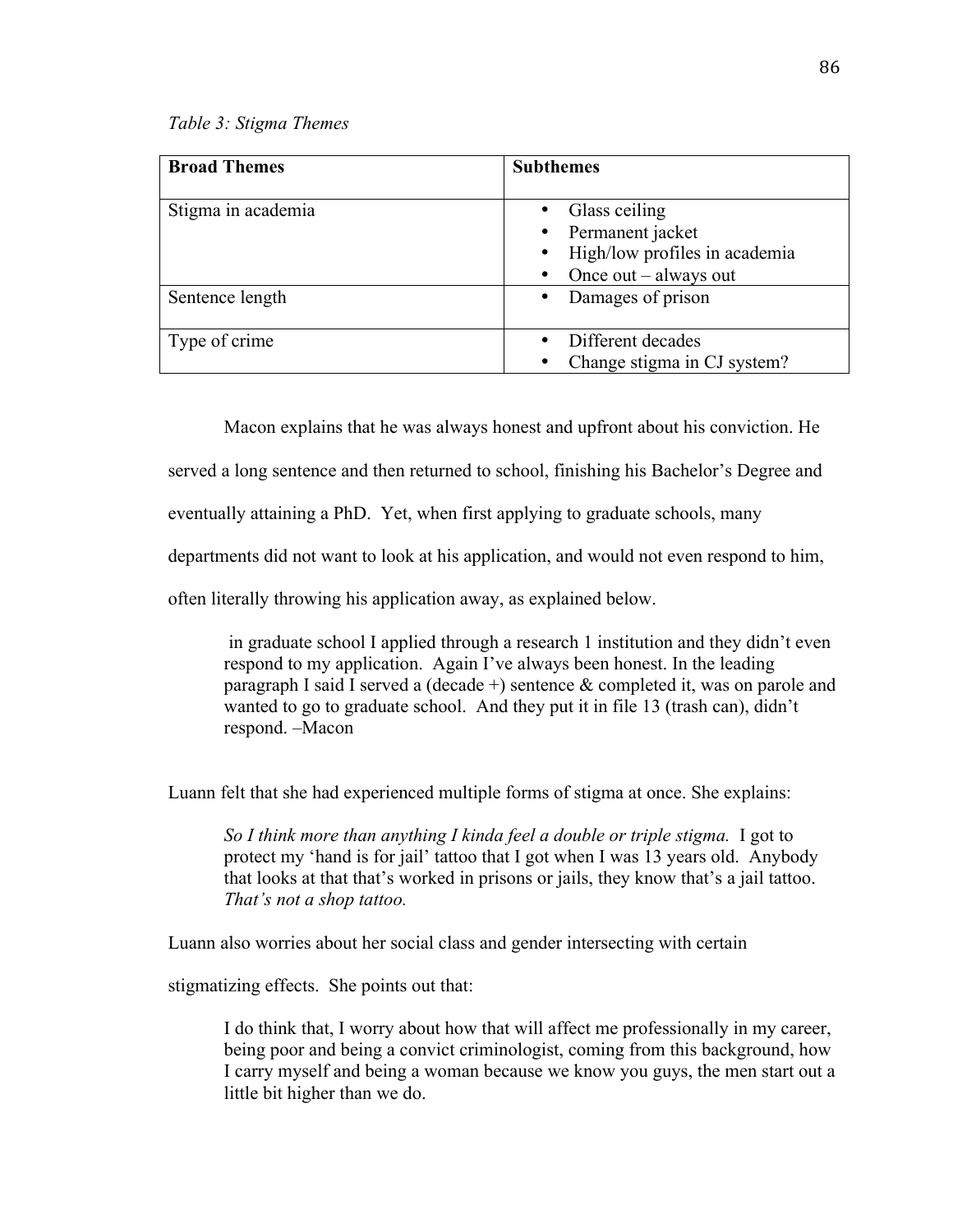Andrew points out that when some other faculty in his department found out about his hire, they were resistant. Yet many faculty did support him and used their influence to protect him:

"Once people found out, most disapproved of my hire but some supported and protected me from the naysayers and used their influence and capital to keep me around."

In the case of David, who was convicted of a sex offense over 20 years ago, the focus of his obstacle is overcoming the massive stigma attached to having to list his name on the sexual offender registry. Within the context of formerly incarcerated academics, sexual offenses function as a stigma within a stigma. David has experienced loss of graduate school assistantships, teaching positions, and potential jobs. Finding employment has been exceptionally difficult for David. Yet, he still attained his PhD, and has a strong record of publication. Because of difficulties finding employment, David who maintains a strong spiritual practice, has returned to graduate school, pursuing a degree in divinity. David, has found some degree of acceptance within religious institutions. Yet, he has managed to continue to attend conferences, conduct scholarly research, pursue education and apply for faculty positions.

#### GLASS CEILING

Stigma was also noted in advancement up the academic career ladder, as this is usually a difficult process that could be intensified by the label of "ex-convict." Some participants noted that ex-convict professors were often kept from advancing in to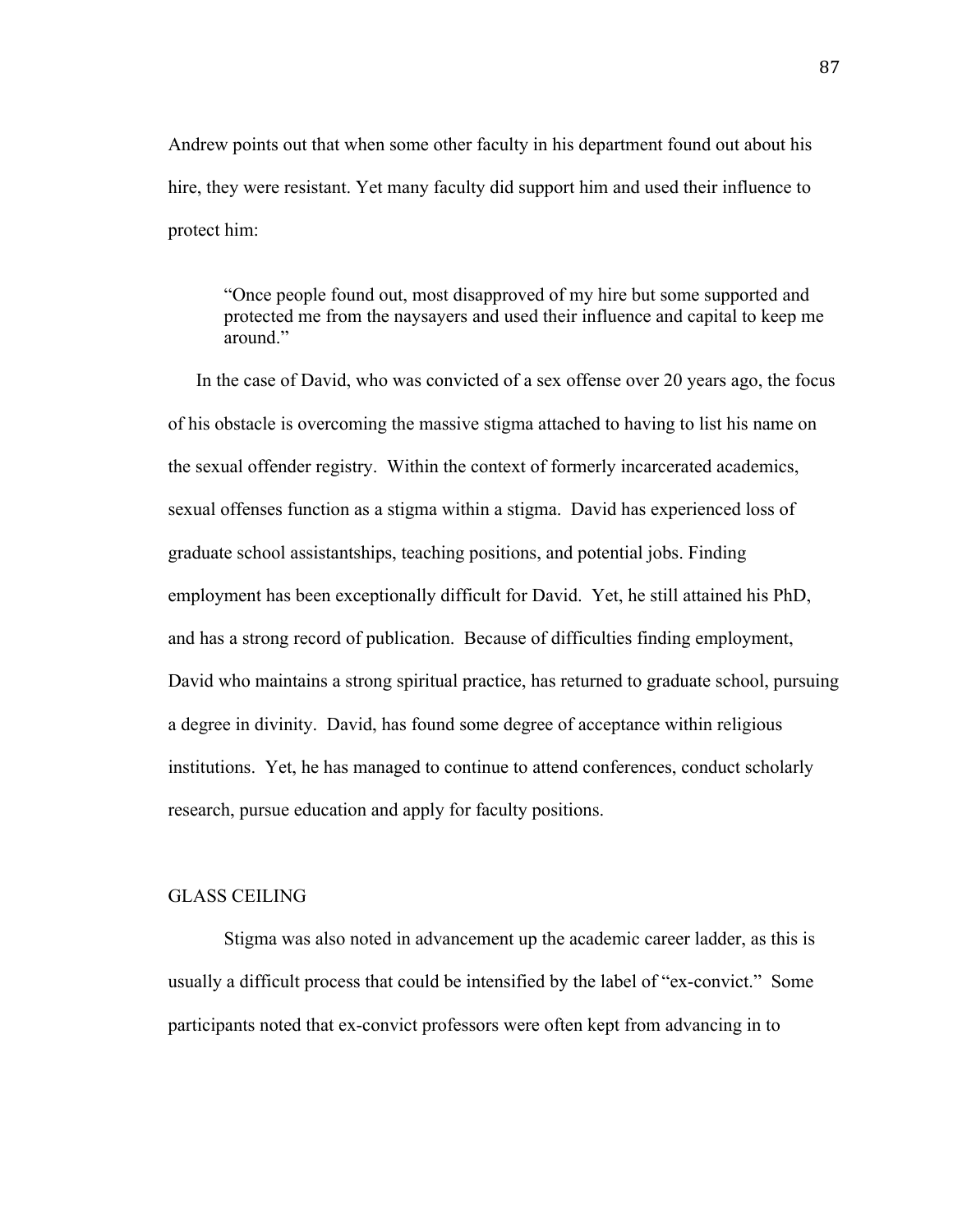administrative positions within academic institutions. Jim, a professor at a medium sized

yet well-respected university explains,

and another thing, right now I'm up against it. I call it the glass ceiling. I think most of us w/ criminal records who complete PhD's that we get hired at universities and we get tenured but they may not want us to be department chair.

As a sex offender, David faced more severe stigma than many formerly incarcerated

academics, and has difficulty securing employment. He explains that he lost a graduate

teaching assistantship because of laws directed at sexual offenders:

Yes, definitely, definitely this is particular because I have the quote un quote sex offender label. I know that I have been denied employment I've lost multiple jobs because first the first job I lost as graduate teaching assistant when the state senate bill (bill that disallowed sex-offenders from receiving any university funding) was signed into law…

Greg, a graduate student convicted of a first time drug offense over a decade ago

indicated that sometimes faculty do not possess the language to speak about being

formerly incarcerated. When he applied for a Fulbright Grant in graduate school, his

committee found the issue of incarceration very difficult to talk about, and there was a

sense that people in the room were not comfortable,

You have to meet w/ committees that go over your multidisciplinary committees of faculty from the univ that go over your Fulbright application. Well they, I had told them about it as part of my application. Part of the Fulbright's asks you to disclose, it's full disclosure w/ them. They didn't know how to talk about it. When they were like …ahhhh, well your uhhhh… experience that you had well, we don't…. I could tell they were uncomfortable w/ it. It made them squirmy and I can, you can pick up a vibe in a room. Almost a stuffiness kind of about it, sort of a pretentiousness that's there, haughty attitude perhaps. I'd like to get angry at them but I think they just didn't possess the, they don't have the ability to; they never ran into a situation like this. I don't think they had ever ran into this situation before.

In some cases, participants reported being very open about their backgrounds, and used

this high level of exposure to bring attention to important issues surrounding mass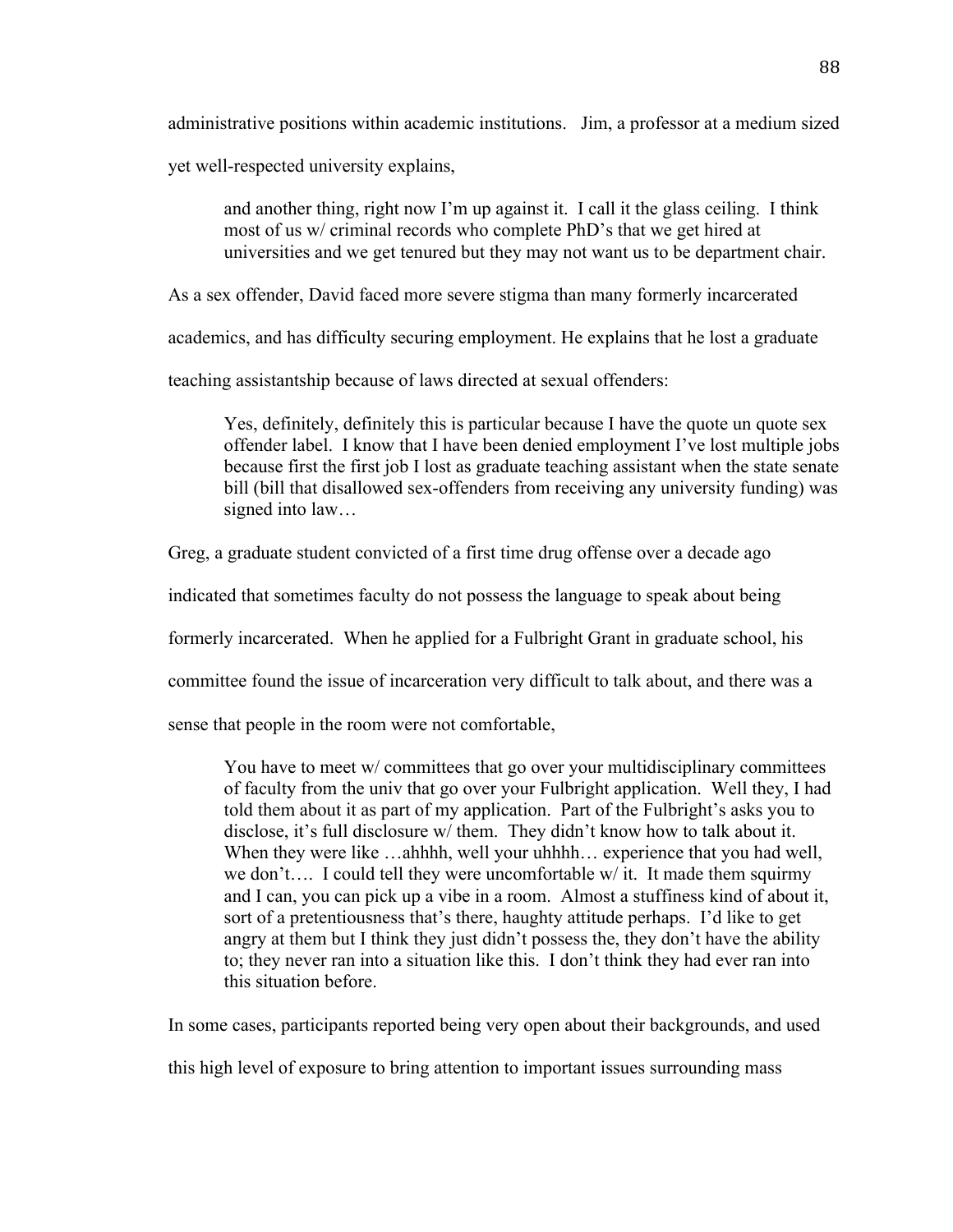incarceration and the formerly incarcerated. Other universities exert pressure on their formerly incarcerated faculty, as Jim explains, to maintain a low profile:

"I'm very high profile. It kinda depends on the way a person plays it. I've played it very high profile, doing a lot of media but at '(Midwestern) University' they told Prof Smith (pseudonym) to keep it low profile and he has and so he was chair for a while. But that's what I'm trying to say – universities hire us, we get tenured but they still, they want to have this clean reputation. Cause people send their kids to school there."

It must be noted that the glass ceiling is a concept that applies at every level of the academy for oppressed groups, including women, minorities, and the formerly incarcerated. Such groups rise through the ranks of the academy, yet reach barriers or "ceilings" which they cannot rise above. In the case of Jim, he has attained the status of full professor, the highest status a professor can attain outside of administration, yet he notes that it is very difficult for ex-convict academics to rise into the administrative sphere in academia.

# ONCE OUT – ALWAYS OUT

Coming out, and telling others about a previous felony conviction is described as a complex process. Some participants where very open about this and keep a high profile in regards to their ex-convict backgrounds. Participants carefully observed others to determine if it would be appropriate before making the decision to out their ex-convict identity, as Greg explains,

"On outing myself, it depends, in undergraduate I generally kept it to a very close circle of people that I told about my experience and the ones that I told I generally would sort of observe them. They would go through a period of observation. I would vet them I guess you would say and determine if they were trustworthy people that I could confide in. if I made that determination I would tell them and generally they were quite supportive of my actions."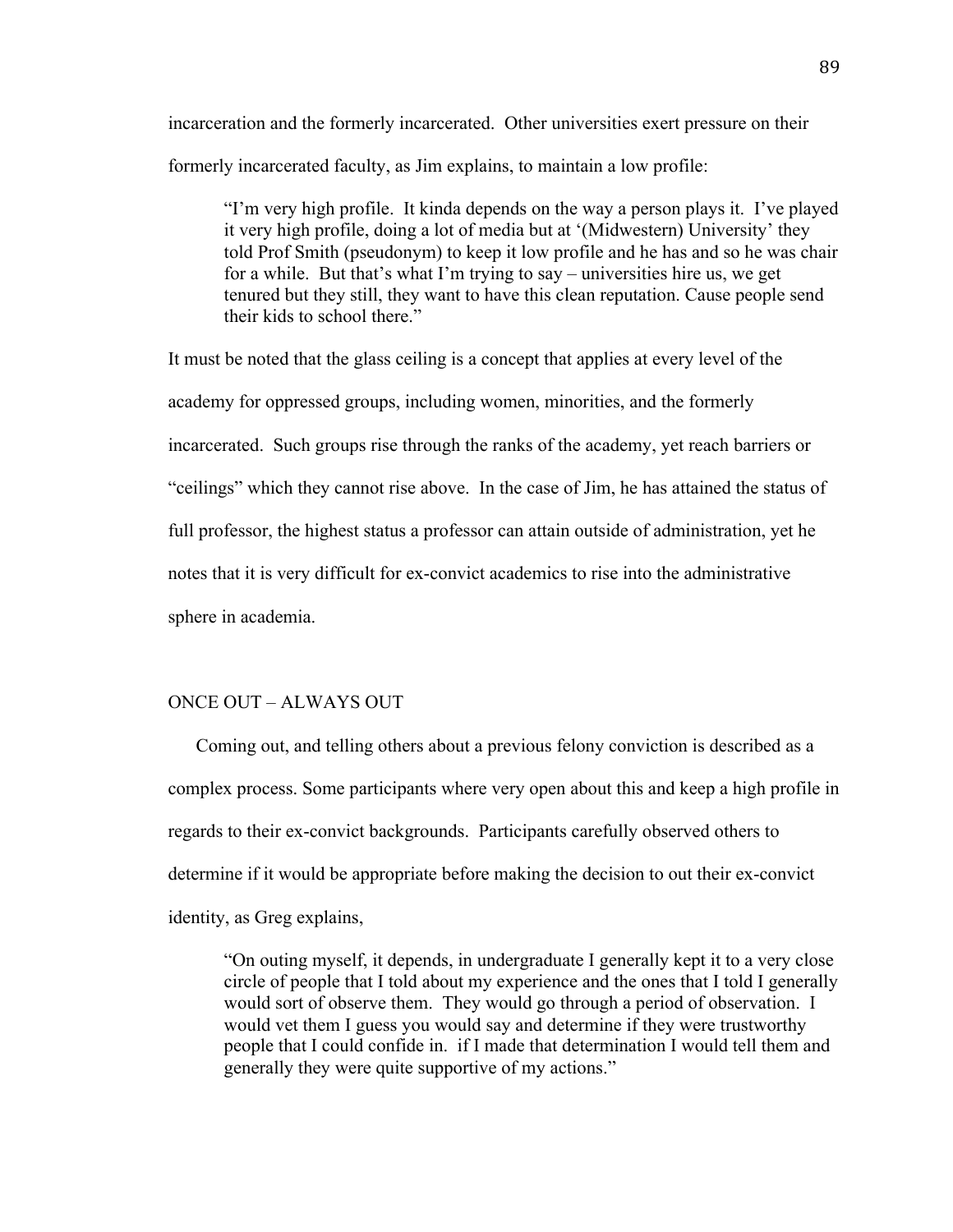Jenny explains that she does not bring up her felony conviction in conversation, and only

confides in her closest acquaintances,

"No. do I bring it up in casual conversation. No. There are a few students that do know, but they are people that I'm close to."

Jenny reported that the permanent nature of being formerly incarcerated and

having a felony conviction frustrated her. When thinking about telling her children about

the process of doing something wrong, Jenny points out:

"Because that's what we are always taught. You do something wrong, you're punished and then it's done, but that's just not the reality of that situation. So how's he's seeing it is pure and the way it's suppose to be. It's the way it's supposed to be. Is it the way it is? Absolutely not."

Greg further explains that he feels like the permanent nature of being an ex-

convict limits his options. He fears that he might not be able to find employment or

support his family, even after years in graduate school and nearing completion of his

Doctorate,

"Limited access to employment limits ex-offenders options – what kind of job do I get? Where do I go? What do I do? If you can't find a job, you can't support your family, you can't support yourself. It takes away almost your identity as a human being, especially men."

# SENTENCE LENGTH HAS EFFECT ON PATHWAYS TO EDUCATION

Several participants discussed the influence that prison sentences had on their

pathways to education. Goffman, in his influential work *Asylums* (1961) writes that after several years in a total institution (mental asylums, prisons), many convicts undergo a

process of transformation in which they become so accustomed to the routine of the

institution that they lose their ability to function outside of such an institution. The rules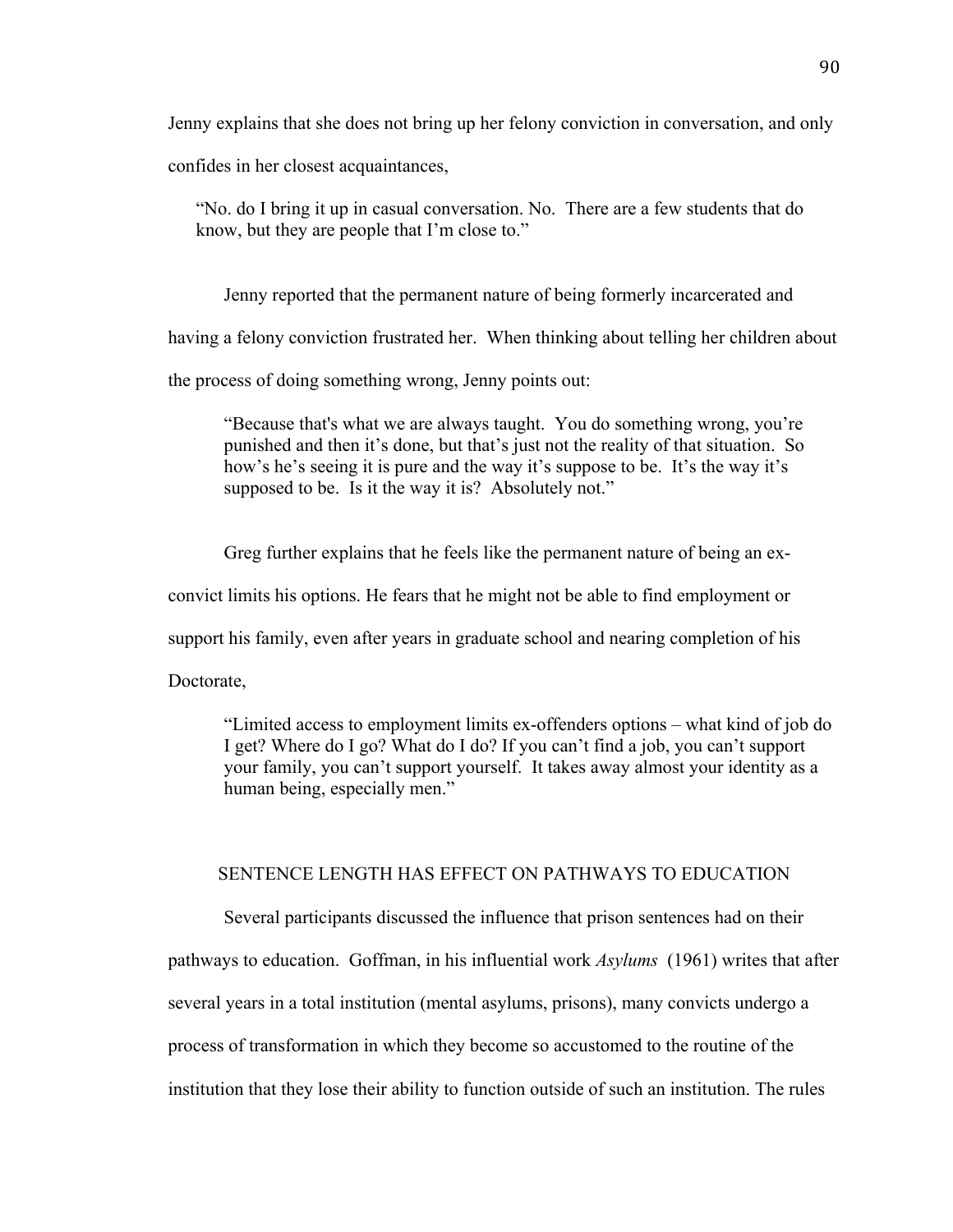and norms of "outside" society become obscure, if not totally lost. When such individuals are released from prison, they are ill-equipped to function when they lose the structure and discipline provided by the institution. This phenomenon can potentially create many difficulties when leaving prison and entering the halls of higher education, where it is often expected that individuals be self-motivated. Yet, in some cases, the length of the sentence provided my respondents with time to form discipline and routine that would later apply to their academic endeavors.

Eric, an academic in Europe who served time in a European prison, emphasizes that the time he spent in prison allowed him to develop focus, which became a valuable asset that he could use in his academic pursuits,

The fact, I wasn't academic so when I was in prison one thing that was really positive you are in a cell, you are in there for quite a long time unless you are working or out for education. I mean education in the prison, not out of the prison. So it gives you a lot of time to focus. So one thing I got really focused. I think when I did my first essay I had ever done for this course it took me about 2 months to do because I didn't have the skills to do it where in prison I actually because of the length of time I actually developed the skills to do the essays and do good work.

Based on his time in prison, Jim believes that it takes about 3 years before the

process of institutionalization takes hold, and real social damage begins to occur. He

explains:

I think when you go to federal prison that about the  $3<sup>rd</sup>$  year is when you really begin to get institutionalized. You become prison zed, institutionalized, about the  $3<sup>rd</sup>$  year. And I think the longer you stay in prison – if you're there 5 years or 10 years or 15 years the more difficult that is to overcome. Because you forget how to function in civil society. You forget how to talk to children, how to talk to women – you get rougher, your edges get rougher.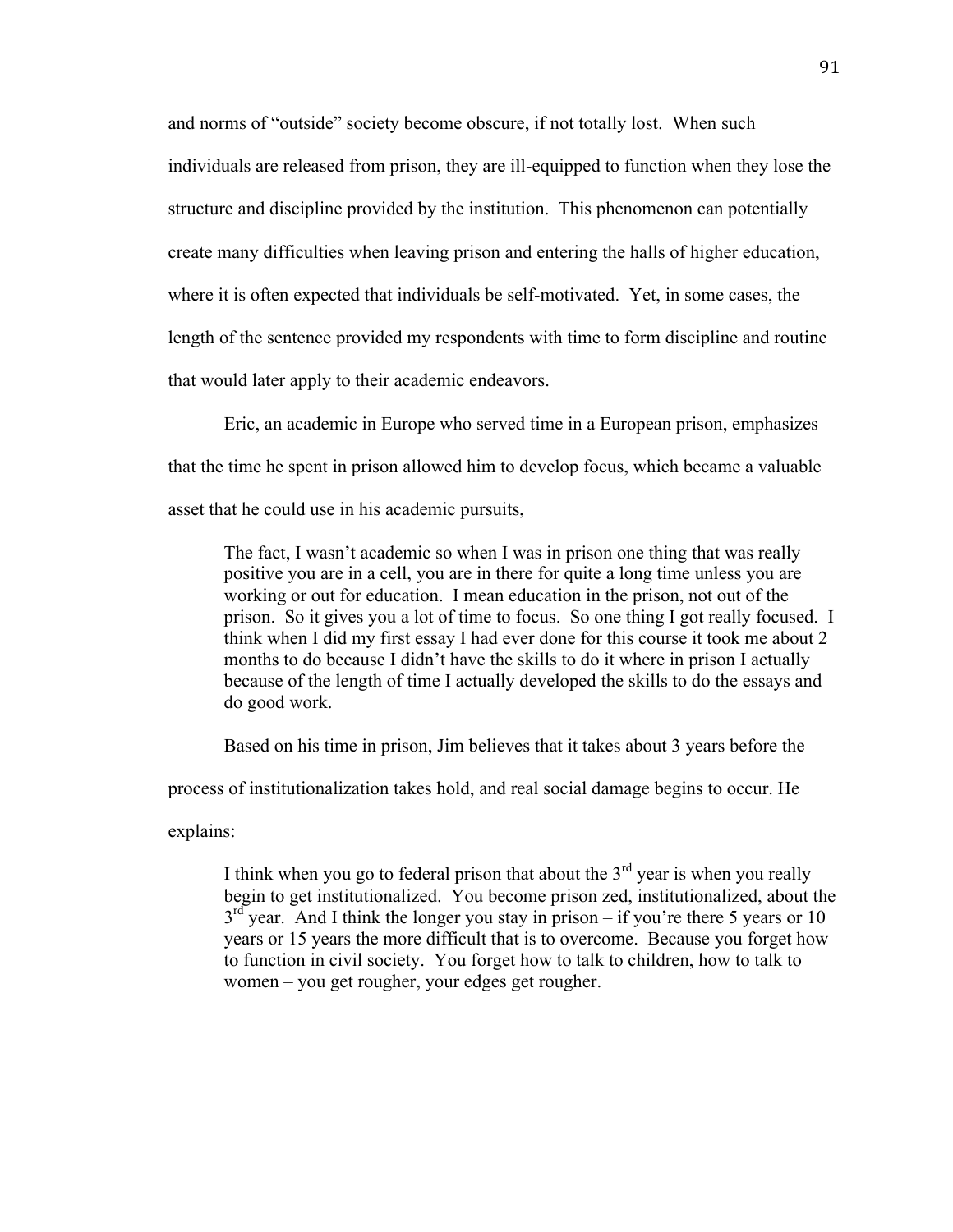Serving a relatively short sentence, within a sample in which the sentences ranged from 9 months to 20 years, Greg explains that while his sentence was somewhat short, it was still long enough to affect him in a profound manner,

it was short enough that, it was long enough that I got the experience of being incarcerated. It really brought home the gravity of the experience, right, the magnitude of it. But the seriousness of it but also short enough that it didn't do as much damage to me psychologically probably, the process of institutionalization or post-traumatic stress syndrome that some inmates can get. I think partially it starts; you are forever changed by it. You're always different; the whole world looks different to you, so different after you get out. -Greg

## TYPE OF CRIME HAS HEAVY EFFECT ON EDUCATIONAL JOURNEY

Within this sample, there was considerable variance in the educational journey based on the type of crime for which the participant was convicted. The most common charges were drug related, but the sample also included white-collar, violent, and sexual offenders. The high incidence of drug crimes is not surprising considering that much research demonstrates that the war on drugs was behind a large proportion of the American imprisonment binge (Grey 2001). Within this study, the type of crime that participants spoke of as being the most stigmatized was sexual offences, while the least stigmatized crimes were drug crimes and white-collar crimes, with violent and street crimes residing in the middle.

Jim, a drug offender, points out that he did not undergo as much stigma as many other formerly incarcerated academics because of his drug offence, yet he pointed out that some faculty at his institution still stigmatized him due to his past actions,

I didn't suffer as much because it was *just pot*, but there are people that have had this experience both as a grad student and as a professor, some faculty who just never, were always cold to me, always distant.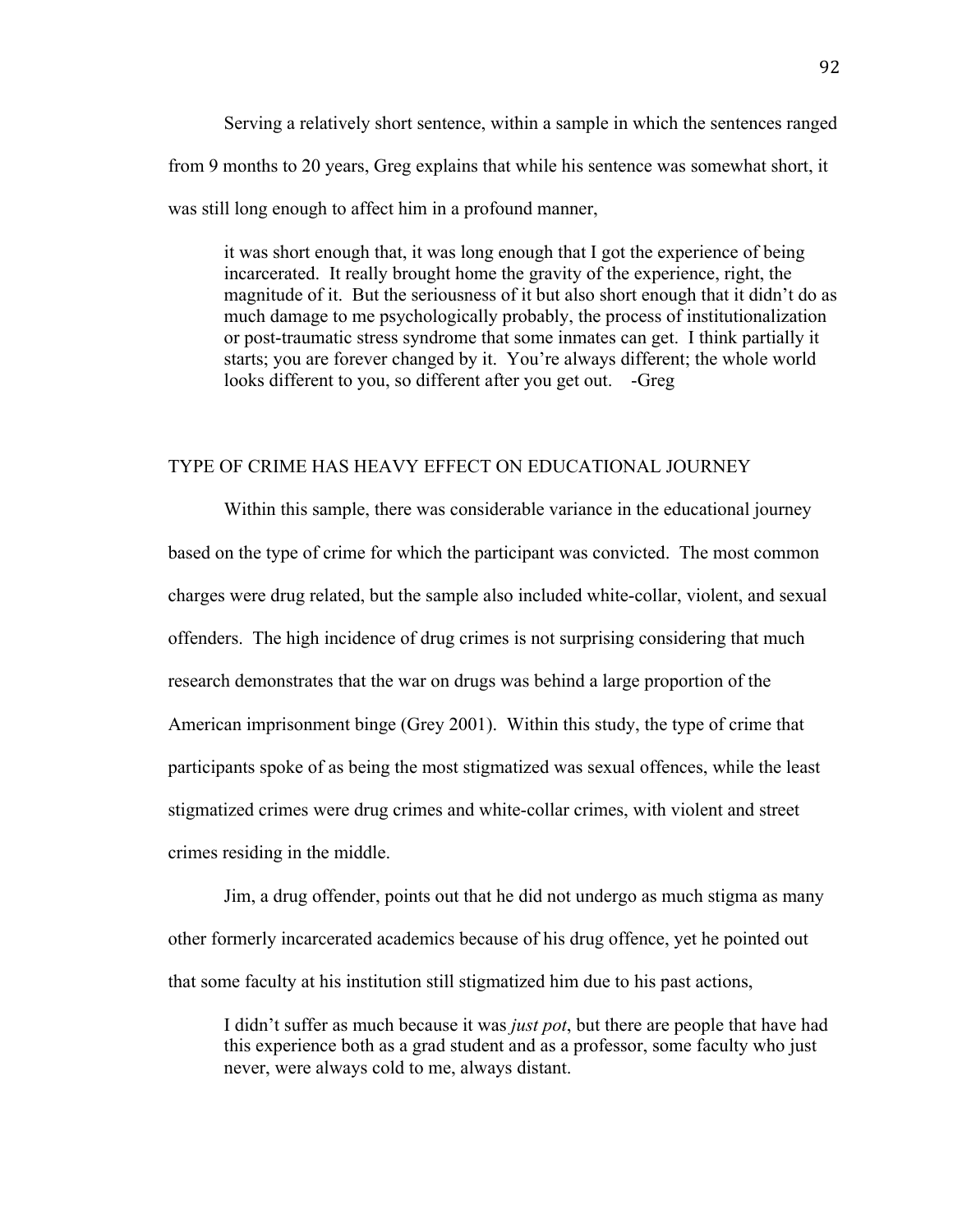Martin, who was convicted of a violent offence several decades ago (with no subsequent convictions of any kind), attained his PhD and works as a criminology lecturer at several academic institutions. Yet, he explains that he has great difficulty finding a tenure track academic position due to the powerful stigma associated with the violent crime he was convicted of. Martin explains:

But because it is a violent offense and even though most understand that violent offenders don't reoffend it does make a difference. I think just the idea of someone who has a homicide conviction on faculty is really hairy thing. I mean I get tons of support and I can get all the adjunct work I want, I turn adjunct work away. But there is only so much I can do. I teach the equivalent of a full time load plus I have a full time job plus I have a family.

### *Stigma Summary*

In summary, formerly incarcerated academics encounter social stigma in many formats, sometimes quite overtly, and sometimes stigma can be subtle and barely perceivable. The respondents in this study presented experiences with stigma through resistance met in academia, sentence length's effect on their post-incarceration ability to function in society, and the their type of conviction, as some convictions are perceived more negatively than others. The driving idea is that the attachment of a stigma by society (in the case of the participants' colleagues, some of the most highly educated people within society) denotes the perception of a spoiled identity, a permanent negative mark. Yet, many of the participants in this research have maintained disciplined crime free lifestyles for decades, have produced top-notch research, mentor future colleagues, and are involved in social justice work. Many participants have expressed much frustration in regards to the continuing social disapproval that they encounter. This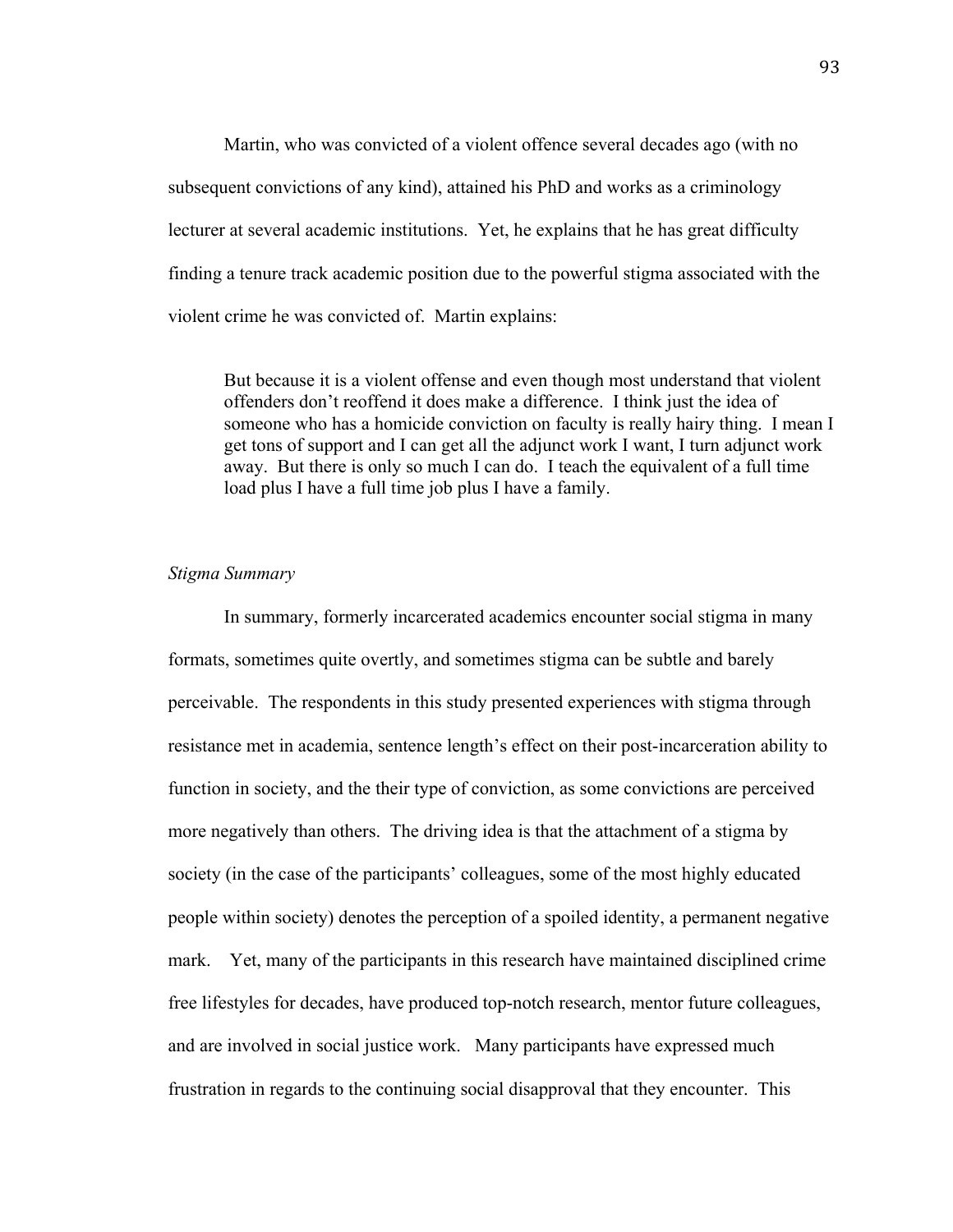would seem to indicate that society believes that their punishment is still not over and creates a situation in which consequences continue for actions that were often committed decades ago.

### **Insider Perspective for CC**

One of the driving themes within this research is the power of the insider perspective (Baca Zinn 1979). This emphasizes that formerly incarcerated academics who work within criminal justice and criminology fields bring a unique insight into their disciplines (Ross et al. 2010). The voices of convicts and ex-convicts are often not recognized in the academic study of crime. Such voices and insight can illuminate issues that would otherwise go unnoticed by researchers and academics who have not had exposure to prison and post-prison situations. The actual internal functions of correctional institutions, and social interactions and networks that exist for convicts during and after incarceration are difficult subjects to access. An insider perspective provides a rare glimpse into such topics.

Participants emphasized several broad themes when discussing their insider perspective, all of these participants being either closely or loosely affiliated with the Convict Criminology (CC) group. This is a gathering of formerly incarcerated academics, as discussed in chapter 1, who work within the disciplines of criminology and criminal justice, focusing on critical and reform centered criminological scholarship. This group works to promote the voices of convicts and ex-convicts within the fields of criminology and criminal justice.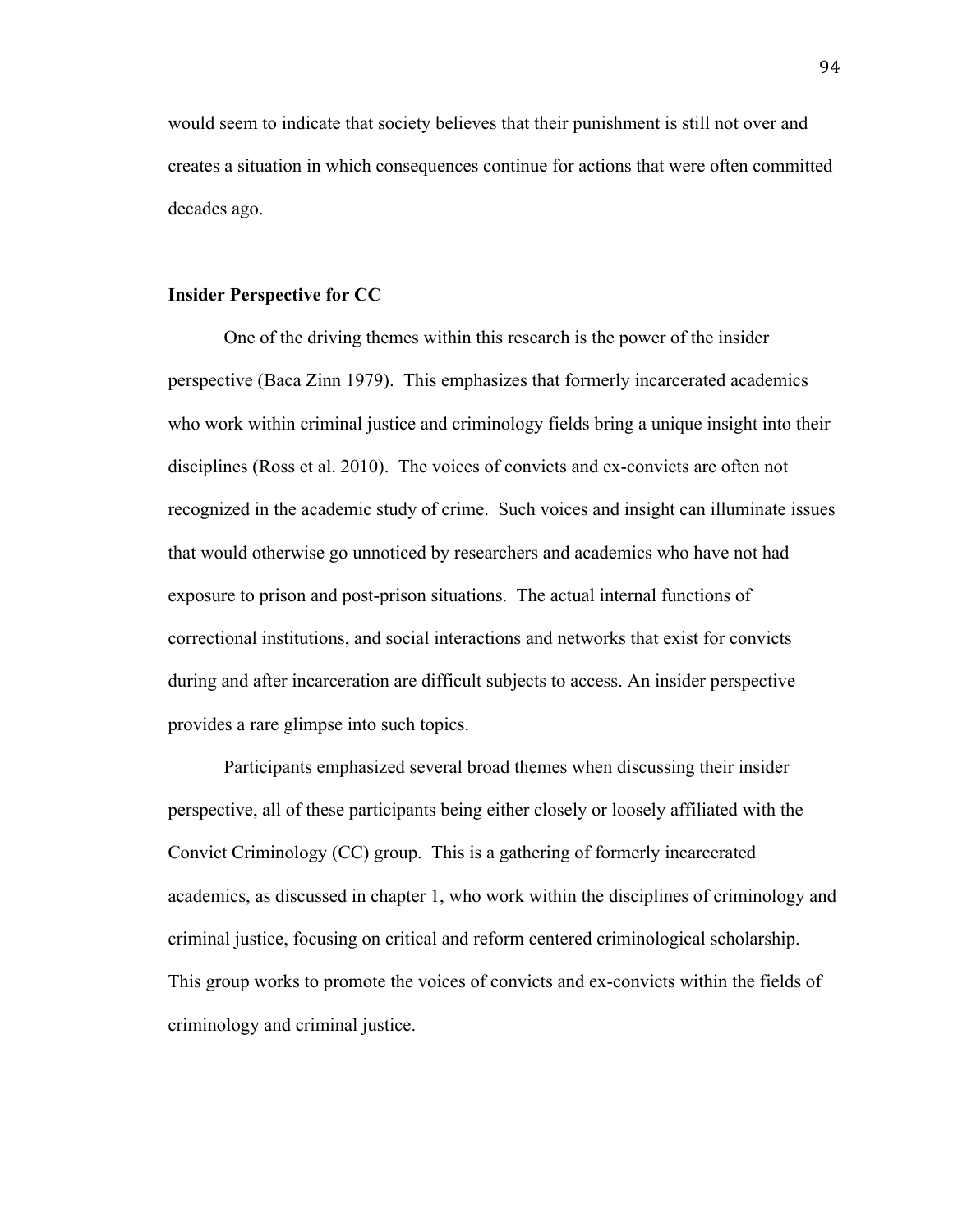My respondent themes centered on how the insider perspective and the academy interact, how participants interpret the meanings of prison after the passage of time after being released for many years, and/or taking part in higher education, and the idea that prison and the process of higher education have been a steady progression to clearer understandings of the issues surrounding criminal justice and corrections with CC functioning as a guiding force.

| <b>Subthemes</b>                                                |
|-----------------------------------------------------------------|
| Balance of Insider/Outsider                                     |
| Perspective<br>Hidden issues only insiders can see<br>$\bullet$ |
|                                                                 |
| Convict Criminology as a guide                                  |
|                                                                 |

#### INSIDER PERSPECTIVE AND THE ACADEMY

## (LACK OF INSIDE VISION IN ACADEMIA)

An issue that many participants alluded to was that academics do not recognize the hidden issues that exist within prisons, issues that only an inmate could see. Macon explains that the discipline of criminology defines convict identity and culture according to a universal application of research that is outdated, lacks depth, and is inaccurate. Convicts are portrayed within research and media as conniving, operating according to a strict convict code, lacking individual personalities, and existing without compunction. Macon emphasizes that this commonly accepted idea about convict culture harming millions of convicts create social distortions and inaccuracies in regard to their personalities. He explains that they are just people, just like anyone else: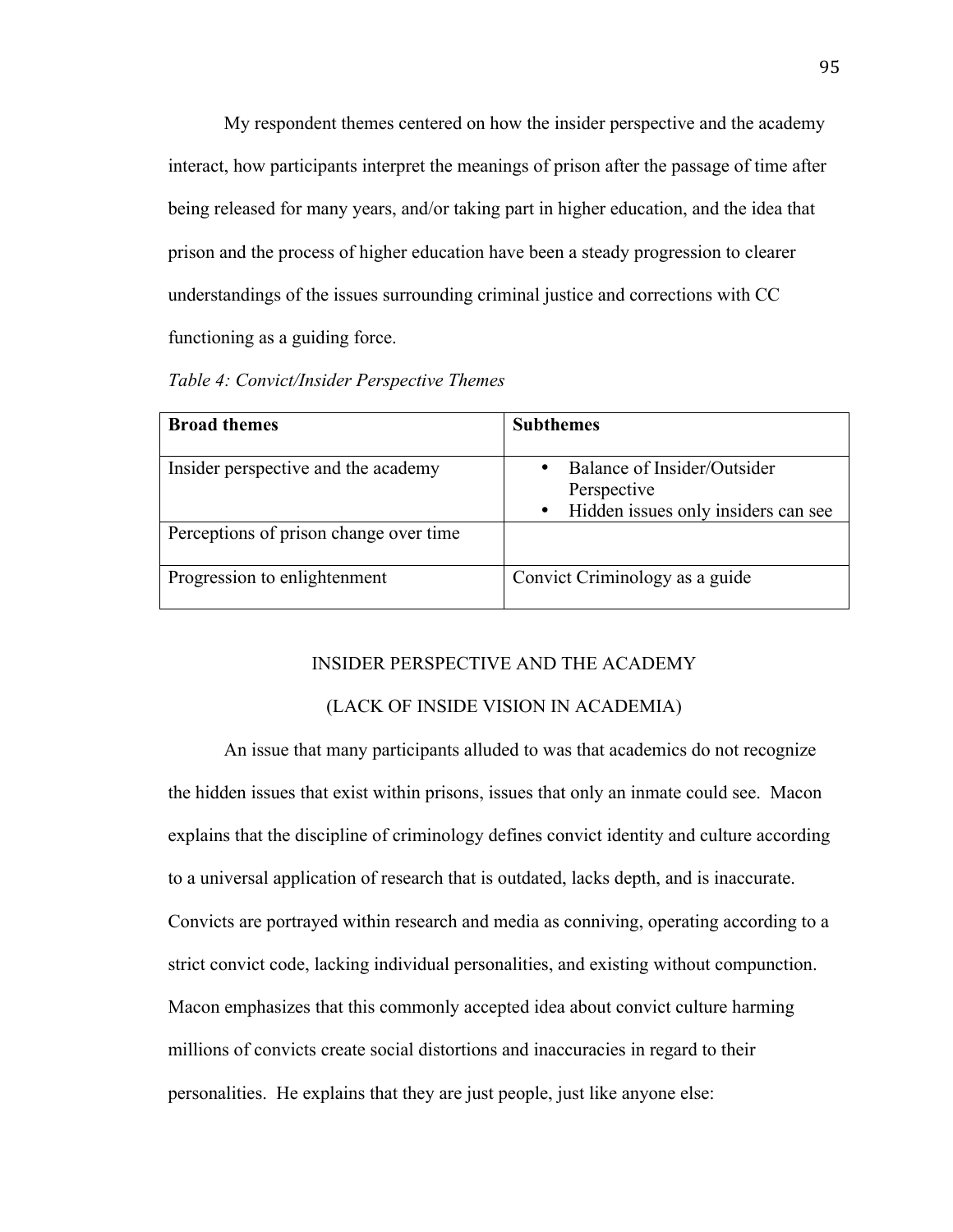It is a fundamental question in prison that everyone deals w/ that no outside researchers recognize cause they don't see the backstage activity that goes on and the discussions that happen off the yard, or in the privacy of cells in the middle of the night, you sit around talking. –Macon

Andrew, a formerly incarcerated criminology professor, points out the value of his insider

perspective, as it allows him to explain concepts to students using real life examples,

So as far as connecting things to real life that's one of the big ways that I teach and small groups and really having a good idea of my students and being able to let them know that their story is important in their learning process. Again because we are relational creatures, associative. That's how we understand. – Andrew

Jim expands on the discussion of issue of professors within criminology who attempt to understand and conduct research focused on crime, prisons, and justice without possessing any real life insight into the topic. Some criminological scholars understand that they do not have all of the answers to criminal justice issues yet really want to improve society and help people, and consequently appreciate the unique knowledge and experience that can be lent to scholarship through the real life insights of formerly incarcerated academics. Thus, such scholars of crime often affiliate with the Convict Criminology discipline.

But the people I appreciate the most are those that understand how little they know about the subjects they study. They're smart enough to know how little they know. And that's why they hang out w/ us. Particularly those people who, but the ones that really bother me the most are these arrogant academics who they could just as well be professors of finance or accounting or history or something.

Certain academics are arrogant and believe they are undisputed experts on a subject without even attempting to understand their topics through alternate worldviews. Jim explains that such scholars could have essentially been professors of history or finance yet just randomly chose criminology on a whim, more or less for something to do with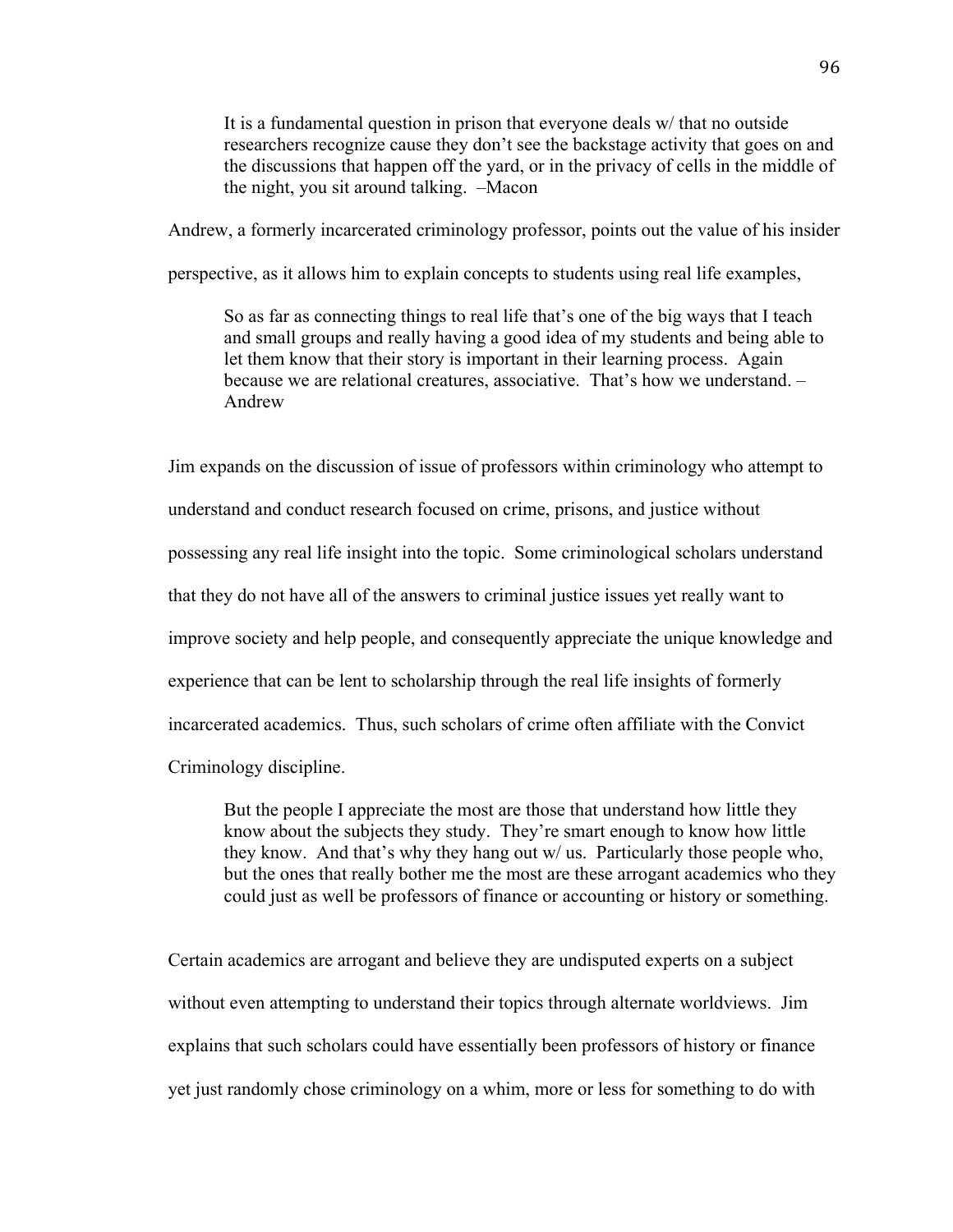their time. Yet, these are the people who define criminological research/definitions and criminal justice policy.

## *Balance of insider/outsider perspective*

When discussing how he implements his carceral experiences into his course instruction, Macon explains that he never attempts to present his experiences as fact or research, but only anecdotal experiences. His primary teaching goal is to present rigorous academic research, yet if appropriate, his life experience can be used to more clearly demonstrate a concept or theoretical premise.

"So from the inside there is a lot of nuances to law and policies that aren't in the books, aren't studied because typical academic has no idea that these issues exist."

In some cases, participants pointed out that other academics and/or students do not understand the importance or usefulness of the insider perspective. Andrew, a criminology professor, discusses the use of his prison experiences to inform his classroom instruction, summing it up in a few simple words:

Yes, but hard to get others to see the power of this.

Andrew felt that such experiences were not respected as important by his academic colleagues and often dismissed as unimportant in the larger academic/research picture.

#### PERCEPTIONS OF PRISON CHANGED OVER TIME?

As criminological academics, many participants pointed out that their perceptions of prison had changed over time after surviving the difficulties and hardships of prison, returning to society, and then often working for years on graduate degrees and attaining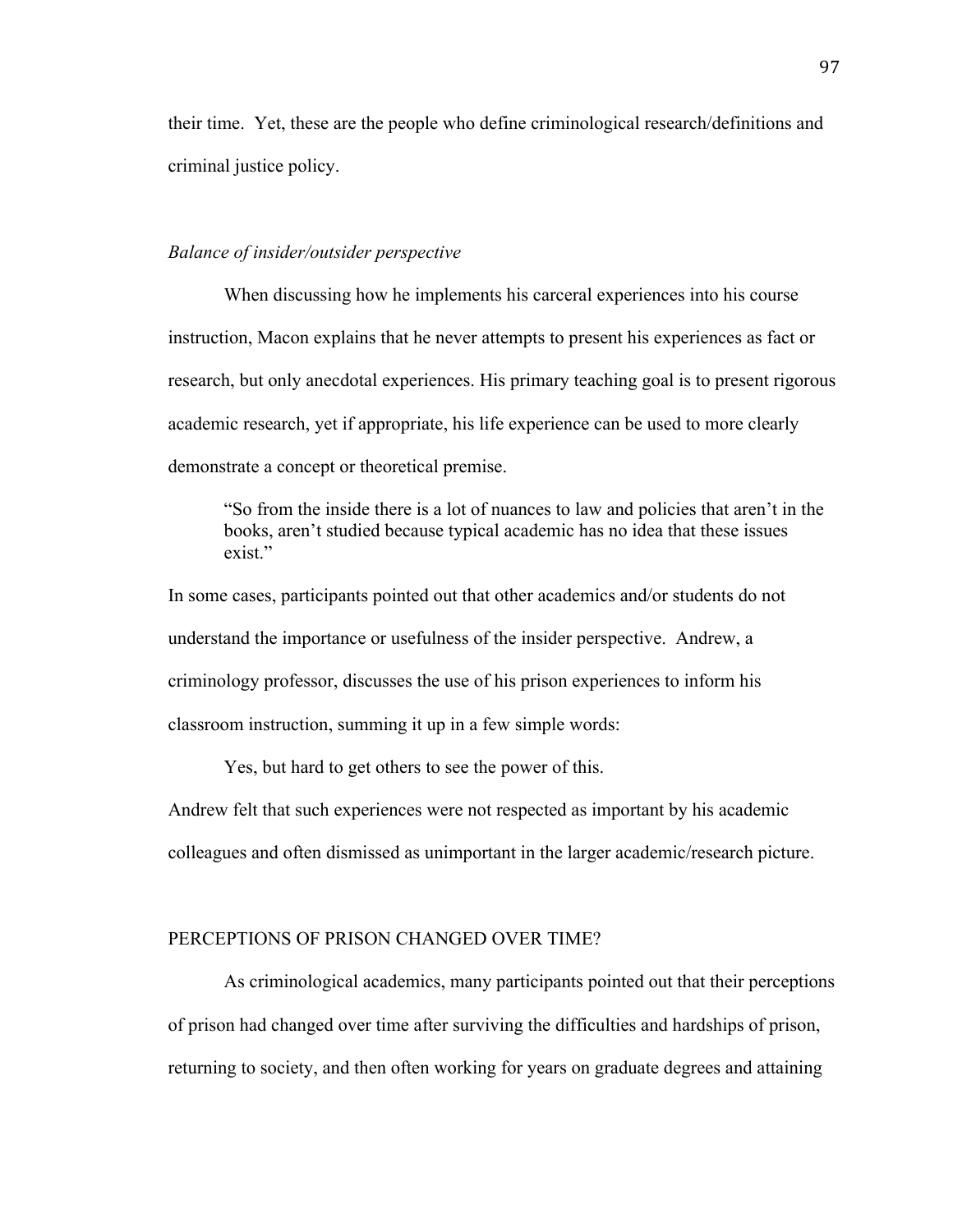academic posts. Some changes in their perceptions occurred due to the passage of time, while other changes in prison perception occurred due to increased access to often critical scholarly research that helped the participants form new ideas or provide a foundation or model that framed many previously held thoughts and experiences. Some participants expressed that their past perceptions of prison have been significantly altered or restructured over time. Others argued that their views were unchanged, often expressing that they still felt very negatively about prison and its effects on the people confined there.

Among the participants who expressed that their views of prison had changed over time, Jim explained that while he was in prison he hated the correctional officers because he felt that they mistreated and abused fellow prisoners. He now explains that not all guards did this, and because of research experiences in which he has met with and worked with guards, he recognizes that, "they are just people too." Jim pointed out that he now sees prison as having an equalizing effect on people, equating it to pure communism,

"The interesting thing about prison is it's like pure Communism. We've descended into this where there's we all wear the same clothes, we all have the same schedule, we all there's no money. The material differentials are so little and we're all demented and humiliated by imprisonment. It's you learn humility and patience in prison – waiting for them to let you out." -Jim

Jim also uses Solzhenitsyn's (1973) writings on the Stalin era Russian Prison Gulag to explain how he now visualizes his prison journey,

"But you ascend, you descend into prison and while you're there you think about the mistakes you've made and eventually you ascend, you rise." –Jim

Aaron, a formerly incarcerated undergraduate student in criminal justice with aspirations

of graduate school, felt that he now views prison as an overall positive experience,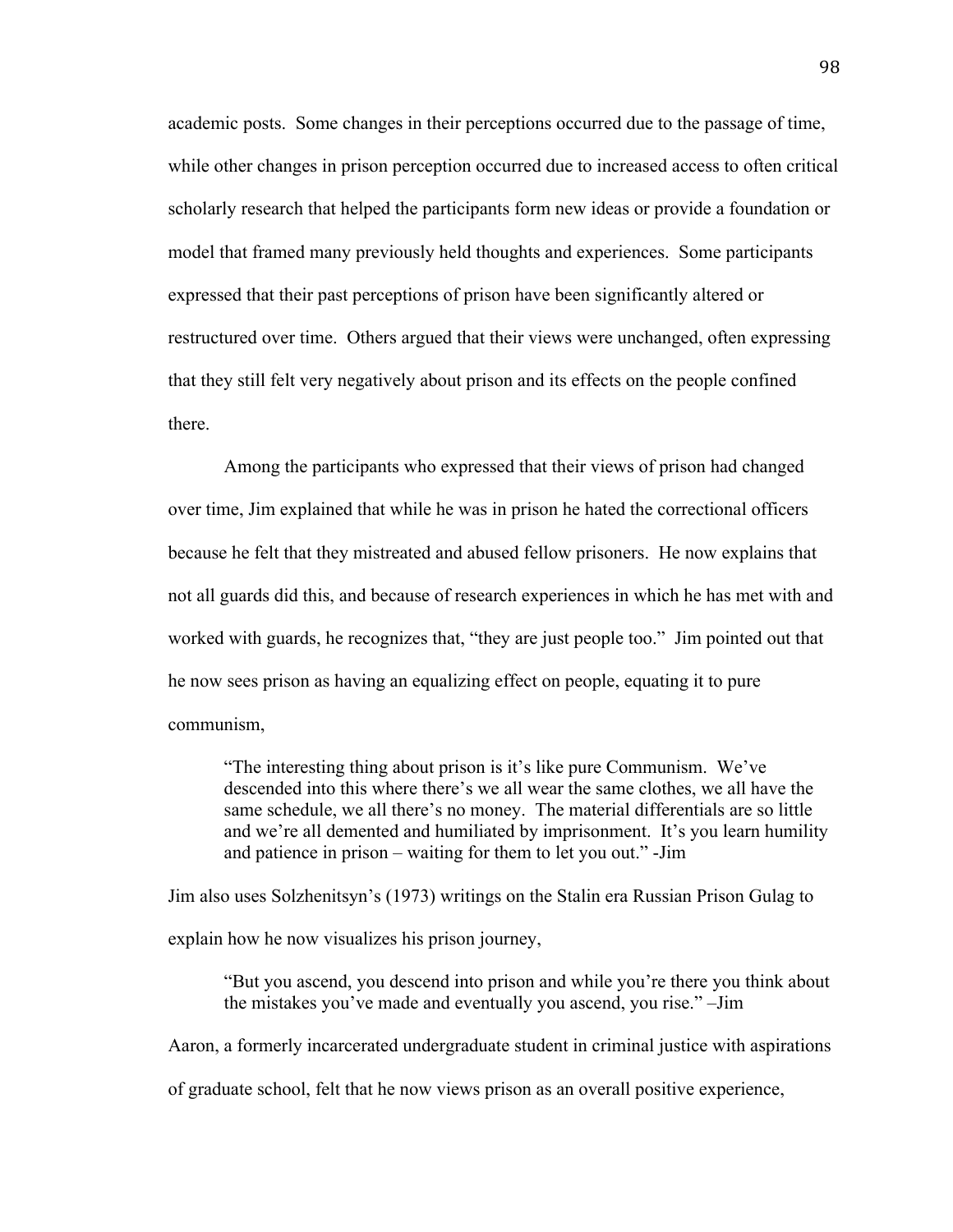"weirdly enough my perception of  $-1$  keep looking back at my prison experiences as a kind of positive experience. Weirdly, I think people only tend to remember the good times. So I seem to remember it in a positive light, regarding the education. I can use it to my advantage."

When discussing how his perceptions of prison had changed over time, Macon's focus

was on academia, explaining that he has lost much respect for many researchers in

academia. Macon points out that:

"no, actually my respect for researchers in academia has been dramatically diminished by their lack of perception and understanding." -Macon

Andrew's views of prison did not change over time as he explains,

"No, I always thought that it was a waste of talent and still do. Too many people who should not be there are sentenced to long sentences." -Andrew

#### PROGRESSION TO ENLIGHTENMENT

As noted, many participants presented the idea that prison and the process of higher education have been a steady progression to clearer understandings of the issues surrounding criminal justice and corrections. Many members of the convict criminology group within this sample gradually learned how to frame the realities/problems of prisons through their studies in higher education. Such participants learned about realities of inequalities while locked up, that the system is not "fair and balanced," then learned how to formally express such ideas through advanced education and their own scholarship.

Many participants pointed out that their pre-prison lifestyles often interfered with their making positive life choices and delayed educational attainment and academic accomplishments. Yet, when confined to prison, such individuals explained that they had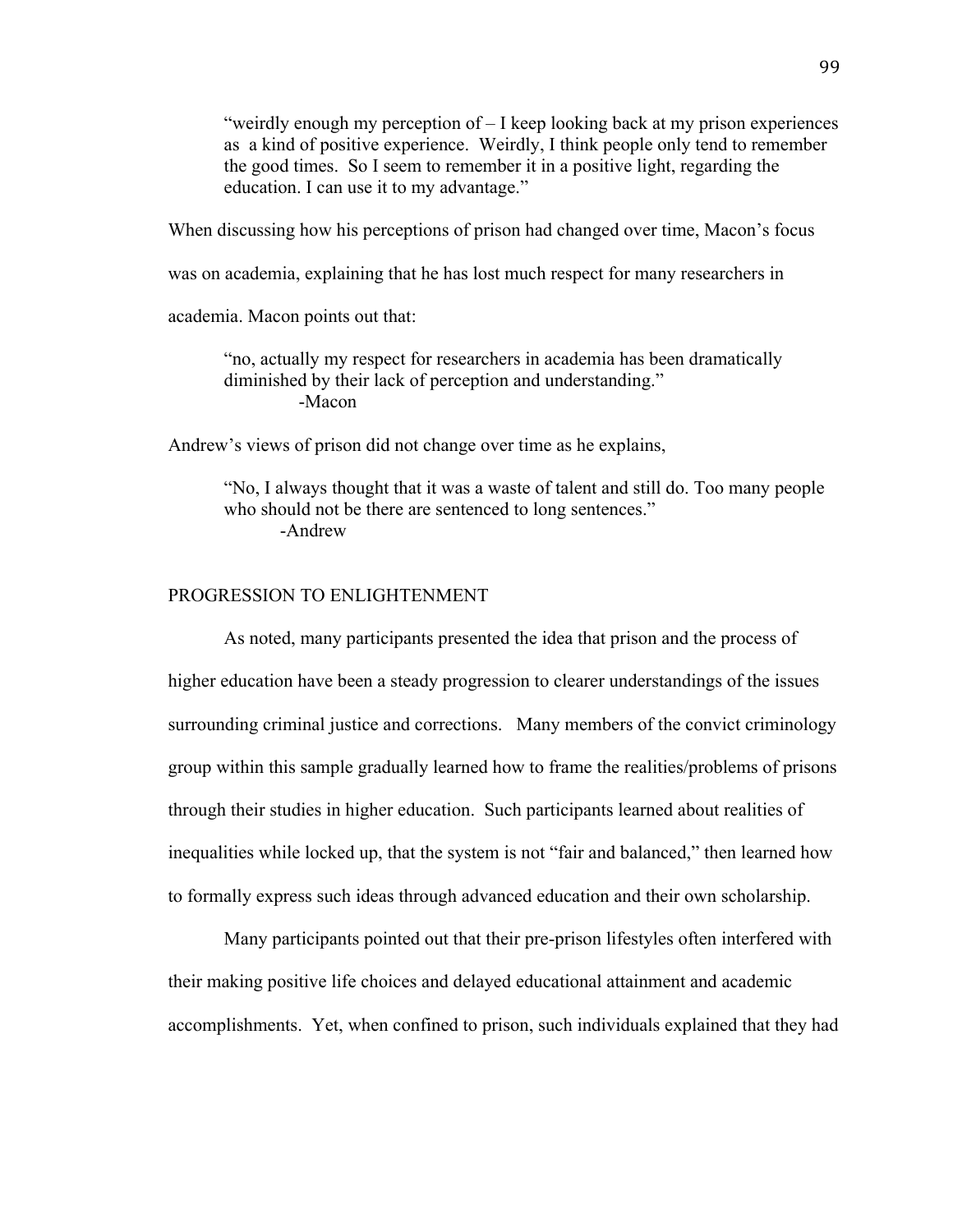time to grow as individuals, taking part in book discussion groups, volunteering, having intellectual conversations, and taking correspondence courses for instance. Greg explains:

"I would have continued to do the same dumb shit. You know how you get caught up in life, life is like getting thrown in the middle of a huge river, like this irresistible force and it just pulls you along often times. Pretty soon 6 years, 9, 10, 20 years have gone by, you've done nothing right? So that put that stop in my life, gave me the time to restructure. Gave me time to read. You almost, you live kind of a monastic lifestyle in prison. You have time to sit, time to think. You have lots of time for quiet reflection, time for reading, time for thinking and that for a person like me that thinks really fast has kind of issues w/ slowing my life down or forming, creating adhering to discipline any discipline at all. That was the make or break point for me. If I hadn't had that experience I would have never formed discipline, I would have never stopped and I would have never had time for introspection at all. You would be working, you would be doing things, trying to fight through your life and so on. So that's the part that changed or how I see it." –Greg

Patrick, a formerly incarcerated upper level criminal justice graduate student who

received his academic/post-secondary education post-incarceration, explains the value of

his education. Earlier in life, in prison as a jailhouse lawyer, and before prison, he had

difficulty perceiving racial bias and just thought that minority inmates were just over

exaggerating or making up the biased/discriminatory treatment they experienced with

prisons and the criminal justice system. Yet, through many years of critical study within

academia after prison, Patrick explains,

…I would argue that through educational enlightenment I'm starting to, I've begun to understand that a lot of these dudes are telling me the truth. And they were fucked by the system, and the system did railroad them. -Patrick

# *Convict Criminology as a Guide*

Successfully navigating through higher education, including graduate school, can be a difficult process that often requires specialized and/or specific knowledge. Many CC participants perceived the group as functioning as an academic guide or an advisory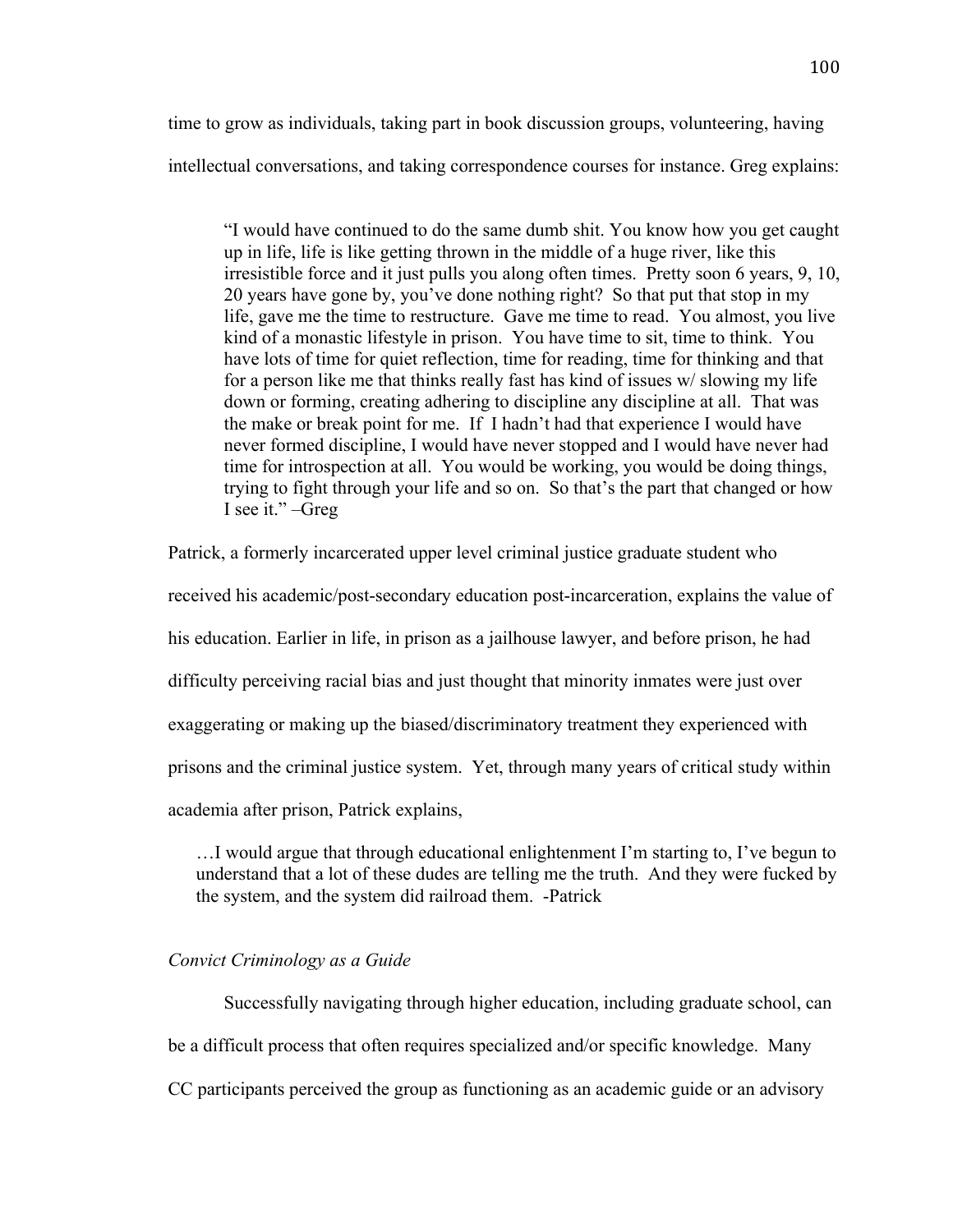role. The CC group has members who are quite active and function as central actors, organizing sessions at conferences, and mentoring new members, while some members assume a more peripheral role. The central members often work with newcomers to the group, offering advice on how to apply for graduate schools, assisting with publishing articles, writing letters of recommendation, helping members attain faculty positions, and giving general career advice.

Andrew pointed out that without the encouragement of the CC group, he would have given up:

"The group motivated me to finish my Ph.D and it took 7 years as they mentored me. I wanted to give up many times." –Andrew

Some participants pointed out that potential that the CC group had to help them.

"…if I get the opportunity to have this essay revised and made good enough to be published then hell yah, that's going to make a huge difference to my career."

When discussing the influence that the CC group had upon him, Greg explains:

"it provided me w/ guidance when I was initially applying for graduate schools and then gave me advice on how to navigate through the system."

Through the discussion of Convict Criminology as a guide, explained in the quote above,

Greg also reiterates the power of the mentorship theme. Without the process of

mentorship, many ex-convicts fall through the cracks in school, and/or fall victim to anti-

mentoring from authority figures and friends/family who do not value the importance of

higher education.

#### *Convict Criminology Insider Perspective Summary*

Many participants spoke to the unique perspective that being formerly

incarcerated brings to the disciplines of criminology and criminal justice, as professors,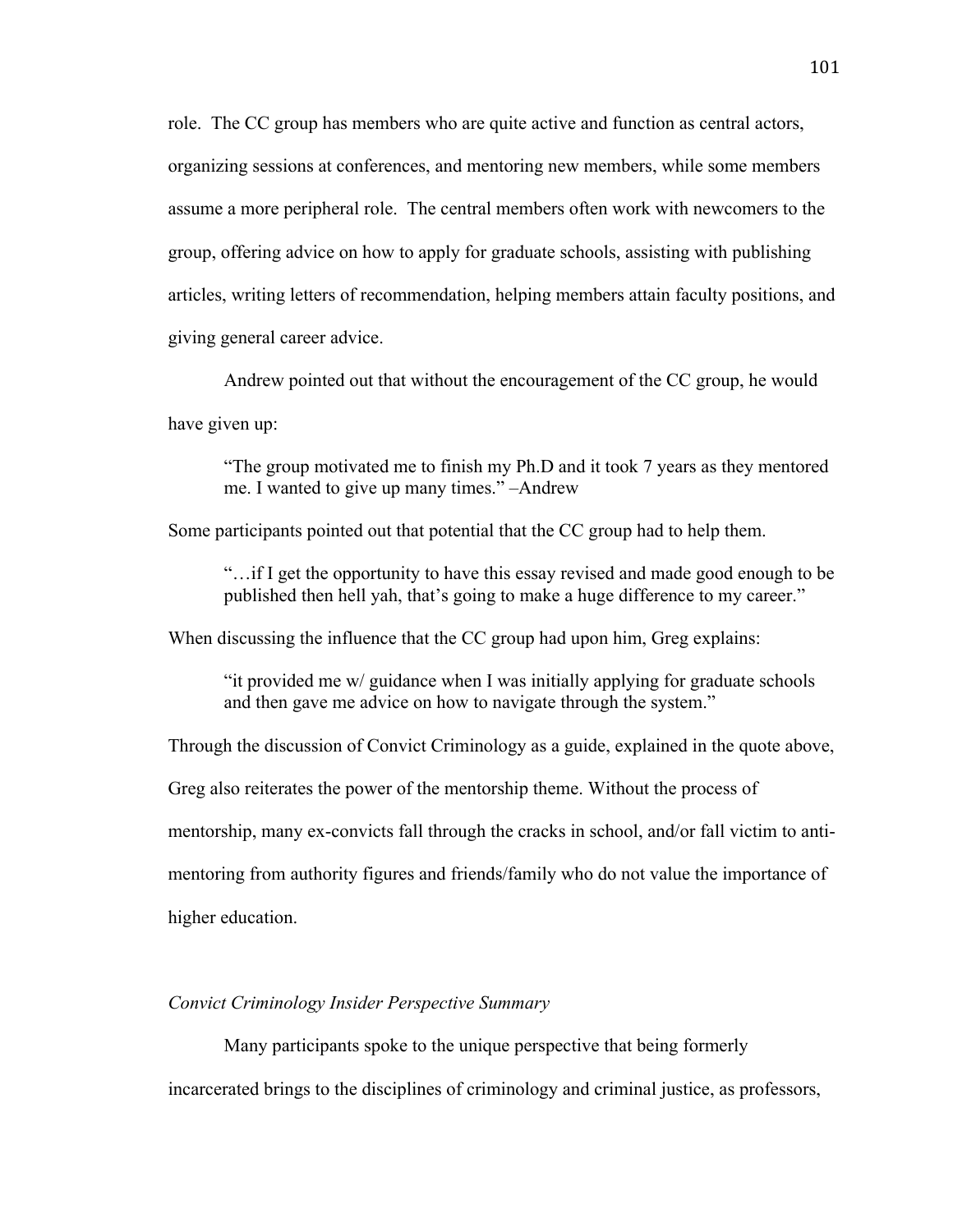teaching assistants, and students. Instructors could provide real life examples informed by academic rigor, of situations relevant to their course instruction, and students had more in-depth understandings of concepts being presented in their courses. Ex-convict professors, such as Roger *(pseudonym),* who is open about his prison background, explained that there were high levels of student interest in their courses,

I'm the prison guy and I have large classes that fill each semester.

Roger starts his courses by asking his students this question:

I start out the first thing I write on the board is 03439-090…and try to figure out what that is.

The number is his federal prison number, a number that is assigned to every federal inmate upon being processed into the system. Incarcerated people must identify themselves by their name and number during daily role call. Roger can access his inside experiences of the federal criminal justice system to assist in explaining concepts to students, yet he was very careful to say that his anecdotal real life exposure to incarceration was not presented as fact, stating:

All I do is work in facts. Straight from literature, straight from justice statistics, straight from the experts on whatever particular facts we are talking about and I tell them right up, my opinion means nothing, you need to look at the reality of the criminal justice system.

Participants reported varying effects in regards to the passage of time after release from prison and their current perceptions of prison. It must be noted that there was a great deal of variance in participants' life experiences. Some participants had been out of prison for decades while some individuals have only been out for a few months, with some participants working as full professors, and some participants still enrolled in undergraduate coursework. Participants within this sample that had been out of prison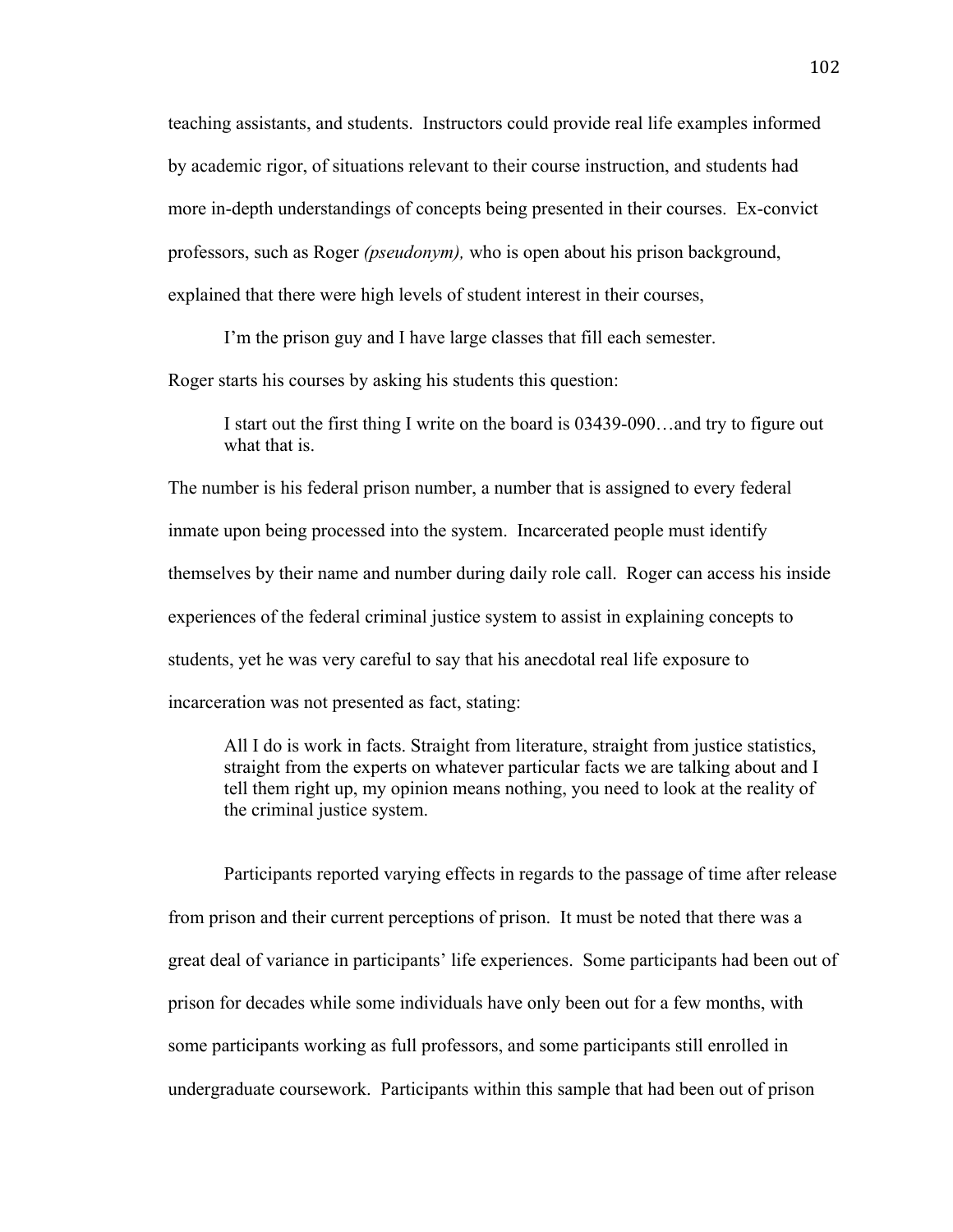the longest and attained more education had developed more clear understandings of their perceptions of prison and how their prison experiences affected them, while participants whom had been released relatively recently expressed many mixed and confused feelings about prison. Yet, many were often painfully aware that *something* about the experience was not *right.*

Many CC participants pointed out that the group functioned as a makeshift network of academic advisors who helped them navigate through higher education, from the undergraduate level to receiving their PhDs, and eventually faculty positions. Yet, it must be noted, that certain members of the group took a more active role in this process than others, while other more peripheral members, who took a more passive role, would offer assistance if asked.

#### **Summary**

Within this chapter, the overall unifying theme is that stigma was generally overcome for these respondents, except for the most stigmatized offenses (*sexual offenses*). Of the 12 participants from the sample of 30 (have all been incarcerated for felony convictions) who have attained their PhDs, 10 of them have found tenure track faculty positions or prestigious research positions. Of the remaining two respondents, one teaches as a non-tenure track college instructor, and the final member has had difficulty securing employment due to the stigmatized nature of the crime involved.

Educational experiences vary widely within this sample, with some participants employed as full professors and the remaining participants working in various stages of undergraduate and graduate school, from beginning their Bachelor's degrees to writing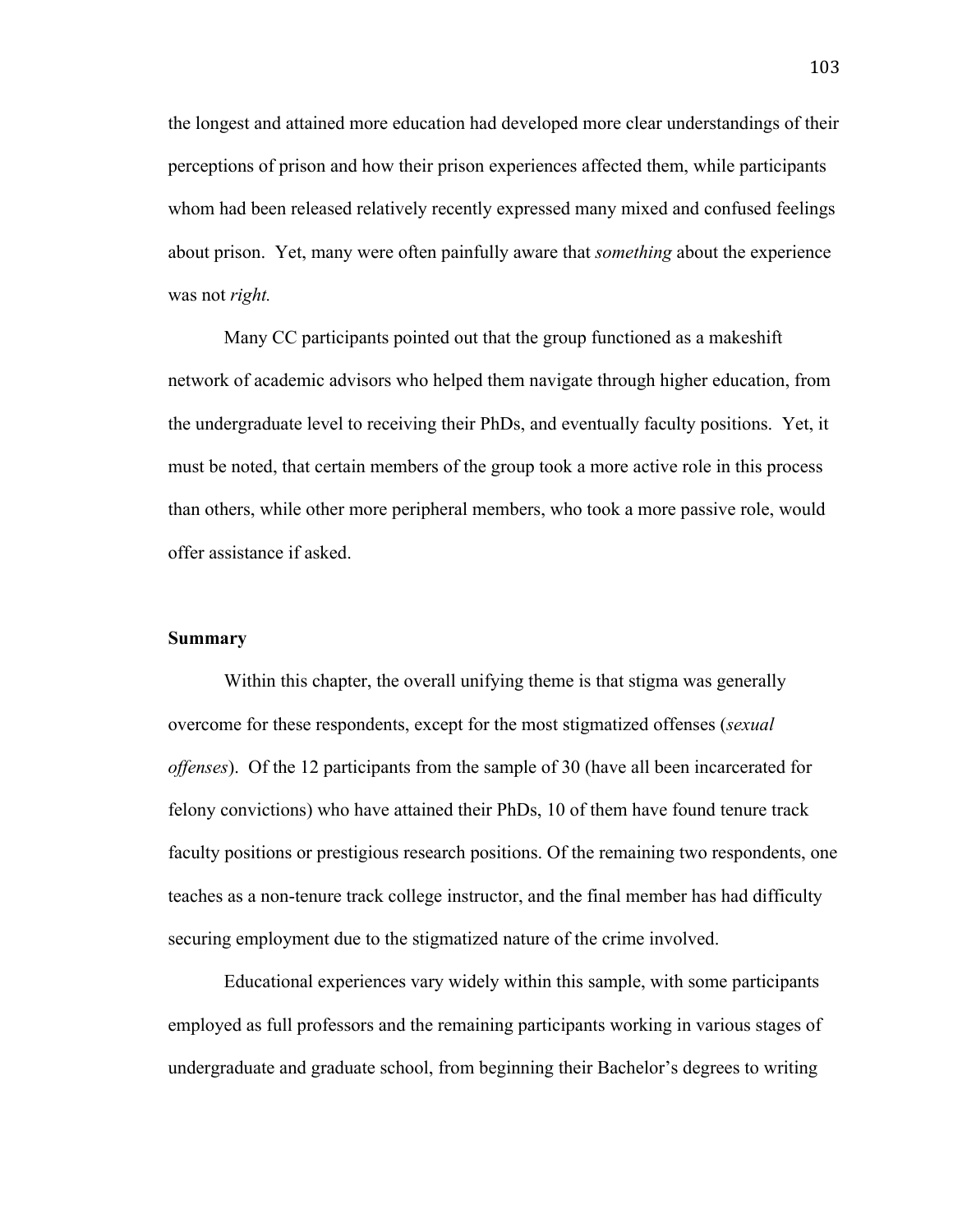their dissertations. Consequently, there is a wide range of educational pathways. Of the participants still in various stages of the educational process in this sample, most are attempting to attain doctorates in social science/criminology/criminal related fields. The exceptions are studying in counseling, media studies, business administration, and drug/alcohol counseling.

Many participants emphasized that the process of incarceration and subsequent involvement in higher education and academia is perceived as a gradual path to understanding social justice concepts surrounding corrections and criminology. Some participants describe holding initial beliefs in the integrity of the criminal justice system prior to incarceration and gaining academic experience. Yet, their journey through prison and subsequent formal education presented them with critical questions in regard to the U.S. system of justice and corrections as fair and balanced. Through experiencing incarceration, convicts were faced with the harsh realities of prison life, heard stories from other inmates, and observed inequalities first hand. Their observations included vast discrepancies in sentence length between fellow inmates based on race and class, non-violent, virtually harmless people locked up for years for non-violent first time drug offences, and prisons that were overcrowded and lacking in quality educational and counseling programs. According to many participants, post-incarceration formal education provided them with the ability to critically analyze the problematic issues that they encountered in prison. Through formal academic training in sociology and criminal justice, participants were able to conceptualize their ideas and formulate instructional techniques to demonstrate that inequalities and social problems exist within corrections and the criminal justice system. The respondents, being comprised primarily of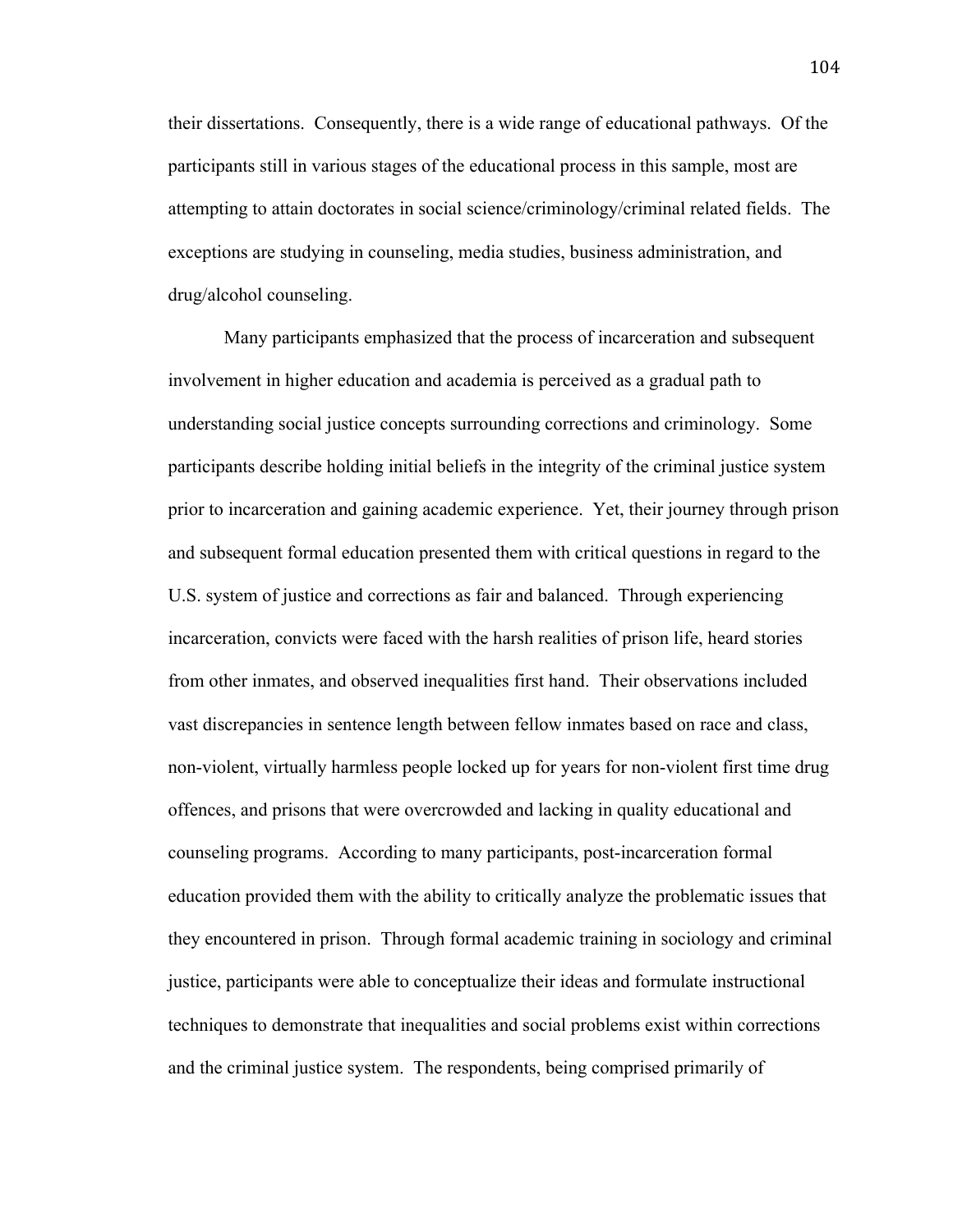academics/researchers, used scientific rigor aided by personal insight when deemed necessary, and thus constructed more comprehensive solutions to the criminological social problems they were focusing on.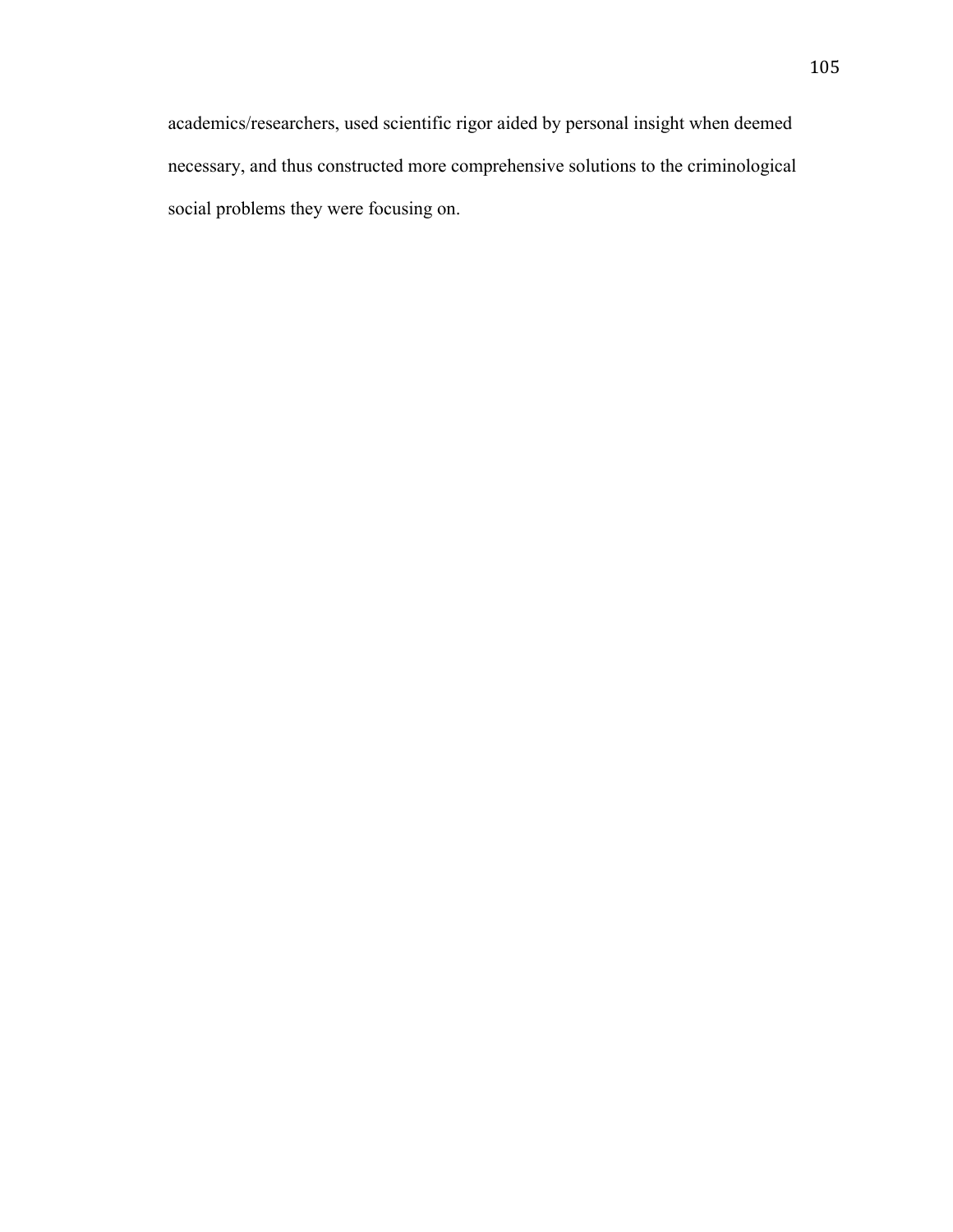#### **Chapter 6**

# FLIPPING IT UPSIDE DOWN

"And most of them know, there's no turning back."  $\sim$ *Jim* 

### **Introduction**

The previous chapter examined the academic journeys of 30 formerly incarcerated people through their participation in in-depth semi-structured interviews. Study respondents presented many topics including overcoming societal bias against exconvicts, how their time within the criminal justice system affected their research, classroom participation, and instructional styles, and how academic education had altered or not altered their perceptions of incarceration. Yet, within this chapter, a subsample is selected from the previous chapter's participants, and a more nuanced perspective is presented in the form of the qualitative life history.

Within this in-depth discussion of the arduous pathway from prison to academia and professional positions, a myriad of experiences are examined. Each of the three participants experienced the pathway from prison to academia quite differently. Each participant served time for a different type of crime, including a violent crime, a drug crime, and a white collar crime. Each participant's crime is perceived differently in regard to public perception, with some crimes being considered harmless and others dangerous and/or risky. Such discrepancies in public perception create differing levels of social stigma as described by the participants. Yet, much emphasis was placed on the motivating force of the prison experience, and a burning desire to right the social injustices that were experienced and/or observed while incarcerated. Respondents were chosen because they represented dominant themes within the course of the study, with an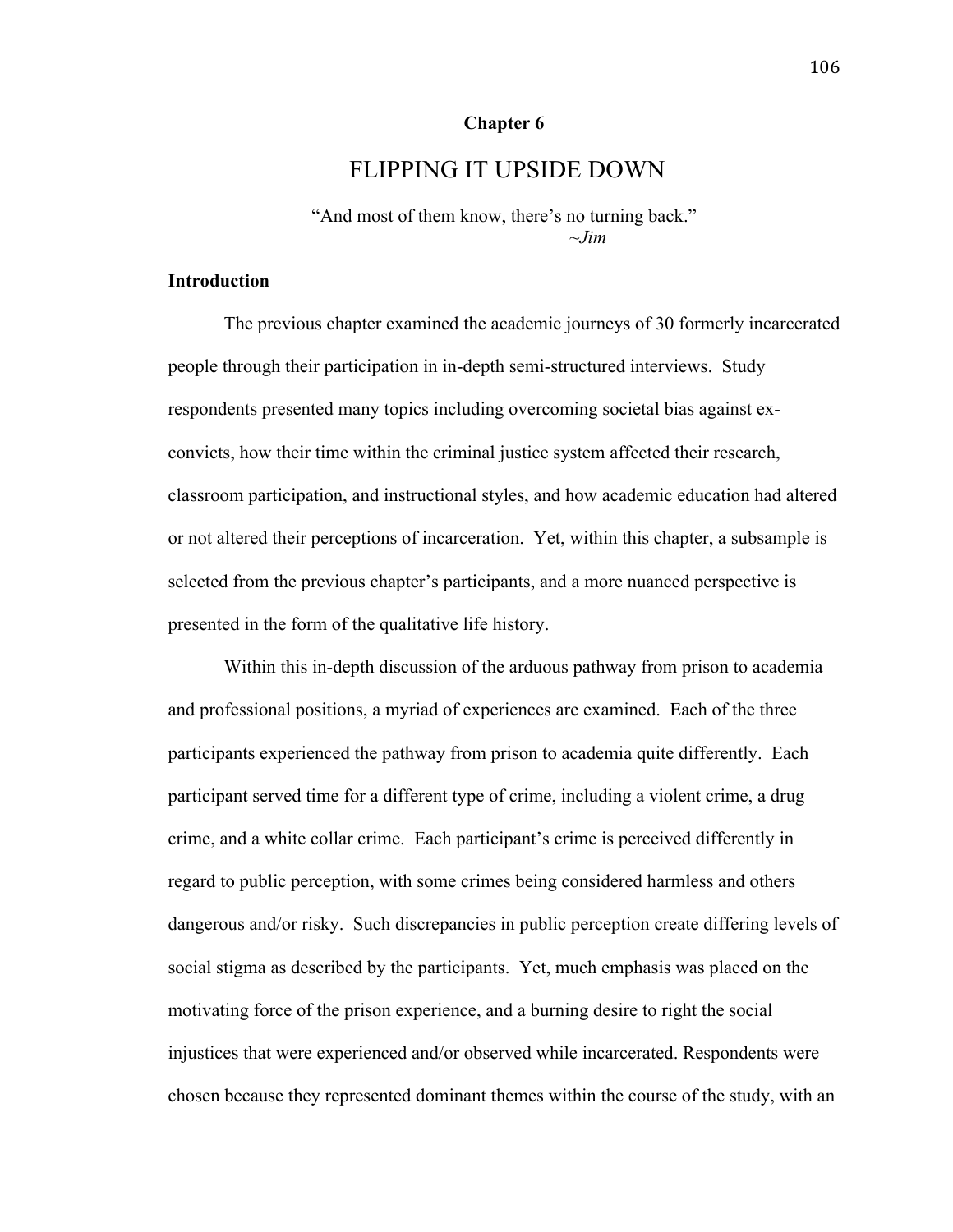emphasis being on their ability to turn their lives around, essentially taking the felon status that society would see as a detriment and turning it into a positive experience through the process of higher level education.

Two of three participants in this life history section described their experiences with the criminological subdiscipline of Convict Criminology as a driving force which as greatly assisted their careers. This group of critical criminologists is primarily composed of formerly incarcerated people who are academics, as discussed in Chapter 1, who produce scholarship that recognizes the voice of those who have been or are currently incarcerated. Such research is primarily driven by academic training and scientific rigor (thus is not purely anecdotal opinion), yet is informed by unique insights into the social dynamics of the criminal justice system. Although, it must be emphasized that each participant in this section interacted with the Convict Criminology (CC) group differently, some were close to the core of the group, working in organizing and mentorship capacities, while other members associated with the CC group because of the sense of fellowship it provided with fellow ex-cons who were united in a common cause and/or interested in similar issues.

#### *General Characteristics*

Within this life history chapter, the focus is on three participants; Jim, Macon, and Jenny (*pseudonyms*) from the original qualitative interview sample of 30 participants. Jim, who served time for a drug conviction, and Macon, who served time for a violent conviction are both white professors in their mid fifties at Mid-Western universities, and Jenny, who served time for a white-collar conviction, is an African American graduate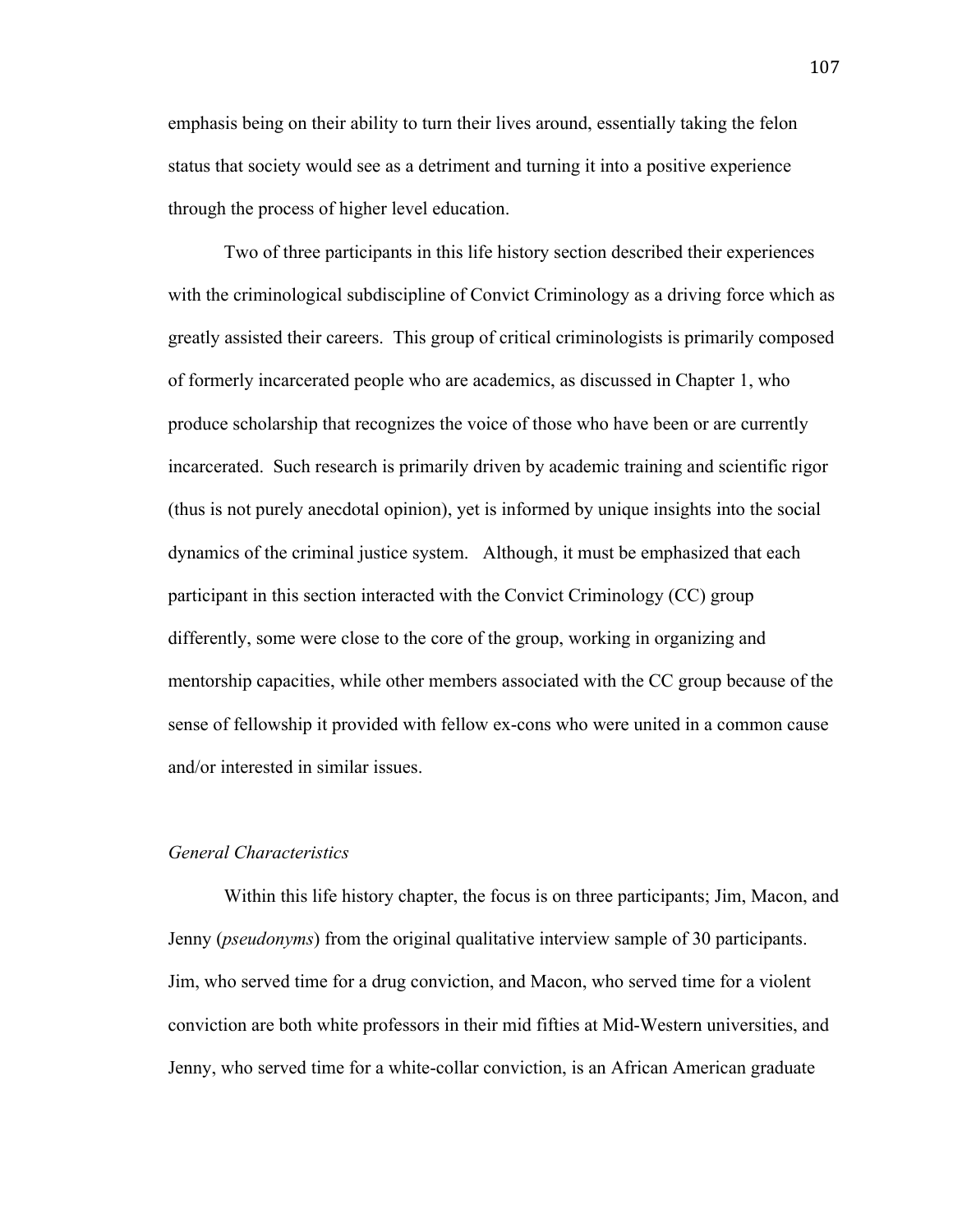student in their mid thirties at an East Coast university. Such participants were selected based on their representation of common and/or important themes represented within this research.

As noted in chapter 4, the methodology used in this chapter is the life history method. Qualitative life histories attempt through interviews, observations, and discussions to capture an individual's entire life, with a strong emphasis placed on viewing the world from the perspective of the individual that we are studying (Caughey 2006, Denzin and Lincoln 2011).

## *Themes*

When examining life history themes, the discussion in this life history (Greene et al. 2006) chapter presents themes unique to the individual participants, Macon, Jim, and Jenny (*pseudonyms*), yet also highlights many common threads of thought.

When focusing on unique themes, Jim discusses the issue of being a state raised child (Abbott 1991), having spent his childhood in an orphanage. Macon emphasizes that prison provided him with many valuable life lessons that would serve as positive attributes in the post-incarceration academic phase of his life. Jenny pointed out that after prison, she flipped her prison experience upside down, turning what society would commonly perceive as a negative experience into a positive by sharing her lifeexperience with others.

In addition to participant specific life history themes were many common threads. All participants in this chapter were hyper-motivated individuals who were generally successful in every venture that they applied themselves to both before, during, and after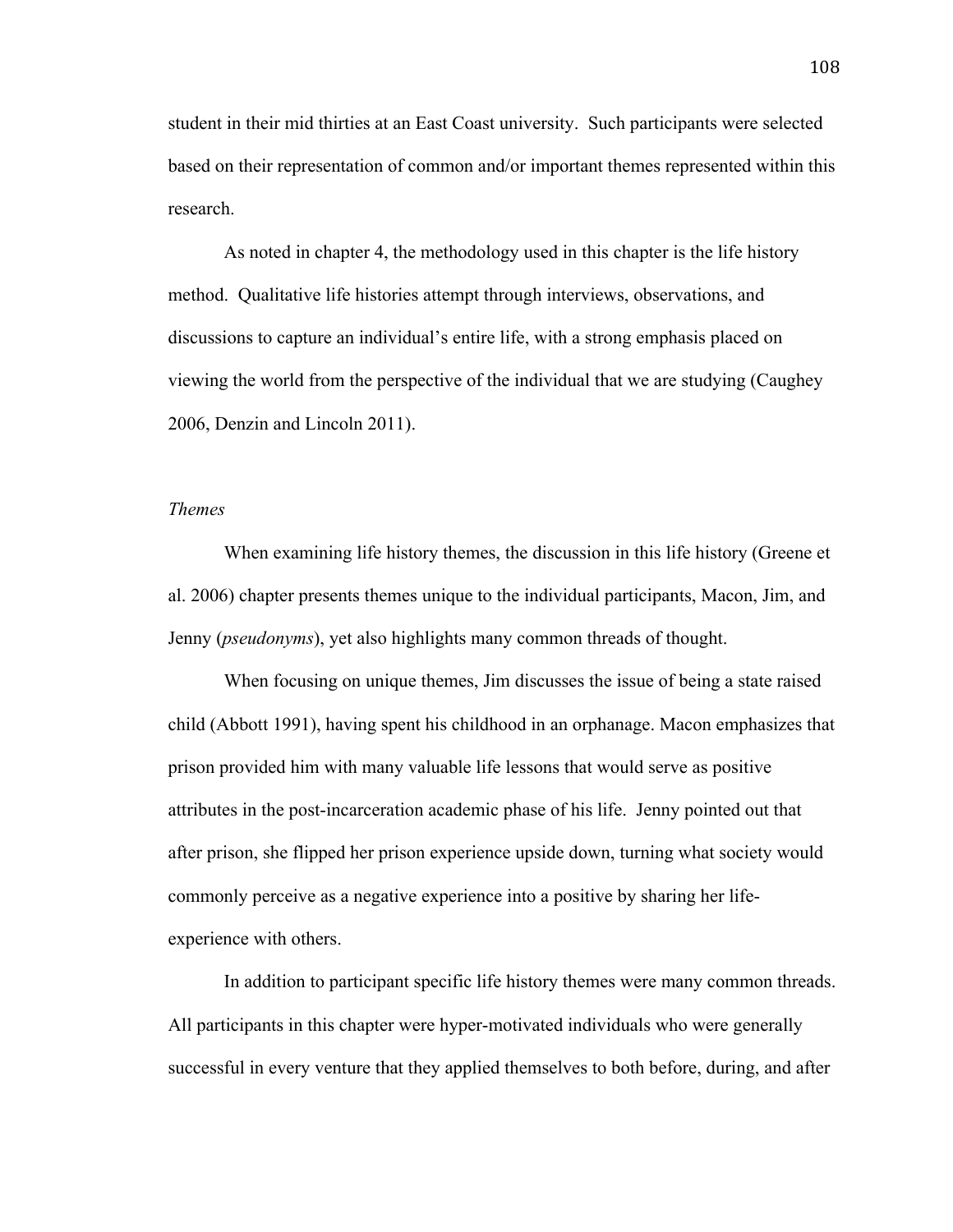incarceration. All of the participants emphasized that they matured as people through the process of incarceration. The participants discussed that academia was an avenue that the formerly incarcerated could access with the attainment of graduate level education, unlike many professional occupations (ex: medicine, law) that require licensure that excludes individuals with a felony conviction/criminal record.

#### **You have to make a choice and you have to live**

Macon, a tenured professor of criminal justice at a mid-western university convicted of a violent crime several decades ago, explains that his decade and a half stint in maximum-security prison forced him to make many life choices. He had to make a choice to live his life according to a sense of purpose, a purpose that materialized gradually over the course of 15 years. Macon explains that he found and reinvented himself, also, emphasizing that not doing so would have led to insanity or death in the unstable environment prison environment that was his forced residence.

#### *Power of a long prison sentence*

Within the sample presented in this research, Macon had a relatively long prison sentence (15 years) when compared to the 1-3 year sentences that were common for many of the participants. Such lengthy prison sentences can present many unique struggles to the convict who must serve them. Being divorced from society for such a protracted period of time, incarcerated persons can potentially lose contact with family, external social connections, and become susceptible to the process of prisonization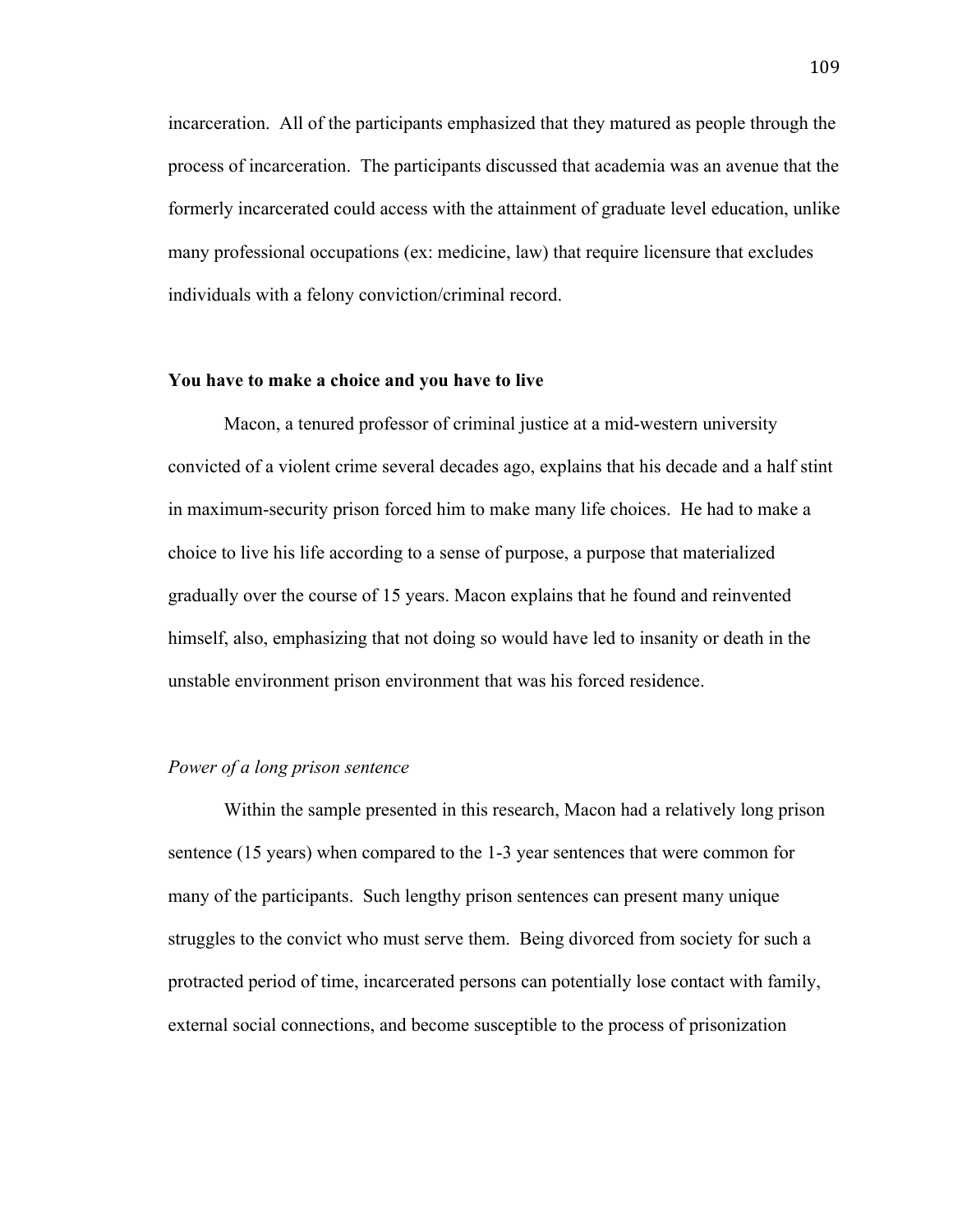(Clemmer 1958, Stretesky et. al. 2007) and/or severe institutionalization (Goffman 1961,

Kolstad 1996).

Macon points out that in order to survive the day-to-day struggles in prison, you

must find a way to overcome the monotony. He states:

Start passing time, you know? Make enough money for cigarettes, whatever you want. I tried not to get too bored and go crazy, get in a rhythm. That's kind of the way it was.

Macon points out that because of his long sentence, and being a young man (21 years

old) upon entry into prison, he essentially emotionally and intellectually matured while

incarcerated. Yet, he initially faced a steep learning curve, being faced with the stressful

and intimidating task of learning prison culture:

I was young. I went in at 21 but I didn't really have a clue, I hadn't been in trouble before or anything. So, you walk in at 21 to a max, it's like, what the hell is going on here.

Because of the length of Macon's sentence, he was provided with a unique

opportunity to think about life and his purpose:

I think I mentioned to you before there's some of the brightest people I've ever met were there. Thought about the meaning of existence for decades. You sat and had real conversations about stuff.

Macon emphasized everyday life is so busy and chaotic that most people do not have the

time for deep personal introspection. Prison provided him with a unique opportunity to

examine his present life in detail and determine what was important to him and what was

not, allowing him to clearly define the direction his life would take while in prison, and

more importantly, as further discussion will demonstrate, after prison.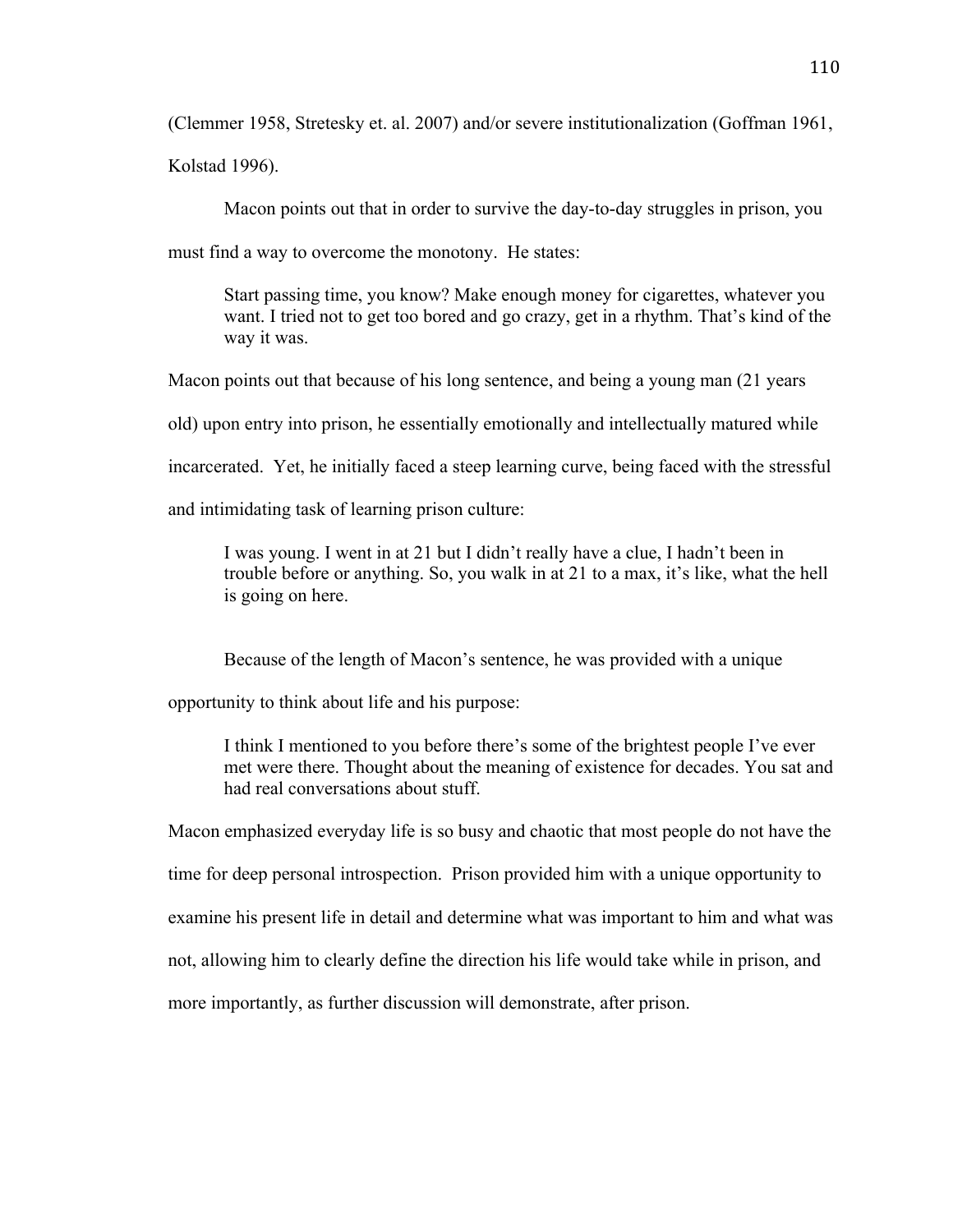The time that incarceration provided Macon with also allowed him the ability to see through many preconceived notions that he held in regard to the criminal justice

system. As he explains:

The world was just blinds and bullshit as far as what I was taught about the criminal justice system and justice and all that crap.

The concept of time takes on a whole new meaning within the confines of a

maximum-security prison when faced with a long sentence. Macon emphasized that

how a convict approaches the passage of time can be a matter of life or death:

I just, I block time. And I did then…if you look at it day by day, it'll kill you. But if you kind of get it into seasons, it was a little more bearable. You can just make your way from one season to the next. That's how I started marking time and still do.

#### *Different culture in maximum-security prison*

One of the most misunderstood components of prison life is that of convict culture. From a more interpersonal prisoner perspective, Macon quickly learned that convict culture taught him to resolve disputes quickly, because of the confined nature of prison. If a problem occurs between inmates then they must resolve it quickly because the close contact of prison will not allow for avoidance of other inmates. From a media based perspective, Hollywood, news, and media present inaccurate and sensationalized representations of convict culture (Ross 2001 in Ross & Richards 2003). Accurate frames for presenting inmates are distorted in order to capture the attention of viewers/readers who consume such media. Thus, the complex and often diverse personalities of individual convicts are replaced with unidimensional violent and/or evil personalities. The often mundane and/or monotonous nature of everyday prison life, with a few randomly interspersed moments of tension or violence, is replaced by images of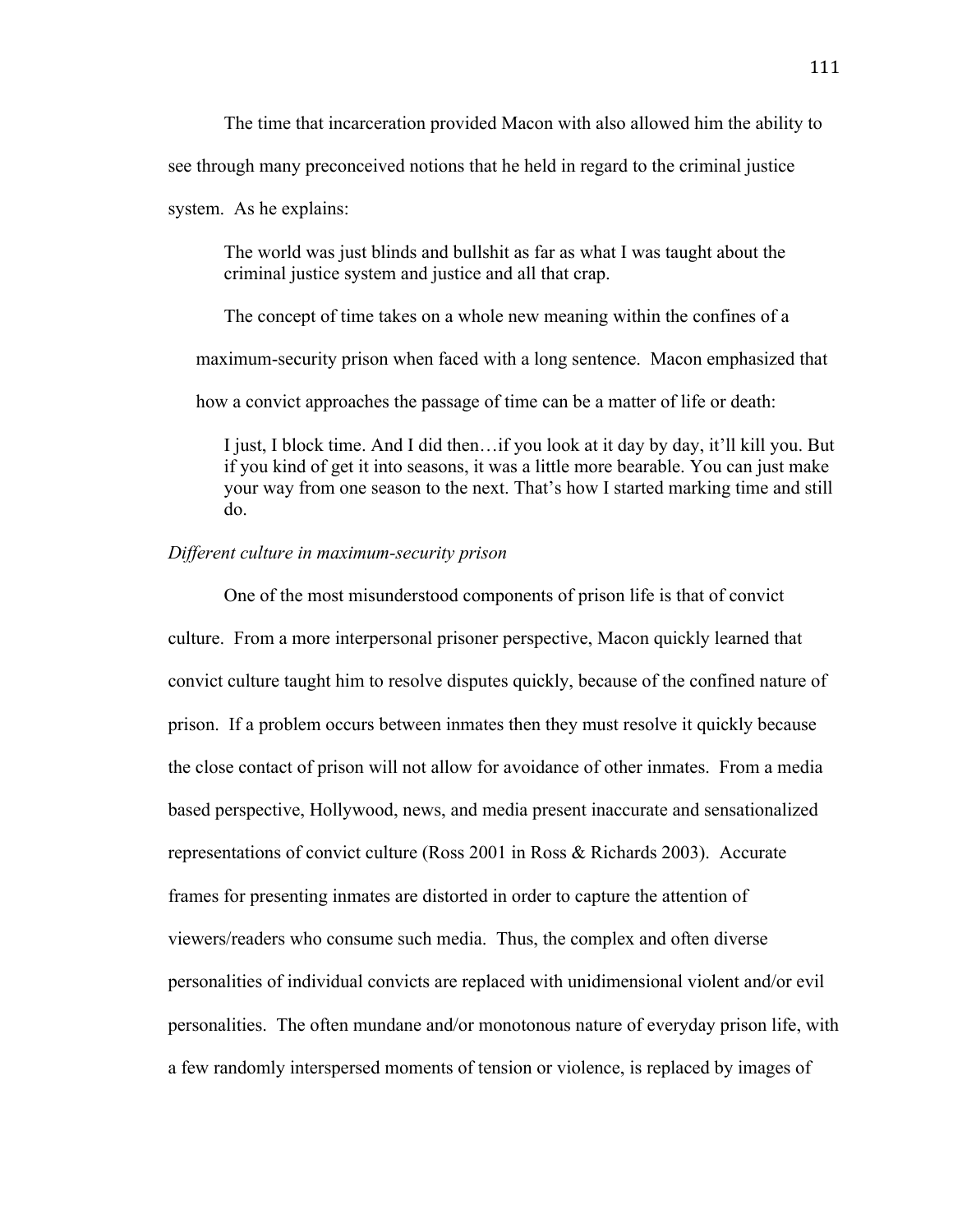constant violence and infinite danger when presented in mass media. Macon explains that a convict's reality was in actuality premised on more practical concepts such as identity:

I don't think a lot of people understand this but…what identity you constructed through yourself, that's all you had.

For Macon, his time in a maximum-security prison had affected how he would

subsequently approach his academic work and his philosophical worldview. Thinking

about how his academic work was affected by prison culture, Macon emphasizes:

I think the main thing, main respects, my academic works, my philosophical view and my understanding of reality, most of that came to some foundations in maximum security prison and it's never gone through that much change.

## *Coming of age in prison/Reality construction*

While serving out his sentence, Macon's journey through the process of maturation led him to construct the concepts of right and wrong and what sort of foundational pillars he would choose to build his life upon. This process allowed him to construct his prison reality as he chose. He determined what it was that he would stand for and what it was that he would not allow himself to become involved in, as he explains:

Yeah, we still have ideals and like to believe things and a lot of that time was spent trying to figure out what the hell I believed in. In some respects, you had the walls, it's like well, what would you stand up for? What would you put your life on the line for? Where's the line? What are you going to live for? Where is it we say, no, you can't do that, don't go down that road no matter what…that's not a road you want to go down. You construct reality with whatever you give yourself to.

Macon once again emphasizes the importance of constructing your own reality, as mentioned above, during the process of serving a 15-year prison sentence. Macon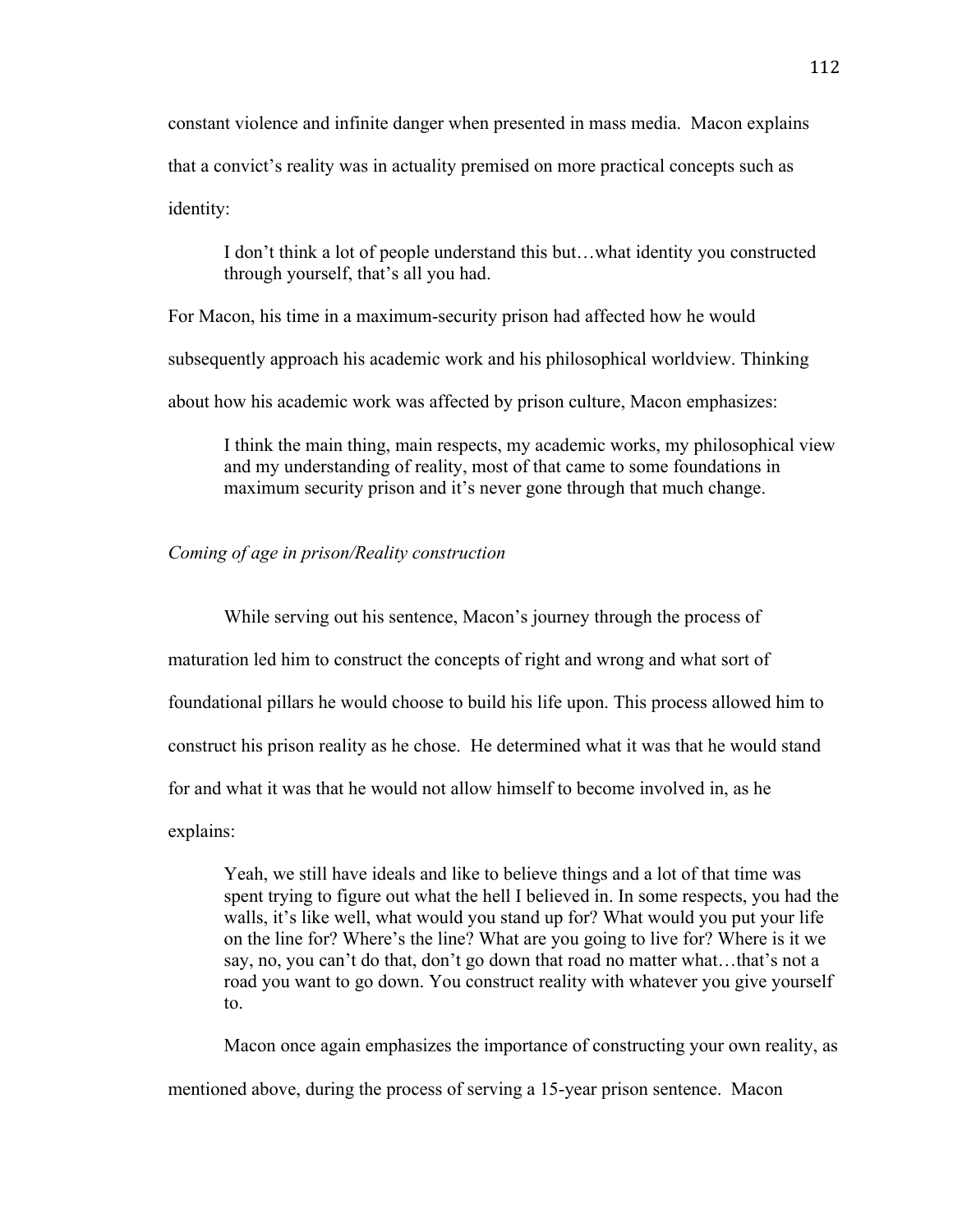explained that convicts must take a proactive stance in shaping their own experiences while in prison or risk being influenced by many of the negative external forces that exist in prison, and then actively live out their beliefs. In response to the question about finding yourself in prison, Macon responds:

I would say both found yourself and invented yourself. Like I said, there was two choices, it's one or nothing…after a little while I had to construct reality but for it to be real, you had to kind of live it.

#### *Intellectual culture within the walls*

A facet of prison life that Macon emphasized as being important to his future academic life experiences was the intellectual culture that he found behind the walls of a maximum-security prison. Macon points out that:

I think I mentioned to you before there's some of the brightest people I've ever met were there.

Macon repeated that he found many intelligent convicts and many convicts that were also talented artists:

There's some….intellectuals and artists I got to know in the walls.

Macon believed that the intellectual culture that he participated in while in prison is often ignored or overlooked by those outside of prison.

#### *Eternal Stigma*

Macon spoke extensively to the social phenomenon of stigma that he faced as an academic with a unique past. Because of the criminal conviction that he faced decades ago, he explains that he will always be exposed to more scrutiny than other academics.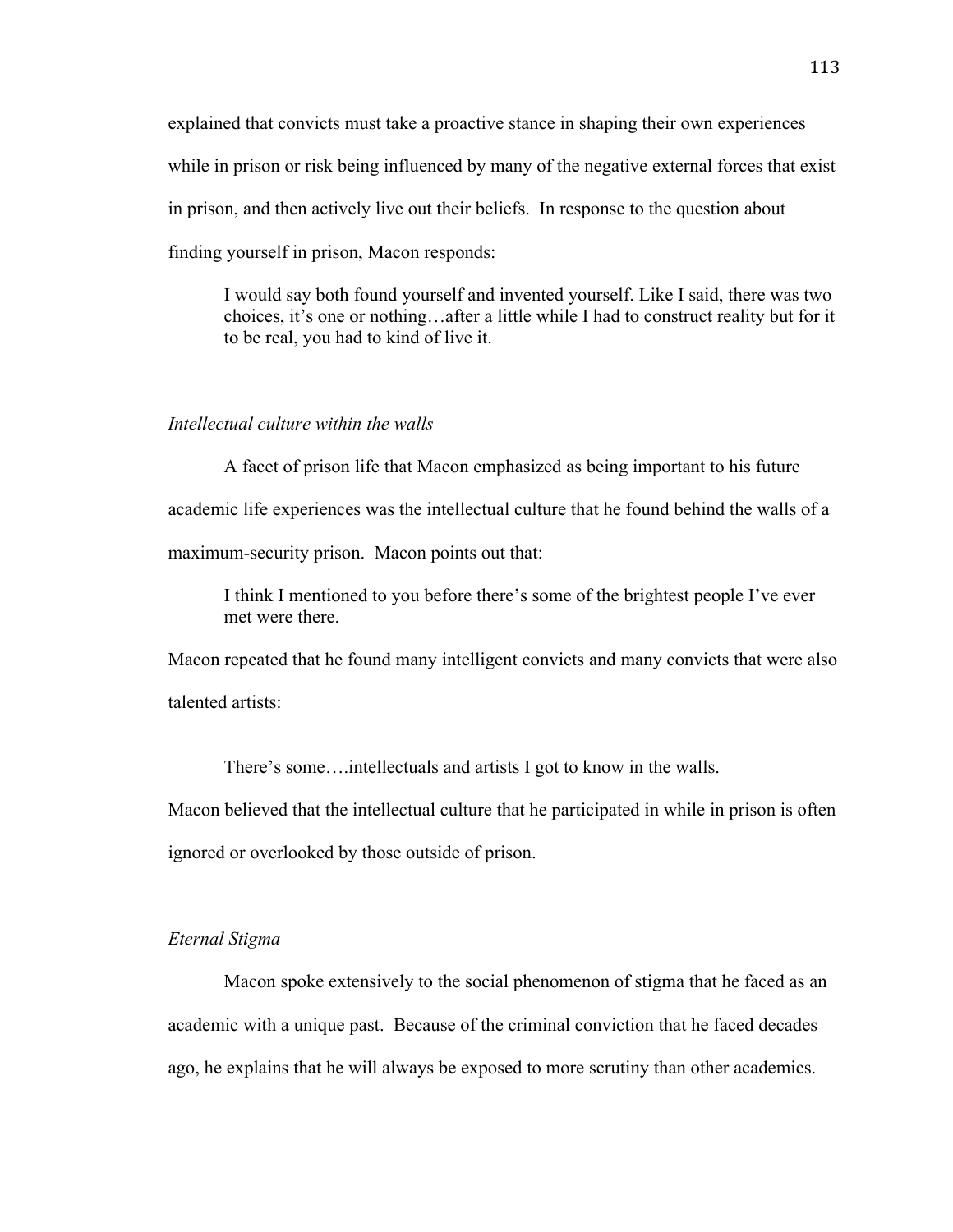While Macon is a high achieving academic who has and continues to publish extensively

and is heavily involved in pro-social justice work, Macon indicates that:

In some ways, I never had any doubts but on the other hand, there's a lot of opposition. The opposition never went away.

He explains that the process of permanently applying stigma in the name of justice to formerly incarcerated people and academics has powerful and long-lasting negative effects. Macon explains that the process does not serve society in a useful manner:

…we can't just create these stigmatizing identities and tie them to people and destroy them for the rest of their lives…that's not benefit. It's power, it's propaganda, it's a lot of things but it's not justice.

### **There's no such thing as an ex-felon**

Being a successful, well liked, and productive full professor at a Midwestern university, Jim is quite busy. Jim was convicted of a drug distribution crime several decades ago, and served his sentence in the United States federal prison system. He spends his days instructing courses, mentoring students, mentoring members of the Convict Criminology group, answering emails, letters, and phone calls from around the world, and participating in ex-convict and convict centered social justice work. Yet, Jim always has time to explain his work and life story to others, especially if he feels that his story will somehow help, especially when focusing on fellow ex-convicts.

Jim is very aware of the discrimination that ex-convicts face in their daily lives. Jim has focused much of his academic and life's work on trying to bring attention to the damage that such social bias and stigma does to the lives of ex-cons and their families, and the damage that such discrimination creates for American society in general.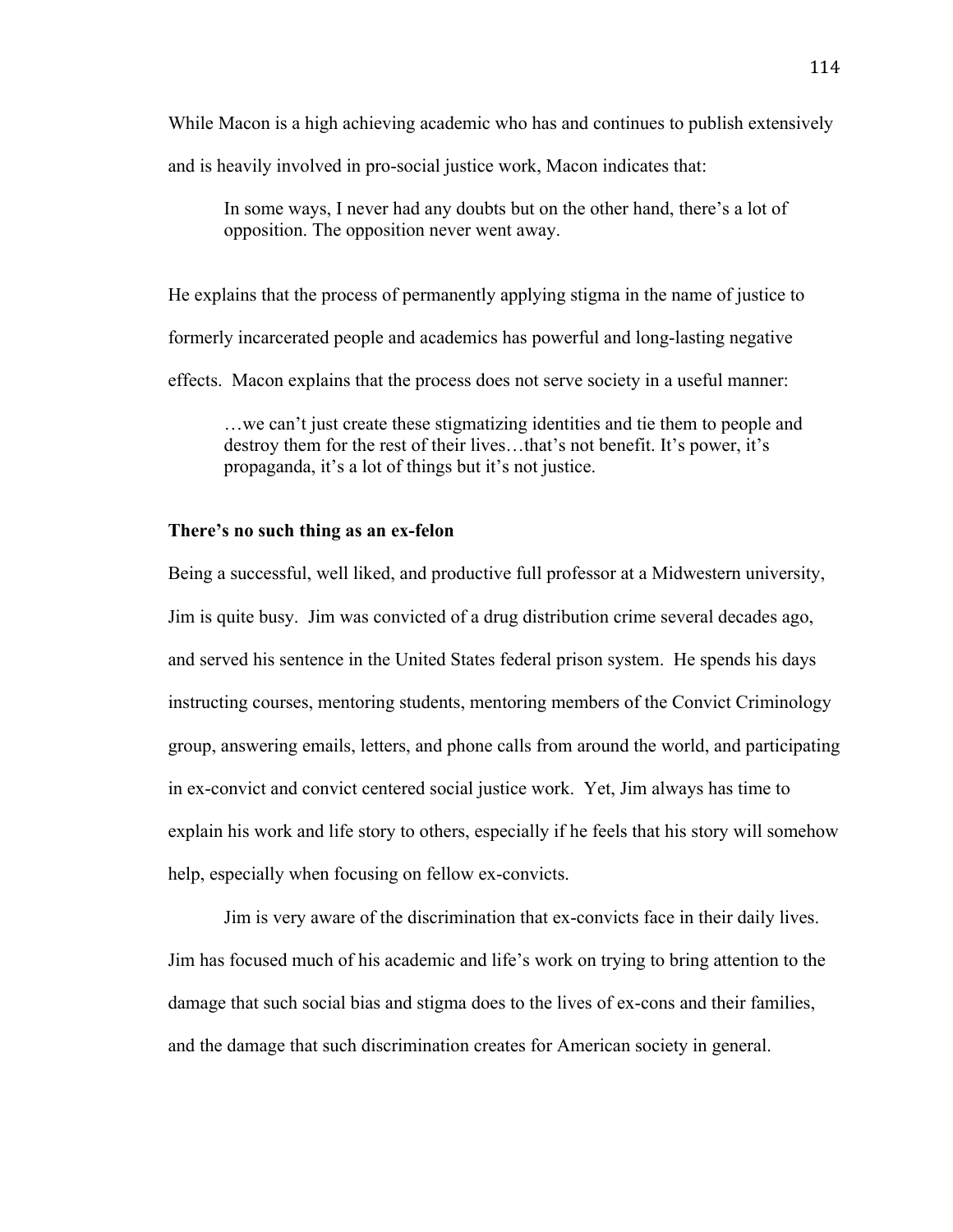## *Coming of age in prison*

Like Macon, Jim expressed that he experienced a process of maturation while in prison. Jim served 3 years in the federal prison system, which is administrated the Federal Bureau of Prisons (FBOP). As mentioned in Chapters 1 and 3, this is the United States national system of prisons, currently comprised of over 217,529 incarcerated citizens (FBOP 2013), with prisons located in multiple states throughout the nation. During his 3 year stint, Jim served time in multiple prisons locations, such as Georgia, Kansas, Illinois, and Wisconsin, as the FBOP moved him from place to place. In regard to growing up behind bars, Jim explains:

Not that it's about age, I think it's what stage of life you're at. I do think a lot us grew up in prison. We may not want to admit that but I think the time in prison helped us to grow up.

Jim was quick to point out that many ex-con academics do not want to admit that the process of serving time actually helped them to mature, yet the process gave many CCs the time to look at the direction of their lives, and determine that perhaps their old lives were not productive, and that it was time to get to work:

Until we decided we had done enough partying, that we had to get more serious about life and put away our party clothes.

While both Jim and Macon expressed a process of growing up in prison, such processes were experienced quite differently for Jim and Macon. While Macon came to prison with no formal secondary education, Jim had nearly completed a Bachelor's degree at a prestigious university by the time he arrived at prison, and subsequently did complete his BA while in prison. Thus, Jim was much more familiar with dominant middle class forms of academic human capital when he arrived at prison, having already nearly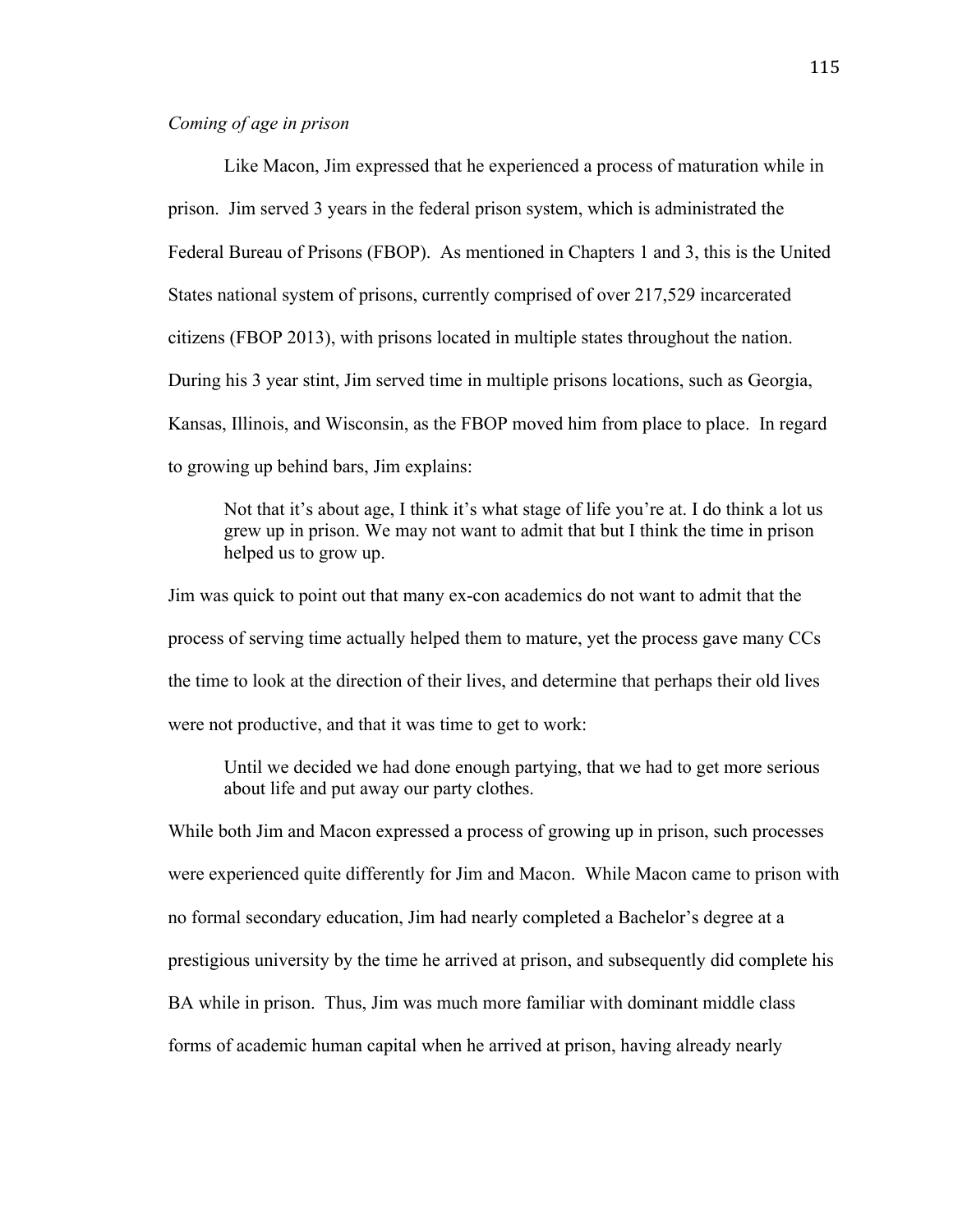completed a bachelors degree in sociology at a prestigious Midwestern university. He was able to use this in a positive fashion, as will be discussed in the next section.

### *Fight the power – prisoner activist:*

Being active in social justice issues has always been a life priority according to Jim. Before prison Jim had participated in 1960s peace demonstrations and was thus familiar with the concepts of civil disobedience and social protest. Jim continued his activist stance within prison. When a social or institutional wrong was perceived, and Jim perceived that pro-social action could be taken, he did not hesitate to do so.

In one example of this, Jim speaks to a specific interaction he had with prison staff and administration at a Midwestern federal prison, in which convict's basic civil rights were being blatantly violated. As Jim explains:

I got into an altercation with the camp warden, the warden at the camp. Where the warden at the camp…what he had done was, he had ordered the "hacks" to empty the law library. He got mad because so many prisoners were filing BP 13s (prison grievance forms). There were three of us. There was me, there was this Puerto Rican attorney, and then there was this African American school teacher. And the three of us had filed over a hundred BP forms…(laughter)…for other inmates, for all inmates, like myself, who had done years on appeal on what was called "supererogatory bail".

Because Jim had been part of this action, the warden closed down the inmates' law library, which is violation of federal statute (*Bounds v. Smith*, 430 U.S. 817 (1977)), and had Jim thrown into solitary confinement. While in solitary confinement, Jim had another inmate smuggle out a letter to the internal affairs division of the FBOP. Once the letter reached internal affairs, they immediately sent FBI agents to the prison, and had Jim released from solitary. Then, the agents asked prison staff to open the prison law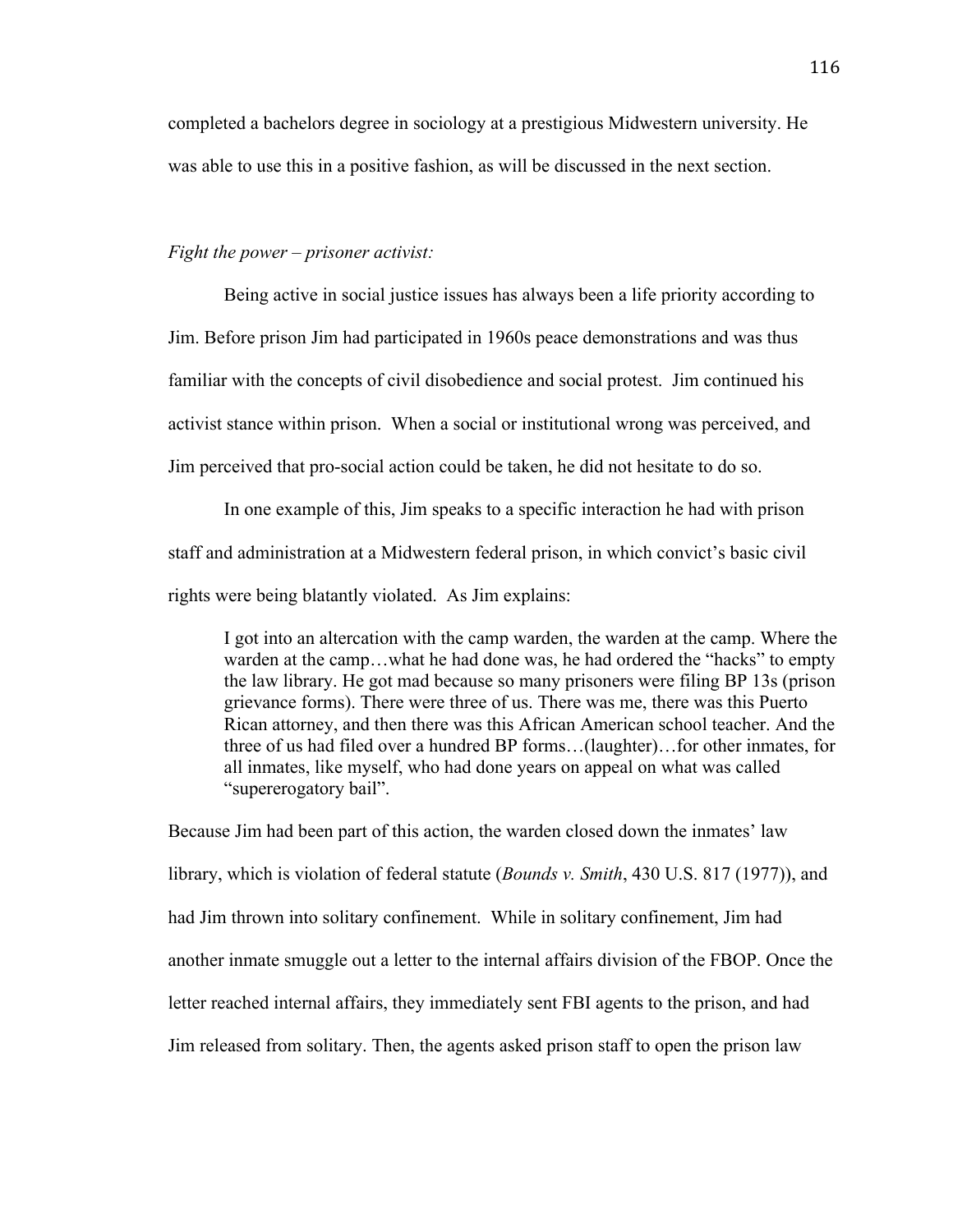library, which was empty. Then an inquiry was made as to the warden's whereabouts as stated below:

They asked the clerk in the warden's office "Where's the warden?" And the clerk is an inmate. He looks at me and he says, "He's in a bar in Leavenworth." He's a cowboy. He wore a cowboy hat and he had cowboy boots and he was a drunk. Anyways, they sent a "hack" in town to get the warden. In those days, they didn't have cell phones or anything. They brought the warden back, and when he walked in the office, the BOP guy said to him, "pack up your desk, you're fired. You're done.

This also resulted in the firing or transferring of a majority of the prison's administration.

A few weeks later, Jim got an invitation from the new prison administrator:

I get called to the new warden's office, who's one of the case managers, who's now the acting warden. And he calls me to his office, and he says, "Jim (pseudonym), you've been asking for a transfer…" ….So he says "Jim you've been asking for a transfer?" And I said, "Yes sir." And he said, "Jim, I'll send you anywhere you want to go." He just wanted to get rid of me. So I said I want to go to (another Midwestern state).

Thereafter, Jim was transferred to his home state, where he could be closer to his home and spouse. Jim has continued to take an active role in social and political issues that he feels negatively impact ex-convicts. Through his actions, he is attempting to create more general understanding among the general public and within the criminal justice system about the problems that exist within the current U.S. correctional system. Such actions require a great deal of Jim's time and energy, and he is happy to do so, yet he explains that he hopes to pass this task on to other ex-convict academics in the near future, as he has been doing so for many decades.

### *Resistance/jealousy*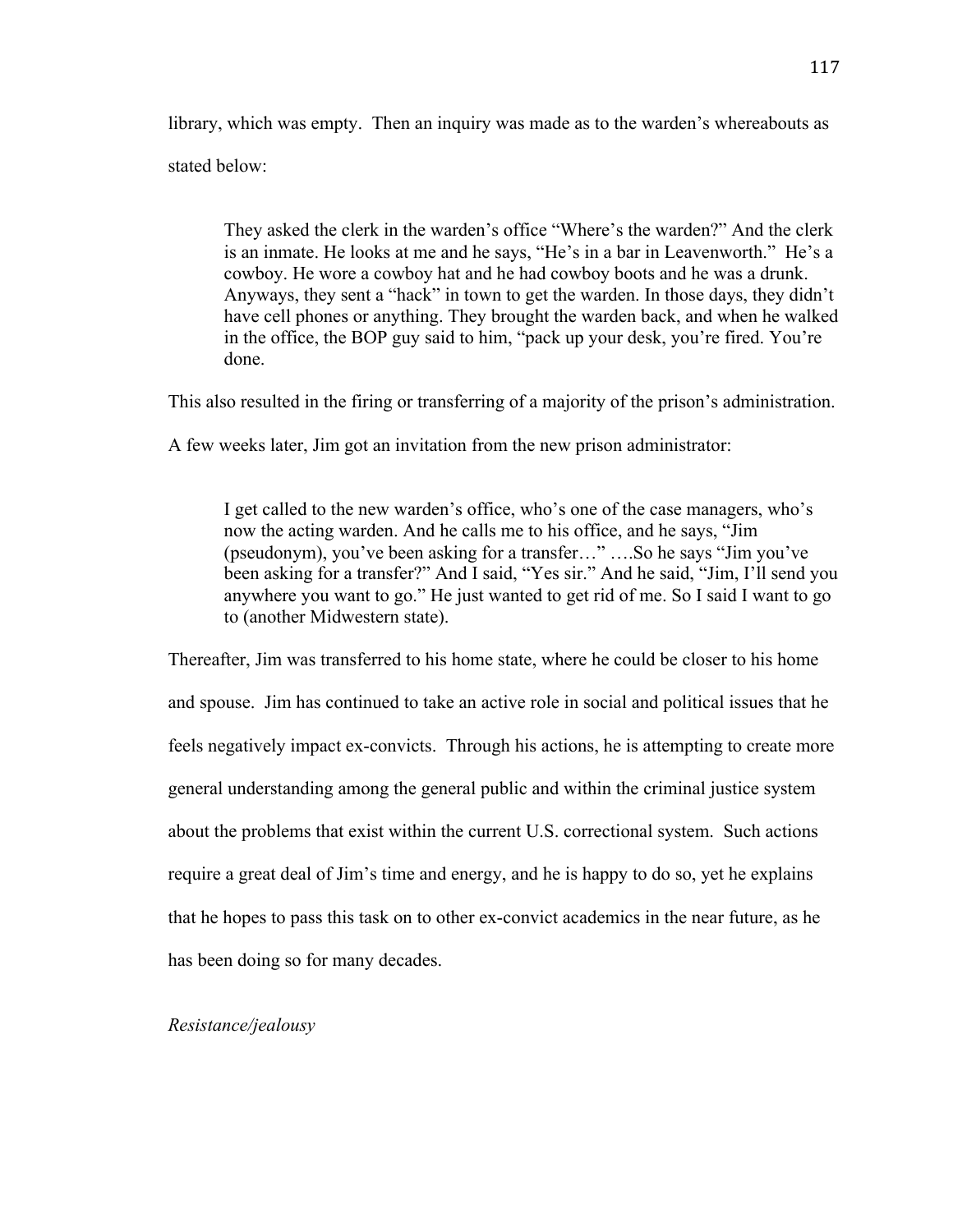In the course of his academic career that followed, Jim pointed out that he had experienced many instances of jealousy and resistance from fellow colleagues. Jim elucidated that society does not expect convicts and ex-convicts to ever succeed. Consequently, when a select few ex-convicts do actually survive the criminal justice system and then successfully navigate through higher education and enter academia, they are sometimes met with suspicion and mistrust on the part of their professional colleagues. Jim presented the irony that many of his colleagues had never interacted with an individual who had been incarcerated before, even though their criminological research focused on issues surrounding the prison system and/or involving convicts and ex-convicts. Often, Jim reveals, jealous co-workers were somewhat unsettled by the insider perspective possessed by formerly incarcerated academics because of their very unique perspective on the criminal justice system, which was often perceived as a threat to some of his colleagues' expertise.

Jim discusses the risks of being open about his experiences of being formerly incarcerated. Keeping a high profile as an ex-convict academic throughout his academic career, Jim has ran into issues of jealousy within the academy as noted earlier. Jim explains that he has to get his ideas out to the public, yet when doing so, he runs certain risks:

To the public domain. So we have to put ourselves out there to do that. Of course, that has dangers, it has risks…one of the risks that I didn't anticipate, was the jealousy that I encountered from my colleagues.

There were instances in which Jim was approached by fellow criminological colleagues who were concerned that because of his openness in regards to his prison experiences and issues surrounding his and others experiences as ex-convicts, such exposure would reflect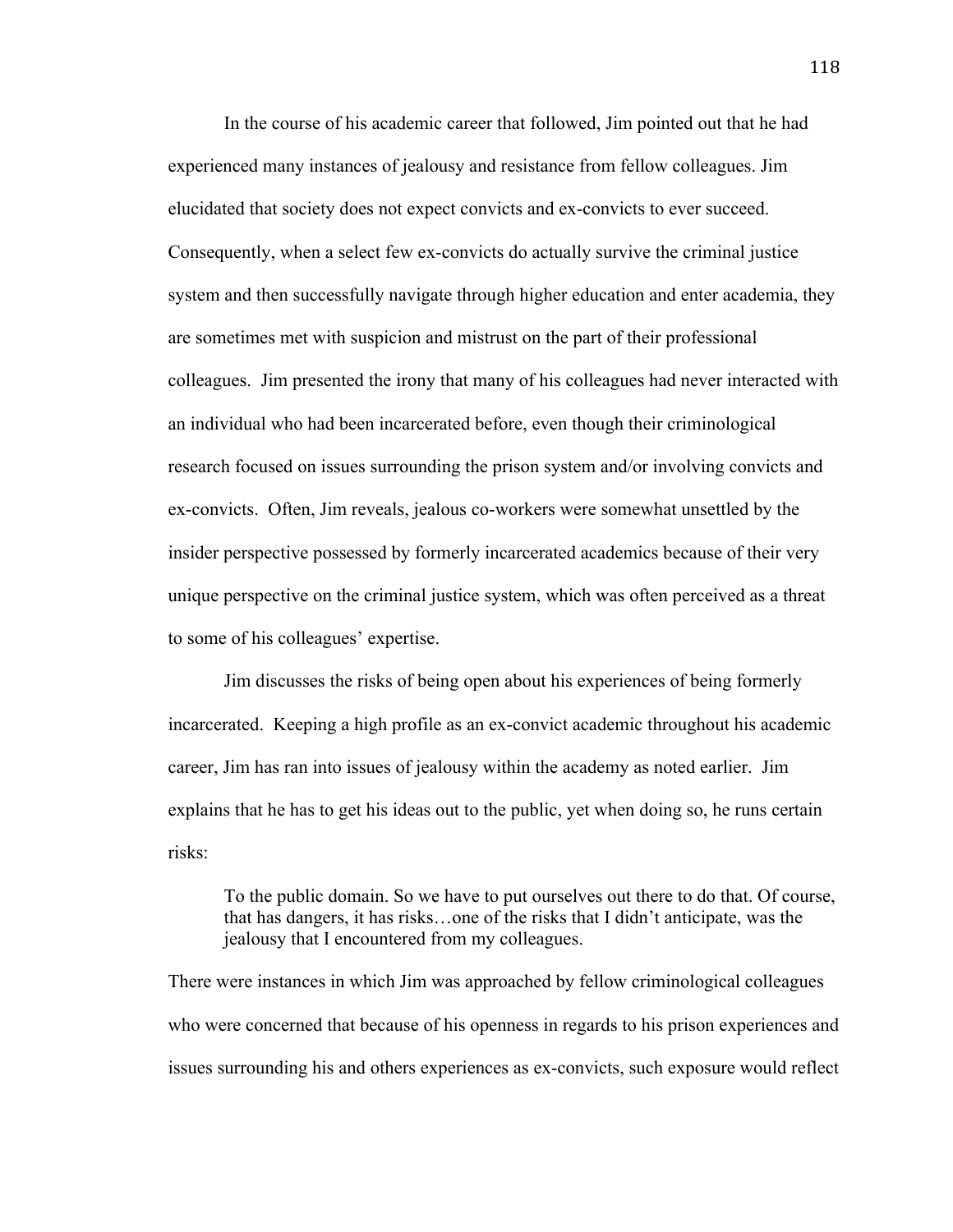negatively upon them. Goffman (1963) referred to this phenomenon as the courtesy stigma in which society attaches a stigma to those who associate with an individual with a known stigmatized identity. This stigma infers that those who associate with stigmatized individuals (e.g. family, friends, spouses) are somehow defective because of this association. Jim's colleagues were afraid of being labeled as fellow criminals because they worked in the same department:

It's ok that you're an ex con and we know that about you…do you have to be so public? You're embarrassing us. They'll think we're all criminals.

Jim places the resistance/jealousy discussion in more general terms, presenting an analogy of an American inner-city ghetto success story. A ghetto resident escapes the poverty and limited opportunities of their social environment only to be met with jealousy and/or rejection:

Let's say you grow up in the ghetto…let's say in America, you grow up in the ghetto, you pay a price for success. It's about…when you go from one social class to another, you lose some of your credit. Success has a price and you don't anticipate that.

Jim uses the inner city analogy to explain that the ex-convict academic loses some of their street credit among other ex-convicts when they move up in social class, while also facing the additional dilemma of moving into alternate status as a scholar in which because of a past criminal conviction they also face the potential of not being fully accepted. Thus, the formerly incarcerated scholar faces a double dilemma in which, having feet planted in two separate realities (even though they have generally left prison/crime life style behind), that of the formerly incarcerated, and that of the scholar, while not being fully accepted in either. The main point that Jim emphasizes here is that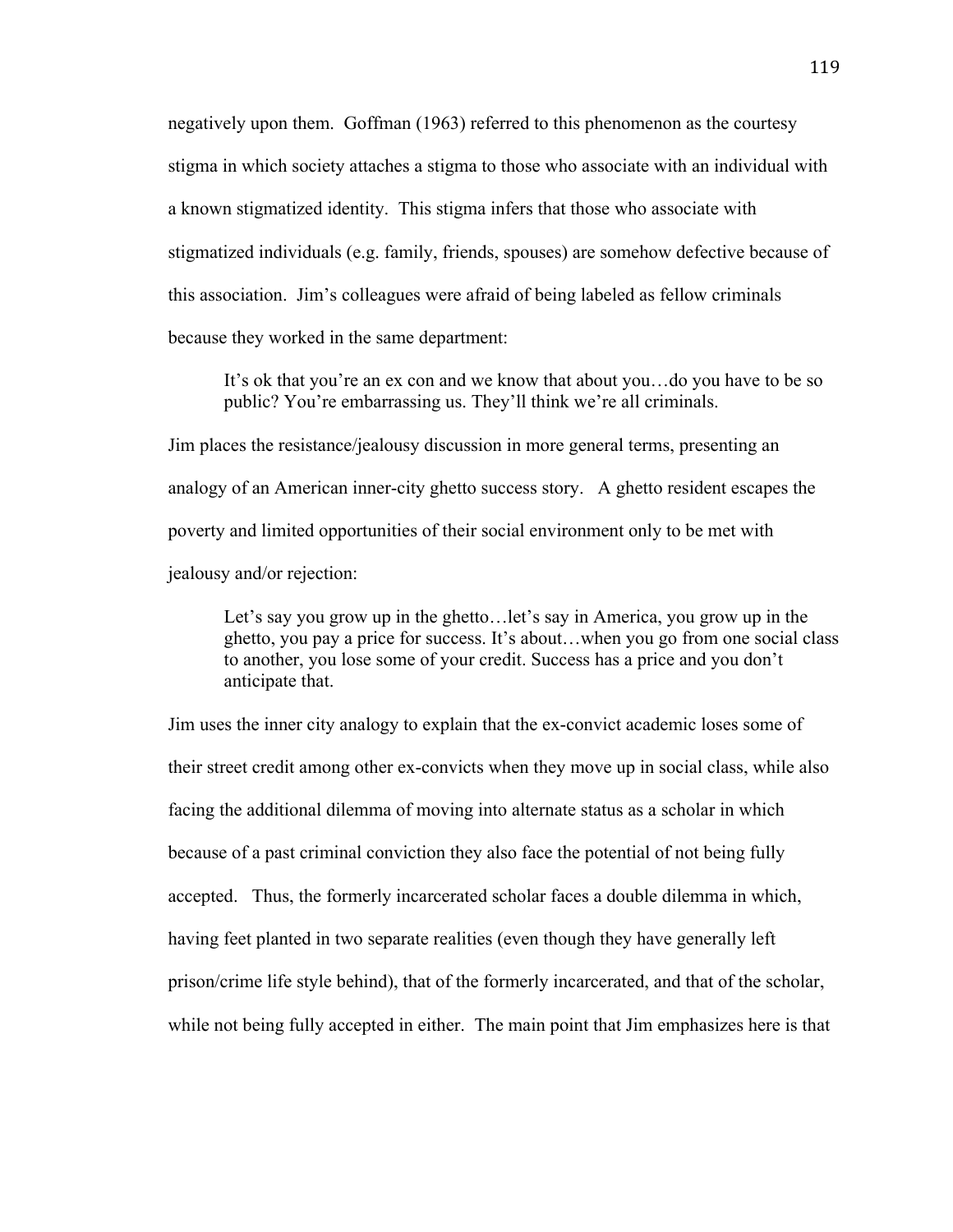success has a price, and it often comes as a surprise to many formerly incarcerated scholars.

### *State raised children*

Before incarceration, Jim pointed to his experiences growing up in an orphanage. He explained that this situation prepared him for the life in prison from the perspective that he was essentially raised in a state institution, and being in prison was essentially nothing more than a transition from on institution to another. Jim explains that the institutional lifestyle introduced him to the cultural capital that he needed to survive within the prison environment:

I think growing up in an orphanage kept me alive in the penitentiary. Because I grew up in institutions. Orphanages, in a lot of ways, are like prisons. You're subject to the authority of strangers….So when I got to the prison, I knew how to handle myself. I had a lot of social skills. I knew how to make friends, and for the most part how to stay out of trouble.

### *Mentorship/potential of CC*

A common theme for most participants in chapter 4, mentorship, is once again emphasized by Jim in his life history. Jim's focus was on the mentorship potential of Convict Criminology in helping ex-convicts rise from the debilitating stigma of a felony conviction. Many ex-convicts within this group have attained graduate degrees and academic faculty positions. As Jim explains in regard to the grateful parents of one of the CC members:

I had mentored Cooper (pseudonym) all the way from prison through his master's and his Ph.D., to professor. And his mom and dad called me up one night to thank me for helping their son. This meant a lot to me.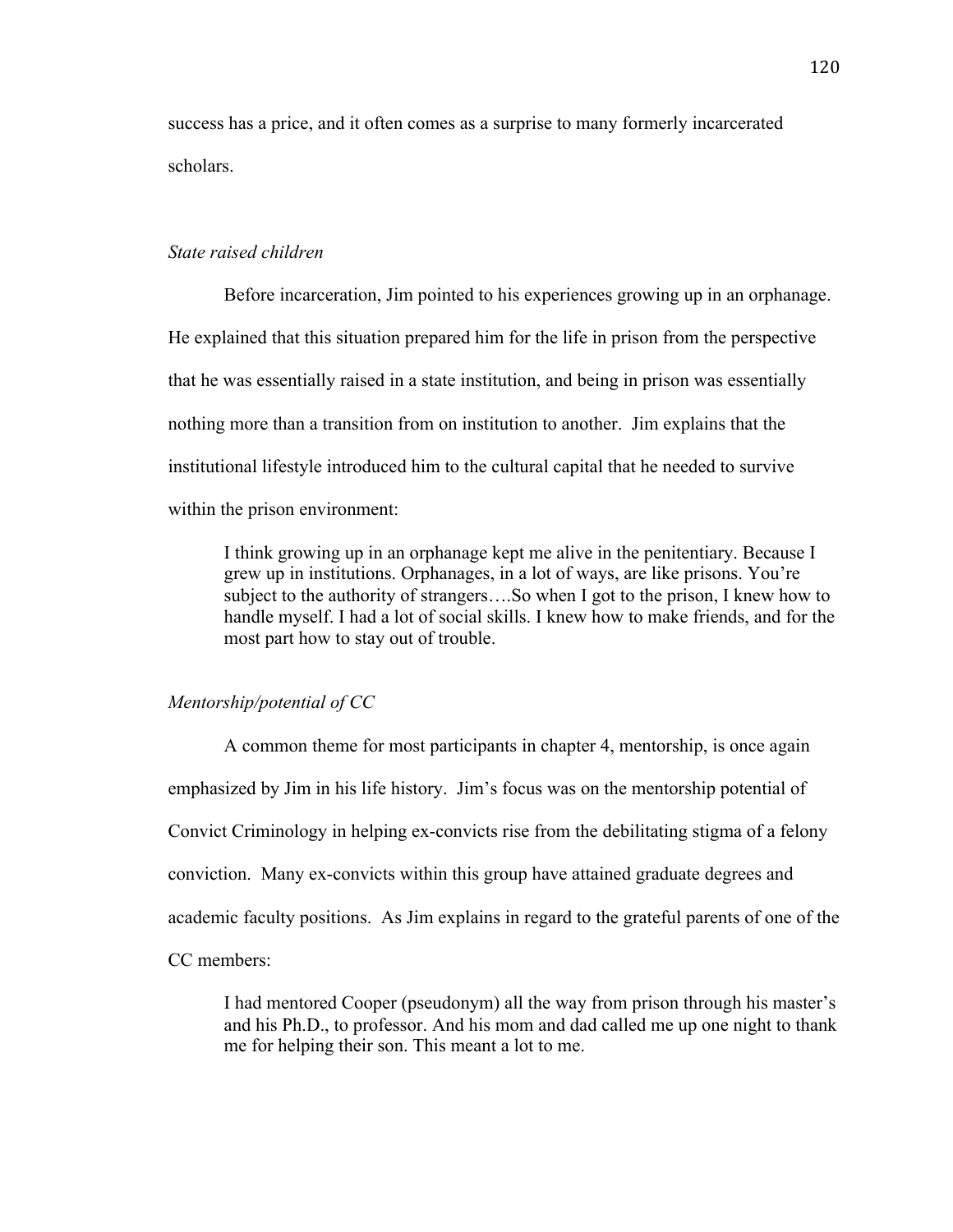The process of constructing CC has been a slow and arduous one. Jim essentially is tasked with both strengthening CC as an criminological discipline while constructing a viable network and support system for current and aspiring formerly incarcerated academics. Jim points out that it is a step by step process in which the unique insight of more experienced CC members assists new members in successfully navigating through the academic process as ex-convicts. Jim emphasizes:

So promoting this idea…all of this is promoting this idea that ex-cons can be successful in academia. And then building the group one at a time. Literally, one at a time. Meeting with people at conferences, having dinner with them, talking to them on the telephone, mentoring them as they progress through their degrees, helping them to overcome a lot of obstacles that most grad students never encounter.

In addition to CC, Jim has also advocated for mentorship of new graduate students within his university's department. Jim points out that those with experience should be assisting those without experience, helping them to access opportunities and follow the proper procedures necessary to be productive and outstanding criminological scholars. As Jim reiterates:

….And I say, "Can you take on this…mentor this person?" And I think the professors should be mentoring the grad students.

#### **This is part of the free system we can conquer and reclaim dignity**

Coming from corporate America, Jenny, who identified as other in regards to race, is a graduate student at a prestigious East Coast college who has a unique take on incarceration. Jenny was convicted of a white-collar crime over 10 years ago, and served her sentence in a minimum-security women's federal prison camp. Jenny's sentence of 9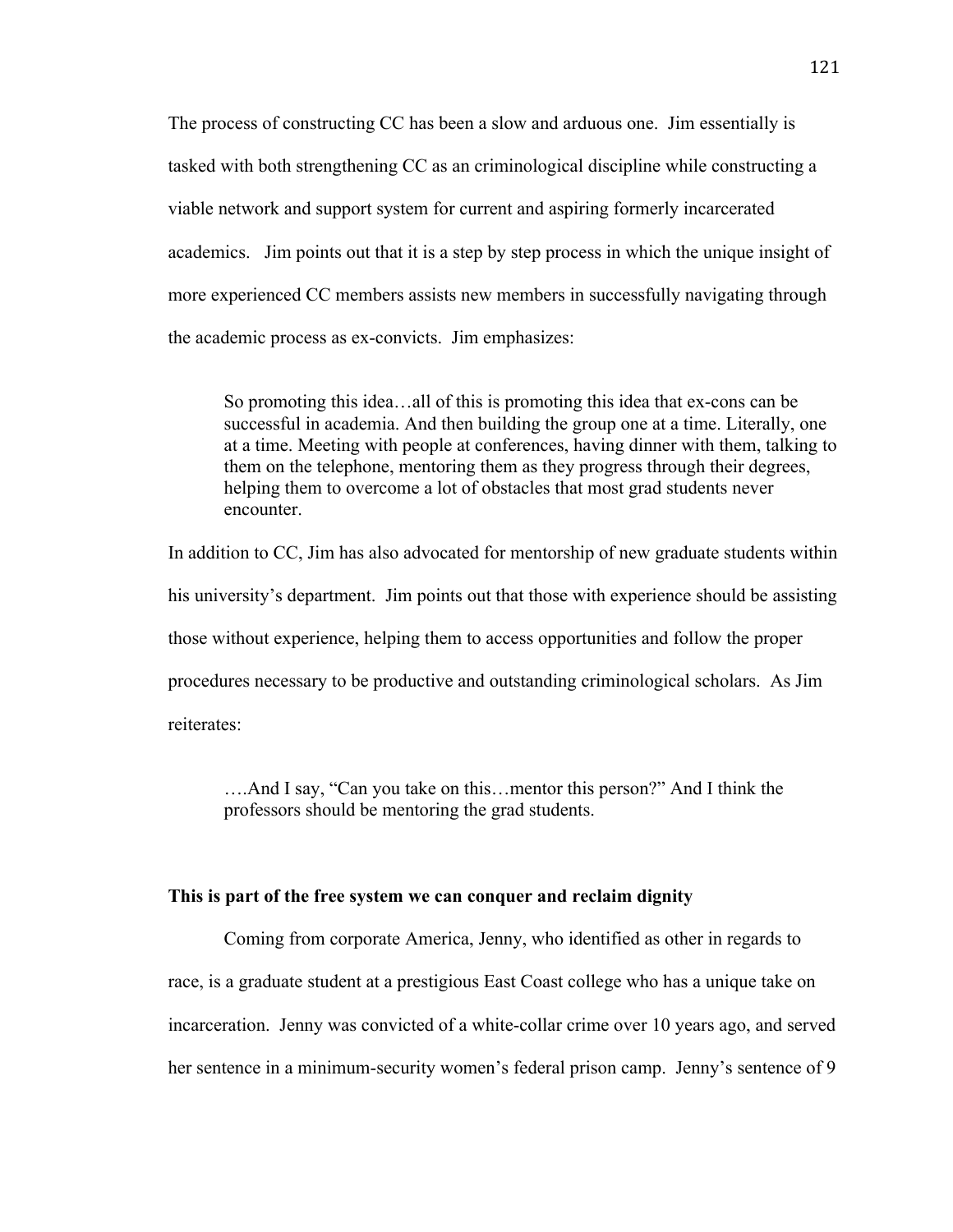months was relatively short in comparison to some of the other participant's sentences, yet nonetheless it was a life-changing experience for her. Jenny had worked in the corporate world directly out of high school, being employed by a fortune 100 company. She understood upper middleclass mannerisms and possessed much status quo cultural capital. Jenny had been attending a prestigious East Coast university for three years when she was convicted of a white-collar crime, and was familiar with the dynamics and culture of corporate America. Yet, It was not until Jenny was convicted, served her time, and was then released and had children, that she returned to higher education after a 10 year interruption which included incarceration. Jenny completed her Bachelor's and her Master's degree at a prestigious East Coast university in only three years.

Jenny emphasized that higher education represented a social institution that exconvicts/felons can still conquer. She points out that attaining graduate/professional level degrees is something that most people never accomplish, explaining that, "You're outdoing most of the 'free.' The 'free' being those who were never incarcerated."

#### *Women convicts are passive (more so than male inmates)*

Gendered differences between men's and women's prisons were an issue that Jenny mentioned multiple times. She explained that issues in men's prisons were much more likely to be resolved and/or addressed quickly because men are more likely to give voice to their concerns, often threatening violence, riots, and/or disorder within the prison if their needs are not met by prison administration. The women's prison environment, Jenny explained, was a unique presentation of the gendered differences between men and women. Yet, while serving time, Jenny noticed that female inmates were quite passive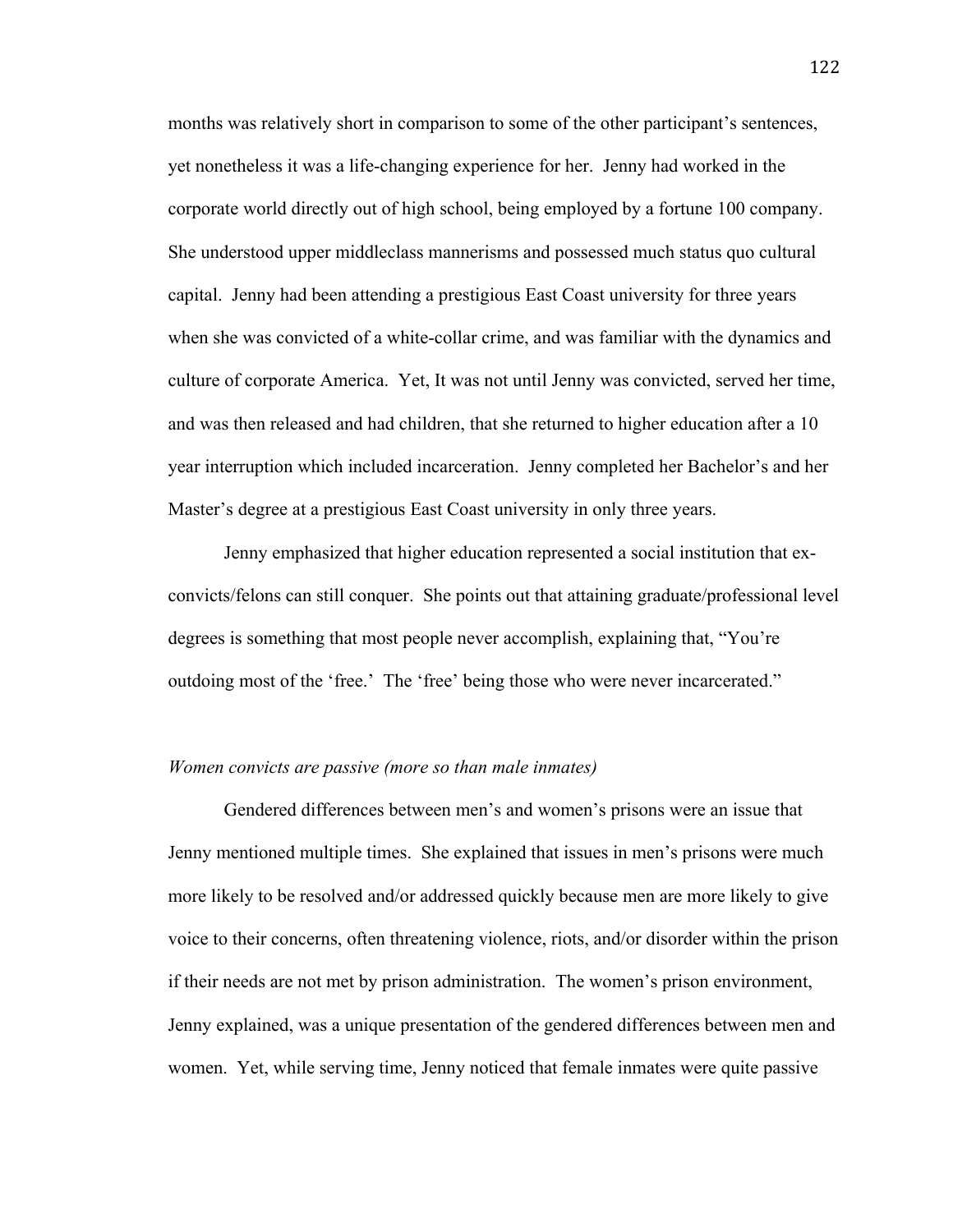when it came to problems they encountered while serving time. The women convicts that were less passive were the leaders, as in men's prisons. Jenny explains that her fellow inmates were less likely to complain and/or voice their concerns to prison administration, and far less likely to take violent action and or take matters into their own hands if their issues were not addressed in a timely and/or proper fashion, fearing that they would cause more problems for themselves by doing so. The violence that did occur within her prison occurred quietly, and often "happened much more than anything to gain the attention of the administration." Consequently, many of the difficulties and problems that occur within the women's prison that Jenny was incarcerated in were not addressed promptly.

Jenny compared women inmates' behavior inside prisons to that of women outside of the prison environment:

women inside, are seen pretty much as they are outside. They give into things, they don't fight for very much…all that different stuff. The passive species.

Even when referring to herself, Jenny admitted to espousing the passive behaviors that she attributed to female inmates. In this instance, Jenny attributed the potential existence of her prison sentence to her passive nature, as she feared questioning the actions of her legal counsel:

…what was more interesting, was that when I went into that court that day, I was actually led to believe that I would get not time. And that was from the female prosecutor. But when it came time to actually speak to the judge there, they changed their whole game up. And my lawyer didn't do a good job. If I had made some comment about not being represented properly, or if I wasn't the passive species, in other words, I may not have done any time. But I didn't. I'm like, "let me not hurt my lawyer's feelings.

Jenny explained that there was a different sort of culture in the women's prison, that,

while it often did not result in much being accomplished with administration, was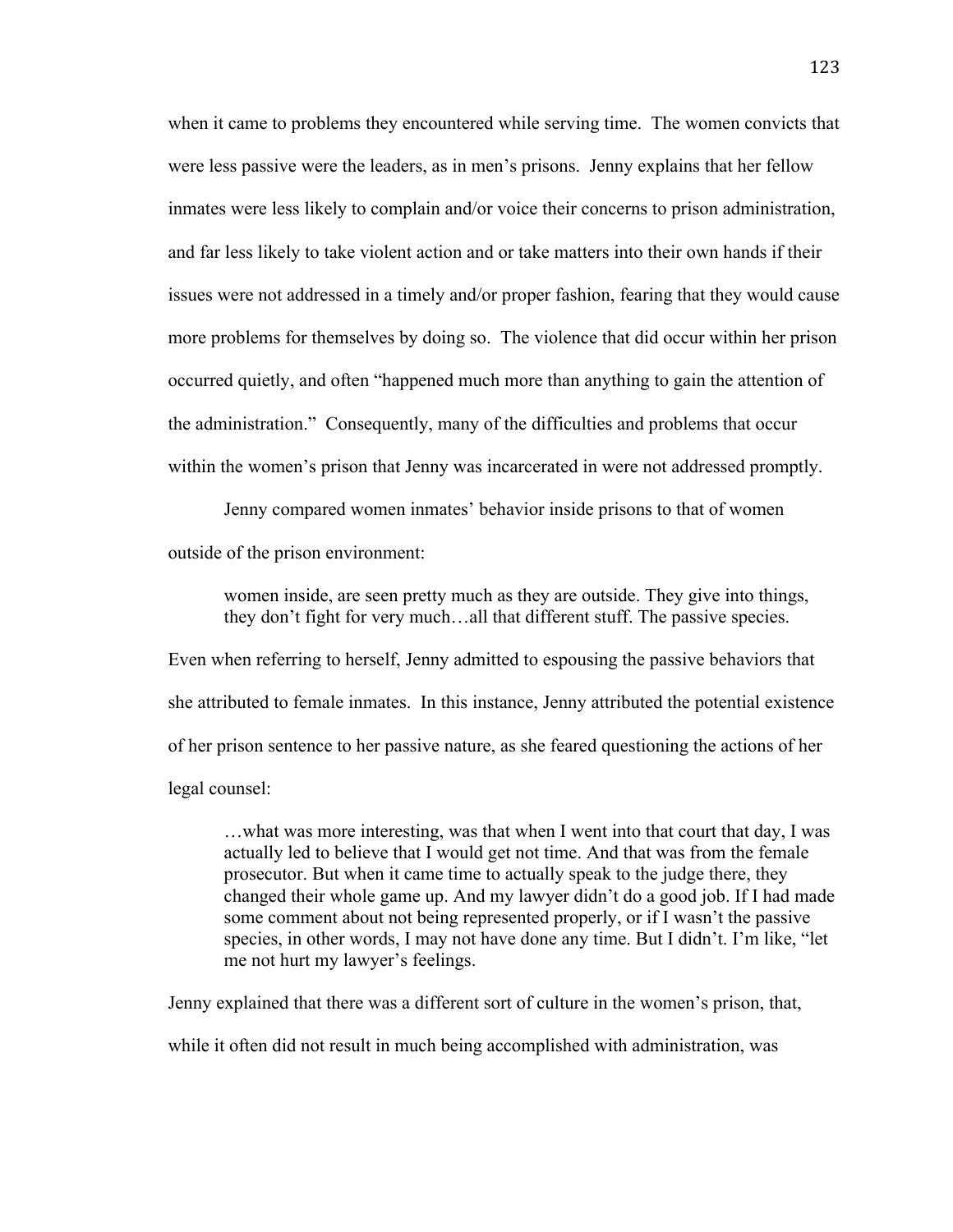interesting and allowed an avenue for the convicts to express their opinions and

frustrations,

There was definitely a more gossipy complaining nature that didn't drive action but definitely more interesting conversation and high level opinionation.

Jenny pointed out that issues in women's prisons were often overlooked, juxtaposing this

situation to the importance of women to society outside of prison, pointing out that

women are pivotal in constructing societies and nations:

Women's issues in prisons are definitely less monitored and of less interest than men's. This is intriguing because in reality society could exist without men…it cannot without women. An entire group of men cannot build a nation but all you need to change the tide is one woman. Yet they and their issues are regularly overlooked.

### *Familial issues are BIG in women's prisons*

Jenny pointed out in discussing her time spent in prison was that issues

surrounding the family were of great importance to female inmates. Many of the inmates

had children and/or partners outside of prison. Jenny points out:

Their minds were split between major issues in two worlds, inside and out, both of which they were powerless in. This also brought up the cost of communication and how many did work or found creative ways to make money despite the system so they could stay in contact with their families. At \$15 per 20min to half hour call, the prisons deliberately limit the ability for women to communicate with their families or their support systems.

Lots of talk about family, lots of talk about family and stuff like that.

Jenny speaks to a culture of respect for elder prisoners by the younger female inmates,

within women's prisons. They are looked up to by the young female convicts as worthy

of respect. Jenny discusses respect: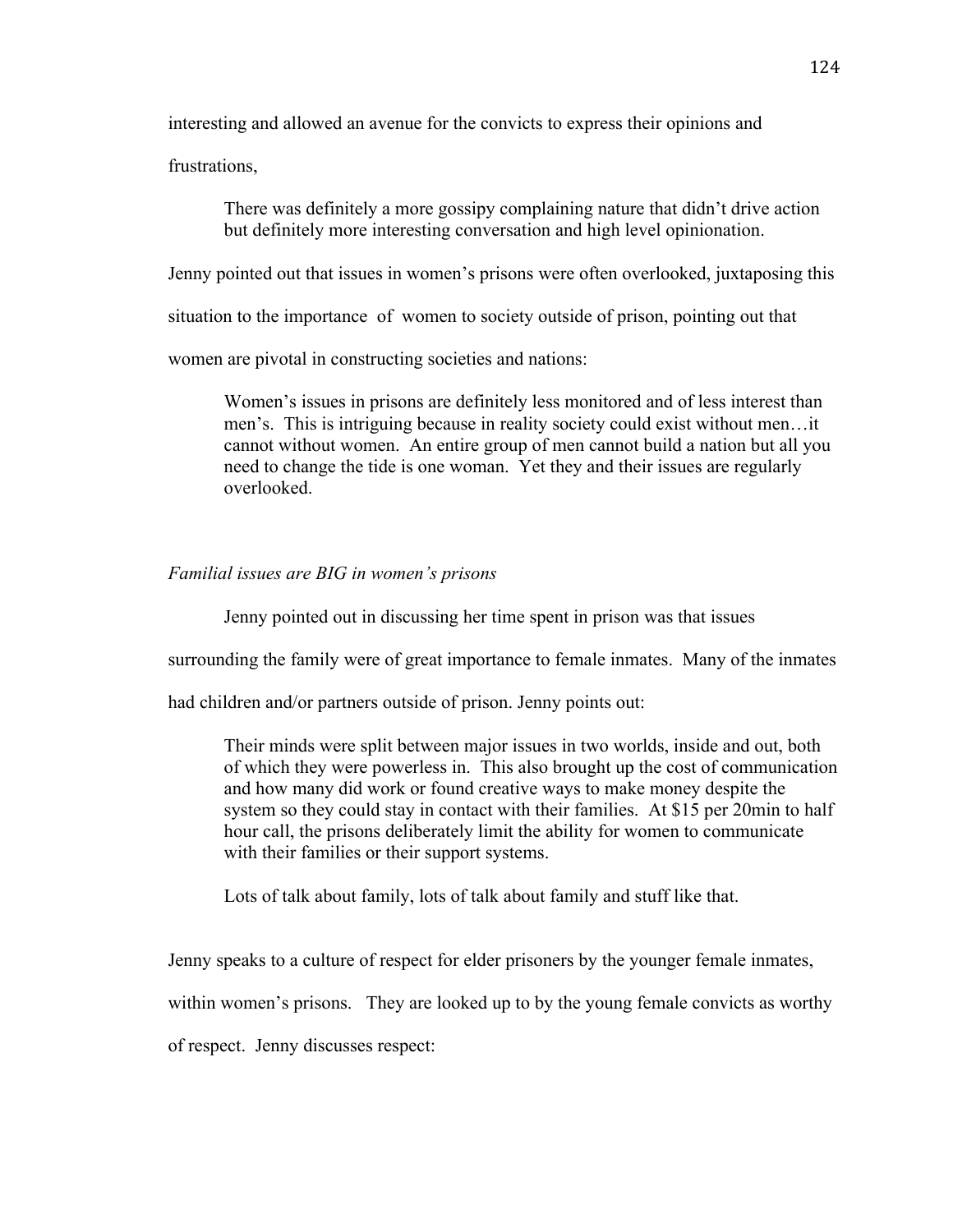They were storytellers, they were mothers, they were prison sages and crime wizards. There were many reasons, different for every individual why these older women were important.

There's a huge respect for older women. Their all called mothers, they're all very well taken care of. I don't know there's necessarily a cut off for it, but definitely older women are definitely respected. Regardless if they're old and crotchety or not. And yes, you know, they're very familial.

Many of the friends that Jenny made in prison became as important as her real family. Such women served as fictive kin (Frese and Harrell 2003, White 2004) to Jenny. Fictive kin are acquaintances/friends who are not biologically related to a person, yet still function in a familial capacity. She describes that her biological family did not provide much support for her during her time in prison, and she soon realized the value of her fellow convict friendships. Jenny states:

I also became very aware of the fact that blood for me, does not create a family.

### *Turned life upside down (flipped negative of prison into a positive attribute)*

After release from prison, Jenny struggled to find herself again, by working at various low wage jobs, such as in fast food restaurants, and then going into business for herself. Yet, she finally found her way back to higher education, and as she described it, turned her life upside down, turning her prison experiences into lessons learned. She enjoyed the process of learning and came to the realization that:

At some point, I think the only ones who really go back to education, and make something big of it, are the ones that can sort of flip that upside down.

Now the "flip it upside down" philosophy is applied to all facets of Jenny's life. Prison is not perceived by her as a negative experience, but as a beneficial component of her past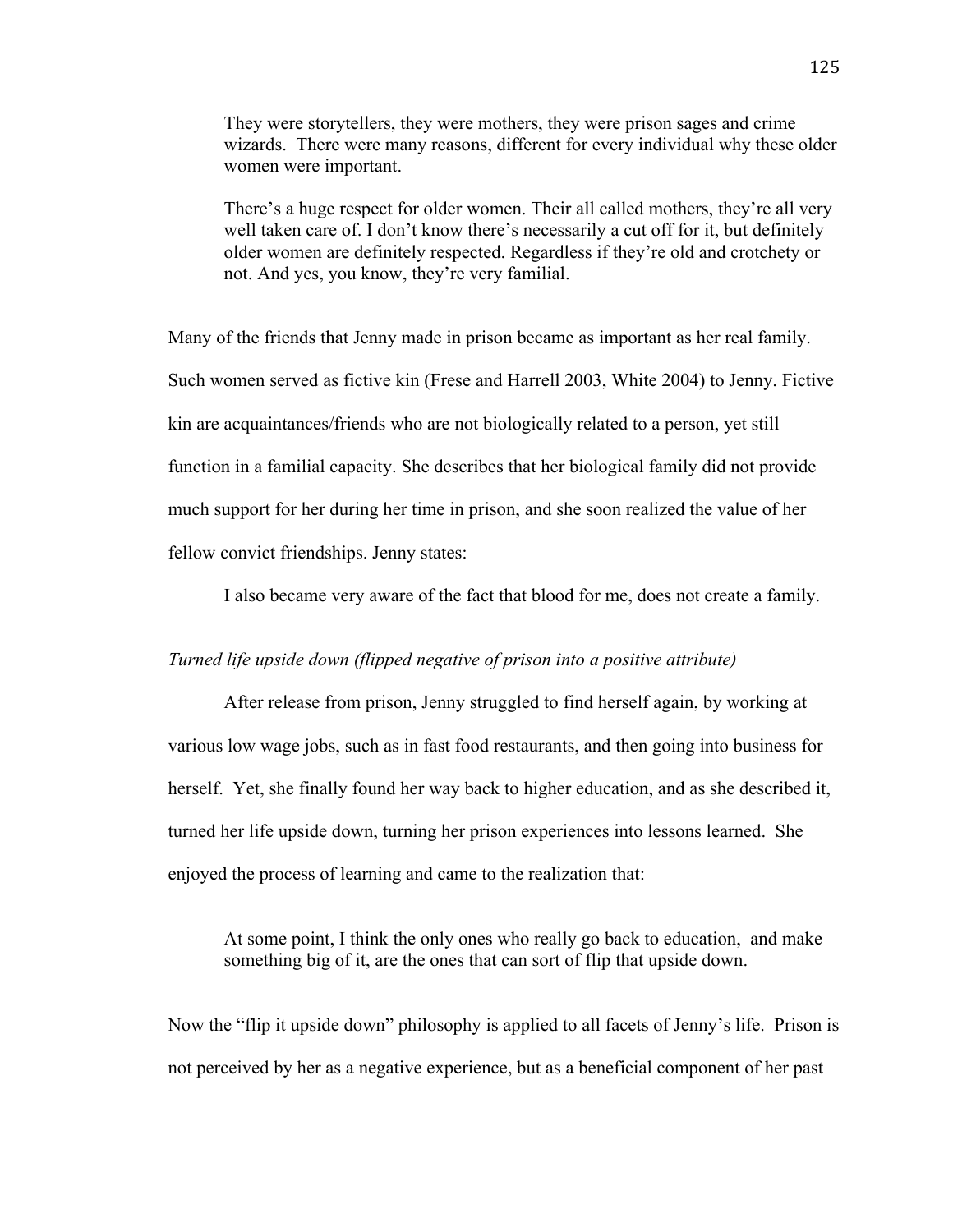that is used to help others, one that adds insight to her academic endeavors. Jenny points out:

So, everything that I've learned now, whether it's from production of a film or cybernetics . I look at it through that experience. A lot of that has to do with I've really come to accept it. Like I said before, I turned it upside down. For me, it's now a positive.

## **COMMON THEMES: WE FOUND A DOOR THAT IS STILL OPEN**

There were three common themes expressed among the life history participants, Macon, Jim, and Jenny. Among these common themes were the "read in prison theme", the "Hyper-motivated and successful in all ventures theme", and the "Door to highereducation open for ex-convicts theme." Macon, Jim, and Jenny were had different sentence lengths, types of crimes committed, social backgrounds, and areas of academic focus. Yet, they did express many common sentiments in regards to actions performed in prison, and pre- and post-prison.

### *Read in prison*

Macon, Jenny, and Jim all emphasized that reading was an important part of their incarceration experience. Books, and various forms of literature were an important part of their daily prison experience, somewhat as a way to pass time, but also as a means of learning about new subjects and/or areas of interest.

In the course of his lengthy 15-year prison sentence, Macon met many interesting and intriguing fellow convicts who encouraged productive activities like reading. These experiences had a powerful effect on Macon's life, as he emphasizes: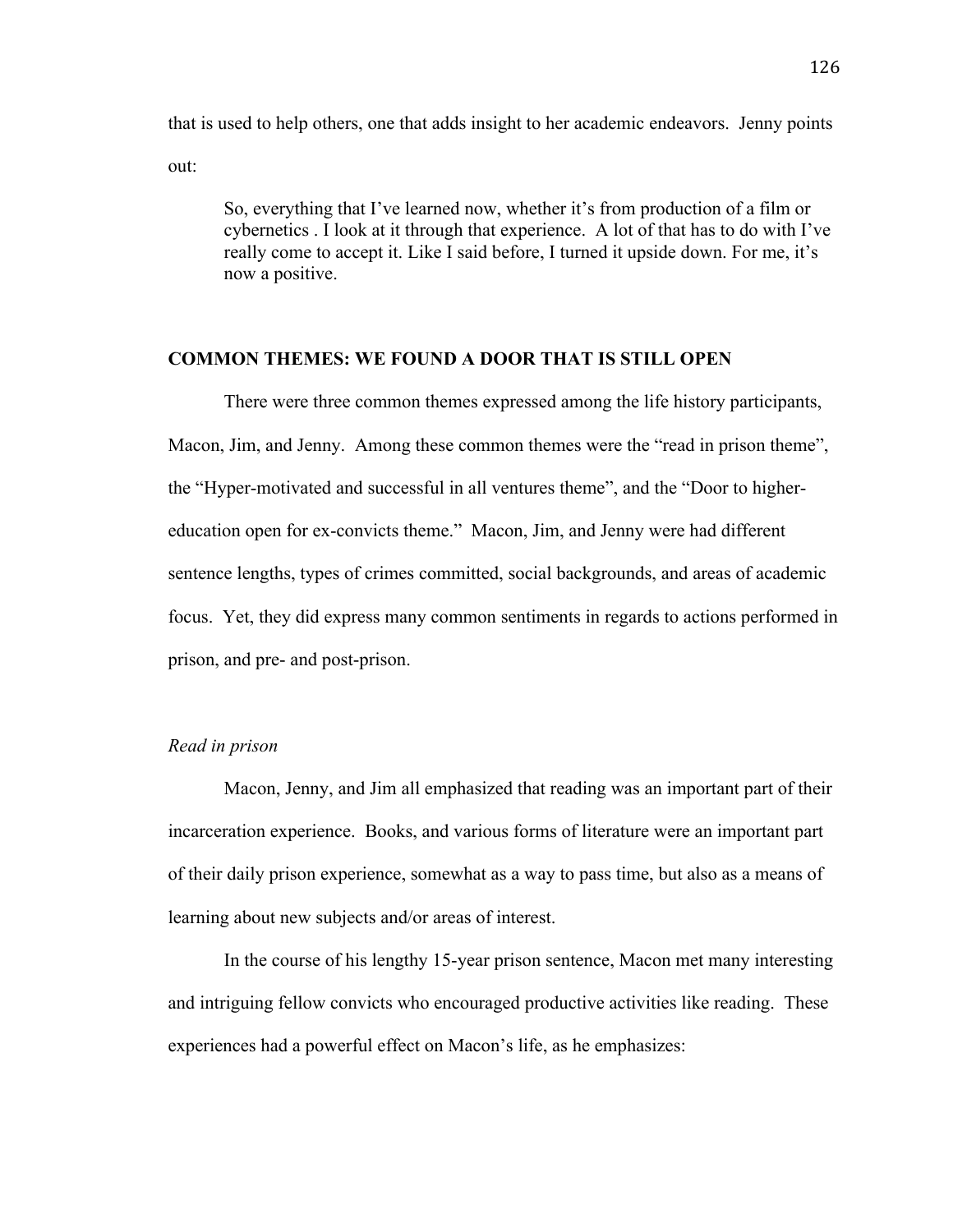I've met several people like that, maybe influenced me dramatically both in stuff they gave me to read and stuff we talked about…how they viewed what hell's happening around us.

Macon also emphasized that he had already mastered how to consume and analyze readings before he arrived in graduate school. Thus, he was acclimated to combing through large amounts of assigned readings, and consequently developed diligent reading habits. Macon points out:

Yeah…and read materials and interesting things on my own. I was already…15 years of reading, studying in prison…I was used to going through a body of literature with my friends.

Jim points out that formerly incarcerated academics are lucky they liked books. He

explained that he had time to read the classics, a feat that few individuals including

academics ever have time to accomplish. Reading all of the time was part of Jim's prison

routine:

in some ways, how lucky you are that you like books. So I read them…I read more in prison than I did in graduate school. I was always reading. I always had a paperback book in my back pocket. I had a book on the yard, I was always in the library, you know, reading…or in the barbershop…wherever I went, I had a book sitting on the floor in the hallway reading. Whenever I could find a quiet space, I would read. I read a lot of classical literature while I was in prison….and Victor Hugo and Cervantes…I read a lot of stuff that I wouldn't have had…Tolstoy…stuff I wouldn't have had time to read other than being in prison.

Jim points out that his prison reading helped him with accomplishing the

often heavy reading loads required in graduate level courses. Unlike other grad

students….

In prison, for me, it was getting books read. I have so many weeks or months to read this list of books. And that helped me when I became a grad student because when they give you a syllabus, and they give you all this stuff to read, I read everything on that syllabus.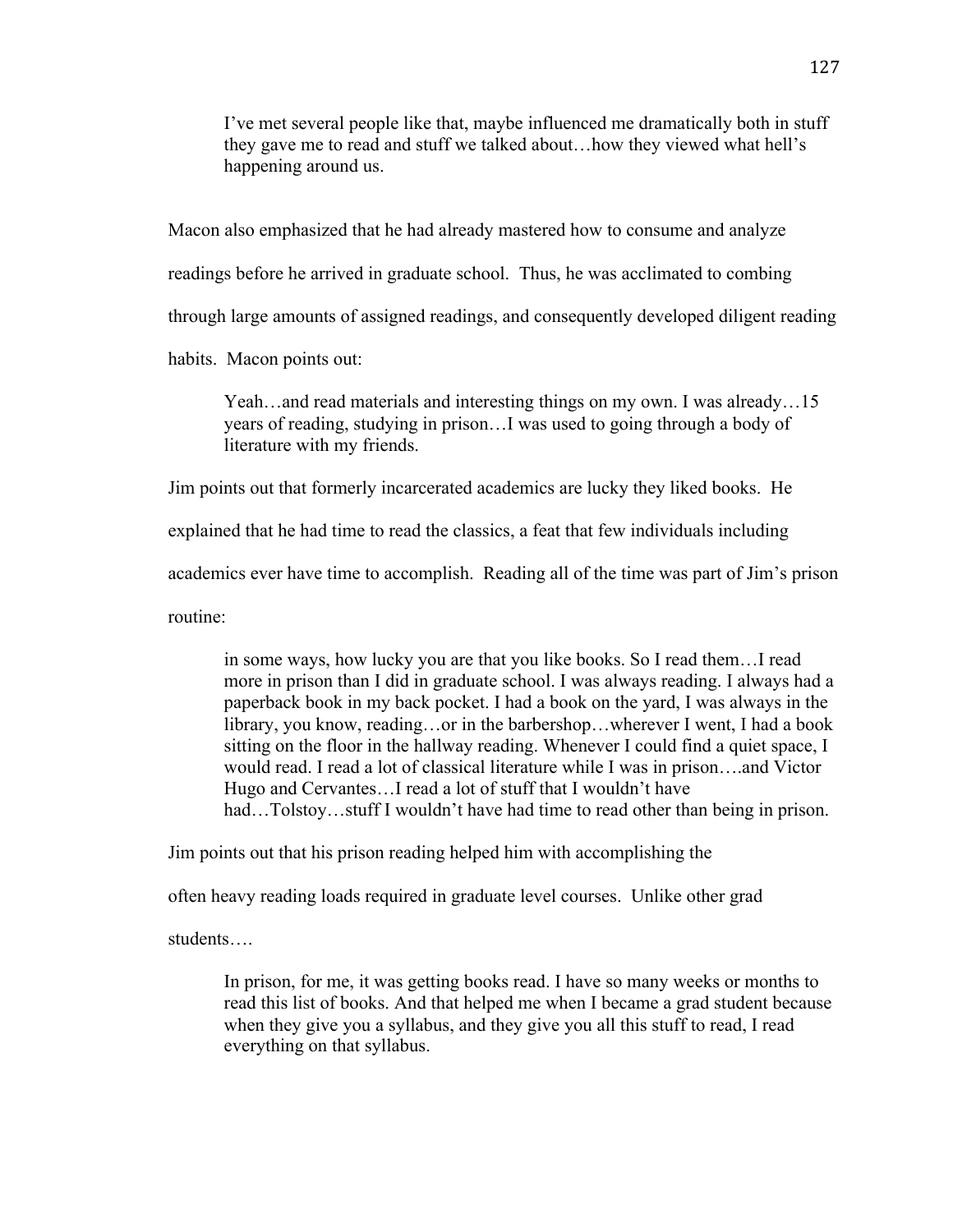Jenny organized her reading, reading large numbers of books. She kept records of which books she read….

I kept a full log of all the books I read, and I read a ton of them.

#### *Hyper-motivated and successful in all ventures*

Another theme that was prevalent among the life history participants was their high level of motivation. The life history participants were not afraid to a try new experiences, were self-motivated, and were generally successful at every venture to which they applied themselves. The participants in this section all possessed personal fortitude, and strong work ethics.

In the area of student government, Macon was quite skillful at working with university administration. He became a very active member of student government, being instrumental in passing many pro-student bills:

I was very successful in getting things done for graduate students with the administration.

In addition to being academically gifted, Jenny was quite proficient in business. Because the idea of working for someone else did not appeal to her, Jenny started her own business in the fashion industry, selling accessories for jewelry and acting as a consultant for East Coast jewelry suppliers. Jenny was so successful that she was offered further positions by other business firms, as she explains:

I started my own business. I don't have to answer to anybody if I have my own business. And I did that for quite a while. And then after I went down to (Southern state), I wanted to come back up here and I got an offer to work for an engineering firm.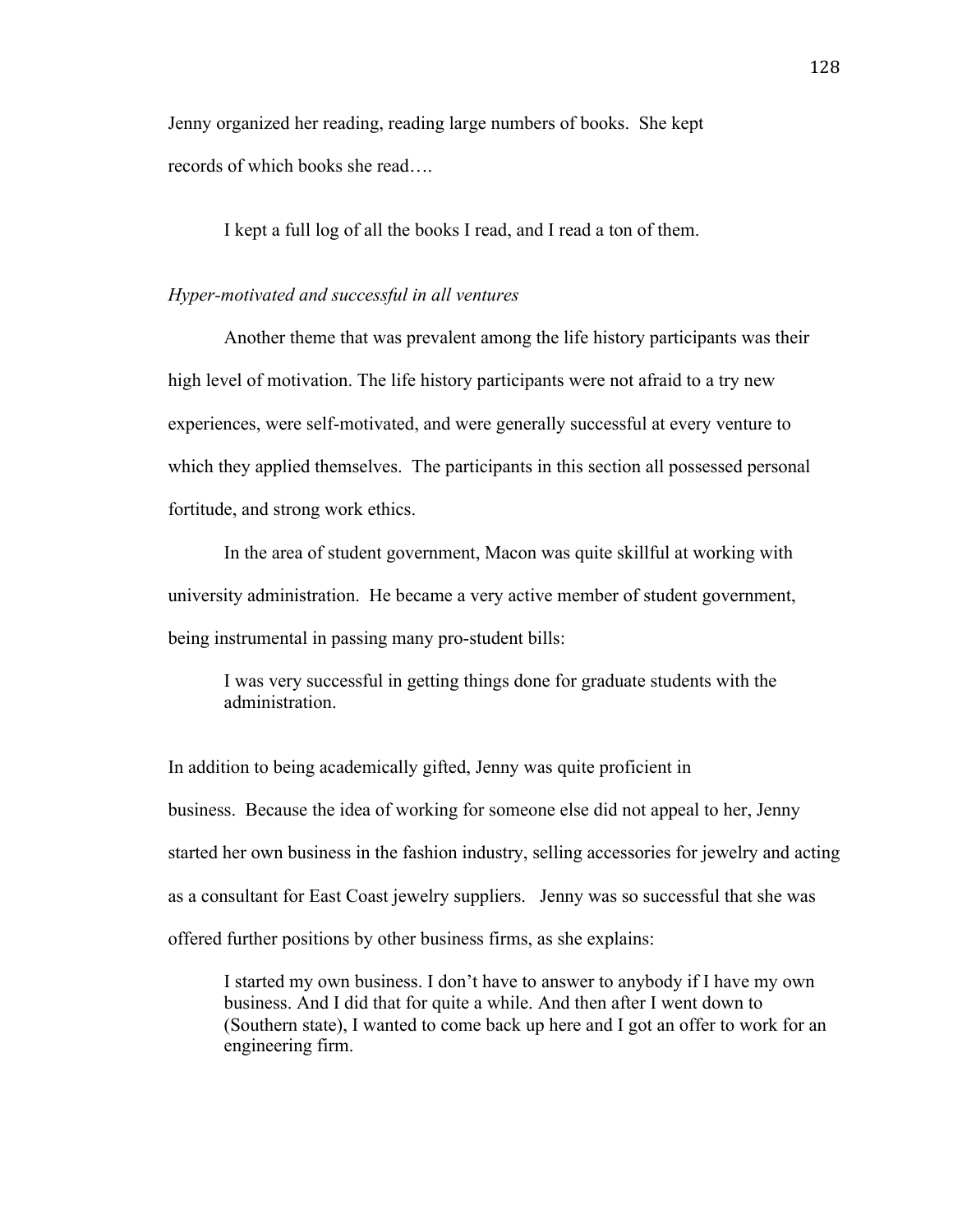Performing well academically was common for the life history participants. Macon routinely impressed his instructors with his diligent work ethic and keen intellectual abilities. Because of this, many instructors encouraged Macon to attend graduate school…

That's why a couple of the professors just were astounded by me and really thought I had what it took for program school and stuff. Very self-motivated.

Jim speaks to why members of the CC group are so motivated. Because of their life

experiences, being formerly incarcerated people, CC academics have a intense and

personal interest in their fields. This unique life experience creates strong careers:

…most of us, most of the convict criminologists, have a sincere, an intense interest in their field of study. Which drives us to do research and publish. It sustains our interest, over the course of our career. And I think for that, we are blessed. We are most fortunate.

Jim explains that possessing the strong work ethic and individual fortitude to overcome a felony conviction is a big accomplishment. Society never expected many of the individuals within the CC group, Jim's primary focus, to attain any level of success. Thus, Jim points out:

…every one, every member of this group, is an individual miracle. Nobody ever expected us, any one of us, to become professors.

#### *Door to higher-education open for ex-convicts*

A common thread prevailed in this chapter. Academia and higher education was a door left open to formerly incarcerated people. Whereas many higher paying professions and careers have been rendered inaccessible to ex-convicts due to legal and professional restrictions, academia is still available as long as the necessary degree, usually a doctorate/PhD, is attained. Because the doctoral degree is an educational attainment few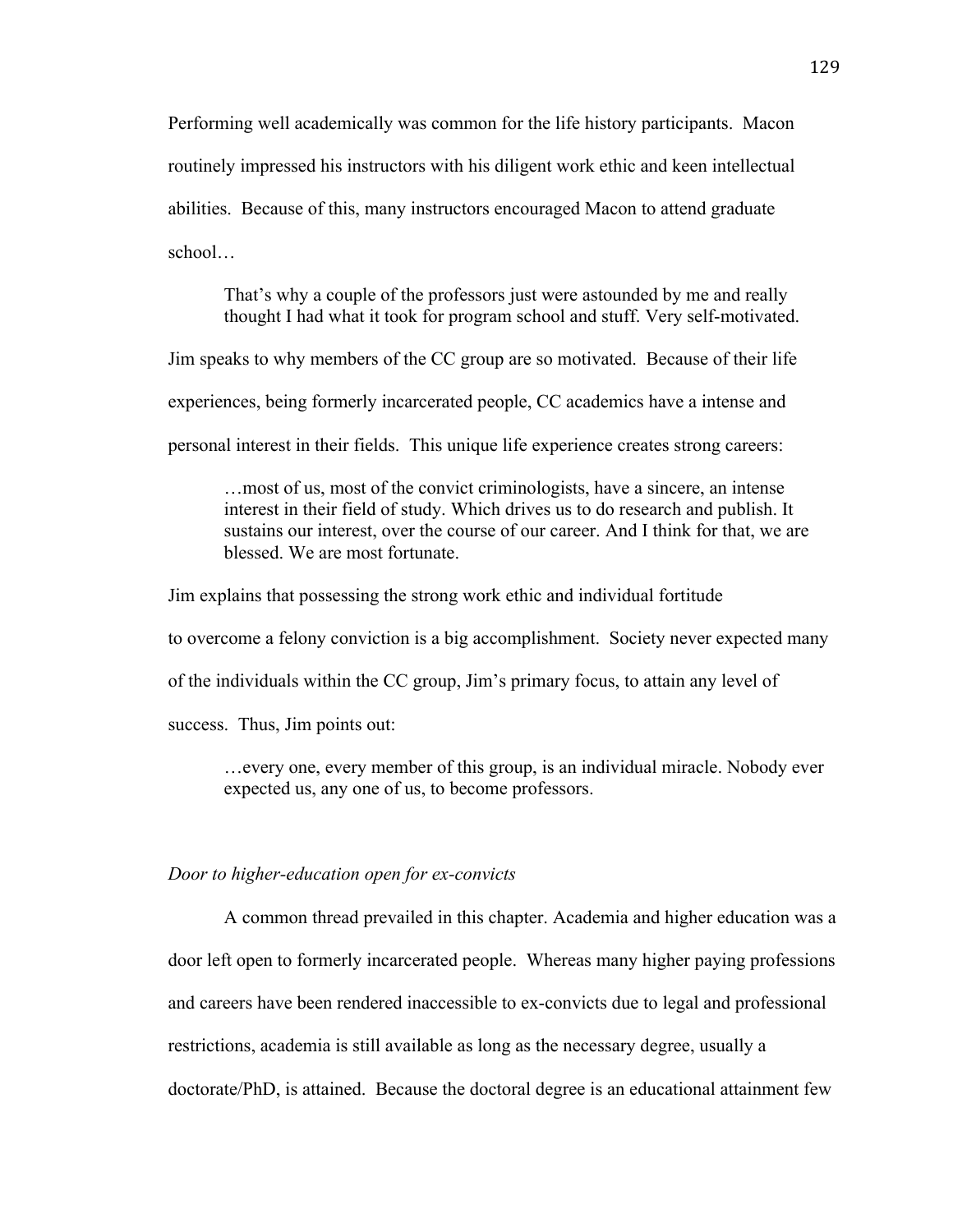individuals reach, whether they are convicted of a felony offense or not, the life history participants expressed that the social institutions that control this gateway never expected ex-convicts to be capable of accomplishing such goals.

Jenny emphasizes that most of the population never reaches the PhD level of education, thus attaining a doctorate as an ex-convict is a way to overcome the system with the United States. She argues:

This is part of the system we can conquer. That's the point of getting a Ph.D. You can get to the top of something. You're outdoing most of the "free" who've never seen population…getting a Ph.D. That's something that can be accomplished.

Society never expected ex-convicts to be able to attain doctorates, explains

Jim. Once again, Jim points out the power of mentorship. He explains that as long as

more experienced formerly incarcerated professors help aspiring ex-con academics, then

all ex-con academics can overcome their stigmatized identity:

We have found that there are academics that will help us, we have an ability to…left the door open because nobody ever expected a bunch of dumb ex-cons to become Ph.D.'s. So, you need a license to be a nurse or a doctor or a lawyer or a high school teacher. A license we can't get. But you don't need a license to be a professor.

Macon speaks to his experiences in prison as forcing him to confront existence within a

structure of social control, yet more importantly, prison made him aware of the concept

of social structures. Yet, because of this insight as a critically aware formerly

incarcerated person, he is able to successfully navigate academia with the knowledge that

it is essentially just another structure of social control. Thus, his experience has opened

an opportunity for him. Macon points out:

It's not individual here. We're all kind of caught in bigger institutional structures. We know that. Prison lets you know, that those structures control your lives. And they do out here as well. I'm more sensitive to it because of that experience, and a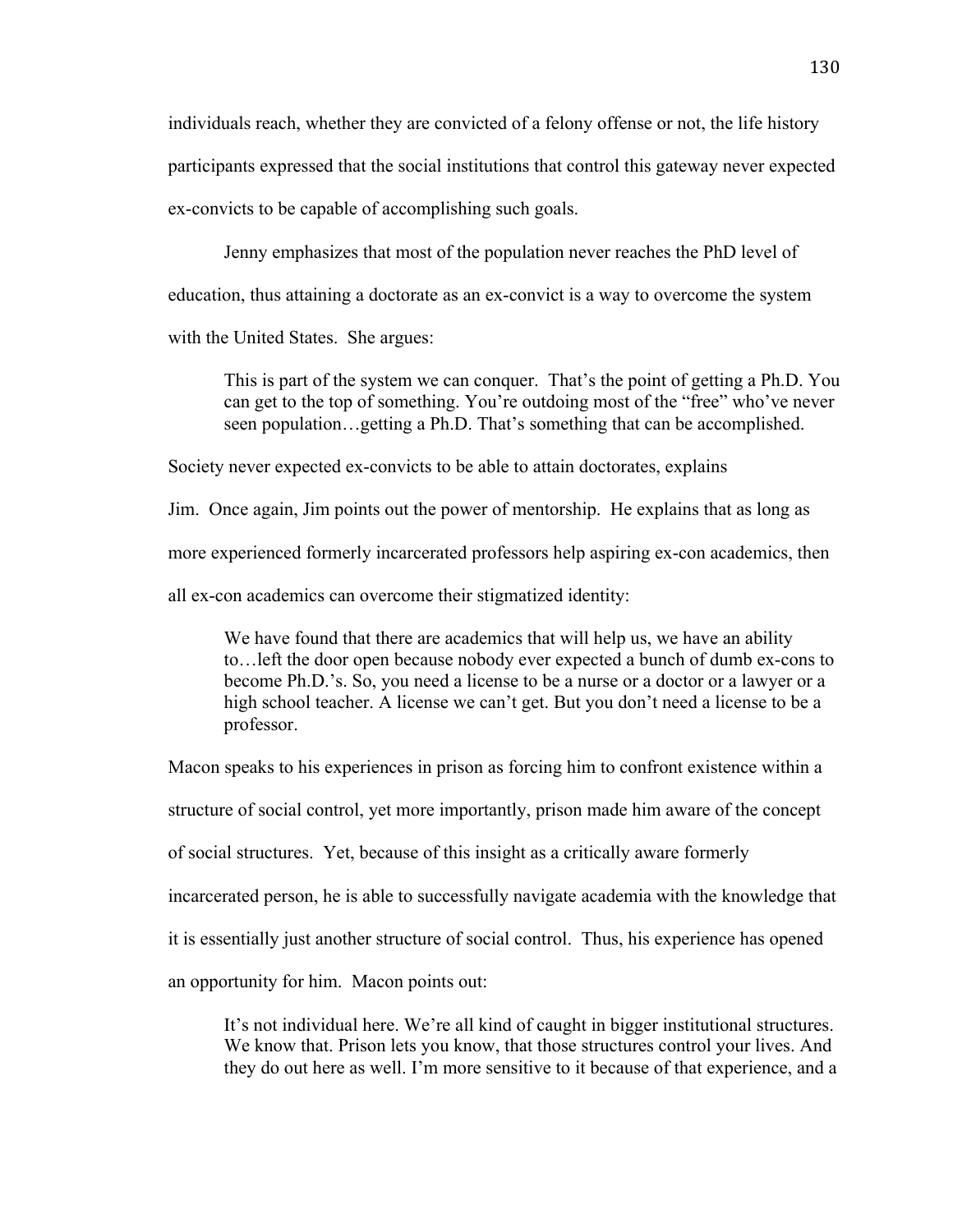lot of people aren't. We know this is constructed…it's all just made up…but those are the rules and we have to learn how to use them to our best advantage.

### **Summary – "left the door open "**

Several themes were presented in this chapter. The first section focused on themes unique to each of the three participants, Jenny, Macon, and Jim; then shifted to a second section that examines shared themes in these life histories. There are some strong common unifying threads that can be pulled through all of the discussions within this chapter. The first is that academia was an opportunity that was not rendered inaccessible to formerly incarcerated people. The second underlying theme is that these respondents possess of a great degree of self-motivation, they are presented as hyper-motivated individuals. Summaries of the individual life history themes will be presented first followed by a summary of the themes common to all life history participants.

#### *Individual Summaries:*

From the perspective of an academic who was formerly incarcerated, Macon brought many unique perspectives to the table. Because of his relatively long prison sentence, 15 years in contrast to my sample mean of 3.96 years, Macon was faced with the problem of surviving/managing extended time within a maximum-security prison facility. While long prison sentences do present inmates with particular difficulties, Macon described his sentence as both a sentence to be survived and as an opportunity to improve himself as a person. Macon continually referred to his prison sentence as a mechanism for finding himself. In addition, the time spent in prison forced him to reconstruct his reality in order to survive the monotonous, yet potentially dangerous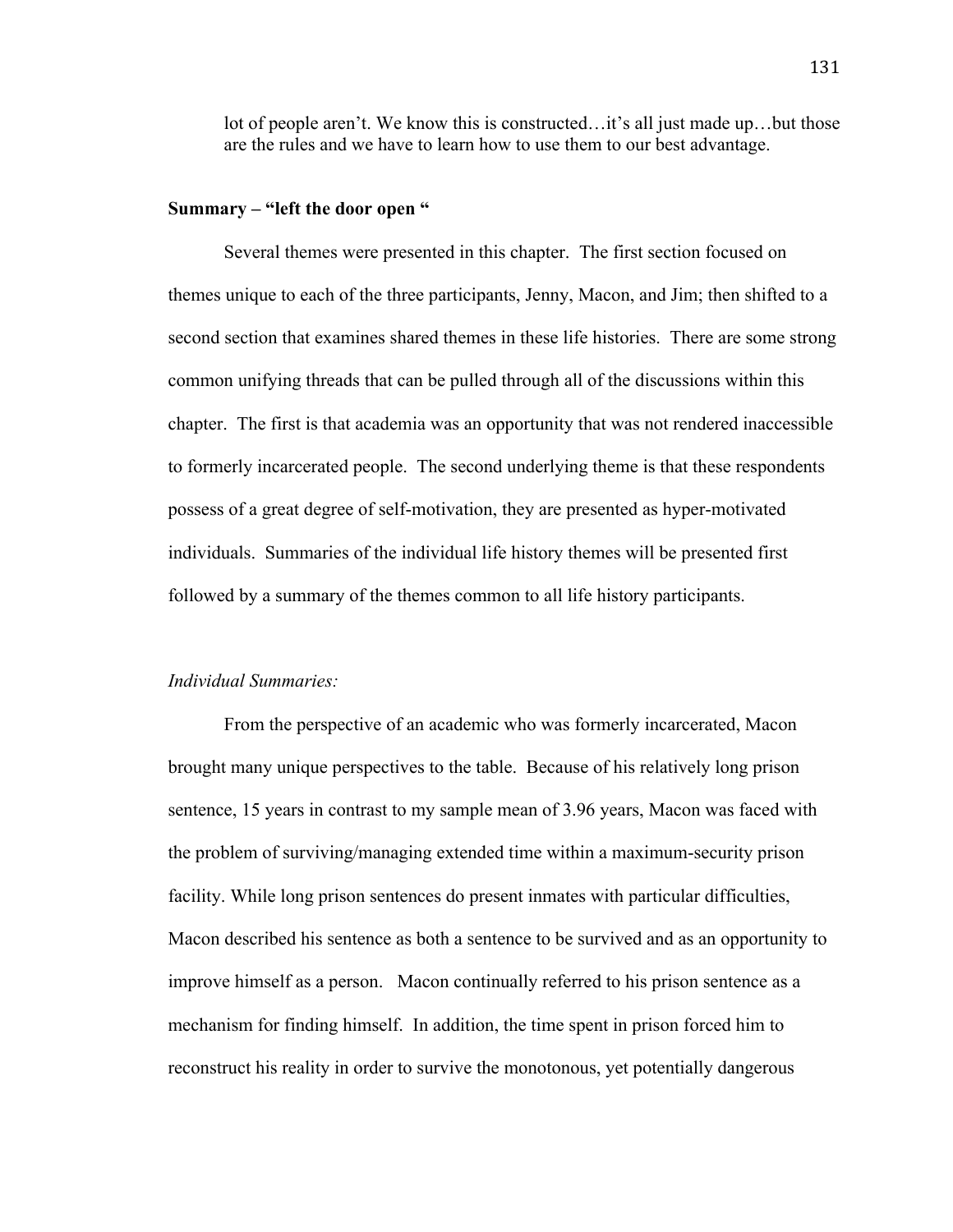environment that he found himself in. Macon pointed out that if he had not gone to prison, he would have never been forced to face himself and essentially solve all of his personal issues by himself. Prison functioned to create a situation in which Macon had to face every personal issue head on. As discussed earlier in this chapter, certain issues/problems that Macon faced in prison, such as a lack of personal direction and lack of personal responsibility, he had brought into prison with him. Yet other issues were problems that were faced on a daily basis, such as intra-personal issues between Macon and other inmates. Problems with fellow inmates had to be dealt with immediately and successfully due to the confined nature of Macon's living quarters. If a problem with a fellow inmate was not resolved, there was no way for the two parties to avoid each other, and the issue might increase in intensity until worse problems and often violence ensued. Macon emphasized that much of his future success as an academic was due to the environment he successfully navigated and the life skills he learned behind prison walls.

Macon's story reveals that when the right factors are present (ie. desire to change, willingness to mature, maintaining a structured routine), the prison can function as a means of self-improvement. The time provided by a prison sentence creates a unique experience which can allow for life improvement and formal and general learning of skills and scholarship. This presents the idea that constructing prison environments that encourage such self improvement, in place of the relative void of opportunities presented in most modern prisons, would be beneficial to prisoners in general.

Growing up and attending undergraduate school during the 1960s and 1970s, Jim was familiar with civil disobedience protest, the drug experimentation environment (even though not a regular user himself), and revolutionary/critical thinking. Jim served time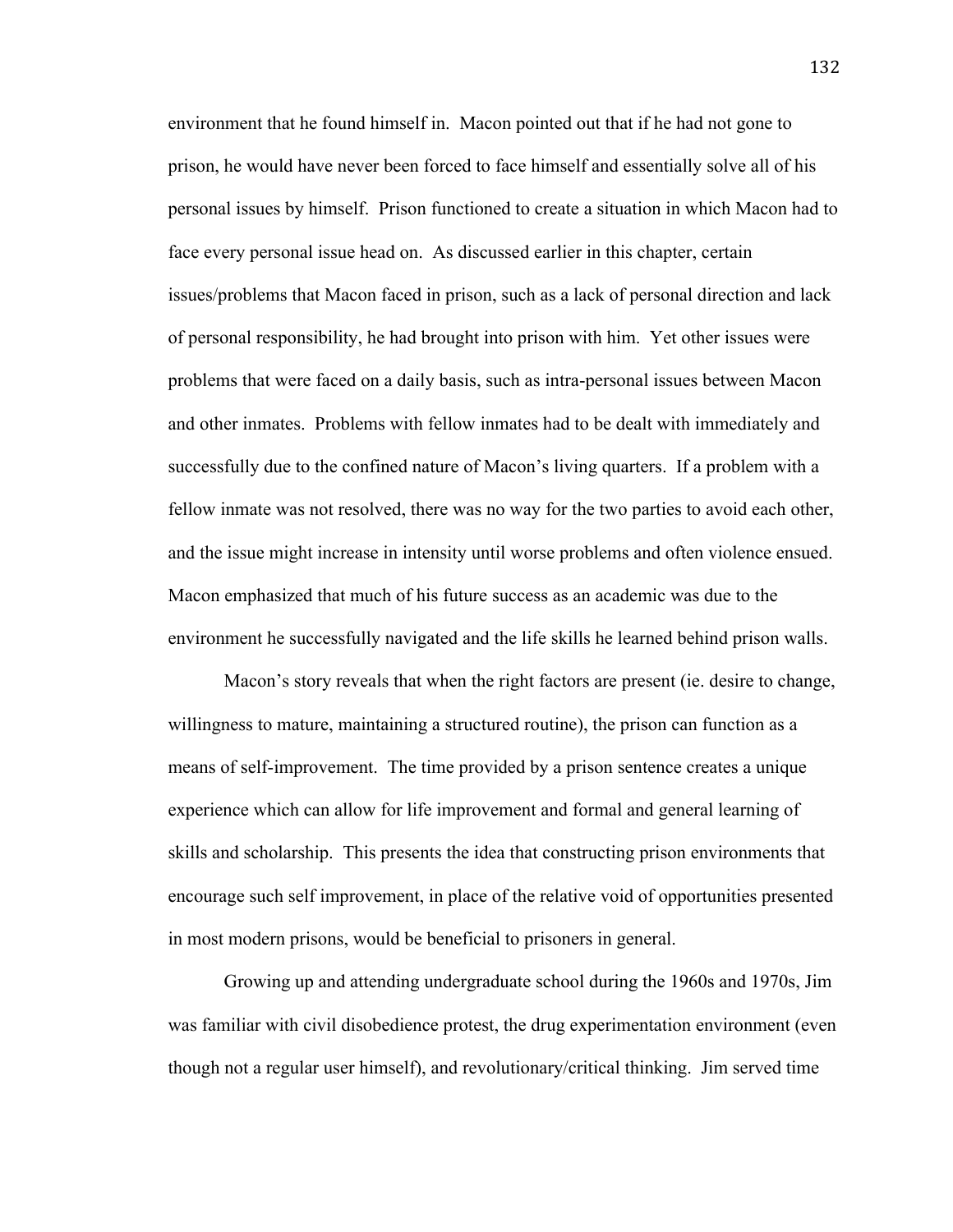for a federal drug charge, standing up to the federal courts and federal prison system throughout his trial and prison sentence. If Jim perceived that a wrong had been done to him or his fellow inmates, he was quick to take legal/corrective action to address this issue.

Jim remains one of the most active members of the convict criminology (CC) group, and is constantly involved in the process of mentorship with his university students and with new members of the convict criminology group who he felt had potential to succeed as academics. The power and efficacy of mentorship was mentioned many times in my discussions with Jim, who believed that it was the duty of more experienced members of the convict criminology discipline and more experienced academics to work with and advise newer less experienced CC members and students.

Jim's story illuminates the power of human capital (especially pre-incarceration), and the strength of mentorship as a form of social capital. Entering prison with a nearly completed bachelor's degree from a high ranking college, Jim understood the value of education, and was able to utilize his time in prison productively, focusing his energy on reading, finishing his bachelor's degree, and re-applying for graduate school shortly before release from prison. In addition, the value of acquiring and possessing human capital is emphasized here, being an important component in future success. This discussion indicates that there is positive potential for implementation of programs that support higher education within the prison system, and/or create viable pathways to higher education for the formerly incarcerated upon release from prison.

In regard to mentorship, Jim's life experiences are a testament to the positive effects of being mentored and mentoring, both of which Jim experienced. Mentorship is

133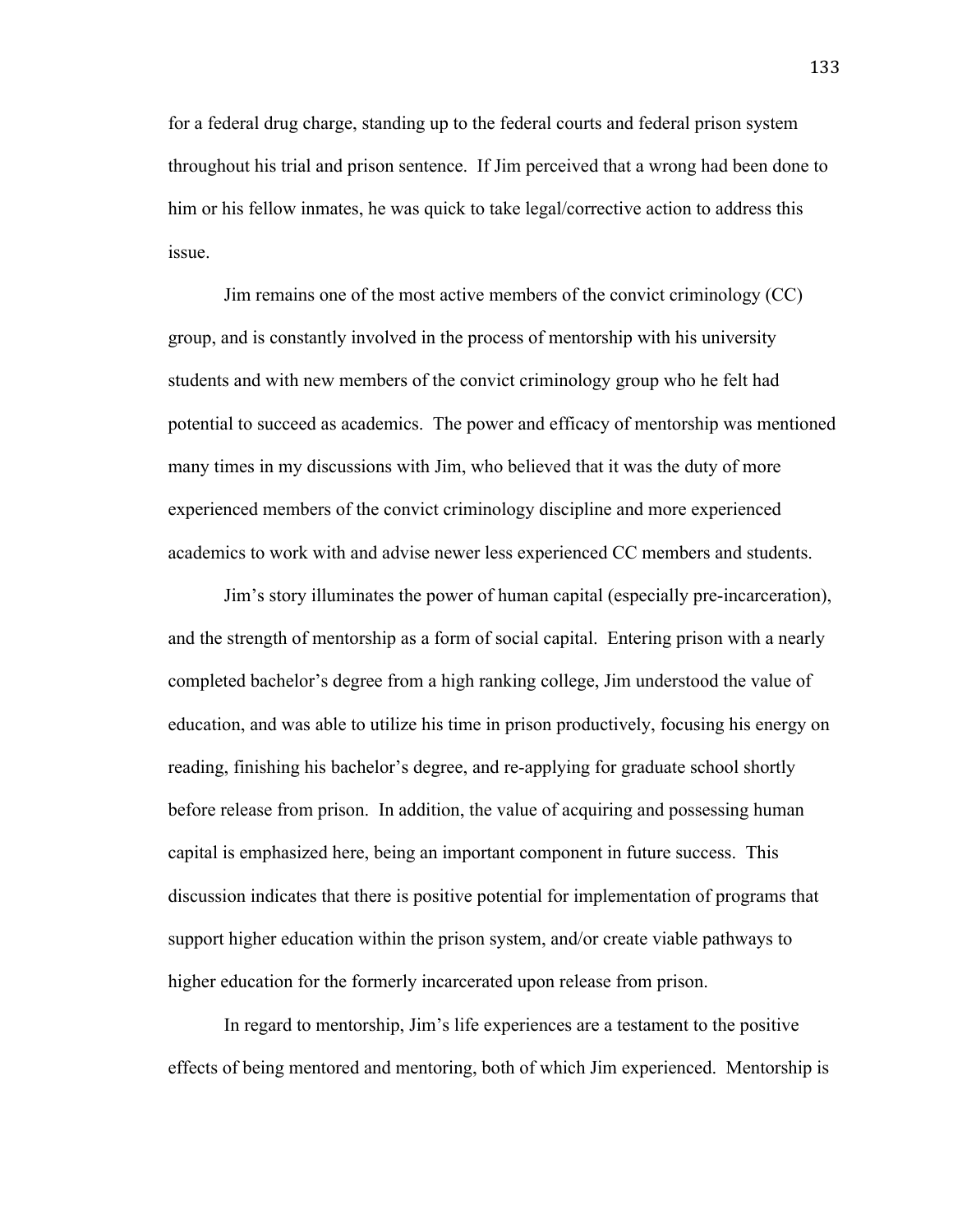a powerful theme within this research, being emphasized thematically in both Chapters 4 and 5. It must be noted that Jim's pre-incarceration formal education could have provided him with knowledge of how to find/approach potential mentors, thus increasing his potential of accessing positive mentorship. Yet, such potential increased mentorship access continues to speak to the positive benefits created from higher education, leading to more macro scale societal issues such as reduction of poverty, issues of discrepancies in quality among the United State's public schools, and how such problems would be addressed. In addition, when focusing on prisoners, and the formerly incarcerated, focusing on more access to formal education and incentives to engage in higher education both within prison and post-incarceration would allow access to many additional positive opportunities and lower the risk of returning to prison.

Coming from the business-centered culture of corporate America, Jenny possessed the mannerisms and cultural capital of the middle class. Jenny was convicted of a white-collar crime and carried a relatively short sentence of about a year. Yet this experience shocked Jenny into the realization that social inequality and injustice was a reality, not just a discussion point. Serving her time in a federal women's prison, Jenny's carceral experience was far different from her fellow male former inmates. Jenny expressed that conditions in women's prisons were far worse than in men's prisons, and she believed this was due to women's passive natures in comparison to male inmates. Female inmates were less likely to protest against poor physical conditions or treatment. Jenny also explained that the culture in women's prisons was different from that in prisons for men, women inmates being more likely to form family units and focus on family related issues while incarcerated. Jenny explained that having access to outside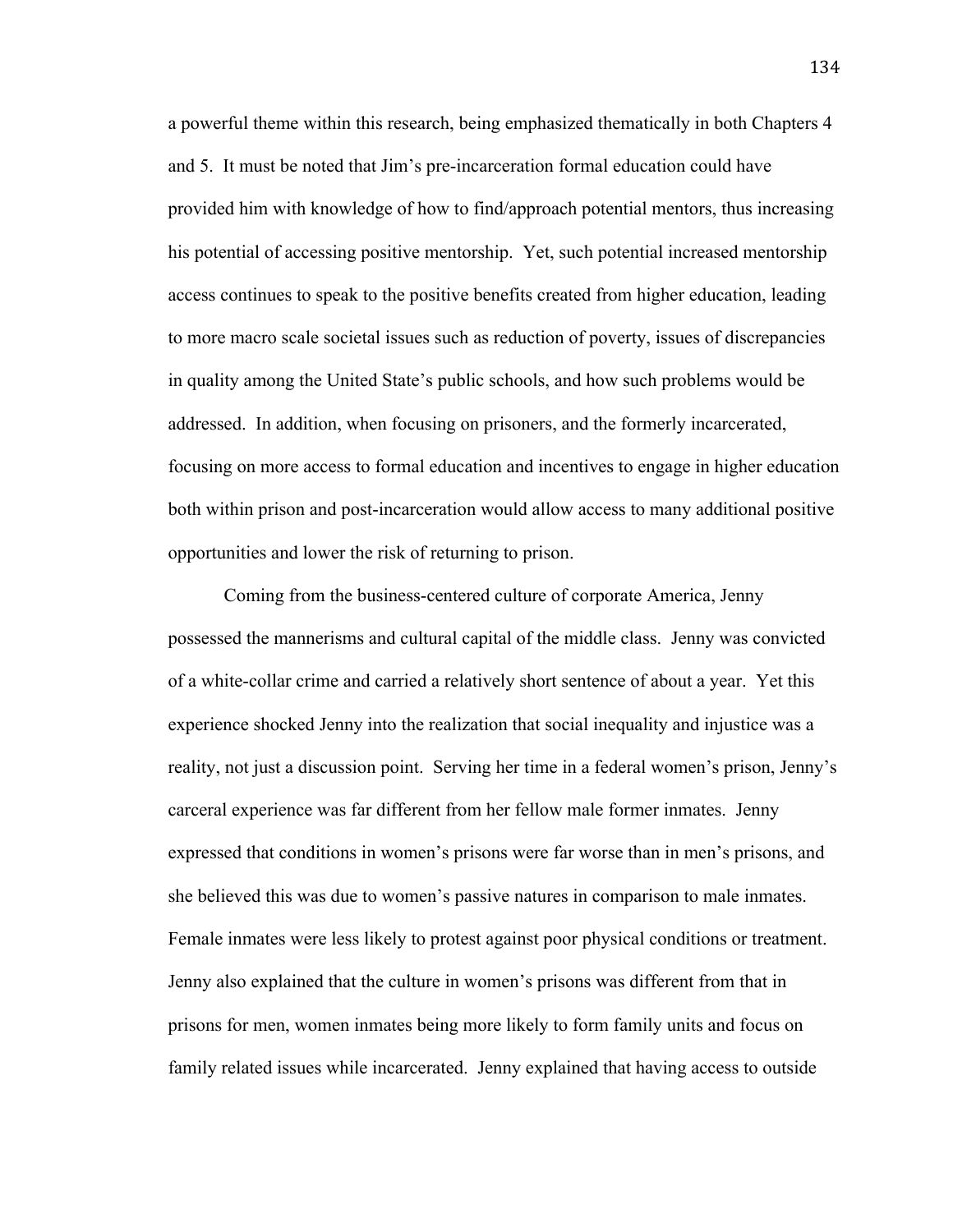social capital of both deviant and status quo cultural types were important. Additionally, older age was connected to greater levels of status within the women's prison culture.

Once released, Jenny felt like she had lost herself and her identity. Jenny expressed that because of her prison sentence, she had a more critical worldview. Instead of immediately enrolling in school, Jenny went into business for herself, finally being hired on by a firm because of her business abilities. Yet, Jenny was later let go from this position when she attempted to speak out against wrongful practices on the part of her employer. Once employed, Jenny was motivated to return to school. Jenny strongly emphasized that the ex-convicts that can access higher education and have the fortitude to complete their course work and attain their degrees will be able to turn their lives around to a positive direction and overcome the negative consequences of their felony status, essentially "flipping it upside down."

Jenny's story is a testimony to turning what society perceives to be a negative into a positive. The ability to see positive potentials where most individuals would not allowed Jenny the ability to overcome the stigma of her past. This process was somewhat long and arduous for Jenny. She returned to higher education some 10 years after her white-collar conviction. She was still able to view her prison experience through the lens of "how can this issue help others?" Jenny recognized that the male centered United States criminal justice system was failing women, often lacking in policies that considered women's needs (i.e. health care, women more likely to have sole responsibility for children, differing social perceptions of women inmates), and because she served time in a women's prison, she was attempting to develop non-profit programs to address such issues.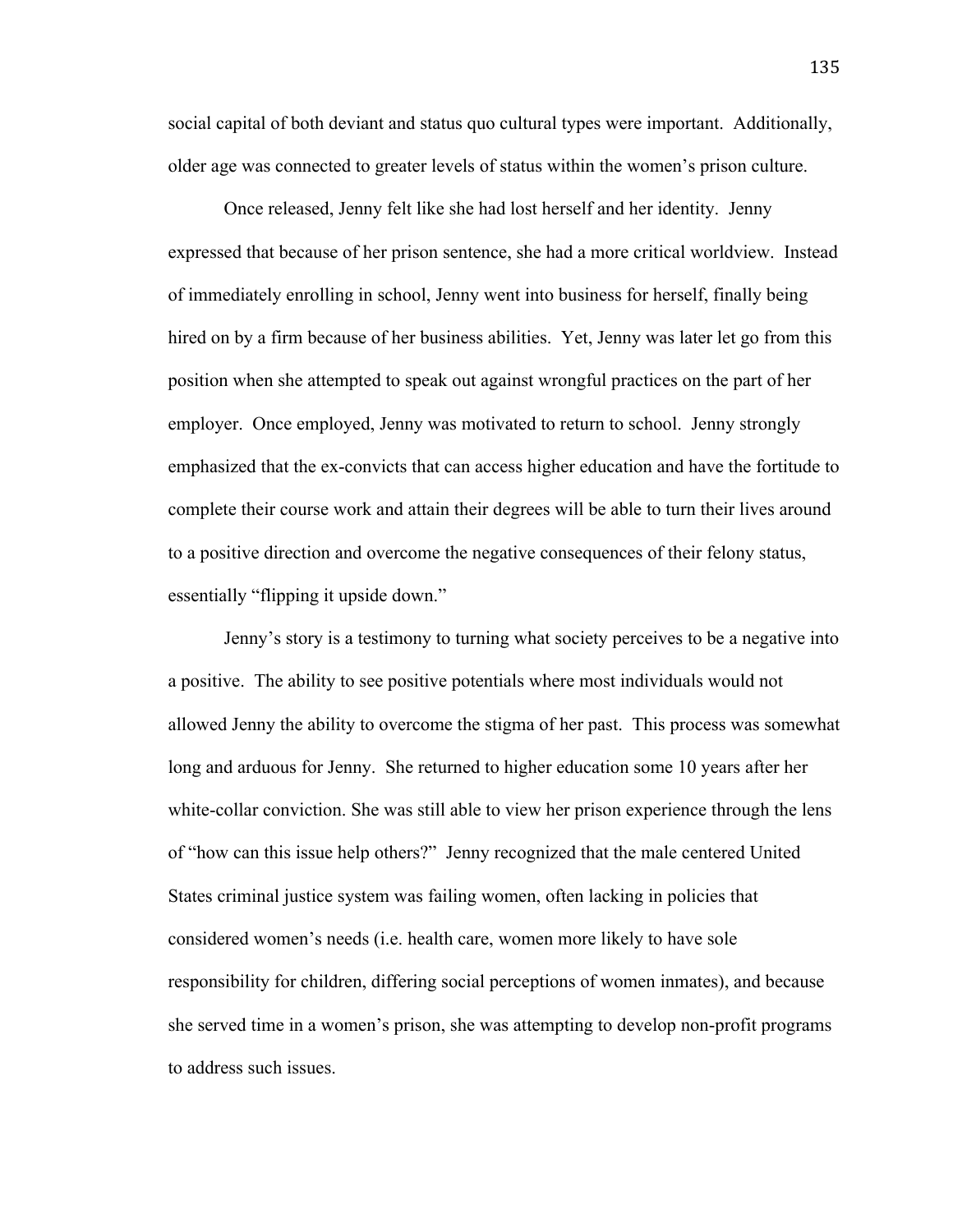# *Common Theme Summary:*

To speak to the first common theme mentioned above, each formerly incarcerated academic in this chapter recognized that academia was a viable career option that was available to them, often through the encouragement of a mentor(s), sincere interest in learning, and/or recognizing that few other options for a rewarding career were available to them as ex-convicts. While professional degrees that required specific government or state controlled credentials were often inaccessible to those with a felony conviction, the attainment of a PhD would allow the ex-convict to access academia. Yet, recognition exists among the life history participants that this is an accomplishment that many exconvicts do not have access to.

The second common theme, possessing a high degree of self-motivation is evident when examining the lives of each life history participant. The participants did not specifically label themselves as self-motivated and/or hyper-motivated, yet a trend of being quite successful in all endeavors that they applied themselves to was evident. Examples of this include Jenny's ability to start her own successful business, Macon's ambitious work within graduate student government, and Jim's level of publications and mentorship involvement with formerly incarcerated and non-formerly incarcerated aspiring scholars. The life history participants expressed that the shared qualities listed above were important, providing them with the encouragement and fortitude with which to access and achieve success within higher levels of academic education.

The common themes, "read in prison theme", the "Hyper-motivated and successful in all ventures theme", and the "Door to higher-education open for ex-convicts theme," present well read, highly motivated individuals who recognized that formal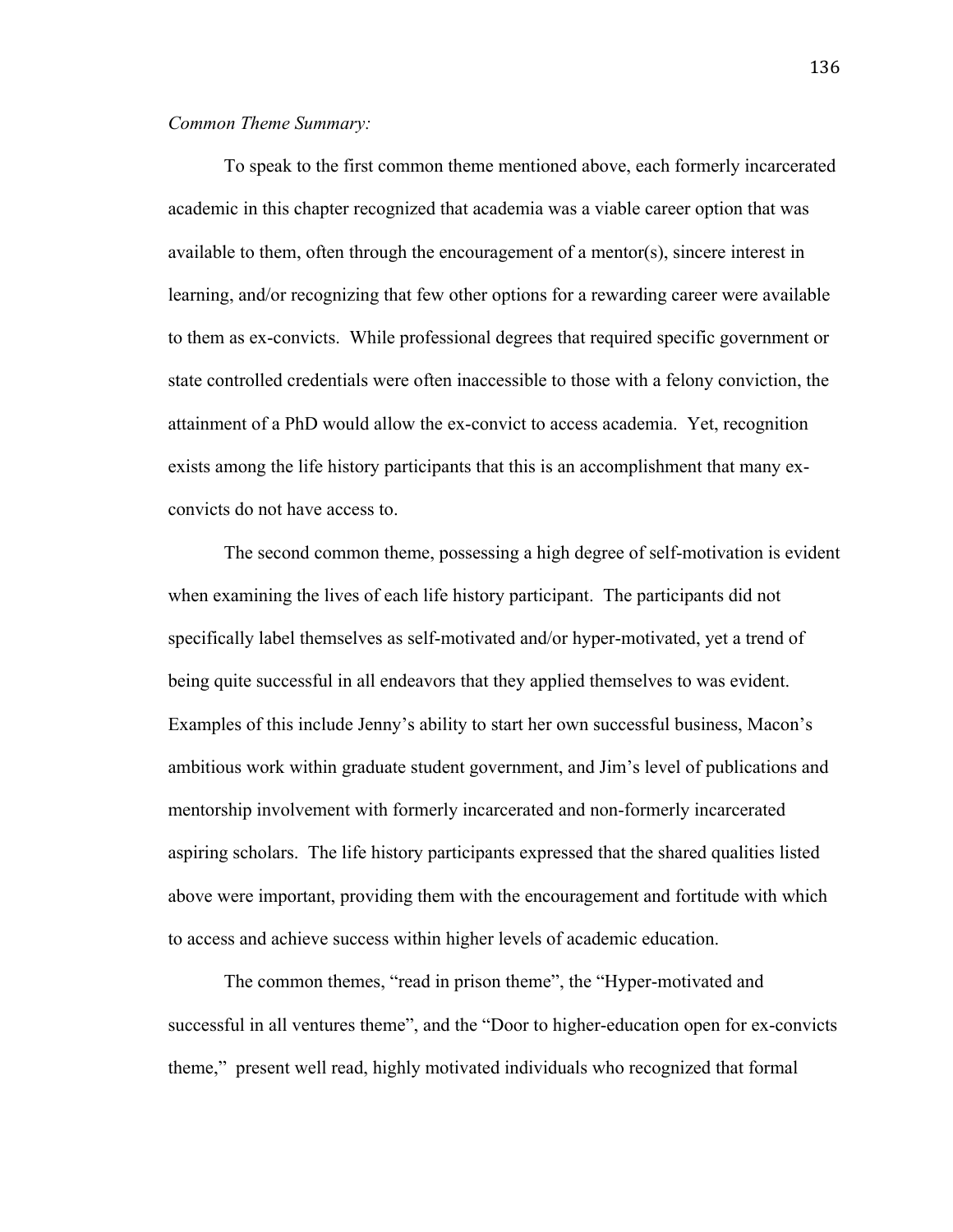higher education was a route through which the formerly incarcerated could attain legitimate success. The concept that the life history respondents have illuminated is that education is a route through which the formerly incarcerated can successfully reintegrate into society, even with a felony conviction. This can be gleaned from the common lifehistory themes, yet few prisoners and/or the formerly incarcerated are aware of this knowledge. Thus, the question that this research presents is how to disseminate such knowledge among prisoners and the formerly incarcerated, and create opportunities to capitalize on such positive educational potential. The following chapter will be comprised of three sections, the first section being discussion of chapters 4 and 5, the second section dealing with policy implications, and third drawing together my conclusions.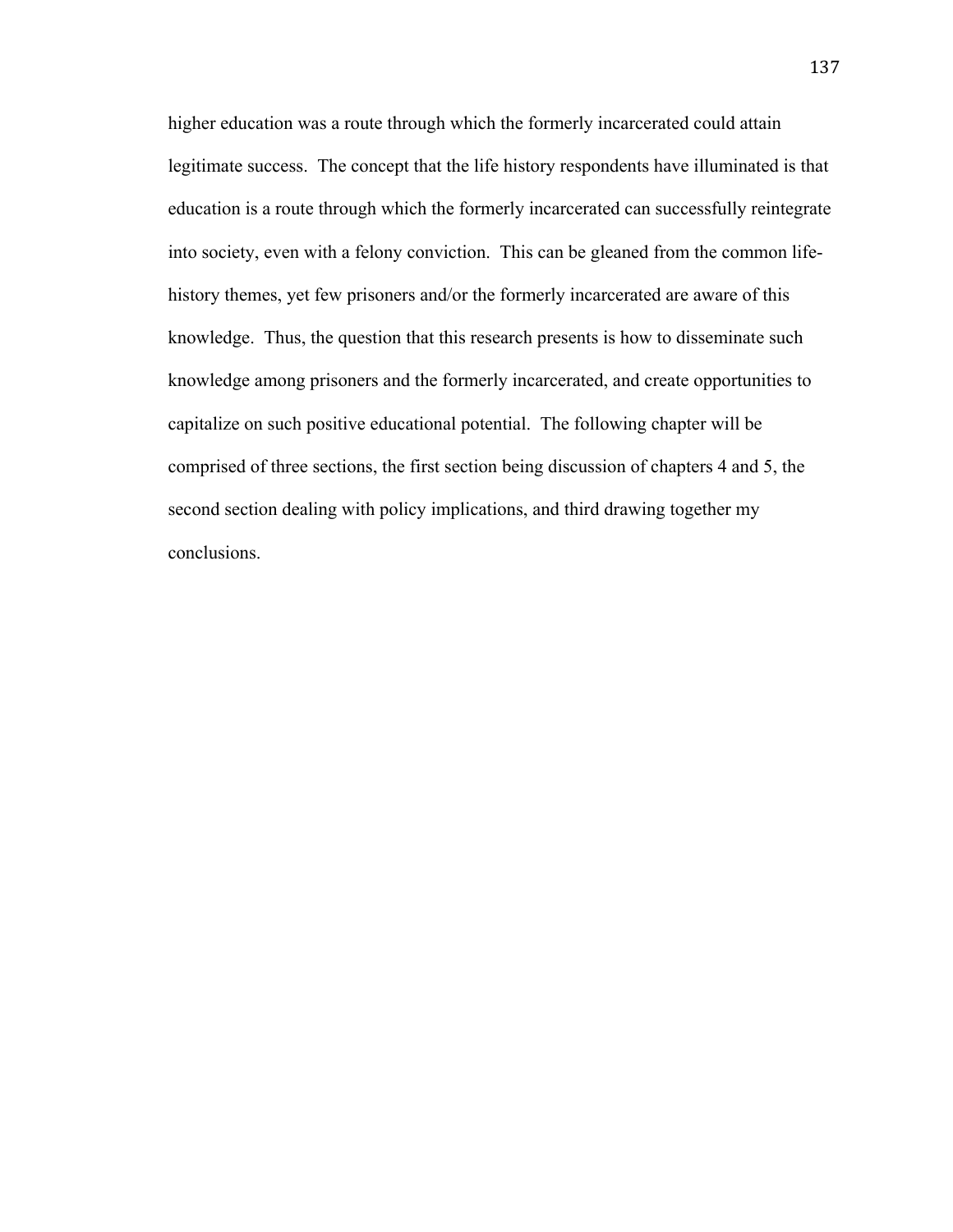### **Chapter 7**

# DISCUSSON, POLICY IMPLICATIONS, AND CONCLUSION

This exploratory qualitative discussion of the pathways of formerly incarcerated people from prison to academia and/or professional positions has yielded a myriad of rich findings and themes. The participants within this research sample overcame or were currently in the process of overcoming the pervasive stigma society places on the formerly incarcerated. Within the qualitative interview section, the 30 interviewees exhibited a diverse array of educational experiences. Some completed some college and/or degrees before they were incarcerated, others began taking college courses in prison, while still others began higher education upon release from prison. There are many variables to take into account. The respondents come from many walks of life, different ethnic/racial backgrounds, differing genders, having been incarcerated during different eras for different types of crimes, and coming from different social and economic strata. Some respondents reported great difficulty in finding secure academic employment when they completed their educational journey because of their backgrounds, while others found employment without any difficulty and/or ex-convict biases.

This chapter will be comprised of three sections: discussion, policy implications, and conclusion. The discussion section will explore the common themes found among the qualitative semi-structured interviews and life histories and how such themes interact with the conceptual framework presented in chapter 2. As you will recall, the framework was comprised of three concepts: 1) Social stigma, 2) Convict perspective, and 3) social and human capital, as well as discussion of more specific ex-convict experiences. The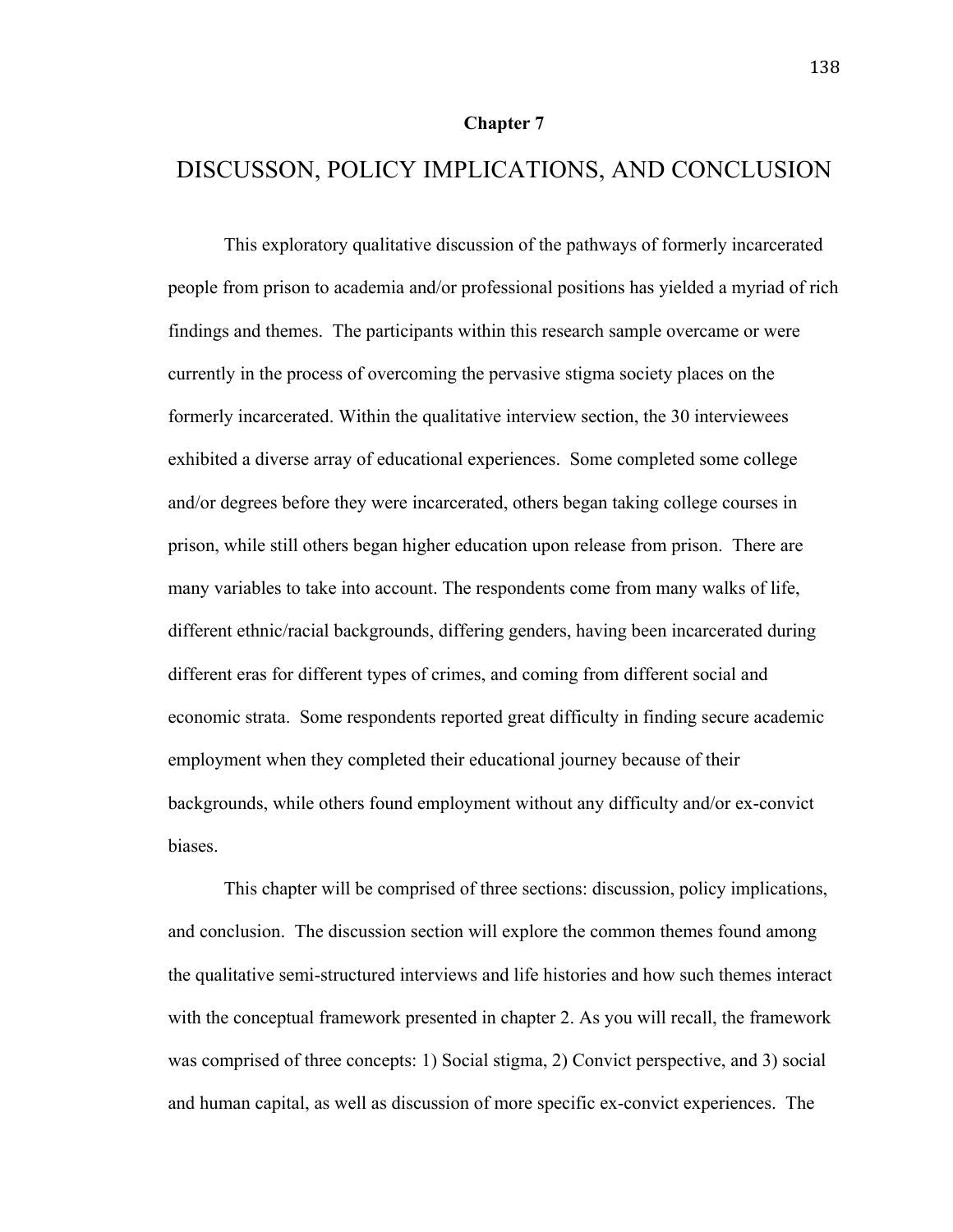second section will examine how the themes, concepts, and ideas presented within this study can inform progressive criminal justice policy and how such results speak to the efficacy of current criminal justice policy. The third section will provide a wrap up discussion of meaningful themes and life experiences that the formerly incarcerated academics presented in this research project, a brief overview of study limitations, and potential directions for future research.

### **Discussion**

A portion of this research project discusses the qualitative semi-structured interviews that were conducted from a sample of 30 formerly incarcerated academics ranging from undergraduate students with aspirations of professional/academic careers to full professors and research analysts, as presented in Chapter 4. Most of the thirteen participants who had completed PhDs spoke to the power of the graduate educational experience in assisting them in overcoming what society perceived as a spoiled identity. The remaining participants were in various stages of the academic process. Some were currently taking time off from college to work, while others were nearing completion of their graduate studies. Thus, the themes contained within this discussion are wide ranging, with multiple pathways influenced by a wide array of variables, presenting a panoramic discussion of the academic experience of the formerly incarcerated. Such experiences are presented as four of the most relevant findings, examining how different forms of social and human capital can benefit the formerly incarcerated, the power of the insider perspective, force of nature individuals, and conquering the systems (the door has been left open into the academy for the formerly incarcerated).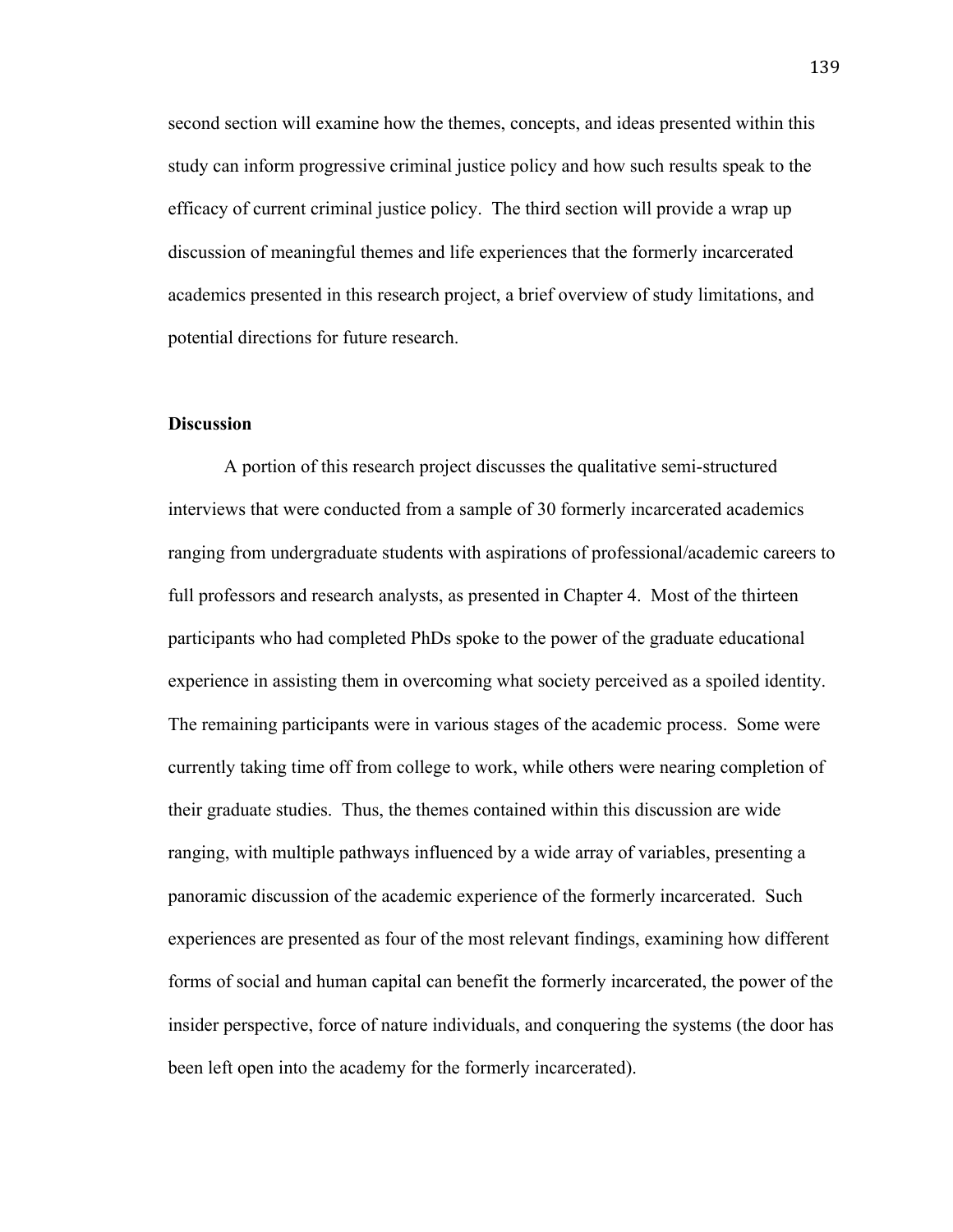### *Social & Human Capital and the formerly incarcerated academic*

One of the driving concepts presented in the qualitative responses collected in this study is that access to social capital creates access to human capital, a concept that Coleman (1988) presents. Also, as stated in Chapter 2, Lin (1999, 2000) points out that social inequality is reproduced through differential access to social capital, thus the ability to access such capital is an important determinant to the educational success of the formerly incarcerated. Coleman (1988) discussed three types of social capital, obligations and expectations, information channels, and social norms, yet this discussion will focus on information channels. A finding that this research presented that was not touched upon by Coleman, was the recognition of the potential of mentorship as a powerful form of social capital and primary source for information.

Approximately 90% of the participants spoke of the positive influence of outside assistance from other individuals, six coming in the form of family, professional acquaintances friends. Approximately 80% of interviewees spoke of forming connections with academic faculty at universities and colleges, who then served or continue to serve as powerful motivators and/or mentors who provided them with valuable information in regards to education. Through this contact with academic mentors and connections with scholars, the participants were able to create networks of social capital. The participants were able to translate the information and guidance they received from their academic contacts into scholarly social capital which generates opportunities that would not exist and/or would be very difficult to access without a network of people who are knowledgeable about how to successfully navigate the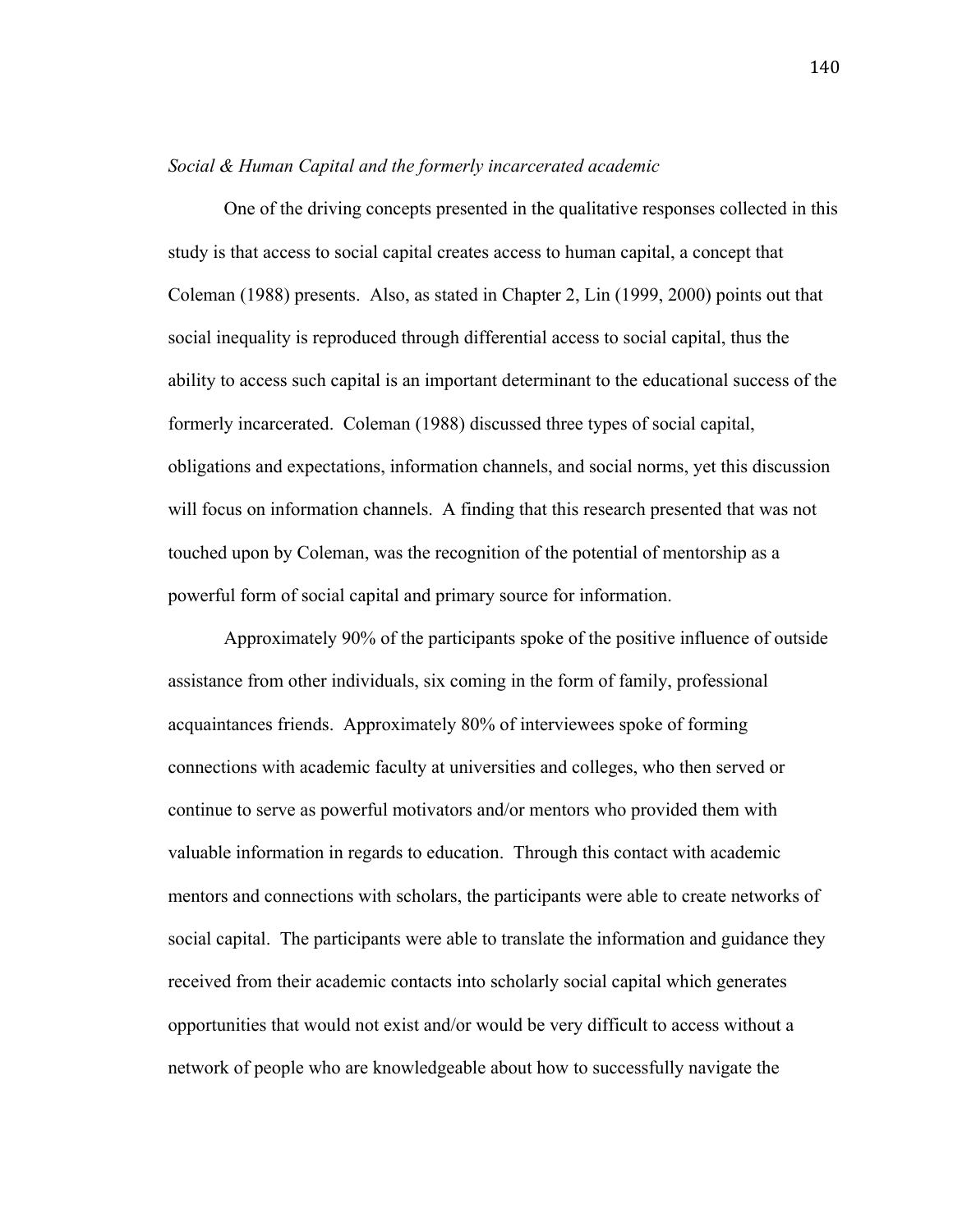academic system. Many academics went out of their way to encourage the participants to continue their work, even though some participants wanted to give up or take a different path. With this encouragement the participants were able to transform the benefits of their social capital into human capital. This supports the work of Brown and Ross (2010), as noted in Chapter 2, which explains that access to positive social capital can lead to additional human capital. The opportunities that participants engaged in led to access to higher education, graduate programs, research projects, and often graduate-level degrees, which in one third of the samples led to doctorates and subsequently academic and/or research positions. Another 17% of the sample were in graduate school or had some graduate school experience, and the remaining 50% were working on their undergraduate degrees with aspirations of graduate/professional level education and academic/professional careers. Thus, the potential for positive effects in regard to such forms of human and social capital is great for the formerly incarcerated who are involved in academia. Yet, there is some variance in experiences based on where the participants are in their academic journeys.

The participants who associated with the convict criminology (CC) discipline comprised of 21 of the 30 participants associated with in this qualitative sample. The CC members represent a relevant example of a social network of mentorship that provides a vital source of information in regard to academia and how to navigate the academy. While the CC affiliated respondents were in various stages of the academic process, with some members having been associated with the discipline from its creation in 1997 (Ross and Richards 2003), and other members finding their way to the discipline more recently, having just been released from prison, all of them were able to utilize the information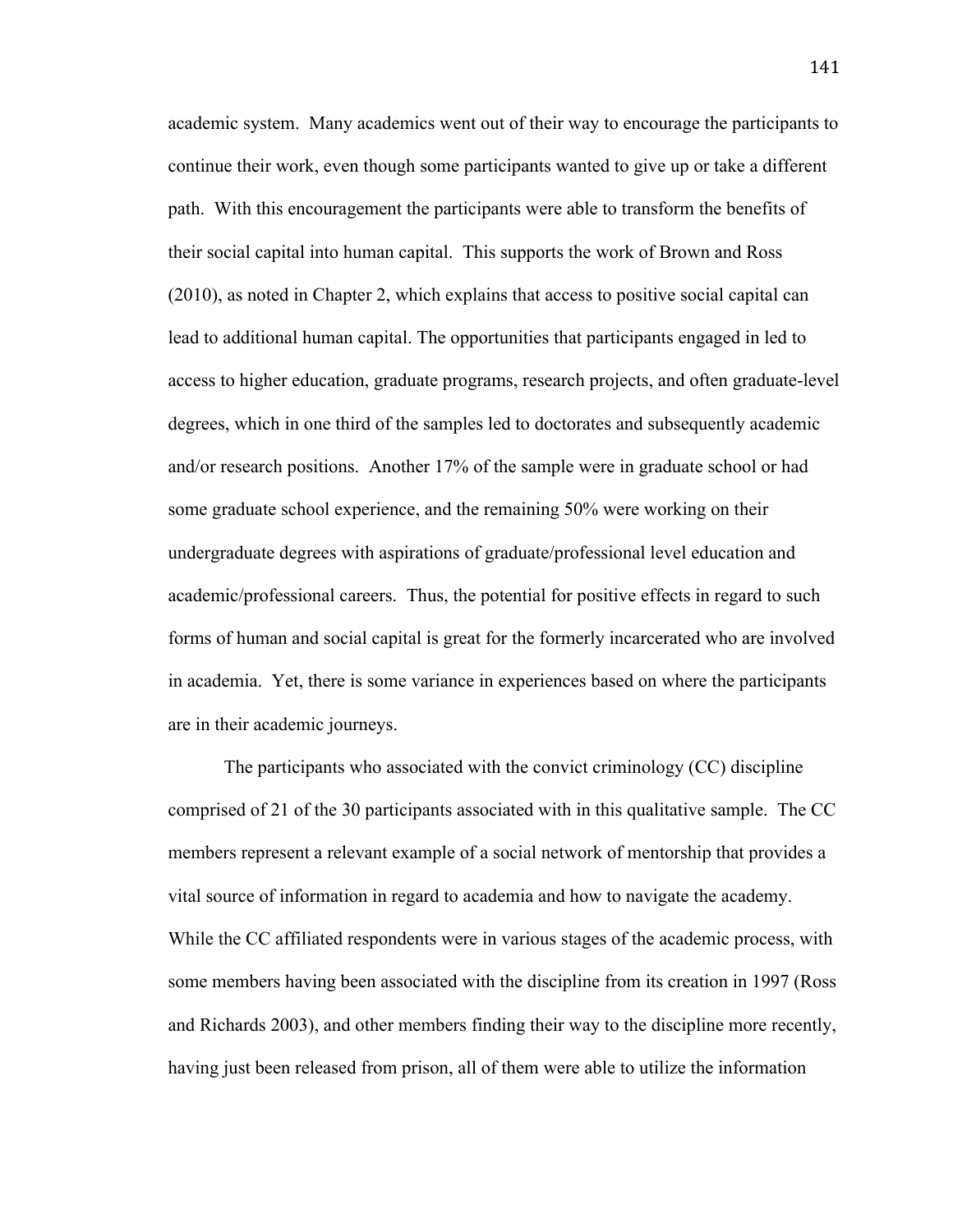provided by other more experienced members of the discipline. Academics who associate with the CC discipline bring courses into prisons on how to access college upon release, and courses on criminology from a convict perspective. The courses discuss how to properly handle the background checks mentioned in Chapter 2, and CC mentors advise newer members of the group on how to write papers, what kind of research to conduct, and how to approach the job interview process. This demonstrates the power of mentorship to aspiring academic ex-convicts' journeys through academia, a process that is often confusing and counter-intuitive to newcomers, providing vital social capital through valuable channels of information.

### *Convict Perspective and the formerly incarcerated academic*

The convict perspective (Greene et al. 2006, Richards and Jones 2004, Ross and Richards 2003) presented in Chapter 2 examines society and criminal justice system through the eyes of convicts and ex-convicts. Yet, this dissertation adds valuable nuance to the convict perspective, presenting multiple academic experiences in how the convict perspective is utilized. While some formerly incarcerated academics readily outed themselves to fellow academic peers, students, and their classrooms, others chose to keep their identities confidential, yet still used their inside knowledge of the criminal justice system to inform or add to their research and/or classroom lectures and discussions. Previous research and literature (Greene et. al. 2006, Richards and Jones 2003, Ross and Richards 2003), while accomplishing to important task of presenting the concept of the convict perspective, did not have access to findings that could present multiple perspectives on this valuable concept. This perspective was strongly emphasized as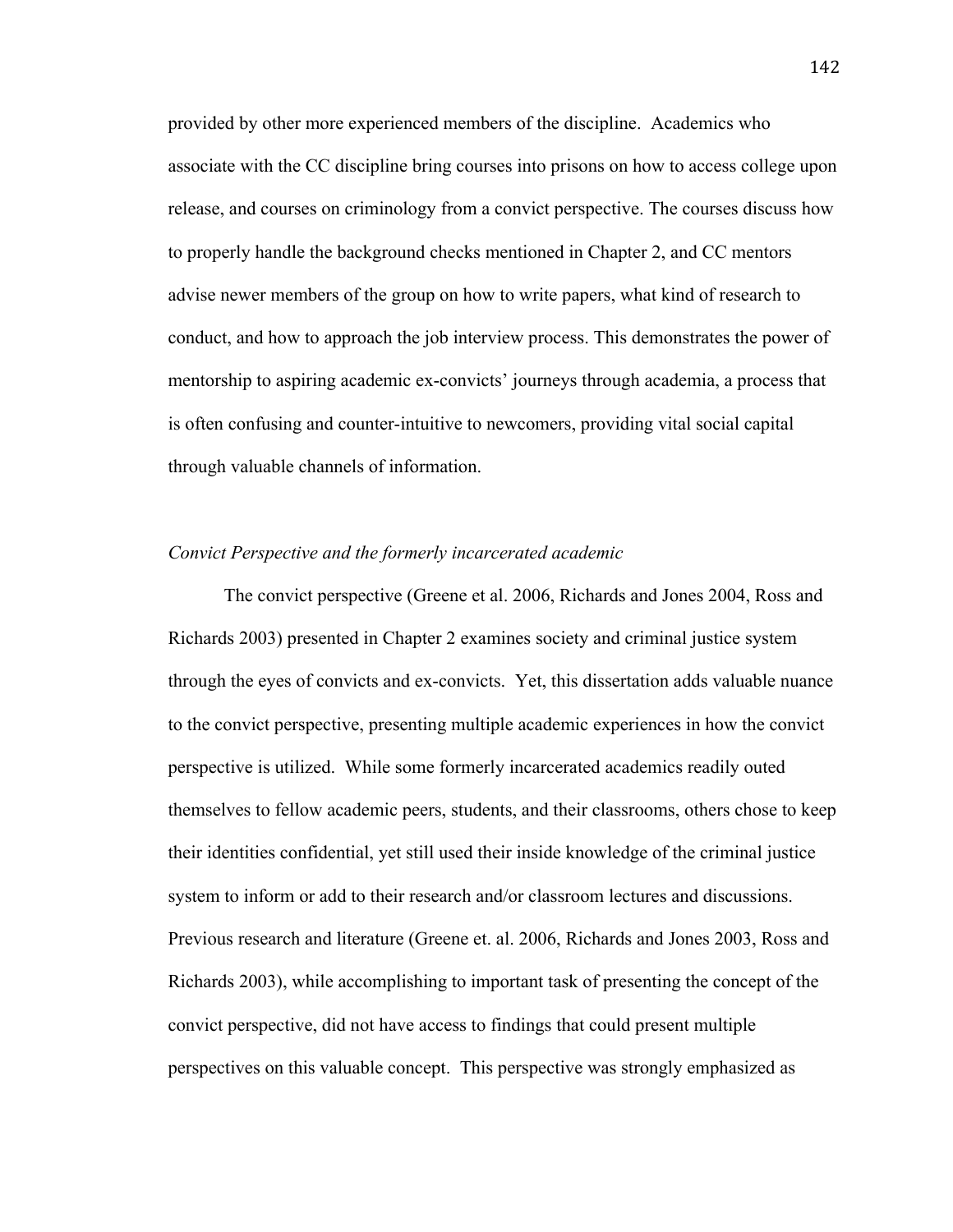shaping the identities of many participants within this research sample. Around 80% of the participants explained that their scholarly and instructional work and educational experiences benefitted from their convict/insider perspective (Baca Zinn 1979, Ross and Richards 2003). Many of the interviewees were proud and/or cherished the unique worldview that having an insider perspective on incarceration gave them within their academic spheres. From the perspective of student respondents (graduate and undergraduate), whether they "outed" their status in the classroom or not, they could still interject a very specific form of knowledge into discussions of correctional issues, and many of the participants who still identified as students within this study were not afraid to present their identities to the class or small group. From the perspective of the PhDs who make up nearly half of the thirty participants in this research, the nuance in approaches to the convict perspective presents itself once again, as about three fourths of them felt that their insider perspective helped their classroom instruction and/or informed their research, and the other fourth believed that they should only stick strictly to scholarly references, and leave insider perspective out of their academic experiences. Yet, as research findings in Chapter 4 explain, convicts understand that education has a strong influence on improving their life chances. Thus, if convicts could be allowed to harness the power of the multiple perspectives of their own life experiences, and transform their experiences within the correctional system into a positive attribute within academia, not only would the academy benefit from their unique insight, but additional educational opportunities could be created for ex-convict scholars as a result.

# *Force of Nature*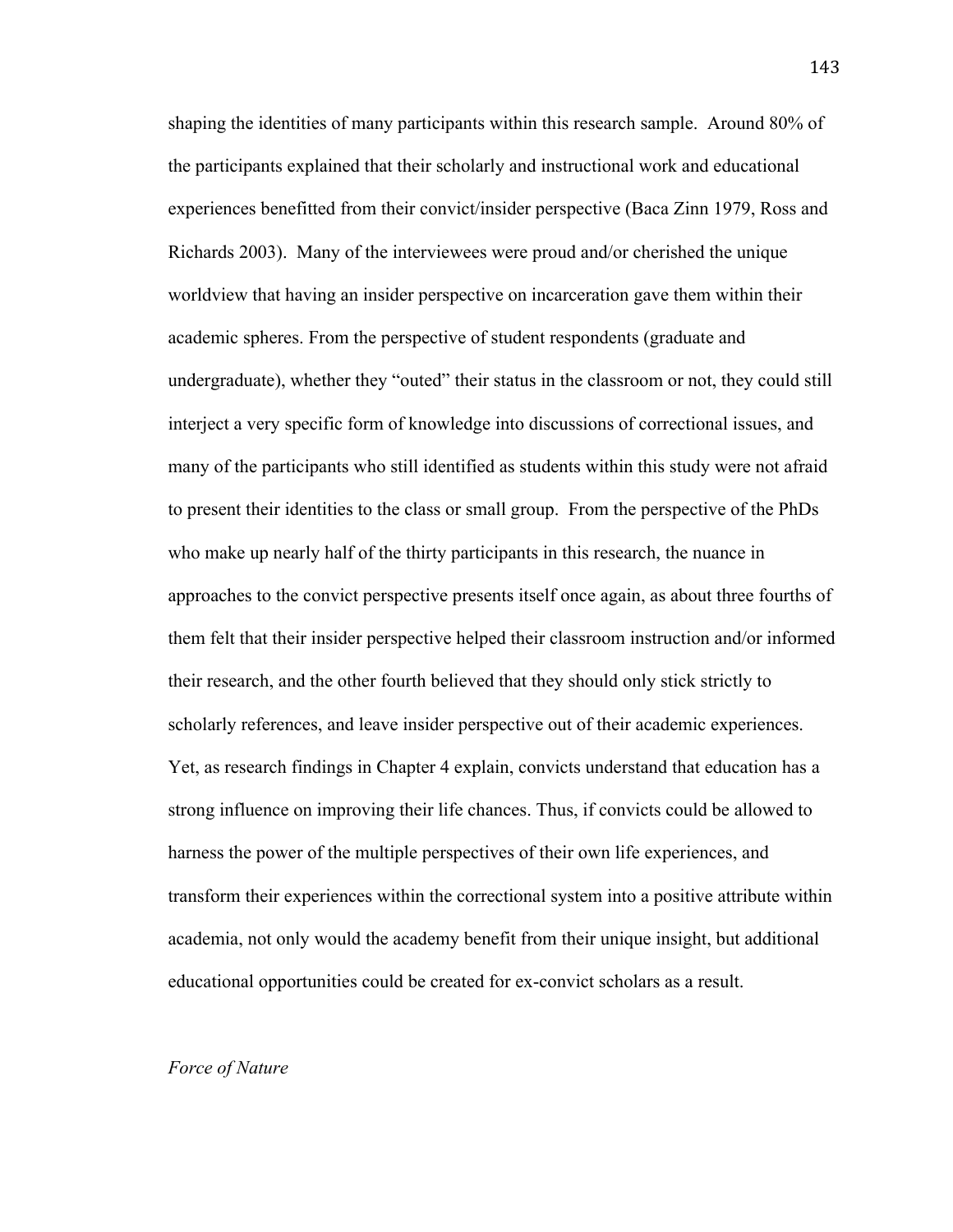This study introduces the concept of "force of nature" people to CC literature. While CC literature (Richards and Jones 2004, Ross and Richards 2003, Ross et. al. 2010) recognizes individuals who have overcome great obstacles, all of the people within this sample had overcome great odds and numerous obstacles in their academic journeys. The findings of this study as presented in Chapter 5 identified a distinct group of formerly incarcerated scholars who were able to overcome additional obstacles. Such formerly incarcerated people possess intense motivation and a desire to use education as a way to improve their lives and the lives of others, and this research project presented formerly incarcerated scholars who are classified as force of nature people because they came from backgrounds of extreme poverty and/or discrimination, overcame resistance from criminal justice authorities, and/or because of long prison sentences that essentially eliminated much of their social capital over the duration of time. Approximately 20% of the participants fit into this category, as discussed in Chapter 4. When examining the experiences of ex-convicts and convicts in America, it must be noted that even among the larger group of formerly incarcerated academics (still relatively small in comparison to all ex-convicts in U.S.), their post-incarceration life-courses are still quite anomalous. Seven out of ten ex-convicts are re-arrested (Visher and Travis 2003), and the majority of ex-convicts come from backgrounds of poverty, lack of education, and dysfunctional families (Reiman 2007; Petersilia 2009), and they are subject to loss of many state, federal, and civil privileges/rights such as voting rights, volunteering, coaching in youth sports, and work in food banks (Petersilia 2009, Uggen and Manza 2001). Such literature does not suggest accessing academia/higher education in a professional capacity as a means of overcoming such obstacles, and tends to focus on the problems faced by ex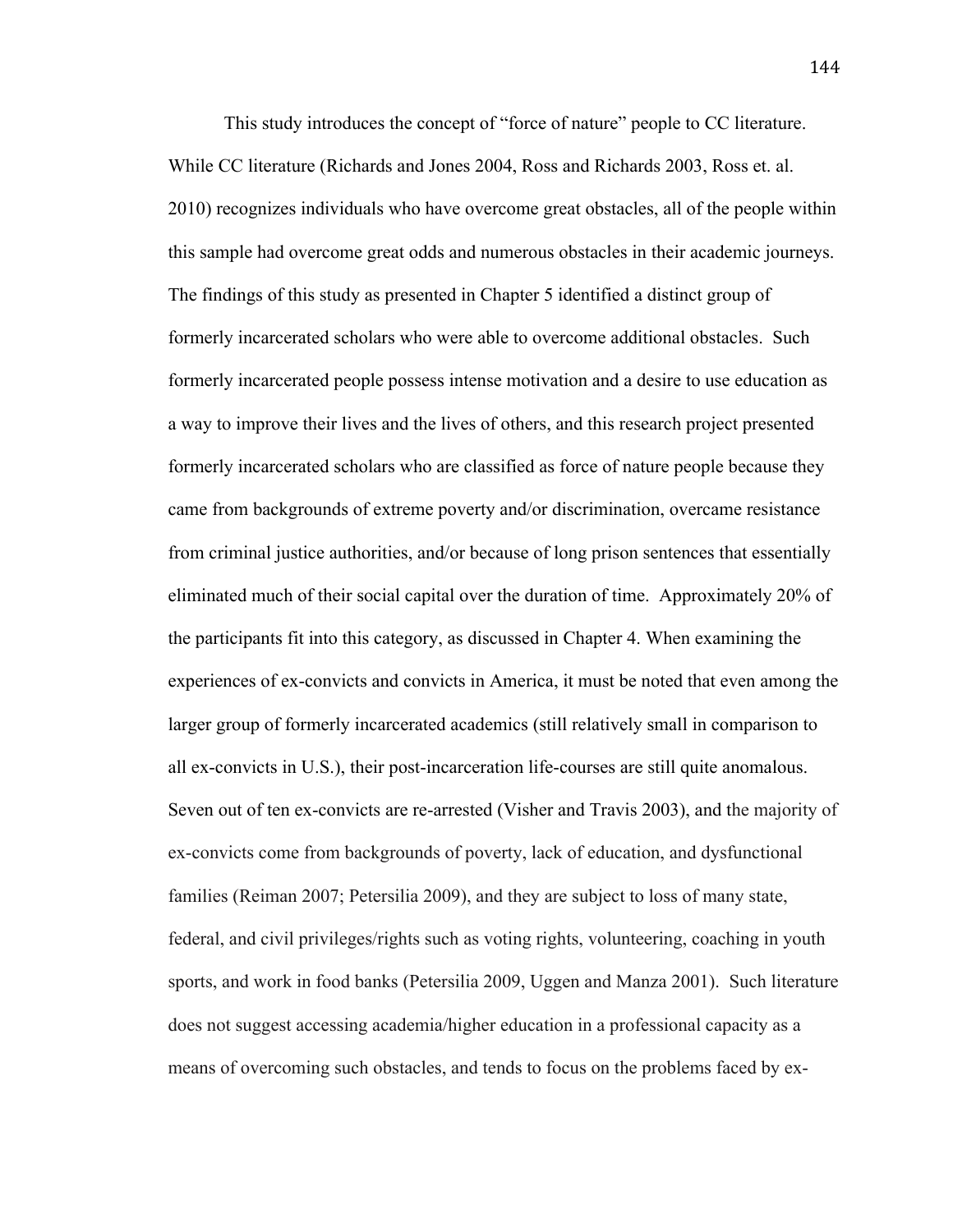convicts, with providing an analysis of solutions based on the experiences of the formerly incarcerated. While all participants within this research overcame great obstacles, the force of nature participants demonstrated an unwillingness to accept loss of some social and civil privileges as a means of oppression. Thus, to overcome such obstacles is a difficult task from any perspective, yet to overcome such obstacles when faced with the most extreme social-structural disadvantages is more difficult still. Consequently, based on the findings presented in this dissertation, as noted in Chapter 5, an additional group within the convict criminology literature in regards to formerly incarcerated academics must be recognized.

While questions could be posed as to why such individuals were successful (and such questions should be posed), a potential explanation for such success that was mentioned by some participants was that they had no other choice but to succeed, because failure meant a life of very limited opportunity for success. While, the nonformerly incarcerated graduate student or the formerly incarcerated graduate student from a middle or upper socio-economic class position of privilege would have some insulation against failure if they did not complete graduate school<sup>4</sup>, the ex-convict graduate student who comes from a position of extreme social disadvantage must succeed at all costs or suffer more negative consequences. This does not mean that a discussion should not be had in regard to unique characteristics that such individuals might possess, yet the driving idea is the unique circumstances that these individuals faced may be the important factor in why they experienced success of such magnitude.

!!!!!!!!!!!!!!!!!!!!!!!!!!!!!!!!!!!!!!!!!!!!!!!!!!!!!!!

<sup>&</sup>lt;sup>4</sup> Insulation in the form of access to family wealth and resources, personal wealth and/or resources of their own, middle class mannerisms and cultural capital, and additional opportunities that individuals of disadvantage might not have.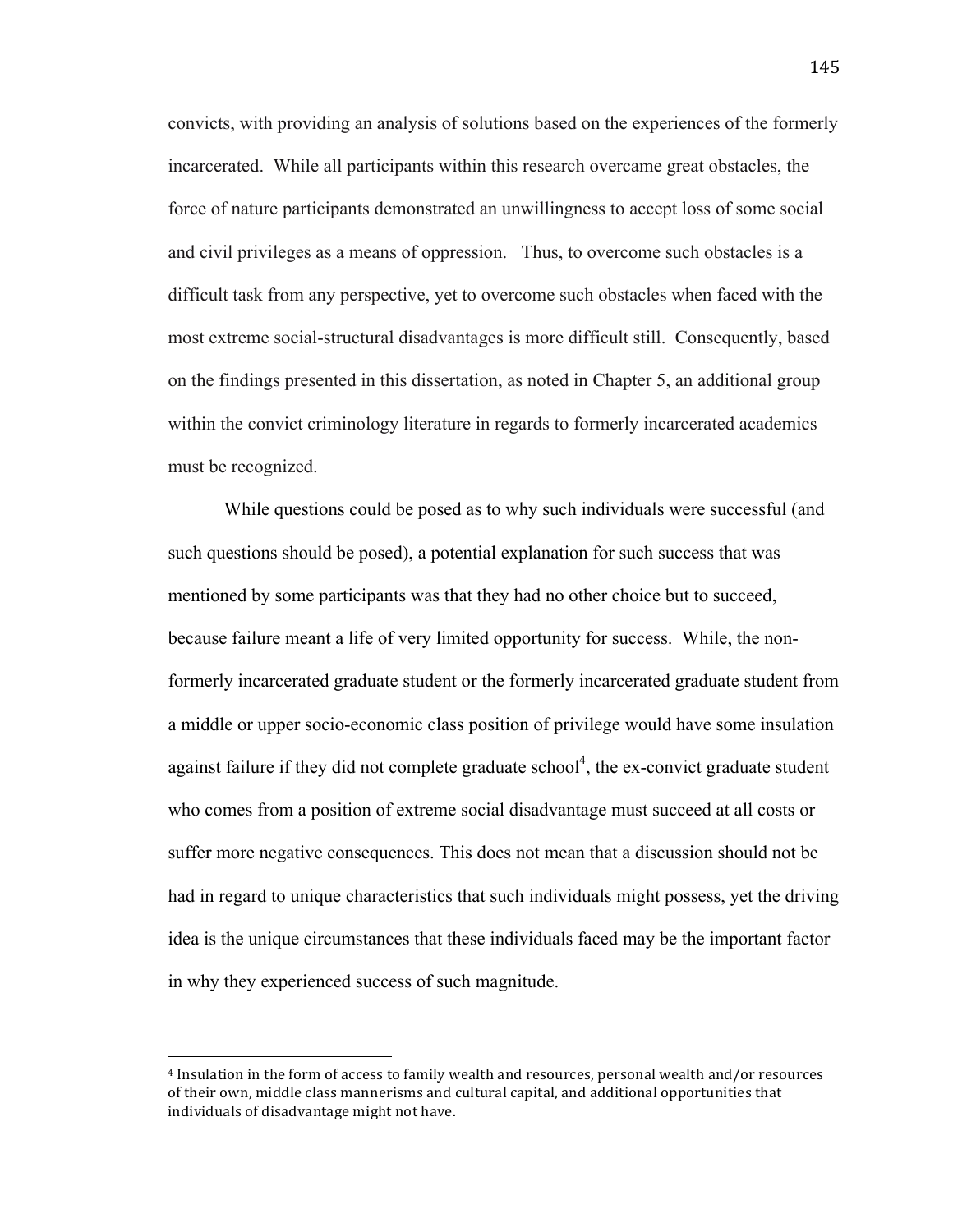### *Jenny "This is Part of the System We can Conquer."/Open Doors*

Within the findings of this research, a powerful idea presented itself, as many formerly incarcerated scholars explained that the institution of academia was a high status occupational field that was still accessible to the formerly incarcerated, and a door to opportunity had been left open to the formerly incarcerated. While current literature in regard to post-incarceration pathways (Herivel and Wright 2003, Petersilia 2009, Reiman and Leighton 2009, Shelden 2007) presented in Chapter 2 identifies the positive benefits of education to the presently and formerly incarcerated, very little literature presents the concept of ex-convicts actually accessing and practicing higher education/academia as a profession. To reiterate, an example of the 'conquering the system' phenomenon research is presented from the life history discussion with Jenny. Jenny's correctional experience having served time in a woman's federal prison was quite different from the majority of the participants in this study. Women comprised 13% of this sample, and comprise 9% of the United States' prison population (BJS 2012). While Jenny did address a wide array of topics, the two topics she emphasized were: 1) differences between female and male convicts, and 2) the concept of "turning it upside down," thus transforming the negatives in her life into positives, implying her former experiences with incarceration and current involvement in academia. Jenny spoke to the discrepancies in the potential for activism she observed between men's and women's prisons. As discussed in earlier, the drug war has increased the female inmate population by 888% from 1986 to 1996 (Shaw 1999), drug crimes comprising 39% of female federal convictions in 2002 (Shelden 2008). Women generally work as lower-level drug dealers, thus incarcerating this population generally has little or no effect on the illegal drug trade.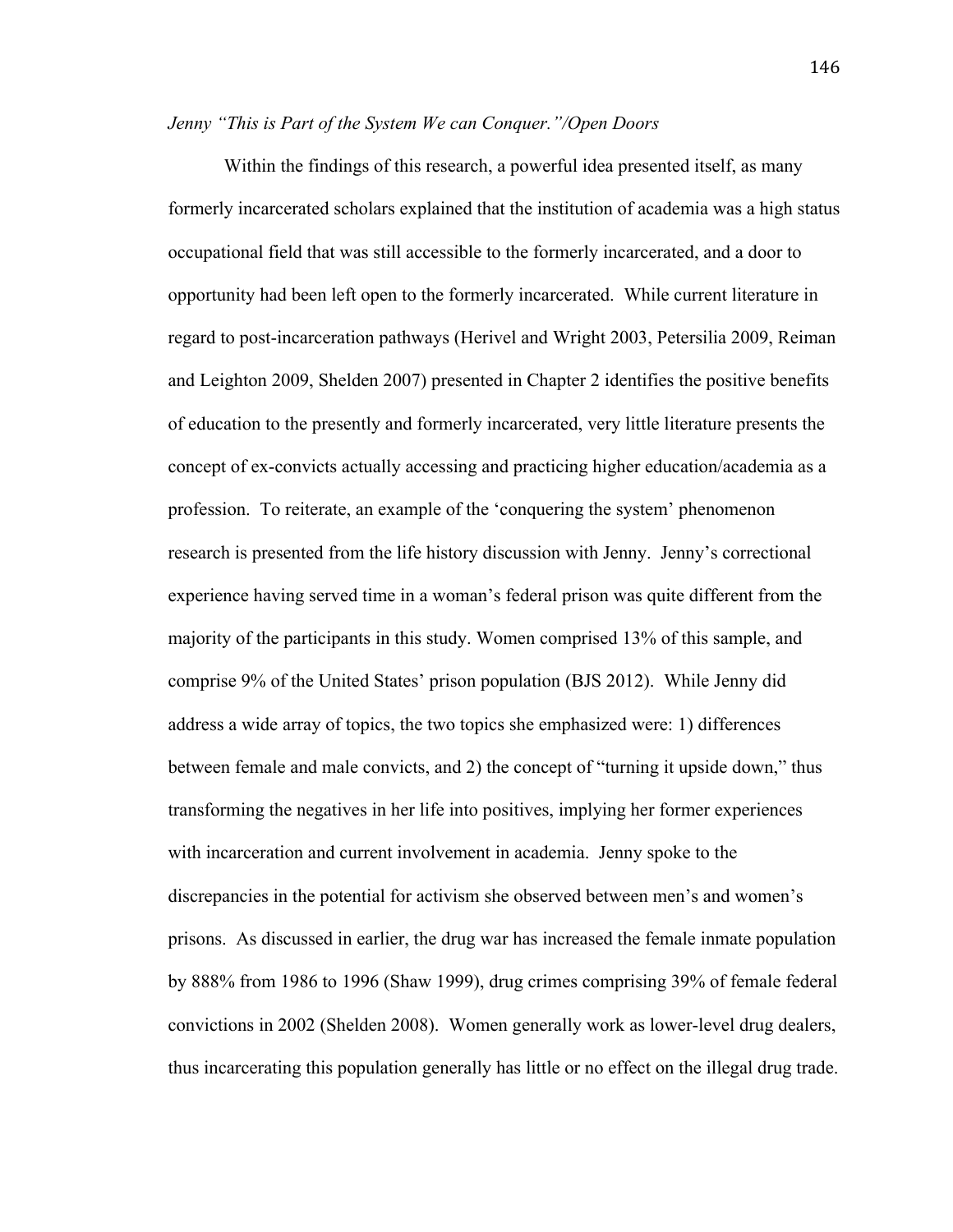Yet, the damage done to the families the female inmates leave behind on the street is considerable, with 80% of female inmates having children (Shelden 2008) who obviously cannot accompany them to prison. Jenny points out that women inmates were very passive when interacting with prison staff and administration and with other key figures in the criminal justice system, and that they suffer negative consequences because of this. Women inmates were much less likely to protest unfair treatment or poor living conditions within correctional facilities, and Jenny herself admitted that she did not speak up for herself when she felt that her lawyer was not performing his job properly. The prison system serves as another form of gender based social inequality and oppression for women, who experience such oppression both inside and outside of prison (Girshick 1999).

Even though the crime that Jenny served time for was white collar in nature, she explained that she was surrounded by drug offenders and was even forced to take drug programming while incarcerated, even though she had never used drugs. From this experience, Jenny developed a desire to create a non-profit organization to help formerly incarcerated women. She wanted to transform the negative of her prison sentence into a positive, *"flipping it upside down,"* thus using her experiences and insider perspective (Baca Zinn 1979) to improve the lives of others, and overcome both the criminal justice system and the social stigma that the formerly incarcerated are often burdened with. Consequently, her prison experiences, a form of human capital, are being transformed into progressive criminal justice programs that will assist formerly incarcerated women.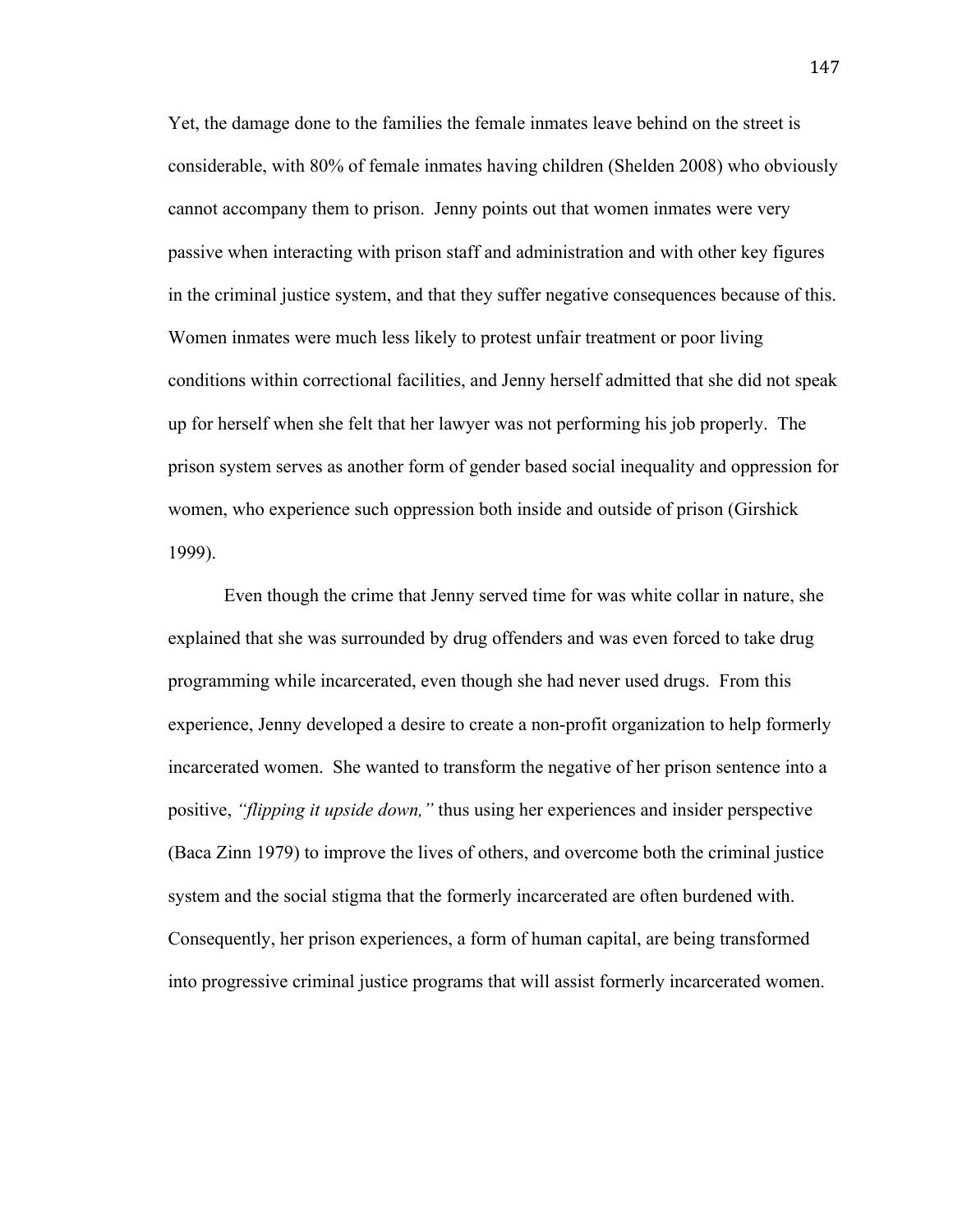# *Open Doors*

The door to academia was left open for ex-convicts, allowing access to a professional high status position that few formerly incarcerated people previously thought was attainable. Awareness of an additional pathway to a high status profession for formerly incarcerated people must be presented within corrections, and within the process of probation. The three life history participants mirrored this statement, stating or implying that the task of attaining access to academia is possible for ex-convicts (Jones 2003, Ross and Richards 2003). While the attainment of a PhD/professional degree is possible for the formerly incarcerated as demonstrated from the sample in this study, it is certainly not common, even among the non-felon portion of the general population. Much research supports that ex-convicts as a group have lower levels of education (Sheldon in Palumbo 2009), statistics that are often associated with commonly accepted class and race inequalities that exist in the United States prison system as a whole (Pettit and Western 2004). Also, as stated in Chapter 2, 75% of state inmates and 59% of federal inmates did not complete high school, when compared to 18% of the general population, thus speaking to the fortitude of the participants within this study. It must be noted that all of the life history interviewees had attained high school diplomas before entering prison, yet all were successful at overcoming social stigma and resistance to their academic/professional pursuits because of their status as ex-convicts. Further, what these participants accomplished was to demonstrate that the formerly incarcerated can gain graduate degrees and access dominant forms of human capital and high status careers, even with a felony.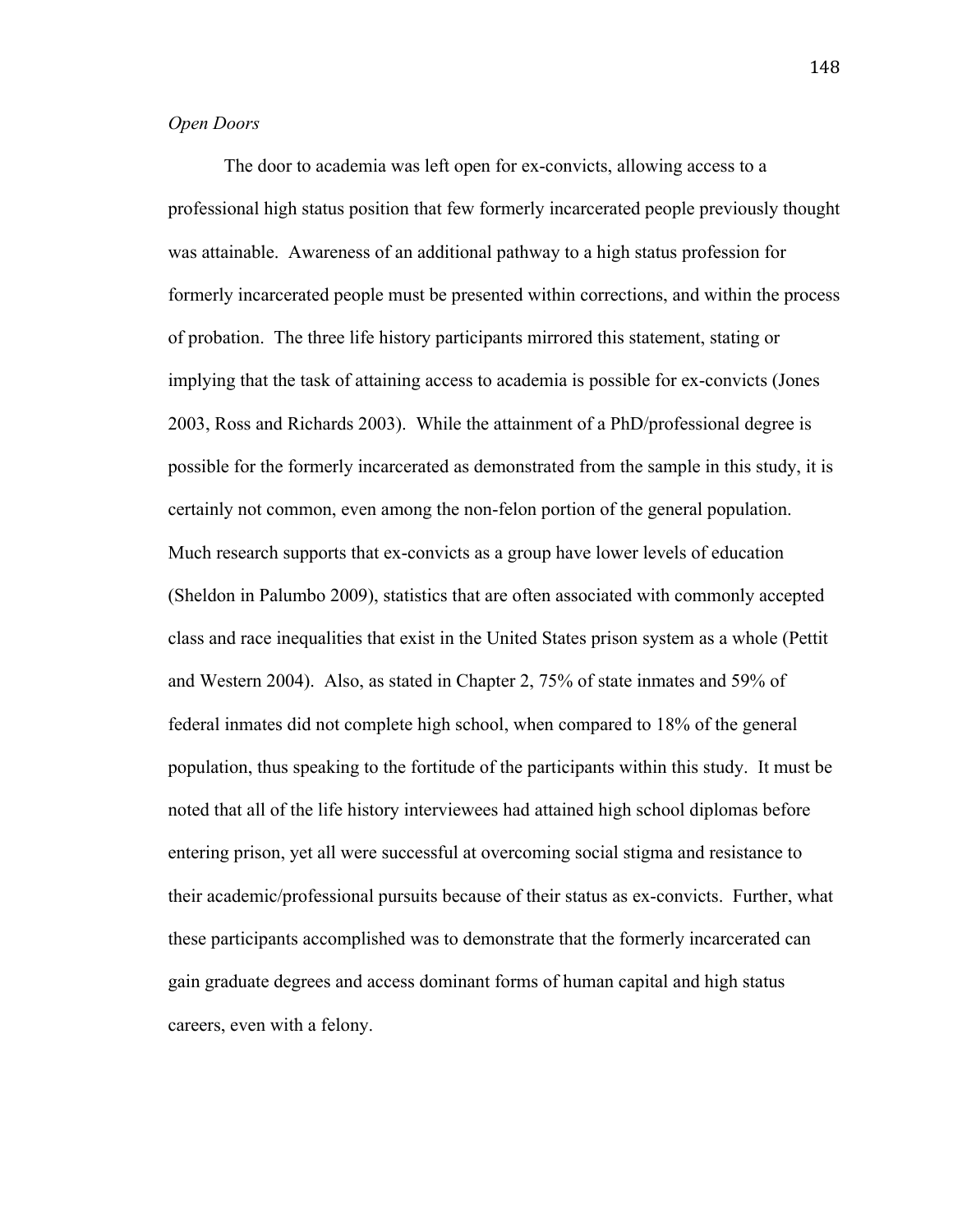The idea that a pathway to success was left open to ex-convicts is an important common theme that this dissertation presents to literature on post-incarceration pathways. Many barriers to successful access and use of education exist for this group, including prison overcrowding and inadequate funding (Vacca 2004) and lack of skilled staff and/or up to date learning materials (Welsch 2002). Yet, the ability to access the highest level of academic achievement and engage in scholarship as a profession presents the formerly incarcerated academic with a unique opportunity to introduce real progressive transformations to the criminal justice system.

### **Policy Implications**

Based on the results of this qualitative research project and discussions that followed, there are several correctional, and educational policy implications that should be addressed. A felony conviction presents the formerly incarcerated individual with many obstacles, including, "exclusion from employment, education, health care, and transportation" (Love 2006). The aspiring ex-convict academic must not only attempt to navigate through a society that is hostile to the formerly incarcerated, but also confronting barriers in regards to educational access. The pathway of successfully overcoming such barriers is often quite arduous for the participants, yet the real task is to examine what can be gleaned from their experience and then applied to successful rehabilitative criminal justice programs. I will emphasize the following three policy recommendations: creating cycles of success, lowering sentence lengths for drug related crimes, and the creation and implementation of wide-scale programs that would provide mentoring (both within in prisons and within universities) that provide substantial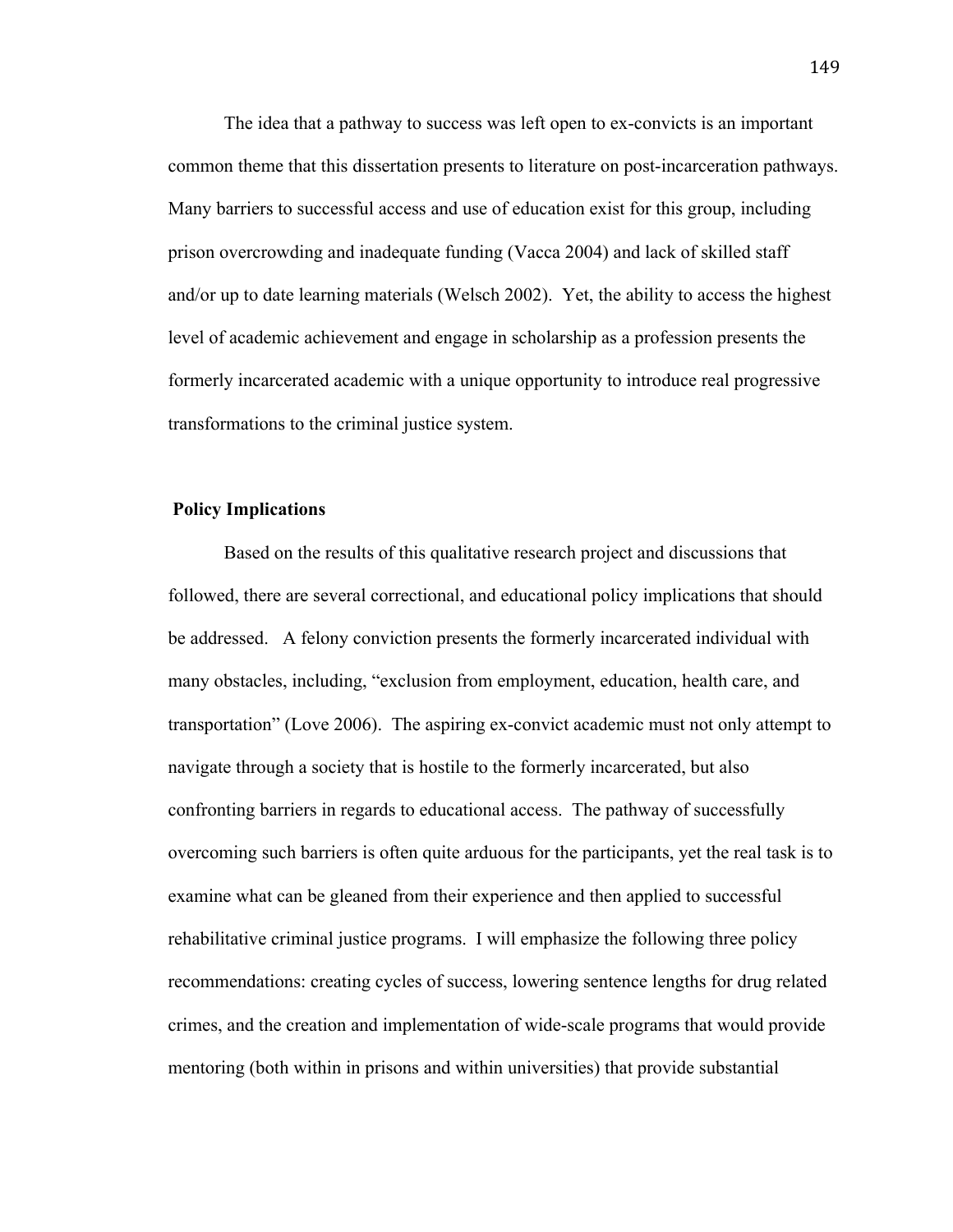resources to convicts nearing release from prison on how to access and use postsecondary education.

# *Individual Participant based Policy Implications*

Before elaborating on my three recommendations, I will present some useful recommendations that were also made by participants, as the voice of the formerly incarcerated is emphasized as being of vital importance to the improvement of the criminal justice system. The experience and rich data captured in this unique sample of individuals can be used to create a greater likelihood of educational success upon release from prison for all ex-convicts with educational aspirations. The participants present suggestions such as a greater focus on issues surrounding formerly incarcerated women *(Jenny)*, implementing programs into the correctional system that create legitimate pathways for convicts to enter college upon release *(Jim)*, implementing policy that fully reintegrates ex-convicts back into society *(Macon)*, and counseling for ex-convict students while in college *(Jim)*. Other participants present policy suggestions/ideas through their discussions, such as engaging in recovery programs post-incarceration for formerly incarcerated people who suffer from substance abuse issues *(Andrew)*, encouraging education as a means of self improvement while incarcerated *(Greg)*, and thinking about potentially re-examining the hate legislation which is focused upon sexual offenders, essentially rendering it impossible for such offenders to ever successfully reintegrate into society even after demonstrating substantial efforts at personal reform *(David)*.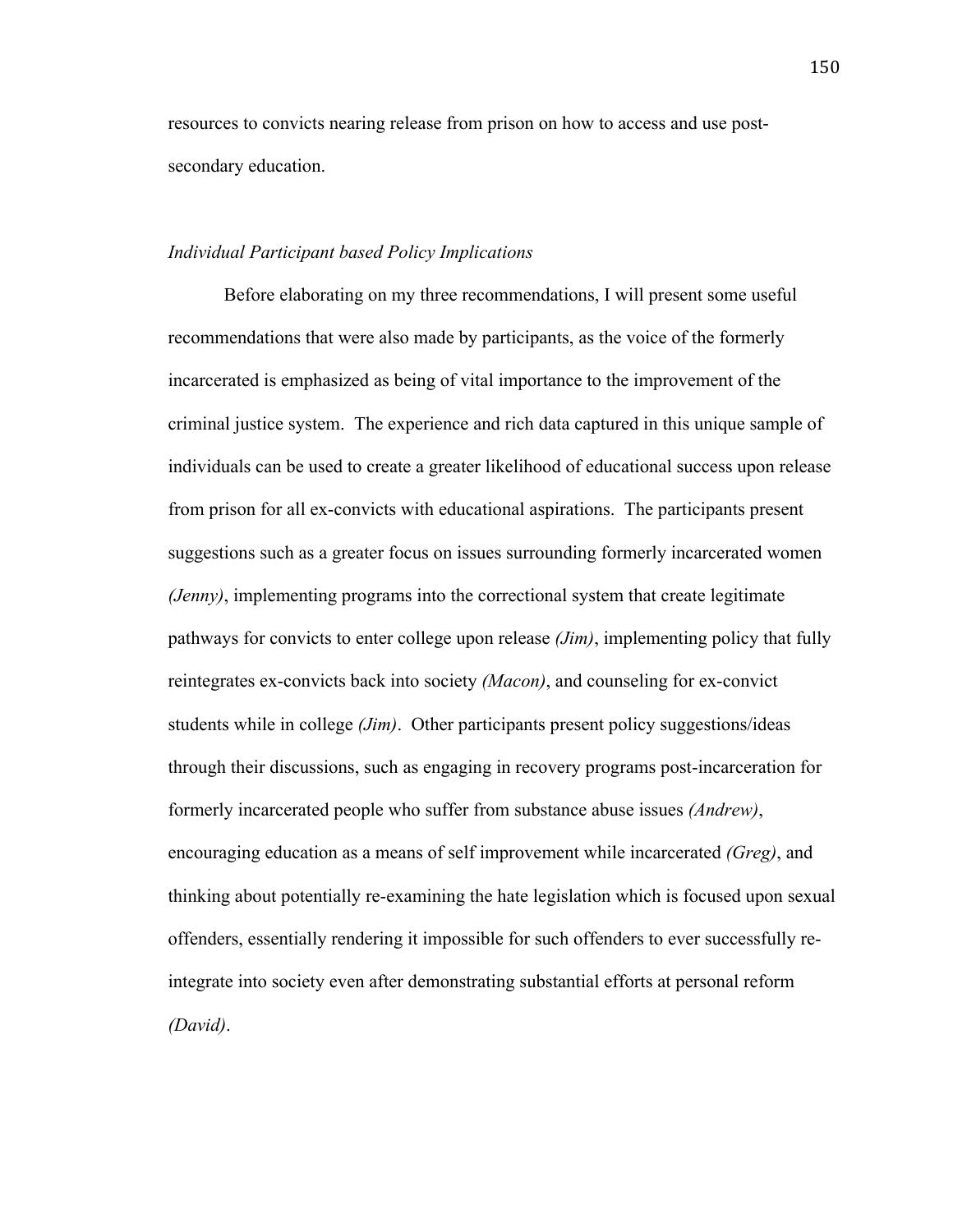# *Findings Based Policy Implications*

The remainder of this section will focus on policy suggestions based on the qualitative findings presented in Chapters 5 and 6 of this dissertation. Essentially, the most important thrust of creating progressive educational policy for ex-convicts must be centered around creating cycles of success (Moeller, et.al. 2004, Ross and Richards 2003) instead of patterns of failure and recidivism (Pettit and Western 2004) as stated earlier in this chapter. In place of the current sense of impending failure placed on the recently released ex-convict, rehabilitative programs that encourage success (such as opportunities to engage in academic education) and create a cycle of success upon return to society. Through support for such positive programs, the high rates of recidivism and the revolving prison door syndrome that exist in the United States could potentially be greatly reduced.

Another policy implication would be to lower sentence lengths for drug related crimes to more reasonable levels, increasing the life chances for disadvantaged groups. When reflecting on how to create more progressive criminal justice and educational policy for the formerly incarcerated, the discussion must start with more foundational issues such as the United States' get tough on crime trend of increasingly long sentence lengths. Schmitt and Warner (2011) explain that the policy of long sentence lengths that keeps millions of offenders locked up, in large part for drug related crimes, significantly lowers the number of employable men by 1.5 to 1.7%, and such aggressive policies "do not reflect a jump in criminal activity, which has actually been on a steady decline since the early 1990s." Thus, hundreds of thousands of people are being incarcerated premised on the inertia of outdated punitive criminal justice legislation. Poor, less educated, and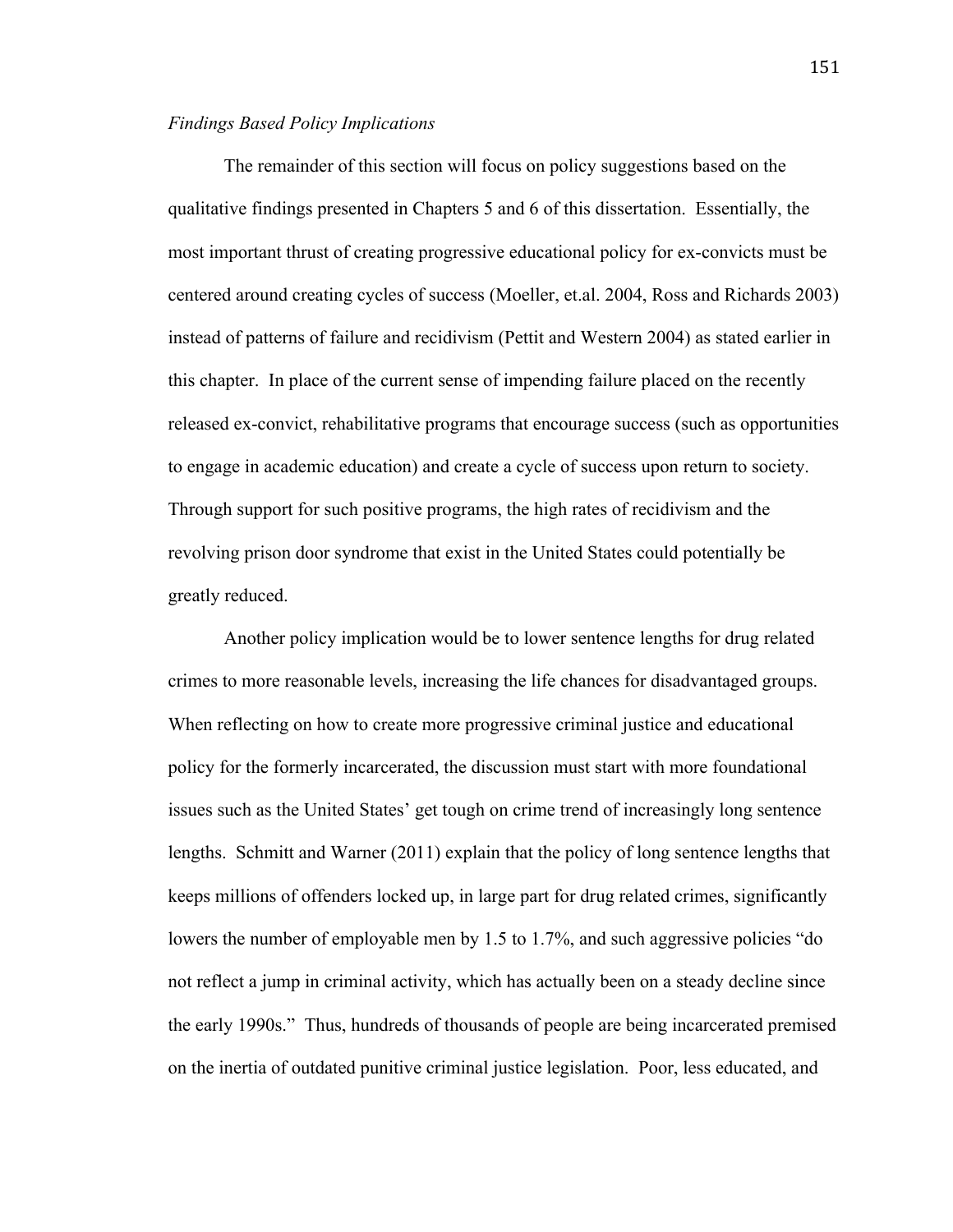minority men are the most heavily impacted by such policy. These are groups that are most in need of the positive benefits of higher education.

In addition, another important policy proposal would be to create wide scale programs that provide mentoring and substantial resources to convicts nearing release from prison on how to access and use post-secondary education. Support for progressive educational policy beneficial to the formerly incarcerated would be generated through demonstration of the economic benefits of wide scale reduction of the prison population and increasing the educated workforce, which would eventually save the American taxpayer money. Such policy could be enforced through federal mandates that require both state and federal prisons to implement and maintain such programs and provide resources to train skilled counselors and educators to staff such programs. This qualitative research does provide support for the positive benefits that education provides for ex-convicts, as the majority of participants who attained graduate degrees were successful in finding academic/research positions. In regards to directly addressing the concept of education and its positive benefits to the general public and to ex-convicts, which is an important component of increasing the potential that policy will be accepted, Berman (2008:19) states that, "increases in educational attainment, rather than increases in imprisonment rates, may be the surest way in modern times to reduce crime rates." This policy could certainly be applied to ex-convicts, especially a formerly incarcerated group focused on academic pursuits.

### *Strengths*

152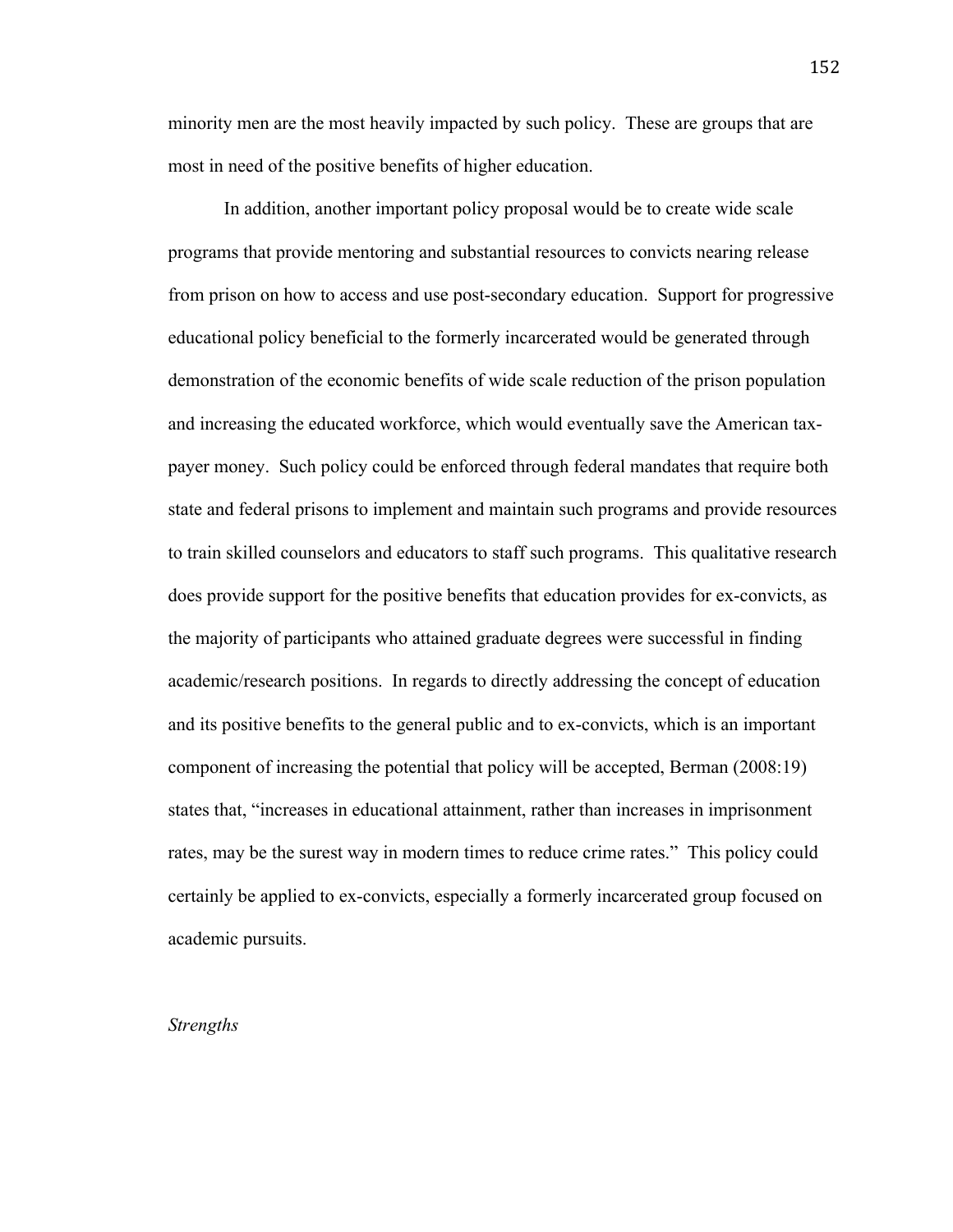While limitations within this study must be acknowledged, such as the lack of generalizability of qualitative research, focus on success stories while excluding failures, and potential research desirability bias, this study does possess many strengths. The ability of qualitative interviews and life-histories to provide rich data that allows participants to explain their life experiences and open-ended question responses in detail allowed this research to provide a voice for the formerly incarcerated. In this way, illuminating the experiences of a group that otherwise might not be able to express their ideas in an open public forum.

Finally, this research generates a body of qualitative data that focuses on the unique experiences and successes of a very unique and difficult to access group of students, scholars, and professionals. This research adds to a body of research about the experiences of Convict Criminology and formerly incarcerated scholars/professionals (Richards and Ross 2001, Richards and Jones 2004, Ross and Richards 2003, Ross et al. 2010), creating additional research that will guide future progressive criminal justice policy and promote positive developments in the battle for full social reintegration of exconvicts upon release from prison.

### *Future Research*

This research is exploratory in nature, and one of the beneficial functions of exploratory study results is the discovery of new avenues for future research. For instance, because of the focus on academic educational paths within this study, future research could possibly examine alternate educational paths that ex-convicts might potentially take outside of higher education, such as vocational education,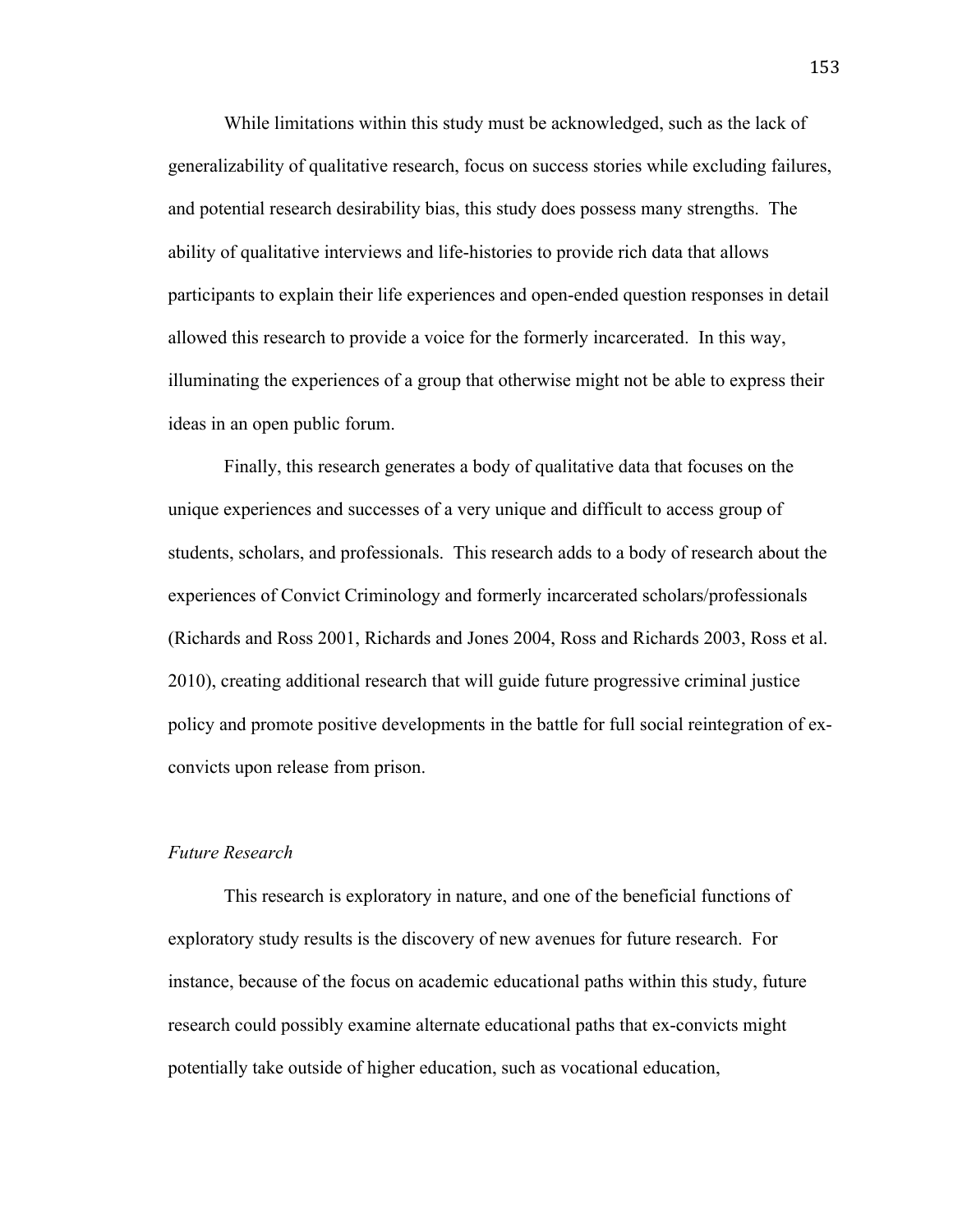apprenticeships, military options, or spiritual training. Such an analysis could create a better understanding of how education in various forms could be advantageous to both the formerly incarcerated and to society. Accepting that not all ex-convicts will be interested in similar forms of education, an investigation of what types of education are desired, and how to promote the benefits of education to ex-convicts would allow scholarship to assist in creating more ex-convict accessible educational programs within educational institutions.

Another future research issue that could be addressed is to examine how graduate level education potentially reduces rates of recidivism for the formerly incarcerated. The exploratory qualitative data produced within this research could serve as scholarly support for a quantitative examination of a larger sample of formerly incarnated college students and academics. A research design that draws from nationally representative survey samples could access this group. Because of the advent of mass incarceration, millions of people are either incarcerated or were formerly incarcerated, and it is likely that an ever growing number of these individuals are attending colleges, thus investigating this group could illuminate the effects of graduate level education on reoffending.

 While mentioned in the limitations section, exploring the failed attempts at graduate/academic endeavors among the formerly incarcerated may provide valuable insight into how to create ex-convict accessible educational programs both within prisons and within institutions of higher learning. This study focuses upon what works in regards to ex-convicts who have successfully pursued academia and/or are still in the process of doing so, research that explores why certain individuals did not complete their educations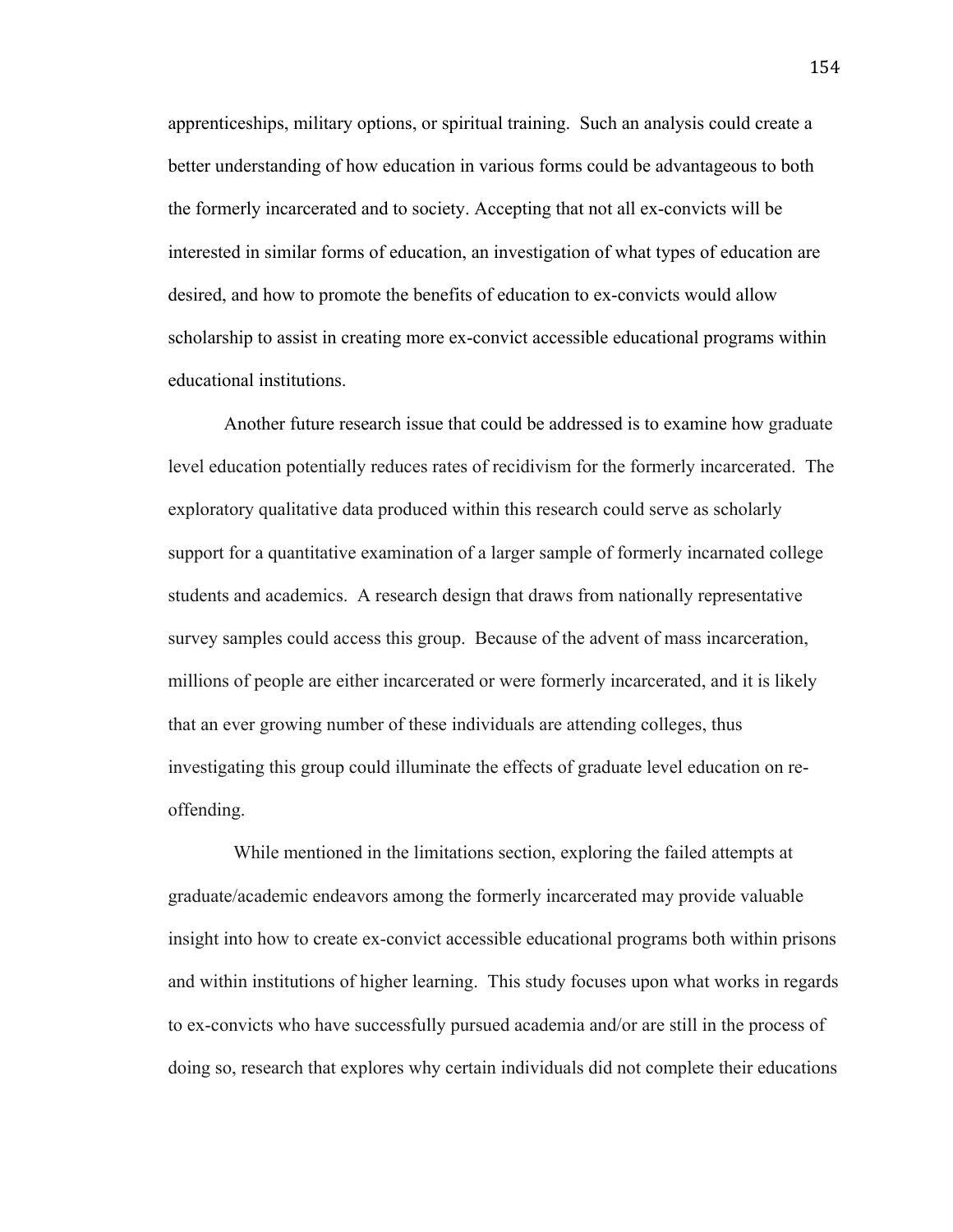or were not allowed to do so can provide valuable information to policy makers and future formerly incarcerated academics. Further future research could provide a more indepth examination of the educational pathways of women ex-convict academics and international ex-convict academics. Additionally, another important area of future study in our global culture could focus on cross-national research, examining, comparing, and contrasting the educational pathways of the formerly incarcerated in international criminal justice systems. Previous preliminary research in Sweden has presented insight into progressive criminal justice programs that could prove useful in lowering recidivism rates in the United States. Sweden is renowned for low crime rates, small prison population, and humane treatment of inmates. Thus, comparing the educational pathways of Swedish and American formerly incarcerated could provide valuable insight into how to approach improving educational opportunities for such groups.

### **Study Conclusion**

The formerly incarcerated academics, graduate students, undergraduate students, and professionals participating in this research presented their voices, experiences, and perspectives in regard to educational pathways. Such qualitative exploratory content is intended to provide policy makers, scholarship, and the public with rare insight into a population that has experienced and survived the harsh conditions of imprisonment, yet successfully overcame the social stigma and limitations placed on the formerly incarcerated through involvement and/or employment in higher education, academia, and professional pursuits, often placing their research and professional focus on criminological and criminal justice fields. Such inside insight provides criminal justice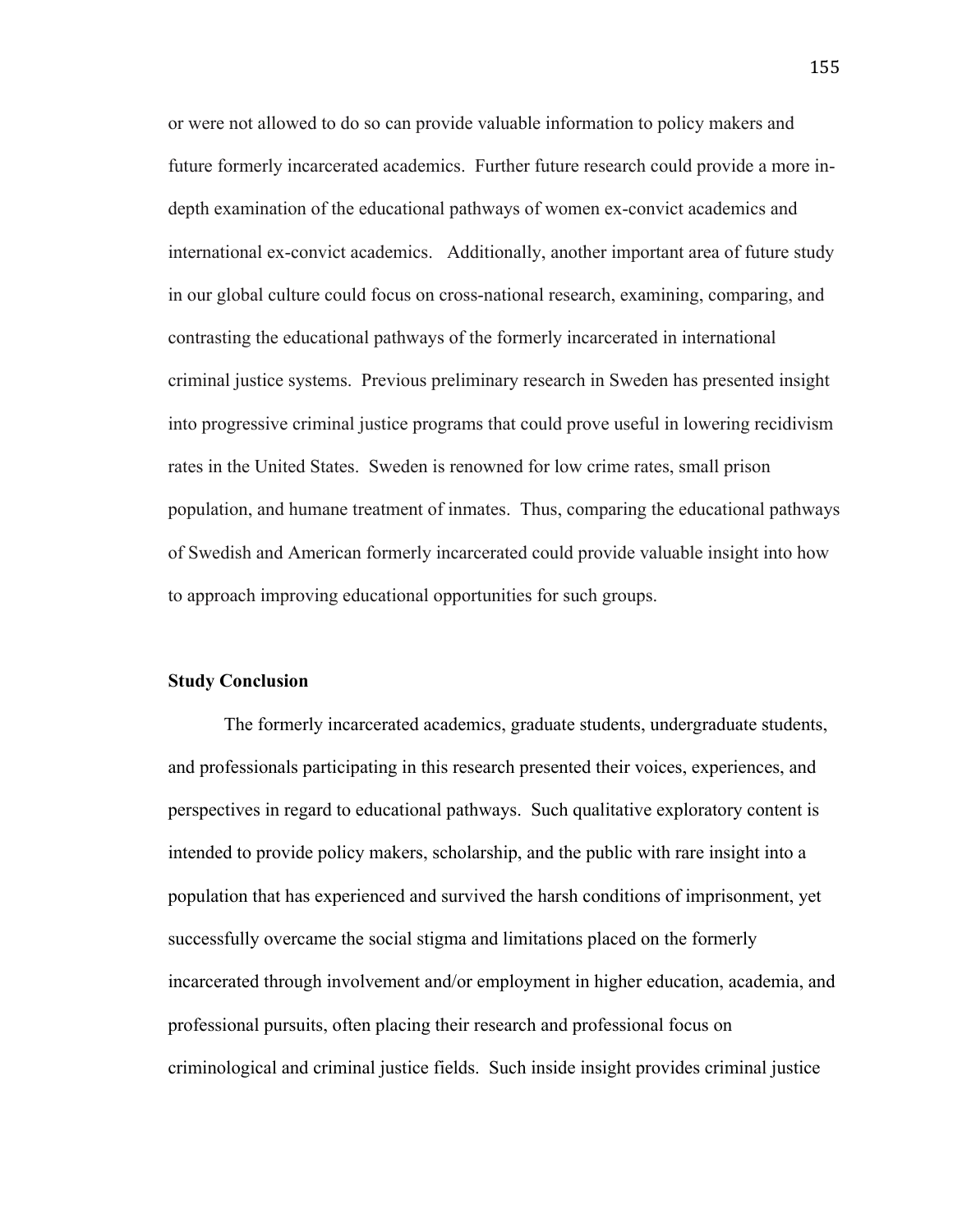policy makers and the criminological academy with some of the missing links within criminological scholarship. The combination of an insider perspective coupled with classic academic training allows formerly incarcerated academics to examine their own life experiences through the lens of scientific rigor. Yet, it must be noted that most formerly incarcerated academics in this study explained that reliable data and scientific research were their primary focus within research and the classroom. Yet, such scholars also valued the additional knowledge/insight that was gleaned from their unique perspectives on incarceration, and expressed that such knowledge added to their efficacy as academics.

While research supports that ex-convicts tend to possess and have access to very little human capital due to structural issues of social inequality (Western 2002), this research presents a societal frame in which this group successfully gains human capital. Focusing on the interaction of social and human capital within this study provides valuable insight into the scholarship of how such concepts can benefit the incarcerated and formerly incarcerated. In the qualitative interview discussion section of this chapter, the concept of access to social capital leading to access to human capital in regard to exconvicts was presented. As discussed in the literature review section, un-educated inmates have higher rates of recidivism (Berman 2008, Pettit and Western 2004), and it costs society far more to incarcerate inmates than to educate them. From a purely economic perspective, ex-offenders who are able to sustain themselves utilizing worthwhile and useful employment are able to pay taxes and participate in the workforce, while contributing to their surrounding communities. From a humanistic perspective, liberally educated inmates have much to add to the breadth of academic knowledge.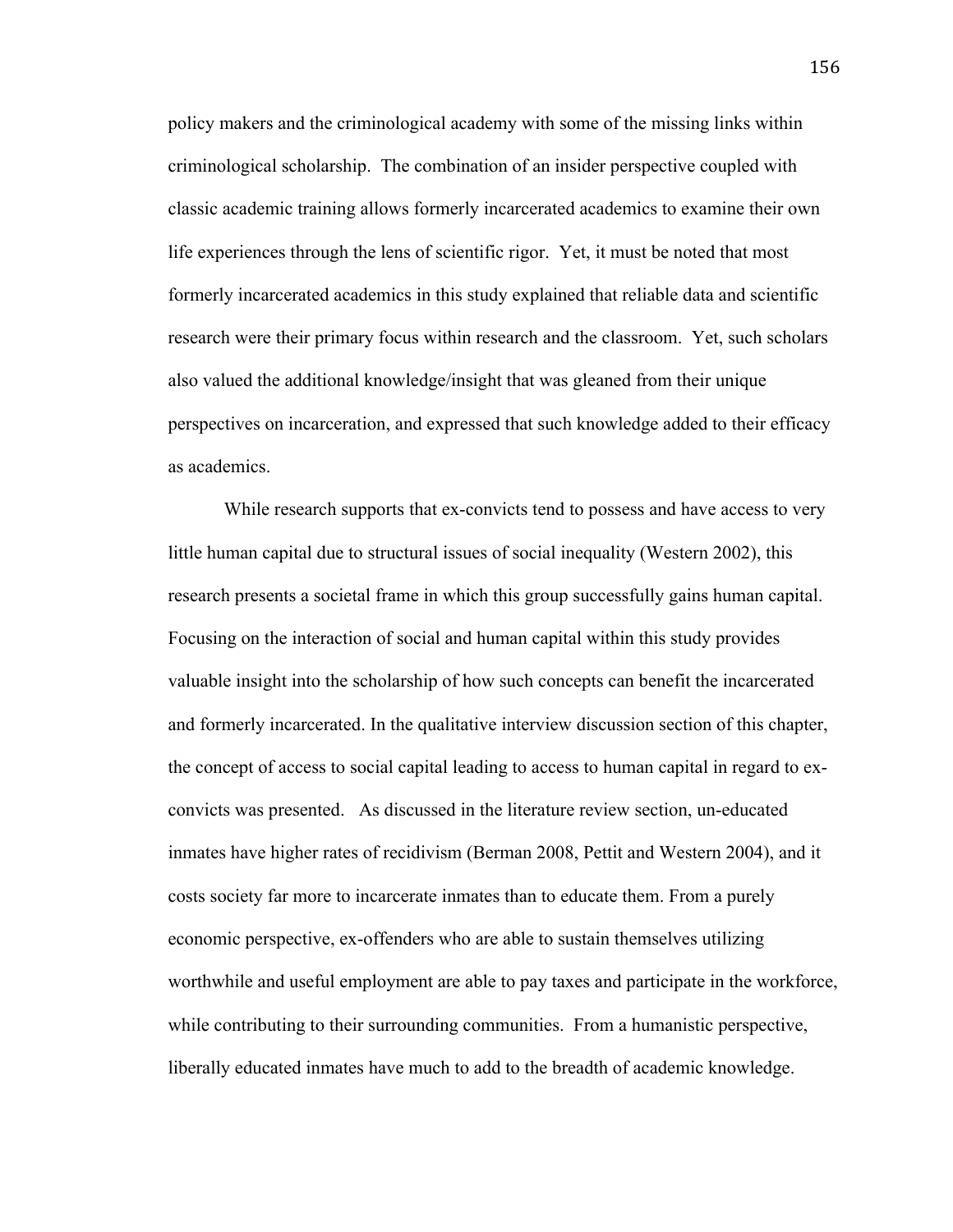To conclude on the positive value of the convict perspective to scholarship,

Macon states,

So from the inside there are a lot of nuances to law and policies that aren't in the books, aren't studied because the typical academic has no idea that these issues exist.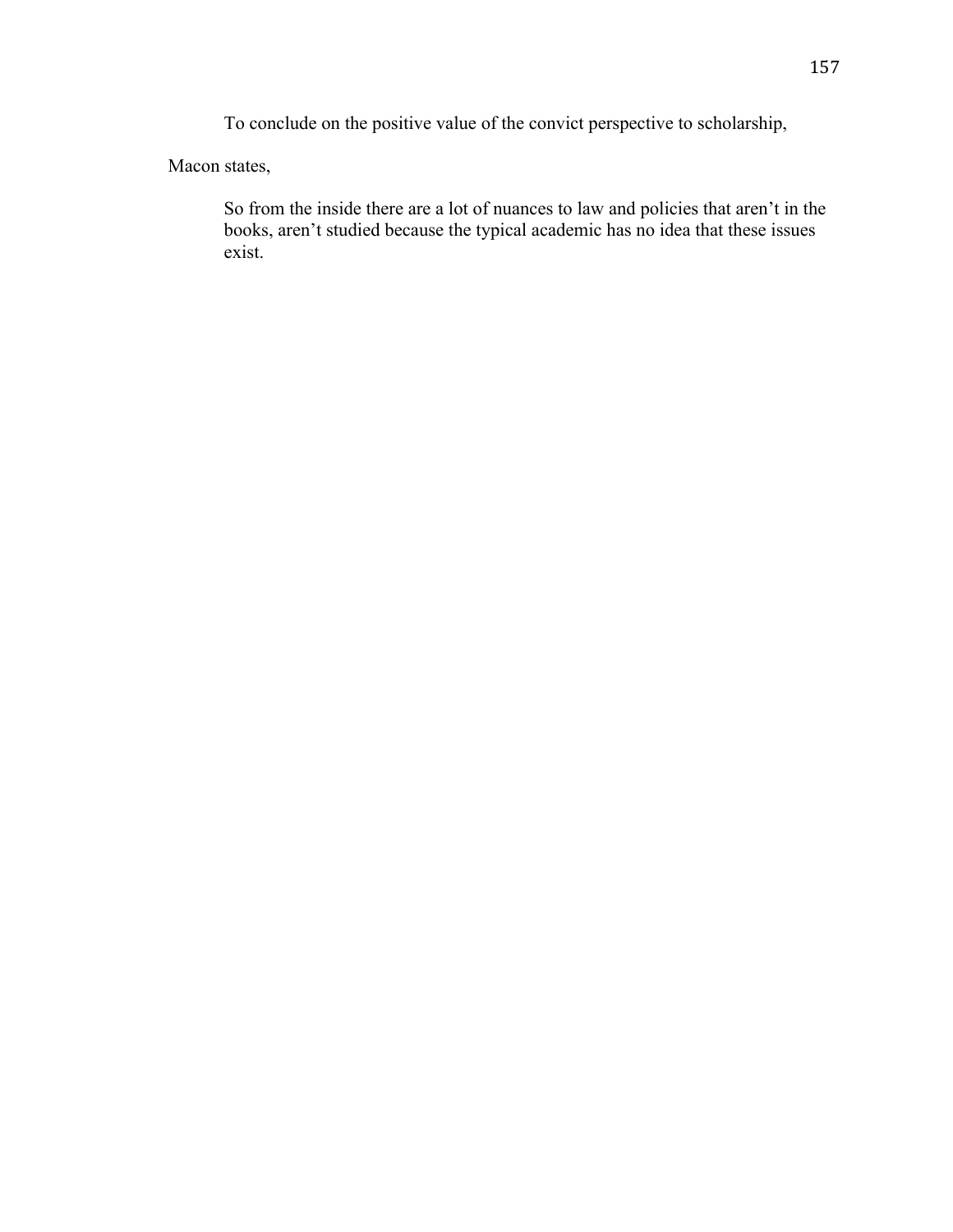#### REFERENCES

Abbott, Jack Henry. 1991. *In the Belly of The Beast.* New York: Vintage Books.

Adams, Kenneth. 1992. "Adjusting to Prison Life." *Crime and Justice.* 16: 275-359.

Akers, R. L. & Christine S. (2004). *Criminological Theories; Introduction, Evaluation, and Application.* New York: Oxford University Press.

Albright, S., and F. Denq. 1996. "Employer attitudes toward hiring ex-offenders." *Prison Journal* 76: 118.

- Alexander, Michelle. 2012. *The New Jim Crow: Mass Incarceration in the Age of Colorblindness.* New York: The New Press.
- Anderson, James F., & Dyson, Laronistine. 2000. "Alabama Prison Chain Gangs: Reverting to Archaic Punishment to Reduce Crime and Discipline Offenders. Western Journal Of Black Studies." 24(1): 9.
- Arrigo, Bruce A. and Jennifer Bullock. 2008. "The Psychological Effects of Solitary Confinement on Prisoners in Supermax Units. International Journal Of Offender Therapy & Comparative Criminology." 52(6): 622-640.

Austin, James and John Irwin. 2001. *It's About Time.* Belmont, CA: Wadsworth.

- Baca Zinn, Maxine. 1979. "Field Research in Minority Communities: Ethical, Methodological and Political Observations by an Insider*." Social Problems* 27: 209-219.
- Bali, Valentia A., & R. Michael Alvarez. 2003. "Schools and Educational Outcomes: What Causes the "Race Gap" in Student Test Scores?" *Social Science Quarterly.* 84 (3): 485-507.

Beach, Dennis. 1997. *Symbolic Control and Power Relay : Learning in Higher*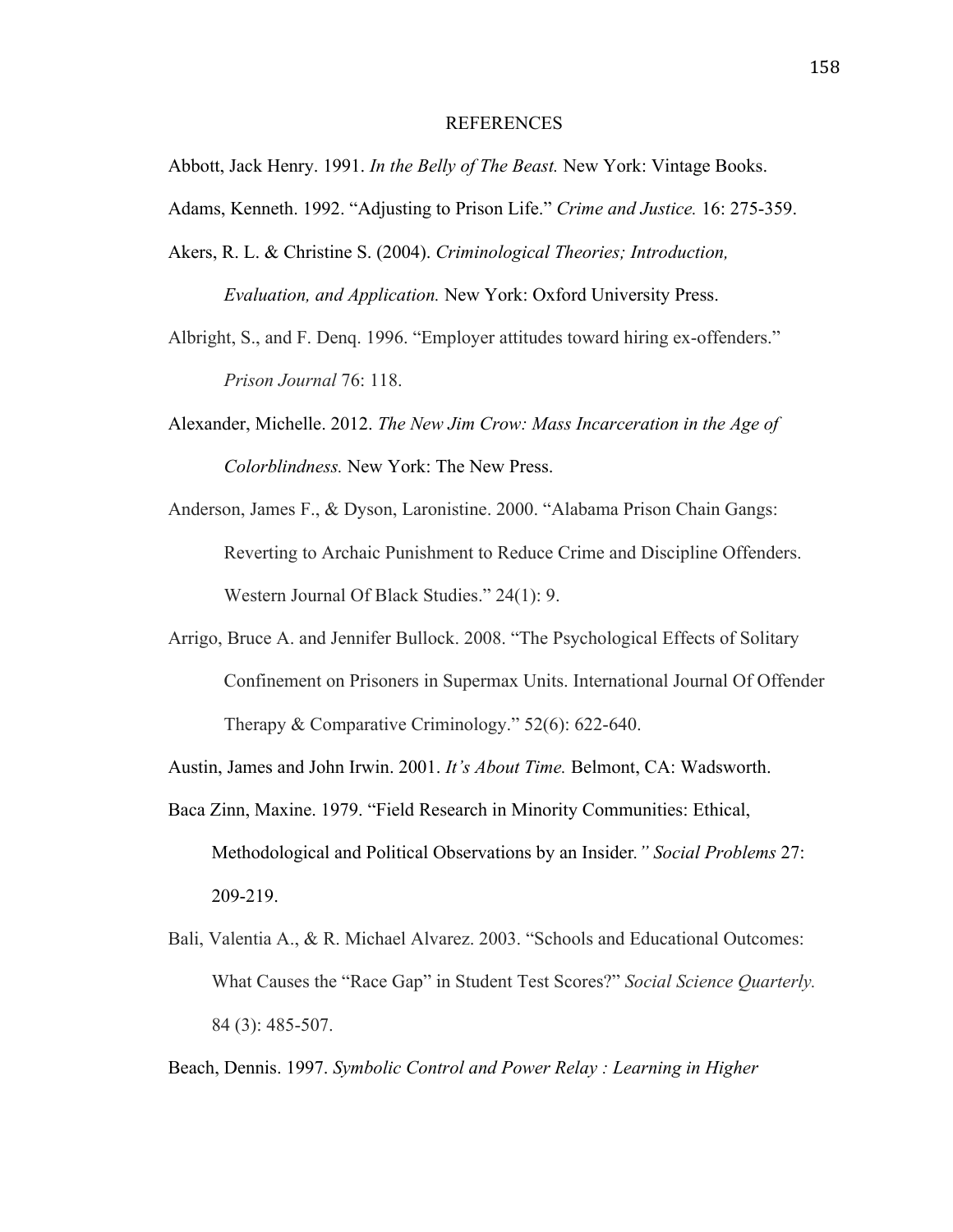*Professional Education*. Göteborg: Acta Universitatis Gothoburgensis.

Becker, Gary S. 1993. *Human Capital: A Theoretical and Empirical Analysis, with Special Reference to Education.* London: University of Chicago Press.

Bentham, Jeremy. 1811. *Punishments and Rewards*.

- Berger, Peter L. and Thomas Luckmann. 1966. *The Social Construction of Reality: A Treatise on the Sociology of Knowledge.* New York: Anchor Books.
- Berman, Douglas A. 2008. "Reorienting Progressive Perspectives for Twenty-First Century Punishment Realities." *Harvard Law and Policy Review Online.* 3: 1-20.
- Blumstein, Alfred and Allen Beck. 1999. *"Population Growth in U.S. Prisons 1980- 1996, in Prisons*, ed. Michael Tonry and Joan Petersilia, University of Chicago Press.
- Bolin, B., Hackett, E.J., Harlan, S.L., Kirby, A., Larsen, L., Nelson, A., Rex, T.R., Wolf., S. 2004. "Bonding and Bridging: Understanding the Relationship between Social Capital and Civic Action." *Journal of Planning Education and Research* 24:64- 77.
- Bohm, Robert M. 1987. "American Death Penalty Attitudes: A Critical Examination of Recent Evidence." *Criminal Justice and Behavior.* 14: 380-396.

Boudin, Kathy. 1995. "Critical Thinking in a Basic Literacy Program: A Problem-Solving Model in Corrections Education." *The Journal of Correctional Education.* 46: 141-144.

*Bounds v. Smith*, 430 U.S. 817 (1977).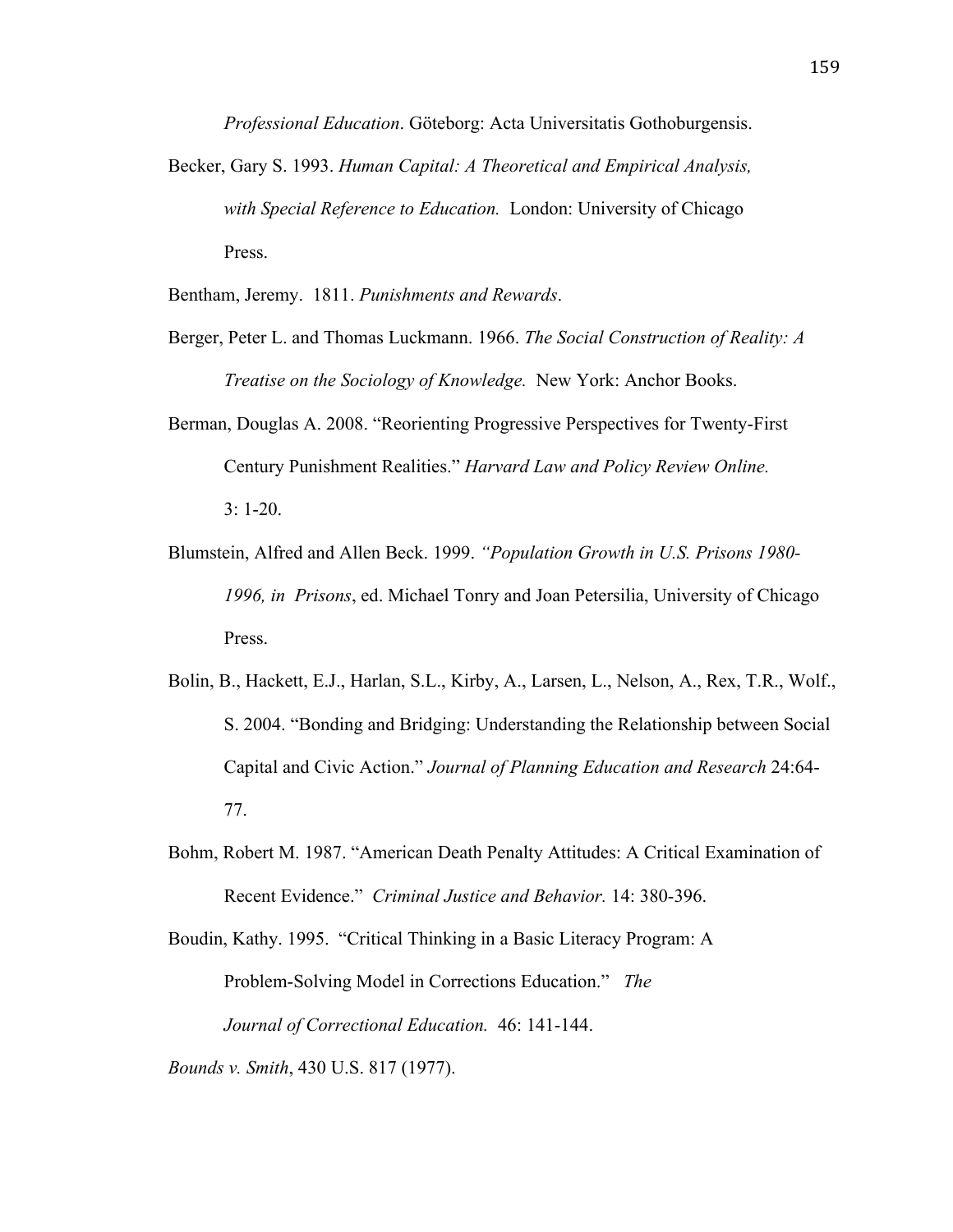Bourdieu, Pierre. 1984. *Distinction.* London: Routledge.

- Brent, J.J. & Kraska, P.B. (2010). Moving beyond our methodological default: A case for mixed methods. *Journal of Criminal Justice Education*, 4, 412-430.
- Brown, Mark and Stuart Ross. 2010. "Mentoring, Social Capital and Desistance: A Study of Women Released from Prison." *The Australian and New Zealand Journal of Criminology* 43: 31-50.
- Bureau of Justice Statistics. Guerino, Paul; Paige M. Harrison; and William J. Sabol, Revised in 2012. "Prisoners in 2010."
- Bureau of Justice Statistics. 2007. "Largest Increase in Prison and Jail Inmate Populations Since Midyear 2000."
- Bureau of Justice Statistics. 2005. Census of State and Federal Correctional Facilities. http://bjs.ojp.usdoj.gov/index.cfm?ty=tp&tid=133
- Retrieved April 18, 2012 (http://bjs.ojp.usdoj.gov/content/pub/press/pjim06pr.cfm)
- Burawoy, Michael. 1991. *Ethnography Unbound: Power and Resistance in the Modern Metropolis.* Berkeley: University of California Press.
- Butterfield, Fox. 2001. "Effect of Prison Building on Crime Is Weighed." New York Times (September 28).
- Bushway, Shawn, Michael A. Stoll, and David F. Weiman. 2007. *Barriers to Reentry: The Labor Market for Released Prisoners in Post-Industrial America.* New York: Russell Sage Foundation.
- Carpenter, Timothy. 2000. *After Prohibition: An Adult Approach to Drug Policies in 21st Century.* Washington D.C.: CATO Institute.

Caughey, John L. 2006. *Negotiating Cultures & Identities: Life History Issues, Methods,*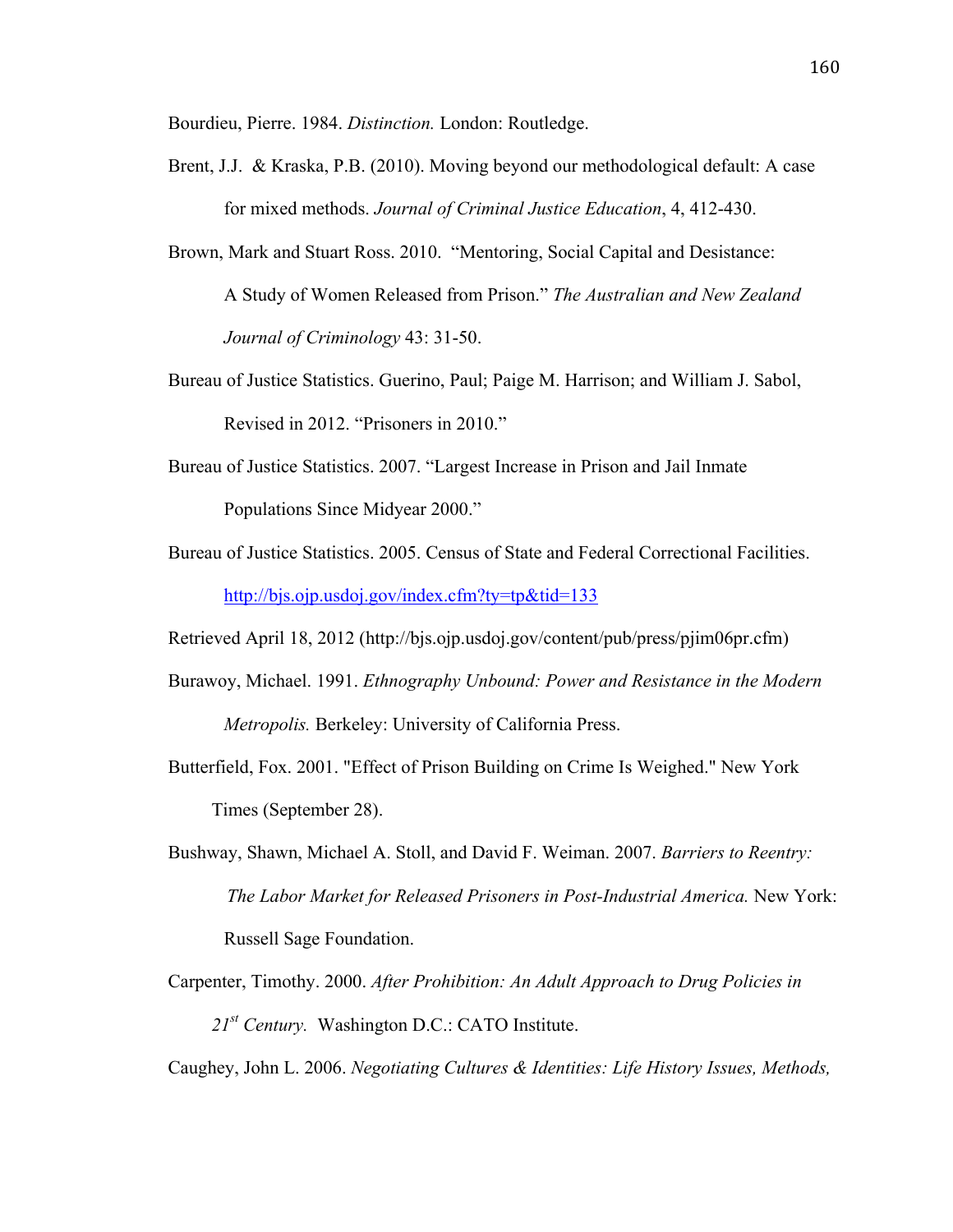*and Readings.* Lincoln, NE: University of Nebraska Press.

Centers for Disease Control and Prevention. 2012. "Alcohol and Public Health: Fact Sheet." Retrived March 6, 2013

(http://www.cdc.gov/alcohol/fact-sheets/alcohol-use.htm)

- Christie, Nils. 2000. *Crime Control as Industry: Toward Gulags, Western Style.* 3<sup>rd</sup> Ed. New York: Routledge.
- Clear, Todd R. and George F. Cole. 2000. *American Corrections.* 5th ed. Belmont, CA: West/Wadsworth.
- Clemmer, D. 1940. *The Prison Community.* New York. Holt, Rinehart and Winston.
- Coleman, James S. 1988. "Social Capital in the Creation of Human Capital." *The American Journal of Sociology.* 94: 95-120.
- Cornwell, Erin York and Benjamin Cornwell. 2008. "Access to Expertise as a Form of Social Capital: An Examination of Race- and Class-Based Disparities in Network Ties to Experts." *Sociological Perspectives* 51:853-876.
- Creswell, J. W. 2007. *Qualitative Inquiry & Research Design.* Thousand Oaks, CA. Sage Publications Inc.
- Creswell, J.W. 2009. *Research Design: Qualitative, Quantitative, and Mixed Methods Approaches.* Thousand Oaks, CA: Sage.
- Creswell, J.W. & Plano-Clark, V. L. 2011. *Designing and conducting mixed method research.* Thousand Oaks, CA: Sage.
- Crotty, M. 1998. *The Foundations of Social Research: Meaning and Perspective in the Research Process.* London: Sage.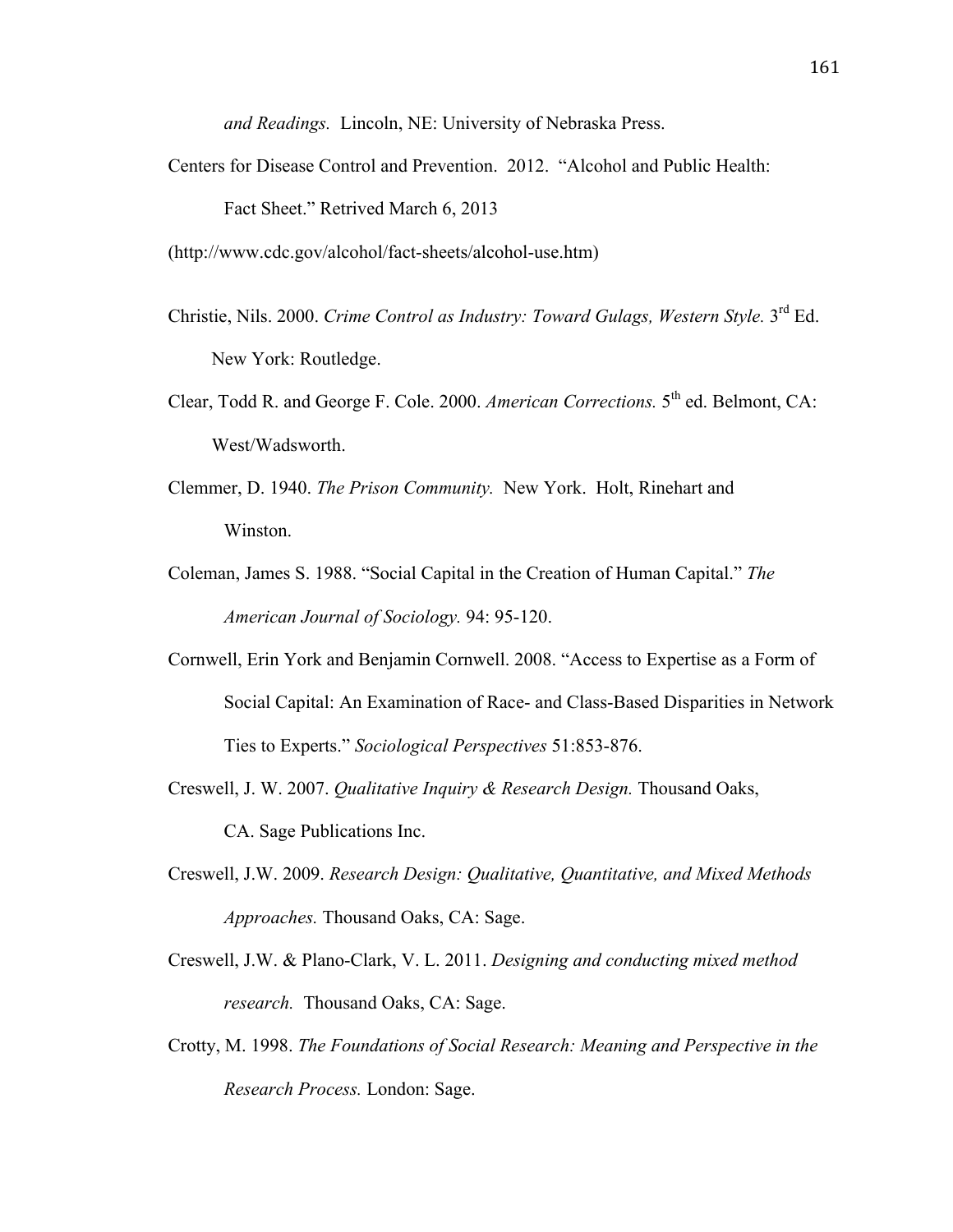- Cullen, Francis T. 1994. "Social Support as an Organizing Concept for Criminology: Presidential Address to the Academy of Criminal Justice Sciences." *Justice Quarterly.* 11(4): 527-560.
- Davis, Angela. 2003. "Are Prisons Obsolete?" Open Media.
- Denzin, N. K. & Lincoln, Y.S. 2011. *Handbook of Qualitative Research.* Sage Publications Inc.
- Downes, David. 2006. "The Macho Penal Economy: Mass Incarceration in the United States – A European Perspective." *Punishment and Society.* 3: 61-80.
- Dunway, R. Gregory, Francis T. Cullen, Velmer S. Burton Jr., and T. David Evans. 2000. "The Myth of Social Class and Crime Revisited: An Examination of Class and Adult Criminality." *Criminology.* 38: 589-632.
- Edmonds-Cady, C. 2012. "A view from the bridge: Insider/Outsider perspective in a study of the Welfare Rights Movement." *Qualitative Social Work*. 11(2): 174-190.

Elias, Norbert, (2000 [1939]), *The Civilizing Process,* rev. edn. Oxford: Blackwell.

- Ellingson, Laura L. 2011. "Analysis and Representation across the Continuum." Pp. 595-610 in *The Sage Handbook of Qualitative Research,* edited by Norman K. Denzin and Yvonna S. Lincoln.
- Elliot, D.S. W.J. Wilson, D. Huizinga, R.J. Sampson, et al. 1996. "The effects of neighborhood disadvantage on adolescent development." *Journal of Research in Crime and Delinquency* 33: 389-426.

Elrod, P. & Brooks, M.T. 2003. "Kids in jail." Pp. 325-346 in *Convict*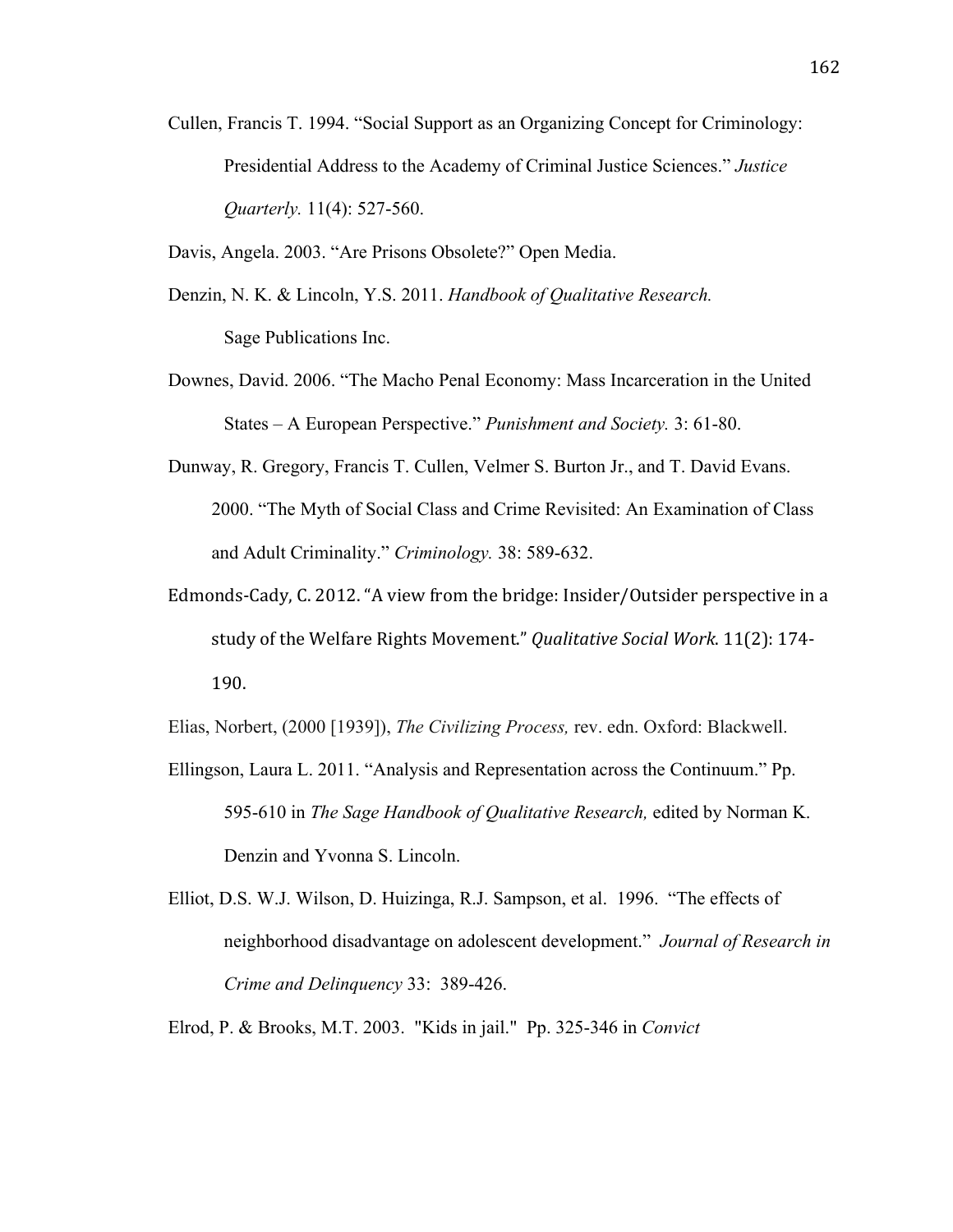*Criminology "I Mean You Ain't Really Learning Nothin [Productive],"* edited by Jeffrey Ian Ross and Stephen C. Richards. Belmont, CA: Thomson Wadsworth.

Federal Bureau of Prisons. 2013. Retrieved January 23, 2013 (http://www.bop.gov/).

Foucault, M. 1977. *Discipline and Punish; The Birth of the Prison.* New York, NY: Vintage Books.

Freire, P. (1970). *Pedagogy of the Oppressed,* New York, NY: Continuum. Gerber, J., and E. J. Fritsch. 1995. "Adult academic and vocational correctional education programs: A review of recent research." *Journal of Offender Rehabilitation* 22: 199-242.

- Frese, Pamela R. and Margaret C. Harrell. 2003. *Anthropology and the United States military: Coming of Age in the Twenty First Century.* New York: Palgrave MacMillan.
- Gainsborough, Jenni and Marc Mauer. 2000. *Diminishing Returns: Crime and Incarceration.* The Sentencing Project.

Garland, David. 2001. *The Culture of Control.* Chicago: University of Chicago Press.

- Gerber, J and E. J. Fritsch. 1995. "Adult Academic and Vocational Correctional Educational Programs: A Review of Recent Research." *Journal of Offender Rehabilitation* 22(1/2): 119-142.
- Gergen, Kenneth J. 2009. *An Invitation to Social Contructionism.* Thousand Oaks, CA: Sage Publications.

Getty, J. Arch, Gábor T. Rittersporn, and Viktor N. Zemskov. 1993. "Victims of the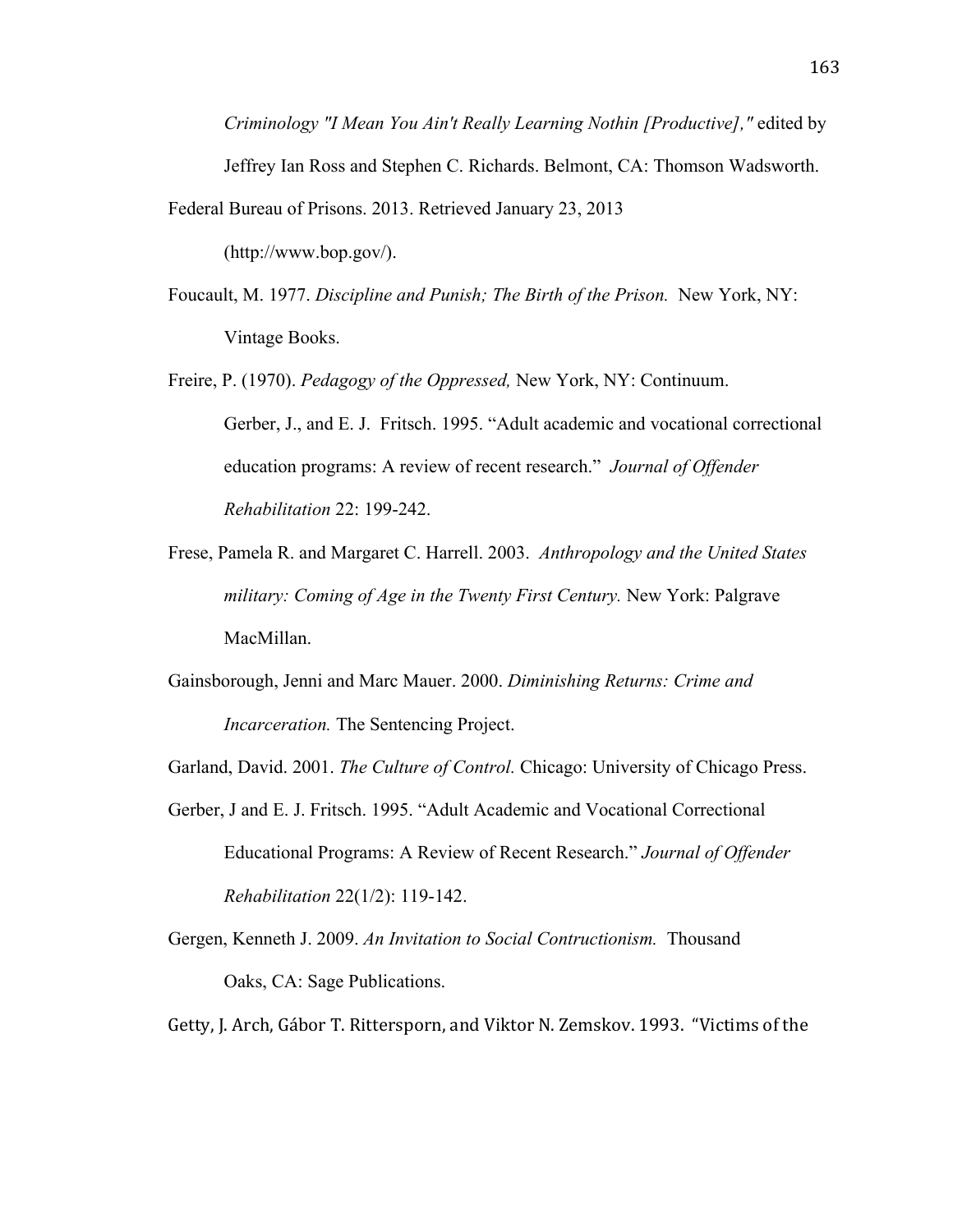Soviet Penal System in the Pre-War Years: A First Approach on the Basis of Archival Evidence." The American Historical Review. 98:1017-1049.

- Gibson, Mary. 2011. "Review Essay: Global Perspectives on the Development of the Prison." American Historical Review. 1040-1063.
- Girshick, Lori B. 1999. *No Safe Haven. Stories of Women in Prison.* Boston, MA: Northeastern University Press.
- Goff, Ashley, Emmeine Rose, Suzanna Rose, and David Purves. 2007. "Does PTSD Occur in Sentenced Prison Populations? A Systematic Literature Review." *Criminal Behaviour and Mental Health.* 17: 152-162.
- Goffman, Irving. 1961. *Asylums: Essays on the Social Situation of Mental Patients and Other Inmates.* New York: Doubleday.
- Goffman, Irving. 1963. *Stigma: Notes on the Management of a Spoiled Identity.*  Touchstone.
- Gravelle, Jane, and Dennis Zimmerman. 1994. "The Marlboro Math." *Outlook. (The Washington Post)* June 5, pp. C1,C4.
- Greene, Helen Taylor. 2006. "Prisoner Reentry and Transition in Dallas, Texas." *The Williams Review.* Editorial Summary.
- Grey, J. P. 2001. Why Our Drug Laws Have Failed and What We Can Do about It**:** A Judicial Indictment of the War on Drugs. Temple University Press.

Hagan, John. 1992. "The Poverty of a Classless Criminology—The American Society of Criminology 1991 Presidential Address." *Criminology.* 30: 1-19.

Harr, D. 1999. "A plea from behind bars: Take a chance on education." *Social Policy* 30: 50.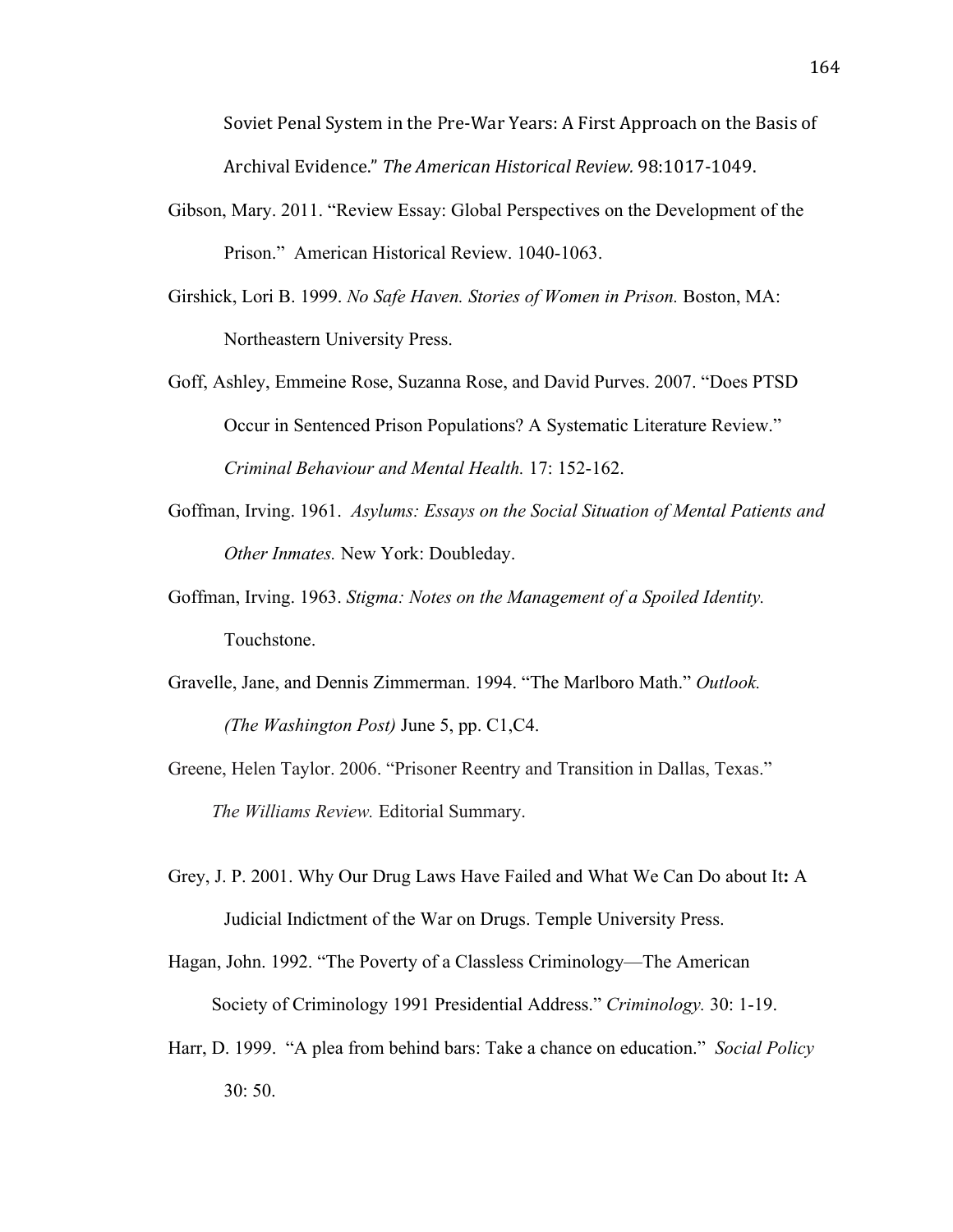- Hartney, C. 2006. "US Rates of Incarceration: A Global Perspective" National Council On Criminal Delinquency Fact Sheet.
- Harvard Law Review. 2009 Go Directly to Jail: White Collar Sentencing after the Sarbanes-Oxley Act. 122(6): 1728-1749.
- Hatch, J. Amos. 2002. *Doing Qualitative Research in Educational Settings.* Albany, NY: State University of New York Press.
- Herivel, Tara and Paul Wright. 2003. *Prison Nation: The Warehousing of America's Poor.* New York: Routledge.
- Hochstetler, A., DeLisi, M., & Pratt, T. C. (2010). Social support and feelings of hostility among released inmates. *Crime & Delinquency*, *56*(4), 588-607.
- Howser, J., J. Grossman, and D. Macdonald. 1983. "Impact of Family Reunion Pro-Gram on Institutional Discipline." *Journal of Offender Counseling, Services and Rehabilitation* 8: 27-36.
- Irwin, John. 2005. *The Warehouse Prison.* California: Roxbury Publishing Company.
- Jacob, David and Ronald Helms. 1999. "Collective Outbursts, Politics, and Punitive Resources: Toward a Political Sociology of Spending on Social Control." *Social Forces.* 77(4):1497-1523.
- Jennings, B. and D. Callahan. 1983. "Social Science and the Policy-Making Process." *Hastings Center Report.* Pp. 3-8.
- Jewkes, Y.,&Letherby, G. 2001. "Insiders and outsiders: Complex issues of identification, difference and distance in social research." *Auto/Biography Studies*. *16*(2): 41-50.

Jones, Richard S. 2003. "Excon: Managing a Spoiled Identity." Pp. 191-208. In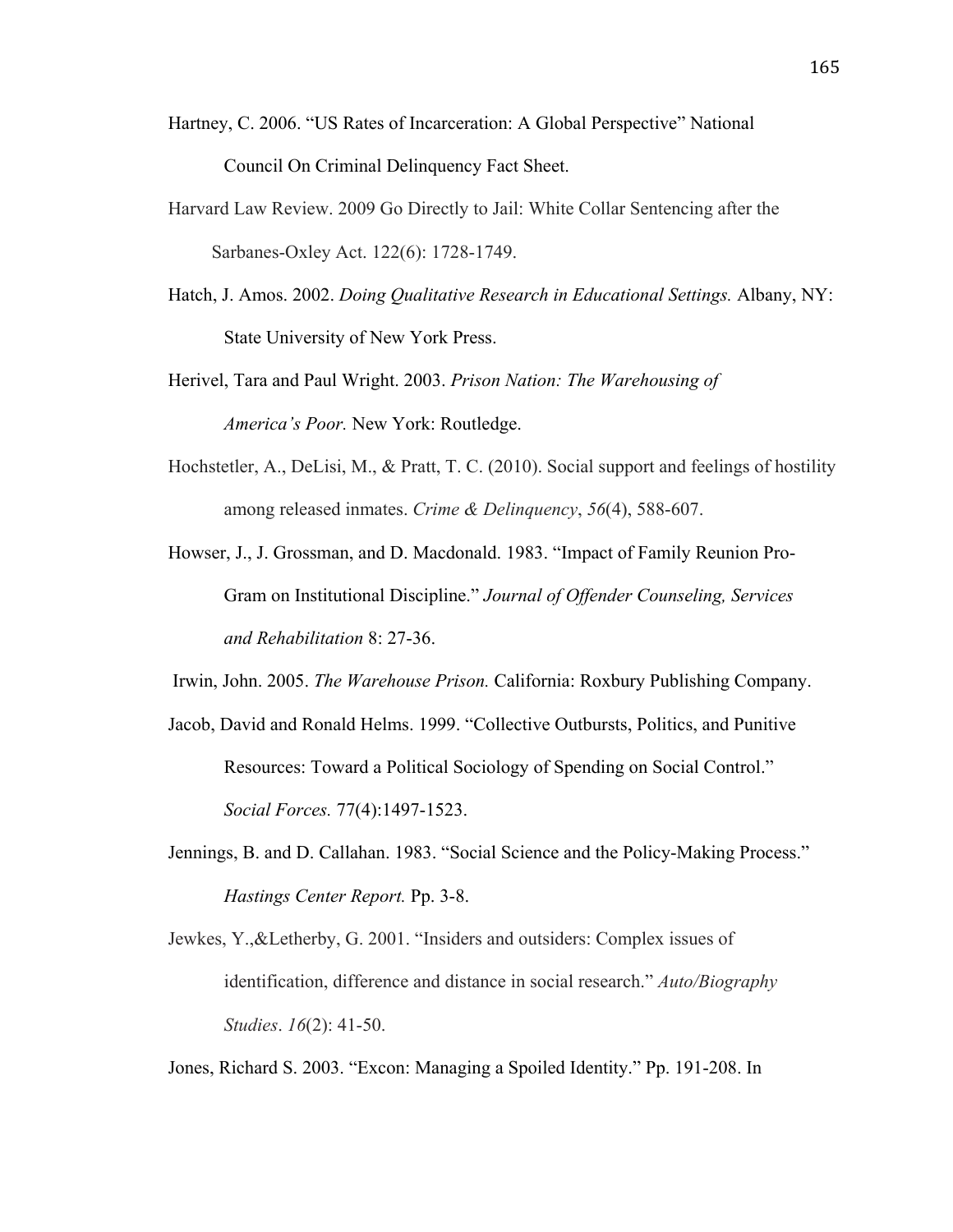*Convict Criminology.* Edited by Jeffrey Ian Ross and Stephen C. Richards. Belmont, CA: ThompsonWadsworth.

- Kelly, Lawrence Starling. 2010. "Re-entry Programs from an Anti-unconventional Ex-Offender." *Dialectical Anthropology.* 34:491-495.
- King, Ryan S. and Marc Mauer. 2002. *Distorted Priorities: Drug Offenders in State Prisons.* The Sentencing Project: Washington D.C.
- Kolstad, Arnulf. 1996. "Imprisonment as rehabilitation: Offenders' assessment of why it does not work." *Journal Of Criminal Justice* 24: 323-335.
- Lam, Helen and Mark Harcourt. 2003. "The Use of Criminal Record in Employment Decisions: The Rights of Ex-offenders, Employers and the Public." *Journal of Business Ethics* 47(3): 237-252.
- Lee, James Daniel and Elizabeth A. Craft. 2002. "Protecting One's Self from a Stigmatized Disease…Once One Has It." *Deviant Behavior: An Interdisciplinary Journal.* 23:267-299.
- Lilly, J., & Deflem, M. 1996. "Profit and penality: An analysis of the correctionscommercial complex." *Crime & Delinquency*, *42*(1): 3.
- Lin, Nan. 1999. "Social Networks and Status Attainment." *Annual Review of Sociology* 25:467-87.
- Lin, Nan. 2001. *Social Capital: A Theory of Social Structure and Action.*

New York: Cambridge University Press.

- ------. 2000. "Inequality in Social Capital." *Contemporary Sociology* 29(60:785-95.
- Link, Bruce G., Francis T. Cullen, Elmer Struening, Patrick E. Shrout, and Bruce P. Dohrenwend. 1989. "A Modified Labeling Theory Approach to Mental Disorders: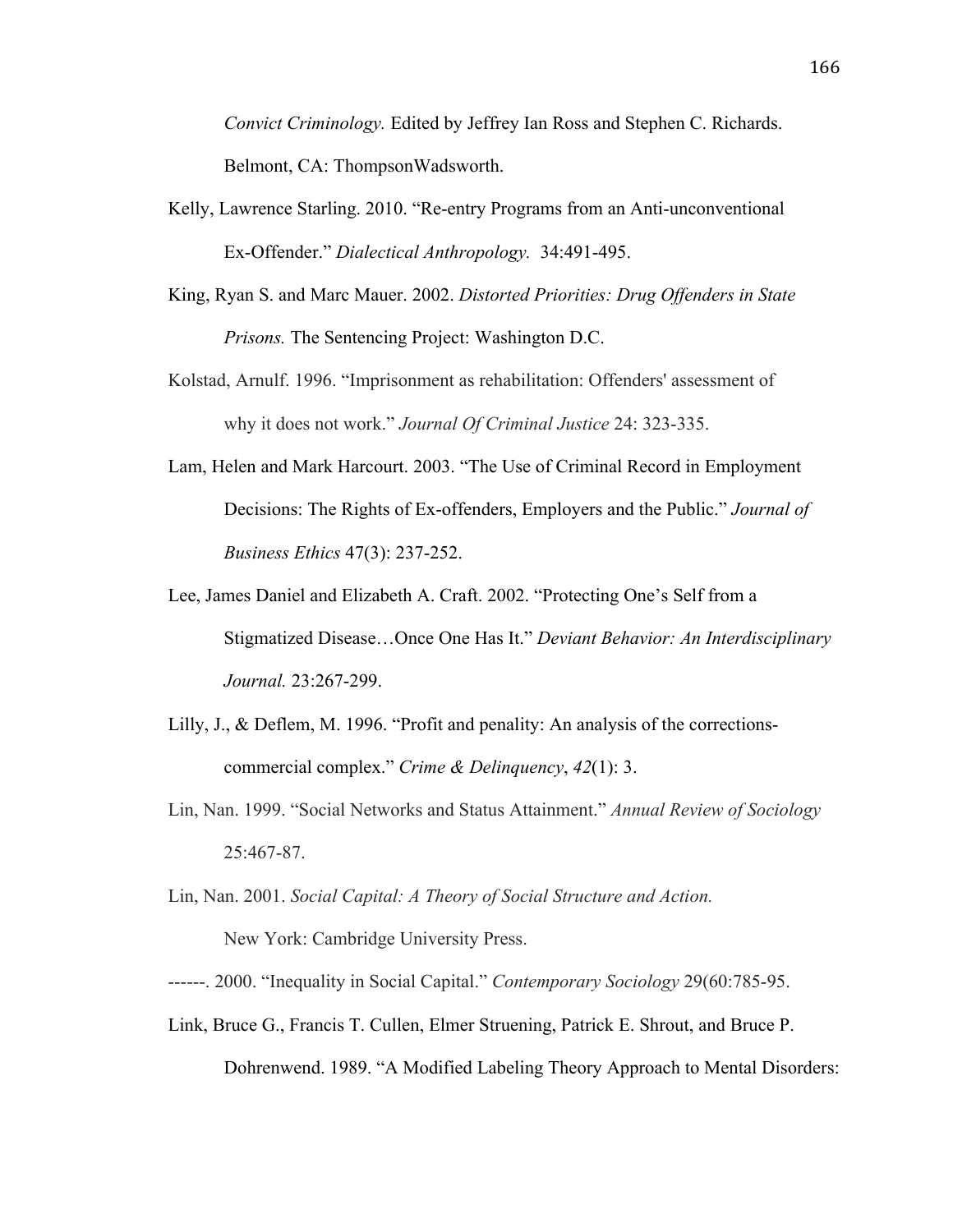An Empirical Assessment." *American Sociological Review.* 54: 400-423.

- Link, Bruce G. and Jo C. Phelan. 2001. "Conceptualizing Stigma." *Annual Review of Sociology.* 27:363-85.
- Linton, John. 2010. "United States Department of Education Update." *Journal of Correctional Education* 61: 186-188.
- Lofland, John, David Snow, Leon Anderson, and Lyn H. Lofland. 2006. *Analyzing Social Settings.* United States: Thomson Wadsworth.
- Lotke, Eric. 1996. "The Prison-Industrial Complex." *Multinational Monitor.* Pp. 18-21 in Christie, Nils. 2000. *Crime Control as Industry: Toward Gulags, Western Style.*   $3<sup>rd</sup>$  Ed. New York: Routledge.
- Love, Margaret Colgate. 2006. *Relief from the Collateral Consequences of a Criminal Conviction: A State-By-State Resource Guide.* Buffalo, NY: William S Hein & Co.
- Lu, Hong and Terance D. Miethe. 2005. *Punishment: A Comparative Historical Perspective.* New York: Cambridge University Press.
- McFarland, Catherine; Roy Sterrit; Patricia O. Hagan; and Edward Hanna. 2010. "Interfacing with Next Generation Tagging and Tracking Systems for Prisons and Correctional Facilities." *2010 Seventh IEEE International Conference and Workshops on Engineering of Autonomous Systems (EASe). Pg 43-50.*
- Manza, Jeff, Christopher Uggen, and Marcus Britton. 2001. "The Truly Disfranchised: Felon Voting Rights and American Politics." Unpublished Paper. Chicago, Ill.: Northwestern University.
- Martinson, R. 1974. "What Works? Questions and Answers about Prison Reform." *The Public Interest.* 35:22-55.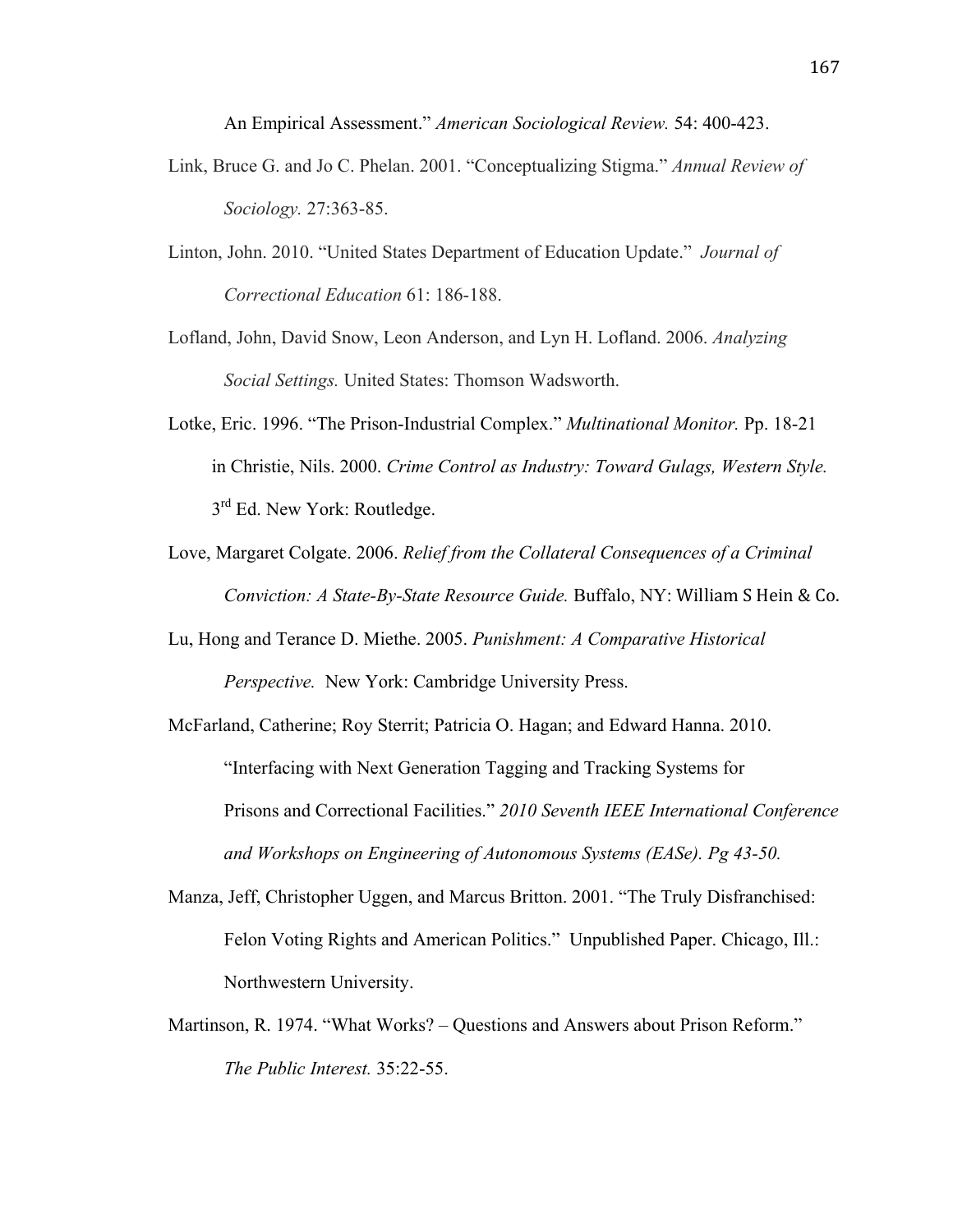Marx, Karl. 1867. *Das Kapital: The Process of Capitalist Production.*

- Maruna, Shadd and Russ Immarigeon. 2004. *After Crime and Punishment: Pathways to Offender: Reintegration.* Willan Publishing: Portland, OR.
- Massey, Douglas S. and Nancy Denton. 1993. *American Apartheid Segregation and the Making of an Underclass.* Cambridge, MA: Harvard University Press.

Mauer, Mark. 2006. Race to Incarcerate. New York: New Press 2<sup>nd</sup> ed.

- McCarter, S. (2009). Legal and extralegal factors affecting minority Overrepresentation in Virginia's juvenile justice system: a mixed-method study. *Child & Adolescent Social Work Journal*, 26, 533-544.
- McCormick, Patrick T. 2000. "Just Punishment and America's Prison Experiment." *Theological Studies.* 61: 508-532*.*
- Mercille, Julien. 2011. "Violent Narco-Cartels or US Hegemony? The political economy of the 'war on drugs' in Mexico." *Third World Quarterly* 32(9): 1637- 1653.
- Miles, M.B. and Huberman, A.M. 1994. *Qualitative Data Analysis: A Sourcebook of New Methods.* Thousand Oaks, CA: Sage.
- Moeller, Michelle, Scott L. Day and Beverly D. Rivera. 2004. "How is Education Perceived on the Inside?: A Preliminary Study of Adult Males in a Correctional Setting." *The Journal of Correctional Education* 55: 40-59.

National Institute on Alcoholism and Alcohol Abuse (NIAAA). 1987, 1997, 2000. *Alcohol and Health.* Sixth, Ninth, and Tenth Special Reports to the U.S. Congress from the Secretary of Health and Human Services. Rockville, MD: NIAAA.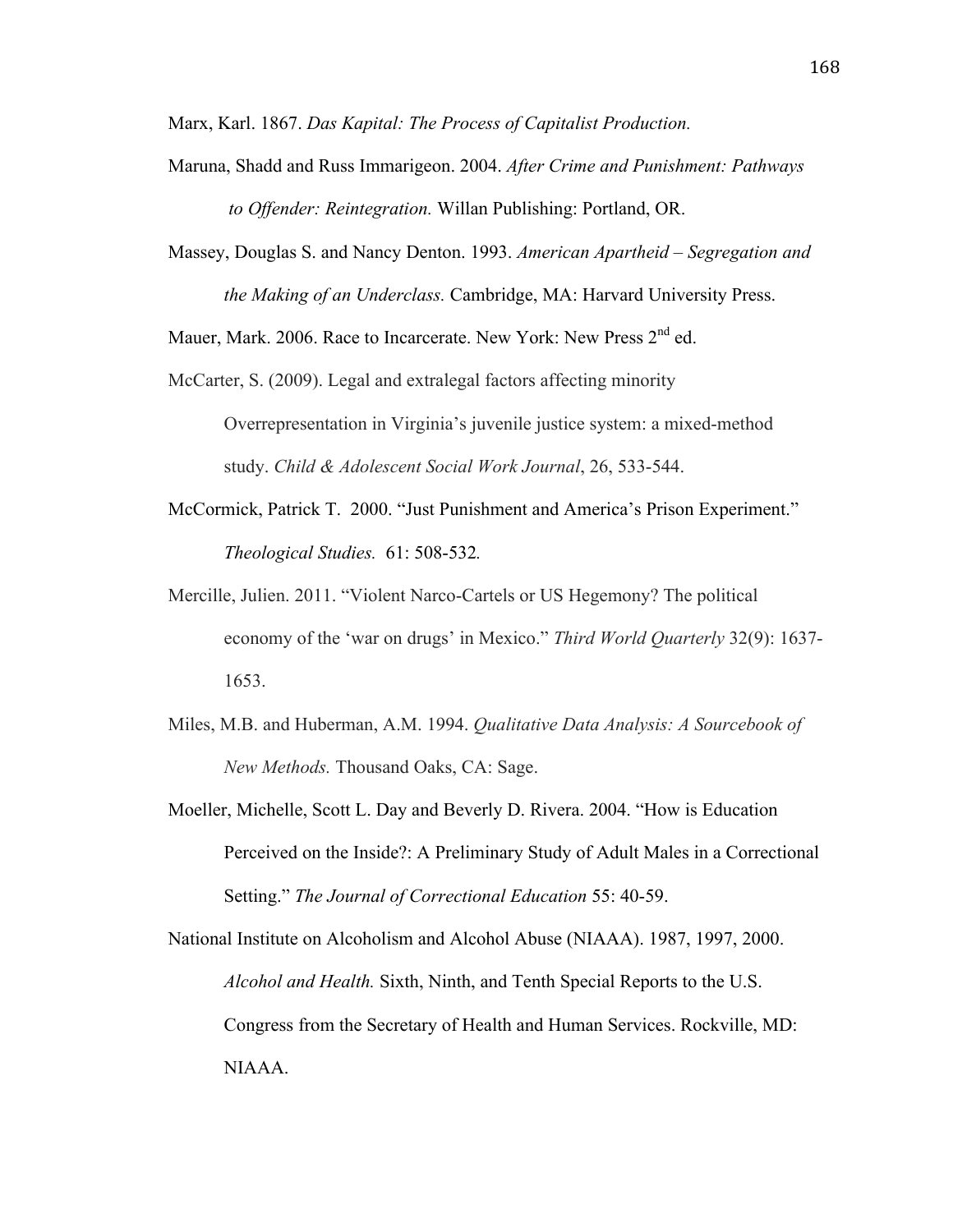- Nelson, Ingrid A. 2010. "From Quantitative to Qualitative: Adapting the Life History Calendar Method." *Field Methods.* 22: 413-428.
- Neumeyer, M. H. (1955). The Cradle of the Penitentiary: The Walnut Street Jail at Philadelphia, 1773 – 1835.
- Oliver, Melvin and Thomas Shapiro. 1995. *Black Wealth/White Wealth: A New Perspective on Racial Inequality*. New York: Routledge.
- O'Neill, L., MacKenzie, D. L., & Bierie, D. M. (2007). Educational Opportunities Within Correctional Institutions Does Facility Type Matter?. The Prison Journal, *87*(3), 311-327.
- Orrick, E. A., Worrall, J. L., Morris, R. G., Piquero, A. R., Bales, W. D., & Wang, X. (2011). Testing Social Support Theory: A Multilevel Analysis of Recidivism. *Journal of Criminal Justice.*
- Owens Jr. C. 2009. "Social Symbols, Stigma, and the Labor Market Experiences of Former Prisoners." *Journal Of Correctional Education* 60(4): 316-342.
- Palmer, Shelby M. 2012. "Postsecondary Correctional Education." *Adult Learning*.  *23*(4): 163-169.
- Palombo, James E. 2009. *Criminal to Critic: Reflections Amid the American Experiment.* New York: Lexington Books.
- Petersilia, Joan. 2003. *When Prisoners Come Home: Parole and Prisoner Reentry.* New York, NY: The Oxford Press.
- Perri, Frank S. 2011. "White-Collar Criminals: The 'Kinder, Gentler' Offender?" *Journal Of Investigative Psychology & Offender Profiling.* 8(3): 217-241.

Pettit, Becky and Bruce Western. 2004. "Mass Imprisonment and the Life Course: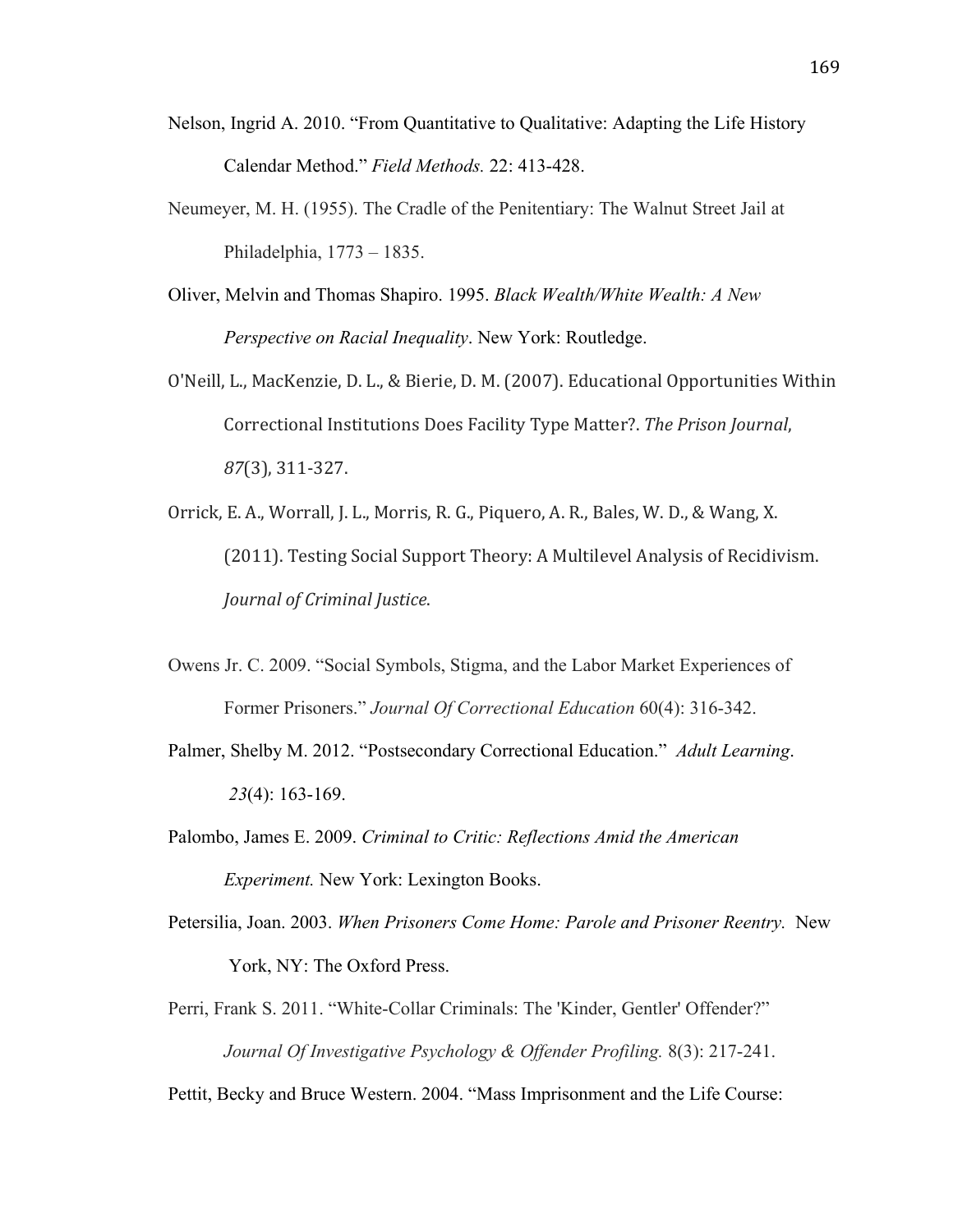Race and Class Inequality in U.S. Incarceration" *American Sociological Review*  69: 151-169.

- Pew Center on the States. 2012. "Time Served: The High Cost, Low Return of Longer Prison Terms." 1-63.
- Platt, Anthony M. 2001. "Social Insecurity: The Transformation of American Criminal Justice, 1965-2000." *Social Justice* 28: 138-155.
- Portes, Alejandro. 1998. "Social Capital: Its Origins and Applications in Modern Sociology." *Annual Review of Sociology.* 24: 1-24.
- Pratt, John. 2011. "Norbert Elias, the Civilizing Process and Penal Development in Modern Society." *The Sociological Review.* 59: 220-240.
- Putnam, Robert D. 2007. "E Pluribus Unim: Diversity and Community in the Twenty- First Century. *Scandinavian Political Studies.* 30: 137- 174.
- Raphael, S. (2011). Incarceration and prisoner reentry in the United States. The *ANNALS of the American Academy of Political and Social Science, 635(1), 192-*215.
- Reiman, Jeffrey and Paul Leighton. 2009. *The Rich Get Richer and the Poor Get Prison*. Boston, MA: Allyn and Bacon.
- Reisig, M. D., Holtfreter, K., & Morash, M. (2002). Social Capital Among Women Offenders Examining the Distribution of Social Networks and Resources. *Journal of Contemporary Criminal Justice, 18*(2), 167-187.

Richards, Stephen C. and Richard S. Jones. 2004. "Beating the Perpetual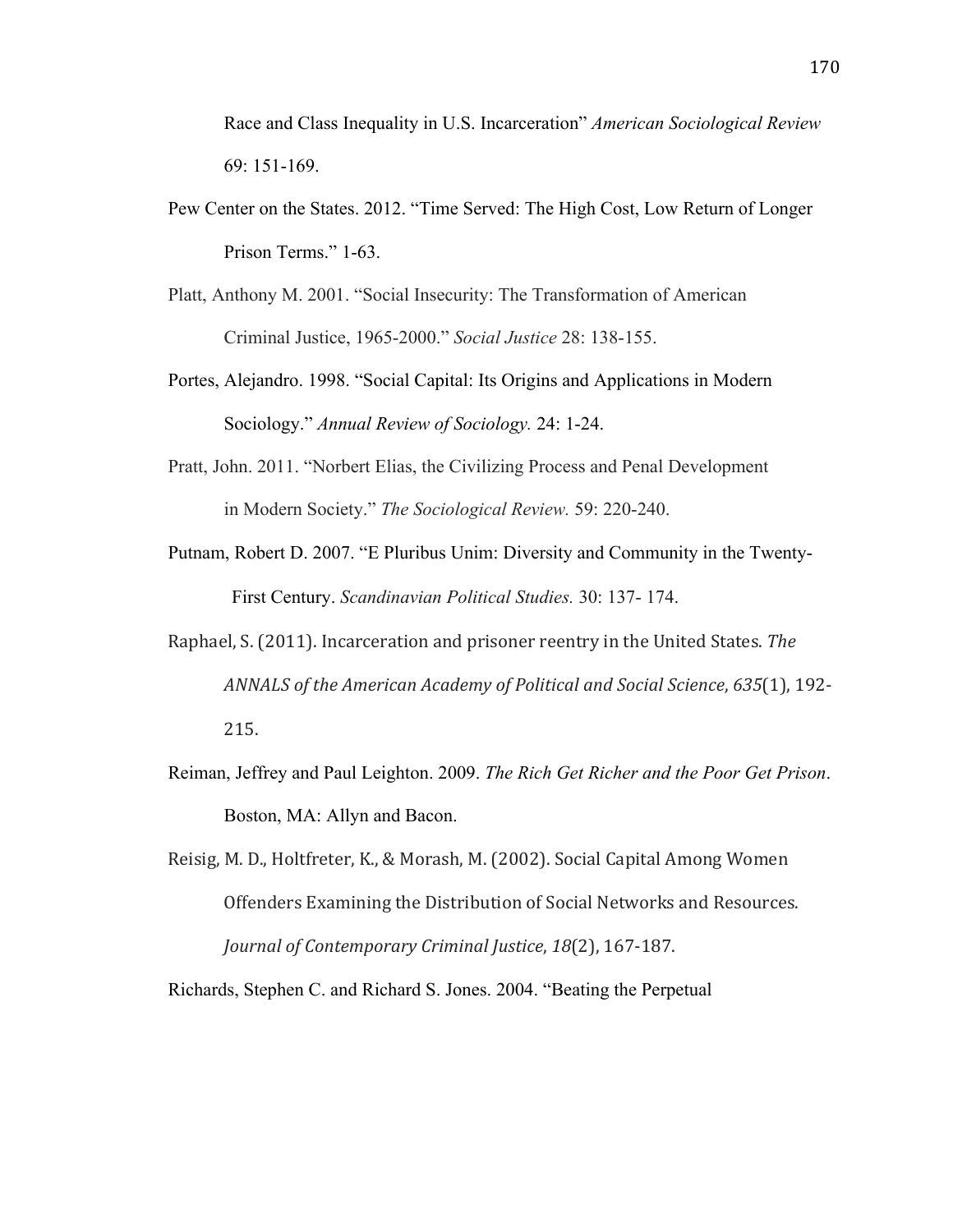Incarceration Machine: Overcoming Structural Impediments to Re-entry." Pp. 201-233 in *After Crime and Punishment: Pathways to offender reintegration,*  edited by Maruna, S. and R. Immarigeon. Devon: England.

- Richards, Stephen C. and Jeffrey Ian Ross. 2001. "Introducing the New School of Convict Criminology." *Social Justice* 28: 177-190.
- Ross, Jeffery Ian. and Stephen Richards. 2003. *Convict Criminology*. Canada: Wadsworth Publishing.
- Ross, Jeffrey Ian, Stephen C. Richards, Greg Newbold, Richard S. Jones, Michael Lenza, Daniel S. Murphy, Richard Hogan & G. David Curry. 2010. "Knocking on the Ivory Tower's Door: The Experience of Ex-Convicts Applying for Tenure-Track University Positions." *Journal of Criminal Justice Education* 22: 267-285.
- Sampson, R.J., S.W. Raudenbush, and F.Earls. 1997. "Neighborhoods and violent crime: a multilevel study of collective efficacy." *Science* 277: 918-24.
- Sampson, R.J., and W.B. Groves. 1989. "Community structure and crime: testing social disorganization theory." *American Journal of Sociology* 94 (4).
- Sanger, D., Spilker, A., Williams, N., & Belau, D. (2007). Opinions of female juvenile delinquents on communication, learning and violence. *Journal of Correctional Education*, 58, 69-92.
- Schmitt, John and Kris Warner. 2011. "Ex-Offenders and the Labor Market." *The Journal of Labor and Society.* 14: 87-109.
- Schmidt, Peter. 2002. "College Programs for Prisoners, Long Neglected, Win New Support." *Chronicle of Higher Education* 8 Febuary.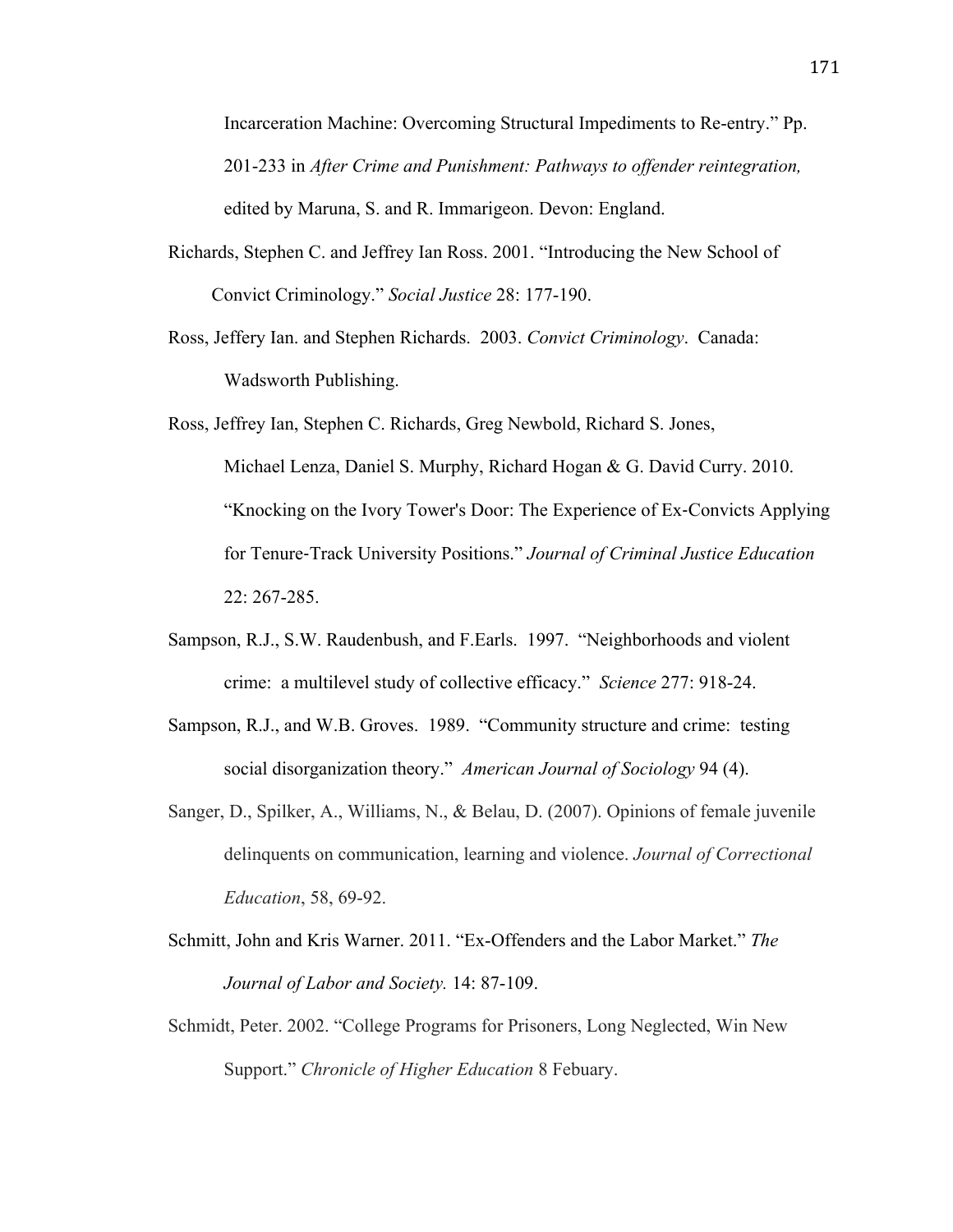- Sixsmith, J., Boneham, M., & Goldring, J. E. 2003. "Accessing the Community: Gaining Insider Perspectives From the Outside." *Qualitative Health Research*. 13(4): 578.
- Shaw, Daniel A. 1999. "Women in Prison." *Los Angeles Daily Journal.*
- Shelden, Randall G and William B. Brown. 2000. "The Crime Control Industry and the Management of Surplus Population." *Critical Criminology.* 9: 39-62.
- Shelden, Randall. 2007. *Controlling the Dangerous Classes: A History of Criminal Justice in America.* Boston, MA; Allyn and Bacon.
- Shih, Margaret. 2004. "Positive Stigma: Examining Resilience and Empowerment in Overcoming Stigma." *Annals of the American Academy of Political and Social Science."* 591: 175-185.
- Shivy, Victoria A., J. Juana Wu, Anya E. Moon, Shay C. Mann, Jo G. Holland, and Christine Eacho. 2007. "Ex-Offenders Reentering the Workforce." *Journal of Counseling Psychology.* 54 (4):466-473.
- Sims, B. (1997). Crime, punishment, and the American dream: Toward a Marxist integration, *Journal of Research in Crime and Delinquency,* 34, 5-24.
- Smith, Earl and Angela J. Hattery. 2010. "African American Men and the Prison Industrial Complex." *The Western Journal of Black Studies.* 34(4): 387-398.
- Solzhenitsyn, Aleksandr Isayevich. 1973. *The Gulag Archipelago.* New York: Harper and Row.
- Strauss, A., & J. Corbin. 1998. *Basics of Qualitative Research: Grounded Theory Procedures and Techniques.* Newbury Park, CA: Sage.

Stevens, D. J. & Ward, S. C. (1997). College education and recidivism: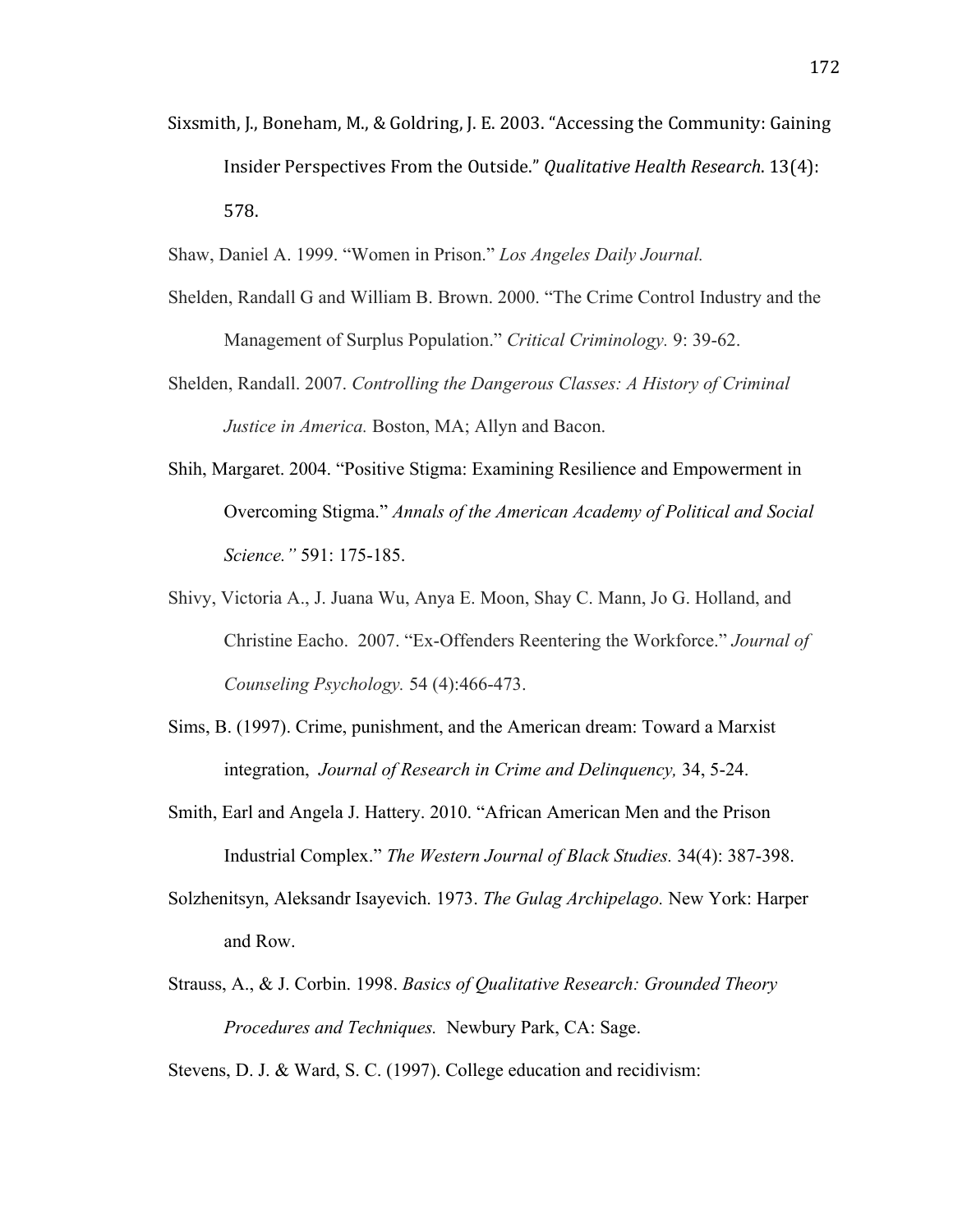educating criminal is meritorious, *Journal of Correctional Education,* 48,106.

- Stretesky, Paul B., Pogrebin, M., Unnithan, N., & Venor, G. (2007). Prisonization and accounts of gun carrying. *Journal Of Criminal Justice*, *35*(5), 485-497.
- Sykes, Gresham M. 1958. *The Society of Captives.* Princeton, NJ: Princeton University Press.
- Terry, Charles M. 2003. "From C-Block to Academia: You Can't Get There from Here." Pp. 95-119 in *Convict Criminology,* edited by Jeffrey Ian Ross and Stephen C. Richards. Belmont, CA: Thompson Wadsworth.
- Thomas, Jim. 1993. *Doing Critical Ethnography.* Newbury Park, CA: Sage.
- Tucker, R. C. (1978)*. The Marx-Engels Reader.* New York, NY: Norton.
- Ubah, Charles B. A. and Robert L. Robinson, Jr. 2003. "A Grounded Look at the Debate Over Prison-Based Education: Optimistic Theory Verses Pessimistic Worldview" *The Prison Journal* 83:115-129.
- Uggen, Christopher, Jeff Manza, and Melissa Thompson. 2000. "Crime, Class, and Reintegration in the Socioeconomic, Familial, and Civic Lives of Offenders." Paper presented at the annual meeting of the American Society of Criminology, November 18, San Francisco, CA.
- Uggen, Christopher and Jeff Manza. 2001. "The Political Consequences of Felon Disfranchisement Law in the United States." Washington, D.C.: Paper presented at the Annual meeting of the American Sociological Association, Washington, D.C., 12-14 August.
- Uggen, Christopher, and Jeff Manza. 2002. "Democratic Contraction? Political Consequences of Felon Disenfranchisement in the United States. *American*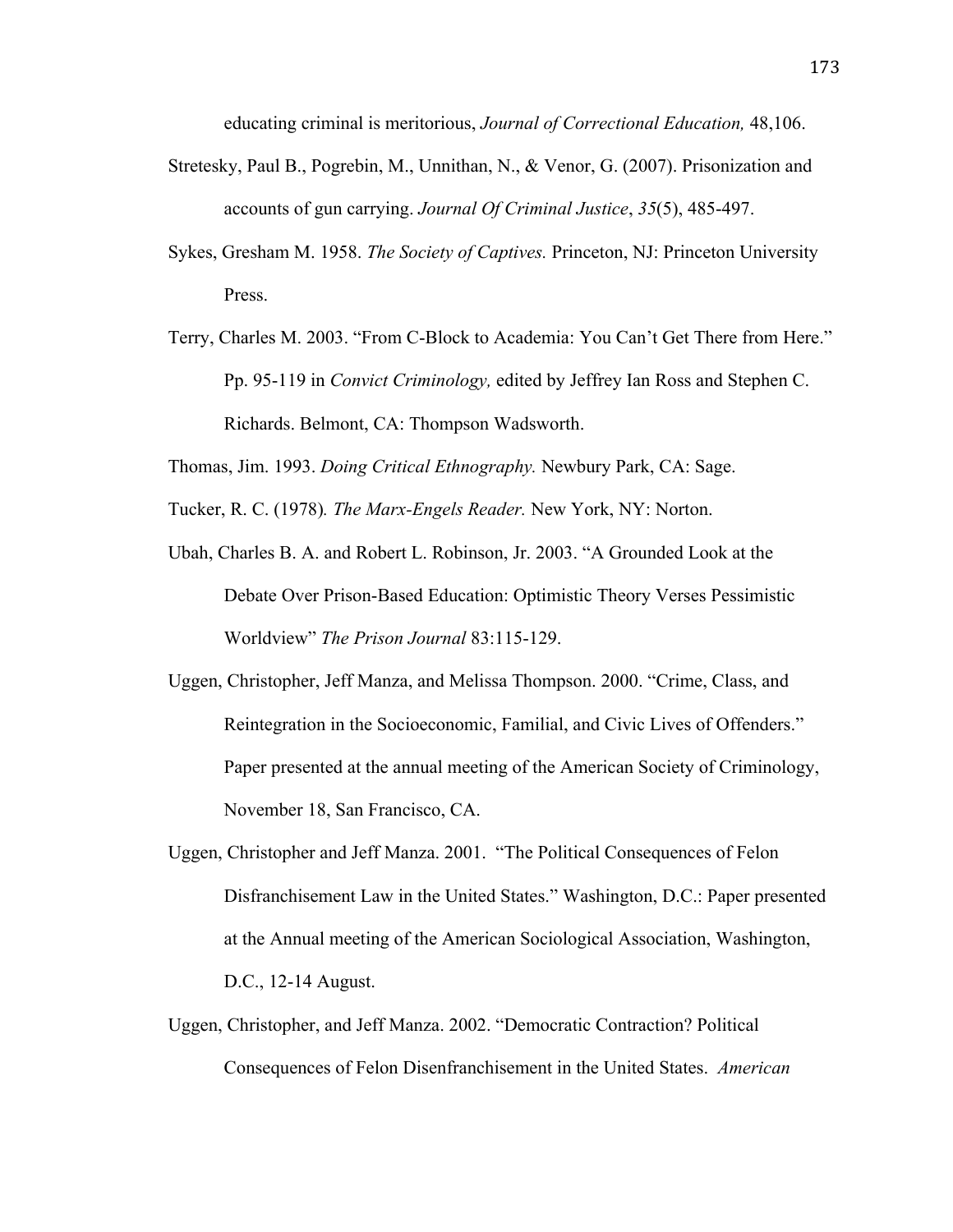*Sociological Review.* 67 (6): 777-803.

- Uggen, Christopher, Jeff Manza, and Angela Behrens. 2002. "Stigma, Role Transition, And the Civic Reintegration of Convicted Felons." In *After Crime and Punishment: Ex-Offender Reintegration and Desistance from Crime*, edited by Shadd Maruna and Russ Immarigeon. Albany: State University of New York Press.
- Useem, Burt and Anne Morrison Piehl. 2008. *Prison State: The Challenge of Mass Incarceration.* New York: Cambridge University Press.
- U.S. Census Bureau. 2011. 2010 Census Shows America's Diversity. Washington, DC: Retrieved November 11, 2011

(http://2010.census.gov/news/releases/operations/cb11-cn125.html)

- 18 USC § 3558 United States Code: Implementation of a Sentence
- U.S. Department of Justice  *Office of Justice Programs- Bureau of Justice Statistics.* 2010.
- U.S. Department of Justice. 2000. Survey of Inmates of State Correctional Facilities Series, 1974-1997 [MRDF]. Washington, DC: U.S. Department of Commerce, Bureau of the Census. Ann Arbor, MI: Inter-university Consortium for Political Science Research [producer/distributor]

U.S. Department of Justice. Office of Justice Programs. 2003. Bureau of Justice Statistics Special Report: *Education and Correctional Populations,* 2003. Washington D.C.: Bureau of Justice Statistics. Retrieved December 3, 2011 (http://www.bjs.gov/content/pub/pdf/ecp.pdf)

Vacca, J.S. (2004). Educated prisoners are less likely to return to prison, *Journal*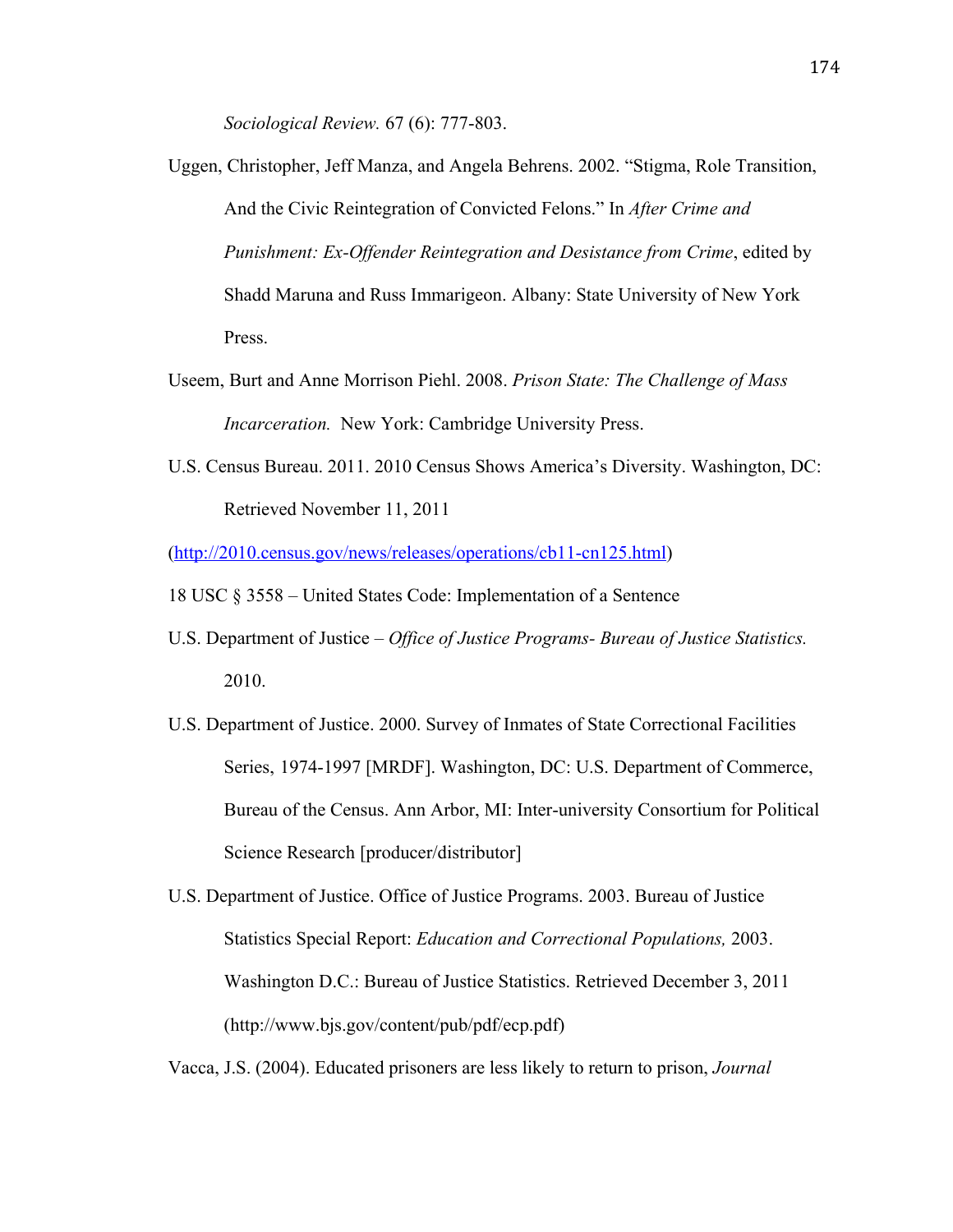*of Correctional Education,* 55, 297-305.

- Vasiliades, Elizabeth. 2005. "Solitary Confinement and International Human Rights: Why the US prison system Fails Global Standards. *International Law Review.*" 21: 71-99.
- Viscusi, W. Kip. 2002. *Smoke-Filled Rooms: A Postmortem on the Tobacco Deal.* Chicago: University of Chicago Press.
- Visher, Christy A., and Jeremy Travis. 2003. "Transitions from Prison to Community: Understanding Individual Pathways." *Annual Review of Sociology.*  29: 89-113.
- Visher, Christy A. 2007. "Emerging Findings and Policy Lessons about Prisoner Reentry." *Federal Sentencing Reporter* 20 (2):93-102.
- Wade, Barbara. 2007. "Studies of Correctional Education Programs." *Adult Basic Education & Literacy Journal* 1:27-31.

Weber, M. (1922). *Economy and Society.* Berkeley: University of California Press

- Welsh, M. F. (2002). The Effects of the Elimination of Pell Grant Eligibility for State Prison Inmates, *Journal of Correctional Education,* 53, 154-158.
- Western, Bruce. 2002. "The Impact of Incarceration on Wage Mobility and Inequality." *American Sociological Review* 67(4):526-546.

White, Jenny B. 2004. "*Money Makes Us Relatives*." New York, NY: Routledge.

- Wiggington, Tracey. 2002. "A Perspective on Long Term Imprisonment." *Hecate* 28: 163-165.
- Willis, P. 2000. *The Ethnographic Imagination*. Cambridge: Polity.
- Williams, Christine L. and E. Joel.Heikes. 1993. "The Importance of Researcher's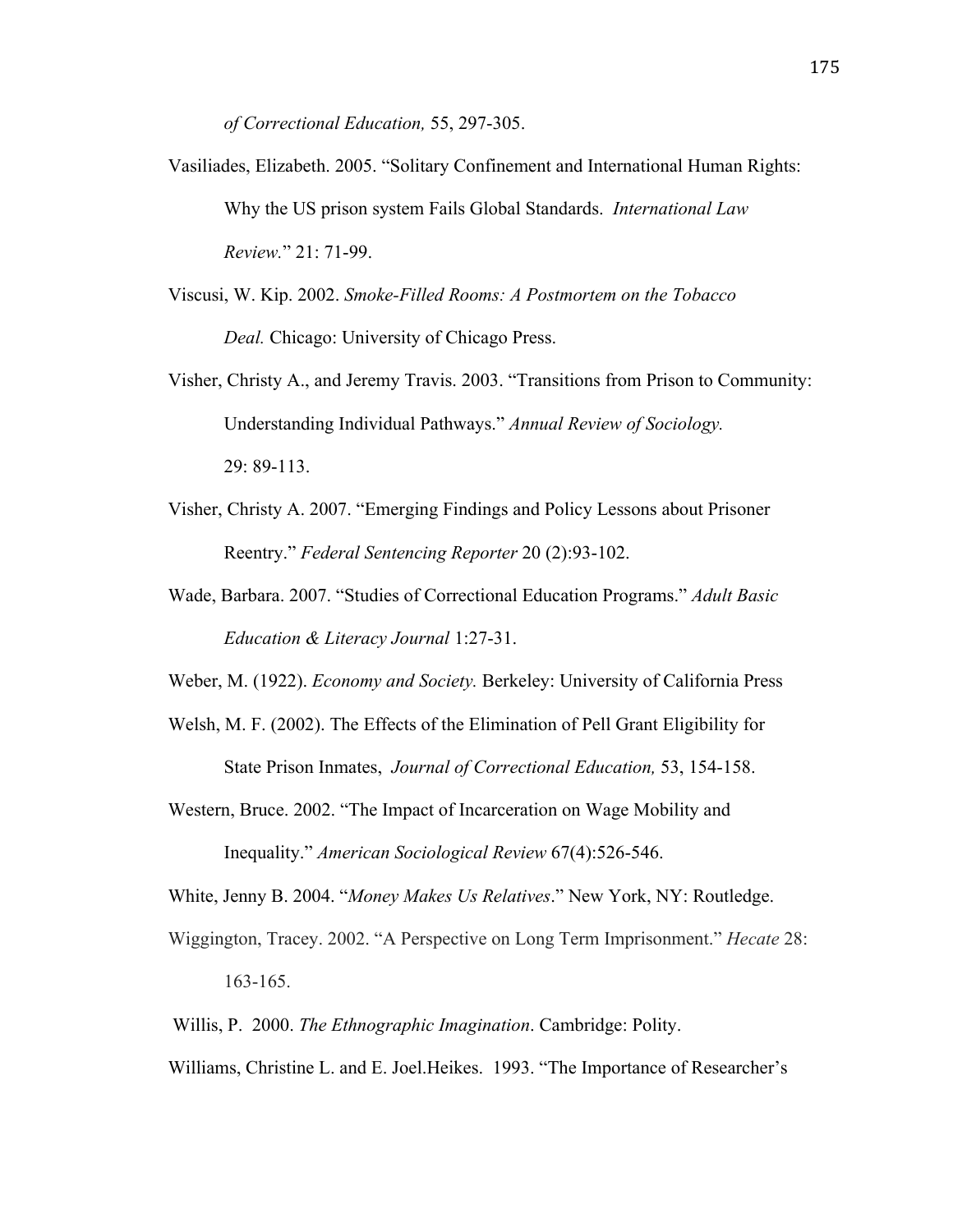Gender In the In-Depth Interview: Evdience From Two Case Studies of Male Nurses." *Gender and Society.* 7(2):280-91.

- Winnick, Terri A. and Bodkin, Mark. 2008 "Anticipated Stigma and Stigma Management Among Those to be Labeled "Ex-con"" *Deviant Behavior*. 29: 295- 333.
- Wolf, Caroline Wolf. 2003. "Education and Correctional Populations." *Bureau of Justice Statistics Special Report.*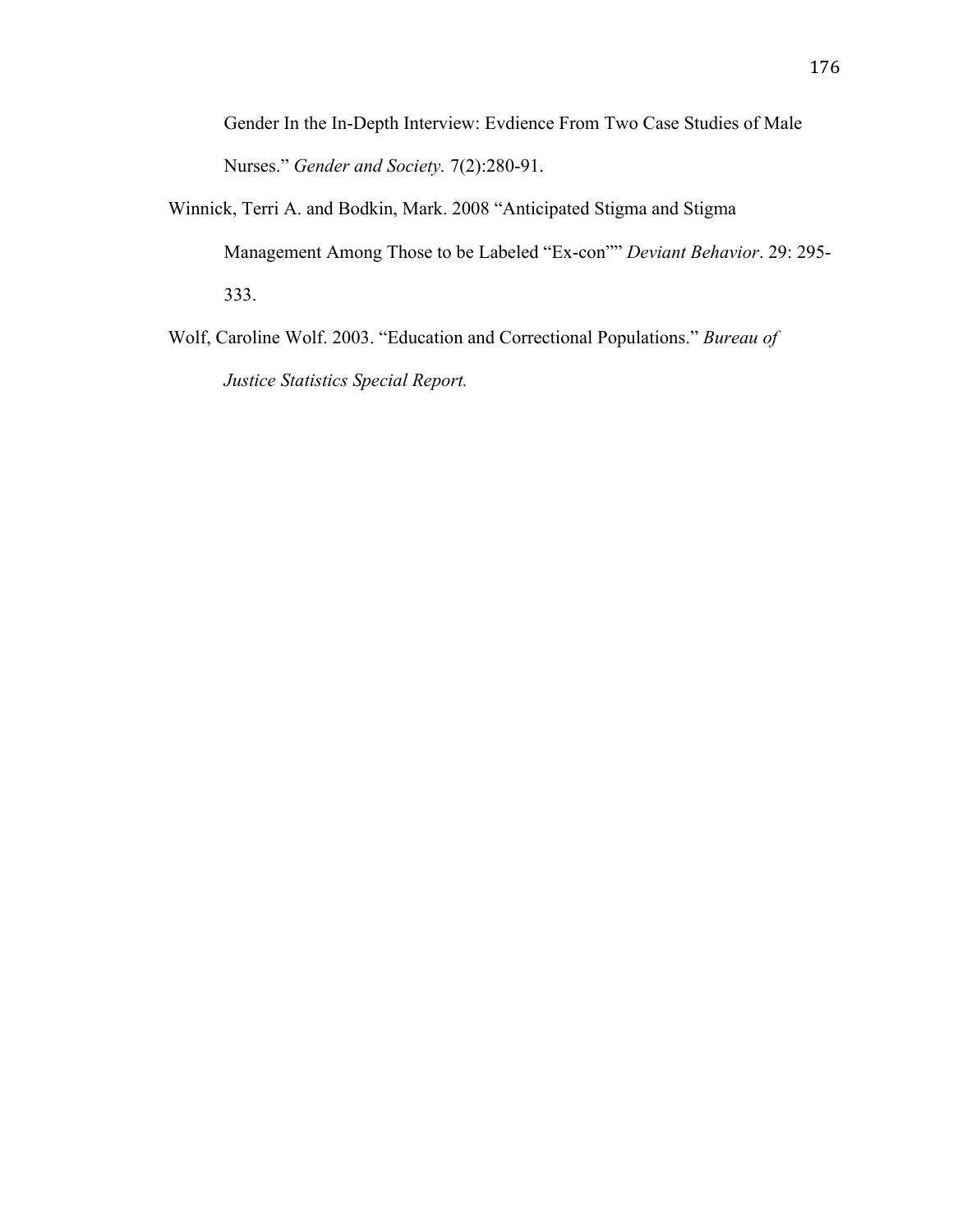### **APPENDIX A**

# PHASE 1: IN-DEPTH INTERVIEW PROTOCOL

### **Background Information (descriptive information):**

I'd like to start out the interview by getting to know a little bit about your background information.

- 1. What was your age on your last birthday?
- 2. Do you identify with any racial or ethnic group?
- 3. What is your current annual income?

Probe: If none, do you have any sources of income, or wealth, or means of financial support?

4. What is the highest level of education you have completed?

*-If participant is an undergraduate in college:* Do you have aspirations of attending graduate or professional school after you complete your Bachelor's degree?

5. What is the field of study that you are focusing on right now?

-Have you changed your academic focus over time?

- 6. Are you currently employed?
	- a. What is your job title / occupation?
	- b. Is it part time or full time?
	- c. Do you consider yourself underemployed ? (Is your current employment a choice?)
- 7. What is your current relationship status?
	- a. How long have you been in your current relationship status?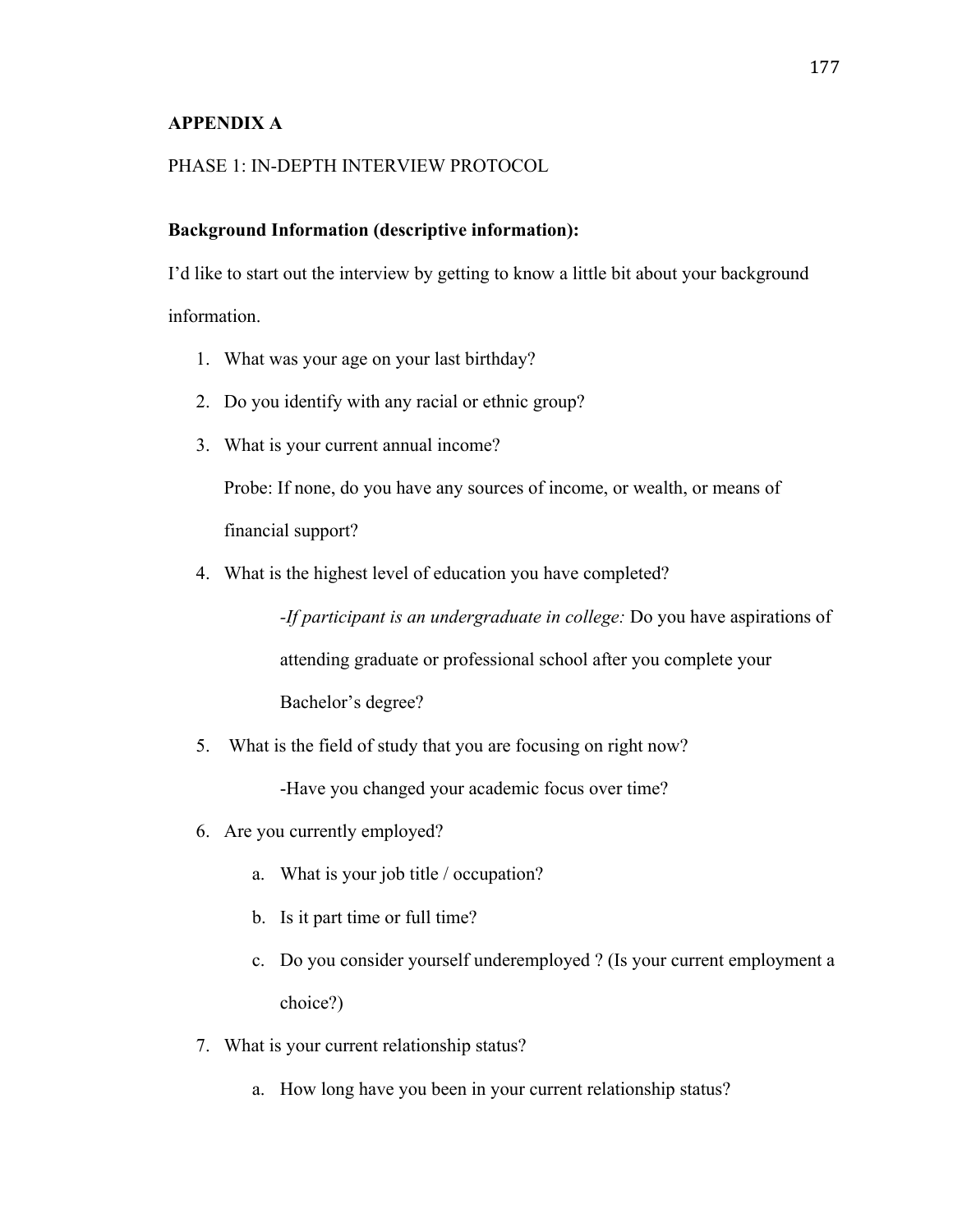- b. Are you currently living with this person?
- 8. Do you have any children?
	- a. If yes, what are their ages, sex?
	- b. Are they from you current relationship?
- 9. What was the length of time you served in a correctional facility during your most recent sentence?
- 10. Have you been incarcerated more than one time?
	- a.) Sentence lengths for previous sentences?
- 11. What was the original length of your sentence (before good time or parole)?
	- a.) (For multiple sentences) What was the original length of sentence for each sentence you served?
- 12. Are you currently on parole or probation?
- 13. What type of crime was it that you served time for?

#### *Social and Human Capital:*

- 1.) Did you have to get your high school diploma or GED while in prison, before you started college?
	- a.) Could you explain if the process of gaining your high school education had any influence on your journey to academic education?
- 2.) Could you explain if you were able to take college classes while in prison?
	- a.) …and after release prison?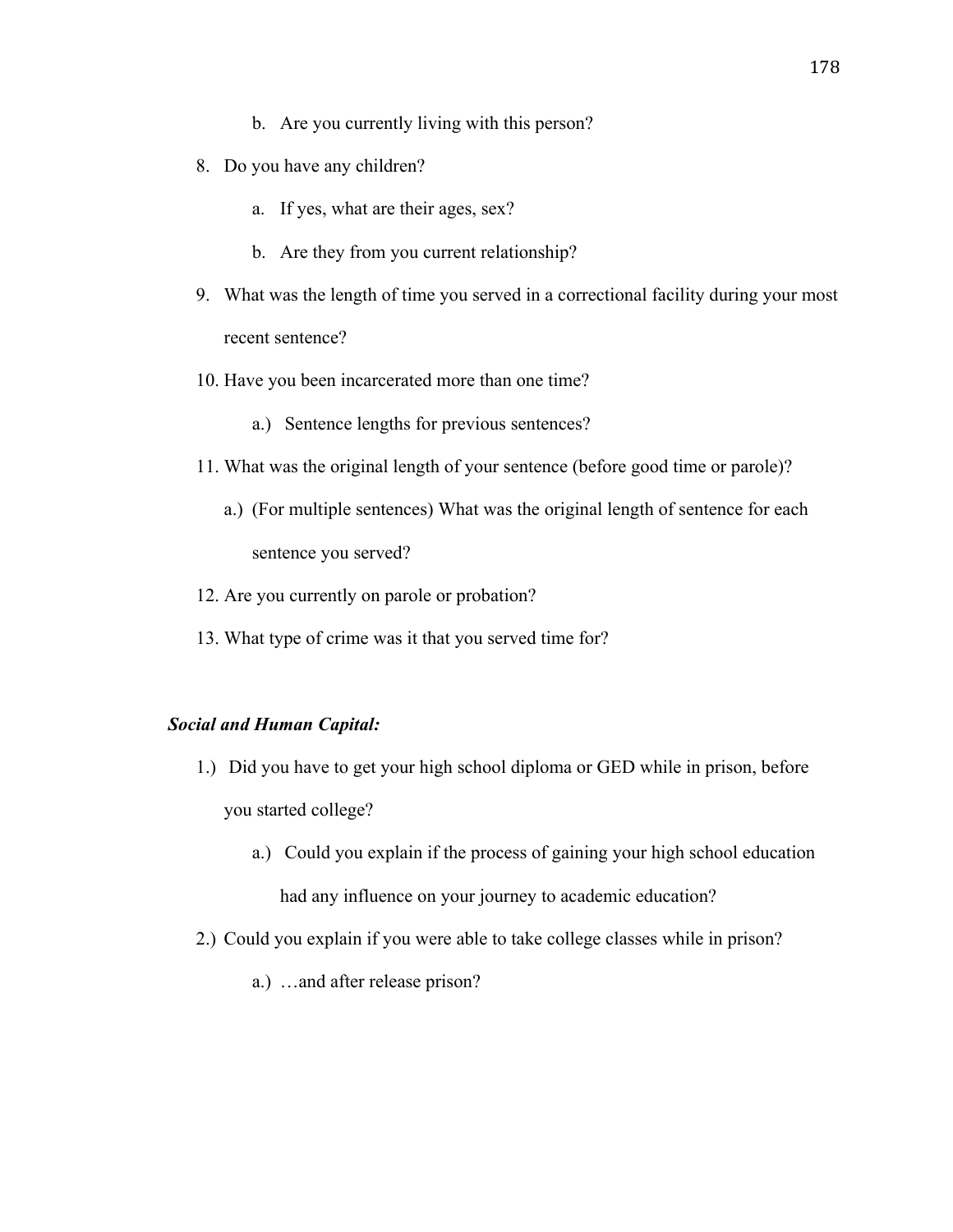3.) Could you discuss any credentials and/or certifications you have outside of academic education?

#### PROBES:

*If yes:* Did these credentials/certifications have any influence on your journey to academic education?

*If no:* Did not having any additional credentials/certifications outside of academic education have any influence on your journey to academic education?

4.) Could you discuss if you made any changes in your life-style while in prison or upon release from prison to improve your chances of gaining and/or utilizing academic education?

PROBE:

*If no:* Could you explain why you didn't make any life-style changes?

5.) Could you explain if your family, friends, acquaintances, and social connections have helped you access and use higher and academic education?

> PROBE: How did the people you knew prior to incarceration or know now make the process of gaining a higher education easier? -gaining employment, or an academic position?

6.) How do you feel children or lack thereof affects access to and utilization of academic education?

PROBE: Does having/not having children affect your access to individuals or institutions that would assist you in the accessing and using academic education?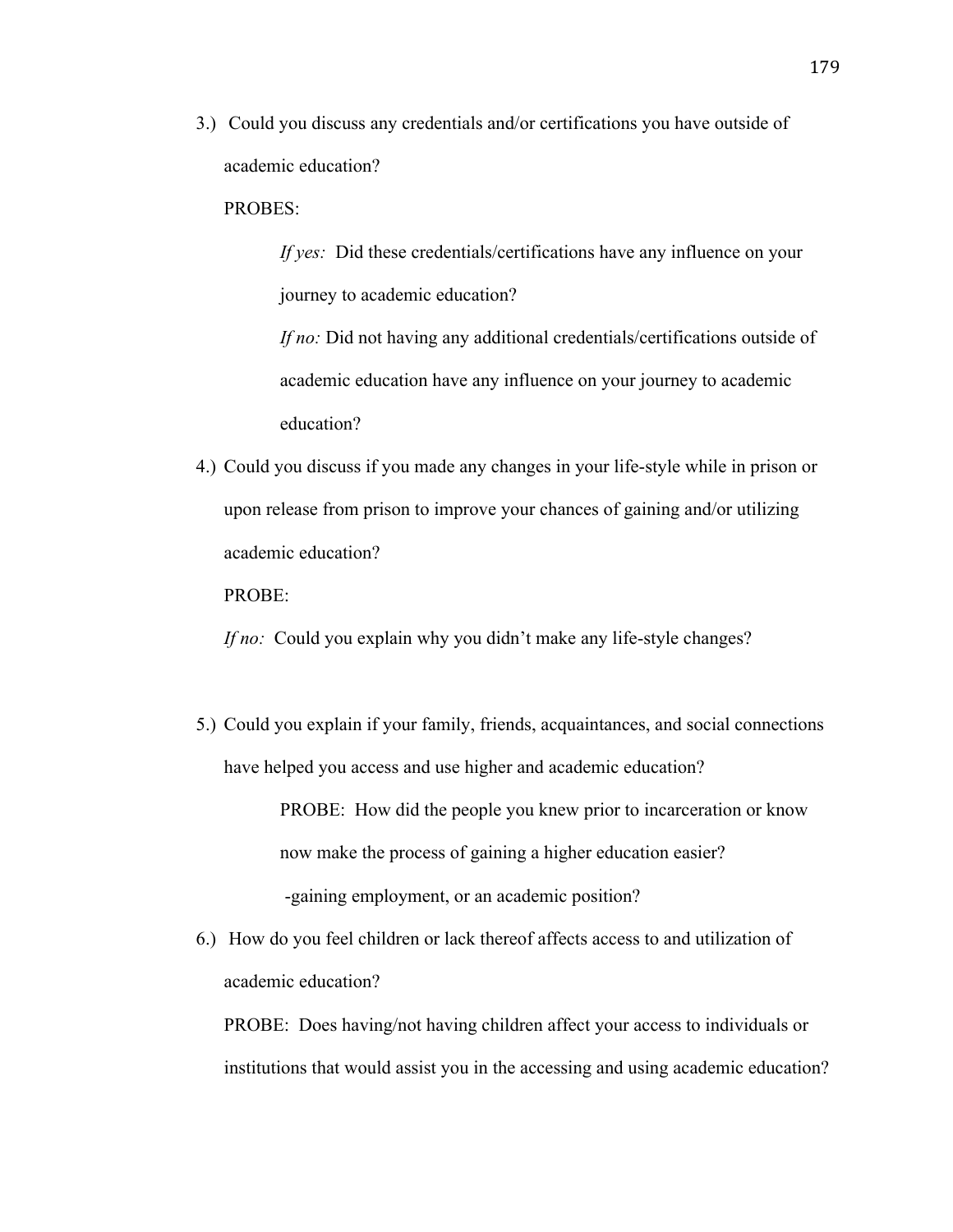- 7.) How does marriage or lack thereof affects access and use of higher education upon release?
- 8.) What is your understanding of how pre-incarceration levels of education affected your current access to, and use of higher education?

PROBE: Did having college education before being incarcerated have any influence upon your decision to pursue higher education after release?

#### **Stigmatized Identity:**

- 1.) In general during your entire experience in higher education, could you explain whether you felt like you have been treated differently because of your ex-convict status?
- *2.)* Could you explain whether your actual sentence length has any affect on your access to or use of higher education upon your release?

-If you also had to serve out a parole/supervised release requirement after incarceration, could you explain if and how parole/supervised release affected your access to or use of higher education upon your release.

- *3.)* Could you explain if and how the type of crime you were convicted of has affected your use of and/or access to higher education? If yes, how? If no, why not?
- *4.)* S*ubstance Abuse:*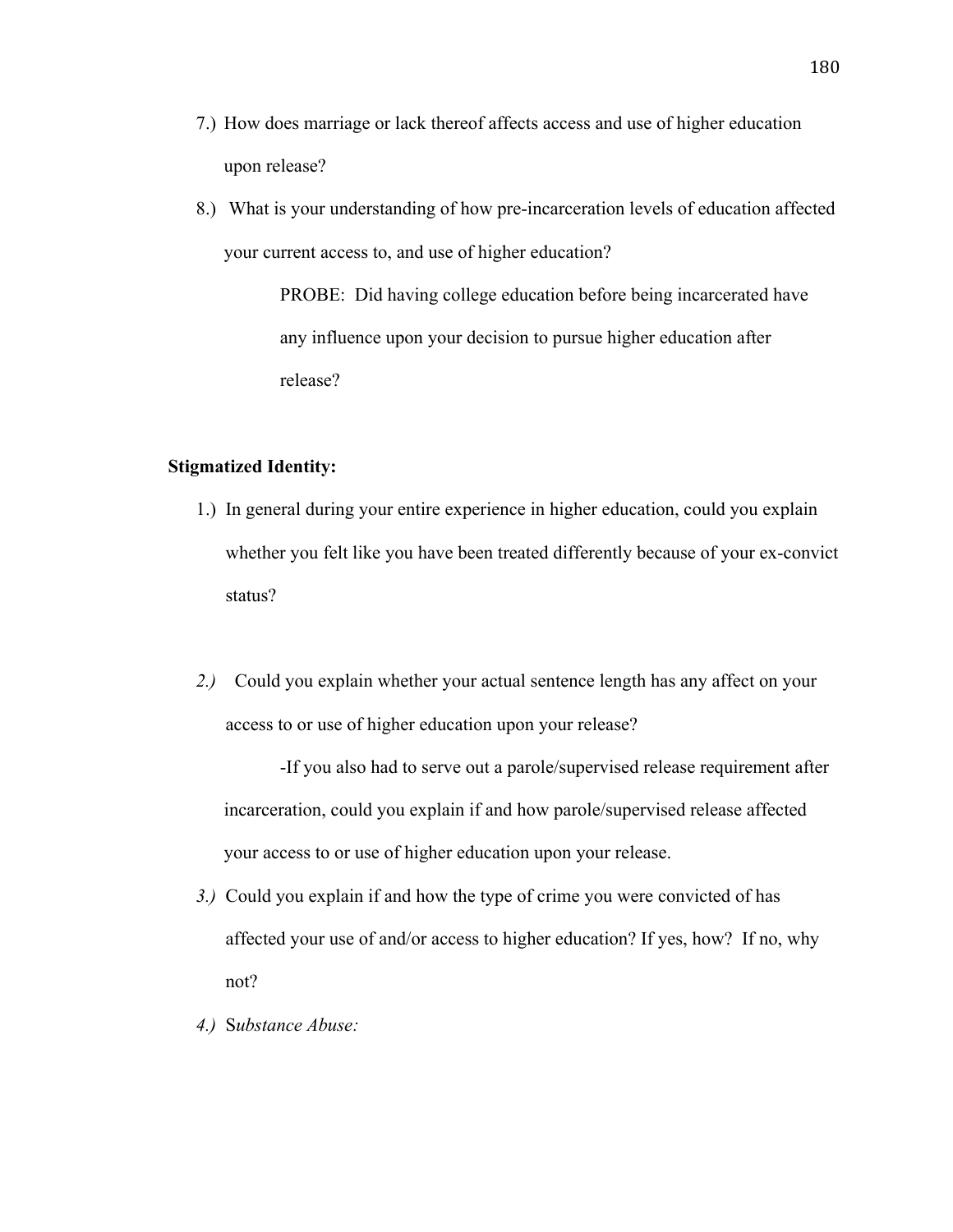- a.) Have you had any previous issues with substance abuse (drugs or alcohol) and if yes, could you explain if and how your previous abuse affected your access to, or use of higher education?
- b.) If no, could you explain if and how your lack of previous abuse affected you access to, or use of higher education?
- *5.) Class, Gender, Race, Age, Era, and Religion:*

Could you explain if and how social class, your gender, race/ethnicity, religion, time period (era) you were in prison, or age affect your access to and use of academic, after your time spent in prison?

PROBE: Could you explain if you've ever had an experience as an exconvict in higher education where you felt like you were treated differently because of your economic class, race or ethnicity, gender, or age?

#### *Convict Perspective on Higher Education:*

1.) *(Exploring pathway to aspirations)* Considering your life-experiences as an exconvict, was there any defining moment or turning point in your life, that created the aspiration to a graduate/professional education (and career, if participant is already working in the field)?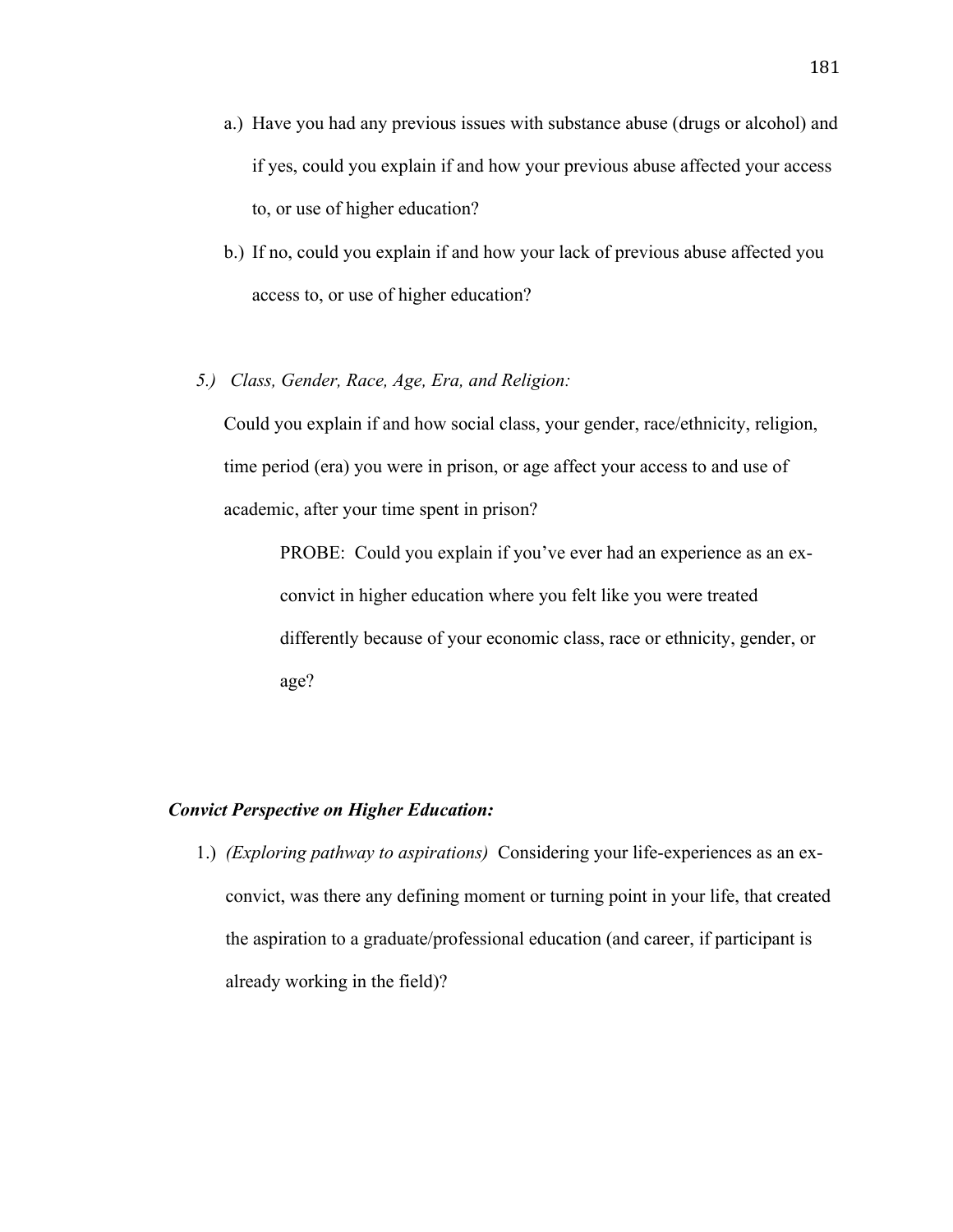- 2.) How do you think your experiences as an ex-convict influences your experiences in higher education? If yes, how? If no, why not?
- 3.) As an ex-convict, could you explain how your life experiences have affected your access to and use of higher education? PROBE: Having served time in prison, explain whether this experience has given you any unique insights that have had an effect on your access to or use of higher education? If yes, how?
- 4.) How have your perceptions of your time spent in prison been affected by your experiences with academic education?

-Could you explain whether your perceptions of prison have changed over time?

# CONVICT CRIMINOLOGY AS A CONVICT PERSPECTIVE (Only for participants affiliated with the Convict Criminology group)

- 1.) How did you initially make contact with/find out about Convict Criminology?
- 2.) Could you explain how long you been involved with/affiliated with Convict Criminology?
- 3.) Could you explain if you feel that Convict Criminology has influenced your access to and use of higher education (How has Con-Crim influenced your academic experience)? If yes, how? If no, why not?
- 4.) -Could you explain whether your perceptions of prison have changed over time?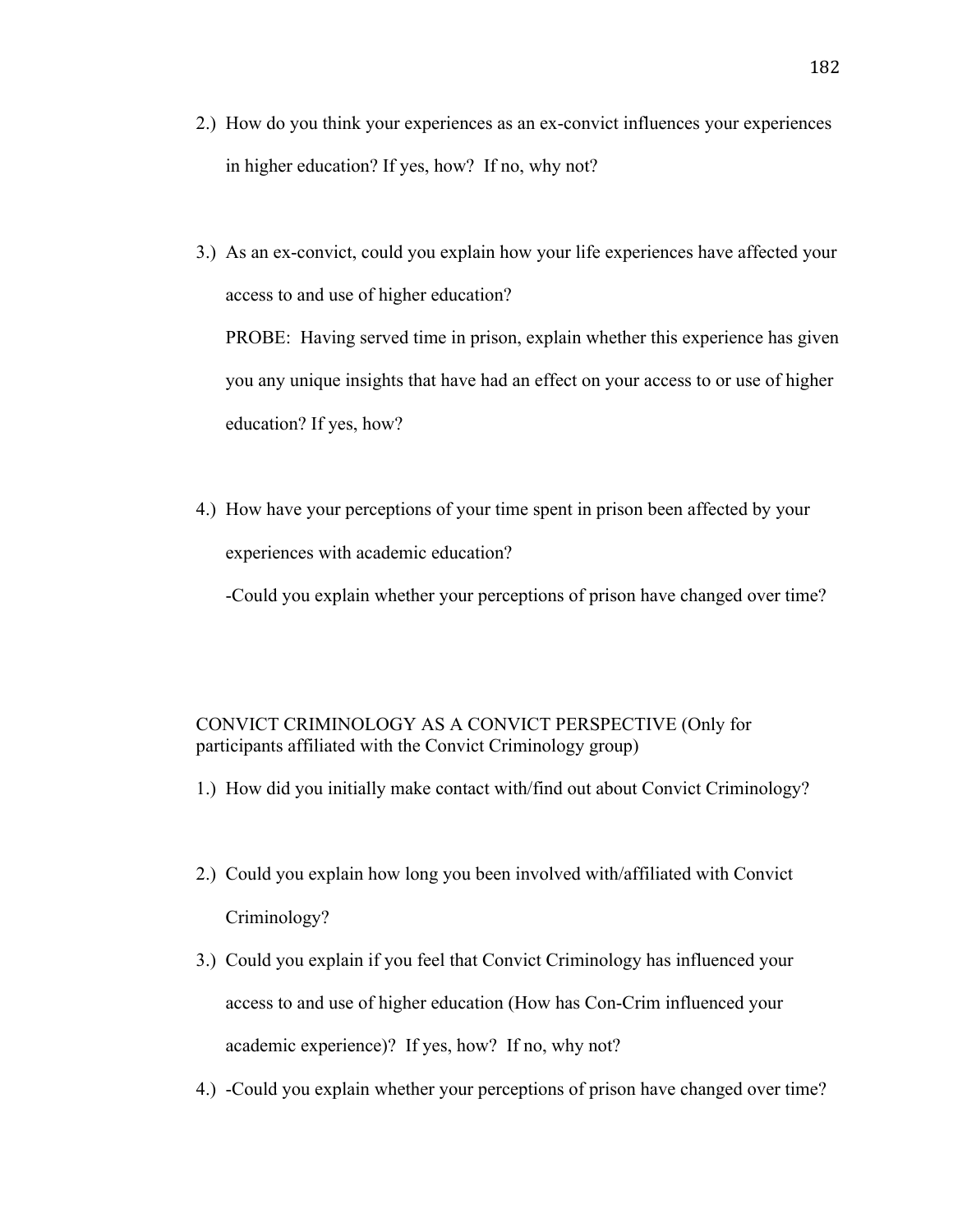5.) Could you discuss whether or not you feel your personal experiences with incarceration and the criminal justice system are important to your field of study?

> -Has personal experience with incarceration/criminal justice system affected your academic focus, methodological choices, theoretical approach, and/or classroom teaching?

WRAP UP:

Any final comments or questions about this interview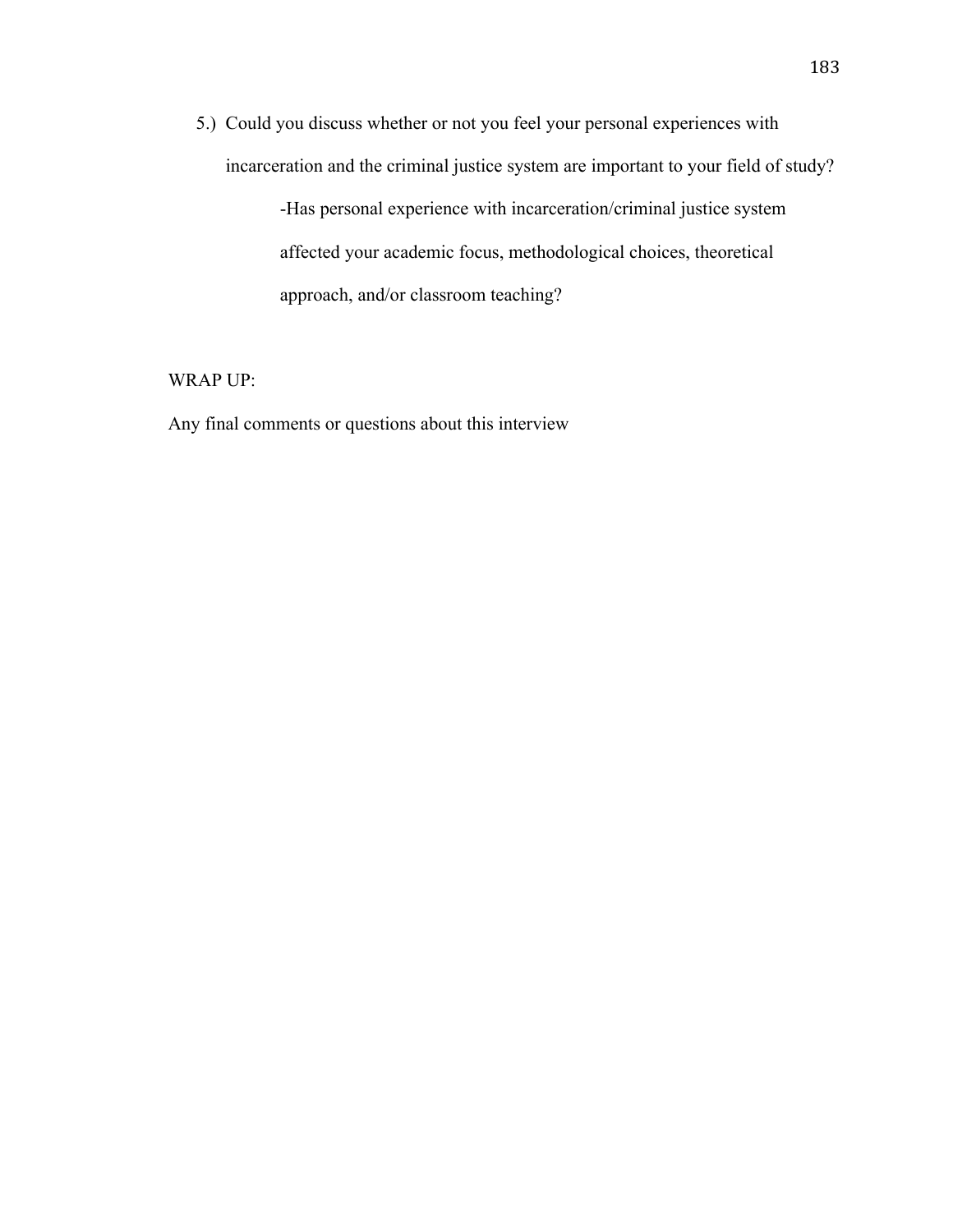#### **APPENDIX B**

# **JENNY** QUALITATIVE LIFE HISTORY

Pathway from Incarceration to Academia/Professional Position

#### PRISON

- Describe the type of prison(s) you were in.
- How would you describe your prison camp experience? -What were the bad things about women's prison, if any? -What were the good things about women's prison, if any?
- What (if anything) did prison change about you?

-What was your first memory/impression about prison?

- In what ways did the people around you in prison affect you? (guards/other incarcerated people)
- How do you feel about the length of your prison sentence? Could you explain if it enough time to impact your life in any way?
- How did you conceptualize the passage of time throughout the duration of your sentence?

-Could you explain if this conceptualization of time changed?

# AFTER PRISON AND ACADEMIA/PROFESSION

*After Prison*

- What was the experience of your release from prison like (after you left the doors)?
- What was the process of social re-integration like for you?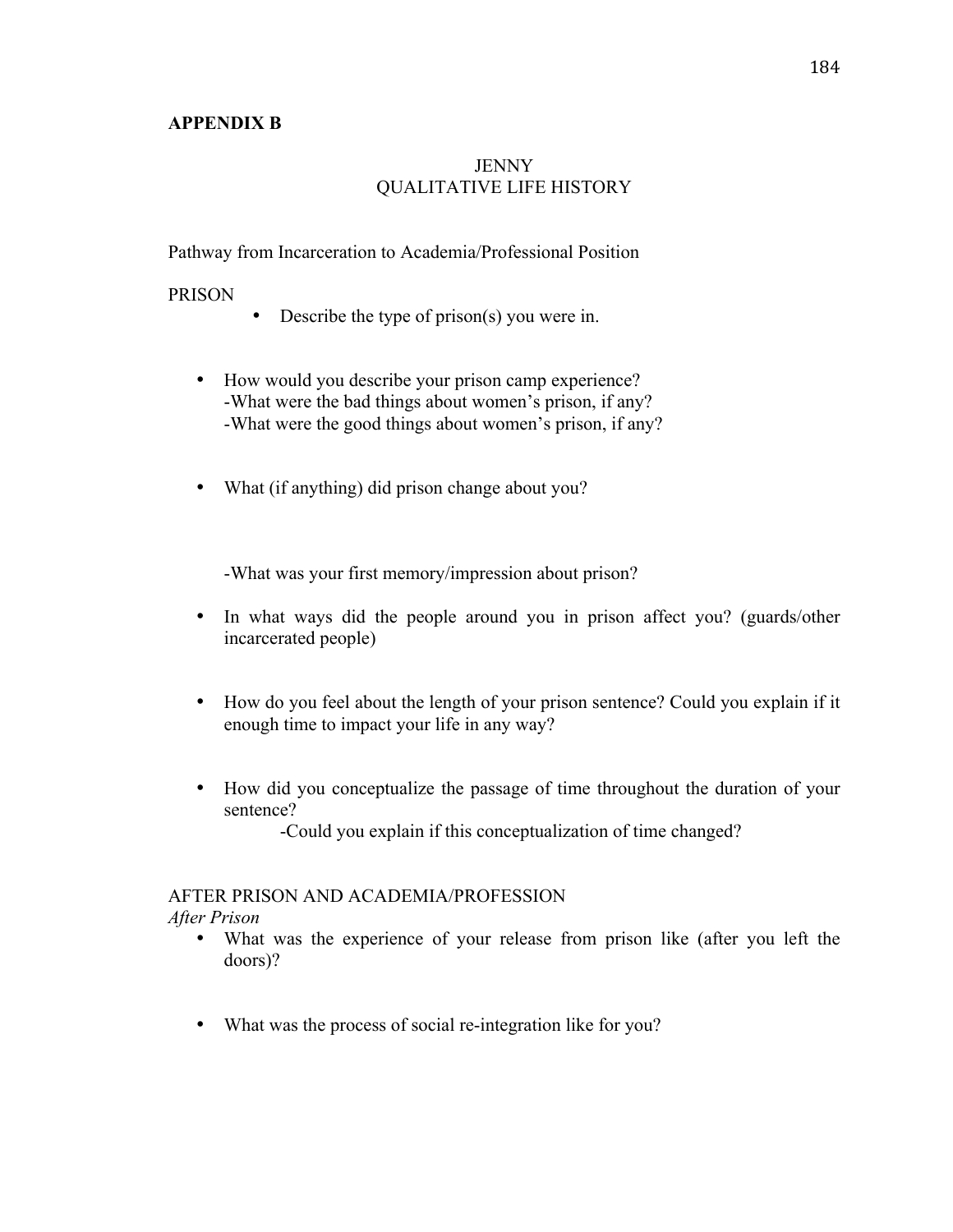# *Academia/Profession*

• What experiences led you to higher education? Why do you want to possibly pursue a legal career?

-did you begin your educational process with law school in mind?

- What led you to study sociology/media? -How has your scholarly work changed over the years?
- Can you describe your journey through your post incarceration pathway?
- You described not experiencing any stigma based on the incarceration portion of your past. Could you explain whether you feel that you will experience any stigma in the future?
- Can you describe your educational journey to the present position of your education?
- What are your plans for your future career?

COMMENTS OR QUESTIONS: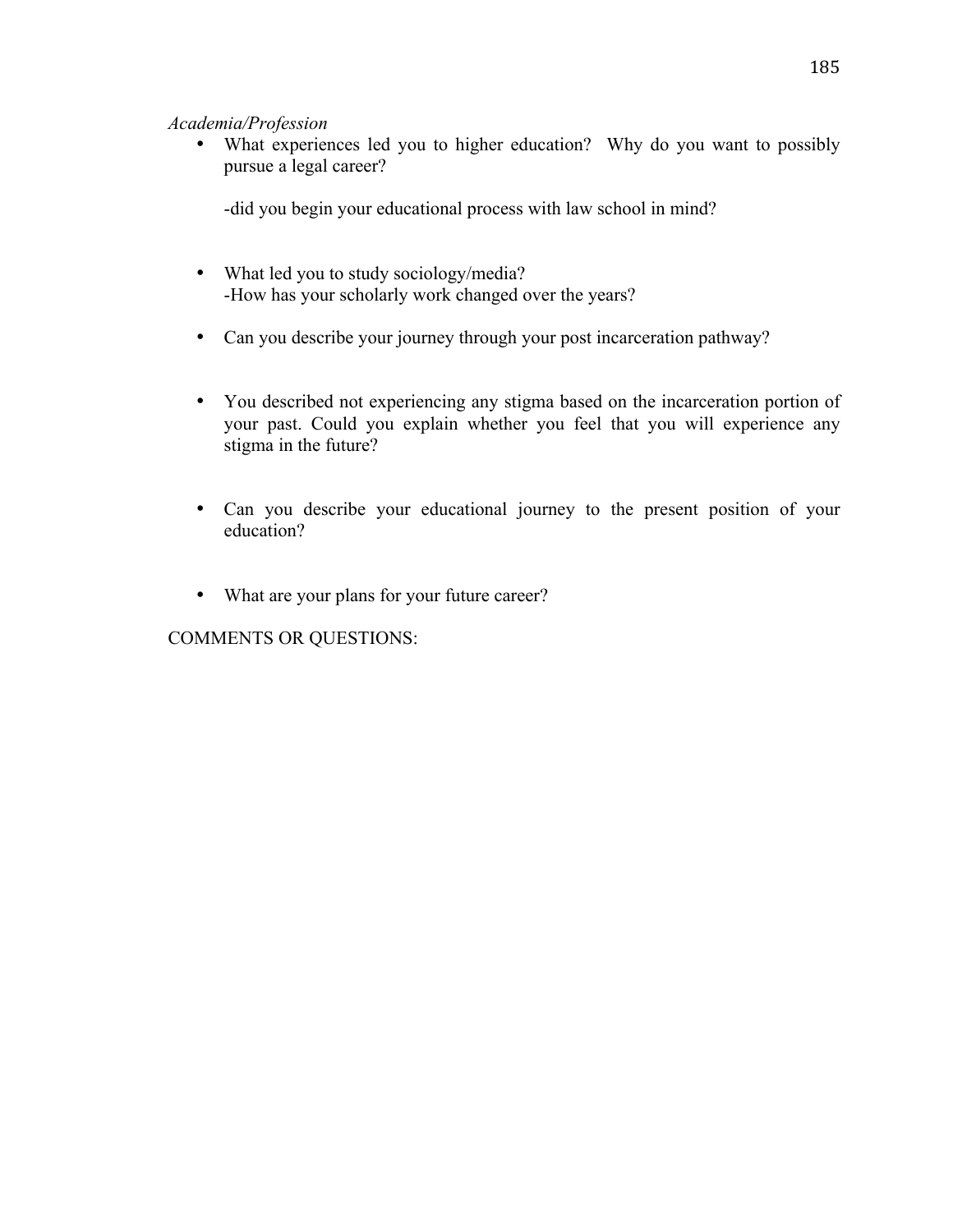### JIM QUALITATIVE LIFE HISTORY

# Pathway from Incarceration to Academia/Professional Position

#### PRISON

- How would you describe your prison experience? -What were the bad things about prison, if any? -What were the good things about prison, if any?
- What (if anything) did prison change about you?

-What was your first memory/impression about prison? -Describe the type of prison(s) you were in.

-In what ways did the people around you in prison affect you? (guards/other incarcerated people)

#### THE JOURNEY

- Having served 3 years, what was journey through prison like?
- How did you conceptualize the passage of time throughout the duration of your sentence?

-Did this conceptualization of time change over time?

• What was leaving prison like (before your left through the doors & last few days)?

# AFTER PRISON AND ACADEMIA/PROFESSION

*After Prison*

- What was the experience of your release from prison like (after you left the doors)?
- What was the process of social re-integration like for you?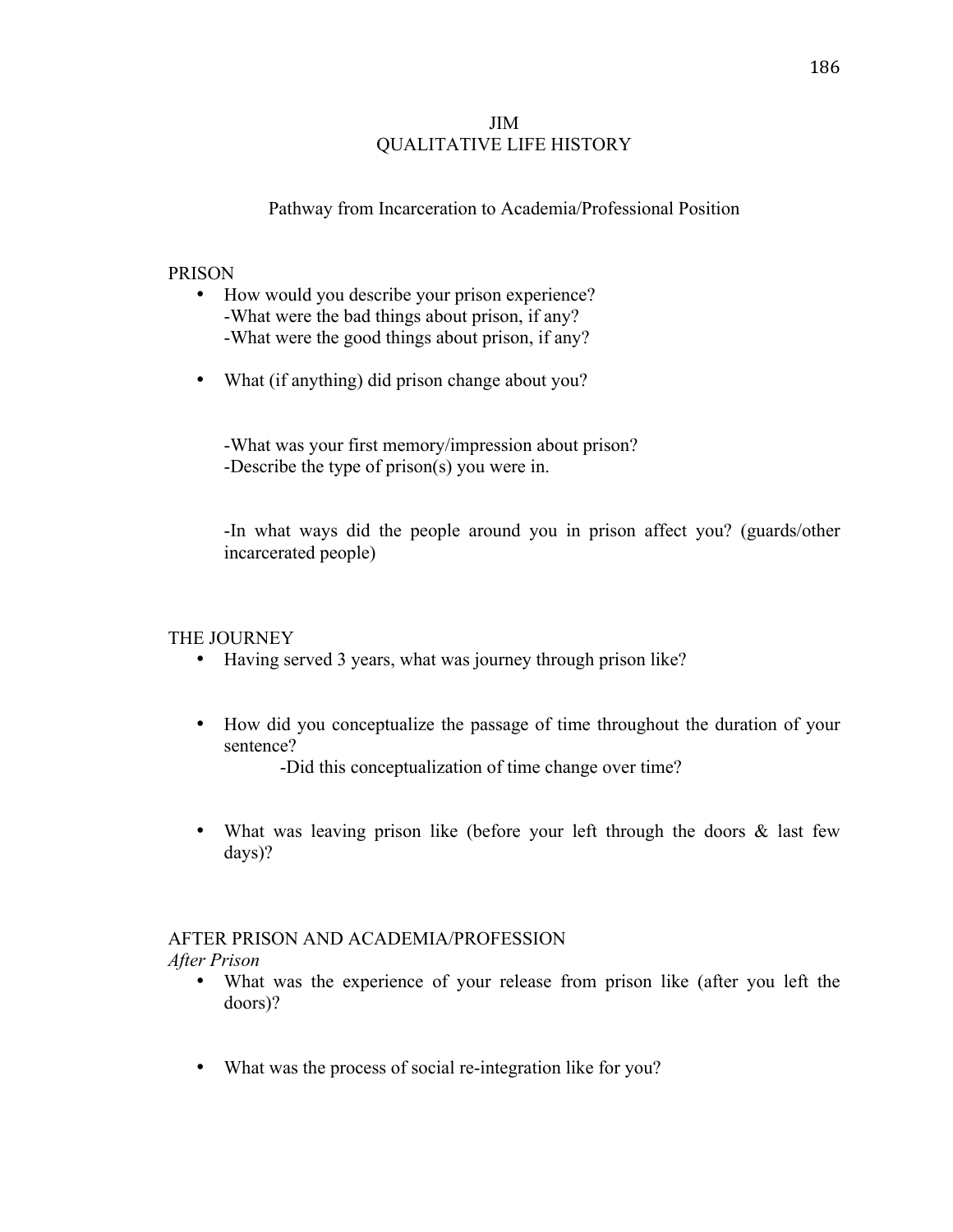### *Academia/Profession*

- What experiences led you to academia as a career?
- did you begin your post-incarceration educational process with academia in mind?
- What is the most rewarding part of your career?
- What led you to be involved with convict criminology?

-How has your scholarly work changed over the years?

- You mentioned in a previous discussion that you keep a very high profile as a formerly incarcerated professor/member of Con-Crim. Can you explain the effect this has had on your career?
- Can you describe your journey through academia as a career?
- What are your plans for the future in academia?

COMMENTS OR QUESTIONS: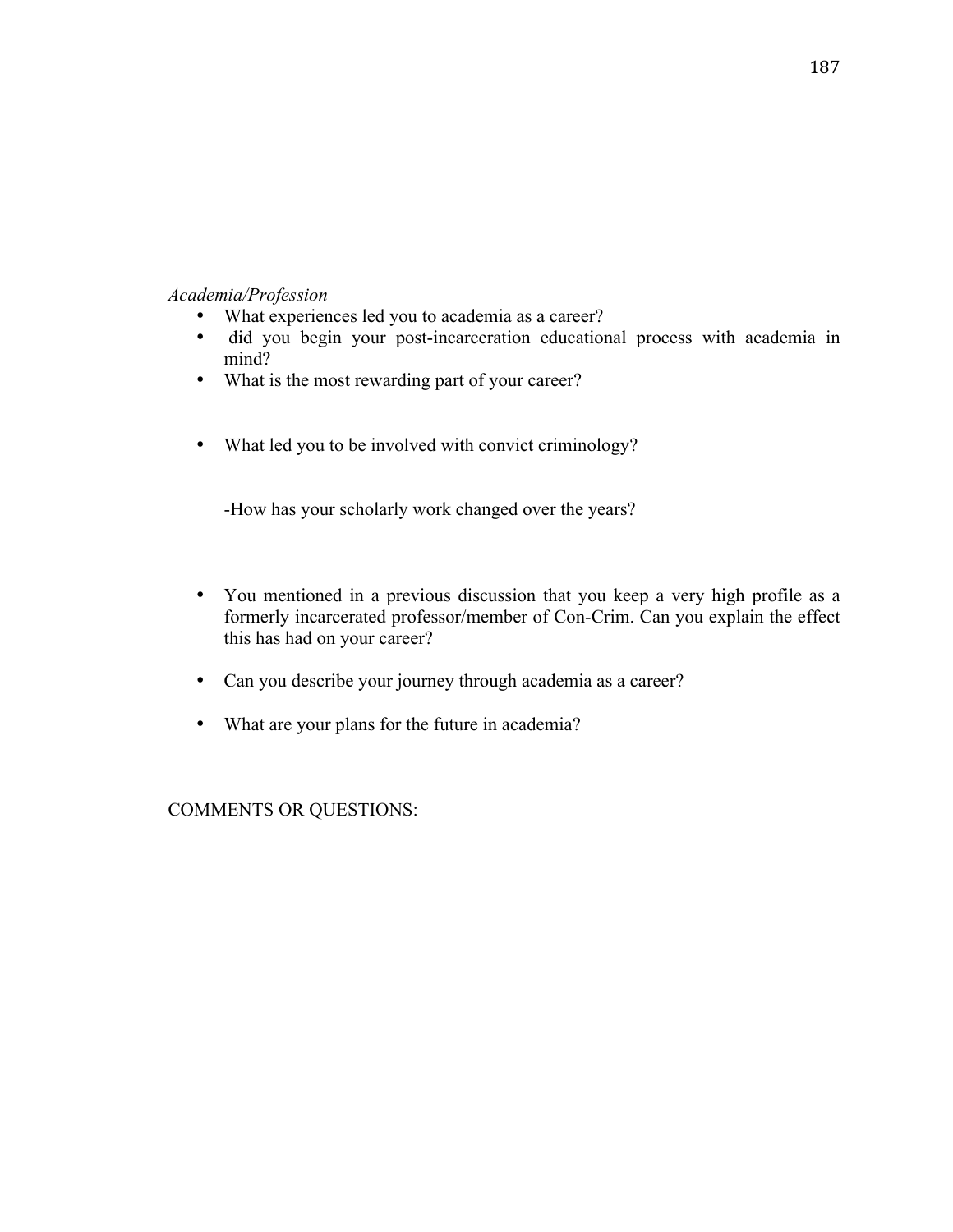#### MACON QUALITATIVE LIFE HISTORY

### Pathway from Incarceration to Academia/Professional Position

#### PRISON

- How would you describe your prison experience? -What were the bad things about prison, if any? -What were the good things about prison, if any?
- What (if anything) did prison change about you?

-What was your first memory/impression about prison? -Describe the type of prison(s) you were in.

-In what ways did the people around you in prison affect you? (guards/other incarcerated people)

# THE JOURNEY

- Having served 15 years, what was journey through prison like? -How would you segment your incarceration experience, if you were to chapters? (examples: Early Phase, Middle Phase, Late Phase or Learning Segment, Establishment Segment, Going Home Segment)
- Could you describe any major milestones and/or defining events throughout the duration of your sentence?
- How did you conceptualize the passage of time throughout the duration of your sentence?

-Did this conceptualization of time change over time?

• What was leaving prison like (before your left through the doors & last few days)?

#### AFTER PRISON AND ACADEMIA/PROFESSION

*After Prison*

- What was the experience of your release from prison like (after you left the doors)?
- How did you perceive society after 15 years inside a correctional institution?
- What was the process of social re-integration like for you?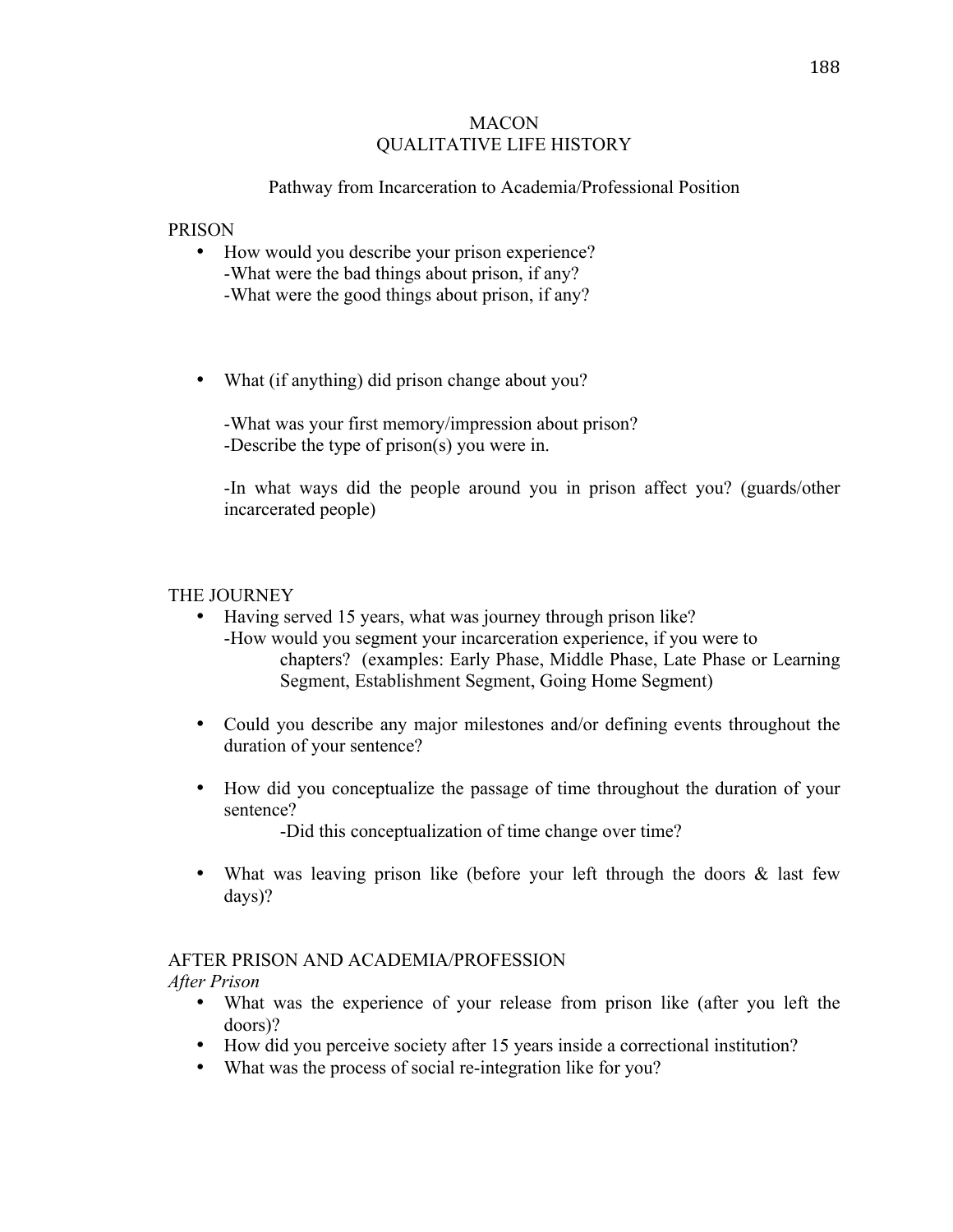#### *Academia/Profession*

- What experiences led you to academia as a career? -did you begin your educational process with academia in mind?
- What led you to study criminology?

-How has your scholarly work changed over the years? -Working on theoretical scholarship, and qualitative research

- Can you describe your educational journey to the end of your education?
- Can you describe your journey through academia as a career?
- What are your plans for the future in academia?

COMMENTS OR QUESTIONS: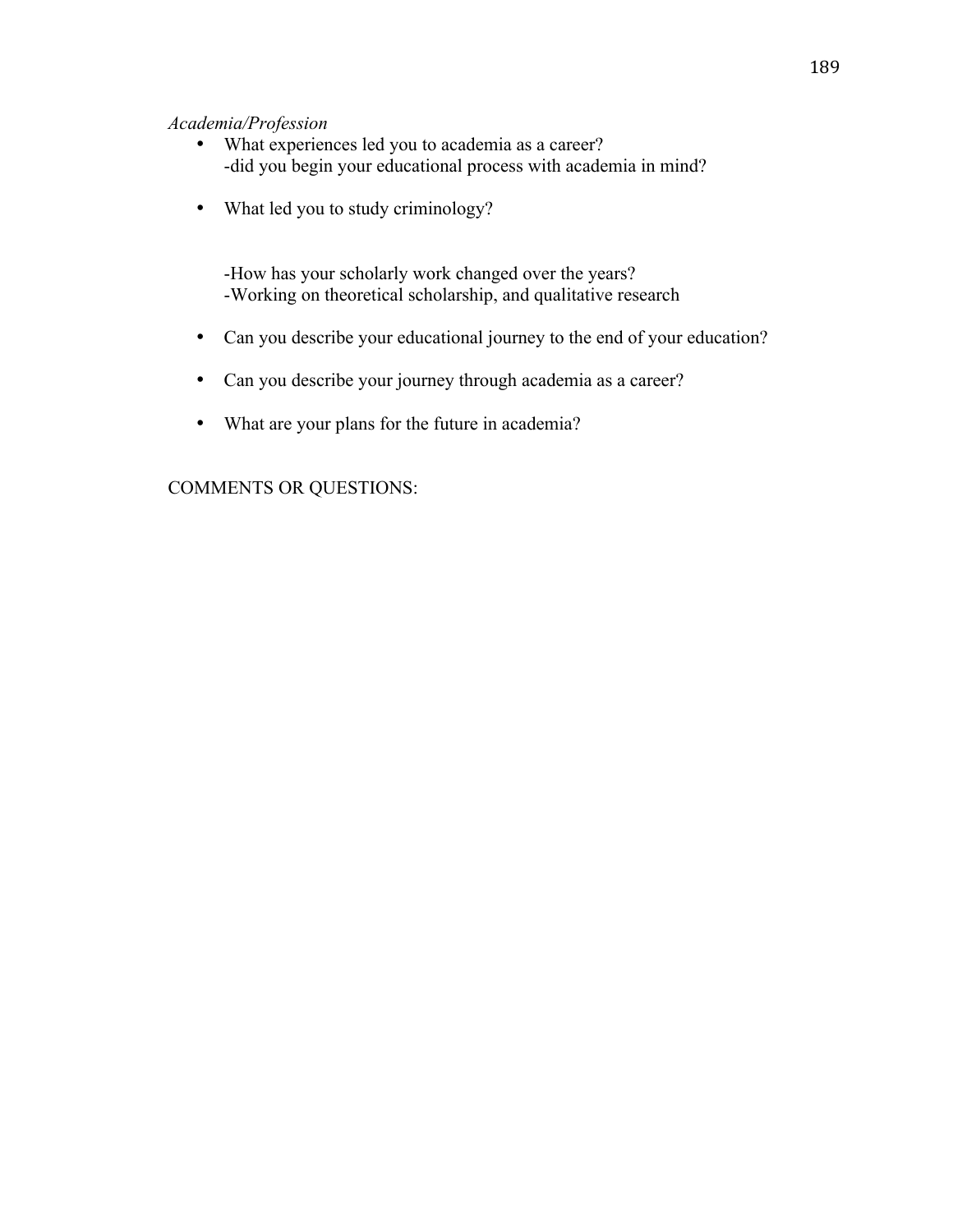| ×<br>I<br>۰.<br>۰. |
|--------------------|
|--------------------|

**APPENDIX C:** *Extended Descriptive Table* 

| Pseudonym    | Gender         | Race/<br><b>Ethnicity</b> | Education               | Annual<br>Income | Conviction                          | Current<br><b>Status</b>       | Discipline/<br>Field               |
|--------------|----------------|---------------------------|-------------------------|------------------|-------------------------------------|--------------------------------|------------------------------------|
| Macon        | M              | White                     | 2 PhDs                  | N/A              | 2nd degree homicide                 | Assoc Prof                     | Sociology/CJ                       |
| Jim          | M              | White                     | PhD                     | N/A              | Conspir to dist MJ                  | <b>Full Prof</b>               | Sociology/Crim/CJ                  |
| David        |                | White                     |                         |                  | statuatory sexual                   |                                |                                    |
|              | M              |                           | PhD                     | \$10,000         | offense                             | Grad Stdnt                     | Crim and CJ                        |
| Gary         |                | White                     |                         | \$140000         | Selling Herion/Juvi                 |                                |                                    |
| Martin       | M              | White                     | PhD                     | NZ               | was cultivating MJ                  | Prof<br>Exec Assist for        | Sociology                          |
|              | M              |                           | <b>EDD</b>              | \$185,000        | robbery/homicide                    | Juvenile Parole                | Education                          |
| Aaron        |                | White                     |                         |                  | 1 count affray&bladed               |                                |                                    |
|              | M              |                           | soph/undergrad          | No/student       | weapon                              | student                        | <b>CJ</b>                          |
| <b>Betty</b> | F              | White                     |                         | \$40,000         | bank robbery                        | Researcher for<br>corporation  | sociology                          |
| Pete         |                | White                     | MA<br>lquarter          |                  |                                     |                                |                                    |
|              | M              |                           | of community<br>college | \$10,000         | white collar - mutual               | shipping                       |                                    |
| Linda        |                | Tri-racial                |                         |                  | fund mgmt                           | supervisor/sales               | horticulture                       |
|              |                | $(Af -$                   |                         |                  |                                     |                                |                                    |
|              |                | Am/Native/                |                         |                  | fraud/forgery/theft of              |                                |                                    |
|              | F              | White)                    | some master's           | \$8,500          | financial instrument                | N/A                            | criminology                        |
| Luann        | $\overline{F}$ | White                     | PhD student             | N/A              | shop lifting                        | assist prof                    | CJ/Crim                            |
| Greg         |                | White                     |                         |                  | conspiracy to                       |                                |                                    |
|              | M              |                           | PhD student             | \$21,000         | distribute<br>Cocaine/amphetamines  | Teaching<br>Assistant          | sociology                          |
| Eric         |                | Greek                     |                         | \$30,000         | possession w/ intent to             | Lecturer/Rsch                  |                                    |
|              | M              |                           | PhD                     | pounds           | supply - cocaine                    | Consultant                     | soci psych                         |
| Patrick      |                | White                     |                         |                  | burglary, auto theft,               | constructin -                  |                                    |
|              | M              | White                     | MA                      | \$56,500         | credit card fraud<br>manufacture of | rigger                         | sociology                          |
| Roger        | M              |                           | PhD                     | \$75,000         | marijuana                           | associate prof                 | soci/crim                          |
| Tom          |                | White                     |                         |                  | wounding with a knife,              |                                |                                    |
|              |                |                           |                         | 15,000           | attempted robbery and               | free lance                     |                                    |
|              | M              |                           | 2 MA's                  | pounds           | wounding w/ intent                  | journalist                     | criminology                        |
| Jenny        |                | Other                     |                         |                  | white collar - wire                 | non-profit                     |                                    |
|              | F              |                           | some Masters            | \$100,000+       | fraud                               | enteprenuer                    | media                              |
| Andrew       |                | African                   |                         |                  | <b>Controlled Substance</b>         | Assistant                      |                                    |
|              | M              | American                  | PhD                     | \$41,000         | Sales                               | Professor                      | Sociology                          |
| Amber        |                | Multi-                    |                         |                  | possession of a                     |                                |                                    |
|              | F              | racial                    | Snr/                    | student<br>loans | controlled substance                | N/A                            | sociology/ethnic/womens<br>studies |
| Frank        |                | Multi-                    | undergraduate           | 72,000           | w/ intent to sell                   |                                |                                    |
|              | M              | racial                    | PhD                     | Euros            | manslaughter                        | Post Doc                       | Criminal Justice                   |
| Scott        |                | White                     |                         |                  | manufacturing                       |                                |                                    |
|              | M              |                           | PhD                     | \$92,000         | marijuana                           | <b>Full Prof</b>               | sociology                          |
| Kevin        |                | White                     |                         |                  |                                     | assist                         |                                    |
|              |                |                           |                         |                  |                                     | prof/director of               |                                    |
|              | M              |                           | PhD                     | \$90,000         | Check kiting                        | CJ dept<br>Social Science      | Criminal Justice                   |
| Will         |                | White                     |                         |                  |                                     |                                |                                    |
|              | M              |                           | some Master's           | \$35,000         | Murder 1                            | Research<br>Consultant         | Social<br>Science/Criminology      |
| Gerald       |                | White                     | PhD & Post              |                  |                                     | Assistant                      |                                    |
|              | M              |                           | Doc                     | \$76,000         | Drug charge - cocaine               | Professor                      | Criminology/Sociology              |
| Jack         |                | White                     |                         |                  | Online enticement $& 2$             |                                |                                    |
|              |                |                           |                         |                  | counts Distr of                     |                                |                                    |
|              |                |                           |                         |                  | Cocaine. 1 count dist               |                                |                                    |
|              | ${\bf M}$      |                           | BS                      | \$0              | of MJ                               | N/A                            | <b>Business Administration</b>     |
| Todd         |                | White                     |                         |                  | robbery/use of                      |                                |                                    |
|              | M              |                           | Snr/<br>undergraduate   | $<$ \$10,000     | force/endangering<br>public safety  | Pizza<br>delivery/painter      | criminology                        |
| Shawn        |                | White                     | Jnr                     |                  |                                     |                                |                                    |
|              | M              |                           | /undergraduate          | $<$ \$10,000     | felony DWI                          | Baker                          | <b>Business Administration</b>     |
| Phillip      |                | White/                    |                         |                  | Conspiracy to                       |                                |                                    |
|              |                | Hispanic                  |                         |                  | distribute cocaine and              |                                |                                    |
|              | M              |                           | soph/undergrad          | \$3,500          | meth                                | landscaping                    | social sciences                    |
| Luis         |                | White                     |                         |                  |                                     | Criminological                 |                                    |
|              | M              |                           | PhD                     | \$106,000        | Delivery of cocaine                 | Researcher                     | criminology                        |
| 2Dale        |                | African                   |                         |                  |                                     | Community                      |                                    |
|              | M              | American                  | Associate's             | \$40,000         | robbery                             | Justice Center<br>Adminstrator | Drug and Alcohol and               |
| Ron          |                | White                     | degree                  |                  |                                     |                                | Youth<br><b>TREATMENT</b>          |
|              |                |                           |                         |                  |                                     |                                | COORDINATOR-                       |
|              |                |                           | Counseling              |                  | assault, robbery, drug              | Counselor/                     | <b>CONCEPT</b>                     |
|              | M              |                           | Certificate             | N/A              | possession                          | Coordinator                    | <b>DEVELOPER</b>                   |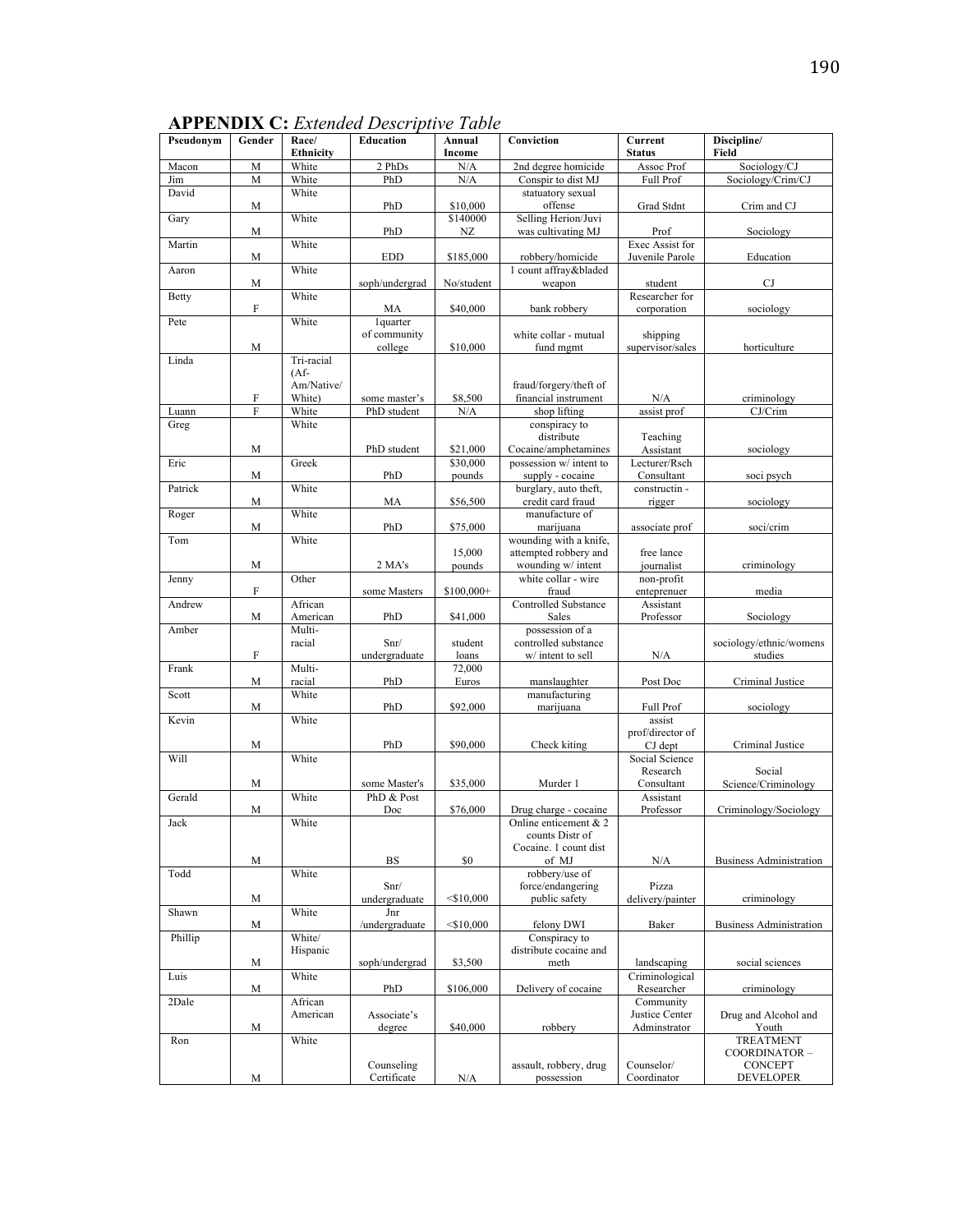# **APPENDIX D:**

**(**Informed Consent Form for IRB project #12311)



#### **Informed Consent for Participating in a In-depth Semi-structured Interview Exploring Educational Pathways: A Study of Ex-convict Reintegration**

#### **Introduction:**

You are being asked to participate in an in-depth interview as a part of a **research** study investigating the obstacles that ex-offenders face when trying to acquire and/or use higher educational credentials (for example, Bachelors, Masters, and Doctoral degrees). You were selected as a possible participant because you identified an ex-convict of at least 19 years of age, have previously served time in prison for felony charges, and are involved in academia, either in graduate school or have aspirations towards graduate school. Please read this form and ask any questions that you may have about this study.

#### **Purpose of Study:**

The **purpose** of this study is: what obstacles do ex-convicts face when trying to acquire and/or use higher educational credentials. There are many compelling reasons as to why this topic should be studied. While much research has been produced in regards to convicts and education, very little research has examined ex-inmates' access to and utilization of academia.

#### **Description of Study Procedures:**

If you agree to participate in this interview, you can expect to participate in a onetime audio recorded in-depth interview, and if necessary, a follow-up interview to clarify what was discussed in the first interview. The interview process will take approximately 60-90 minutes to complete. A subset of those who complete the in-depth interviews will be selected with their permission to participate in a life-history interview.

#### **Risks to Being in Study:**

The risks associated with participating in this study are minimal. No serious medical or psychological problems should occur as a result of this research. One possible risk is that you will share information that is confidential. However, you will always have the right to retract any statements that you would prefer to remove from the record at anytime during the research process.

#### **Benefits of Being in Study:**

There are no direct benefits to participating in this study; however, participation does offer you the opportunity to express the issues you feel face ex-convicts who are pursuing academic education. Your information can potentially be used to help ex-convicts better access and utilize higher academic education.

# **Confidentiality and Privacy of Data:**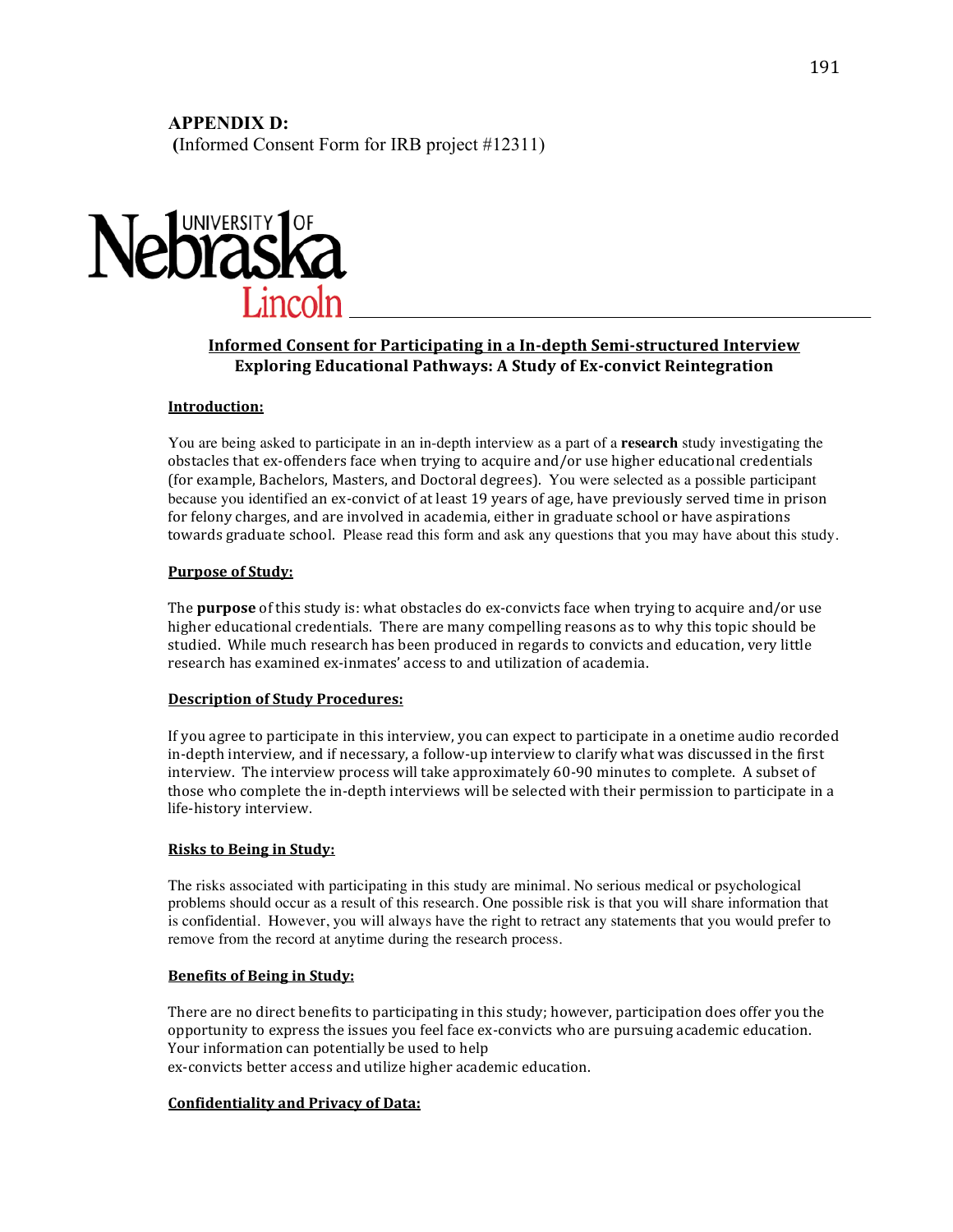The researchers will keep records of this study confidential to the extent allowed by law. If you do not feel comfortable answering specific questions for any reason, you do not need to answer. In order to maintain confidentiality, the researcher will take the following precautionary measures:

- *Research records will be kept in a locked file in the office of the Principal Investigator.*
- *All audio recordings will be erased following transcription.*
- *The individually collected data will be destroyed after the study is completed.*

Access to the records, including transcripts and audio recordings, will be limited to the researchers; however, please note that regulatory agencies and the Institutional Review Board may review the research records.

In any sort of report we may publish, whether it be for a journal publication or professional presentation, we will not include any information that will make it possible to identify a participant. All names of participants will be changed in any reports.

#### **Voluntary!Participation/Withdrawal:**

**Your participation is completely voluntary**. If you choose not to participate, it will not affect your current or future relations with the University any organization you are currently affiliated with. You are free to withdraw from this study at any time, for whatever reason. To end your participation, you may simply leave the interview.

If you have any questions about your rights as a research subject, or to report any concerns, please contact the UNL Institutional Review Board at 402-472-6965."

#### **Statement of Consent:**

I have read (or have had read to me) the contents of this consent form and have been encouraged to ask questions. I have received answers to any questions I had. I give my consent to participate in this interview. I have received (or will receive) a copy of this form.

#### **Signatures/Dates:**

By initialing, I herby consent to the audio recording of this interview.

Participant or Legal Representative Signature: \_\_\_\_\_\_\_\_\_\_\_\_\_\_\_\_\_\_\_\_\_ Date \_\_\_\_\_\_\_

#### **Contacts and Questions:**

The primary researcher conducting this study is Grant Tietjen. For questions or more information concerning this study you may contact him at:

Grant Tietjen Department of Sociology phone: (402) 805 2622 University of Nebraska – Lincoln email: gtietjen@unl.edu

#### **Copy of Consent Form:**

You will be given a copy of this consent form and one will be kept in our records file for future reference. You may also contact the faculty mentor of this project, Dr. Helen Moore:

Helen Moore